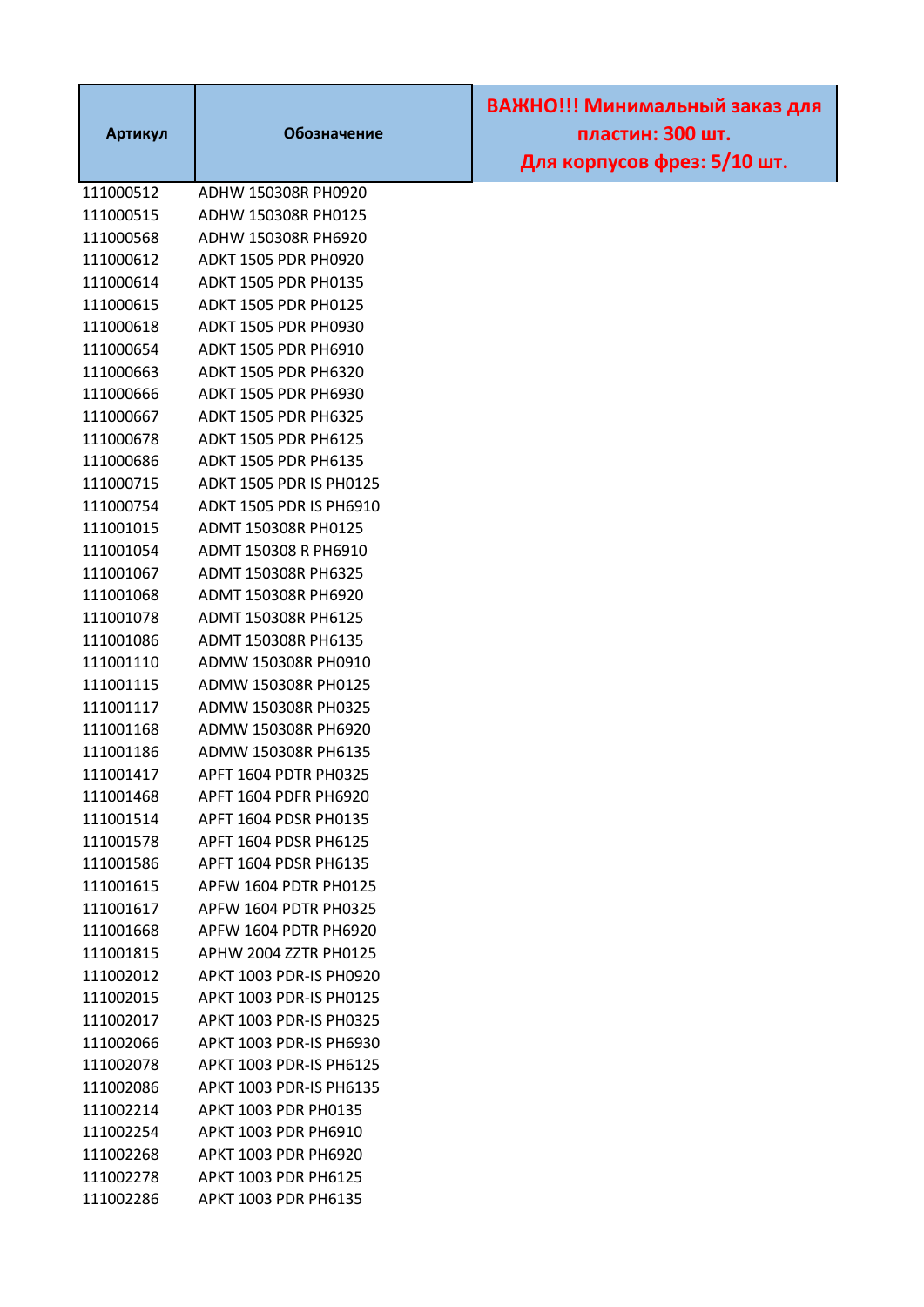| 111002512 | APKT 1604 PDR PH0920        |
|-----------|-----------------------------|
| 111002514 | APKT 1604 PDR PH0135        |
| 111002515 | APKT 1604 PDR PH0125        |
| 111002517 | APKT 1604 PDR PH0325        |
| 111002554 | APKT 1604 PDR PH6910        |
| 111002566 | APKT 1604 PDR PH6930        |
| 111002567 | APKT 1604 PDR PH6325        |
| 111002568 | APKT 1604 PDR PH6920        |
| 111002578 | APKT 1604 PDR PH6125        |
| 111002586 | APKT 1604 PDR PH6135        |
| 111002814 | APLT 080304 PH0135          |
| 111003115 | APLW200440SR PH0125         |
| 111003217 | APLX 1504 ZZFR PH0325       |
| 111003415 | APLX 1504 ZZTR PH0125       |
| 111003515 | APLX 15T308-44 PH0125       |
| 111003615 | APLX 15T320-41 PH0125       |
| 111003714 | <b>BCKT 1304 PDL PH0135</b> |
| 111003715 | <b>BCKT 1304 PDL PH0125</b> |
| 111003723 | BCKT 1304 PDL PH0321        |
| 111003786 | BCKT 1304 PDL PH6135        |
| 111003814 | <b>BCKT 1304 PDR PH0135</b> |
| 111003886 | <b>BCKT 1304 PDR PH6135</b> |
| 111003910 | CCGT 120404-AL PH0910       |
| 111006314 | LNCX 1806 AZER11 PH0135     |
| 111006368 | LNCX 1806 AZER11 PH6920     |
| 111006386 | LNCX 1806 AZER11 PH6135     |
| 111006617 | LNJN 2205 DDFR PH0325       |
| 111006814 | LNJN 2205 DDTR PH0135       |
| 111006815 | LNJN 2205 DDTR PH0125       |
| 111007015 | LNJN 3007 DDTR PH0125       |
| 111007310 | MNUN 150412 PH0910          |
| 111007607 | RCGX 080300 PH0905          |
| 111007610 | RCGX 080300 PH0910          |
| 111007611 | RCGX 080300 PH0706          |
| 111007654 | RCGX 080300 PH6910          |
| 111007815 | RDEW 10T3 M0 PH0125         |
| 111008210 | RDHT 1003 M0T PH0910        |
| 111008214 | RDHT 1003 M0T PH0135        |
| 111008215 | RDHT 1003 M0T PH0125        |
| 111008254 | RDHT 1003 M0T PH6910        |
| 111008266 | RDHT 1003 M0T PH6930        |
| 111008268 | RDHT 1003 M0T PH6920        |
| 111008310 | RDHT 12T3 M0T PH0910        |
| 111008314 | RDHT 12T3 MOT PH0135        |
| 111008315 | RDHT 12T3 M0T PH0125        |
| 111008354 | RDHT 12T3 M0T PH6910        |
| 111008368 | RDHT 12T3 M0T PH6920        |
| 111008407 | RDHT 1604 M0T PH0905        |
| 111008410 | RDHT 1604 M0T PH0910        |
| 111008414 | RDHT 1604 M0T PH0135        |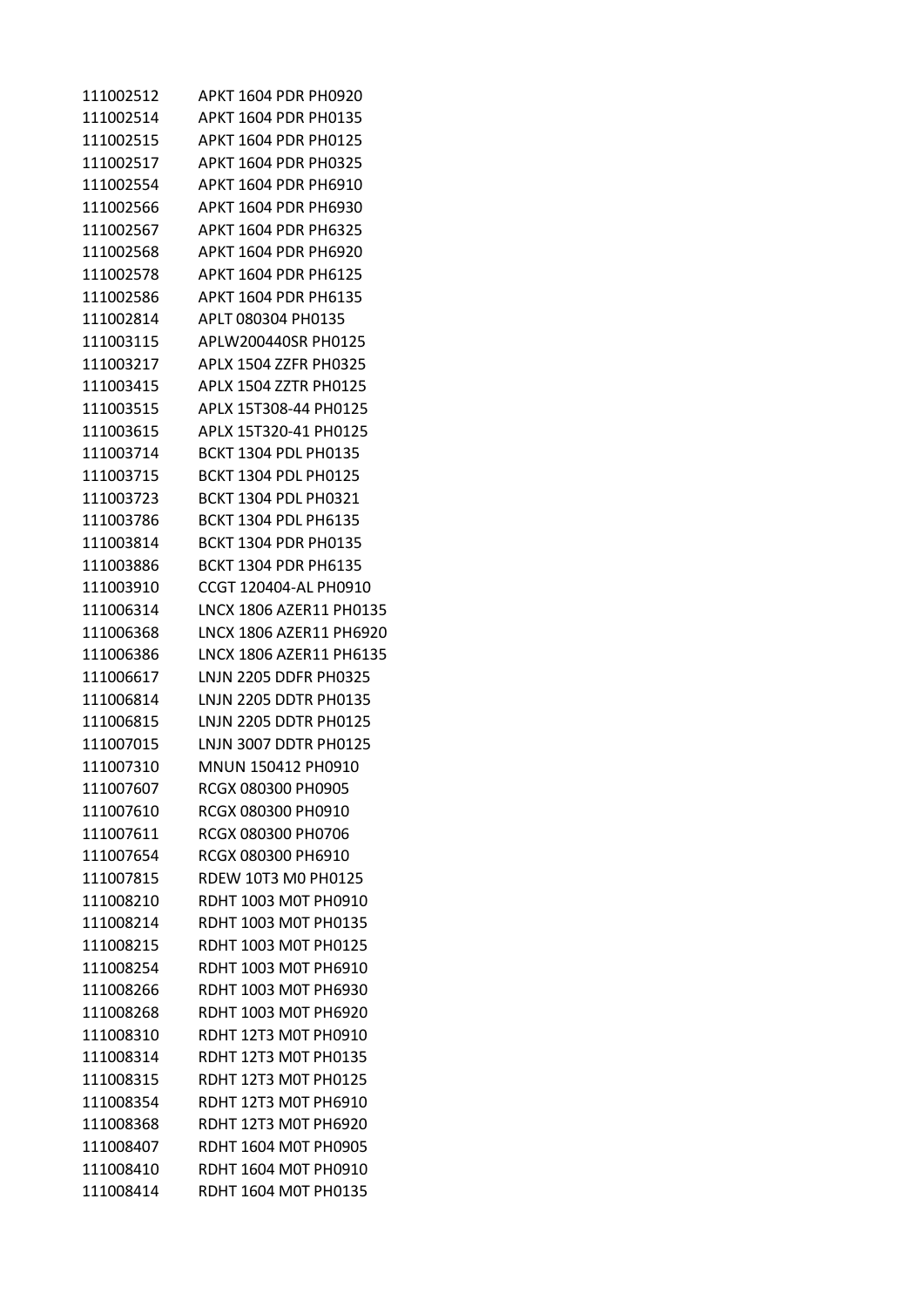| 111008415 | RDHT 1604 M0T PH0125         |
|-----------|------------------------------|
| 111008454 | RDHT 1604 M0T PH6910         |
| 111008468 | RDHT 1604 M0T PH6920         |
| 111008707 | RDHW 1003 M0T PH0905         |
| 111008710 | RDHW 1003 M0T PH0910         |
| 111008714 | RDHW 1003 M0T PH0135         |
| 111008715 | RDHW 1003 M0T PH0125         |
| 111008764 | RDHW 1003 M0T PH6903         |
| 111008778 | RDHW 1003 M0T PH6125         |
| 111009006 | RDHW 12T3 M0T PH0230         |
| 111009010 | RDHW 12T3 M0T PH0910         |
| 111009012 | RDHW 12T3 M0T PH0920         |
| 111009014 | RDHW 12T3 M0T PH0135         |
| 111009015 | RDHW 12T3 M0T PH0125         |
| 111009018 | RDHW 12T3 M0T PH0930         |
| 111009077 | <b>RDHW 12T3 M0T PH6225</b>  |
| 111009078 | <b>RDHW 12T3 M0T PH6125</b>  |
| 111009206 | RDHW 1604 M0T PH0230         |
| 111009210 | RDHW 1604 M0T PH0910         |
| 111009212 | RDHW 1604 M0T PH0920         |
| 111009214 | RDHW 1604 M0T PH0135         |
| 111009215 | RDHW 1604 M0T PH0125         |
| 111009218 | RDHW 1604 M0T PH0930         |
| 111009278 | RDHW 1604 M0T PH6125         |
| 111009415 | RDHX 12T3 M0 PH0125          |
| 111009606 | RDMW 12T3 M0T PH0230         |
| 111009610 | RDMW 12T3 M0T PH0910         |
| 111009612 | RDMW 12T3 M0T PH0920         |
| 111009614 | <b>RDMW 12T3 M0T PH0135</b>  |
| 111009615 | <b>RDMW 12T3 M0T PH0125</b>  |
| 111009618 | RDMW 12T3 M0T PH0930         |
| 111009654 | RDMW 12T3 M0T PH6910         |
| 111009656 | RDMW 12T3 M0T PH6215         |
| 111009664 | RDMW 12T3 M0T PH6903         |
| 111009666 | <b>RDMW 12T3 M0T PH6930</b>  |
| 111009706 | RDMW 1604 M0T PH0230         |
| 111009710 | RDMW 1604 M0T PH0910         |
| 111009712 | RDMW 1604 M0T PH0920         |
| 111009714 | RDMW 1604 M0T PH0135         |
| 111009715 | RDMW 1604 M0T PH0125         |
| 111009718 | RDMW 1604 M0T PH0930         |
| 111009751 | RDMW 1604 M0T PH3240         |
| 111009754 | RDMW 1604 M0T PH6910         |
| 111009766 | RDMW 1604 M0T PH6930         |
| 111010107 | <b>RDNX 1003 MOFN PH0905</b> |
| 111010212 | RDNX 1003 M0FN-SP PH0920     |
| 111010307 | <b>RDNX 1204 MOFN PH0905</b> |
| 111010612 | RDNX 1604 M0FN-SP PH0920     |
| 111017712 | <b>WPR 10 PH0920</b>         |
| 111017715 | <b>WPR 10 PH0125</b>         |
|           |                              |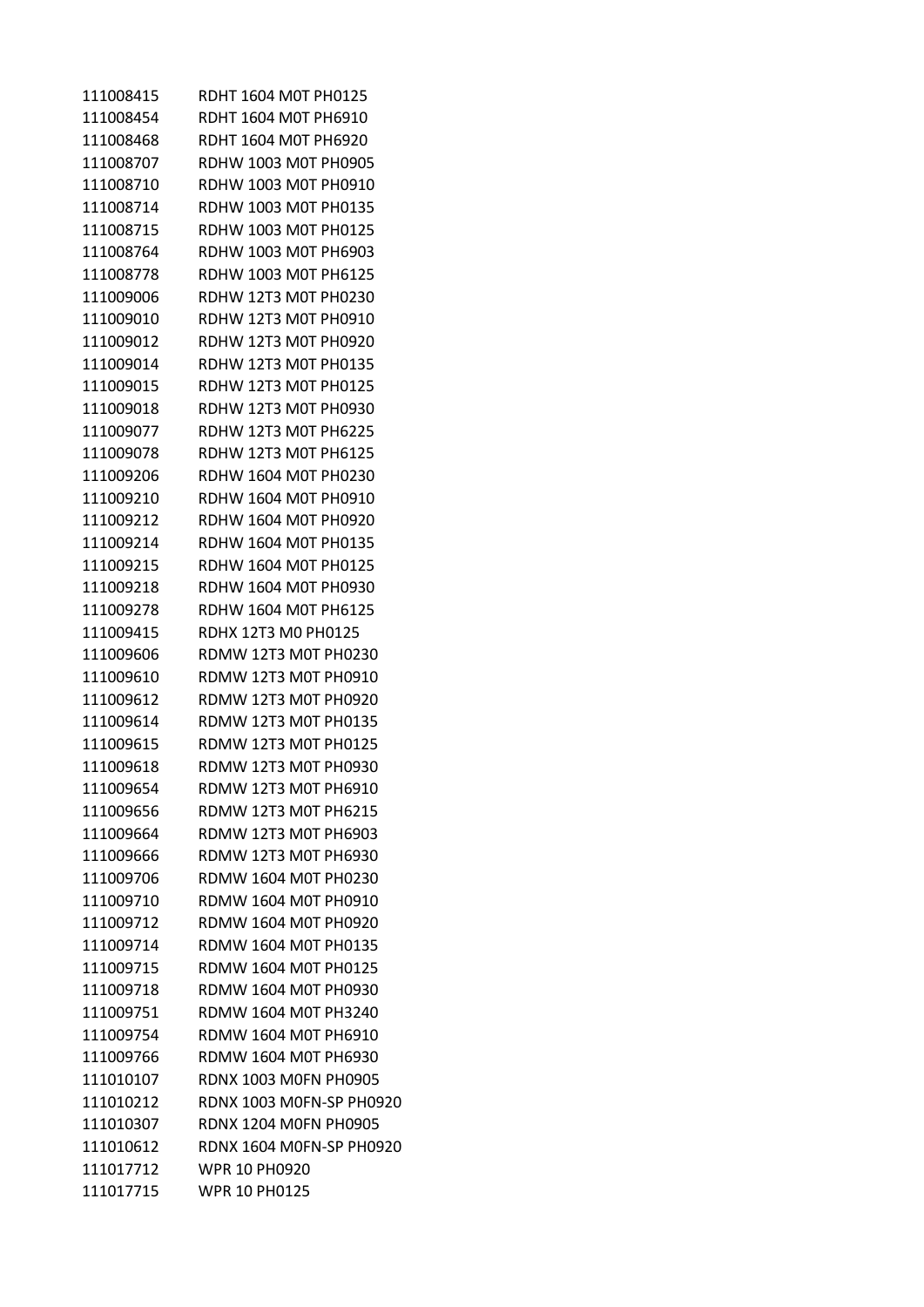| 111017778 | <b>WPR 10 PH6125</b>       |
|-----------|----------------------------|
| 111017812 | <b>WPR 12 PH0920</b>       |
| 111017815 | <b>WPR 12 PH0125</b>       |
| 111017817 | <b>WPR 12 PH0325</b>       |
| 111017854 | <b>WPR 12 PH6910</b>       |
| 111017878 | <b>WPR 12 PH6125</b>       |
| 111017912 | <b>WPR 16 PH0920</b>       |
| 111017915 | <b>WPR 16 PH0125</b>       |
| 111017978 | <b>WPR 16 PH6125</b>       |
| 111018015 | <b>WPR 20 PH0125</b>       |
| 111018017 | <b>WPR 20 PH0325</b>       |
| 111018078 | <b>WPR 20 PH6125</b>       |
| 111018115 | <b>WPR 25 PH0125</b>       |
| 111018117 | <b>WPR 25 PH0325</b>       |
| 111018164 | <b>WPR 25 PH6903</b>       |
| 111018178 | <b>WPR 25 PH6125</b>       |
| 111018215 | <b>WPR 32 PH0125</b>       |
| 111018217 | <b>WPR 32 PH0325</b>       |
| 111018278 | <b>WPR 32 PH6125</b>       |
| 111018315 | <b>WPR 8 PH0125</b>        |
| 111018378 | <b>WPR 8 PH6125</b>        |
| 111018415 | <b>WPRP 16 PH0125</b>      |
| 111018418 | <b>WPRP 16 PH0930</b>      |
| 111018454 | <b>WPRP 16 PH6910</b>      |
| 111018468 | <b>WPRP 16 PH6920</b>      |
| 111018515 | <b>WPRP 20 PH0125</b>      |
| 111018518 | <b>WPRP 20 PH0930</b>      |
| 111018554 | <b>WPRP 20 PH6910</b>      |
| 111018564 | <b>WPRP 20 PH6903</b>      |
| 111018568 | <b>WPRP 20 PH6920</b>      |
| 111018618 | <b>WPRP 25 PH0930</b>      |
| 111018654 | <b>WPRP 25 PH6910</b>      |
| 111018664 | <b>WPRP 25 PH6903</b>      |
| 111018668 | <b>WPRP 25 PH6920</b>      |
| 111018754 | RGEN 2004 M0-S PH6910      |
| 111018778 | RGEN 2004 M0-S PH6125      |
| 111018786 | RGEN 2004 M0-S PH6135      |
| 111018809 | RNGN 090300 PH0320         |
| 111018825 | RNGN 090300 PH0705         |
| 111018906 | RNGN 120300 PH0230         |
| 111018909 | RNGN 120300 PH0320         |
| 111018917 | RNGN 120300 PH0325         |
| 111018925 | RNGN 120300 PH0705         |
| 111019006 | RPEW 1204 M0 PH0230        |
| 111019012 | RPEW 1204 M0 PH0920        |
| 111019215 | RPEW 1204 M0T-4.0 PH0125   |
| 111019315 | RPHT 1204 M0-87.51T PH0125 |
| 111019410 | SBEX 1204ZZ PH0910         |
| 111019468 | SBEX 1204 ZZ-11 PH6920     |
| 111019568 | SCCT 12M5 ACTR PH6920      |
|           |                            |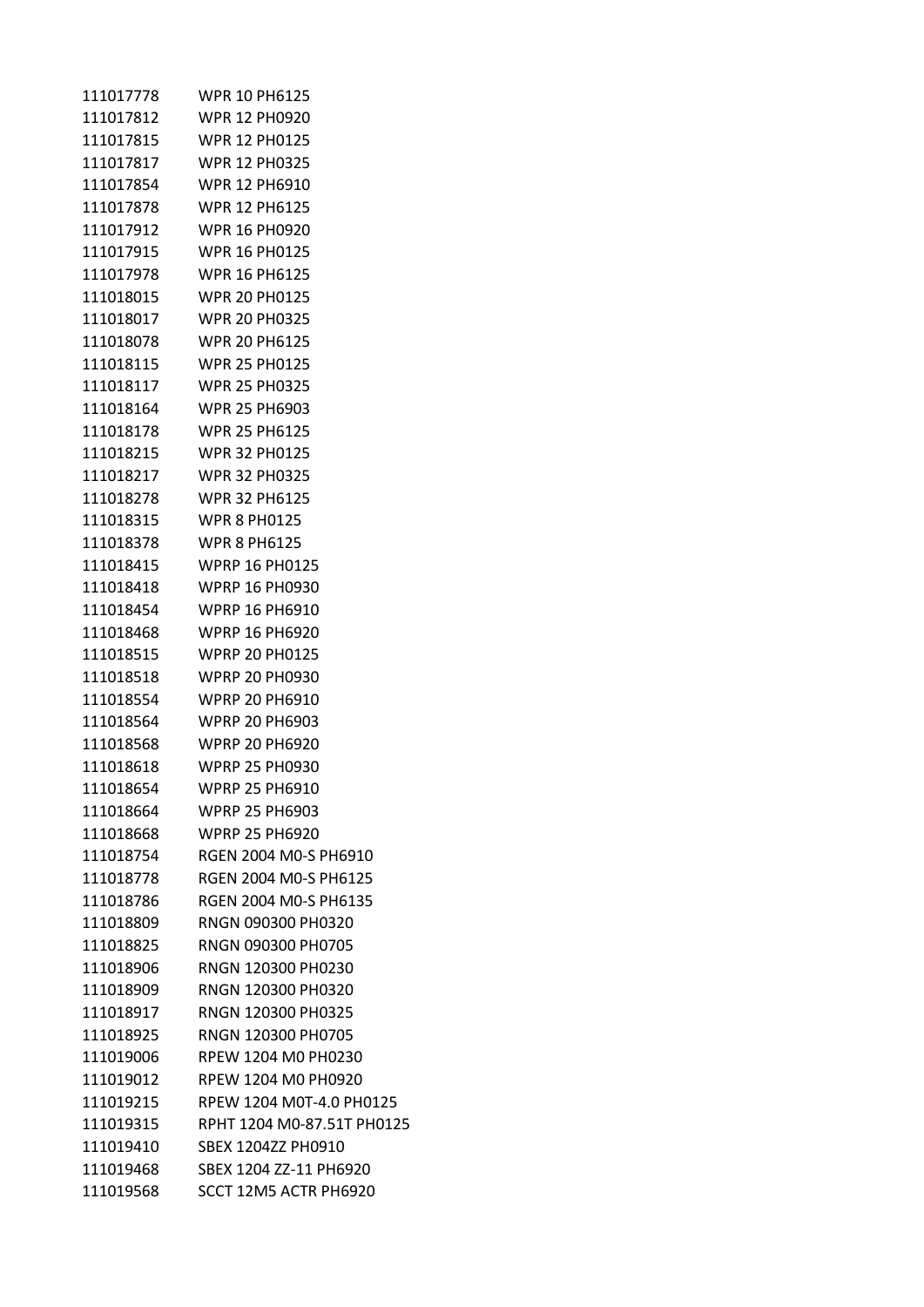| 111019578 | SCCT 12M5 ACTR PH6125        |
|-----------|------------------------------|
| 111019610 | SCGT 120404-AL PH0910        |
| 111019910 | SDEW 090301 PH0910           |
| 111019915 | SDEW 090301 PH0125           |
| 111020068 | <b>SDHT 1204 AEEN PH6920</b> |
| 111020078 | <b>SDHT 1204 AEEN PH6125</b> |
| 111020086 | SDHT 1204 AEEN PH6135        |
| 111020114 | SDHT 1204 AESN-PL PH0135     |
| 111020137 | SDHT 1204 AESN-PL PH3235     |
| 111020168 | SDHT 1204 AESN-PL PH6920     |
| 111020178 | SDHT 1204 AESN-PL PH6125     |
| 111020210 | SDHW 1204 AE-N PH0910        |
| 111020315 | <b>SDKN 1203 AESN PH0125</b> |
| 111020378 | <b>SDKN 1203 AESN PH6125</b> |
| 111020414 | SDNT 090308 PH0135           |
| 111020454 | SDNT 090308 PH6910           |
| 111020478 | SDNT 090308 PH6125           |
| 111020668 | <b>SEAN 1203 AFEN PH6920</b> |
| 111020717 | <b>SEAN 1203 AFFN PH0325</b> |
| 111020768 | <b>SEAN 1203 AFFN PH6920</b> |
| 111020906 | <b>SEAN 1203 AFTN PH0230</b> |
| 111020914 | <b>SEAN 1203 AFTN PH0135</b> |
| 111020968 | <b>SEAN 1203 AFTN PH6920</b> |
| 111021014 | <b>SEAN 1204 AFTN PH0135</b> |
| 111021117 | <b>SEAN 1504 AFFN PH0325</b> |
| 111021168 | <b>SEAN 1504 AFFN PH6920</b> |
| 111021268 | <b>SEAN 1504 AFTN PH6920</b> |
| 111021317 | <b>SECN 1203 EEFR PH0325</b> |
| 111021406 | <b>SECN 120308 PH0230</b>    |
| 111021409 | SECN 120308 PH0320           |
| 111021414 | SECN 120308 PH0135           |
| 111021509 | SECN 190416 PH0320           |
| 111021514 | SFCN 190416 PH0135           |
| 111021615 | <b>SEHT 1204 AFEN PH0125</b> |
| 111021667 | <b>SEHT 1204 AFEN PH6325</b> |
| 111021678 | <b>SEHT 1204 AFEN PH6125</b> |
| 111021686 | <b>SEHT 1204 AFEN PH6135</b> |
| 111021715 | <b>SEHT 1204 AFSN PH0125</b> |
| 111021737 | <b>SEHT 1204 AFSN PH3235</b> |
| 111021739 | <b>SFHT 1204 AFSN PH3240</b> |
| 111021778 | <b>SEHT 1204 AFSN PH6125</b> |
| 111021786 | <b>SEHT 1204 AFSN PH6135</b> |
| 111021814 | <b>SEHT 1204 AFTN PH0135</b> |
| 111021815 | <b>SEHT 1204 AFTN PH0125</b> |
| 111021818 | <b>SEHT 1204 AFTN PH0930</b> |
| 111021878 | <b>SEHT 1204 AFTN PH6125</b> |
| 111021886 | <b>SEHT 1204 AFTN PH6135</b> |
| 111021917 | <b>SEHW 1204 AFEN PH0325</b> |
| 111021967 | <b>SEHW 1204 AFEN PH6325</b> |
| 111021986 | <b>SEHW 1204 AFEN PH6135</b> |
|           |                              |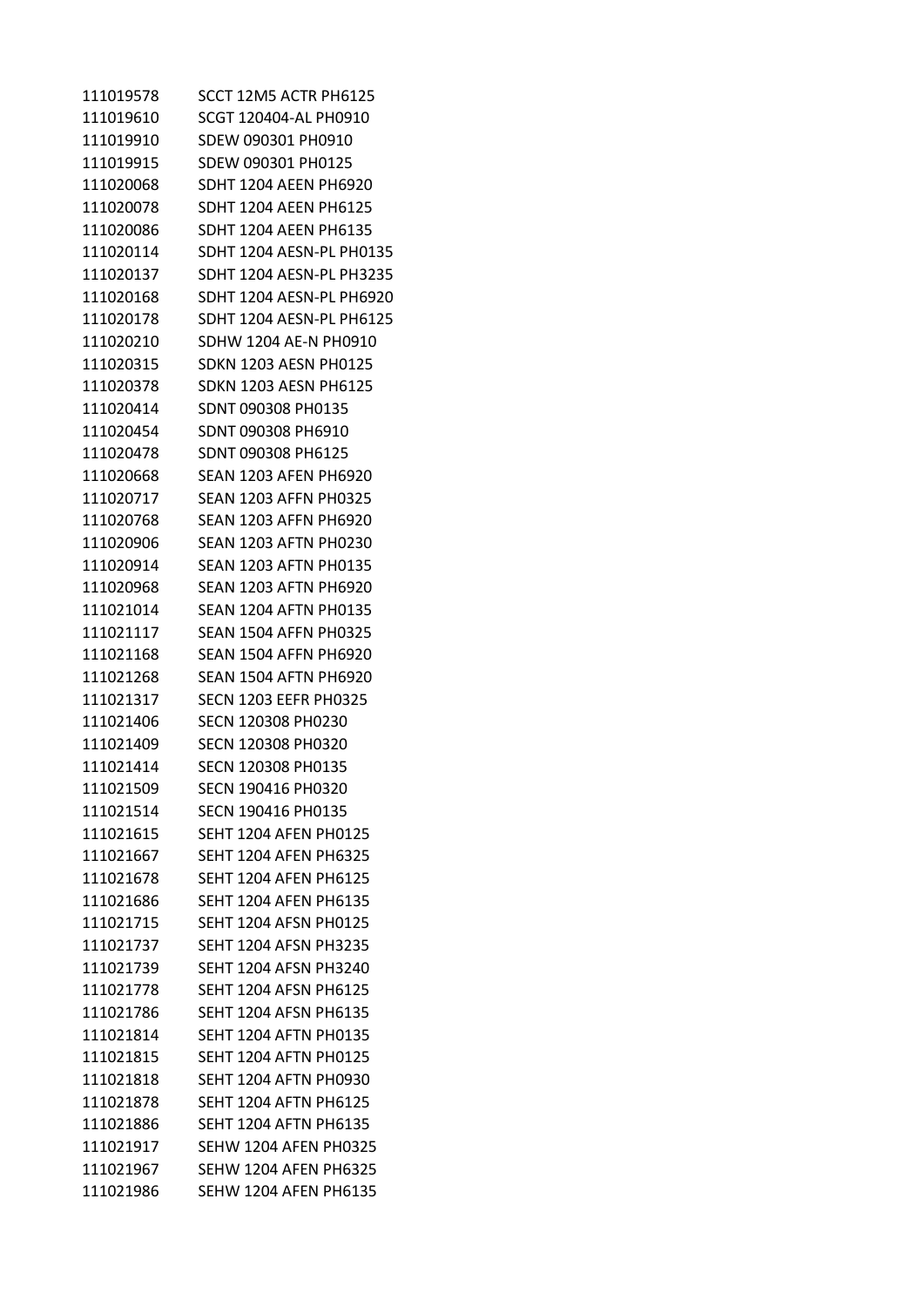| 111022017 | SEHW 1204 AFFN PH0325        |
|-----------|------------------------------|
| 111022067 | SEHW 1204 AFFN PH6325        |
| 111022112 | SEHW 1204 AFSN PH0920        |
| 111022115 | <b>SEHW 1204 AFSN PH0125</b> |
| 111022168 | <b>SEHW 1204 AFSN PH6920</b> |
| 111022178 | <b>SEHW 1204 AFSN PH6125</b> |
| 111022186 | <b>SEHW 1204 AFSN PH6135</b> |
| 111022205 | <b>SEHW 1204 AFTN PH0220</b> |
| 111022214 | <b>SEHW 1204 AFTN PH0135</b> |
| 111022215 | <b>SEHW 1204 AFTN PH0125</b> |
| 111022278 | <b>SEHW 1204 AFTN PH6125</b> |
| 111022286 | <b>SEHW 1204 AFTN PH6135</b> |
| 111022468 | <b>SEHW 1504 AFSN PH6920</b> |
| 111022515 | <b>SEHW 1504 AFTN PH0125</b> |
| 111022568 | <b>SEHW 1504 AFTN PH6920</b> |
| 111022612 | <b>SEKN 1203 AFEN PH0920</b> |
| 111022615 | <b>SEKN 1203 AFEN PH0125</b> |
| 111022626 | <b>SEKN 1203 AFEN PH0710</b> |
| 111022668 | <b>SEKN 1203 AFEN PH6920</b> |
| 111022717 | <b>SEKN 1203 AFFN PH0325</b> |
| 111022768 | <b>SEKN 1203 AFFN PH6920</b> |
| 111022812 | <b>SEKN 1203 AFSN PH0920</b> |
| 111022815 | <b>SEKN 1203 AFSN PH0125</b> |
| 111022856 | <b>SEKN 1203 AFSN PH6215</b> |
| 111022866 | <b>SEKN 1203 AFSN PH6930</b> |
| 111022878 | <b>SEKN 1203 AFSN PH6125</b> |
| 111022886 | <b>SEKN 1203 AFSN PH6135</b> |
| 111023015 | <b>SEKN 1203 AFTN PH0125</b> |
| 111023017 | <b>SEKN 1203 AFTN PH0325</b> |
| 111023067 | <b>SEKN 1203 AFTN PH6325</b> |
| 111023068 | <b>SEKN 1203 AFTN PH6920</b> |
| 111023078 | <b>SEKN 1203 AFTN PH6125</b> |
| 111023086 | <b>SEKN 1203 AFTN PH6135</b> |
| 111023278 | <b>SFKN 1204 AFSN PH6125</b> |
| 111023286 | <b>SEKN 1204 AFSN PH6135</b> |
| 111023315 | <b>SEKN 1204 AFTN PH0125</b> |
| 111023368 | <b>SEKN 1204 AFTN PH6920</b> |
| 111023378 | <b>SEKN 1204 AFTN PH6125</b> |
| 111023415 | <b>SEKN 1204 AZTN PH0125</b> |
| 111023478 | <b>SFKN 1204 AZTN PH6125</b> |
| 111023556 | <b>SEKN 1504 AFEN PH6215</b> |
| 111023567 | <b>SEKN 1504 AFEN PH6325</b> |
| 111023578 | <b>SEKN 1504 AFEN PH6125</b> |
| 111023586 | <b>SEKN 1504 AFEN PH6135</b> |
|           |                              |
| 111023617 | <b>SEKN 1504 AFFN PH0325</b> |
| 111023667 | <b>SEKN 1504 AFFN PH6325</b> |
| 111023778 | <b>SEKN 1504 AFSN PH6125</b> |
| 111023786 | <b>SEKN 1504 AFSN PH6135</b> |
| 111023814 | <b>SEKN 1504 AFTN PH0135</b> |
| 111023815 | <b>SEKN 1504 AFTN PH0125</b> |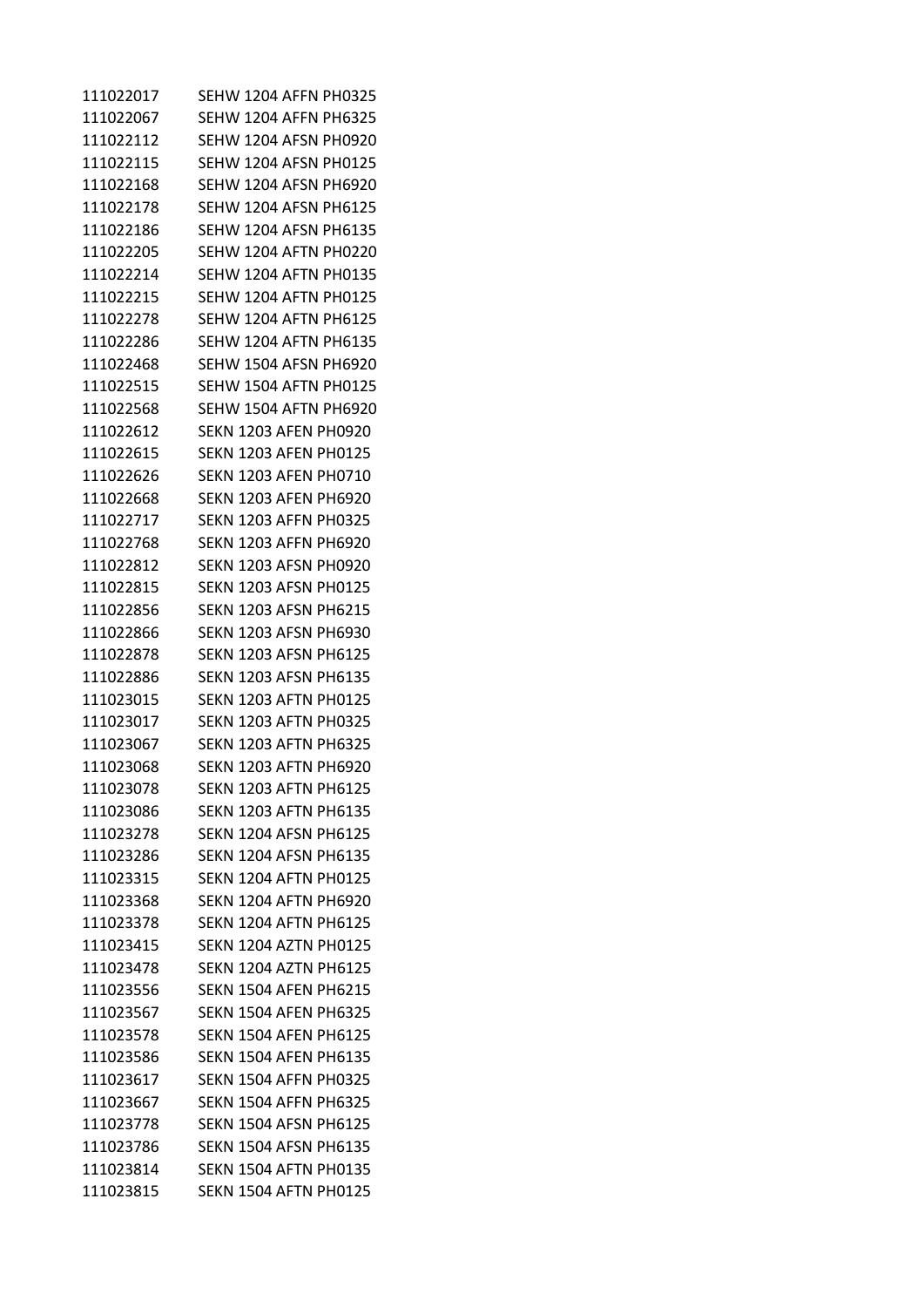| 111023878 | <b>SEKN 1504 AFTN PH6125</b> |
|-----------|------------------------------|
| 111023886 | <b>SEKN 1504 AFTN PH6135</b> |
| 111023915 | <b>SEKR 1203 AFEN PH0125</b> |
| 111023956 | <b>SEKR 1203 AFEN PH6215</b> |
| 111024015 | <b>SEKR 1203 AFSN PH0125</b> |
| 111024078 | <b>SEKR 1203 AFSN PH6125</b> |
| 111024086 | <b>SEKR 1203 AFSN PH6135</b> |
| 111024153 | <b>SEKR 1204 AFSN PH8125</b> |
| 111024168 | <b>SEKR 1204 AFSN PH6920</b> |
| 111024186 | <b>SEKR 1204 AFSN PH6135</b> |
| 111024315 | <b>SEKT 1204 AFSN PH0125</b> |
| 111024348 | <b>SEKT 1204 AFSN PH3125</b> |
| 111024353 | <b>SEKT 1204 AFSN PH8125</b> |
| 111024354 | <b>SEKT 1204 AFSN PH6910</b> |
| 111024367 | <b>SEKT 1204 AFSN PH6325</b> |
| 111024378 | <b>SEKT 1204 AFSN PH6125</b> |
| 111024386 | <b>SEKT 1204 AFSN PH6135</b> |
| 111024417 | <b>SEKT 1204 AFTN PH0325</b> |
| 111024515 | <b>SEKW 1204 AFFN PH0125</b> |
| 111024517 | <b>SEKW 1204 AFFN PH0325</b> |
| 111024648 | <b>SEKW 1204 AFSN PH3125</b> |
| 111024653 | <b>SEKW 1204 AFSN PH8125</b> |
| 111024668 | <b>SEKW 1204 AFSN PH6920</b> |
| 111024678 | <b>SEKW 1204 AFSN PH6125</b> |
| 111024754 | <b>SEKW 1204 AFTN PH6910</b> |
| 111024817 | SEMN 1204 AZFN PH0325        |
| 111025014 | <b>SEMN 1204 AZTN PH0135</b> |
| 111025015 | <b>SEMN 1204 AZTN PH0125</b> |
| 111025017 | <b>SEMN 1204 AZTN PH0325</b> |
| 111025018 | <b>SEMN 1204 AZTN PH0930</b> |
| 111025026 | SEMN 1204 AZTN PH0710        |
| 111025078 | <b>SEMN 1204 AZTN PH6125</b> |
| 111025086 | <b>SEMN 1204 AZTN PH6135</b> |
| 111025217 | <b>SFAN 1203 EDFR PH0325</b> |
| 111025315 | <b>SFAN 1203 EFER PH0125</b> |
| 111025417 | <b>SFAN 1203 EFFL PH0325</b> |
| 111025517 | <b>SFAN 1203 EFFR PH0325</b> |
| 111025617 | <b>SFAN 1203 ZFFR PH0325</b> |
| 111025717 | SNEX 120412 PH0325           |
| 111025814 | SNGF 1204 EPER PH0135        |
| 111025815 | <b>SNGF 1204 EPER PH0125</b> |
| 111025917 | <b>SNGF 1204 EPFR PH0325</b> |
| 111026106 | SNGN 120308 PH0230           |
| 111026114 | SNGN 120308 PH0135           |
| 111026315 | <b>SNGN 1204 ZZER PH0125</b> |
| 111026517 | SNGN 120400 PH0325           |
| 111026614 | SNGN 120408 PH0135           |
| 111026641 | SNGN 120408 PH2125           |
| 111026668 | SNGN 120408 PH6920           |
| 111026768 | SNGN 120412 PH6920           |
|           |                              |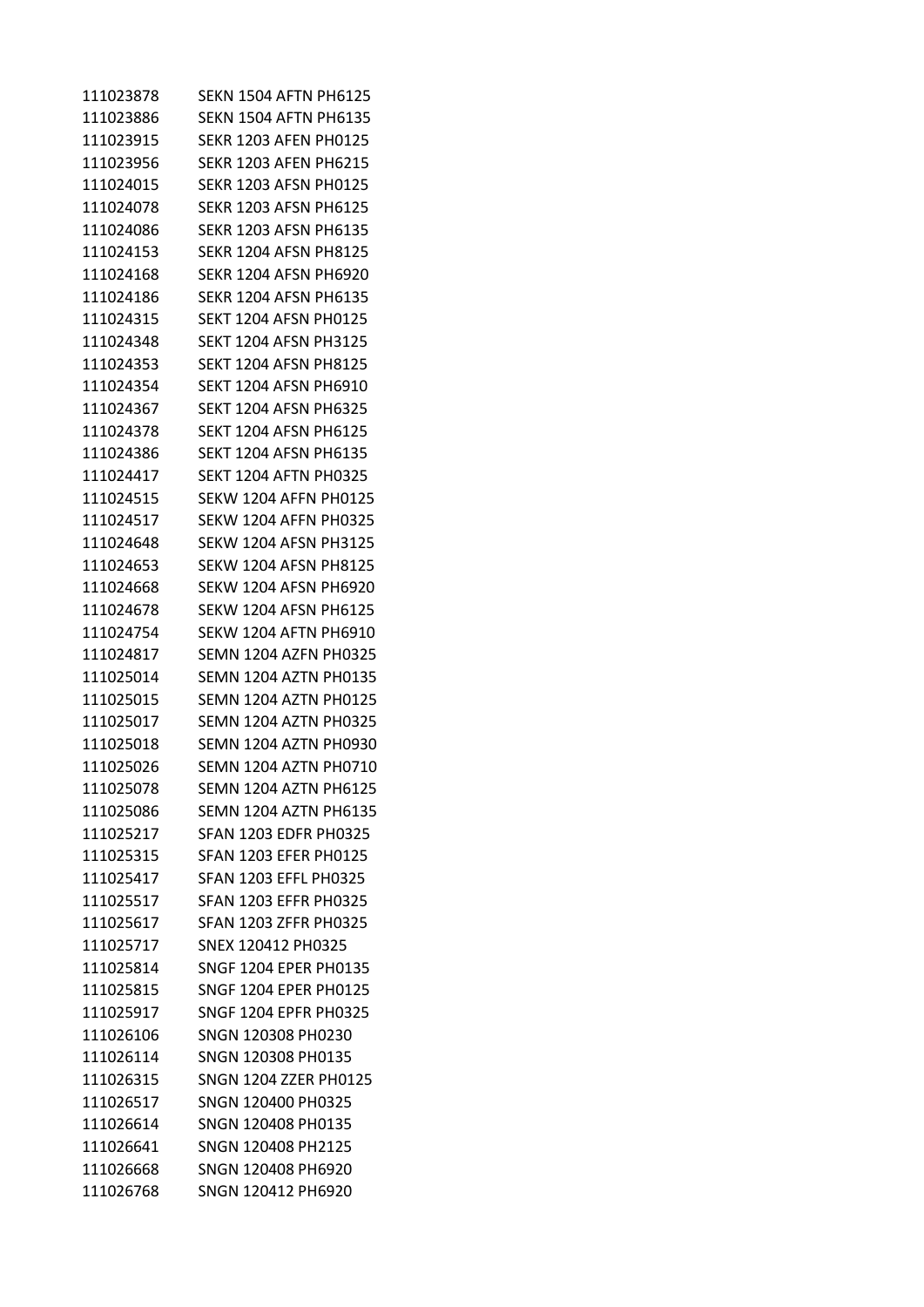| 111027115 | SNKN 1204 ENEN PH0125        |
|-----------|------------------------------|
| 111027178 | <b>SNKN 1204 ENEN PH6125</b> |
| 111027186 | <b>SNKN 1204 ENEN PH6135</b> |
| 111027217 | <b>SNKN 1204 ENFN PH0325</b> |
| 111027378 | <b>SNKN 1204 ENSN PH6125</b> |
| 111027386 | <b>SNKN 1204 ENSN PH6135</b> |
| 111027415 | <b>SNKN 1504 ENEN PH0125</b> |
| 111027486 | <b>SNKN 1504 ENEN PH6135</b> |
| 111027615 | SNKN 1504 ENTN PH0125        |
| 111027717 | <b>SNUF 120412R PH0325</b>   |
| 111028017 | <b>SPAN 1203 EDFR PH0325</b> |
| 111028417 | <b>SPAN 1504 EDFR PH0325</b> |
| 111028514 | <b>SPCN 1203 EPER PH0135</b> |
| 111028714 | <b>SPCN 1504 EPER PH0135</b> |
| 111029010 | SPEW 1204 EDFR PH0910        |
| 111029110 | SPEW 120401 PH0910           |
| 111029217 | <b>SPEX 1203 EDFR PH0325</b> |
| 111029436 | <b>SPEX 1504 EDSR PH3225</b> |
| 111029509 | SPGN 090304 PH0320           |
| 111029609 | SPGN 090308 PH0320           |
| 111029614 | SPGN 090308 PH0135           |
| 111029625 | SPGN 090308 PH0705           |
| 111029636 | SPGN 090308 PH3225           |
| 111029709 | SPGN 090408 PH0320           |
| 111029906 | SPGN 120304 PH0230           |
| 111029909 | SPGN 120304 PH0320           |
| 111029914 | SPGN 120304 PH0135           |
| 111029923 | SPGN 120304 PH0321           |
| 111029936 | SPGN 120304 PH3225           |
| 111030002 | SPGN 120308 PH0120           |
| 111030006 | SPGN 120308 PH0230           |
| 111030009 | SPGN 120308 PH0320           |
| 111030014 | SPGN 120308 PH0135           |
| 111030015 | SPGN 120308 PH0125           |
| 111030036 | SPGN 120308 PH3225           |
| 111030068 | SPGN 120308 PH6920           |
| 111030106 | SPGN 120312 PH0230           |
| 111030109 | SPGN 120312 PH0320           |
| 111030112 | SPGN 120312 PH0920           |
| 111030114 | SPGN 120312 PH0135           |
| 111030115 | SPGN 120312 PH0125           |
| 111030125 | SPGN 120312 PH0705           |
| 111030136 | SPGN 120312 PH3225           |
| 111030168 | SPGN 120312 PH6920           |
| 111030206 | SPGN 120316 PH0230           |
| 111030209 | SPGN 120316 PH0320           |
| 111030309 | SPGN 120408 PH0320           |
| 111030323 | SPGN 120408 PH0321           |
| 111030368 | SPGN 120408 PH6920           |
| 111030406 | SPGN 150412 PH0230           |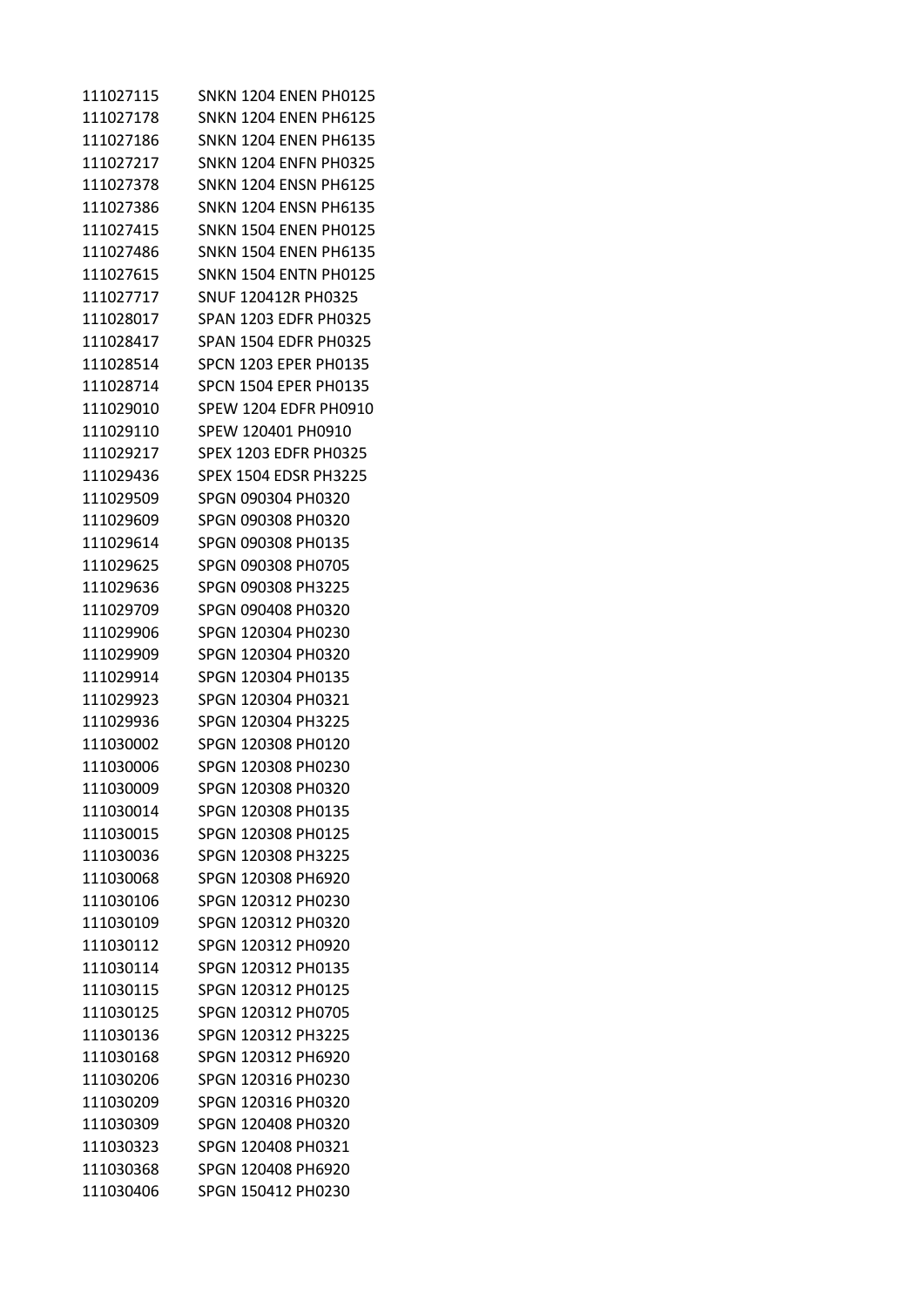| 111030412 | SPGN 150412 PH0920           |
|-----------|------------------------------|
| 111030414 | SPGN 150412 PH0135           |
| 111030417 | SPGN 150412 PH0325           |
| 111030468 | SPGN 150412 PH6920           |
| 111030515 | SPGN 190400 PH0125           |
| 111030606 | SPGN 190412 PH0230           |
| 111030609 | SPGN 190412 PH0320           |
| 111030614 | SPGN 190412 PH0135           |
| 111030636 | SPGN 190412 PH3225           |
| 111030706 | SPGN 190416 PH0230           |
| 111030709 | SPGN 190416 PH0320           |
| 111030714 | SPGN 190416 PH0135           |
| 111030736 | SPGN 190416 PH3225           |
| 111031123 | SPGW 060204 PH0321           |
| 111031223 | SPGW 09T304 PH0321           |
| 111031268 | SPGW 09T304 PH6920           |
| 111031710 | SPHW 1204 ADFN PH0910        |
| 111031717 | SPHW 1204 ADFN PH0325        |
| 111031815 | SPHW 1204 ADSN PH0125        |
| 111032015 | SPHW 120408T PH0125          |
| 111032115 | SPHW 120440 PH0125           |
| 111032314 | <b>SPKN 1203 EDEL PH0135</b> |
| 111032409 | SPKN 1203 EDER PH0320        |
| 111032414 | SPKN 1203 EDER PH0135        |
| 111032415 | SPKN 1203 EDER PH0125        |
| 111032454 | SPKN 1203 EDER PH6910        |
| 111032463 | <b>SPKN 1203 EDER PH6320</b> |
| 111032468 | SPKN 1203 EDER PH6920        |
| 111032478 | SPKN 1203 EDER PH6125        |
| 111032486 | SPKN 1203 EDER PH6135        |
| 111032517 | SPKN 1203 EDFL PH0325        |
| 111032609 | <b>SPKN 1203 EDFR PH0320</b> |
| 111032610 | <b>SPKN 1203 EDFR PH0910</b> |
| 111032654 | <b>SPKN 1203 EDFR PH6910</b> |
| 111032663 | <b>SPKN 1203 EDFR PH6320</b> |
| 111032715 | SPKN 1203 EDSL PH0125        |
| 111032814 | <b>SPKN 1203 EDSR PH0135</b> |
| 111032815 | <b>SPKN 1203 EDSR PH0125</b> |
| 111032854 | <b>SPKN 1203 EDSR PH6910</b> |
| 111032868 | <b>SPKN 1203 EDSR PH6920</b> |
| 111033014 | <b>SPKN 1203 EDTR PH0135</b> |
| 111033015 | <b>SPKN 1203 EDTR PH0125</b> |
| 111033064 | <b>SPKN 1203 EDTR PH6903</b> |
| 111033215 | <b>SPKN 1204 EDSR PH0125</b> |
| 111033278 | <b>SPKN 1204 EDSR PH6125</b> |
| 111033368 | <b>SPKN 1204 EDTR PH6920</b> |
| 111033568 | <b>SPKN 1504 EDEL PH6920</b> |
| 111033614 | <b>SPKN 1504 EDER PH0135</b> |
| 111033768 | <b>SPKN 1504 EDFR PH6920</b> |
| 111033868 | <b>SPKN 1504 EDSL PH6920</b> |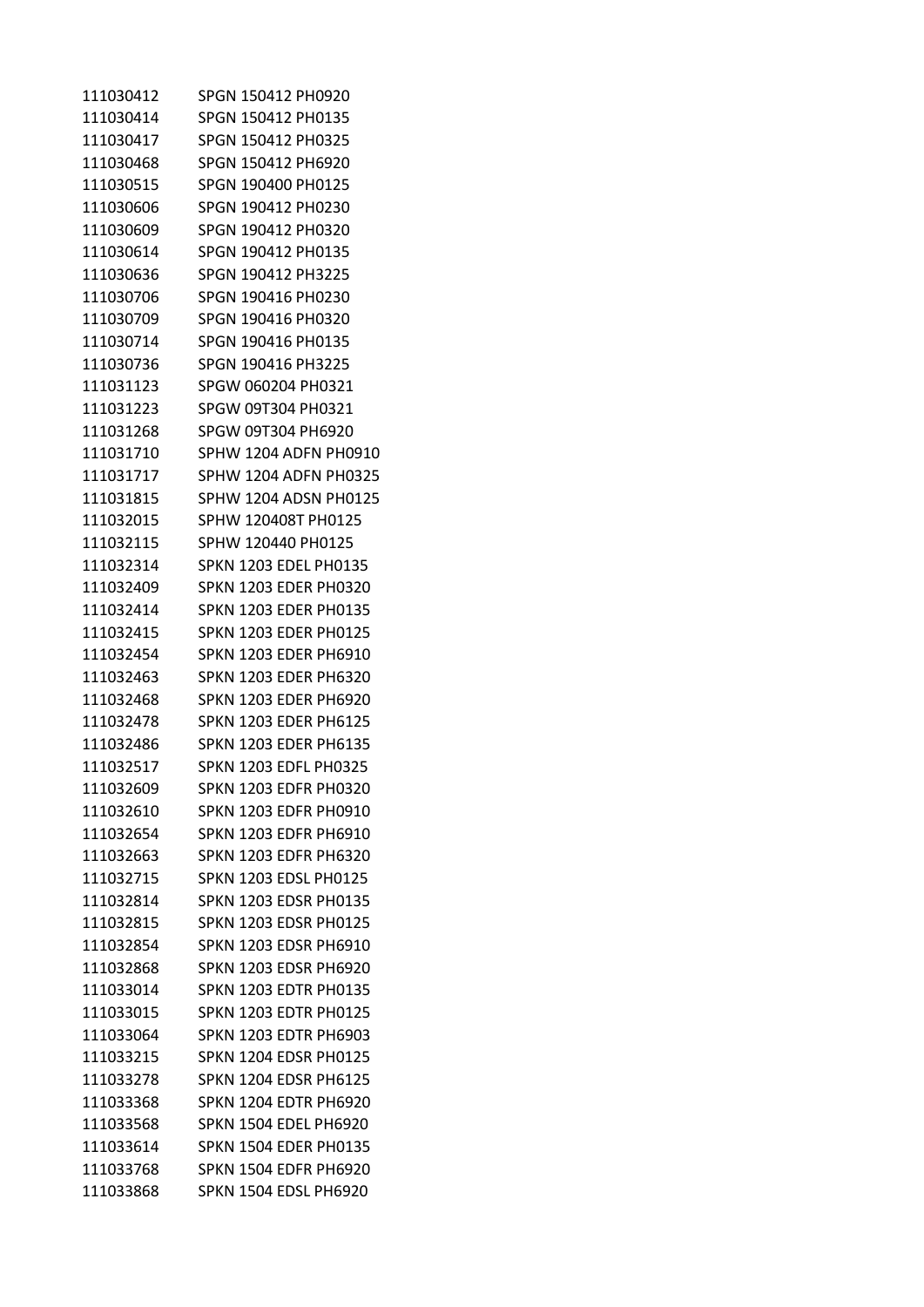| 111033914 | <b>SPKN 1504 EDSR PH0135</b> |
|-----------|------------------------------|
| 111033986 | <b>SPKN 1504 EDSR PH6135</b> |
| 111034014 | <b>SPKN 1504 EDTR PH0135</b> |
| 111034015 | <b>SPKN 1504 EDTR PH0125</b> |
| 111034054 | <b>SPKN 1504 EDTR PH6910</b> |
| 111034086 | <b>SPKN 1504 EDTR PH6135</b> |
| 111034417 | <b>SPLW 1204 ADFN PH0325</b> |
| 111034615 | <b>SPLW 1204 ADTN PH0125</b> |
| 111034768 | <b>SPLX 1204 EDER PH6920</b> |
| 111034915 | <b>SPMN 1203 EDER PH0125</b> |
| 111035015 | <b>SPMN 1203 EDTR PH0125</b> |
| 111035214 | SPMT 09T305 PH0135           |
| 111035315 | SPMT 1204 AESN-FP15 PH0125   |
| 111035810 | <b>TCGT 16T304-AL PH0910</b> |
| 111036115 | <b>TEKN 1603 PDTR PH0125</b> |
| 111036515 | <b>TEKN 2204 PESR PH0125</b> |
| 111036809 | <b>TEKR 1603 PETR PH0320</b> |
| 111037017 | <b>TFAN 2203 PFFR PH0325</b> |
| 111037314 | <b>TNAF 2504 ZZTR PH0135</b> |
| 111037417 | <b>TNAN 2504 ZZFR PH0325</b> |
| 111037515 | TNAN 2504 ZZSR PH0125        |
| 111037717 | TNAQ 2504 ZZFR PH0325        |
| 111037915 | TNAQ 3104 ZZTR PH0125        |
| 111038315 | TNEN 160412 PH0125           |
| 111038417 | <b>TNEN 2204 PNFN PH0325</b> |
| 111038614 | TNGN 110308 PH0135           |
| 111038709 | TNGN 160308 PH0320           |
| 111038714 | TNGN 160308 PH0135           |
| 111038809 | TNGN 220408 PH0320           |
| 111038814 | TNGN 220408 PH0135           |
| 111039014 | TNGN 330740 PH0135           |
| 111039110 | TNGQ 270618 PH0910           |
| 111039366 | TNHF 1204 AN-C PH6930        |
| 111039368 | TNHF 1204 AN-C PH6920        |
| 111039415 | TNJA 2204 PNTN PH0125        |
| 111039617 | TNJN 2203 ZZFR PH0325        |
| 111039815 | <b>TNJN 2504 ZZSR PH0125</b> |
| 111039915 | TNJN 2504 ZZTR PH0125        |
| 111040112 | TNMC 1603 55 PH0920          |
| 111040168 | TNMC 1603 55 PH6920          |
| 111040212 | TNMC 1603 60 PH0920          |
| 111040268 | TNMC 1603 60 PH6920          |
| 111040412 | TNMC 2204 60 PH0920          |
| 111040468 | TNMC 2204 60 PH6920          |
| 111040768 | <b>TPAN 1103 PPEN PH6920</b> |
| 111040817 | <b>TPAN 1103 PPFN PH0325</b> |
| 111040868 | <b>TPAN 1103 PPFN PH6920</b> |
| 111040968 | <b>TPAN 1103 PPSN PH6920</b> |
| 111041015 | <b>TPAN 1603 PPEN PH0125</b> |
| 111041068 | TPAN 1603 PPEN PH6920        |
|           |                              |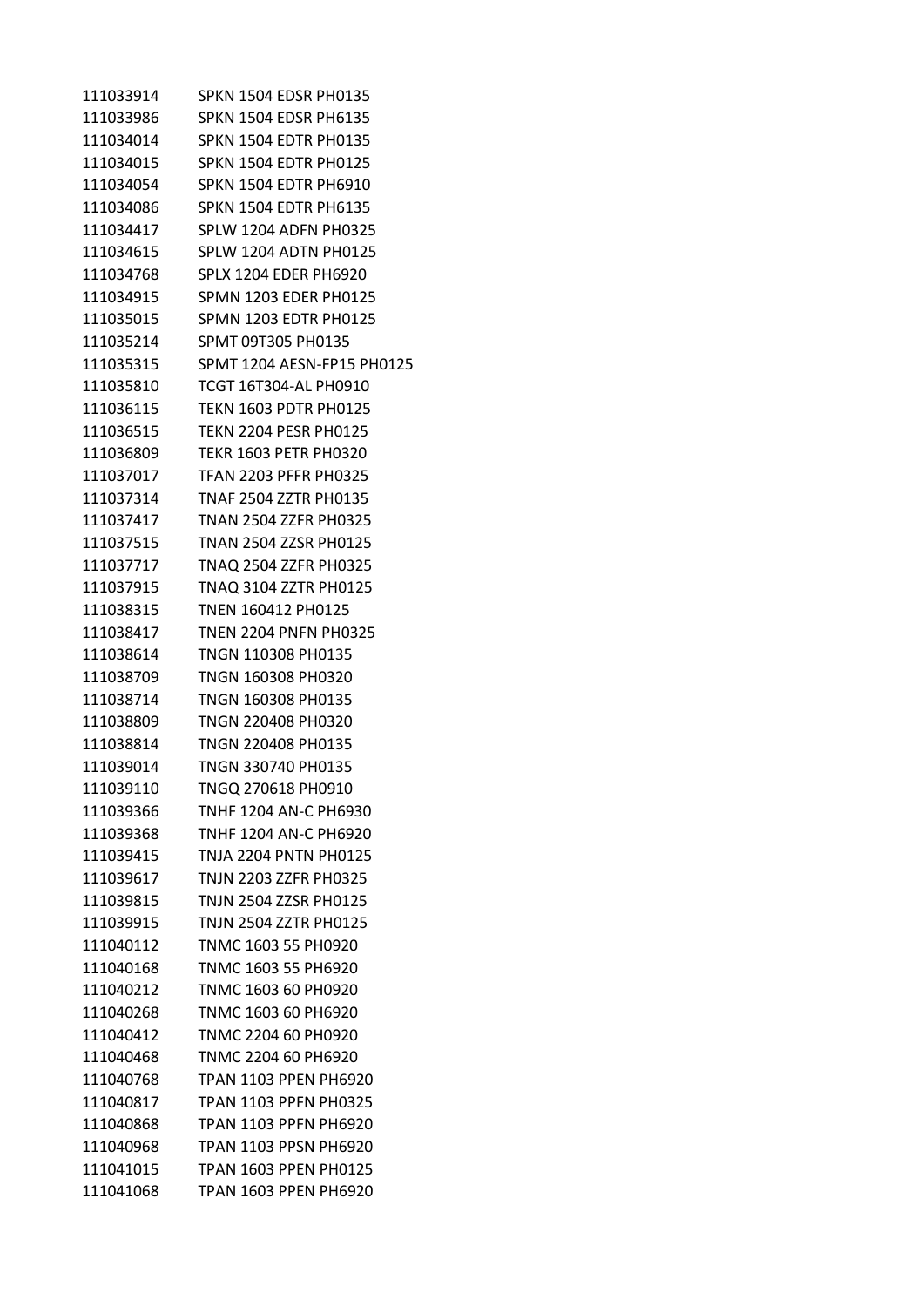| 111041115 | TPAN 1603 PPSN PH0125 |
|-----------|-----------------------|
| 111041168 | TPAN 1603 PPSN PH6920 |
| 111041315 | TPCN 1603 PPSN PH0125 |
| 111041368 | TPCN 1603 PPSN PH6920 |
| 111041709 | TPGB 160304 PH0320    |
| 111041809 | TPGB 160308 PH0320    |
| 111041915 | TPGN 110204 PH0125    |
| 111042205 | TPGN 110304 PH0220    |
| 111042209 | TPGN 110304 PH0320    |
| 111042214 | TPGN 110304 PH0135    |
| 111042215 | TPGN 110304 PH0125    |
| 111042223 | TPGN 110304 PH0321    |
| 111042268 | TPGN 110304 PH6920    |
| 111042309 | TPGN 110308 PH0320    |
| 111042314 | TPGN 110308 PH0135    |
| 111042337 | TPGN 110308 PH3235    |
| 111042340 | TPGN 110308 PH2115    |
| 111042368 | TPGN 110308 PH6920    |
| 111042406 | TPGN 160300 PH0230    |
| 111042409 | TPGN 160300 PH0320    |
| 111042506 | TPGN 160304 PH0230    |
| 111042509 | TPGN 160304 PH0320    |
| 111042510 | TPGN 160304 PH0910    |
| 111042514 | TPGN 160304 PH0135    |
| 111042517 | TPGN 160304 PH0325    |
| 111042523 | TPGN 160304 PH0321    |
| 111042606 | TPGN 160308 PH0230    |
| 111042609 | TPGN 160308 PH0320    |
| 111042610 | TPGN 160308 PH0910    |
| 111042614 | TPGN 160308 PH0135    |
| 111042615 | TPGN 160308 PH0125    |
| 111042636 | TPGN 160308 PH3225    |
| 111042706 | TPGN 160312 PH0230    |
| 111042709 | TPGN 160312 PH0320    |
| 111042806 | TPGN 160316 PH0230    |
| 111042809 | TPGN 160316 PH0320    |
| 111042836 | TPGN 160316 PH3225    |
| 111042906 | TPGN 160408 PH0230    |
| 111043006 | TPGN 220404 PH0230    |
| 111043009 | TPGN 220404 PH0320    |
| 111043014 | TPGN 220404 PH0135    |
| 111043106 | TPGN 220408 PH0230    |
| 111043109 | TPGN 220408 PH0320    |
| 111043114 | TPGN 220408 PH0135    |
| 111043168 | TPGN 220408 PH6920    |
| 111043206 | TPGN 220412 PH0230    |
| 111043209 | TPGN 220412 PH0320    |
| 111043214 | TPGN 220412 PH0135    |
| 111043215 | TPGN 220412 PH0125    |
| 111043268 | TPGN 220412 PH6920    |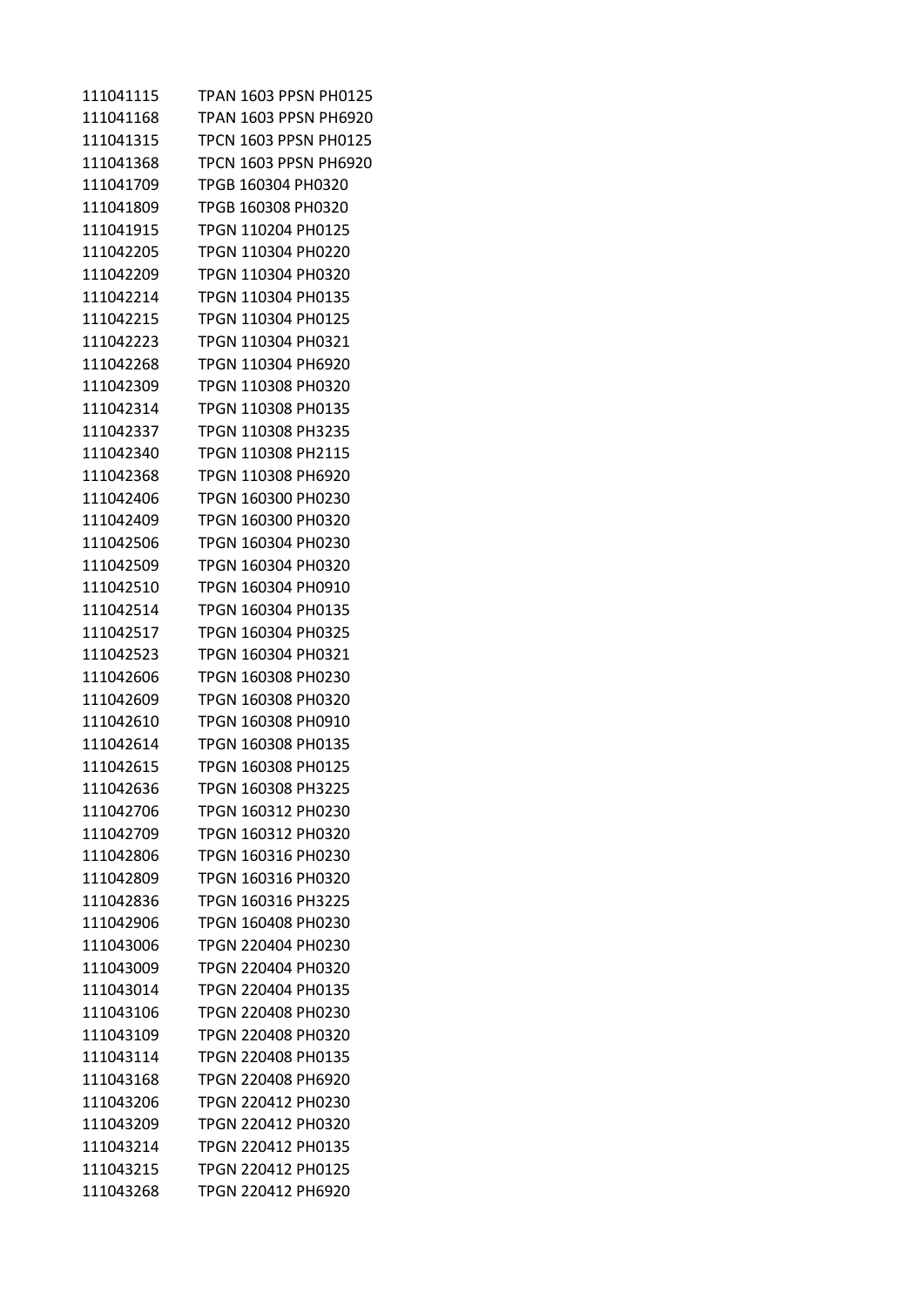| 111043306 | TPGN 220416 PH0230             |
|-----------|--------------------------------|
| 111044414 | TPGR 160304-13 PH0135          |
| 111044610 | TPGW 110204 PH0910             |
| 111045068 | TPKN 1603 PDEL PH6920          |
| 111045112 | <b>TPKN 1603 PDER PH0920</b>   |
| 111045114 | <b>TPKN 1603 PDER PH0135</b>   |
| 111045115 | <b>TPKN 1603 PDER PH0125</b>   |
| 111045154 | TPKN 1603 PDER PH6910          |
| 111045178 | TPKN 1603 PDER PH6125          |
| 111045186 | <b>TPKN 1603 PDER PH6135</b>   |
| 111045217 | <b>TPKN 1603 PDFR PH0325</b>   |
| 111045254 | TPKN 1603 PDFR PH6910          |
| 111045267 | TPKN 1603 PDFR PH6325          |
| 111045368 | TPKN 1603 PDSL PH6920          |
| 111045514 | <b>TPKN 1603 PDTR PH0135</b>   |
| 111045515 | <b>TPKN 1603 PDTR PH0125</b>   |
| 111045578 | <b>TPKN 1603 PDTR PH6125</b>   |
| 111045586 | <b>TPKN 1603 PDTR PH6135</b>   |
| 111045768 | TPKN 1603 PPEN PH6920          |
| 111045814 | <b>TPKN 1603 PPER PH0135</b>   |
| 111045868 | TPKN 1603 PPER PH6920          |
| 111045917 | TPKN 1603 PPFN PH0325          |
| 111045968 | <b>TPKN 1603 PPFN PH6920</b>   |
| 111046068 | TPKN 1603 PPSN PH6920          |
| 111046168 | <b>TPKN 1603 PPSR PH6920</b>   |
| 111046215 | TPKN 1603 PPTN PH0125          |
| 111046268 | TPKN 1603 PPTN PH6920          |
| 111046315 | TPKN 1603 PPTR PH0125          |
| 111046326 | <b>TPKN 1603 PPTR PH0710</b>   |
| 111046368 | <b>TPKN 1603 PPTR PH6920</b>   |
| 111046415 | <b>TPKN 2204 PDEL PH0125</b>   |
| 111046514 | <b>TPKN 2204 PDER PH0135</b>   |
| 111046515 | <b>TPKN 2204 PDER PH0125</b>   |
| 111046554 | TPKN 2204 PDER PH6910          |
| 111046556 | <b>TPKN 2204 PDER PH6215</b>   |
| 111046578 | <b>TPKN 2204 PDER PH6125</b>   |
| 111046586 | <b>TPKN 2204 PDER PH6135</b>   |
| 111046654 | <b>TPKN 2204 PDFR PH6910</b>   |
| 111046814 | <b>TPKN 2204 PDTR PH0135</b>   |
| 111046815 | <b>TPKN 2204 PDTR PH0125</b>   |
| 111046817 | <b>TPKN 2204 PDTR PH0325</b>   |
| 111046868 | <b>TPKN 2204 PDTR PH6920</b>   |
| 111046878 | <b>TPKN 2204 PDTR PH6125</b>   |
| 111047168 | TPKN 2204 PPSR PH6920          |
| 111047214 | TPKN 220412 PDER PH0135        |
| 111047317 | <b>TPKN 220412 PDFR PH0325</b> |
| 111047515 | <b>TPKN 220412 PDTR PH0125</b> |
| 111047615 | <b>TPKR 1603 PDSR PH0125</b>   |
| 111047678 | TPKR 1603 PDSR PH6125          |
| 111047686 | <b>TPKR 1603 PDSR PH6135</b>   |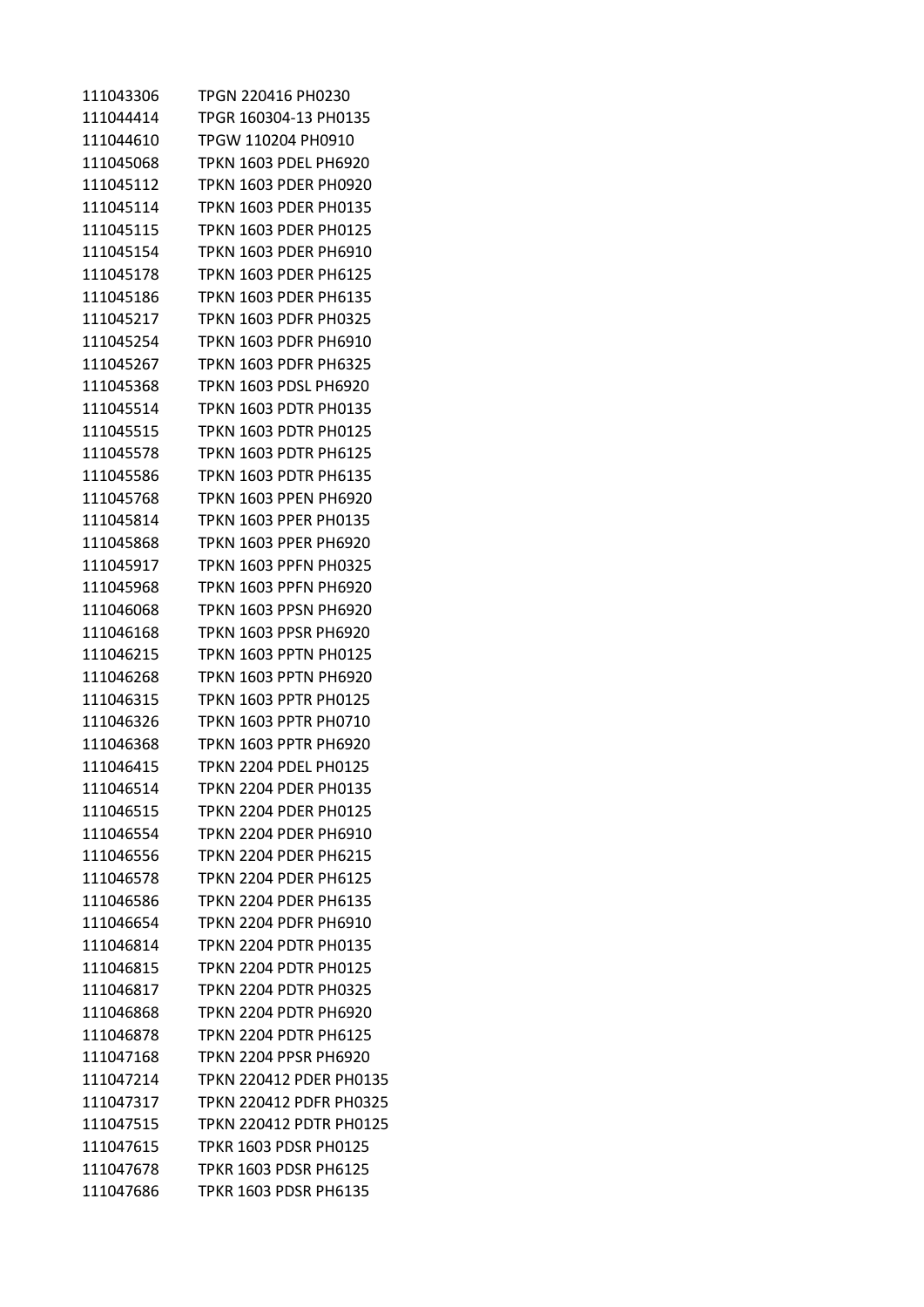| 111047715 | TPKR 2204 PDSR PH0125        |
|-----------|------------------------------|
| 111047741 | <b>TPKR 2204 PDSR PH2125</b> |
| 111047748 | TPKR 2204 PDSR PH3125        |
| 111047778 | TPKR 2204 PDSR PH6125        |
| 111047786 | <b>TPKR 2204 PDSR PH6135</b> |
| 111047817 | <b>TPKW 1604 PPFN PH0325</b> |
| 111047914 | <b>TPKW 1604 PPTN PH0135</b> |
| 111047915 | <b>TPKW 1604 PPTN PH0125</b> |
| 111048012 | TPMC 1603 60 PH0920          |
| 111048068 | TPMC 1603 60 PH6920          |
| 111048112 | TPMC 1603-55 PH0920          |
| 111048168 | TPMC 1603 55 PH6920          |
| 111048817 | TPMN 1603 PPFN PH0325        |
| 111048915 | TPMN 1603 PPTN PH0125        |
| 111049014 | TPMN 2204 PDTR PH0135        |
| 111049512 | VCGT 070202 ALS PH0920       |
| 111049612 | VCGT 070202-12 PH0920        |
| 111049712 | VCGT 070204 ALS PH0920       |
| 111049812 | VCGT 130301-21 PH0920        |
| 111050012 | VCGT 130302-22 PH0920        |
| 111050112 | VCGT 130302-AL PH0920        |
| 111050210 | VCGT 130302-PL PH0910        |
| 111050310 | VCGT 130302-PR PH0910        |
| 111050510 | VCGT 130304-AL PH0910        |
| 111050512 | VCGT 130304-AL PH0920        |
| 111050612 | VCGT 160412-AL PH0920        |
| 111050712 | VCGW 130302 PH0920           |
| 111050912 | VCGW 130304 PH0920           |
| 111051009 | VCMT 130304 PH0320           |
| 111051017 | VCMT 130304 PH0325           |
| 111051409 | VCMT 180610-01 N PH0320      |
| 111051915 | <b>APEW 1504 ZZTR PH0125</b> |
| 111052307 | <b>RDNX 0602 MOFN PH0905</b> |
| 111052407 | RDHT 07T1 M0T PH0905         |
| 111052415 | RDHT 07T1 M0T PH0125         |
| 111052478 | RDHT 07T1 MOT PH6125         |
| 111052814 | TNGN 160408 PH0135           |
| 111053012 | TNMC 2204 55 PH0920          |
| 111053068 | TNMC 2204 55 PH6920          |
| 111053210 | XDHW 060210 PH0910           |
| 111053214 | XDHW 060210 PH0135           |
| 111053215 | XDHW 060210 PH0125           |
| 111053267 | XDHW 060210 PH6325           |
| 111053268 | XDHW 060210 PH6920           |
| 111053578 | <b>SDEX 1204 AEEN PH6125</b> |
| 111054112 | TPMC 2204 55 PH0920          |
| 111054168 | TPMC 2204 55 PH6920          |
| 111054212 | TPMC 2204 60 PH0920          |
| 111054268 | TPMC 2204 60 PH6920          |
| 111054307 | WPZ 08 PH0905                |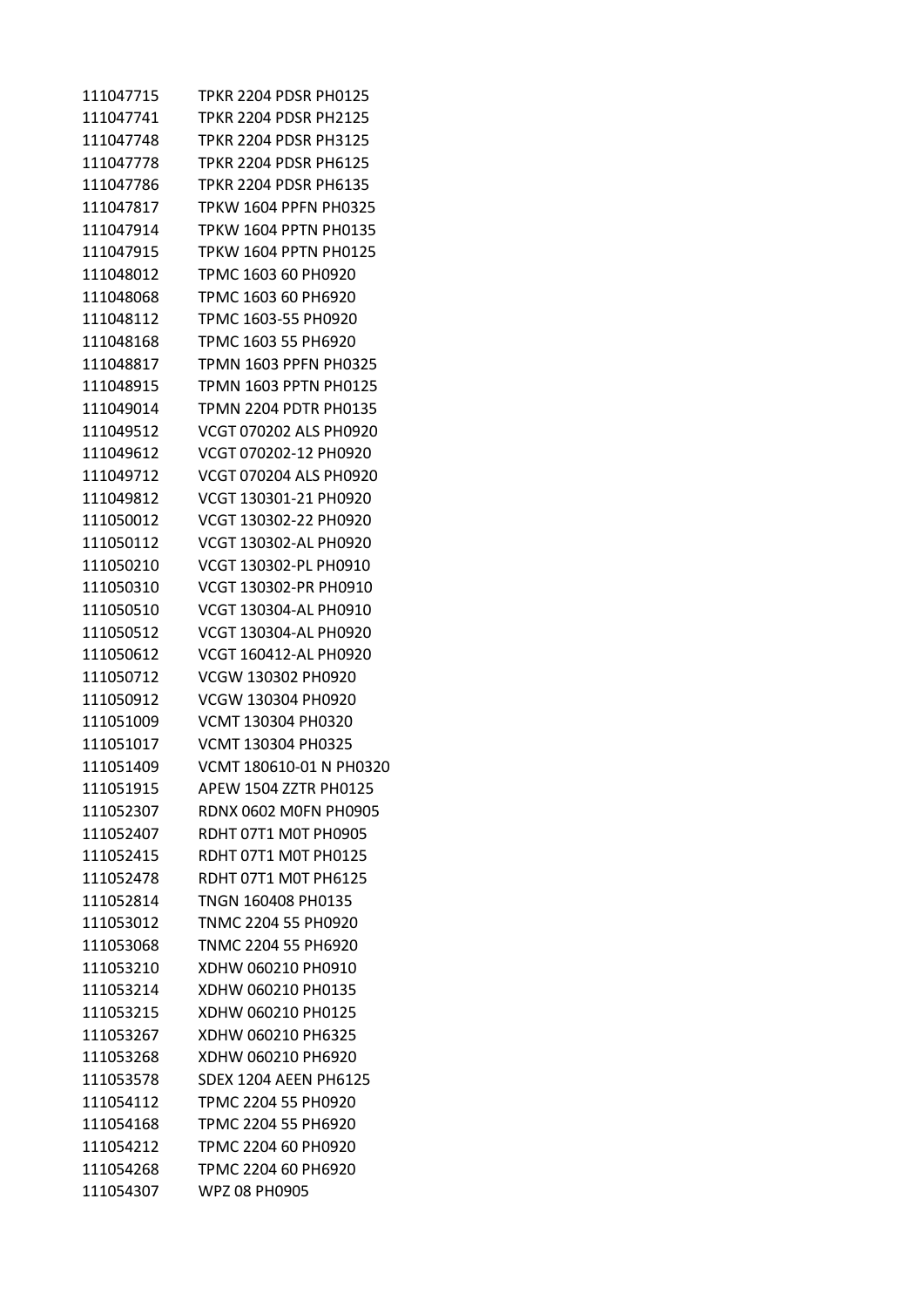| 111054354 | WPZ 08 PH6910                |
|-----------|------------------------------|
| 111054368 | WPZ 08 PH6920                |
| 111054378 | WPZ 08 PH6125                |
| 111054407 | WPZ 16 PH0905                |
| 111054468 | WPZ 16 PH6920                |
| 111054478 | WPZ 16 PH6125                |
| 111054810 | RDHW 0702 M0T PH0910         |
| 111054814 | RDHW 0702 M0T PH0135         |
| 111054815 | RDHW 0702 M0T PH0125         |
| 111054878 | RDHW 0702 M0T PH6125         |
| 111054886 | RDHW 0702 M0T PH6135         |
| 111054910 | RDMW 1003 M0T PH0910         |
| 111054914 | RDMW 1003 M0T PH0135         |
| 111054915 | RDMW 1003 M0T PH0125         |
| 111054918 | RDMW 1003 M0T PH0930         |
| 111054954 | RDMW 1003 M0T PH6910         |
| 111054966 | RDMW 1003 M0T PH6930         |
| 111055015 | <b>SPKR 1203 EDSR PH0125</b> |
| 111055078 | <b>SPKR 1203 EDSR PH6125</b> |
| 111055086 | <b>SPKR 1203 EDSR PH6135</b> |
| 111055107 | WPZ 10 PH0905                |
| 111055154 | WPZ 10 PH6910                |
| 111055168 | WPZ 10 PH6920                |
| 111055178 | WPZ 10 PH6125                |
| 111055207 | WPZ 12 PH0905                |
| 111055254 | WPZ 12 PH6910                |
| 111055268 | WPZ 12 PH6920                |
| 111055278 | WPZ 12 PH6125                |
| 111055307 | <b>WPZ 20 PH0905</b>         |
| 111055368 | <b>WPZ 20 PH6920</b>         |
| 111055378 | WPZ 20 PH6125                |
| 111055410 | PDHW 120420-T PH0910         |
| 111055414 | PDHW 120420-T PH0135         |
| 111055415 | PDHW 120420-T PH0125         |
| 111055454 | PDHW 120420-T PH6910         |
| 111055510 | PDMW 120420-T PH0910         |
| 111055514 | PDMW 120420-T PH0135         |
| 111055515 | PDMW 120420-T PH0125         |
| 111055554 | PDMW 120420-T PH6910         |
| 111055568 | PDMW 120420-T PH6920         |
| 111055610 | RDMT 1604 M0T PH0910         |
| 111055614 | RDMT 1604 M0T PH0135         |
| 111055615 | RDMT 1604 M0T PH0125         |
| 111055654 | RDMT 1604 M0T PH6910         |
| 111055666 | RDMT 1604 M0T PH6930         |
| 111055668 | RDMT 1604 M0T PH6920         |
| 111055677 | <b>RDMT 1604 M0T PH6225</b>  |
| 111055715 | APFT 1604 PDTR PH0125        |
| 111055753 | <b>APFT 1604 PDTR PH8125</b> |
| 111055768 | APFT 1604 PDTR PH6920        |
|           |                              |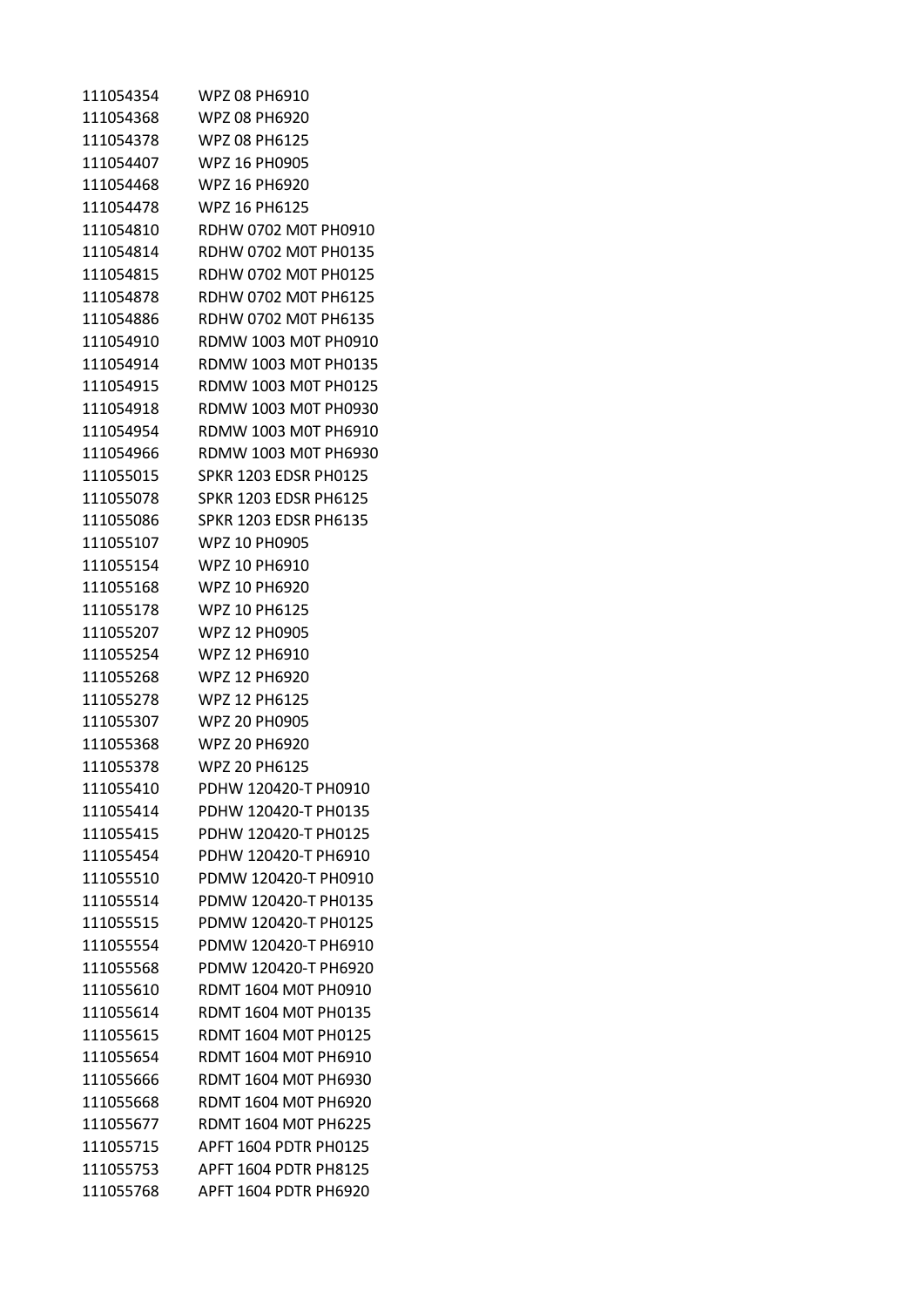| 111055778 | APFT 1604 PDTR PH6125        |
|-----------|------------------------------|
| 111055786 | APFT 1604 PDTR PH6135        |
| 111055810 | <b>RDMT 12T3 M0T PH0910</b>  |
| 111055814 | <b>RDMT 12T3 M0T PH0135</b>  |
| 111055815 | <b>RDMT 12T3 M0T PH0125</b>  |
| 111055854 | RDMT 12T3 M0T PH6910         |
| 111055866 | RDMT 12T3 M0T PH6930         |
| 111055868 | RDMT 12T3 M0T PH6920         |
| 111055877 | <b>RDMT 12T3 M0T PH6225</b>  |
| 111055912 | SEHT 13T3 AGSN PH0920        |
| 111055954 | SEHT 13T3 AGSN PH6910        |
| 111055966 | SEHT 13T3 AGSN PH6930        |
| 111055967 | SEHT 13T3 AGSN PH6325        |
| 111055978 | SEHT 13T3 AGSN PH6125        |
| 111055986 | SEHT 13T3 AGSN PH6135        |
| 111056017 | LNCX 1806 AZFR11 PH0325      |
| 111056109 | SNGN 120300 PH0320           |
| 111056115 | SNGN 120300 PH0125           |
| 111056212 | VCGW 130301 PH0920           |
| 111056417 | <b>SPKR 1504 EDFR PH0325</b> |
| 111056468 | SPKR 1504 EDFR PH6920        |
| 111056510 | XDHW 10T310 PH0910           |
| 111056514 | XDHW 10T310 PH0135           |
| 111056515 | XDHW 10T310 PH0125           |
| 111056564 | XDHW 10T310 PH6903           |
| 111056567 | XDHW 10T310 PH6325           |
| 111056568 | XDHW 10T310 PH6920           |
| 111056610 | RDMW 0702 M0T PH0910         |
| 111056614 | RDMW 0702 M0T PH0135         |
| 111056615 | RDMW 0702 M0T PH0125         |
| 111056654 | RDMW 0702 M0T PH6910         |
| 111056670 | RDMW 0702 M0T PH0903         |
| 111056678 | RDMW 0702 M0T PH6125         |
| 111056686 | RDMW 0702 M0T PH6135         |
| 111056923 | SNGA 120408 PH0321           |
| 111057154 | <b>WPRX 20 PH6910</b>        |
| 111057168 | <b>WPRX 20 PH6920</b>        |
| 111057368 | XDHW 040110 PH6920           |
| 111057615 | SEHT 09T3 AFTN PH0125        |
| 111057617 | SEHT 09T3 AFTN PH0325        |
| 111057668 | SEHT 09T3 AFTN PH6920        |
| 111057686 | SEHT 09T3 AFTN PH6135        |
| 111058186 | APKT 100308 PDER-KR PH6135   |
| 111058286 | SPGW 190610 PH6135           |
| 111058310 | RDMT 1003 M0T PH0910         |
| 111058314 | <b>RDMT 1003 M0T PH0135</b>  |
| 111058315 | RDMT 1003 M0T PH0125         |
| 111058354 | RDMT 1003 M0T PH6910         |
| 111058368 | <b>RDMT 1003 M0T PH6920</b>  |
| 111058454 | EDNW 10T330-100 PH6910       |
|           |                              |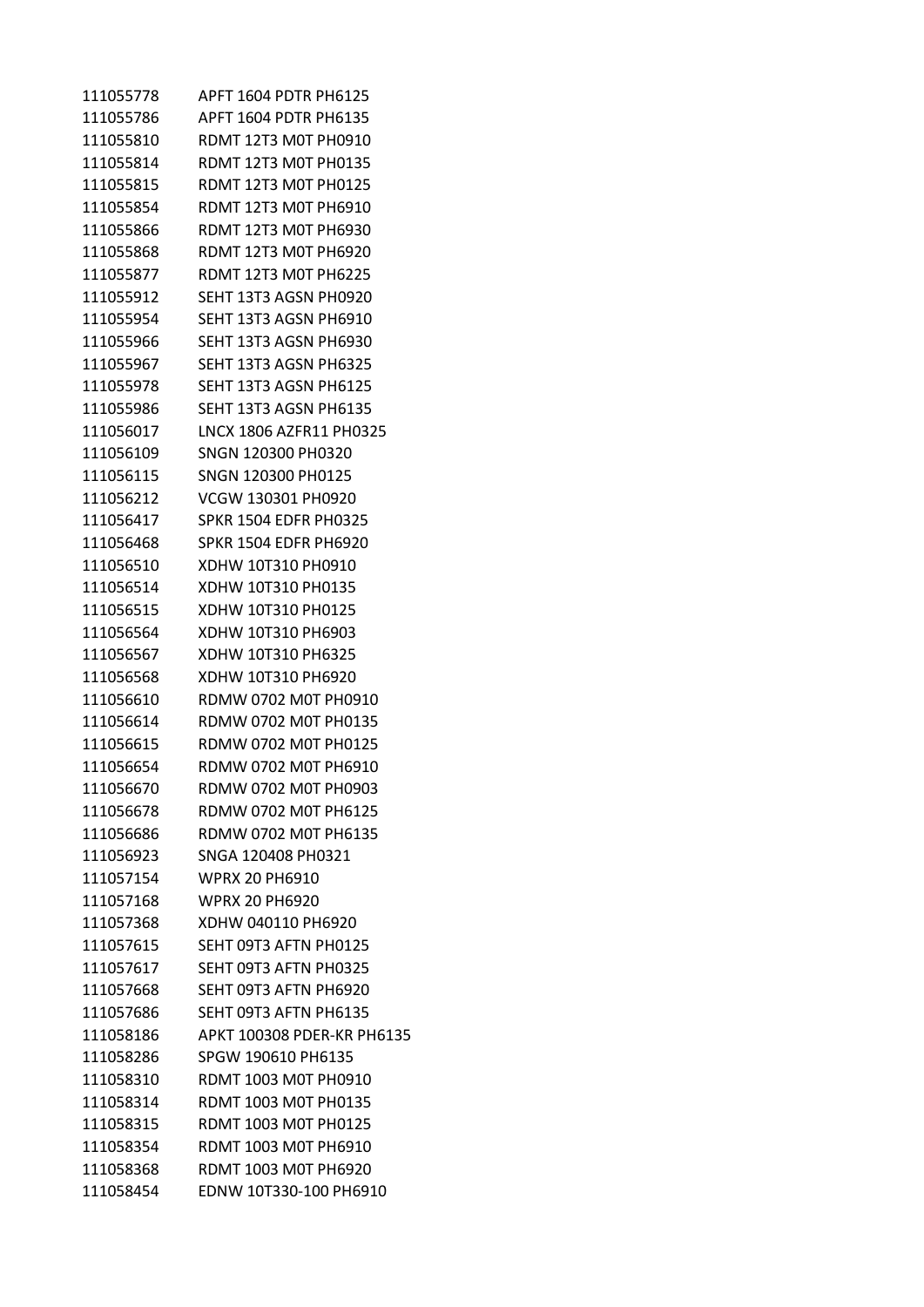| 111058478 | EDNW 10T330-100 PH6125       |
|-----------|------------------------------|
| 111058486 | EDNW 10T330-100 PH6135       |
| 111058578 | <b>SDET 1204 AEEN PH6125</b> |
| 111058612 | VCGT 130304-22 PH0920        |
| 111058709 | TPGN 220400 PH0320           |
| 111058806 | SPGN 120412 PH0230           |
| 111058817 | SPGN 120412 PH0325           |
| 111058840 | SPGN 120412 PH2115           |
| 111058868 | SPGN 120412 PH6920           |
| 111058906 | SPGN 120416 PH0230           |
| 111059006 | SPGN 150408 PH0230           |
| 111059068 | SPGN 150408 PH6920           |
| 111059106 | SPGN 190408 PH0230           |
| 111059109 | SPGN 190408 PH0320           |
| 111059209 | <b>SPCN 1203 EPFR PH0320</b> |
| 111059309 | <b>SPCN 1203 ZPFR PH0320</b> |
| 111059509 | SNGN 090308 PH0320           |
| 111059606 | SNGN 120416 PH0230           |
| 111059706 | SNGN 190412 PH0230           |
| 111059714 | SNGN 190412 PH0135           |
| 111059768 | SNGN 190412 PH6920           |
| 111059806 | SNGN 190416 PH0230           |
| 111059868 | SNGN 190416 PH6920           |
| 111060109 | TNGN 270612 PH0320           |
| 111060715 | SDMT 080305 PH0125           |
| 111060766 | SDMT 080305 PH6930           |
| 111060778 | SDMT 080305 PH6125           |
| 111060914 | TPKN 2204 PDSR PH0135        |
| 111060915 | <b>TPKN 2204 PDSR PH0125</b> |
| 111060978 | <b>TPKN 2204 PDSR PH6125</b> |
| 111060986 | <b>TPKN 2204 PDSR PH6135</b> |
| 111061110 | <b>ADKT 1505 PDFR PH0910</b> |
| 111061154 | ADKT 1505 PDFR PH6910        |
| 111061167 | <b>ADKT 1505 PDFR PH6325</b> |
| 111061168 | <b>ADKT 1505 PDFR PH6920</b> |
| 111061423 | TPMN 110304 PH0321           |
| 111061614 | RDHW 07T1 M0T PH0135         |
| 111061615 | RDHW 07T1 M0T PH0125         |
| 111061654 | RDHW 07T1 M0T PH6910         |
| 111061668 | RDHW 07T1 M0T PH6920         |
| 111061678 | RDHW 07T1 M0T PH6125         |
| 111061686 | RDHW 07T1 M0T PH6135         |
| 111061768 | ENHQ 090400-L PH6920         |
| 111062712 | SEHT 13T3 AGSN-WIPER PH0920  |
| 111062717 | SEHT 13T3 AGSN-WIPER PH0325  |
| 111062754 | SEHT 13T3 AGSN-WIPER PH6910  |
| 111062766 | SEHT 13T3 AGSN-WIPER PH6930  |
| 111062767 | SEHT 13T3 AGSN-WIPER PH6325  |
| 111062778 | SEHT 13T3 AGSN-WIPER PH6125  |
| 111062786 | SEHT 13T3 AGSN-WIPER PH6135  |
|           |                              |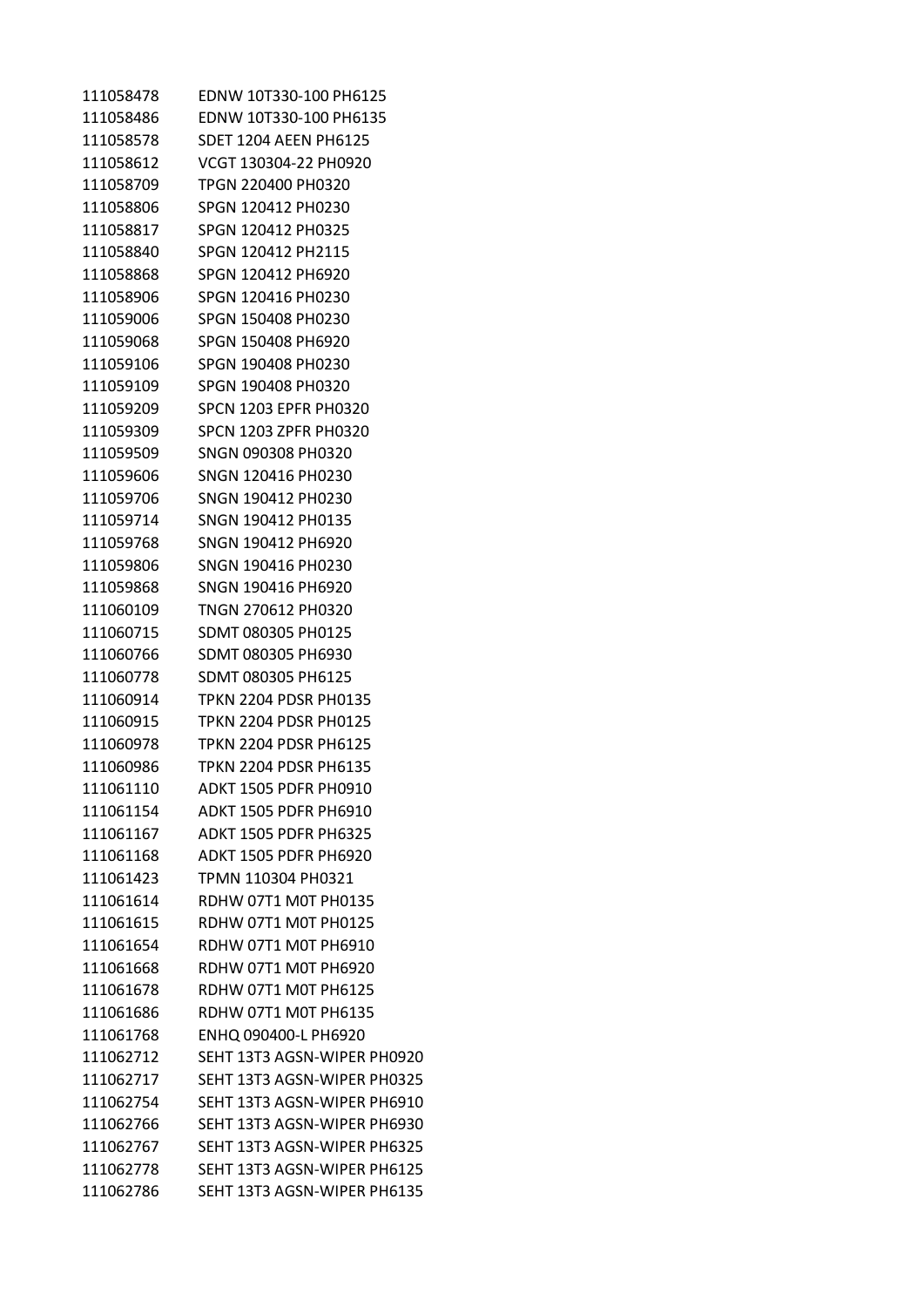OFEW 2006 M0N PH0135 OFEW 2006 M0N PH0930 OFEW 2006 M0N PH6920 OFEW 2006 M0N PH6135 RDNX 12T3 M0FN-SP PH0920 SPMT 1204 AESN-FP14 PH6125 RDMT 2006 M0T PH6910 RDMT 2006 M0T PH6930 RDMT 2006 M0T PH6920 RDMT 2006 M0T PH6125 RDMT 2006 M0T PH6135 WPZ 25 PH6920 WPZ 25 PH6125 WPZ 32 PH6920 WPZ 32 PH6125 SPGW 050204 PH0125 SPGW 050204 PH0321 LDHT 15T308 FR PH0320 CNFT 090308-ER PH0125 APFW 160404 R PH0325 TPKN 1603 PDSR PH0135 TPKN 1603 PDSR PH0125 TPKN 1603 PDSR PH6125 TPKN 1603 PDSR PH6135 RDHT 2006 M0T PH6910 RDHT 2006 M0T PH6920 RDHT 2006 M0T PH6125 RDHT 2006 M0T PH6135 TEKN 2204 PETR PH0125 TEKN 2204 PETR PH8125 TEKN 2204 PETR PH6920 APET 1604 PDFR PH0325 LNEX 1204 R0.4 PH0705 LNEX 1204 R0.4 PH0710 LNEX 1204 R0.4 PH6910 LNEX 1204 R0.8 PH0705 LNEX 1204 R0.8 PH0710 SPEW 1204 EDTR PH0125 SNHX 1204 AN PH6125 RDGX 1605 MOTN PH6125 TNAW 1606 ZZFL PH0320 TNAW 1606 ZZFR PH0320 ADKT 1505 PDR-PD PH6125 SDHT 1204 AFFN PH6910 REHW 12T3 M0F PH0910 REHW 12T3 M0F PH6910 APKT 100310 PDR-IS PH6125 APKT 100310 PDR-IS PH6135 RDMT 1204 M0T PH6125 APKT 100308 PDR-IS PH6910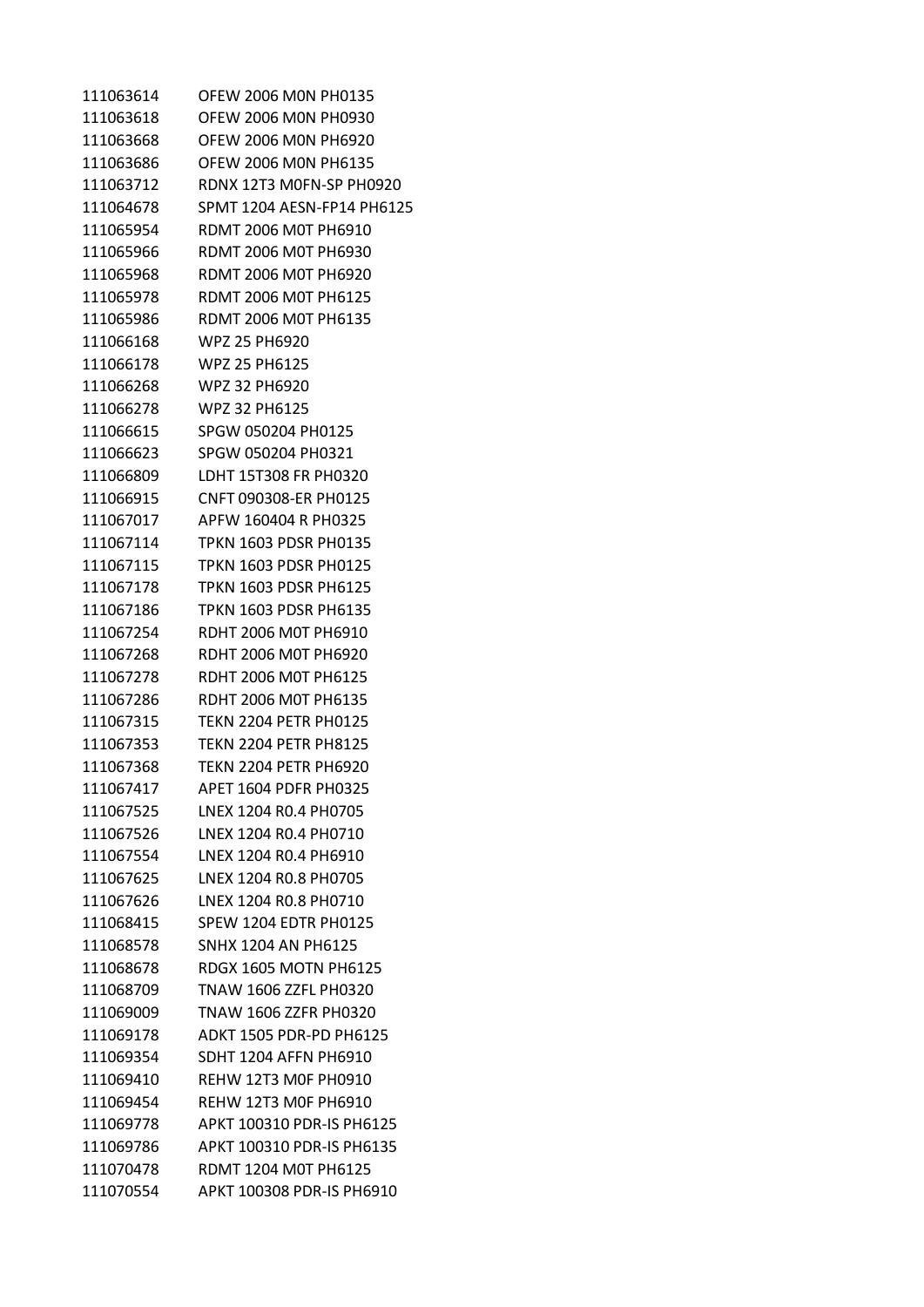| 111070568 | APKT 100308 PDR-IS PH6920    |
|-----------|------------------------------|
| 111070578 | APKT 100308 PDR-IS PH6125    |
| 111070586 | APKT 100308 PDR-IS PH6135    |
| 111071267 | <b>SEHT 1204 AFFN PH6325</b> |
| 111072617 | <b>SDHW 1204 AFFN PH0325</b> |
| 111072968 | ENHQ 120610 R PH6920         |
| 111073068 | ENHQ 120610 L PH6920         |
| 111073215 | <b>TFAN 2203 PFER PH0125</b> |
| 111073510 | RDHW 0702 M0 PH0910          |
| 111073554 | RDHW 0702 M0 PH6910          |
| 111073578 | RDHW 0702 M0 PH6125          |
| 111073915 | <b>TNEN 2204 EDTN PH0125</b> |
| 111074368 | SDHW 09T3 AEFN PH6920        |
| 111075978 | <b>SEKR 1504 AFSN PH6125</b> |
| 111075986 | <b>SEKR 1504 AFSN PH6135</b> |
| 111076510 | SPGN 090312 PH0910           |
| 111076568 | SPGN 090312 PH6920           |
| 111076914 | TPKN 220408 PH0135           |
| 111077078 | RDMW 12T3 M0F PH6125         |
| 111077478 | <b>RDHW 1204 M0T PH6125</b>  |
| 111077486 | RDHW 1204 M0T PH6135         |
| 111077654 | RDHW 0501 M0 PH6910          |
| 111077678 | RDHW 0501 M0 PH6125          |
| 111077878 | RDHT 1204 M0T PH6125         |
| 111078168 | <b>SDHW 1204 AEEN PH6920</b> |
| 111078186 | <b>SDHW 1204 AEEN PH6135</b> |
| 111078268 | <b>SDHW 1204 AETN PH6920</b> |
| 111078310 | WNHU 04T310 PH0910           |
| 111078354 | WNHU 04T310 PH6910           |
| 111078364 | WNHU 04T310 PH6903           |
| 111078368 | WNHU 04T310 PH6920           |
| 111078378 | WNHU 04T310 PH6125           |
| 111078715 | SPEW 120408 EN PH0125        |
| 111078878 | RDHT 12T3 M0 PH6125          |
| 111079068 | ENHQ 120600 R PH6920         |
| 111079368 | ENHQ 120640 R PH6920         |
| 111079417 | <b>SEKN 1204 AFFN PH0325</b> |
| 111079468 | <b>SEKN 1204 AFFN PH6920</b> |
| 111079711 | SCGW 120404 PH0706           |
| 111081868 | SDHW 09T3 AEEN PH6920        |
| 111081886 | SDHW 09T3 AEEN PH6135        |
| 111081978 | SPMW 140530 PH6125           |
| 111081986 | SPMW 140530 PH6135           |
| 111082054 | WPV 08 PH6910                |
| 111082068 | <b>WPV 08 PH6920</b>         |
| 111082078 | <b>WPV 08 PH6125</b>         |
| 111082154 | WPV 10 PH6910                |
| 111082164 | WPV 10 PH6903                |
| 111082168 | WPV 10 PH6920                |
| 111082178 | WPV 10 PH6125                |
|           |                              |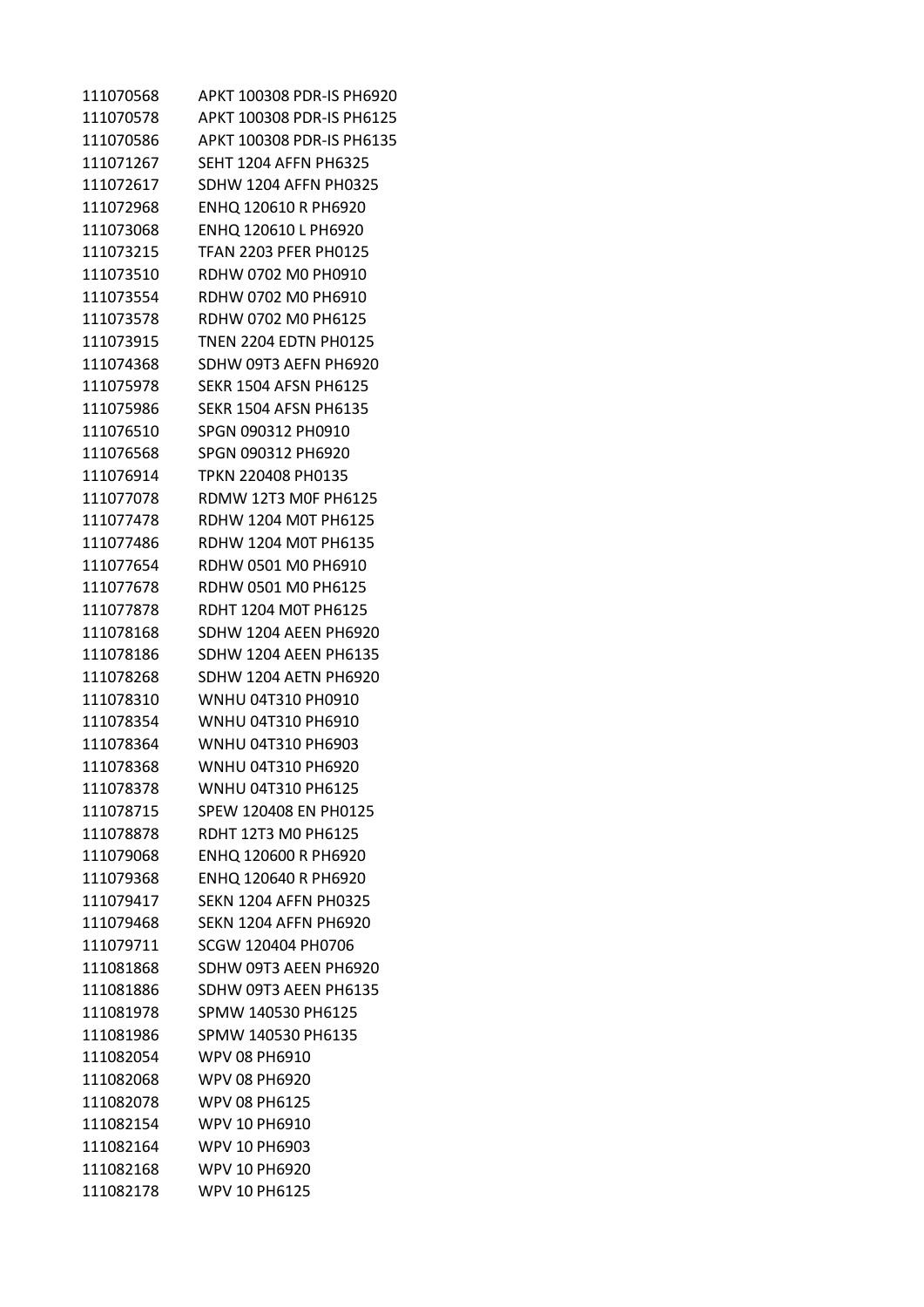| 111082254 | WPV 12 PH6910                   |
|-----------|---------------------------------|
| 111082264 | WPV 12 PH6903                   |
| 111082268 | <b>WPV 12 PH6920</b>            |
| 111082278 | <b>WPV 12 PH6125</b>            |
| 111082554 | <b>WPRP 10 PH6910</b>           |
| 111082564 | <b>WPRP 10 PH6903</b>           |
| 111082568 | <b>WPRP 10 PH6920</b>           |
| 111082654 | <b>WPRP 12 PH6910</b>           |
| 111082664 | <b>WPRP 12 PH6903</b>           |
| 111082668 | <b>WPRP 12 PH6920</b>           |
| 111082710 | TPGW 110202 PH0910              |
| 111082917 | ADGX 150320 PH0325              |
| 111084523 | SEEN 120304 PH0321              |
| 111084954 | RDMW 1003 M0F PH6910            |
| 111085086 | RDMT 1204-M0T SP PH6135         |
| 111085154 | WPB 08 PH6910                   |
| 111085164 | <b>WPB 08 PH6903</b>            |
| 111085168 | <b>WPB 08 PH6920</b>            |
| 111085178 | <b>WPB 08 PH6125</b>            |
| 111085254 | WPB 10 PH6910                   |
| 111085268 | <b>WPB 10 PH6920</b>            |
| 111085278 | <b>WPB 10 PH6125</b>            |
| 111085354 | WPB 12 PH6910                   |
| 111085364 | <b>WPB 12 PH6903</b>            |
| 111085368 | WPB 12 PH6920                   |
| 111085378 | <b>WPB 12 PH6125</b>            |
| 111085478 | <b>RDEW 10T3 MOT PH6125</b>     |
| 111085610 | XDHW 060210F PH0910             |
| 111085710 | XDHW 10T3 10F PH0910            |
| 111085823 | SEHW 120404 PH0321              |
| 111085923 | SEEN 120404 PH0321              |
| 111086023 | SDHW 120404 PH0321              |
| 111086954 | RDMW 2006 M0T PH6910            |
| 111086968 | RDMW 2006 M0T PH6920            |
| 111086986 | RDMW 2006 M0T PH6135            |
| 111087078 | <b>SELT 1204 AFTN PH6125</b>    |
| 111087086 | <b>SELT 1204 AFTN PH6135</b>    |
| 111087178 | <b>SELW 1204 AFTN PH6125</b>    |
| 111087186 | <b>SELW 1204 AFTN PH6135</b>    |
| 111087886 | <b>SDMT 1204 AESN PH6135</b>    |
| 111088807 | SPKW 130510 S PH0905            |
| 111088854 | SPKW 130510 S PH6910            |
| 111088878 | SPKW 130510 S PH6125            |
| 111088886 | SPKW 130510 S PH6135            |
| 111088954 | SPKW 080408 S PH6910            |
| 111088978 | SPKW 080408 S PH6125            |
| 111088986 | SPKW 080408 S PH6135            |
| 111089023 | <b>BLANK CCGW 060202 PH0321</b> |
| 111089223 | <b>BLANK CCGW 120404 PH0321</b> |
| 111089523 | <b>BLANK DCGW 150404 PH0321</b> |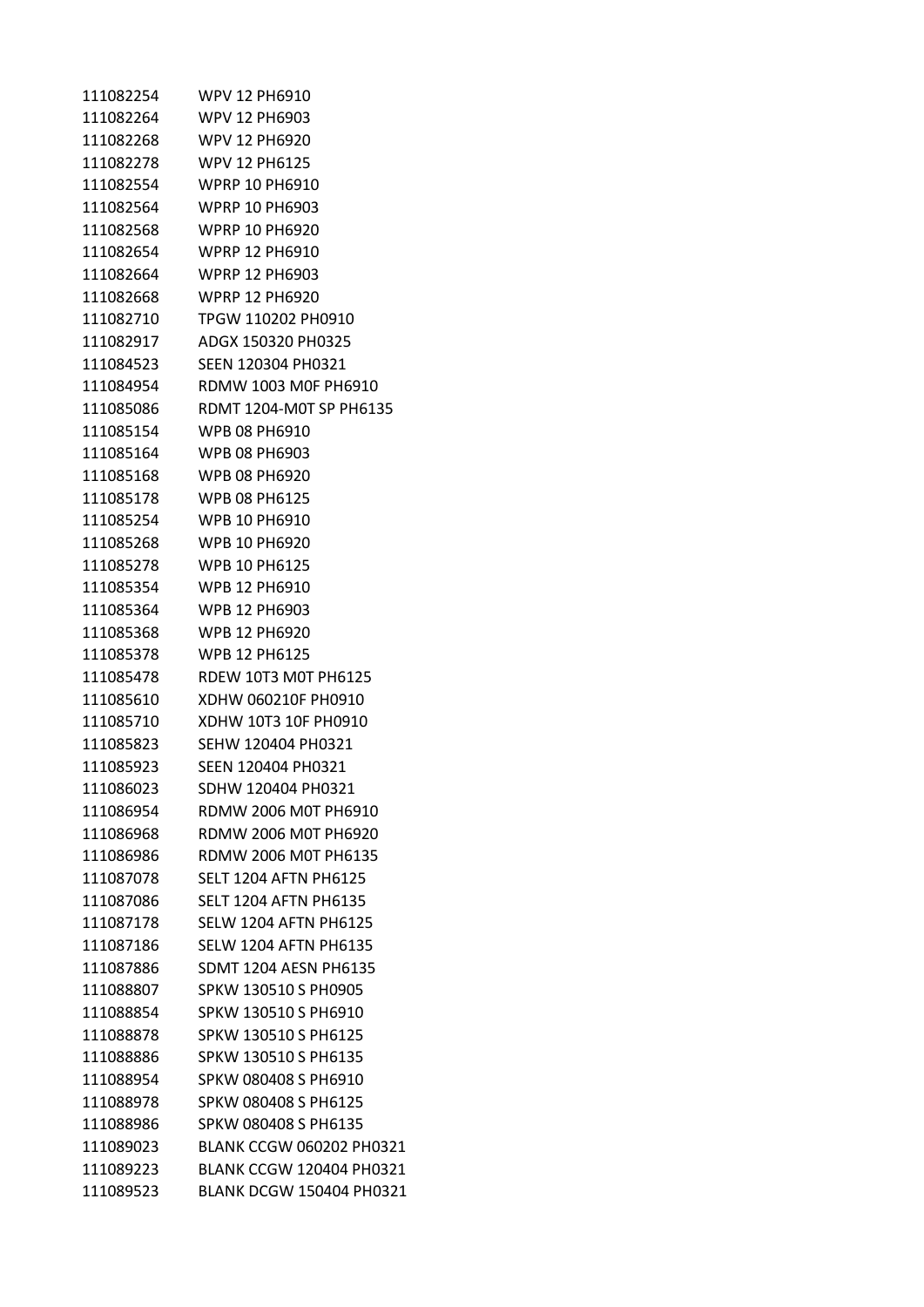| 111089623 | BLANK TCGW 06T102 PH0321      |
|-----------|-------------------------------|
| 111090023 | BLANK VCGW 110202 PH0321      |
| 111090554 | XDHW 040105 PH6910            |
| 111091068 | XPHT 1604 PDTR PH6920         |
| 111091078 | XPHT 1604 PDTR PH6125         |
| 111091086 | XPHT 1604 PDTR PH6135         |
| 111091778 | OFKN 070405 TN PH6125         |
| 111091786 | OFKN 070405 TN PH6135         |
| 111091854 | APKT 160432 PDFR-X PH6910     |
| 111091867 | APKT 160432 PDFR-X PH6325     |
| 111091868 | APKT 160432 PDFR-X PH6920     |
| 111092168 | TPKR 1603 PDTR PH6920         |
| 111092178 | TPKR 1603 PDTR PH6125         |
| 111092268 | HNGF 090520-V PH6920          |
| 111092354 | WPB 16 PH6910                 |
| 111092368 | WPB 16 PH6920                 |
| 111092378 | WPB 16 PH6125                 |
| 111092668 | XPHT 160432 PDSR PH6920       |
| 111092754 | PDHW 120420-SP PH6910         |
| 111092768 | PDHW 120420-SP PH6920         |
| 111092954 | CDEW 322.42R PH6910           |
| 111093054 | WPRP 08 PH6910                |
| 111093068 | WPRP 08 PH6920                |
| 111093125 | SEHT 13T3 AGTN PH0705         |
| 111093154 | SEHT 13T3 AGTN PH6910         |
| 111093168 | SEHT 13T3 AGTN PH6920         |
| 111093178 | SEHT 13T3 AGTN PH6125         |
| 111093186 | SEHT 13T3 AGTN PH6135         |
| 111093714 | APKT 160408 PDTR-X PH0135     |
| 111093715 | APKT 160408 PDTR-X PH0125     |
| 111093754 | APKT 160408 PDTR-X PH6910     |
| 111093766 | APKT 160408 PDTR-X PH6930     |
| 111093768 | APKT 160408 PDTR-X PH6920     |
| 111093778 | APKT 160408 PDTR-X PH6125     |
| 111093786 | APKT 160408 PDTR-X PH6135     |
| 111094168 | <b>SPXN 1906-WIPER PH6920</b> |
| 111094186 | SPXN 1906-WIPER PH6135        |
| 111094210 | RDHW 1003 M0F-AL PH0910       |
| 111094378 | PDHW 1204 ZZSN PH6125         |
| 111094686 | APKT 100305 PDTR-X PH6135     |
| 111094854 | WPV 16 PH6910                 |
| 111094868 | <b>WPV 16 PH6920</b>          |
| 111094878 | <b>WPV 16 PH6125</b>          |
| 111094978 | TPMN 220412-T PH6125          |
| 111095210 | LNE 323-02 SP PH0910          |
| 111095254 | LNE 323-02 SP PH6910          |
| 111095268 | LNE 323-02 SP PH6920          |
| 111095354 | PDHW 120420-F PH6910          |
| 111095554 | PDHW 120420-FW PH6910         |
| 111095754 | HNGF 090520-W PH6910          |
|           |                               |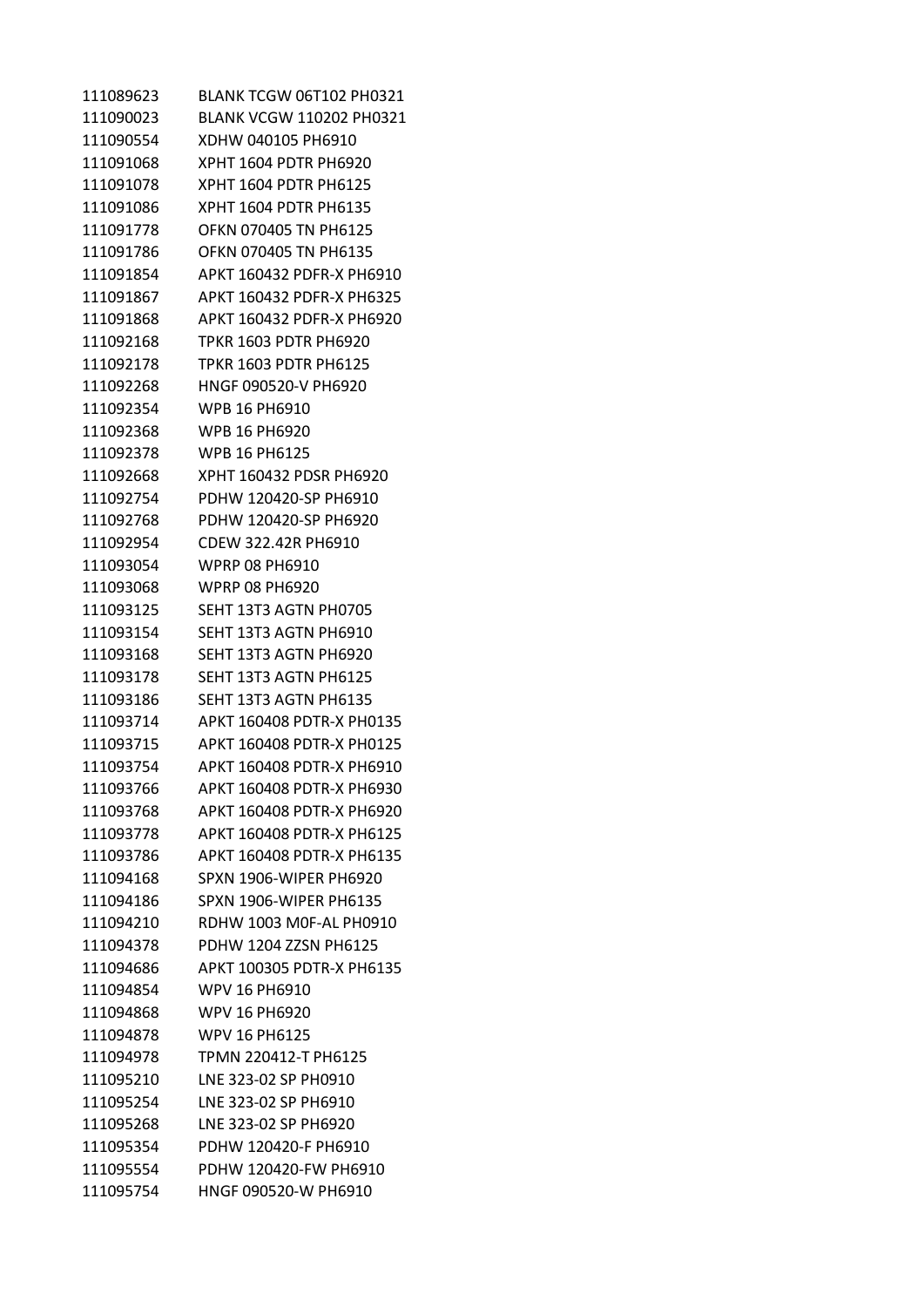| 111095768 | HNGF 090520-W PH6920      |
|-----------|---------------------------|
| 111095868 | XPHT 160412-MR PH6920     |
| 111096010 | RDHW 0501 MOF PH0910      |
| 111096110 | RDHW 0702 MOF PH0910      |
| 111097586 | LNKX 200716 PH6135        |
| 111098709 | APKT 100312 PDSR-X PH0320 |
| 111098754 | APKT 100312 PDSR-X PH6910 |
| 111098766 | APKT 100312 PDSR-X PH6930 |
| 111098778 | APKT 100312 PDSR-X PH6125 |
| 111098786 | APKT 100312 PDSR-X PH6135 |
| 111098854 | APKT 160416 S PH6910      |
| 111098866 | APKT 160416 PDTR-X PH6930 |
| 111098868 | APKT 160416 PDTR-X PH6920 |
| 111098878 | APKT 160416 PDTR-X PH6125 |
| 111098886 | APKT 160416 PDTR-X PH6135 |
| 111098910 | XDHT 060210 FN PH0910     |
| 111100212 | TPGW 090204 F PH0920      |
| 111100510 | XDHW 060210-FN PH0910     |
| 111100515 | XDHW 060210-FN PH0125     |
| 111100608 | SPGN 090330 PH0309        |
| 111101317 | SPMW 120308 PH0325        |
| 111101510 | SPMW 090302 PH0910        |
| 111101512 | SPMW 090302 PH0920        |
| 111101523 | SPMW 090302 PH0321        |
| 111101954 | WPB 20 PH6910             |
| 111101968 | WPB 20 PH6920             |
| 111101978 | <b>WPB 20 PH6125</b>      |
| 111102054 | WPV 20 PH6910             |
| 111102064 | WPV 20 PH6903             |
| 111102068 | <b>WPV 20 PH6920</b>      |
| 111102078 | <b>WPV 20 PH6125</b>      |
| 111102823 | SPHN 120304 PH0321        |
| 111102923 | TPMN 110302 PH0321        |
| 111103054 | <b>WPRX 08 PH6910</b>     |
| 111103068 | <b>WPRX 08 PH6920</b>     |
| 111103078 | <b>WPRX 08 PH6125</b>     |
| 111103154 | <b>WPRX 10 PH6910</b>     |
| 111103164 | <b>WPRX 10 PH6903</b>     |
| 111103168 | <b>WPRX 10 PH6920</b>     |
| 111103178 | <b>WPRX 10 PH6125</b>     |
| 111103254 | <b>WPRX 12 PH6910</b>     |
| 111103268 | <b>WPRX 12 PH6920</b>     |
| 111103278 | <b>WPRX 12 PH6125</b>     |
| 111103354 | <b>WPRX 16 PH6910</b>     |
| 111103368 | <b>WPRX 16 PH6920</b>     |
| 111103378 | <b>WPRX 16 PH6125</b>     |
| 111103478 | <b>WPRX 20 PH6125</b>     |
| 111103554 | <b>WPRX 25 PH6910</b>     |
| 111103568 | <b>WPRX 25 PH6920</b>     |
| 111103578 | <b>WPRX 25 PH6125</b>     |
|           |                           |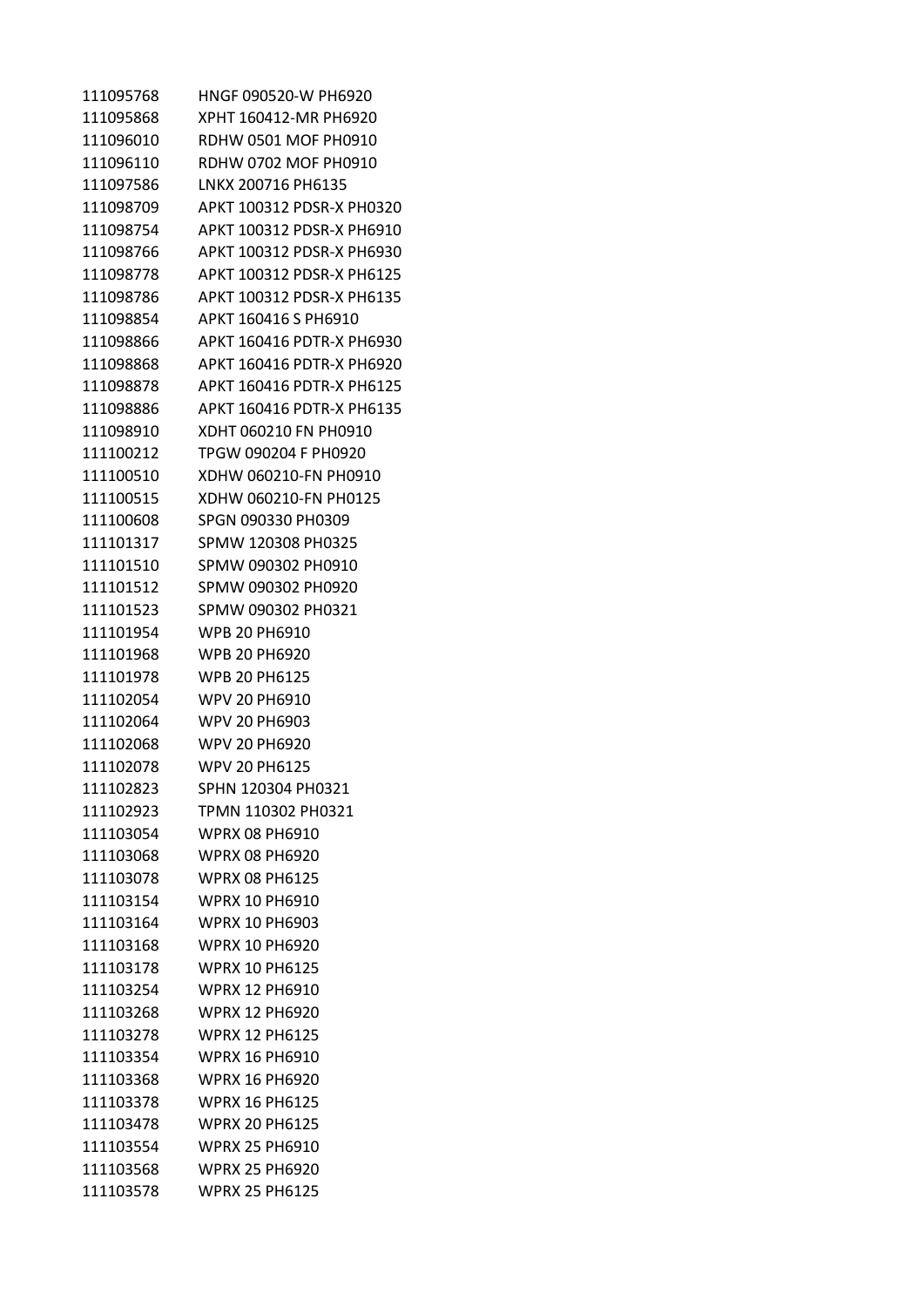| 111103654 | WPRX 32 PH6910            |
|-----------|---------------------------|
| 111103668 | WPRX 32 PH6920            |
| 111103678 | WPRX 32 PH6125            |
| 111103712 | ENHQ 120600 L PH0920      |
| 111103768 | ENHQ 120600 L PH6920      |
| 111103854 | WPRP 32 PH6910            |
| 111103864 | <b>WPRP 32 PH6903</b>     |
| 111103868 | WPRP 32 PH6920            |
| 111104178 | APKT 100305 PDSR-X PH6125 |
| 111104254 | APKT 100308 PDTR-X PH6910 |
| 111104278 | APKT 100308 PDTR-X PH6125 |
| 111104286 | APKT 100308 PDTR-X PH6135 |
| 111104354 | APKT 100308 PDFR-X PH6910 |
| 111104367 | APKT 100308 PDFR-X PH6325 |
| 111104368 | APKT 100308 PDFR-X PH6920 |
| 111104454 | APKT 100308 PDSR-X PH6910 |
| 111104466 | APKT 100308 PDSR-X PH6930 |
| 111104478 | APKT 100308 PDSR-X PH6125 |
| 111104486 | APKT 100308 PDSR-X PH6135 |
| 111104554 | APKT 100312 PDTR-X PH6910 |
| 111104578 | APKT 100312 PDTR-X PH6125 |
| 111104586 | APKT 100312 PDTR-X PH6135 |
| 111104654 | APKT 100312 PDFR-X PH6910 |
| 111104667 | APKT 100312 PDFR-X PH6325 |
| 111104668 | APKT 100312 PDFR-X PH6920 |
| 111104754 | APKT 160408 PDFR-X PH6910 |
| 111104767 | APKT 160408 PDFR-X PH6325 |
| 111104768 | APKT 160408 PDFR-X PH6920 |
| 111104854 | APKT 160408 PDSR-X PH6910 |
| 111104866 | APKT 160408 PDSR-X PH6930 |
| 111104868 | APKT 160408 PDSR-X PH6920 |
| 111104878 | APKT 160408 PDSR-X PH6125 |
| 111104886 | APKT 160408 PDSR-X PH6135 |
| 111104954 | APKT 160416 PDFR-X PH6910 |
| 111104967 | APKT 160416 PDFR-X PH6325 |
| 111104968 | APKT 160416 PDFR-X PH6920 |
| 111105054 | APKT 160416 PDSR-X PH6910 |
| 111105078 | APKT 160416 PDSR-X PH6125 |
| 111105086 | APKT 160416 PDSR-X PH6135 |
| 111105154 | APKT 160432 PDTR-X PH6910 |
| 111105166 | APKT 160432 PDTR-X PH6930 |
| 111105168 | APKT 160432 PDTR-X PH6920 |
| 111105178 | APKT 160432 PDTR-X PH6125 |
| 111105186 | APKT 160432 PDTR-X PH6135 |
| 111105254 | APKT 160432 PDSR-X PH6910 |
| 111105266 | APKT 160432 PDSR-X PH6930 |
| 111105278 | APKT 160432 PDSR-X PH6125 |
| 111105286 | APKT 160432 PDSR-X PH6135 |
| 111105664 | WPB 12 R1.5 PH6903        |
| 111107068 | APKT 100305 PDER-X PH6920 |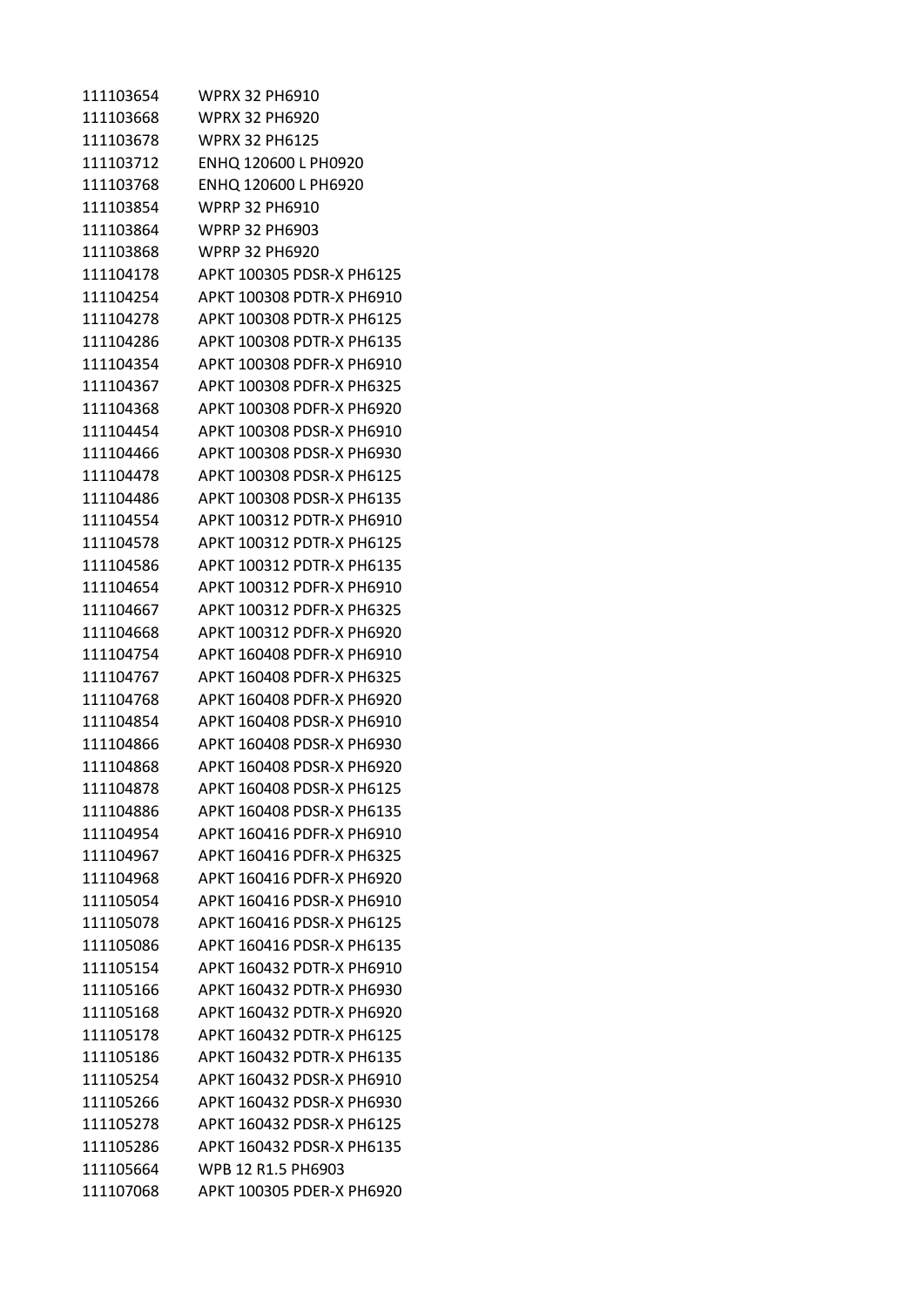| 111107086 | APKT 100305 PDER-X PH6135      |
|-----------|--------------------------------|
| 111107154 | APKT 100308 PDER-X PH6910      |
| 111107178 | APKT 100308 PDER-X PH6125      |
| 111107186 | APKT 100308 PDER-X PH6135      |
| 111107254 | APKT 100312 PDER-X PH6910      |
| 111107278 | APKT 100312 PDER-X PH6125      |
| 111107286 | APKT 100312 PDER-X PH6135      |
| 111107354 | APKT 160408 PDER-X PH6910      |
| 111107366 | APKT 160408 PDER-X PH6930      |
| 111107368 | APKT 160408 PDER-X PH6920      |
| 111107378 | APKT 160408 PDER-X PH6125      |
| 111107386 | APKT 160408 PDER-X PH6135      |
| 111107454 | APKT 160416 PDER-X PH6910      |
| 111107466 | APKT 160416 PDER-X PH6930      |
| 111107478 | APKT 160416 PDER-X PH6125      |
| 111107486 | APKT 160416 PDER-X PH6135      |
| 111107554 | APKT 160432 PDER-X PH6910      |
| 111107566 | APKT 160432 PDER-X PH6930      |
| 111107578 | APKT 160432 PDER-X PH6125      |
| 111107586 | APKT 160432 PDER-X PH6135      |
| 111109186 | XOMT 030204 PH6135             |
| 111109240 | SCGT 09T308 PH2115             |
| 111109315 | EPMX 050204-L PH0125           |
| 111110768 | SPKR 1906 PH6920               |
| 111110778 | SPKR 1906 PH6125               |
| 111112254 | REHW 12T3 M0T PH6910           |
| 111112278 | REHW 12T3 MOT PH6125           |
| 111112354 | WDMW 120420-T PH6910           |
| 111112368 | WDMW 120420-T PH6920           |
| 111112378 | WDMW 120420-T PH6125           |
| 111112386 | WDMW 120420-T PH6135           |
| 111113368 | SPGN 150412-SP PH6920          |
| 111113854 | PDHW 120420-SP02 PH6910        |
| 111114254 | <b>SNKX 1206 ANN-MM PH6910</b> |
| 111114268 | <b>SNKX 1206 ANN-MM PH6920</b> |
| 111114278 | SNKX 1206 ANN-MM PH6125        |
| 111114654 | SEHW 13T3 AGFN PH6910          |
| 111114667 | SEHW 13T3 AGFN PH6325          |
| 111114867 | OFKN 070405 FN-A2 PH6325       |
| 111115154 | WDMW 120420-E PH6910           |
| 111115168 | WDMW 120420-E PH6920           |
| 111115186 | WDMW 120420E PH6135            |
| 111115354 | SPKW 130510 F PH6910           |
| 111115923 | SPGW 090302 PH0321             |
| 111116167 | XOMX 060208R-M05 PH6325        |
| 111116168 | XOMX 060208R-M05 PH6920        |
| 111116178 | XOMX 060208R-M05 PH6125        |
| 111116186 | XOMX 060208R-M05 PH6135        |
| 111117325 | SPGN 090316 PH0705             |
| 111118015 | LNJN 3007 DDFR PH0125          |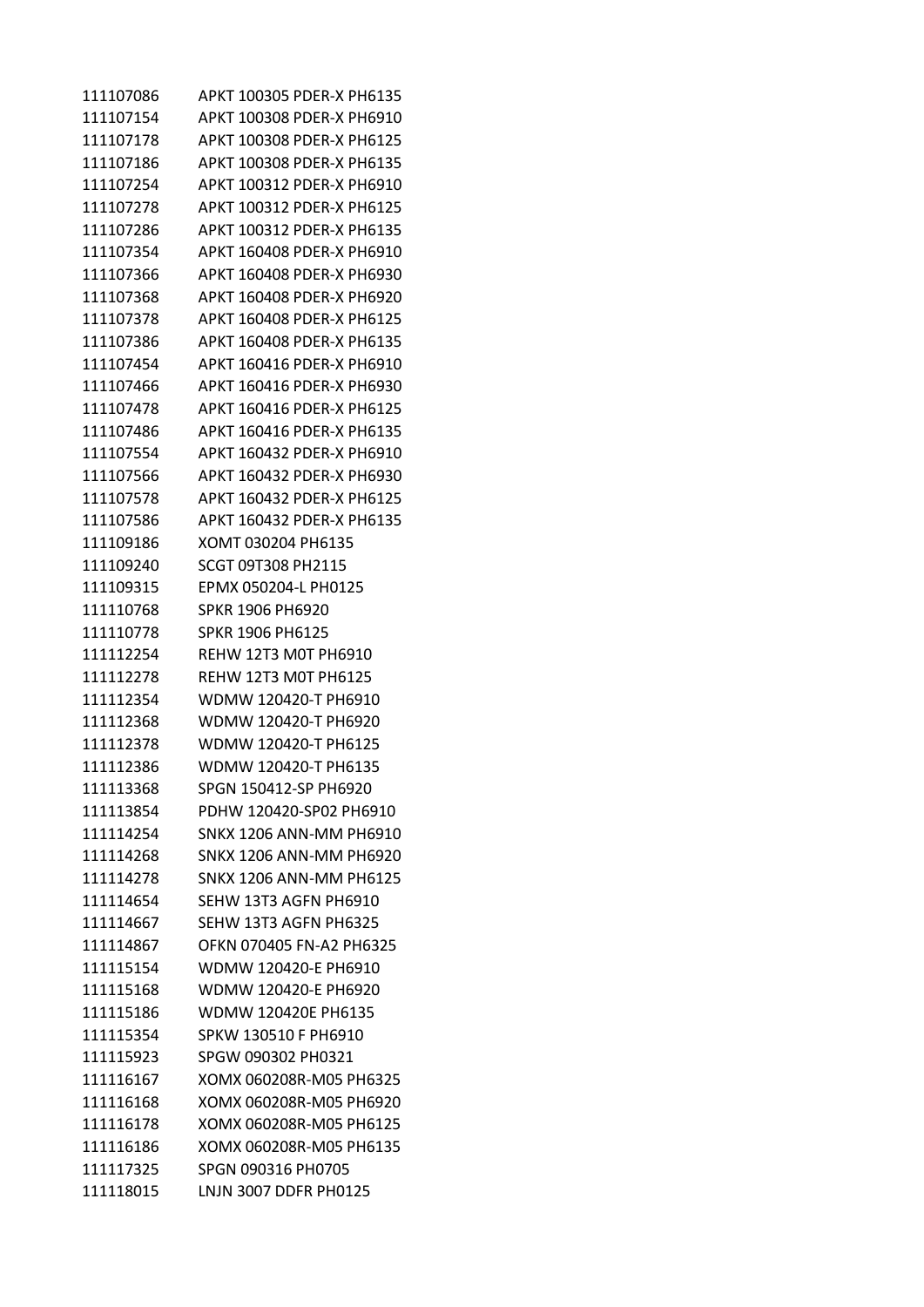| 111118417 | APFW 1604 PDER PH0325        |
|-----------|------------------------------|
| 111118468 | APFW 1604 PDER PH6920        |
| 111118586 | <b>SPKR 1504 ADSR PH6135</b> |
| 111118723 | DNGA 150404-SP PH0321        |
| 111119086 | SPKN 130510-S PH6135         |
| 111119554 | SPKT 130510-E PH6910         |
| 111119568 | SPKT 130510-E PH6920         |
| 111119578 | SPKT 130510-E PH6125         |
| 111119586 | SPKT 130510-E PH6135         |
| 111119686 | LNE 1707 PH6135              |
| 111119723 | SPHW 120404 PH0321           |
| 111120086 | <b>SPKR 1504 AFSN PH6135</b> |
| 111120667 | XPHT 160420 PPTR PH6325      |
| 111120668 | XPHT 160420 PPTR PH6920      |
| 111120714 | LNE 1707-F PH0135            |
| 111120786 | LNE 1707-F PH6135            |
| 111120954 | <b>ADKT 1505 PDTR PH6910</b> |
| 111120966 | <b>ADKT 1505 PDTR PH6930</b> |
| 111120978 | <b>ADKT 1505 PDTR PH6125</b> |
| 111120986 | <b>ADKT 1505 PDTR PH6135</b> |
| 111121710 | RDHW 2006 M0T PH0910         |
| 111121754 | RDHW 2006 M0T PH6910         |
| 111121767 | RDHW 2006 M0T PH6325         |
| 111121768 | RDHW 2006 M0T PH6920         |
| 111121778 | RDHW 2006 M0T PH6125         |
| 111121786 | RDHW 2006 M0T PH6135         |
| 111121854 | ADKT 1505 PDSR PH6910        |
| 111121878 | <b>ADKT 1505 PDSR PH6125</b> |
| 111121886 | <b>ADKT 1505 PDSR PH6135</b> |
| 111122454 | XDKT 100308 PDSR PH6910      |
| 111122478 | XDKT 100308 PDSR PH6125      |
| 111122486 | XDKT 100308 PDSR PH6135      |
| 111125054 | RDHW 1003 M0T R0.03 PH6910   |
| 111128178 | SPKX 050204 PH6125           |
| 111128186 | SPKX 050204 PH6135           |
| 111128278 | SPKX 060204 PH6125           |
| 111128286 | SPKX 060204 PH6135           |
| 111128378 | SPKX 07T308 PH6125           |
| 111128386 | SPKX 07T308 PH6135           |
| 111128478 | SPKX 090408 PH6125           |
| 111128486 | SPKX 090408 PH6135           |
| 111128578 | SPKX 110408 PH6125           |
| 111128586 | SPKX 110408 PH6135           |
| 111128678 | SPKX 140512 PH6125           |
| 111128686 | SPKX 140512 PH6135           |
| 111129468 | XOMX 060204R-M05 PH6920      |
| 111129478 | XOMX 060204R-M05 PH6125      |
| 111129678 | XPMX 10T308 S PH6125         |
| 111129723 | SPGW 120304 PH0321           |
| 111131086 | <b>TNAF 2203 ZZER PH6135</b> |
|           |                              |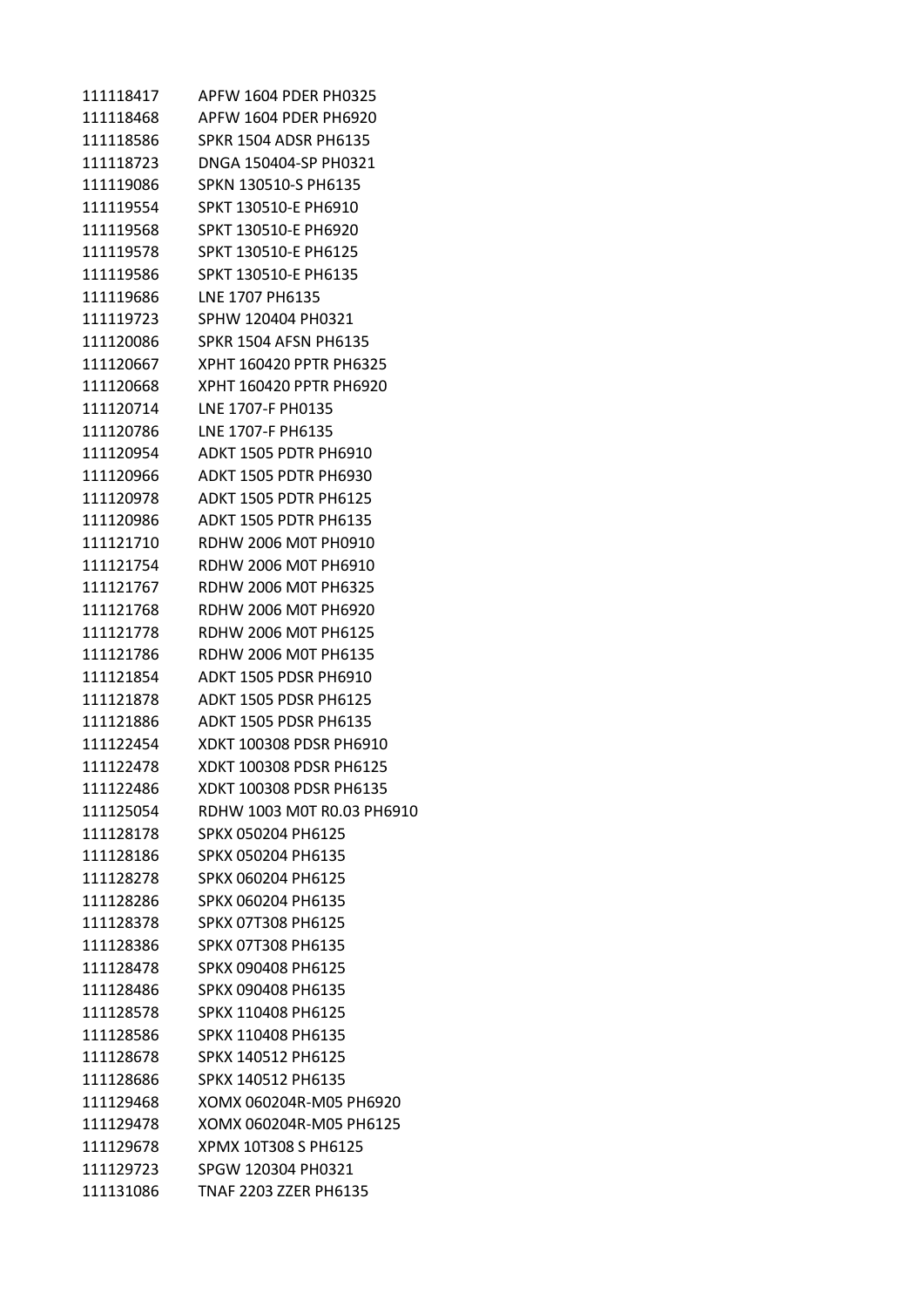SEKW 1504 AFTN PH0125 SEKW 1504 AFTN PH6125 LNXT 150608 PNER-MP PH6910 LNXT 150608 PNER-MP PH6930 LNXT 150608 PNER-MP PH6920 LNXT 150608 PNER-MP PH6125 SPKT 08T308-E PH6910 SPKT 08T308-E PH6125 SPKT 08T308-E PH6135 SDNN 1504 ZDSR PH6135 TNHF 1204 AN-K PH6920 TNHF 1204 AN-K PH6135 RDMW 12T3 M0E PH6920 RDMW 1604 M0E PH6920 LNJN 3007 DDTR-SP PH6920 ENHQ 120630 TR PH6920 SPKW 130510-E PH6910 SPKW 130510-E PH6125 SPKW 130510-E PH6135 RDMW 1003 M0E PH6920 RDMW 2006 M0E PH6920 SPKW 08T308-E PH6910 SPKW 08T308-E PH6125 PNHX 1105 ZNER-MK PH6910 PNHX 1105 ZNER-MK PH6930 PNHX 1105 ZNER-MK PH6920 PNHX 1105 ZNER-MK PH6125 PNHX 1105 ZNER-MK PH6135 RDHW 12T3 M0E PH6920 WPZH 08 PH6910 WPZH 10 PH6910 WPZH 12 PH6910 WPZH 16 PH6910 WPZH 20 PH6910 WPZH 25 PH6910 WPZH 32 PH6910 RDHX 2006 M0SN PH6920 SDEW 120407-T PH6125 LNCX 1806 AZSR-11 PH6920 LNCX 1806 AZSR-11 PH6135 RDMX 2006 M0SN PH6930 RDMX 2006 M0SN PH6920 RDMX 2006 M0SN PH6125 RDMX 2006 M0SN PH6135 SPEW 190608 PH6920 SPEW 190608 PH6135 TPKN 2204 PPTR PH0125 TPKN 2204 PPTR PH6920 VBGW 160402-SP PH0321 LNJN 2205 DDSR-A1 PH0920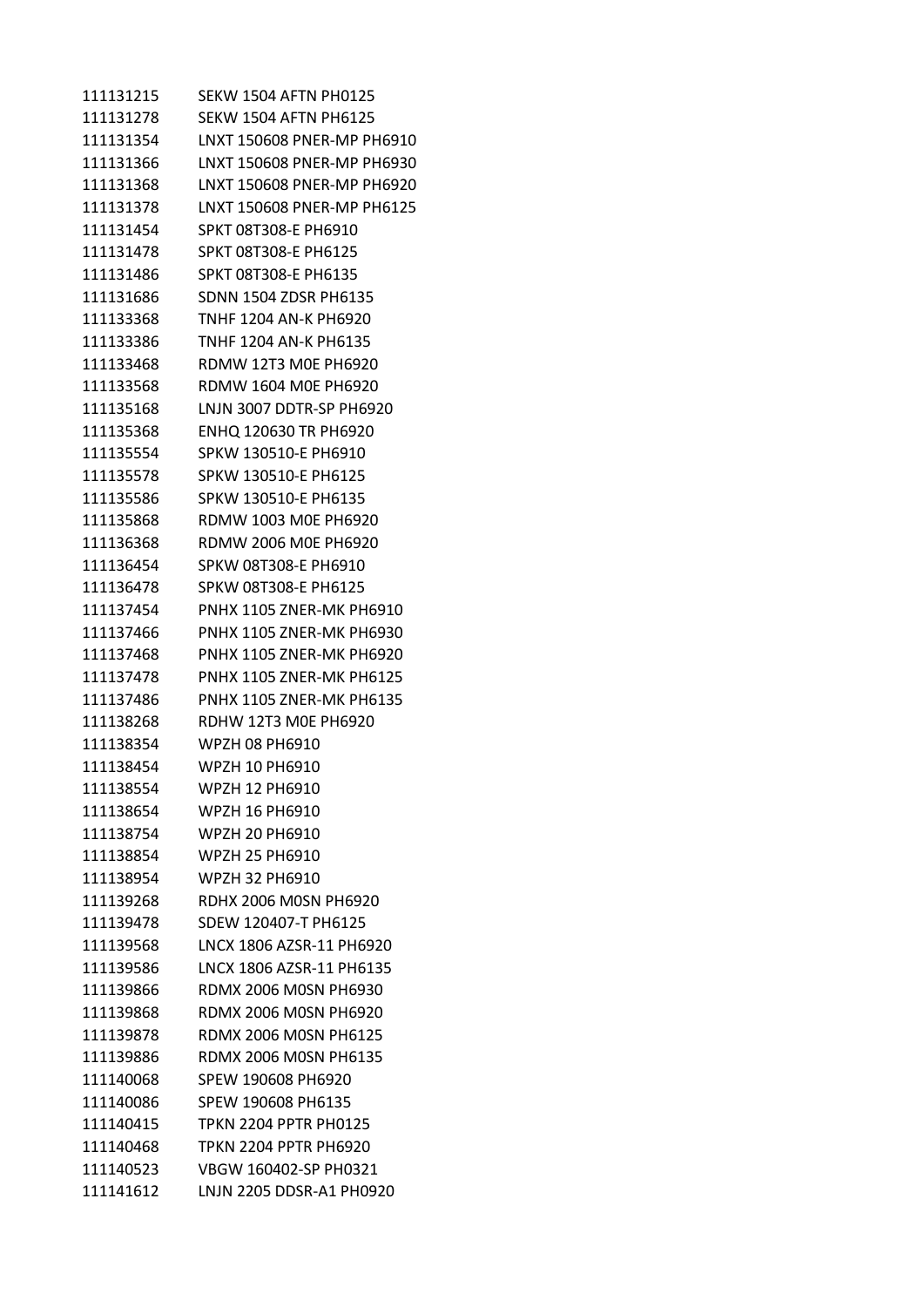| 111141614 | LNJN 2205 DDSR-A1 PH0135        |
|-----------|---------------------------------|
| 111141615 | LNJN 2205 DDSR-A1 PH0125        |
| 111141668 | LNJN 2205 DDSR-A1 PH6920        |
| 111142068 | LNE 434-02 PH6920               |
| 111142078 | LNE 434-02 PH6125               |
| 111142378 | <b>ACET 150612TR PH6125</b>     |
| 111142386 | <b>ACET 150612TR PH6135</b>     |
| 111142454 | WNHU 060410 PH6910              |
| 111142468 | WNHU 060410 PH6920              |
| 111142478 | WNHU 060410 PH6125              |
| 111142678 | SDHT 120432-S PH6125            |
| 111142868 | LCHW 090408 PH6920              |
| 111143578 | <b>SPEN 1906 ZETR PH6125</b>    |
| 111143668 | <b>SPEN 1906 ZEER PH6920</b>    |
| 111144568 | SEKN 1203 AFTN-SP PH6920        |
| 111144968 | SPKR 1504 EDSR PH6920           |
| 111144978 | <b>SPKR 1504 EDSR PH6125</b>    |
| 111145068 | EXHW 08M350 PH6920              |
| 111145254 | <b>SNHX 1206 ANEN-LP PH6910</b> |
| 111145266 | <b>SNHX 1206 ANEN-LP PH6930</b> |
| 111145268 | <b>SNHX 1206 ANEN-LP PH6920</b> |
| 111145278 | SNHX 1206 ANEN-LP PH6125        |
| 111145286 | <b>SNHX 1206 ANEN-LP PH6135</b> |
| 111145368 | SDEW 120432-T PH6920            |
| 111145768 | <b>RDMW 2006 M0SN PH6920</b>    |
| 111145812 | TPGW 16T308 PH0920              |
| 111145968 | SDEW 120432-S PH6920            |
| 111145978 | SDEW 120432-S PH6125            |
| 111146168 | SDEW 120432-E PH6920            |
| 111146178 | SDEW 120432-E PH6125            |
| 111146317 | SPMW 070302 PH0325              |
| 111147415 | SDEW 090308 PH0125              |
| 111147468 | SDEW 090308 PH6920              |
| 111147568 | RDMT 1003 M0E PH6920            |
| 111147623 | VCGW 130302-SP PH0321           |
| 111148409 | TNGN 160416 PH0320              |
| 111149464 | WPZ 25 (MI) PH6903              |
| 111149968 | RDHW 0702 M0E PH6920            |
| 111150254 | <b>SNHX 1206 ANSN-MP PH6910</b> |
| 111150266 | <b>SNHX 1206 ANSN-MP PH6930</b> |
| 111150268 | <b>SNHX 1206 ANSN-MP PH6920</b> |
| 111150278 | <b>SNHX 1206 ANSN-MP PH6125</b> |
| 111150286 | <b>SNHX 1206 ANSN-MP PH6135</b> |
| 111150354 | <b>SNHX 1206 ANEN-MK PH6910</b> |
| 111150366 | <b>SNHX 1206 ANEN-MK PH6930</b> |
| 111150368 | SNHX 1206 ANEN-MK PH6920        |
| 111150454 | <b>SNHX 1206 ANFN-LN PH6910</b> |
| 111150466 | <b>SNHX 1206 ANFN-LN PH6930</b> |
| 111151186 | SNHX 200700 PH6135              |
| 111151867 | OFEN 070405 TN PH6325           |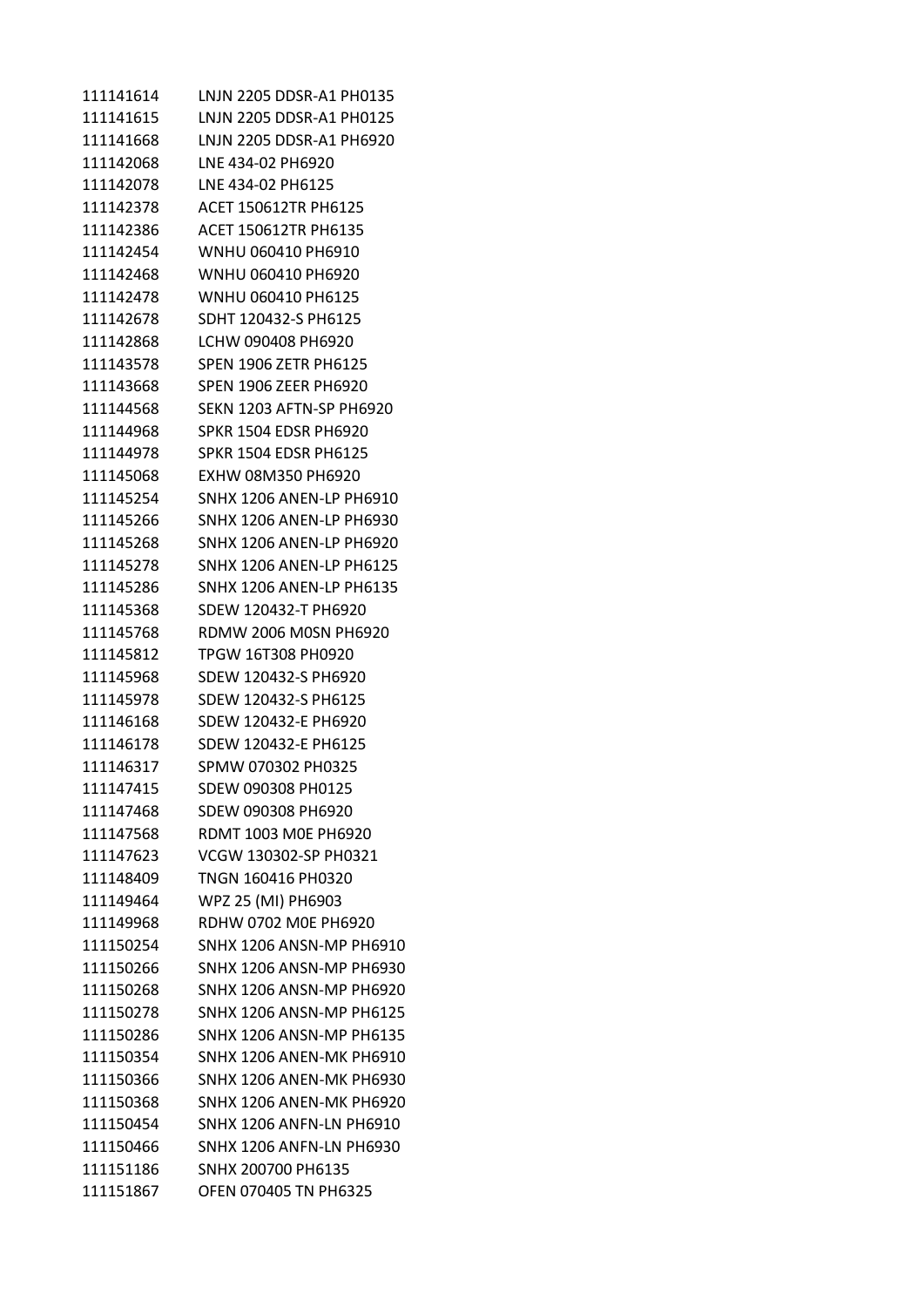| 111151878 | OFEN 070405 TN PH6125        |
|-----------|------------------------------|
| 111151886 | <b>OFEN 070405 TN PH6135</b> |
| 111151954 | ANHX 160708 PNR-LP PH6910    |
| 111151966 | ANHX 160708 PNR-LP PH6930    |
| 111151968 | ANHX 160708 PNR-LP PH6920    |
| 111152312 | VCGT 070204-12 PH0920        |
| 111152454 | LNXT 150608 PNER-W PH6910    |
| 111152868 | <b>RNEX 1204-SP PH6920</b>   |
| 111153610 | APKT 160402 PDFR-LN PH0910   |
| 111153710 | APKT 160404 PDFR-LN PH0910   |
| 111154154 | SPEN 120408 PH6910           |
| 111154168 | SPEN 120408 PH6920           |
| 111154268 | LNHX 090400-1 PH6920         |
| 111155454 | WPRX-2 08 PH6910             |
| 111155468 | <b>WPRX-2 08 PH6920</b>      |
| 111156867 | OFKR 070408 SN-MP PH6325     |
| 111156886 | OFKR 070408 SN-MP PH6135     |
| 111157277 | WNKU 221325-MH PH6225        |
| 111158468 | SEHT 13T3 AGSN-MP PH6920     |
| 111158568 | SEHT 13T3 AGSN-HP PH6920     |
| 111158812 | APHW 1604 PDER PH0920        |
| 111159054 | LNXT 150612 PNER-MP PH6910   |
| 111159068 | LNXT 150612 PNER-MP PH6920   |
| 111159078 | LNXT 150612 PNER-MP PH6125   |
| 111159168 | LNXT 150608 PNSR-HP PH6920   |
| 111159178 | LNXT 150608 PNSR-HP PH6125   |
| 111159554 | ANHX 160708 PNER-MP PH6910   |
| 111159566 | ANHX 160708 PNER-MP PH6930   |
| 111159568 | ANHX 160708 PNER-MP PH6920   |
| 111159654 | ANHX 160712 PNER-LP PH6910   |
| 111159666 | ANHX 160712 PNER-LP PH6930   |
| 111159668 | ANHX 160712 PNER-LP PH6920   |
| 111159854 | ANHX 160712 PNER-MP PH6910   |
| 111159866 | ANHX 160712 PNFR-MP PH6930   |
| 111159868 | ANHX 160712 PNER-MP PH6920   |
| 111159912 | <b>SEKN 1204 AFEN PH0920</b> |
| 111159968 | <b>SEKN 1204 AFEN PH6920</b> |
| 111160954 | SPMT 120408-MP PH6910        |
| 111160967 | SPMT 120408-MP PH6325        |
| 111160978 | SPMT 120408-MP PH6125        |
| 111160986 | SPMT 120408-MP PH6135        |
| 111161812 | XDGX 22M708 PDFR-LN PH0920   |
| 111162112 | XDGX 22M732 PDFR-LN PH0920   |
| 111162212 | XDGX 22M740 PDFR-LN PH0920   |
| 111162912 | XDGX 15M532 PDFR-LN PH0920   |
| 111164763 | SPGN 150430 PH6320           |
| 111164768 | SPGN 150430 PH6920           |
| 111165254 | ANHX 100405 PNR-LP PH6910    |
| 111165266 | ANHX 100405 PNR-LP PH6930    |
| 111165268 | ANHX 100405 PNR-LP PH6920    |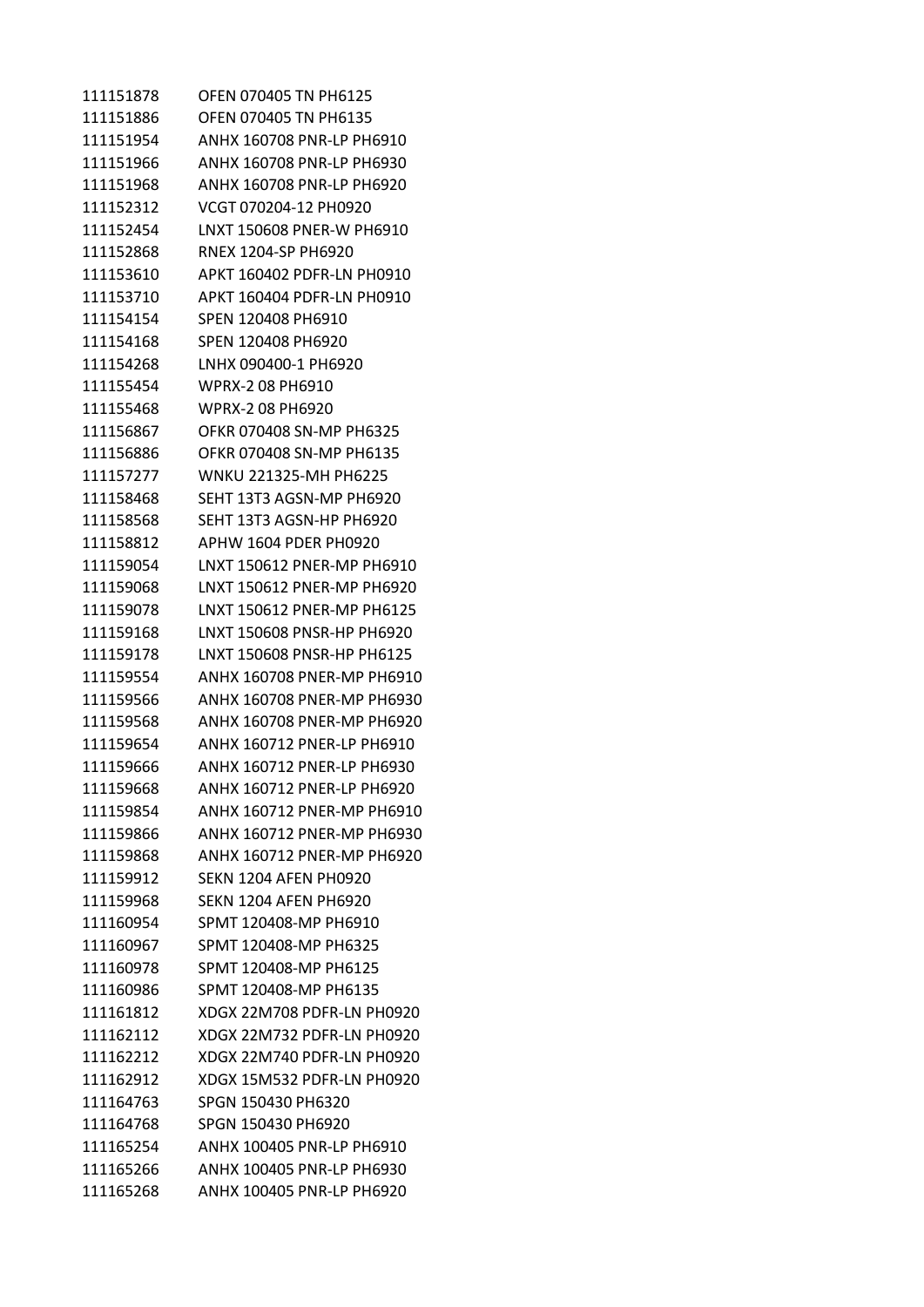| 111165278 | ANHX 100405 PNR-LP PH6125       |
|-----------|---------------------------------|
| 111165286 | ANHX 100405 PNR-LP PH6135       |
| 111165368 | SNHQ 190704-S PH6920            |
| 111165468 | SNHQ 150704-S PH6920            |
| 111187668 | LNE 323-02 PH6920               |
| 111187768 | LNE 323-10 PH6920               |
| 111188454 | SOEW 080310 S PH6910            |
| 111188468 | SOEW 080310 S PH6920            |
| 111189954 | <b>SNHX 1206 ANFN-W PH6910</b>  |
| 111189968 | <b>SNHX 1206 ANFN-W PH6920</b>  |
| 111190454 | SPEW 130510 S PH6910            |
| 111190468 | SPEW 130510 S PH6920            |
| 111190478 | SPEW 130510 S PH6125            |
| 111190486 | SPEW 130510 S PH6135            |
| 111190654 | SOEW 13M510 S PH6910            |
| 111190667 | SOEW 13M510 S PH6325            |
| 111190668 | SOEW 13M510 S PH6920            |
| 111190678 | SOEW 13M510 S PH6125            |
| 111190754 | SOEW 160512 S PH6910            |
| 111190763 | SOEW 160512 S PH6320            |
| 111190767 | SOEW 160512 S PH6325            |
| 111190768 | SOEW 160512 S PH6920            |
| 111190778 | SOEW 160512 S PH6125            |
| 111190854 | ANHX 100412 PNR-LP PH6910       |
| 111190866 | ANHX 100412 PNR-LP PH6930       |
| 111190868 | ANHX 100412 PNR-LP PH6920       |
| 111190878 | ANHX 100412 PNR-LP PH6125       |
| 111190886 | ANHX 100412 PNR-LP PH6135       |
| 111191454 | <b>WCR-10 PH6910</b>            |
| 111192137 | SEXT 14M4 AGSN-M PH3235         |
| 111192168 | SEXT 14M4 AGSN-M PH6920         |
| 111192266 | APKT 160408 PDSR-MP PH6930      |
| 111192268 | APKT 160408 PDSR-MP PH6920      |
| 111192286 | APKT 160408 PDSR-MP PH6135      |
| 111192307 | APKT 160408 PDFR-LN PH0905      |
| 111192407 | APHT 1604 PDFR-LN PH0905        |
| 111195168 | <b>SNHX 1606 ANER-LP PH6920</b> |
| 111195268 | <b>SNHX 1606 ANER-MP PH6920</b> |
| 111195368 | SNHX 1606 ANFR-MK PH6920        |
| 111195468 | ONHX 0606 ANEN-LP PH6920        |
| 111195568 | ONHX 0606 ANEN-MP PH6920        |
| 111195668 | ONHX 0606 ANEN-MK PH6920        |
| 111196766 | SPKX 090408-LC PH6930           |
| 111196768 | SPKX 090408-LC PH6920           |
| 111196866 | SPKX 07T308-LC PH6930           |
| 111196868 | SPKX 07T308-LC PH6920           |
| 111197668 | <b>SPKR 1203 EDTR PH6920</b>    |
| 111198067 | XPET 100304 PDER-LP PH6325      |
| 111198167 | XPET 100308 PDER-LP PH6325      |
| 111198254 | XPET 100304 PDSR-MP PH6910      |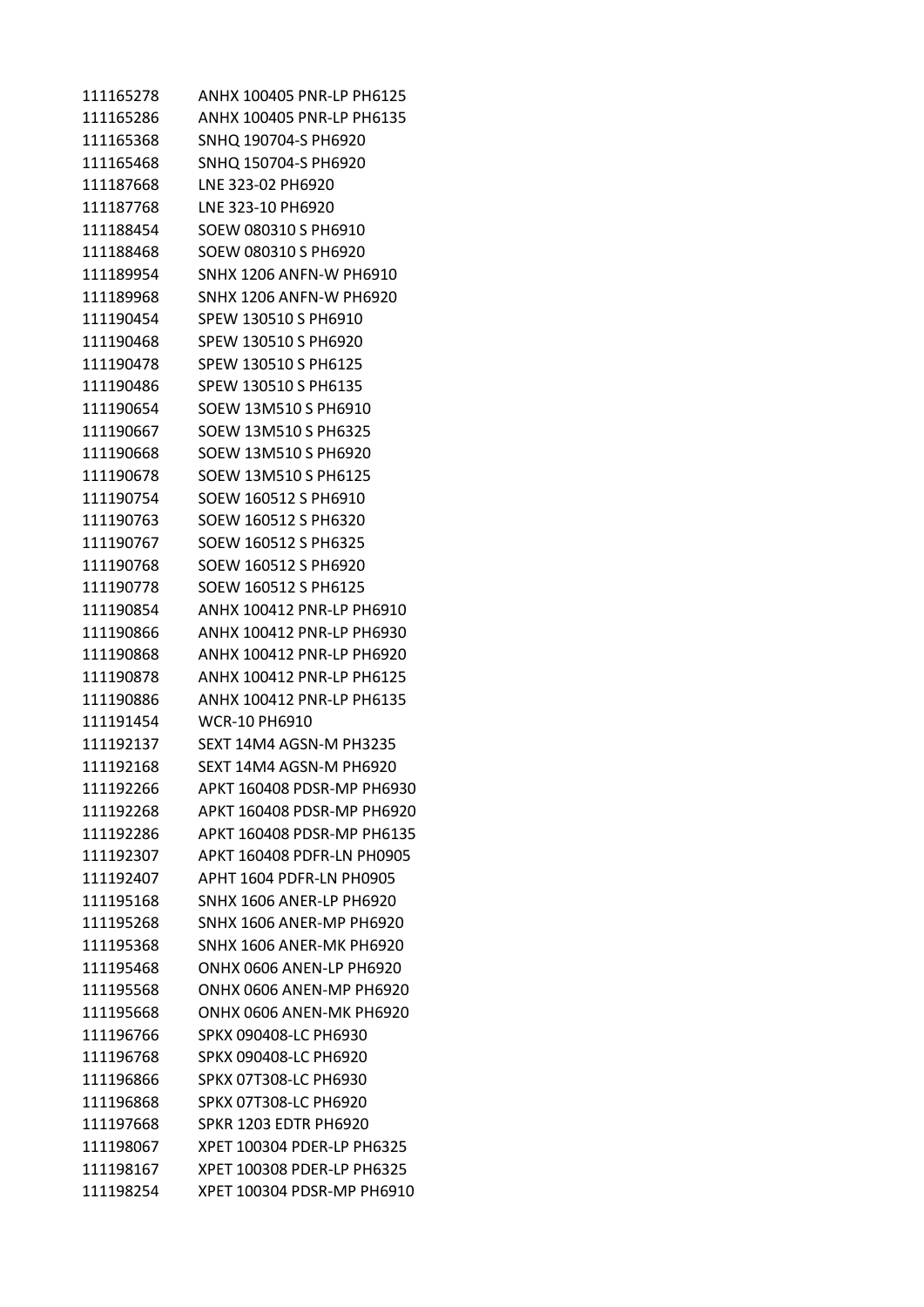| 111198267 | XPET 100304 PDSR-MP PH6325 |
|-----------|----------------------------|
| 111198268 | XPET 100304 PDSR-MP PH6920 |
| 111198354 | XPET 100308 PDSR-MP PH6910 |
| 111198367 | XPET 100308 PDSR-MP PH6325 |
| 111198368 | XPET 100308 PDSR-MP PH6920 |
| 111198854 | XPET 170608 PDSR-MP PH6910 |
| 111198867 | XPET 170608 PDSR-MP PH6325 |
| 111198868 | XPET 170608 PDSR-MP PH6920 |
| 111198954 | XPET 170616 PDSR-MP PH6910 |
| 111198968 | XPET 170616 PDSR-MP PH6920 |
| 111199754 | ANHX 100405 PNFR-LN PH6910 |
| 111200254 | XPET 060204 PDER-LP PH6910 |
| 111200268 | XPET 060204 PDER-LP PH6920 |
| 111200354 | XPET 060208 PDER-LP PH6910 |
| 111200366 | XPET 060208 PDER-LP PH6930 |
| 111200367 | XPET 060208 PDER-LP PH6325 |
| 111200368 | XPET 060208 PDER-LP PH6920 |
| 111200454 | XPET 060216 PDER-LP PH6910 |
| 111200468 | XPET 060216 PDER-LP PH6920 |
| 111200566 | ANHX 100405 PNER-LM PH6930 |
| 111200568 | ANHX 100405 PNER LM PH6920 |
| 111202068 | SNHU 120608 ZNER-LP PH6920 |
| 111202168 | ANHX 100416 PNER-LP PH6920 |
| 111202268 | XPET 100316 PDER-LP PH6920 |
| 111203978 | RDHT 1604 M0S-MP PH6125    |
| 111203986 | RDHT 1604 M0S-MP PH6135    |
| 111204066 | RDHT 12T3 MOS-MP PH6930    |
| 111204078 | RDHT 12T3 M0S-MP PH6125    |
| 111205368 | ONHX 0606 ANEN-W PH6920    |
| 111205668 | APKT 1604 PDSR-X28 PH6920  |
| 111209654 | WCL-12 PH6910              |
| 111209754 | WCL-16 PH6910              |
| 111209854 | <b>WCL-20 PH6910</b>       |
| 111209954 | <b>WCR-12 PH6910</b>       |
| 111210054 | <b>WCR-16 PH6910</b>       |
| 111210154 | <b>WCR-20 PH6910</b>       |
| 111210366 | ANHX 100412 PNER-LM PH6930 |
| 111210368 | ANHX 100412 PNER-LM PH6920 |
| 111210666 | ANHX 100408 PNR-LP PH6930  |
| 111213368 | RPEW 1204 M0 PH6920        |
| 111215854 | APKT 160408 PDSR-X1 PH6910 |
| 111215878 | APKT 160408 PDSR-X1 PH6125 |
| 111215886 | APKT 160408 PDSR-X1 PH6135 |
| 111215918 | APKT 160408 PDER-X1 PH0930 |
| 111215954 | APKT 160408 PDER-X1 PH6910 |
| 111215967 | APKT 160408 PDER-X1 PH6325 |
| 111215978 | APKT 160408 PDER-X1 PH6125 |
| 111215986 | APKT 160408 PDER-X1 PH6135 |
| 111216268 | ANHX 100408 PNER-LM PH6920 |
| 111216754 | APKT 100305 PDSR-X1 PH6910 |
|           |                            |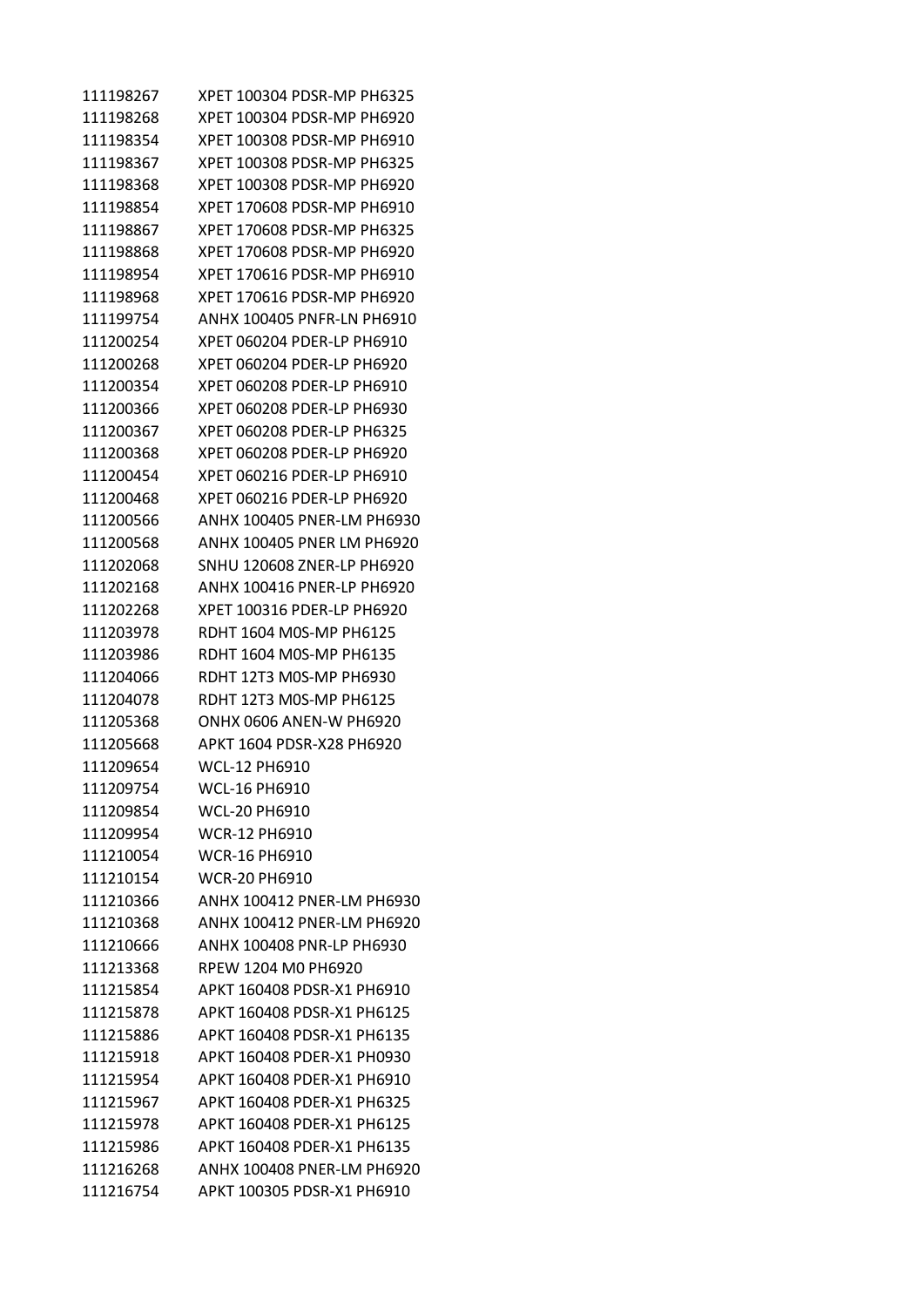| 111216778 | APKT 100305 PDSR-X1 PH6125   |
|-----------|------------------------------|
| 111216786 | APKT 100305 PDSR-X1 PH6135   |
| 111216854 | APKT 100305 PDER-X1 PH6910   |
| 111216878 | APKT 100305 PDER-X1 PH6125   |
| 111216886 | APKT 100305 PDER-X1 PH6135   |
| 111219468 | ENHQ 090400 R PH6920         |
| 111220768 | ENHQ 090408-R PH6920         |
| 111220868 | ENHQ 090408-L PH6920         |
| 111235410 | XDGX 15M532 PDFR-MN PH0910   |
| 111235510 | XDGX 22M732 PDFR-MN PH0910   |
| 111235512 | XDGX 22M732 PDFR-MN PH0920   |
| 111236766 | APKT 160408 PDSR-X2 PH6930   |
| 111236768 | APKT 160408 PDSR-X2 PH6920   |
| 111243610 | XDHX 22M740 PDFR-LN PH0910   |
| 111244215 | <b>SPAN 1504 EDER PH0125</b> |
| 111244217 | <b>SPAN 1504 EDER PH0325</b> |
| 111244315 | <b>SPAN 1504 EDEL PH0125</b> |
| 111244317 | SPAN 1504 EDEL PH0325        |
| 112018606 | CCMT 060202 PH0230           |
| 112018741 | CCMT 060204 PH2125           |
| 112018778 | CCMT 060204 PH6125           |
| 112019005 | CCMT 060208 PH0220           |
| 112019007 | CCMT 060208 PH0905           |
| 112019010 | CCMT 060208 PH0910           |
| 112019014 | CCMT 060208 PH0135           |
| 112019017 | CCMT 060208 PH0325           |
| 112019115 | CCMT 080304 PH0125           |
| 112019117 | CCMT 080304 PH0325           |
| 112019135 | CCMT 080304 PH3215           |
| 112019215 | CCMT 080308 PH0125           |
| 112019217 | CCMT 080308 PH0325           |
| 112019268 | CCMT 080308 PH6920           |
| 112019278 | CCMT 080308 PH6125           |
| 112019514 | CCMT 090308 PH0135           |
| 112019515 | CCMT 090308 PH0125           |
| 112019540 | CCMT 090308 PH2115           |
| 112019605 | <b>CCMT 09T304-PT PH0220</b> |
| 112019606 | CCMT 09T304-PT PH0230        |
| 112019607 | CCMT 09T304-PT PH0905        |
| 112019609 | CCMT 09T304-PT PH0320        |
| 112019610 | CCMT 09T304-PT PH0910        |
| 112019905 | <b>CCMT 09T308 PH0220</b>    |
| 112019906 | CCMT 09T308 PH0230           |
| 112019907 | CCMT 09T308 PH0905           |
| 112019909 | CCMT 09T308 PH0320           |
| 112019910 | CCMT 09T308 PH0910           |
| 112019914 | <b>CCMT 09T308 PH0135</b>    |
| 112019915 | CCMT 09T308 PH0125           |
| 112019917 | <b>CCMT 09T308 PH0325</b>    |
| 112019978 | CCMT 09T308 PH6125           |
|           |                              |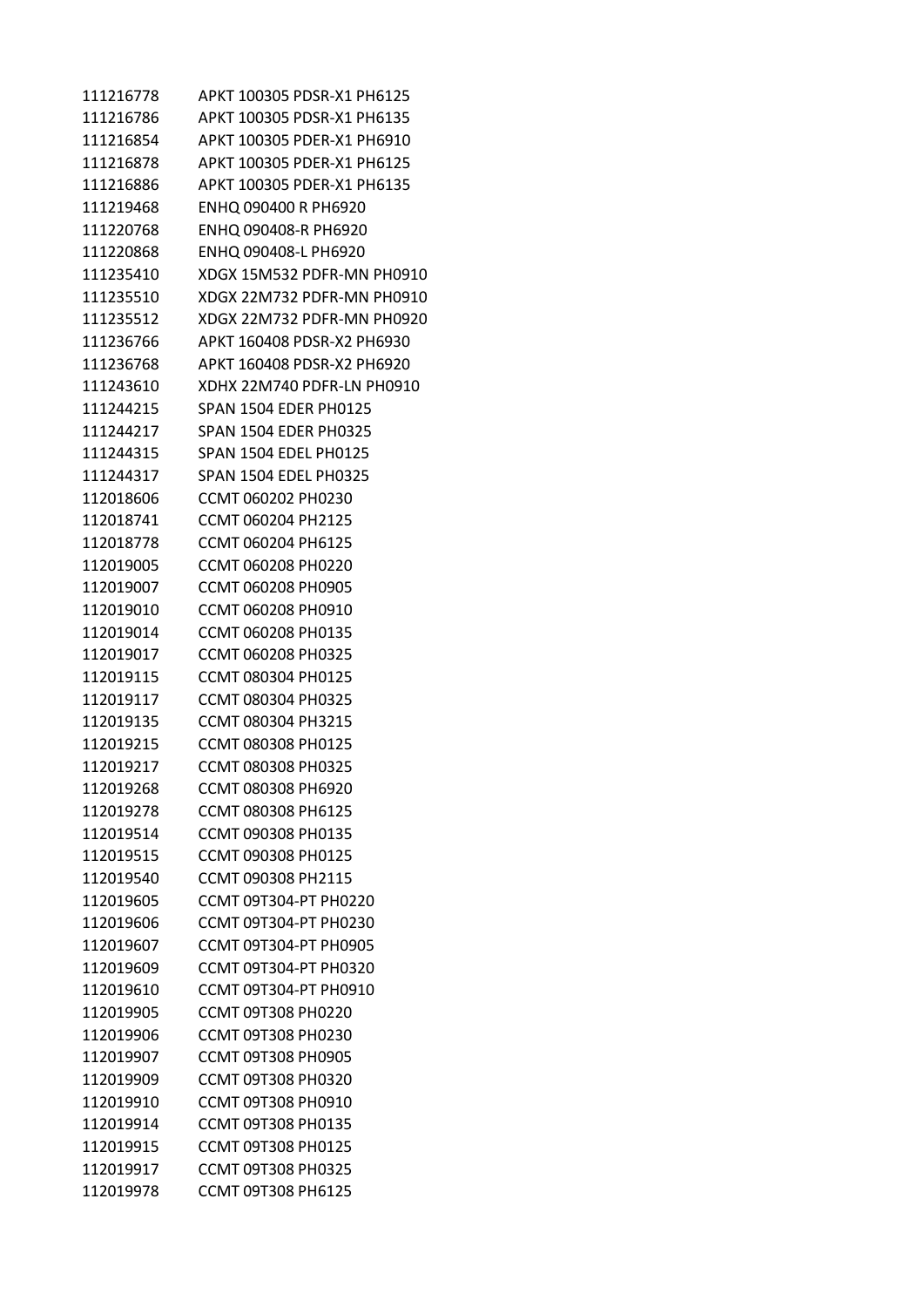| 112020056 | CCMT 120404 PH6215        |
|-----------|---------------------------|
| 112020206 | CCMT 120408 PH0230        |
| 112020209 | CCMT 120408 PH0320        |
| 112020210 | CCMT 120408 PH0910        |
| 112020215 | CCMT 120408 PH0125        |
| 112020217 | CCMT 120408 PH0325        |
| 112020241 | CCMT 120408 PH2125        |
| 112020256 | CCMT 120408 PH6215        |
| 112020309 | CCMT 120408-PL PH0320     |
| 112020510 | CCMW 060202 PH0910        |
| 112020525 | CCMW 060202 PH0705        |
| 112020609 | CCMW 060204 PH0320        |
| 112020610 | CCMW 060204 PH0910        |
| 112020615 | CCMW 060204 PH0125        |
| 112020617 | CCMW 060204 PH0325        |
| 112020625 | CCMW 060204 PH0705        |
| 112020710 | CCMW 060208 PH0910        |
| 112020725 | CCMW 060208 PH0705        |
| 112020825 | CCMW 080204 PH0705        |
| 112020915 | CCMW 080304 PH0125        |
| 112020917 | CCMW 080304 PH0325        |
| 112020925 | CCMW 080304 PH0705        |
| 112021009 | CCMW 090304 PH0320        |
| 112021014 | CCMW 090304 PH0135        |
| 112021025 | CCMW 090304 PH0705        |
| 112021125 | CCMW 090308 PH0705        |
| 112021209 | CCMW 09T304 PH0320        |
| 112021210 | CCMW 09T304 PH0910        |
| 112021214 | CCMW 09T304 PH0135        |
| 112021217 | CCMW 09T304 PH0325        |
| 112021225 | CCMW 09T304 PH0705        |
| 112021309 | CCMW 09T308 PH0320        |
| 112021310 | CCMW 09T308 PH0910        |
| 112021325 | <b>CCMW 09T308 PH0705</b> |
| 112021410 | CCMW 120404 PH0910        |
| 112021423 | CCMW 120404 PH0321        |
| 112021425 | CCMW 120404 PH0705        |
| 112021509 | CCMW 120408 PH0320        |
| 112021510 | CCMW 120408 PH0910        |
| 112021512 | CCMW 120408 PH0920        |
| 112021525 | CCMW 120408 PH0705        |
| 112021815 | CNMA 090308 PH0125        |
| 112021905 | CNMA 120404 PH0220        |
| 112021907 | CNMA 120404 PH0905        |
| 112021909 | CNMA 120404 PH0320        |
| 112021925 | CNMA 120404 PH0705        |
| 112022005 | CNMA 120408 PH0220        |
| 112022007 | CNMA 120408 PH0905        |
| 112022009 | CNMA 120408 PH0320        |
| 112022014 | CNMA 120408 PH0135        |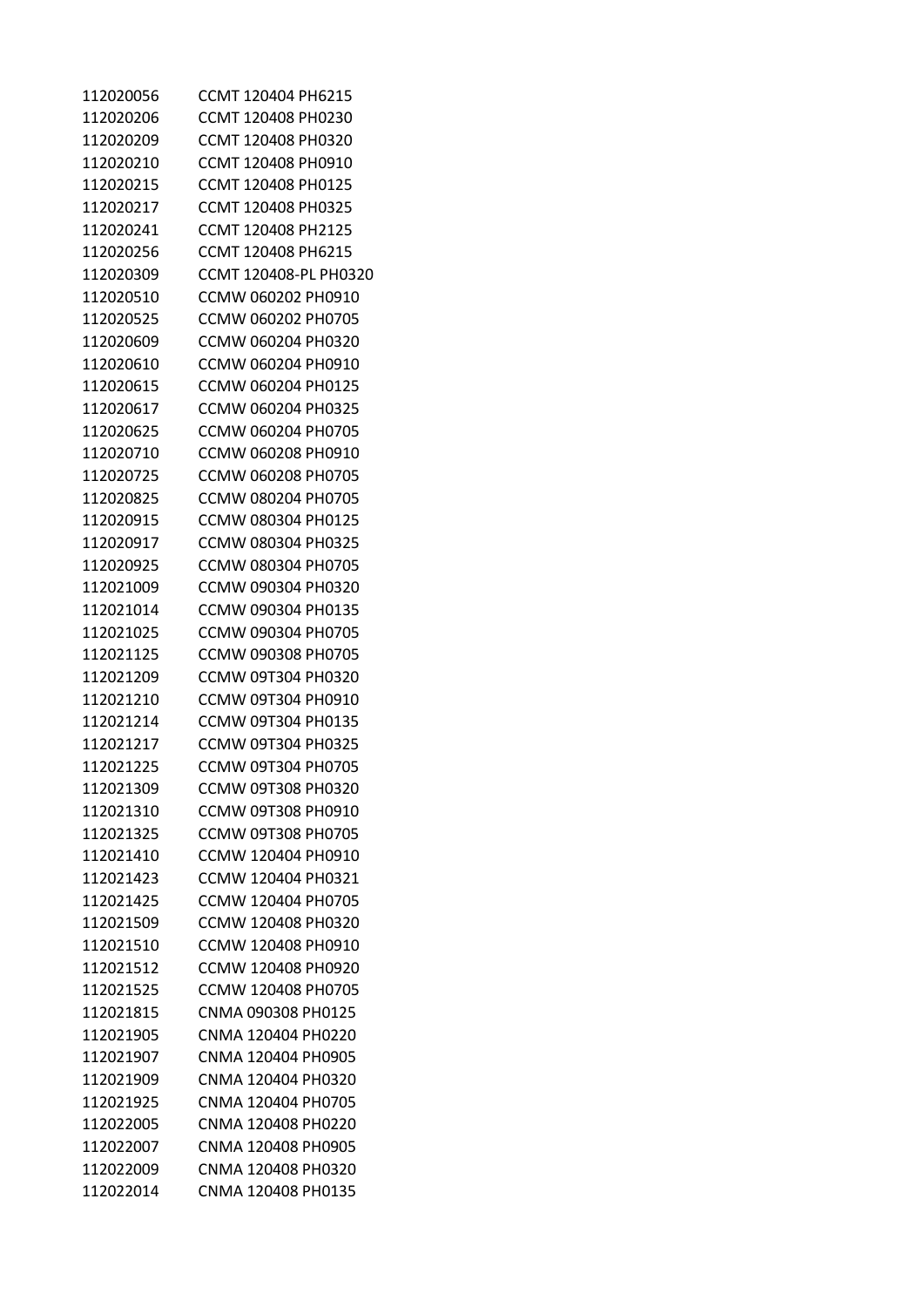| 112022025              | CNMA 120408 PH0705     |
|------------------------|------------------------|
| 112022109              | CNMA 120412 PH0320     |
| 112022110              | CNMA 120412 PH0910     |
| 112022125              | CNMA 120412 PH0705     |
| 112022309              | CNMA 120416 PH0320     |
| 112022310              | CNMA 120416 PH0910     |
| 112022325              | CNMA 120416 PH0705     |
| 112022425              | CNMA 160608 PH0705     |
| 112022514              | CNMA 160612 PH0135     |
| 112022525              | CNMA 160612 PH0705     |
| 112022609              | CNMA 190612 PH0320     |
| 112022610              | CNMA 190612 PH0910     |
| 112022625              | CNMA 190612 PH0705     |
| 112022725              | CNMA 190616 PH0705     |
| 112022814              | CNMG 090304 PH0135     |
| 112022914              | CNMG 090308 PH0135     |
|                        | CNMG 120404 PH0135     |
| 112023114<br>112023506 |                        |
|                        | CNMG 120404-PMF PH0230 |
| 112023509              | CNMG 120404-PMF PH0320 |
| 112023514              | CNMG 120404-PMF PH0135 |
| 112023535              | CNMG 120404-PMF PH3215 |
| 112023705              | CNMG 120408 PH0220     |
| 112023706              | CNMG 120408 PH0230     |
| 112023709              | CNMG 120408 PH0320     |
| 112023710              | CNMG 120408 PH0910     |
| 112023714              | CNMG 120408 PH0135     |
| 112023914              | CNMG 120408-PA PH0135  |
| 112023956              | CNMG 120408-PA PH6215  |
| 112024109              | CNMG 120408-PD PH0320  |
| 112024309              | CNMG 120408-PMF PH0320 |
| 112024310              | CNMG 120408-PMF PH0910 |
| 112024356              | CNMG 120408-PMF PH6215 |
| 112024505              | CNMG 120412 PH0220     |
| 112024506              | CNMG 120412 PH0230     |
| 112024509              | CNMG 120412 PH0320     |
| 112024514              | CNMG 120412 PH0135     |
| 112025205              | CNMG 160608 PH0220     |
| 112025209              | CNMG 160608 PH0320     |
| 112025214              | CNMG 160608 PH0135     |
| 112025406              | CNMG 160612 PH0230     |
| 112025606              | CNMG 160612-PA PH0230  |
| 112025706              | CNMG 190608 PH0230     |
| 112025806              | CNMG 190608-PMF PH0230 |
| 112025909              | CNMG 190612 PH0320     |
| 112025910              | CNMG 190612 PH0910     |
| 112025914              | CNMG 190612 PH0135     |
| 112026105              | CNMG 190612-PA PH0220  |
| 112026309              | CNMG 190616 PH0320     |
| 112026315              | CNMG 190616 PH0125     |
| 112026405              | CNMG 190616-PA PH0220  |
|                        |                        |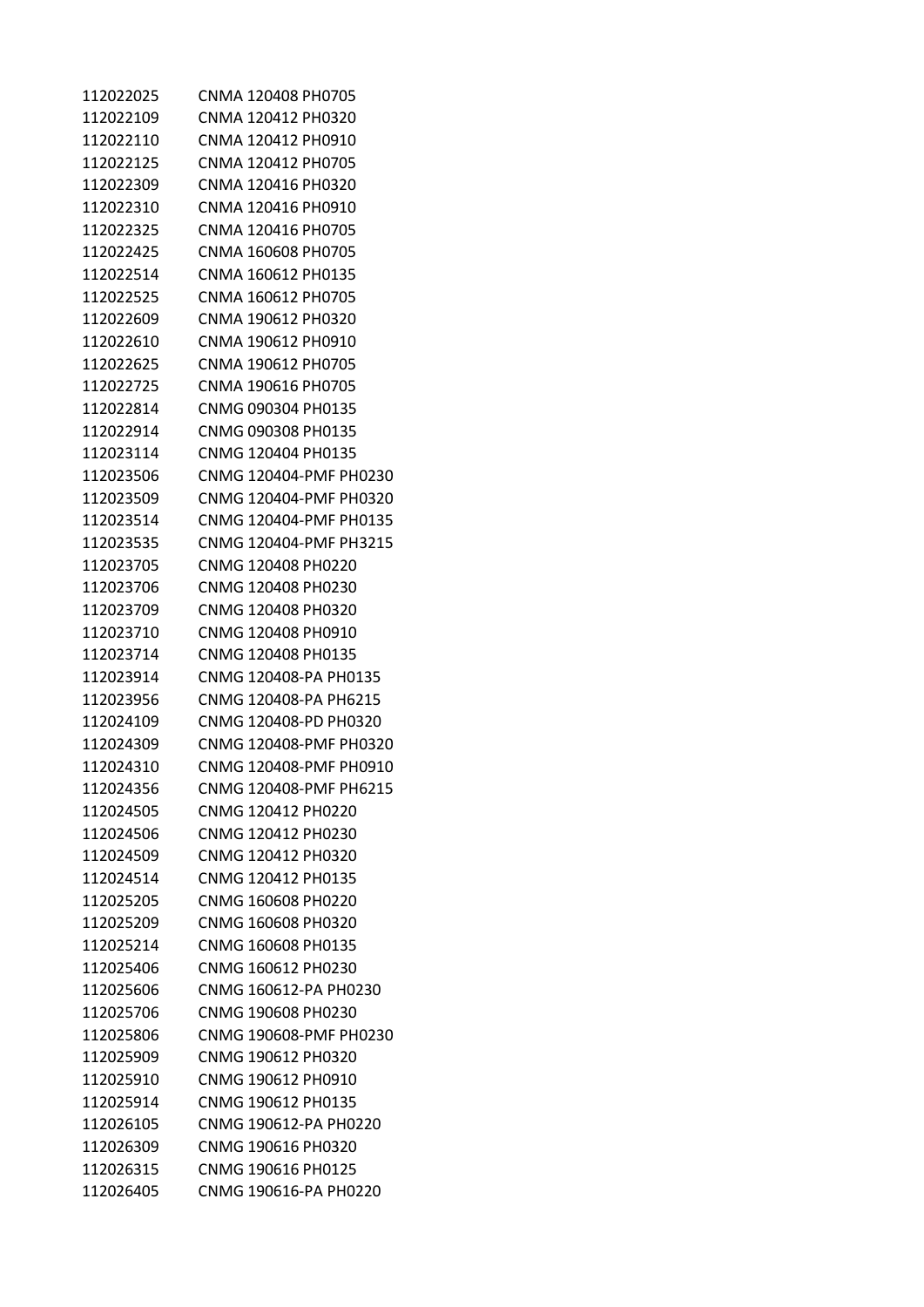| 112026514 | CNMG 190624 PH0135        |
|-----------|---------------------------|
| 112026614 | CNMM 120404-15 PH0135     |
| 112026905 | CNMM 120408-PU PH0220     |
| 112027105 | CNMM 120412-15 PH0220     |
| 112027705 | CNMM 190612-PU PH0220     |
| 112028005 | CNMM 190616-15 PH0220     |
| 112028014 | CNMM 190616-15 PH0135     |
| 112028462 | CNMU 120402 PH8135        |
| 112029107 | CPMW 050204 PH0905        |
| 112029610 | DCMT 070202 PH0910        |
| 112029706 | DCMT 070204 PH0230        |
| 112029707 | DCMT 070204 PH0905        |
| 112029709 | DCMT 070204 PH0320        |
| 112029710 | DCMT 070204 PH0910        |
| 112029714 | DCMT 070204 PH0135        |
| 112029717 | DCMT 070204 PH0325        |
| 112029807 | DCMT 070208 PH0905        |
| 112029810 | DCMT 070208 PH0910        |
| 112029906 | DCMT 11T304 PH0230        |
| 112029907 | DCMT 11T304 PH0905        |
| 112029910 | DCMT 11T304 PH0910        |
| 112029917 | DCMT 11T304 PH0325        |
| 112029923 | DCMT 11T304 PH0321        |
| 112030005 | DCMT 11T308 PH0220        |
| 112030007 | <b>DCMT 11T308 PH0905</b> |
| 112030009 | DCMT 11T308 PH0320        |
| 112030010 | DCMT 11T308 PH0910        |
| 112030014 | DCMT 11T308 PH0135        |
| 112030105 | DCMT 150408 PH0220        |
| 112030109 | DCMT 150408 PH0320        |
| 112030210 | DCMW 070202 PH0910        |
| 112030225 | DCMW 070202 PH0705        |
| 112030310 | DCMW 070204 PH0910        |
| 112030317 | DCMW 070204 PH0325        |
| 112030325 | DCMW 070204 PH0705        |
| 112030410 | DCMW 11T302 PH0910        |
| 112030425 | DCMW 11T302 PH0705        |
| 112030506 | DCMW 11T304 PH0230        |
| 112030509 | DCMW 11T304 PH0320        |
| 112030510 | DCMW 11T304 PH0910        |
| 112030517 | DCMW 11T304 PH0325        |
| 112030525 | DCMW 11T304 PH0705        |
| 112030607 | DCMW 11T308 PH0905        |
| 112030609 | DCMW 11T308 PH0320        |
| 112030610 | DCMW 11T308 PH0910        |
| 112030625 | DCMW 11T308 PH0705        |
| 112030714 | DCMW 150408 PH0135        |
| 112030725 | DCMW 150408 PH0705        |
| 112031209 | DNMA 150404 PH0320        |
| 112031309 | DNMA 150408 PH0320        |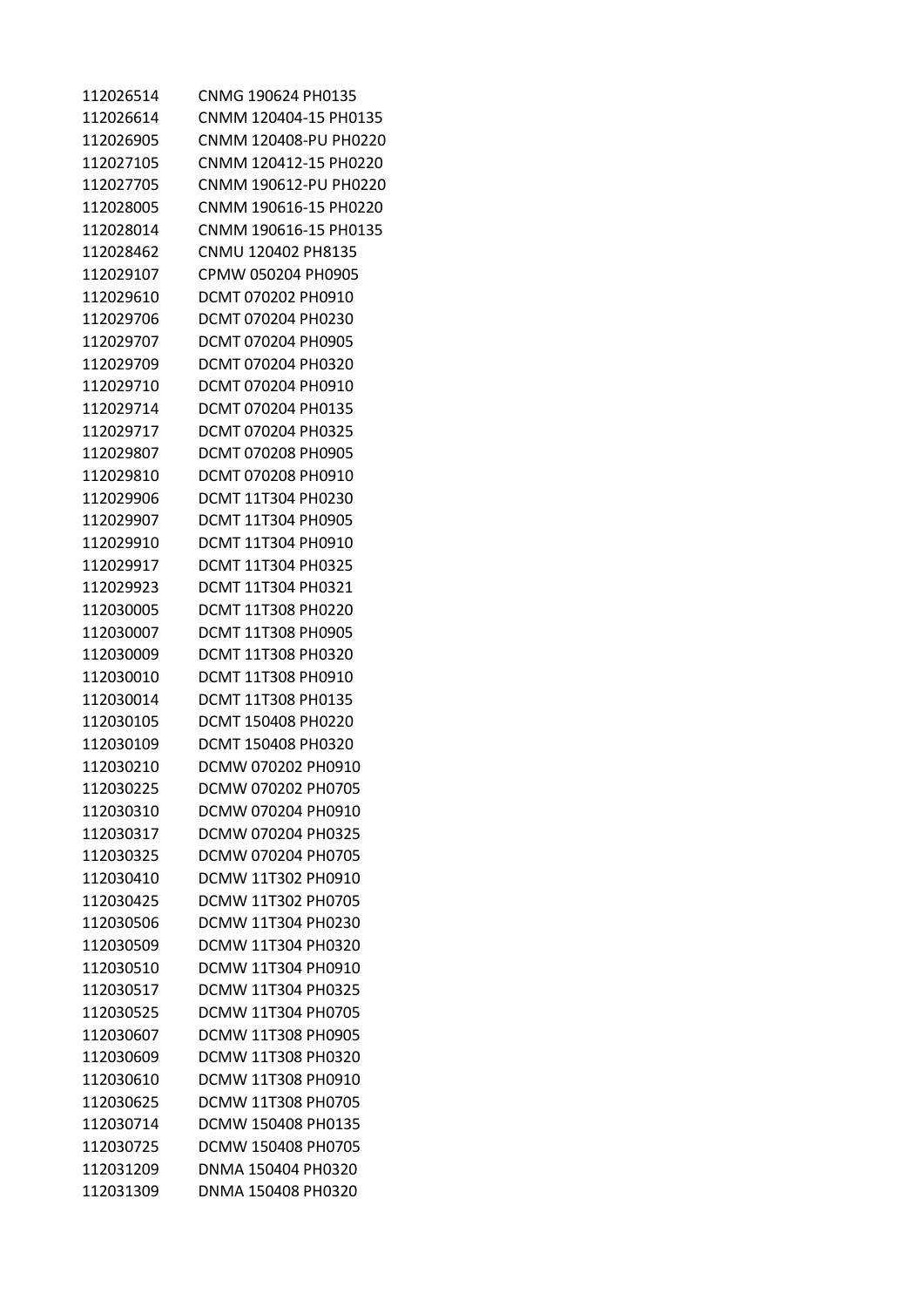| 112031325              | DNMA 150408 PH0705                              |
|------------------------|-------------------------------------------------|
| 112031417              | DNMA 150604 PH0325                              |
| 112031507              | DNMA 150608 PH0905                              |
| 112031509              | DNMA 150608 PH0320                              |
| 112031525              | DNMA 150608 PH0705                              |
| 112031605              | DNMA 150612 PH0220                              |
| 112031609              | DNMA 150612 PH0320                              |
| 112031625              | DNMA 150612 PH0705                              |
| 112031814              | DNMG 150404 PH0135                              |
| 112031835              | DNMG 150404 PH3215                              |
| 112032006              | DNMG 150408 PH0230                              |
| 112032009              | DNMG 150408 PH0320                              |
| 112032014              | DNMG 150408 PH0135                              |
| 112032035              | DNMG 150408 PH3215                              |
| 112032235              | DNMG 150408-PD PH3215                           |
| 112032236              | DNMG 150408-PD PH3225                           |
| 112032237              | DNMG 150408-PD PH3235                           |
| 112032240              | DNMG 150408-PD PH2115                           |
| 112032314              | DNMG 150412 PH0135                              |
| 112032605              | DNMG 150604-PA PH0220                           |
| 112032805              | DNMG 150608 PH0220                              |
| 112032809              | DNMG 150608 PH0320                              |
| 112032814              | DNMG 150608 PH0135                              |
| 112033010              | DNMG 150608-PA PH0910                           |
| 112033405              | DNMG 150612 PH0220                              |
| 112033409              | DNMG 150612 PH0320                              |
| 112033414              | DNMG 150612 PH0135                              |
| 112034305              | DNMM 150608-17 PH0220                           |
|                        |                                                 |
| 112034406<br>112035256 | DNMM 150608-PU PH0230<br>DNMX 150604-R01 PH6215 |
|                        |                                                 |
| 112035309              | DNMX 150604-R02 PH0320                          |
| 112035541              | DNMX 150608-L02 PH2125                          |
| 112035605              | DNMX 150608-R01 PH0220                          |
| 112035709              | DNMX 150608-R02 PH0320                          |
| 112036335              | EPMW 040202 PH3215                              |
| 112036515              | HNUX 080412 PH0125                              |
| 112036717              | KNUX 160405-L01 PH0325                          |
| 112036809              | KNUX 160405-L01-PD PH0320                       |
| 112036837              | KNUX 160405-L01-PD PH3235                       |
| 112036854              | KNUX 160405-L01-PD PH6910                       |
| 112036856              | KNUX 160405-L01-PD PH6215                       |
| 112036909              | KNUX 160405-L02 PH0320                          |
| 112037009              | KNUX 160405-R01 PH0320                          |
| 112037010              | KNUX 160405-R01 PH0910                          |
| 112037017              | KNUX 160405-R01 PH0325                          |
| 112037109              | KNUX 160405-R01-PD PH0320                       |
| 112037110              | KNUX 160405-R01-PD PH0910                       |
| 112037114              | KNUX 160405-R01-PD PH0135                       |
| 112037117              | KNUX 160405-R01-PD PH0325                       |
| 112037136              | KNUX 160405-R01-PD PH3225                       |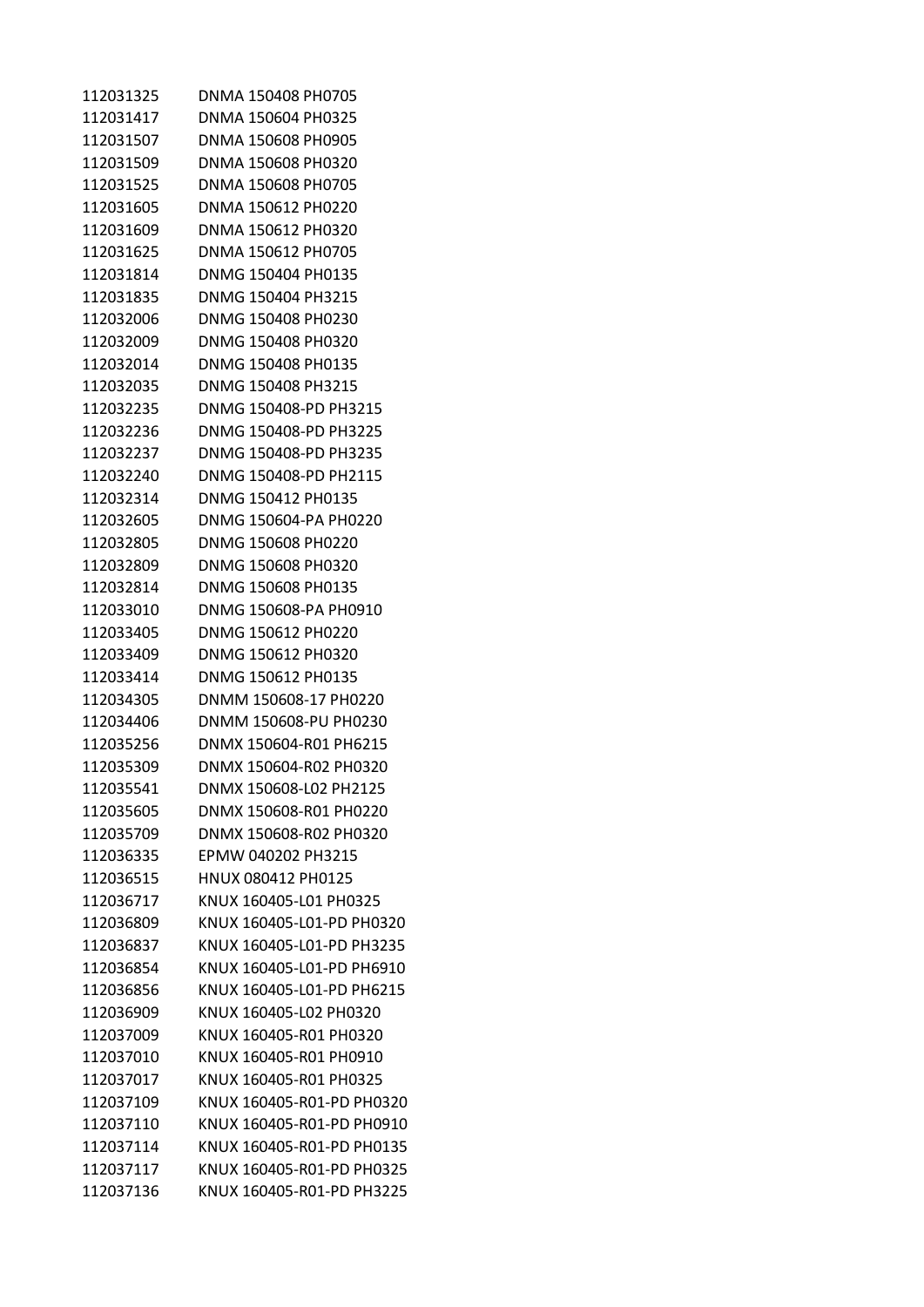| 112037137 | KNUX 160405-R01-PD PH3235 |
|-----------|---------------------------|
| 112037156 | KNUX 160405-R01-PD PH6215 |
| 112037209 | KNUX 160405-R02 PH0320    |
| 112037309 | KNUX 160410-L01 PH0320    |
| 112037405 | KNUX 160410-L02 PH0220    |
| 112037409 | KNUX 160410-L02 PH0320    |
| 112037410 | KNUX 160410-L02 PH0910    |
| 112037436 | KNUX 160410-L02 PH3225    |
| 112037477 | KNUX 160410-L02 PH6225    |
| 112037509 | KNUX 160410-R01 PH0320    |
| 112037515 | KNUX 160410-R01 PH0125    |
| 112037517 | KNUX 160410-R01 PH0325    |
| 112037536 | KNUX 160410-R01 PH3225    |
| 112037609 | KNUX 160410-R02 PH0320    |
| 112037610 | KNUX 160410-R02 PH0910    |
| 112037614 | KNUX 160410-R02 PH0135    |
| 112037737 | KNUX 160415-L02 PH3235    |
| 112037809 | KNUX 160415R02 PH0320     |
| 112038315 | RCMN 1604 M0T PH0125      |
| 112038409 | RCMT 0602M0-CP PH0320     |
| 112038425 | RCMT 0602M0-CP PH0705     |
| 112038505 | RCMT 0803 MO-ST PH0220    |
| 112038506 | RCMT 0803 MO-ST PH0230    |
| 112038515 | RCMT 0803M0-ST PH0125     |
| 112038525 | RCMT 0803M0-ST PH0705     |
| 112038541 | RCMT 0803M0-ST PH2125     |
| 112038625 | RCMT 1003M0-ST PH0705     |
| 112038725 | RCMT 10T3M0-ST PH0705     |
| 112038806 | RCMT 1204M0-ST PH0230     |
| 112038817 | RCMT 1204M0-ST PH0325     |
| 112038825 | RCMT 1204M0-ST PH0705     |
| 112038925 | RCMT 1606M0-ST PH0705     |
| 112039010 | RCMT 2006MO-ST PH0910     |
| 112039025 | RCMT 2006M0-ST PH0705     |
| 112039115 | RCMW 10T3 MO PH0125       |
| 112039209 | <b>RCMW 3209MO PH0320</b> |
| 112039309 | RCMX 1003M0 PH0320        |
| 112039506 | RCMX 1204M0 PH0230        |
| 112039705 | RCMX 1606MO PH0220        |
| 112039709 | RCMX 1606M0 PH0320        |
| 112039710 | RCMX 1606M0 PH0910        |
| 112040006 | <b>RCMX 2507MO PH0230</b> |
| 112040009 | <b>RCMX 2507MO PH0320</b> |
| 112040405 | LNUX 191940-RRM-T PH0220  |
| 112043709 | RNMA 150600 PH0320        |
| 112043725 | RNMA 150600 PH0705        |
| 112043810 | RNMA 2509MO PH0910        |
| 112043825 | RNMA 2509M0 PH0705        |
| 112043909 | RNMG 090300-ST PH0320     |
| 112044006 | RNMG 120400-ST PH0230     |
|           |                           |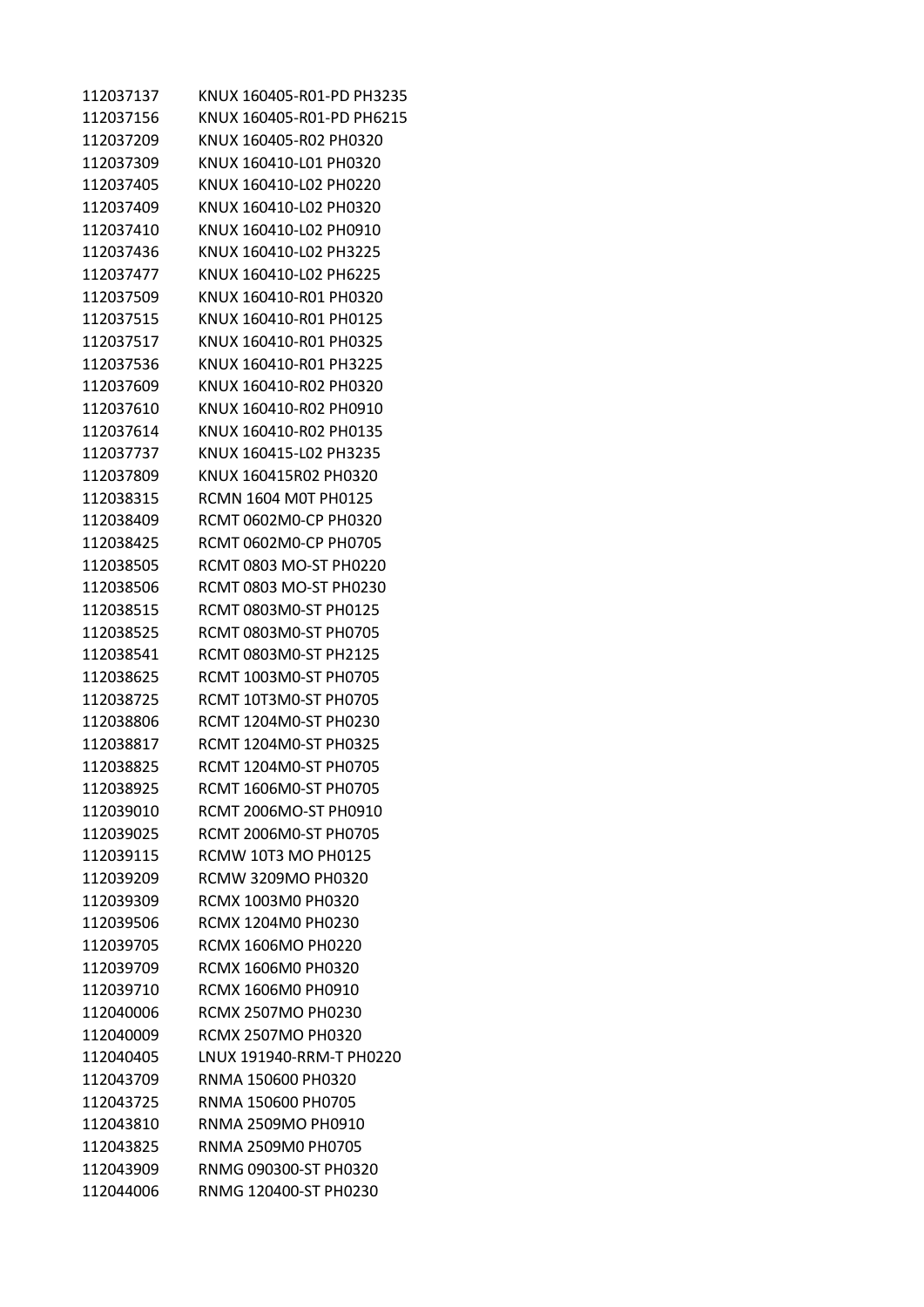| 112044009 | RNMG 120400-ST PH0320        |
|-----------|------------------------------|
| 112044036 | RNMG 120400-ST PH3225        |
| 112044225 | RNMG 190600-ST PH0705        |
| 112044309 | RNMG 250900-ST PH0320        |
| 112044715 | RPMT 1003 M0 PH0125          |
| 112044853 | RPMT 1204 M0T-87 PH8125      |
| 112044868 | RPMT 1204 M0T PH6920         |
| 112044878 | RPMT 1204 M0T PH6125         |
| 112045015 | RPMT 120400-51-87 PH0125     |
| 112045017 | RPMT 120400-51-87 PH0325     |
| 112045078 | RPMT 120400-51-87 PH6125     |
| 112045209 | RPMT 1204 M0 PH0320          |
| 112045215 | RPMT 1204 M0 PH0125          |
| 112045217 | RPMT 1204 M0 PH0325          |
| 112045254 | RPMT 1204 M0 PH6910          |
| 112045278 | RPMT 1204 M0 PH6125          |
| 112045315 | RPMW 1204 M0 PH0125          |
| 112045317 | RPMW 1204 M0 PH0325          |
| 112045478 | RPMW 1204 M0T PH6125         |
| 112045486 | RPMW 1204 M0T PH6135         |
| 112045505 | SCMT 09T304-PT PH0220        |
| 112045507 | SCMT 09T304-PT PH0905        |
| 112045509 | SCMT 09T304-PT PH0320        |
| 112045514 | SCMT 09T304-PT PH0135        |
| 112045515 | SCMT 09T304-PT PH0125        |
| 112045517 | SCMT 09T304-PT PH0325        |
| 112045602 | SCMT 09T308 PH0120           |
| 112045605 | SCMT 09T308 PH0220           |
| 112045606 | SCMT 09T308 PH0230           |
| 112045609 | SCMT 09T308 PH0320           |
| 112045610 | SCMT 09T308 PH0910           |
| 112045614 | SCMT 09T308 PH0135           |
| 112045615 | SCMT 09T308 PH0125           |
| 112045617 | <b>SCMT 09T308 PH0325</b>    |
| 112046102 | SCMT 120408 PH0120           |
| 112046106 | SCMT 120408 PH0230           |
| 112046109 | SCMT 120408 PH0320           |
| 112046110 | SCMT 120408 PH0910           |
| 112046114 | SCMT 120408 PH0135           |
| 112046115 | SCMT 120408 PH0125           |
| 112046117 | SCMT 120408 PH0325           |
| 112046141 | SCMT 120408 PH2125           |
| 112046209 | SCMT 120412 PH0320           |
| 112046212 | SCMT 120412 PH0920           |
| 112046215 | SCMT 120412 PH0125           |
| 112046414 | SCMT 120612 PH0135           |
| 112046515 | <b>SCMT 12M512 SN PH0125</b> |
| 112046517 | <b>SCMT 12M512 SN PH0325</b> |
| 112046614 | SCMT 12T512 PH0135           |
| 112046725 | SCMW 090304 PH0705           |
|           |                              |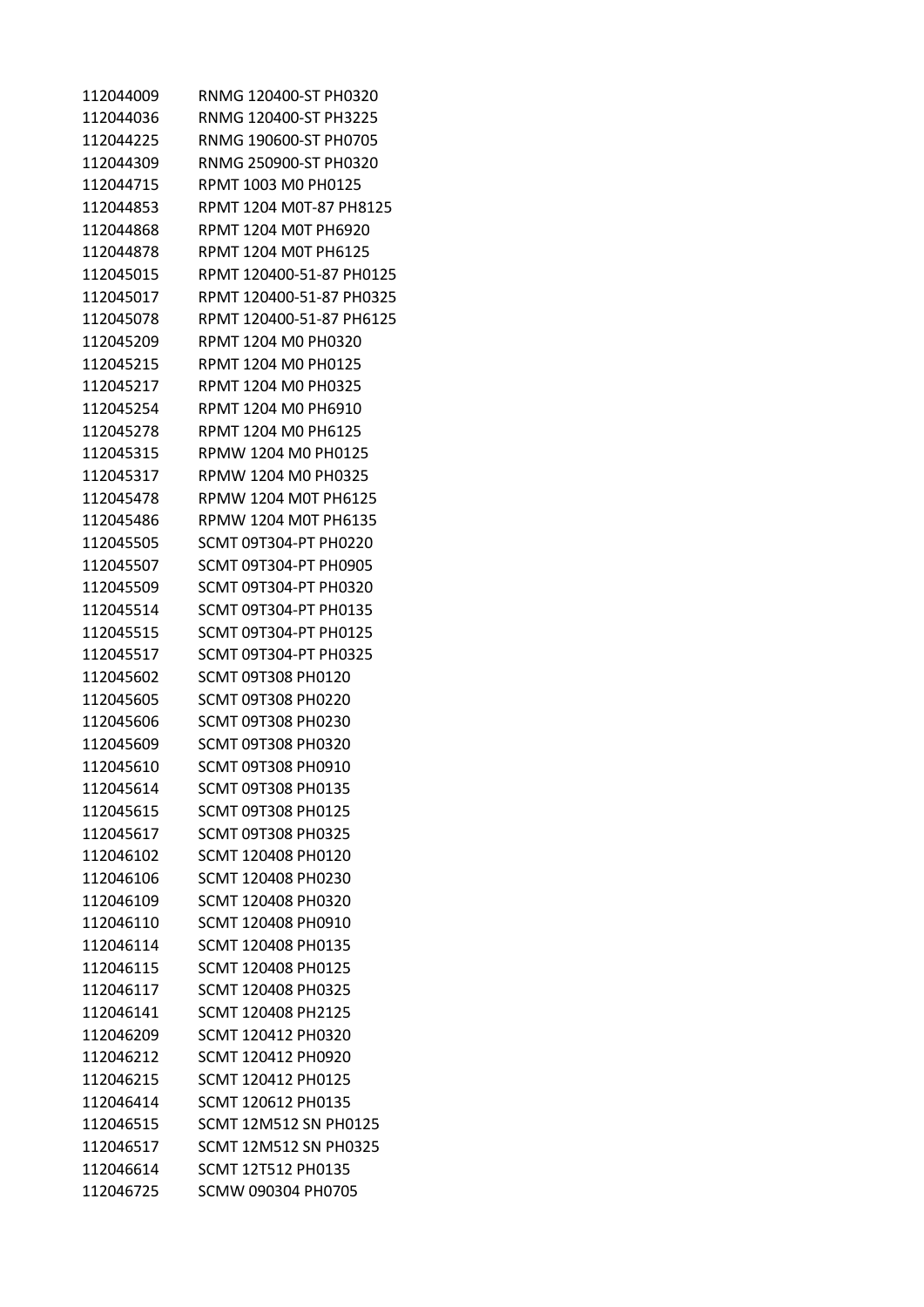| 112046825 | SCMW 09T302 PH0705        |
|-----------|---------------------------|
| 112046909 | SCMW 09T304 PH0320        |
| 112046917 | SCMW 09T304 PH0325        |
| 112046925 | SCMW 09T304 PH0705        |
| 112047025 | <b>SCMW 09T308 PH0705</b> |
| 112047125 | SCMW 120404 PH0705        |
| 112047217 | SCMW 120408 PH0325        |
| 112047225 | SCMW 120408 PH0705        |
| 112047425 | SNMA 090308 PH0705        |
| 112047509 | SNMA 120404 PH0320        |
| 112047511 | SNMA 120404 PH0706        |
| 112047525 | SNMA 120404 PH0705        |
| 112047607 | SNMA 120408 PH0905        |
| 112047609 | SNMA 120408 PH0320        |
| 112047615 | SNMA 120408 PH0125        |
| 112047625 | SNMA 120408 PH0705        |
| 112047809 | SNMA 120412 PH0320        |
| 112047814 | SNMA 120412 PH0135        |
| 112047825 | SNMA 120412 PH0705        |
| 112047925 | SNMA 120416 PH0705        |
| 112048125 | SNMA 150412 PH0705        |
| 112048205 | SNMA 190612 PH0220        |
| 112048210 | SNMA 190612 PH0910        |
| 112048217 | SNMA 190612 PH0325        |
| 112048225 | SNMA 190612 PH0705        |
| 112048310 | SNMA 190616 PH0910        |
| 112048325 | SNMA 190616 PH0705        |
| 112048367 | SNMA 190616 PH6325        |
| 112048507 | SNMA 190624T PH0905       |
| 112048525 | SNMA 190624 PH0705        |
| 112048610 | SNMA 250724 PH0910        |
| 112048612 | SNMA 250724 PH0920        |
| 112048614 | SNMA 250724 PH0135        |
| 112048625 | SNMA 250724 PH0705        |
| 112048667 | SNMA 250724 PH6325        |
| 112048802 | SNMG 090304 PH0120        |
| 112048906 | SNMG 090308 PH0230        |
| 112048909 | SNMG 090308 PH0320        |
| 112048914 | SNMG 090308 PH0135        |
| 112048956 | SNMG 090308 PH6215        |
| 112049005 | SNMG 120308 PH0220        |
| 112049306 | SNMG 120408 PH0230        |
| 112049309 | SNMG 120408 PH0320        |
| 112049317 | SNMG 120408 PH0325        |
| 112049617 | SNMG 120408-PD PH0325     |
| 112049805 | SNMG 120412 PH0220        |
| 112049806 | SNMG 120412 PH0230        |
| 112049809 | SNMG 120412 PH0320        |
| 112049814 | SNMG 120412 PH0135        |
| 112050309 | SNMG 120416 PH0320        |
|           |                           |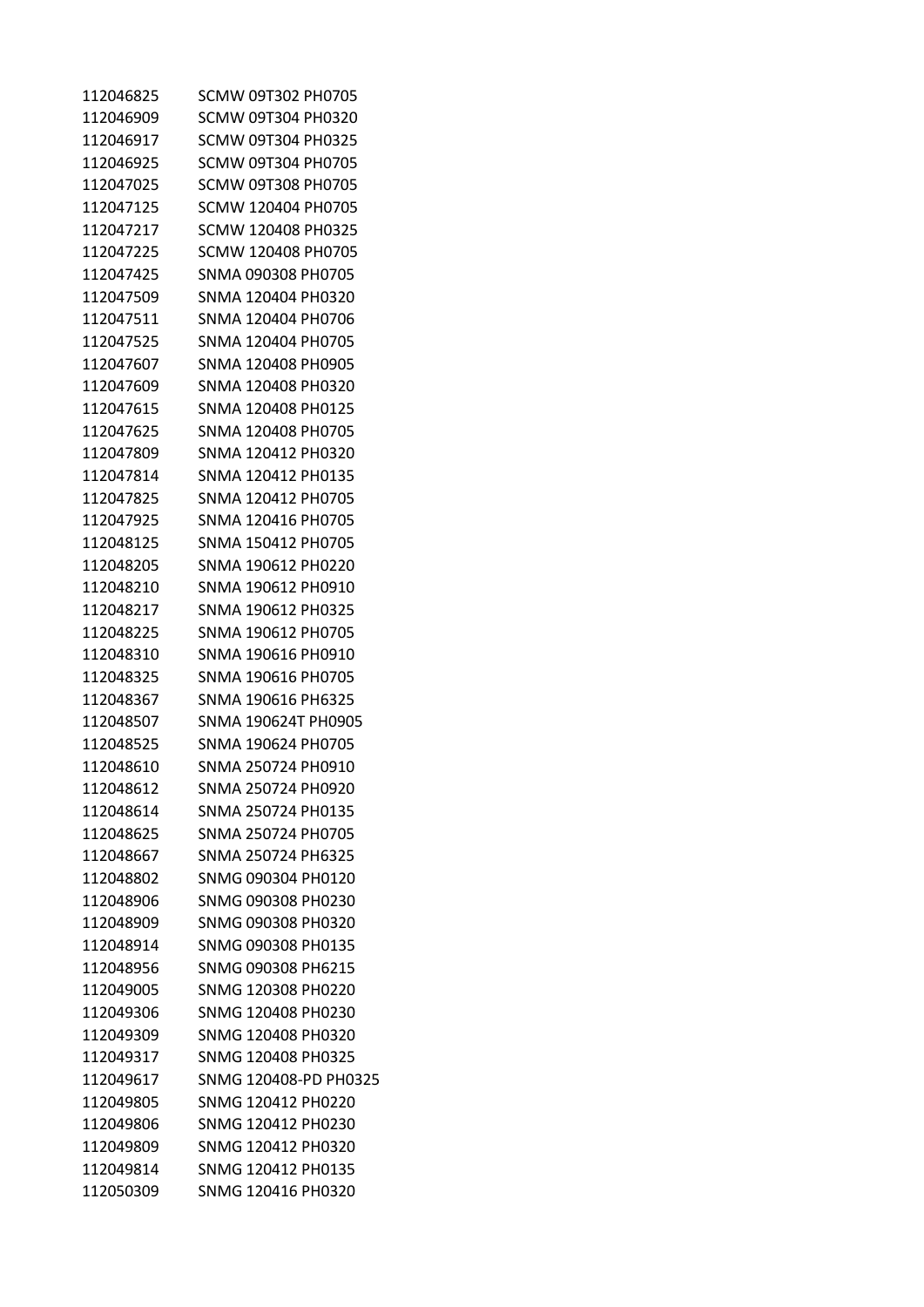| 112050314 | SNMG 120416 PH0135     |
|-----------|------------------------|
| 112050506 | SNMG 150612 PH0230     |
| 112050514 | SNMG 150612 PH0135     |
| 112050641 | SNMG 150612-PD PH2125  |
| 112050806 | SNMG 190612 PH0230     |
| 112050809 | SNMG 190612 PH0320     |
| 112050814 | SNMG 190612 PH0135     |
| 112051005 | SNMG 190616 PH0220     |
| 112051009 | SNMG 190616 PH0320     |
| 112051014 | SNMG 190616 PH0135     |
| 112051025 | SNMG 190616 PH0705     |
| 112051114 | SNMG 190616-PD PH0135  |
| 112051314 | SNMG 250724 PH0135     |
| 112051406 | SNMG 250924 PH0230     |
| 112051414 | SNMG 250924 PH0135     |
| 112052606 | SNMM 190616-15 PH0230  |
| 112052705 | SNMM 190616-17 PH0220  |
| 112052714 | SNMM 190616-17 PH0135  |
| 112052914 | SNMM 190616-PU PH0135  |
| 112053209 | SNMM 250724-RR9 PH0320 |
| 112053405 | SNMM 250924-RR9 PH0220 |
| 112053406 | SNMM 250924-RR9 PH0230 |
| 112053509 | SNUN 090304 PH0320     |
| 112053606 | SNUN 090308 PH0230     |
| 112053815 | SNUN 120304 PH0125     |
| 112053909 | SNUN 120308 PH0320     |
| 112053915 | SNUN 120308 PH0125     |
| 112053917 | SNUN 120308 PH0325     |
| 112054015 | SNUN 120312 PH0125     |
| 112054115 | SNUN 120404 PH0125     |
| 112054168 | SNUN 120404 PH6920     |
| 112054178 | SNUN 120404 PH6125     |
| 112054186 | SNUN 120404 PH6135     |
| 112054207 | SNUN 120408 PH0905     |
| 112054209 | SNUN 120408 PH0320     |
| 112054210 | SNUN 120408 PH0910     |
| 112054215 | SNUN 120408 PH0125     |
| 112054217 | SNUN 120408 PH0325     |
| 112054268 | SNUN 120408 PH6920     |
| 112054278 | SNUN 120408 PH6125     |
| 112054286 | SNUN 120408 PH6135     |
| 112054315 | SNUN 120408T PH0125    |
| 112054406 | SNUN 120412 PH0230     |
| 112054409 | SNUN 120412 PH0320     |
| 112054412 | SNUN 120412 PH0920     |
| 112054414 | SNUN 120412 PH0135     |
| 112054415 | SNUN 120412 PH0125     |
| 112054417 | SNUN 120412 PH0325     |
| 112054468 | SNUN 120412 PH6920     |
| 112054478 | SNUN 120412 PH6125     |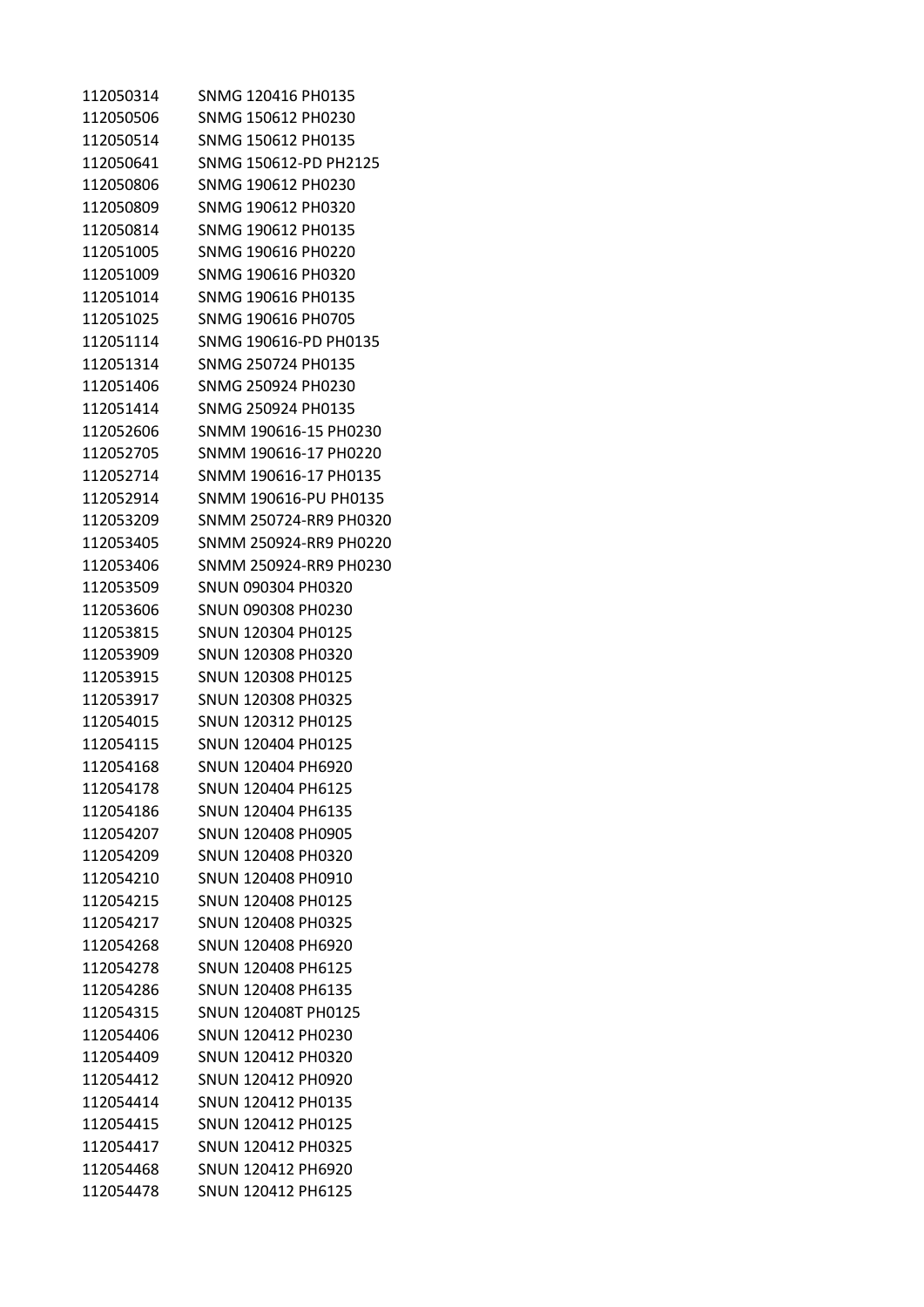| 112054486 | SNUN 120412 PH6135    |
|-----------|-----------------------|
| 112054615 | SNUN 120412T PH0125   |
| 112054714 | SNUN 120416 PH0135    |
| 112054786 | SNUN 120416 PH6135    |
| 112054915 | SNUN 150408 PH0125    |
| 112055010 | SNUN 150412 PH0910    |
| 112055115 | SNUN 150416 PH0125    |
| 112055209 | SNUN 190400E PH0320   |
| 112055309 | SNUN 190408 PH0320    |
| 112055314 | SNUN 190408 PH0135    |
| 112055315 | SNUN 190408 PH0125    |
| 112055356 | SNUN 190408 PH6215    |
| 112055378 | SNUN 190408 PH6125    |
| 112055406 | SNUN 190412 PH0230    |
| 112055414 | SNUN 190412 PH0135    |
| 112055415 | SNUN 190412 PH0125    |
| 112055468 | SNUN 190412 PH6920    |
| 112055478 | SNUN 190412 PH6125    |
| 112055486 | SNUN 190412 PH6135    |
| 112055609 | SNUN 190416 PH0320    |
| 112055809 | SNUN 250720 PH0320    |
| 112056036 | SPMR 090304-13 PH3225 |
| 112056409 | SPMR 120304-13 PH0320 |
| 112056914 | SPMT 120408 PH0135    |
| 112056915 | SPMT 120408 PH0125    |
| 112056968 | SPMT 120408 PH6920    |
| 112056978 | SPMT 120408 PH6125    |
| 112057009 | SPMW 09T304 PH0320    |
| 112057017 | SPMW 09T304 PH0325    |
| 112057023 | SPMW 09T304 PH0321    |
| 112057123 | SPMW 120404 PH0321    |
| 112057215 | SPMW 120408 PH0125    |
| 112057217 | SPMW 120408 PH0325    |
| 112057223 | SPMW 120408 PH0321    |
| 112057254 | SPMW 120408 PH6910    |
| 112057267 | SPMW 120408 PH6325    |
| 112057268 | SPMW 120408 PH6920    |
| 112057278 | SPMW 120408 PH6125    |
| 112057405 | SPNR 120412 PH0220    |
| 112057809 | SPUN 090304 PH0320    |
| 112057814 | SPUN 090304 PH0135    |
| 112057815 | SPUN 090304 PH0125    |
| 112057817 | SPUN 090304 PH0325    |
| 112057823 | SPUN 090304 PH0321    |
| 112057825 | SPUN 090304 PH0705    |
| 112057909 | SPUN 090308 PH0320    |
| 112057914 | SPUN 090308 PH0135    |
| 112057915 | SPUN 090308 PH0125    |
| 112057917 | SPUN 090308 PH0325    |
| 112057925 | SPUN 090308 PH0705    |
|           |                       |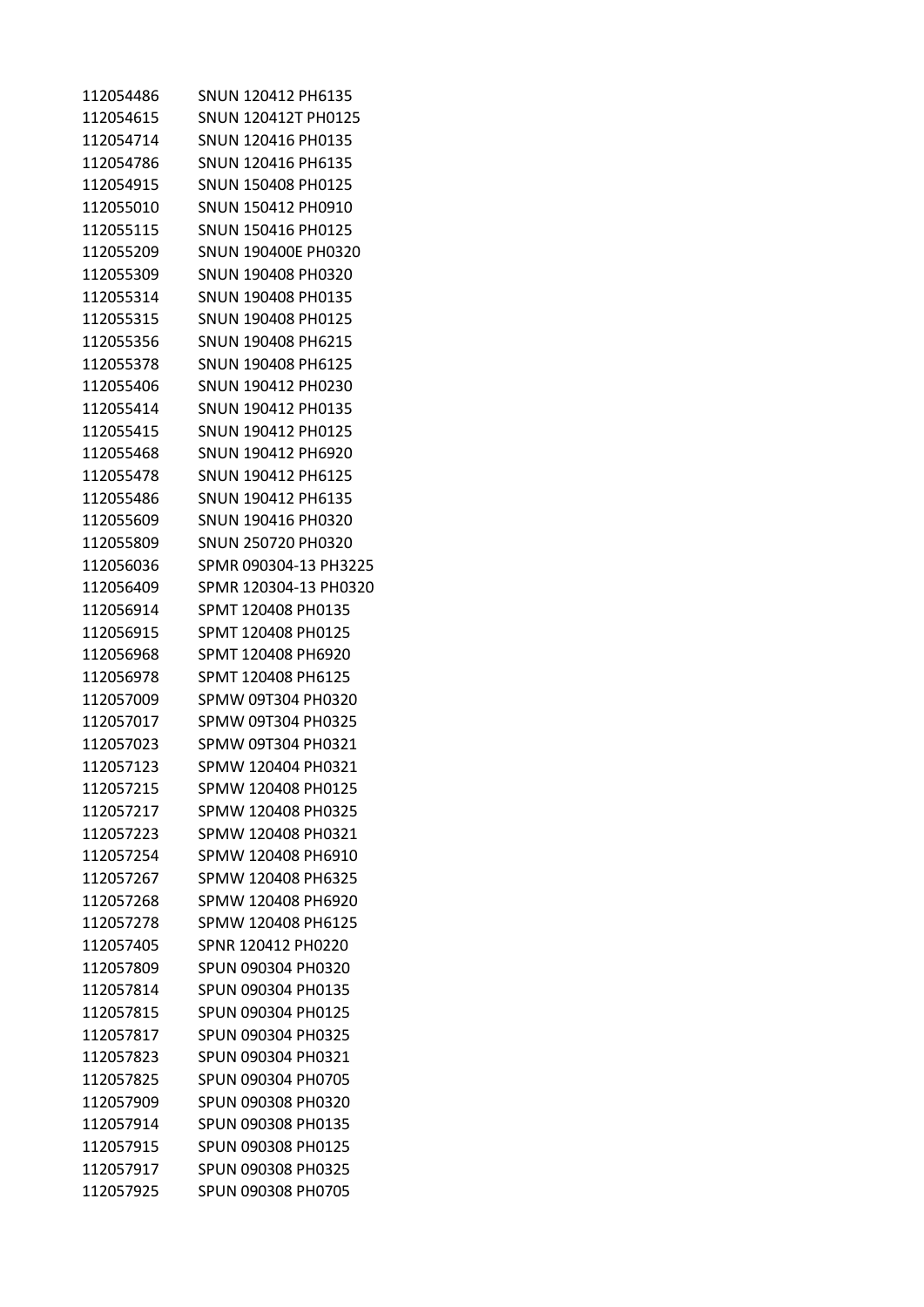| 112058005 | SPUN 120304 PH0220  |
|-----------|---------------------|
| 112058007 | SPUN 120304 PH0905  |
| 112058009 | SPUN 120304 PH0320  |
| 112058014 | SPUN 120304 PH0135  |
| 112058015 | SPUN 120304 PH0125  |
| 112058017 | SPUN 120304 PH0325  |
| 112058025 | SPUN 120304 PH0705  |
| 112058078 | SPUN 120304 PH6125  |
| 112058105 | SPUN 120308 PH0220  |
| 112058106 | SPUN 120308 PH0230  |
| 112058107 | SPUN 120308 PH0905  |
| 112058109 | SPUN 120308 PH0320  |
| 112058110 | SPUN 120308 PH0910  |
| 112058112 | SPUN 120308 PH0920  |
| 112058114 | SPUN 120308 PH0135  |
| 112058115 | SPUN 120308 PH0125  |
| 112058117 | SPUN 120308 PH0325  |
| 112058125 | SPUN 120308 PH0705  |
| 112058136 | SPUN 120308 PH3225  |
| 112058137 | SPUN 120308 PH3235  |
| 112058156 | SPUN 120308 PH6215  |
| 112058178 | SPUN 120308 PH6125  |
| 112058215 | SPUN 120308T PH0125 |
| 112058217 | SPUN 120308T PH0325 |
| 112058278 | SPUN 120308T PH6125 |
| 112058305 | SPUN 120312 PH0220  |
| 112058306 | SPUN 120312 PH0230  |
| 112058307 | SPUN 120312 PH0905  |
| 112058309 | SPUN 120312 PH0320  |
| 112058314 | SPUN 120312 PH0135  |
| 112058315 | SPUN 120312 PH0125  |
| 112058317 | SPUN 120312 PH0325  |
| 112058323 | SPUN 120312 PH0321  |
| 112058325 | SPUN 120312 PH0705  |
| 112058378 | SPUN 120312 PH6125  |
| 112058386 | SPUN 120312 PH6135  |
| 112058515 | SPUN 120312T PH0125 |
| 112058586 | SPUN 120312T PH6135 |
| 112058915 | SPUN 120408 PH0125  |
| 112058917 | SPUN 120408 PH0325  |
| 112058925 | SPUN 120408 PH0705  |
| 112059014 | SPUN 120412 PH0135  |
| 112059015 | SPUN 120412 PH0125  |
| 112059025 | SPUN 120412 PH0705  |
| 112059215 | SPUN 120416 PH0125  |
| 112059225 | SPUN 120416 PH0705  |
| 112059415 | SPUN 150408 PH0125  |
| 112059425 | SPUN 150408 PH0705  |
| 112059506 | SPUN 150412 PH0230  |
| 112059509 | SPUN 150412 PH0320  |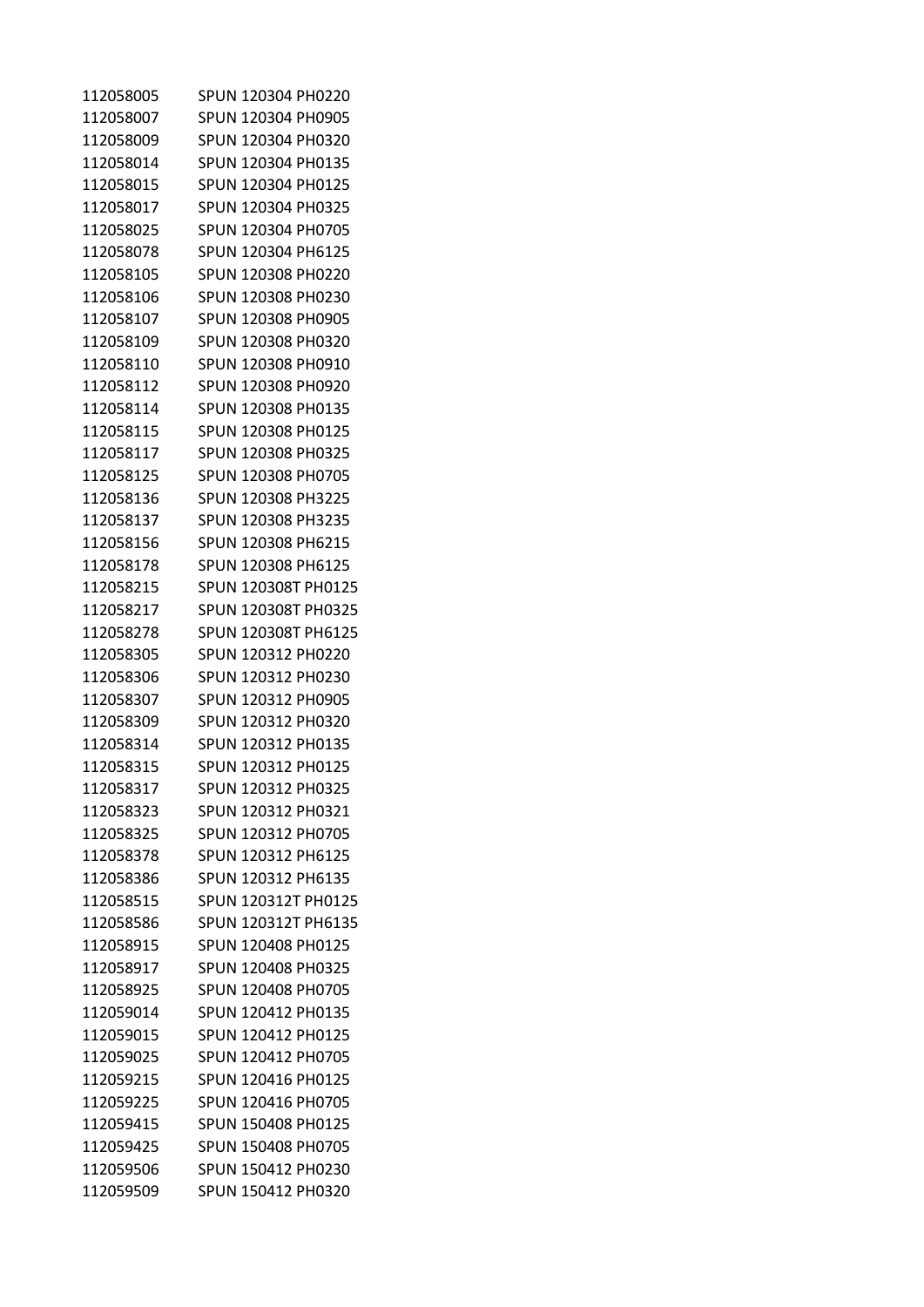| 112059515 | SPUN 150412 PH0125  |
|-----------|---------------------|
| 112059517 | SPUN 150412 PH0325  |
| 112059525 | SPUN 150412 PH0705  |
| 112059578 | SPUN 150412 PH6125  |
| 112059586 | SPUN 150412 PH6135  |
| 112059615 | SPUN 150412T PH0125 |
| 112059705 | SPUN 190408 PH0220  |
| 112059714 | SPUN 190408 PH0135  |
| 112059715 | SPUN 190408 PH0125  |
| 112059717 | SPUN 190408 PH0325  |
| 112059725 | SPUN 190408 PH0705  |
| 112059756 | SPUN 190408 PH6215  |
| 112059778 | SPUN 190408 PH6125  |
| 112059786 | SPUN 190408 PH6135  |
| 112059806 | SPUN 190412 PH0230  |
| 112059814 | SPUN 190412 PH0135  |
| 112059815 | SPUN 190412 PH0125  |
| 112059825 | SPUN 190412 PH0705  |
| 112059856 | SPUN 190412 PH6215  |
| 112059886 | SPUN 190412 PH6135  |
| 112060015 | SPUN 190412T PH0125 |
| 112060109 | SPUN 190416 PH0320  |
| 112060115 | SPUN 190416 PH0125  |
| 112060125 | SPUN 190416 PH0705  |
| 112060156 | SPUN 190416 PH6215  |
| 112060314 | SPUN 250620 PH0135  |
| 112060315 | SPUN 250620 PH0125  |
| 112060325 | SPUN 250620 PH0705  |
| 112060356 | SPUN 250620 PH6215  |
| 112060378 | SPUN 250620 PH6125  |
| 112060515 | SPUN 250620T PH0125 |
| 112060614 | TCMT 060202 PH0135  |
| 112060707 | TCMT 06T102 PH0905  |
| 112060709 | TCMT 06T102 PH0320  |
| 112060723 | TCMT 06T102 PH0321  |
| 112060805 | TCMT 090204 PH0220  |
| 112060806 | TCMT 090204 PH0230  |
| 112060809 | TCMT 090204 PH0320  |
| 112060810 | TCMT 090204 PH0910  |
| 112060814 | TCMT 090204 PH0135  |
| 112060817 | TCMT 090204 PH0325  |
| 112060906 | TCMT 110204 PH0230  |
| 112060907 | TCMT 110204 PH0905  |
| 112060909 | TCMT 110204 PH0320  |
| 112060910 | TCMT 110204 PH0910  |
| 112060914 | TCMT 110204 PH0135  |
| 112060917 | TCMT 110204 PH0325  |
| 112061007 | TCMT 110208 PH0905  |
| 112061010 | TCMT 110208 PH0910  |
| 112061014 | TCMT 110208 PH0135  |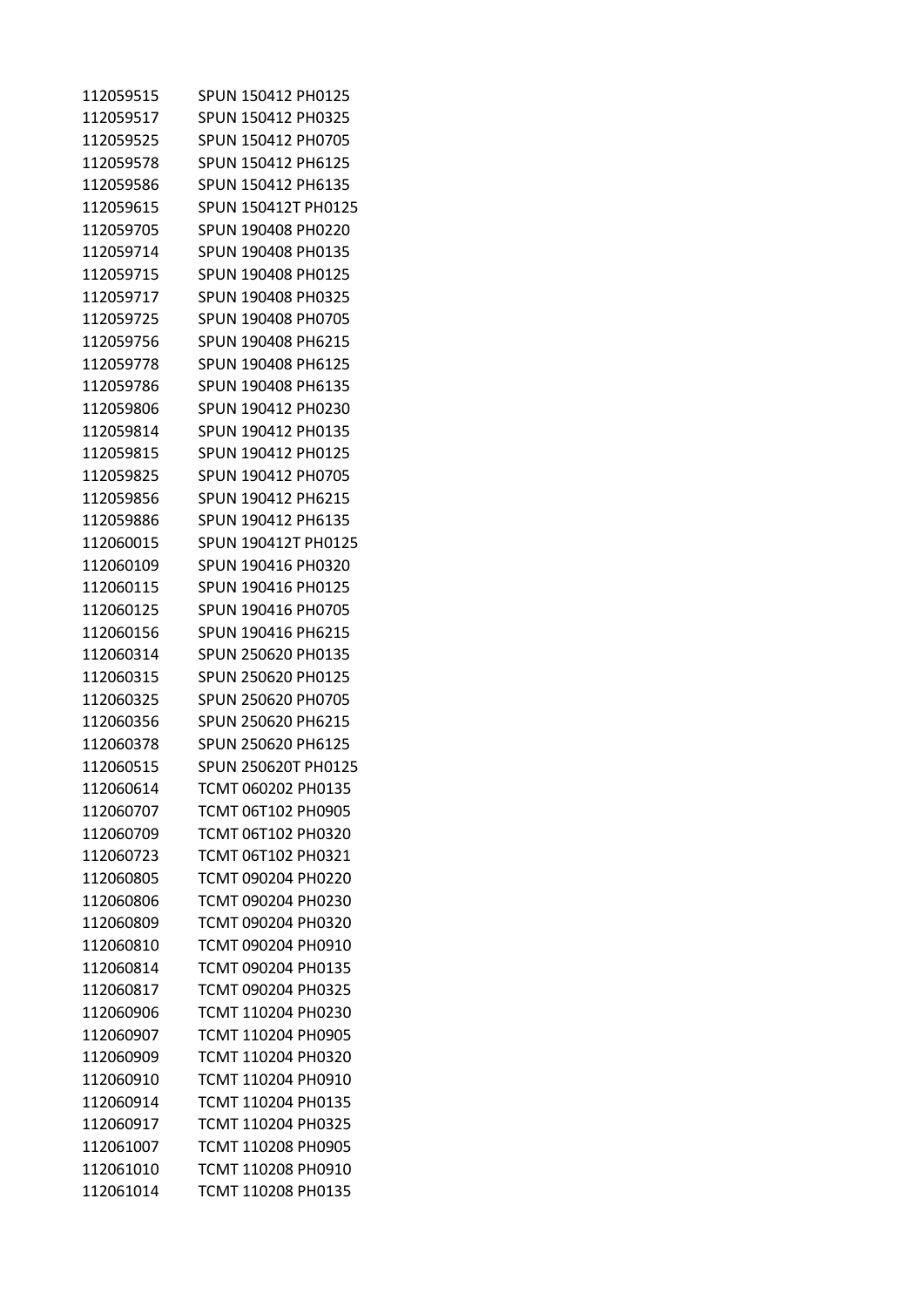| 112061106 | TCMT 16T304 PH0230 |
|-----------|--------------------|
| 112061109 | TCMT 16T304 PH0320 |
| 112061110 | TCMT 16T304 PH0910 |
| 112061114 | TCMT 16T304 PH0135 |
| 112061115 | TCMT 16T304 PH0125 |
| 112061117 | TCMT 16T304 PH0325 |
| 112061156 | TCMT 16T304 PH6215 |
| 112061406 | TCMT 16T308 PH0230 |
| 112061409 | TCMT 16T308 PH0320 |
| 112061410 | TCMT 16T308 PH0910 |
| 112061414 | TCMT 16T308 PH0135 |
| 112061415 | TCMT 16T308 PH0125 |
| 112061417 | TCMT 16T308 PH0325 |
| 112061456 | TCMT 16T308 PH6215 |
| 112061614 | TCMT 16T312 PH0135 |
| 112061615 | TCMT 16T312 PH0125 |
| 112061817 | TCMW 090204 PH0325 |
| 112061825 | TCMW 090204 PH0705 |
| 112061925 | TCMW 110202 PH0705 |
| 112062005 | TCMW 110204 PH0220 |
| 112062009 | TCMW 110204 PH0320 |
| 112062010 | TCMW 110204 PH0910 |
| 112062012 | TCMW 110204 PH0920 |
| 112062017 | TCMW 110204 PH0325 |
| 112062025 | TCMW 110204 PH0705 |
| 112062110 | TCMW 160308 PH0910 |
| 112062125 | TCMW 160308 PH0705 |
| 112062209 | TCMW 16T304 PH0320 |
| 112062210 | TCMW 16T304 PH0910 |
| 112062217 | TCMW 16T304 PH0325 |
| 112062225 | TCMW 16T304 PH0705 |
| 112062309 | TCMW 16T308 PH0320 |
| 112062310 | TCMW 16T308 PH0910 |
| 112062325 | TCMW 16T308 PH0705 |
| 112062409 | TNMA 110304 PH0320 |
| 112062414 | TNMA 110304 PH0135 |
| 112062509 | TNMA 110308 PH0320 |
| 112062609 | TNMA 160304 PH0320 |
| 112062709 | TNMA 160308 PH0320 |
| 112062714 | TNMA 160308 PH0135 |
| 112062909 | TNMA 160404 PH0320 |
| 112062925 | TNMA 160404 PH0705 |
| 112063006 | TNMA 160408 PH0230 |
| 112063009 | TNMA 160408 PH0320 |
| 112063010 | TNMA 160408 PH0910 |
| 112063014 | TNMA 160408 PH0135 |
| 112063015 | TNMA 160408 PH0125 |
| 112063025 | TNMA 160408 PH0705 |
| 112063054 | TNMA 160408 PH6910 |
| 112063209 | TNMA 160412 PH0320 |
|           |                    |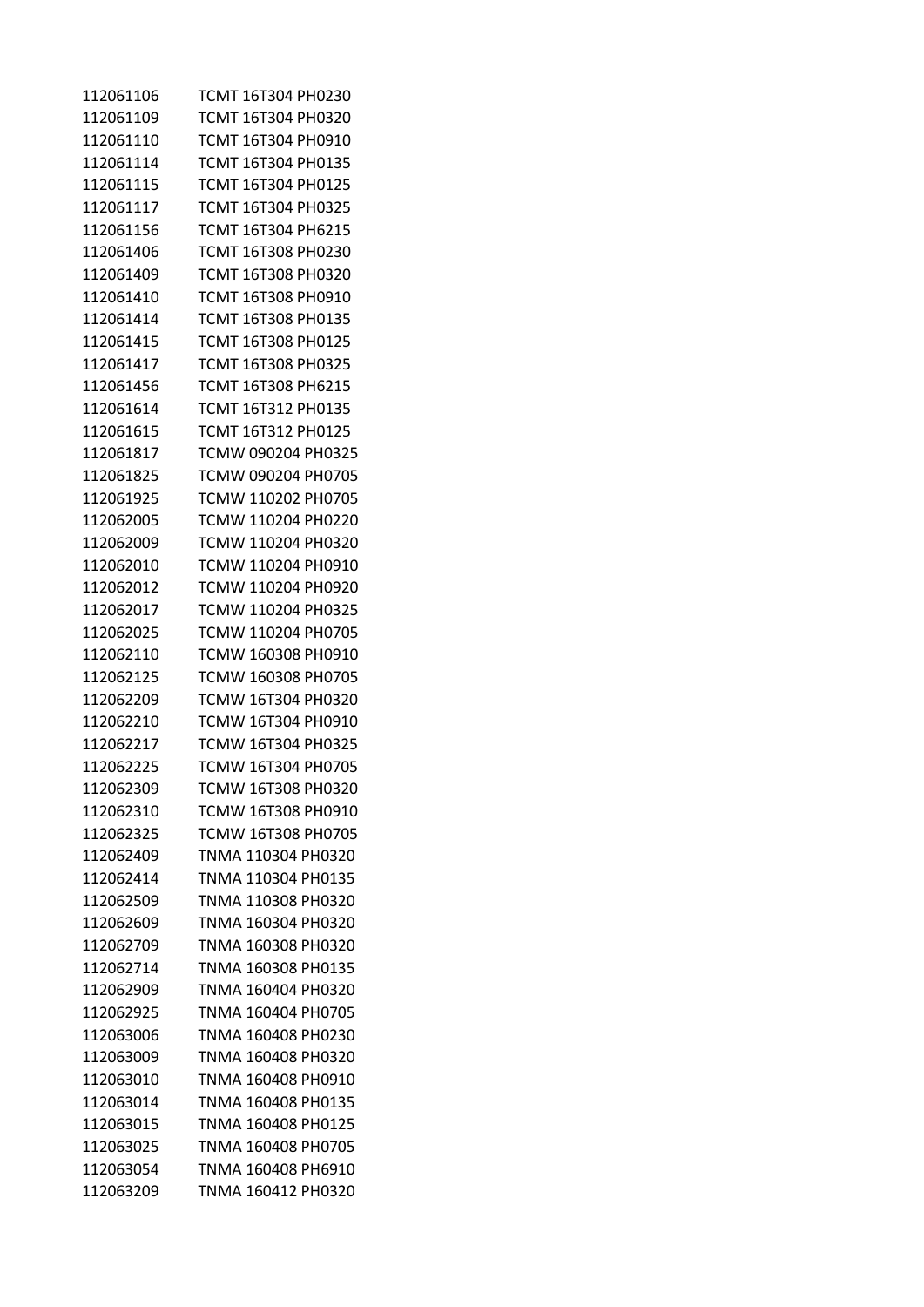| 112063225 | TNMA 160412 PH0705    |
|-----------|-----------------------|
| 112063409 | TNMA 220404 PH0320    |
| 112063507 | TNMA 220408 PH0905    |
| 112063509 | TNMA 220408 PH0320    |
| 112063510 | TNMA 220408 PH0910    |
| 112063525 | TNMA 220408 PH0705    |
| 112063609 | TNMA 220412 PH0320    |
| 112063614 | TNMA 220412 PH0135    |
| 112063615 | TNMA 220412 PH0125    |
| 112063617 | TNMA 220412 PH0325    |
| 112063625 | TNMA 220412 PH0705    |
| 112063725 | TNMA 220416 PH0705    |
| 112063909 | TNMA 270616 PH0320    |
| 112063910 | TNMA 270616 PH0910    |
| 112063914 | TNMA 270616 PH0135    |
| 112063925 | TNMA 270616 PH0705    |
| 112064014 | TNMA 330724 PH0135    |
| 112064025 | TNMA 330724 PH0705    |
| 112064102 | TNMG 110304 PH0120    |
| 112064106 | TNMG 110304 PH0230    |
| 112064109 | TNMG 110304 PH0320    |
| 112064114 | TNMG 110304 PH0135    |
| 112064206 | TNMG 110308 PH0230    |
| 112064214 | TNMG 110308 PH0135    |
| 112064306 | TNMG 160304 PH0230    |
| 112064309 | TNMG 160304 PH0320    |
| 112064314 | TNMG 160304 PH0135    |
| 112064406 | TNMG 160304-PF PH0230 |
| 112064506 | TNMG 160308 PH0230    |
| 112064509 | TNMG 160308 PH0320    |
| 112064514 | TNMG 160308 PH0135    |
| 112064706 | TNMG 160312 PH0230    |
| 112064709 | TNMG 160312 PH0320    |
| 112064714 | TNMG 160312 PH0135    |
| 112064809 | TNMG 160312-PF PH0320 |
| 112064909 | TNMG 160404 PH0320    |
| 112064914 | TNMG 160404 PH0135    |
| 112065014 | TNMG 160404-PF PH0135 |
| 112065107 | TNMG 160408 PH0905    |
| 112065109 | TNMG 160408 PH0320    |
| 112065114 | TNMG 160408 PH0135    |
| 112065505 | TNMG 160408-PD PH0220 |
| 112065554 | TNMG 160408-PD PH6910 |
| 112065835 | TNMG 160412-PA PH3215 |
| 112065836 | TNMG 160412-PA PH3225 |
| 112065840 | TNMG 160412-PA PH2115 |
| 112066106 | TNMG 220404 PH0230    |
| 112066109 | TNMG 220404 PH0320    |
| 112066114 | TNMG 220404 PH0135    |
| 112066136 | TNMG 220404 PH3225    |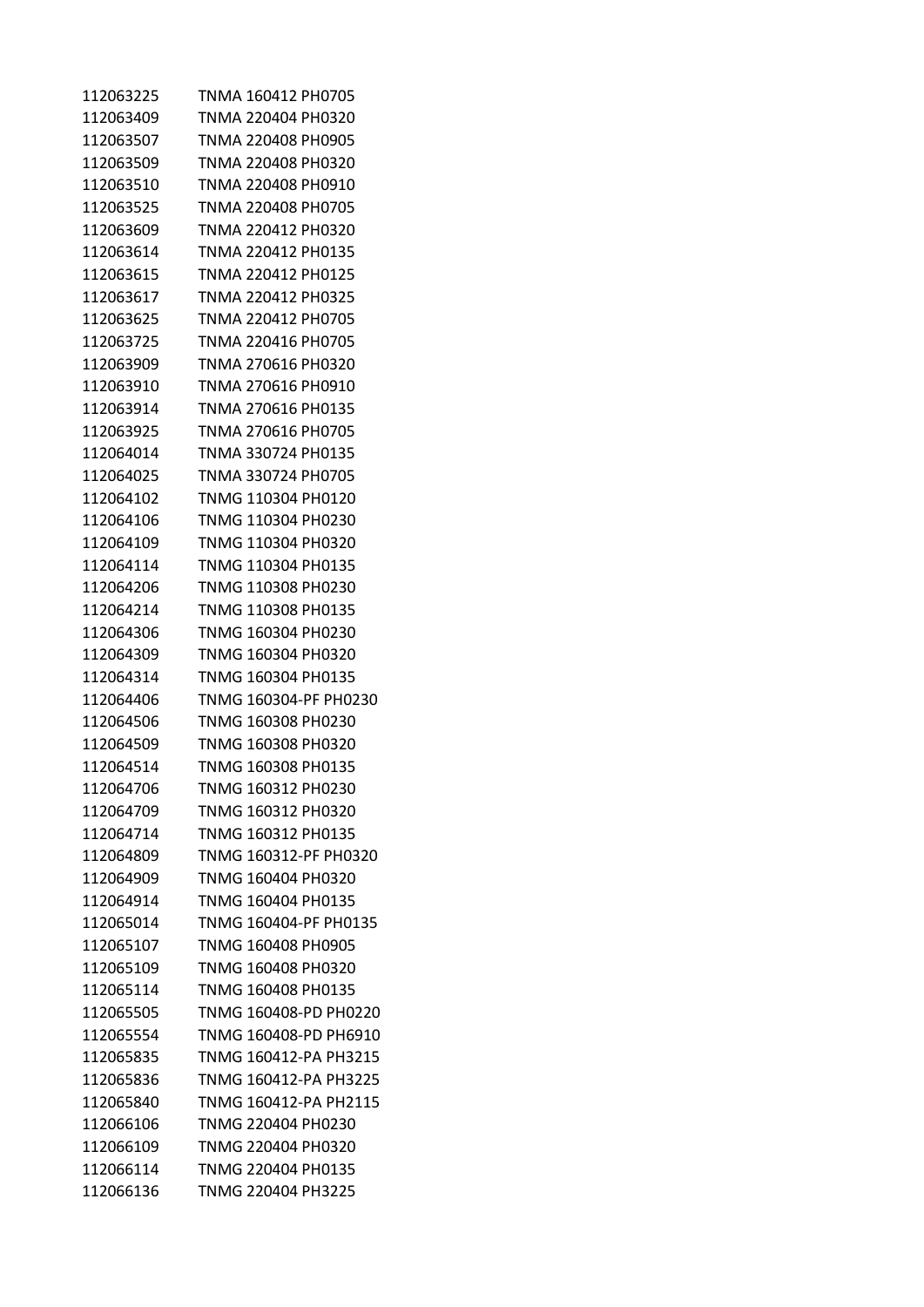| 112066140 | TNMG 220404 PH2115    |
|-----------|-----------------------|
| 112066209 | TNMG 220404-PF PH0320 |
| 112066214 | TNMG 220404-PF PH0135 |
| 112066317 | TNMG 220408 PH0325    |
| 112066714 | TNMG 220408-PF PH0135 |
| 112066806 | TNMG 220412 PH0230    |
| 112066809 | TNMG 220412 PH0320    |
| 112066814 | TNMG 220412 PH0135    |
| 112067014 | TNMG 220412-PA PH0135 |
| 112067306 | TNMG 220416 PH0230    |
| 112067314 | TNMG 220416 PH0135    |
| 112067506 | TNMG 270608 PH0230    |
| 112067514 | TNMG 270608 PH0135    |
| 112067606 | TNMG 270612 PH0230    |
| 112067614 | TNMG 270612 PH0135    |
| 112067706 | TNMG 270616 PH0230    |
| 112067709 | TNMG 270616 PH0320    |
| 112067715 | TNMG 270616 PH0125    |
| 112067814 | TNMG 330924 PH0135    |
| 112067909 | TNMM 110304 PH0320    |
| 112068109 | TNMM 160304 PH0320    |
| 112068114 | TNMM 160304 PH0135    |
| 112068214 | TNMM 160308 PH0135    |
| 112068709 | TNMM 160408-15 PH0320 |
| 112069906 | TNMM 220412-17 PH0230 |
| 112070905 | TNMM 330916 PH0220    |
| 112071023 | TNMN 160404 PH0321    |
| 112071210 | TNMW 220408 PH0910    |
| 112071315 | TNMX 160404-R PH0125  |
| 112071506 | TNUN 110308 PH0230    |
| 112071514 | TNUN 110308 PH0135    |
| 112071515 | TNUN 110308 PH0125    |
| 112071608 | TNUN 160304 PH0309    |
| 112071614 | TNUN 160304 PH0135    |
| 112071706 | TNUN 160308 PH0230    |
| 112071708 | TNUN 160308 PH0309    |
| 112071709 | TNUN 160308 PH0320    |
| 112071714 | TNUN 160308 PH0135    |
| 112071715 | TNUN 160308 PH0125    |
| 112071717 | TNUN 160308 PH0325    |
| 112071808 | TNUN 160312 PH0309    |
| 112071814 | TNUN 160312 PH0135    |
| 112071815 | TNUN 160312 PH0125    |
| 112071908 | TNUN 160404 PH0309    |
| 112071917 | TNUN 160404 PH0325    |
| 112071923 | TNUN 160404 PH0321    |
| 112072008 | TNUN 160408 PH0309    |
| 112072009 | TNUN 160408 PH0320    |
| 112072114 | TNUN 160412 PH0135    |
| 112072115 | TNUN 160412 PH0125    |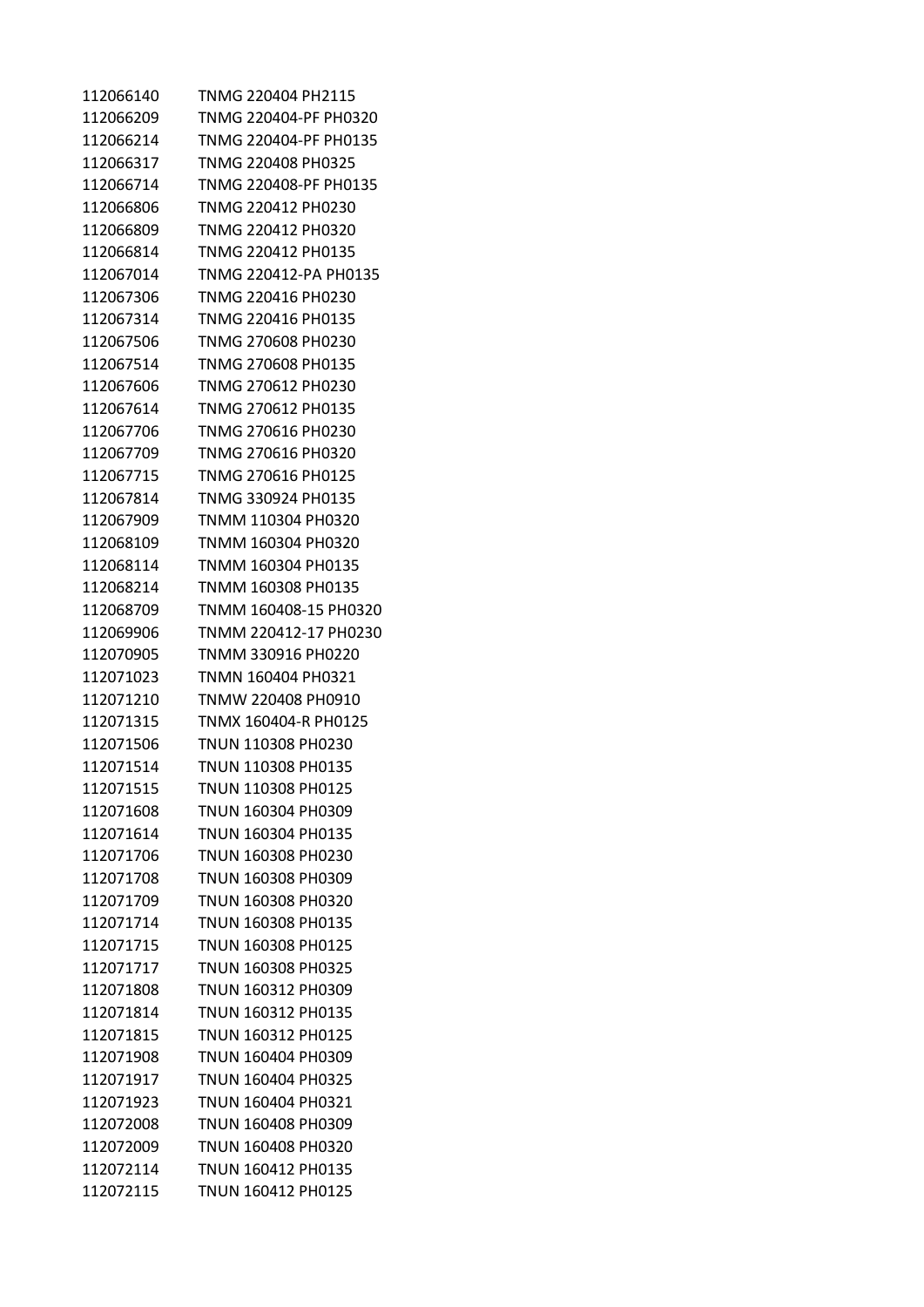| 112072205 | TNUN 220404 PH0220    |
|-----------|-----------------------|
| 112072309 | TNUN 220408 PH0320    |
| 112072314 | TNUN 220408 PH0135    |
| 112072315 | TNUN 220408 PH0125    |
| 112072317 | TNUN 220408 PH0325    |
| 112072405 | TNUN 220412 PH0220    |
| 112072409 | TNUN 220412 PH0320    |
| 112072414 | TNUN 220412 PH0135    |
| 112072415 | TNUN 220412 PH0125    |
| 112072417 | TNUN 220412 PH0325    |
| 112072605 | TNUN 220416 PH0220    |
| 112072606 | TNUN 220416 PH0230    |
| 112072615 | TNUN 220416 PH0125    |
| 112072709 | TNUN 270612 PH0320    |
| 112072710 | TNUN 270612 PH0910    |
| 112072712 | TNUN 270612 PH0920    |
| 112072814 | TNUN 330940 PH0135    |
| 112073402 | TPMR 090204-13 PH0120 |
| 112073406 | TPMR 090204-13 PH0230 |
| 112073414 | TPMR 090204-13 PH0135 |
| 112073415 | TPMR 090204-13 PH0125 |
| 112073436 | TPMR 090204-13 PH3225 |
| 112073440 | TPMR 090204-13 PH2115 |
| 112073502 | TPMR 090208-13 PH0120 |
| 112074009 | TPMR 110304-12 PH0320 |
| 112074106 | TPMR 110304-13 PH0230 |
| 112074114 | TPMR 110304-13 PH0135 |
| 112074137 | TPMR 110304-13 PH3235 |
| 112074378 | TPMR 110308-12 PH6125 |
| 112074406 | TPMR 110308-13 PH0230 |
| 112074409 | TPMR 110308-13 PH0320 |
| 112074414 | TPMR 110308-13 PH0135 |
| 112074417 | TPMR 110308-13 PH0325 |
| 112074436 | TPMR 110308-13 PH3225 |
| 112074514 | TPMR 160304-12 PH0135 |
| 112074605 | TPMR 160304-13 PH0220 |
| 112074606 | TPMR 160304-13 PH0230 |
| 112074607 | TPMR 160304-13 PH0905 |
| 112074609 | TPMR 160304-13 PH0320 |
| 112074614 | TPMR 160304-13 PH0135 |
| 112074636 | TPMR 160304-13 PH3225 |
| 112074806 | TPMR 160308-12 PH0230 |
| 112074906 | TPMR 160308-13 PH0230 |
| 112074909 | TPMR 160308-13 PH0320 |
| 112074914 | TPMR 160308-13 PH0135 |
| 112074936 | TPMR 160308-13 PH3225 |
| 112075206 | TPMR 160312-13 PH0230 |
| 112075214 | TPMR 160312-13 PH0135 |
| 112075236 | TPMR 160312-13 PH3225 |
| 112075337 | TPMR 220408-13 PH3235 |
|           |                       |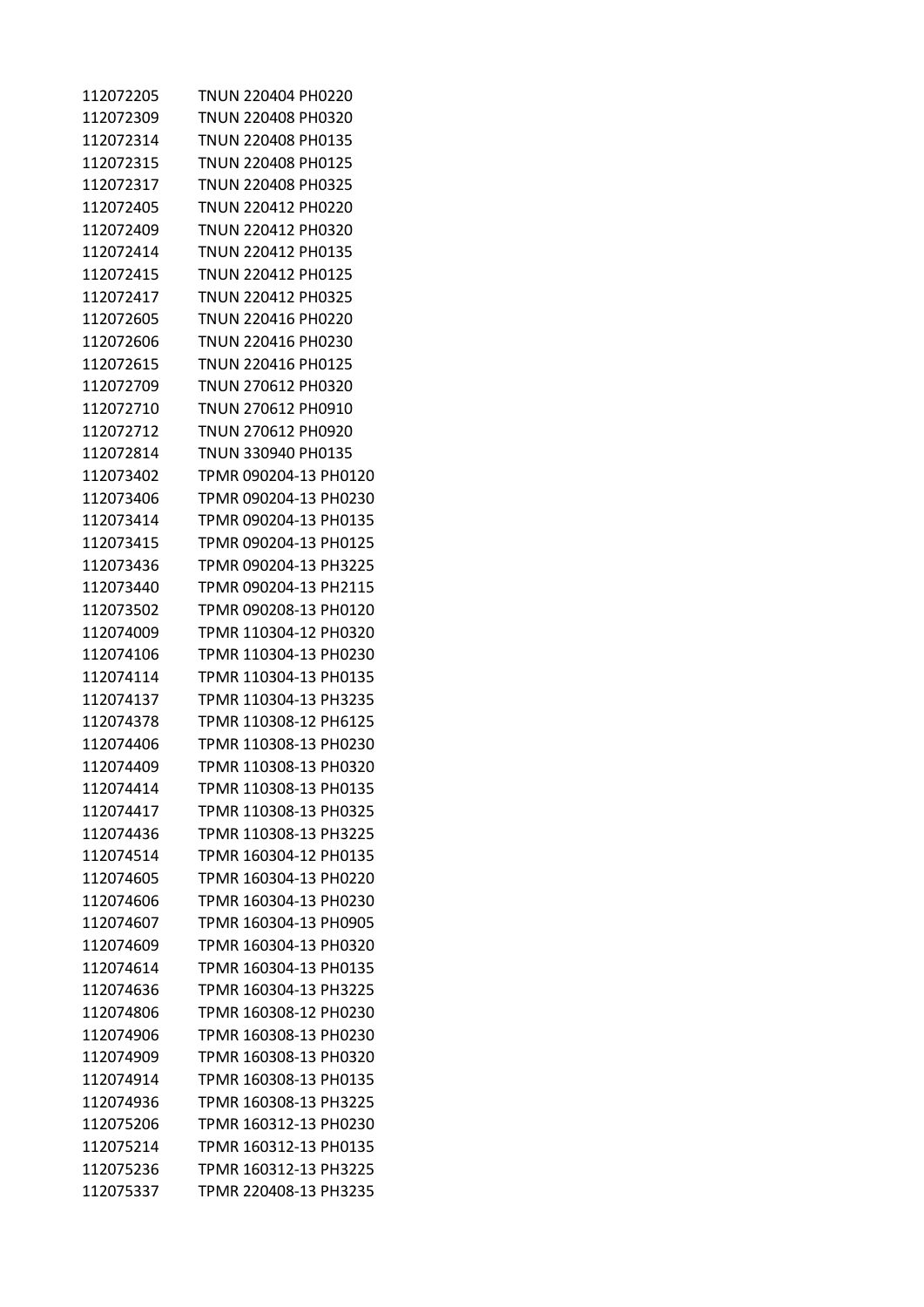| 112075606 | TPUN 110108 PH0230  |
|-----------|---------------------|
| 112075609 | TPUN 110108 PH0320  |
| 112075614 | TPUN 110108 PH0135  |
| 112075701 | TPUN 110204 PH0105  |
| 112075708 | TPUN 110204 PH0309  |
| 112075709 | TPUN 110204 PH0320  |
| 112075715 | TPUN 110204 PH0125  |
| 112075717 | TPUN 110204 PH0325  |
| 112075725 | TPUN 110204 PH0705  |
| 112075915 | TPUN 110208 PH0125  |
| 112075917 | TPUN 110208 PH0325  |
| 112075925 | TPUN 110208 PH0705  |
| 112075978 | TPUN 110208 PH6125  |
| 112076105 | TPUN 110304 PH0220  |
| 112076107 | TPUN 110304 PH0905  |
| 112076109 | TPUN 110304 PH0320  |
| 112076112 | TPUN 110304 PH0920  |
| 112076114 | TPUN 110304 PH0135  |
| 112076115 | TPUN 110304 PH0125  |
| 112076117 | TPUN 110304 PH0325  |
| 112076123 | TPUN 110304 PH0321  |
| 112076125 | TPUN 110304 PH0705  |
| 112076137 | TPUN 110304 PH3235  |
| 112076168 | TPUN 110304 PH6920  |
| 112076205 | TPUN 110308 PH0220  |
| 112076206 | TPUN 110308 PH0230  |
| 112076209 | TPUN 110308 PH0320  |
| 112076210 | TPUN 110308 PH0910  |
| 112076215 | TPUN 110308 PH0125  |
| 112076217 | TPUN 110308 PH0325  |
| 112076225 | TPUN 110308 PH0705  |
| 112076248 | TPUN 110308 PH3125  |
| 112076254 | TPUN 110308 PH6910  |
| 112076268 | TPUN 110308 PH6920  |
| 112076278 | TPUN 110308 PH6125  |
| 112076286 | TPUN 110308 PH6135  |
| 112076315 | TPUN 110308T PH0125 |
| 112076505 | TPUN 160304 PH0220  |
| 112076506 | TPUN 160304 PH0230  |
| 112076507 | TPUN 160304 PH0905  |
| 112076509 | TPUN 160304 PH0320  |
| 112076510 | TPUN 160304 PH0910  |
| 112076512 | TPUN 160304 PH0920  |
| 112076514 | TPUN 160304 PH0135  |
| 112076515 | TPUN 160304 PH0125  |
| 112076517 | TPUN 160304 PH0325  |
| 112076523 | TPUN 160304 PH0321  |
| 112076525 | TPUN 160304 PH0705  |
| 112076536 | TPUN 160304 PH3225  |
| 112076537 | TPUN 160304 PH3235  |
|           |                     |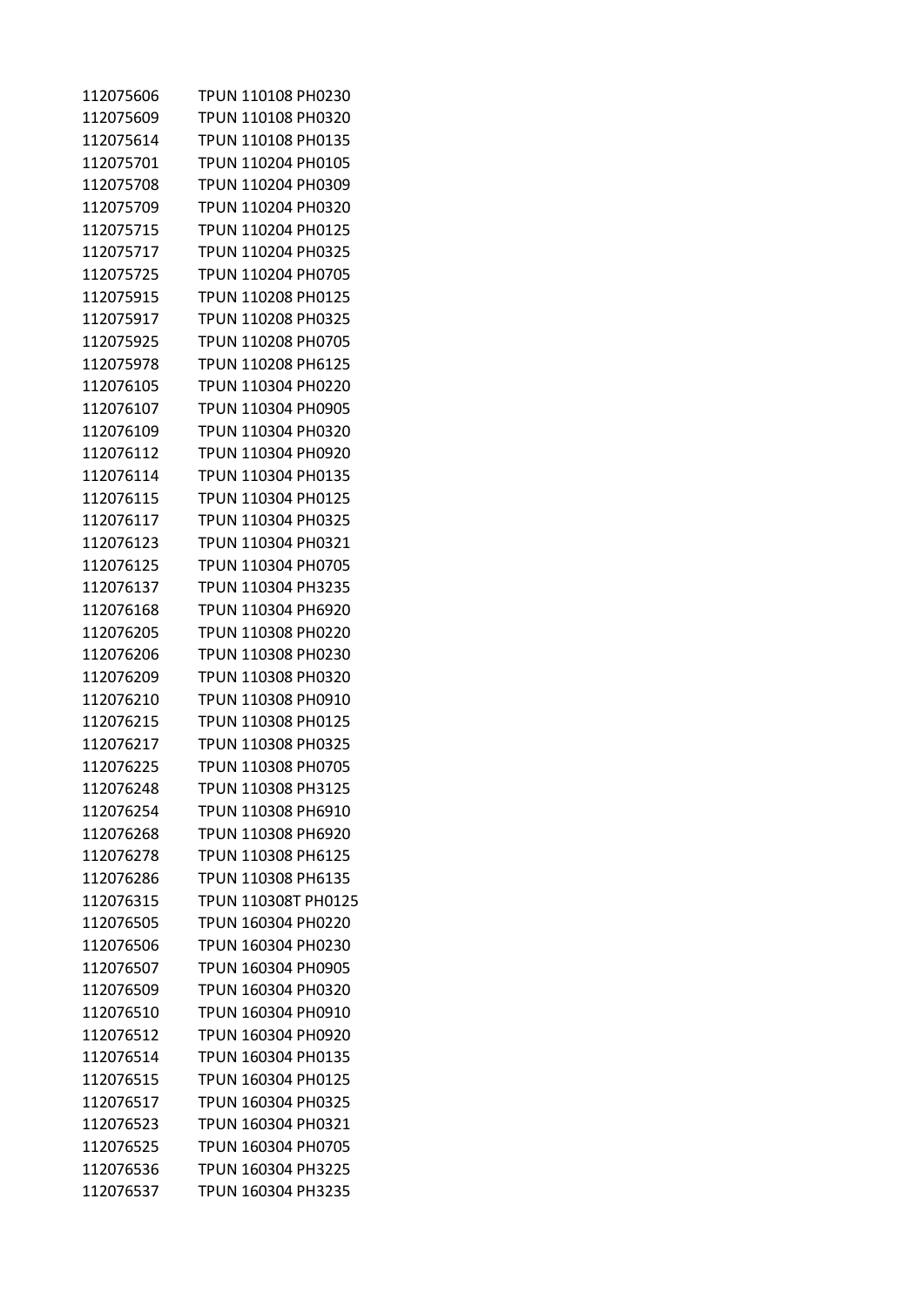| 112076568 | TPUN 160304 PH6920         |
|-----------|----------------------------|
| 112076578 | TPUN 160304 PH6125         |
| 112076586 | TPUN 160304 PH6135         |
| 112076605 | TPUN 160308 PH0220         |
| 112076606 | TPUN 160308 PH0230         |
| 112076607 | TPUN 160308 PH0905         |
| 112076609 | TPUN 160308 PH0320         |
| 112076610 | TPUN 160308 PH0910         |
| 112076614 | TPUN 160308 PH0135         |
| 112076615 | TPUN 160308 PH0125         |
| 112076617 | TPUN 160308 PH0325         |
| 112076625 | TPUN 160308 PH0705         |
| 112076626 | TPUN 160308 PH0710         |
| 112076636 | TPUN 160308 PH3225         |
| 112076668 | TPUN 160308 PH6920         |
| 112076678 | TPUN 160308 PH6125         |
| 112076686 | TPUN 160308 PH6135         |
| 112076815 | <b>TPUN 160308T PH0125</b> |
| 112077006 | TPUN 160312 PH0230         |
| 112077009 | TPUN 160312 PH0320         |
| 112077015 | TPUN 160312 PH0125         |
| 112077017 | TPUN 160312 PH0325         |
| 112077025 | TPUN 160312 PH0705         |
| 112077068 | TPUN 160312 PH6920         |
| 112077078 | TPUN 160312 PH6125         |
| 112077086 | TPUN 160312 PH6135         |
| 112077115 | TPUN 160312-T PH0125       |
| 112077206 | TPUN 160316 PH0230         |
| 112077209 | TPUN 160316 PH0320         |
| 112077405 | TPUN 160408 PH0220         |
| 112077409 | TPUN 160408 PH0320         |
| 112077415 | TPUN 160408 PH0125         |
| 112077515 | TPUN 160412 PH0125         |
| 112077607 | TPUN 220400 PH0905         |
| 112077706 | TPUN 220404 PH0230         |
| 112077707 | TPUN 220404 PH0905         |
| 112077709 | TPUN 220404 PH0320         |
| 112077714 | TPUN 220404 PH0135         |
| 112077715 | TPUN 220404 PH0125         |
| 112077725 | <b>TPUN 220404 PH0705</b>  |
| 112077768 | TPUN 220404 PH6920         |
| 112077778 | <b>TPUN 220404 PH6125</b>  |
| 112077786 | TPUN 220404 PH6135         |
| 112077905 | TPUN 220408 PH0220         |
| 112077906 | TPUN 220408 PH0230         |
| 112077909 | TPUN 220408 PH0320         |
| 112077914 | TPUN 220408 PH0135         |
| 112077915 | TPUN 220408 PH0125         |
| 112077917 | TPUN 220408 PH0325         |
| 112077925 | TPUN 220408 PH0705         |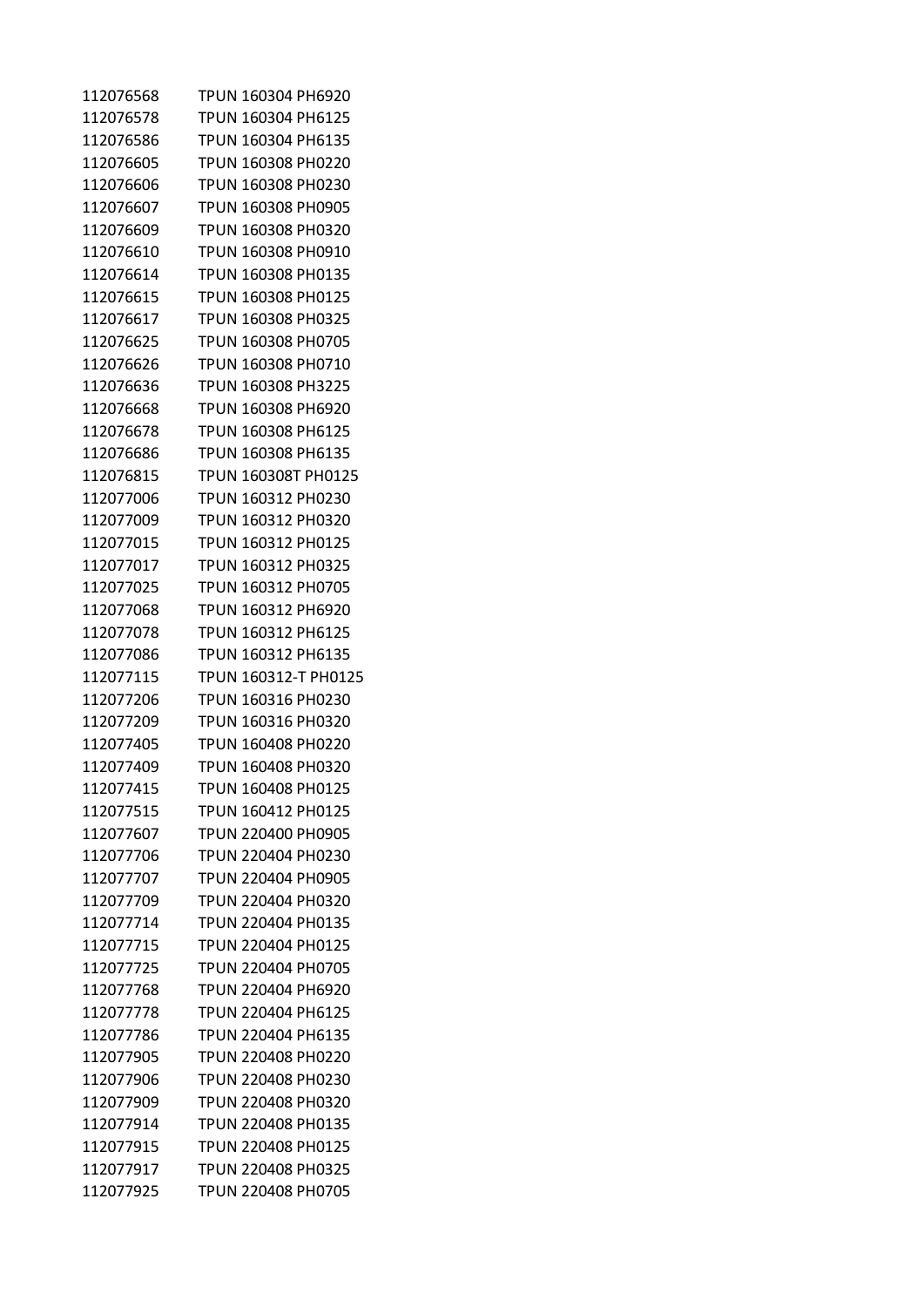| 112077936 | TPUN 220408 PH3225      |
|-----------|-------------------------|
| 112077956 | TPUN 220408 PH6215      |
| 112077968 | TPUN 220408 PH6920      |
| 112077978 | TPUN 220408 PH6125      |
| 112077986 | TPUN 220408 PH6135      |
| 112078215 | TPUN 220408-T PH0125    |
| 112078217 | TPUN 220408-T PH0325    |
| 112078306 | TPUN 220412 PH0230      |
| 112078314 | TPUN 220412 PH0135      |
| 112078315 | TPUN 220412 PH0125      |
| 112078317 | TPUN 220412 PH0325      |
| 112078325 | TPUN 220412 PH0705      |
| 112078326 | TPUN 220412 PH0710      |
| 112078368 | TPUN 220412 PH6920      |
| 112078378 | TPUN 220412 PH6125      |
| 112078386 | TPUN 220412 PH6135      |
| 112078478 | TPUN 220412-S PH6125    |
| 112078515 | TPUN 220412T PH0125     |
| 112078568 | TPUN 220412T PH6920     |
| 112078606 | TPUN 220416 PH0230      |
| 112078609 | TPUN 220416 PH0320      |
| 112078614 | TPUN 220416 PH0135      |
| 112078617 | TPUN 220416 PH0325      |
| 112078815 | TPUN 220416-T PH0125    |
| 112078909 | TPUN 220420 PH0320      |
| 112079110 | TPUN 270616 PH0910      |
| 112079114 | TPUN 270616 PH0135      |
| 112079215 | TPUN 270616T PH0125     |
| 112079307 | TPUN 270620 PH0905      |
| 112079314 | TPUN 270620 PH0135      |
| 112079315 | TPUN 270620 PH0125      |
| 112079368 | TPUN 270620 PH6920      |
| 112079809 | VBMA 160404 PH0320      |
| 112079907 | VBMT 160404 PH0905      |
| 112079909 | VBMT 160404 PH0320      |
| 112079914 | VBMT 160404 PH0135      |
| 112079941 | VBMT 160404 PH2125      |
| 112080005 | VBMT 160408 PH0220      |
| 112080009 | VBMT 160408 PH0320      |
| 112080010 | VBMT 160408 PH0910      |
| 112080210 | VBMW 160402 PH0910      |
| 112080225 | VBMW 160402 PH0705      |
| 112080409 | VBMW 160404 PH0320      |
| 112080410 | VBMW 160404 PH0910      |
| 112080425 | VBMW 160404 PH0705      |
| 112080525 | VBMW 160408 PH0705      |
| 112080610 | VCGT 160408-AL PH0910   |
| 112080623 | VCGT 160408-AL PH0321   |
| 112080709 | VCMA 180610 PH0320      |
| 112080908 | VCMT 180610-02 L PH0309 |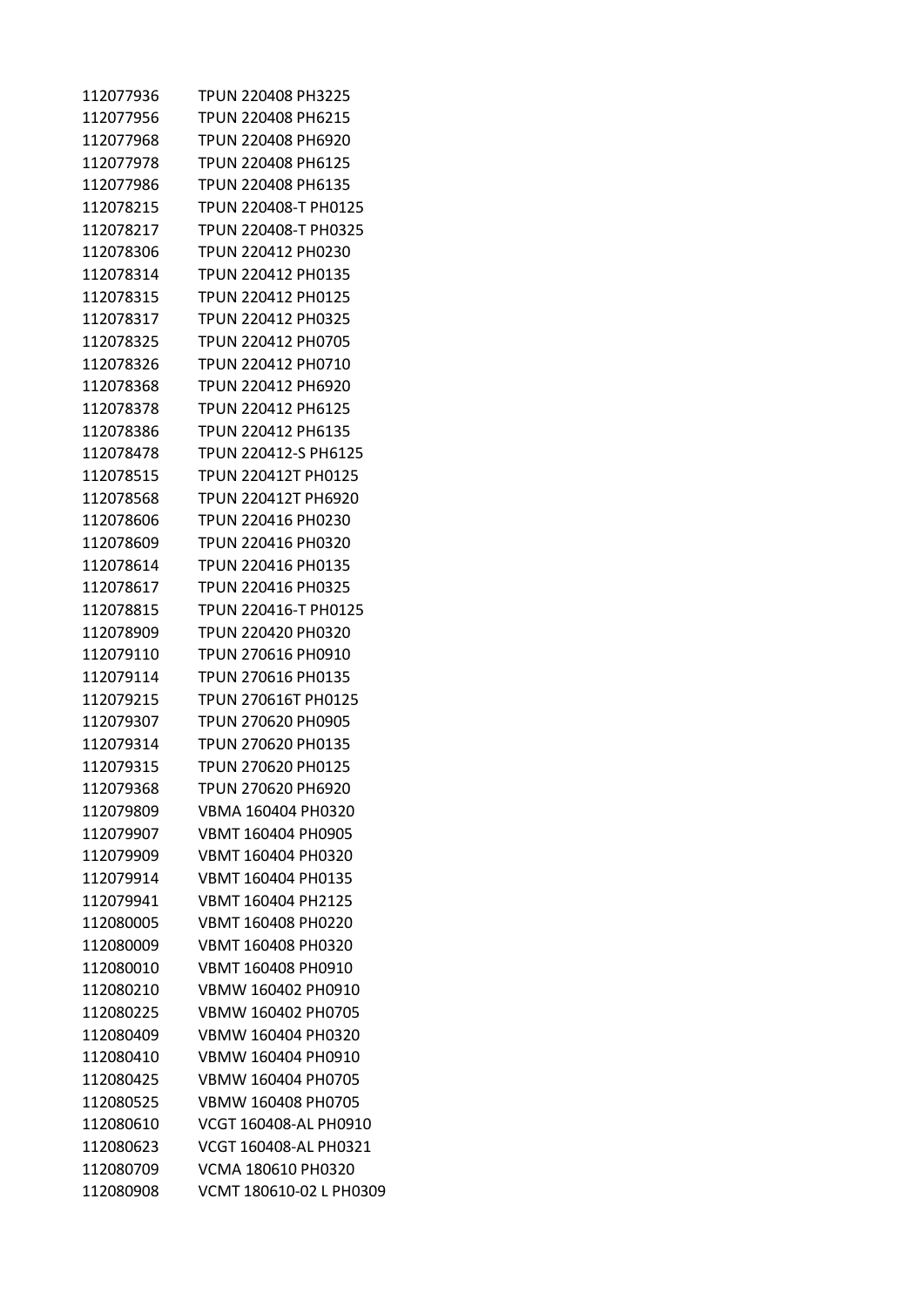| 112080909 | VCMT 180610-02 L PH0320 |
|-----------|-------------------------|
| 112081009 | VCMT 180610-02 R PH0320 |
| 112081225 | VCMW 110302 PH0705      |
| 112081425 | VCMW 110304 PH0705      |
| 112081525 | VCMW 130304 PH0705      |
| 112081623 | VCMW 160404 PH0321      |
| 112081625 | VCMW 160404 PH0705      |
| 112081909 | VNMA 160404 PH0320      |
| 112081925 | VNMA 160404 PH0705      |
| 112082007 | VNMG 160404 PH0905      |
| 112082010 | VNMG 160404 PH0910      |
| 112082014 | VNMG 160404 PH0135      |
| 112082106 | VNMG 160408 PH0230      |
| 112082109 | VNMG 160408 PH0320      |
| 112082114 | VNMG 160408 PH0135      |
| 112082206 | VNMG 220408 PH0230      |
| 112082214 | VNMG 220408 PH0135      |
| 112082756 | WCMX 030204 PH6215      |
| 112082766 | WCMX 030204 PH6930      |
| 112082777 | WCMX 030204 PH6225      |
| 112082778 | WCMX 030204 PH6125      |
| 112082786 | WCMX 030204 PH6135      |
| 112082810 | WCMX 030208 PH0910      |
| 112082814 | WCMX 030208 PH0135      |
| 112082815 | WCMX 030208 PH0125      |
| 112082817 | WCMX 030208 PH0325      |
| 112082854 | WCMX 030208 PH6910      |
| 112082856 | WCMX 030208 PH6215      |
| 112082877 | WCMX 030208 PH6225      |
| 112082878 | WCMX 030208 PH6125      |
| 112082886 | WCMX 030208 PH6135      |
| 112082910 | WCMX 040208 PH0910      |
| 112082914 | WCMX 040208 PH0135      |
| 112082917 | WCMX 040208 PH0325      |
| 112082956 | WCMX 040208 PH6215      |
| 112082966 | WCMX 040208 PH6930      |
| 112082978 | WCMX 040208 PH6125      |
| 112082986 | WCMX 040208 PH6135      |
| 112083014 | WCMX 050308 PH0135      |
| 112083017 | WCMX 050308 PH0325      |
| 112083053 | WCMX 050308 PH8125      |
| 112083056 | WCMX 050308 PH6215      |
| 112083066 | WCMX 050308 PH6930      |
| 112083078 | WCMX 050308 PH6125      |
| 112083086 | WCMX 050308 PH6135      |
| 112083106 | WCMX 06T308 PH0230      |
| 112083109 | WCMX 06T308 PH0320      |
| 112083111 | WCMX 06T308 PH0706      |
| 112083112 | WCMX 06T308 PH0920      |
| 112083114 | WCMX 06T308 PH0135      |
|           |                         |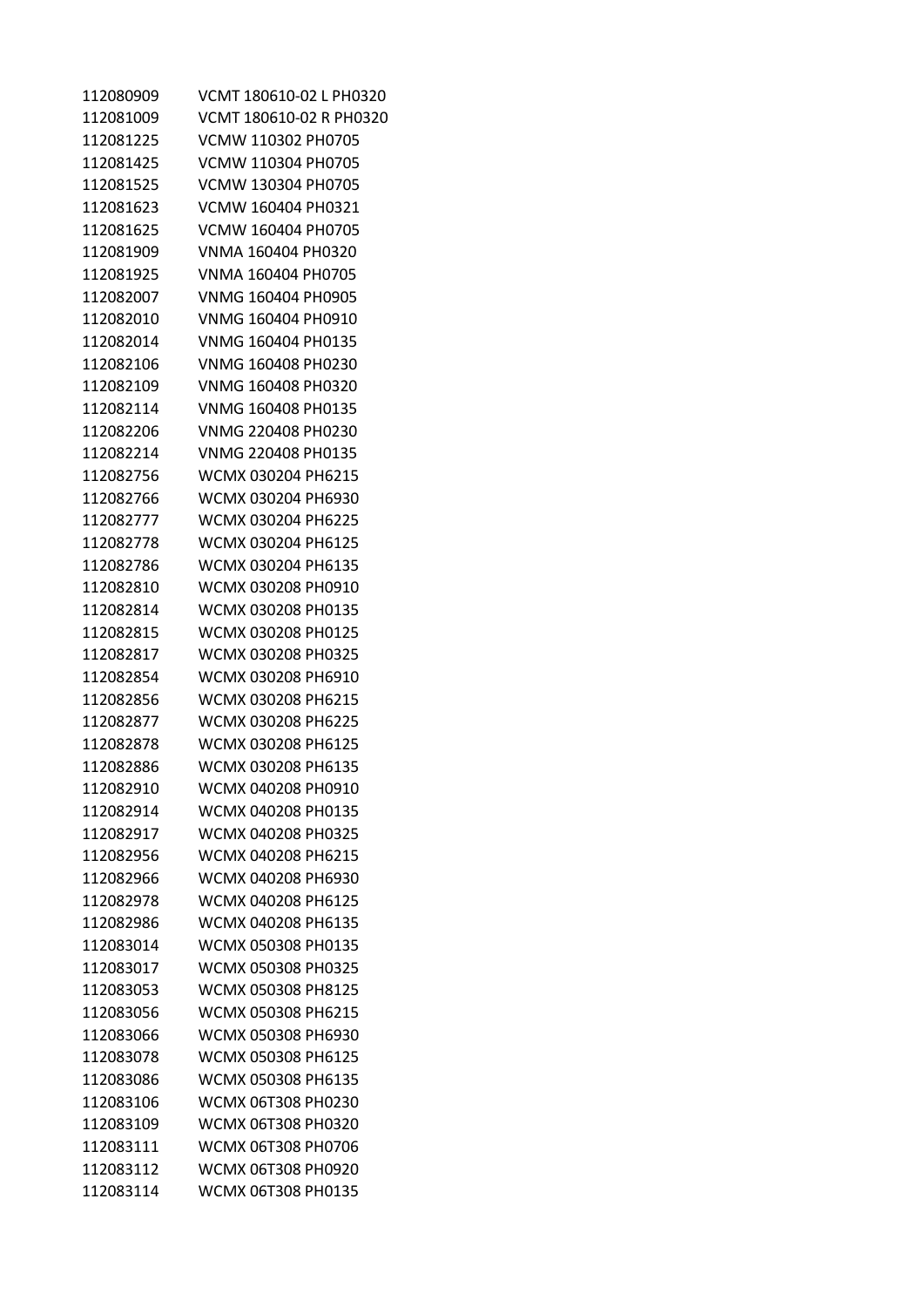| 112083117<br>WCMX 06T308 PH0325<br>112083136<br>WCMX 06T308 PH3225<br>112083153<br>WCMX 06T308 PH8125<br>WCMX 06T308 PH6215<br>112083156<br>WCMX 06T308 PH6320<br>112083163<br>112083166<br>WCMX 06T308 PH6930<br>112083178<br>WCMX 06T308 PH6125<br>112083186<br>WCMX 06T308 PH6135<br>112083211<br>WCMX 080408 PH0706<br>WCMX 080408 PH0135<br>112083214<br>WCMX 080408 PH0125<br>112083215<br>112083217<br>WCMX 080408 PH0325<br>112083256<br>WCMX 080408 PH6215<br>112083266<br>WCMX 080408 PH6930<br>WCMX 080408 PH6125<br>112083278<br>WCMX 080408 PH6135<br>112083286<br>112083311<br>WCMX 080412 PH0706<br>112083314<br>WCMX 080412 PH0135<br>WCMX 080412 PH6930<br>112083366<br>WCMX 080412 PH6125<br>112083378<br>WCMX 080412 PH6135<br>112083386<br>112083409<br>WNMA 080404 PH0320<br>112083425<br>WNMA 080404 PH0705<br>112083509<br>WNMA 080408 PH0320<br>112083525<br>WNMA 080408 PH0705<br>112083568<br>WNMA 080408 PH6920<br>112083637<br>112083709<br>112083809<br>WNMG 080408 PH0320<br>112083814<br>WNMG 080408 PH0135<br>112083817<br>WNMG 080408 PH0325<br>112083910<br>112084209<br>112085315<br>TPUN 110312 PH0125<br>112085410<br>SNUN 120412 T PH0910<br>112085625<br>TCMW 080202 PH0705<br>112085925<br>TCMW 090202 PH0705<br>CCMW 080308 PH0325<br>112087117<br>CCMW 080308 PH0705<br>112087125<br>112087215<br>112087310<br>VCMW 180610 PH0910<br>112087725<br>RNGN 120400 PH0705<br>112087825<br>DCMW 150404 PH0705<br>112087909<br>TCMW 110208 PH0320<br>112087925<br>TCMW 110208 PH0705<br>112088106<br>TPMR 090200-13 PH0230<br>112088109<br>TPMR 090200-13 PH0320<br>112088114<br>TPMR 090200-13 PH0135<br>SNUN 250724-T PH0905<br>112088707 | 112083115 | WCMX 06T308 PH0125     |
|--------------------------------------------------------------------------------------------------------------------------------------------------------------------------------------------------------------------------------------------------------------------------------------------------------------------------------------------------------------------------------------------------------------------------------------------------------------------------------------------------------------------------------------------------------------------------------------------------------------------------------------------------------------------------------------------------------------------------------------------------------------------------------------------------------------------------------------------------------------------------------------------------------------------------------------------------------------------------------------------------------------------------------------------------------------------------------------------------------------------------------------------------------------------------------------------------------------------------------------------------------------------------------------------------------------------------------------------------------------------------------------------------------------------------------------------------------------------------------------------------------------------------------------------------------------------------------------------------------------------------------------------------------------------------------|-----------|------------------------|
|                                                                                                                                                                                                                                                                                                                                                                                                                                                                                                                                                                                                                                                                                                                                                                                                                                                                                                                                                                                                                                                                                                                                                                                                                                                                                                                                                                                                                                                                                                                                                                                                                                                                                |           |                        |
|                                                                                                                                                                                                                                                                                                                                                                                                                                                                                                                                                                                                                                                                                                                                                                                                                                                                                                                                                                                                                                                                                                                                                                                                                                                                                                                                                                                                                                                                                                                                                                                                                                                                                |           |                        |
|                                                                                                                                                                                                                                                                                                                                                                                                                                                                                                                                                                                                                                                                                                                                                                                                                                                                                                                                                                                                                                                                                                                                                                                                                                                                                                                                                                                                                                                                                                                                                                                                                                                                                |           |                        |
|                                                                                                                                                                                                                                                                                                                                                                                                                                                                                                                                                                                                                                                                                                                                                                                                                                                                                                                                                                                                                                                                                                                                                                                                                                                                                                                                                                                                                                                                                                                                                                                                                                                                                |           |                        |
|                                                                                                                                                                                                                                                                                                                                                                                                                                                                                                                                                                                                                                                                                                                                                                                                                                                                                                                                                                                                                                                                                                                                                                                                                                                                                                                                                                                                                                                                                                                                                                                                                                                                                |           |                        |
|                                                                                                                                                                                                                                                                                                                                                                                                                                                                                                                                                                                                                                                                                                                                                                                                                                                                                                                                                                                                                                                                                                                                                                                                                                                                                                                                                                                                                                                                                                                                                                                                                                                                                |           |                        |
|                                                                                                                                                                                                                                                                                                                                                                                                                                                                                                                                                                                                                                                                                                                                                                                                                                                                                                                                                                                                                                                                                                                                                                                                                                                                                                                                                                                                                                                                                                                                                                                                                                                                                |           |                        |
|                                                                                                                                                                                                                                                                                                                                                                                                                                                                                                                                                                                                                                                                                                                                                                                                                                                                                                                                                                                                                                                                                                                                                                                                                                                                                                                                                                                                                                                                                                                                                                                                                                                                                |           |                        |
|                                                                                                                                                                                                                                                                                                                                                                                                                                                                                                                                                                                                                                                                                                                                                                                                                                                                                                                                                                                                                                                                                                                                                                                                                                                                                                                                                                                                                                                                                                                                                                                                                                                                                |           |                        |
|                                                                                                                                                                                                                                                                                                                                                                                                                                                                                                                                                                                                                                                                                                                                                                                                                                                                                                                                                                                                                                                                                                                                                                                                                                                                                                                                                                                                                                                                                                                                                                                                                                                                                |           |                        |
|                                                                                                                                                                                                                                                                                                                                                                                                                                                                                                                                                                                                                                                                                                                                                                                                                                                                                                                                                                                                                                                                                                                                                                                                                                                                                                                                                                                                                                                                                                                                                                                                                                                                                |           |                        |
|                                                                                                                                                                                                                                                                                                                                                                                                                                                                                                                                                                                                                                                                                                                                                                                                                                                                                                                                                                                                                                                                                                                                                                                                                                                                                                                                                                                                                                                                                                                                                                                                                                                                                |           |                        |
|                                                                                                                                                                                                                                                                                                                                                                                                                                                                                                                                                                                                                                                                                                                                                                                                                                                                                                                                                                                                                                                                                                                                                                                                                                                                                                                                                                                                                                                                                                                                                                                                                                                                                |           |                        |
|                                                                                                                                                                                                                                                                                                                                                                                                                                                                                                                                                                                                                                                                                                                                                                                                                                                                                                                                                                                                                                                                                                                                                                                                                                                                                                                                                                                                                                                                                                                                                                                                                                                                                |           |                        |
|                                                                                                                                                                                                                                                                                                                                                                                                                                                                                                                                                                                                                                                                                                                                                                                                                                                                                                                                                                                                                                                                                                                                                                                                                                                                                                                                                                                                                                                                                                                                                                                                                                                                                |           |                        |
|                                                                                                                                                                                                                                                                                                                                                                                                                                                                                                                                                                                                                                                                                                                                                                                                                                                                                                                                                                                                                                                                                                                                                                                                                                                                                                                                                                                                                                                                                                                                                                                                                                                                                |           |                        |
|                                                                                                                                                                                                                                                                                                                                                                                                                                                                                                                                                                                                                                                                                                                                                                                                                                                                                                                                                                                                                                                                                                                                                                                                                                                                                                                                                                                                                                                                                                                                                                                                                                                                                |           |                        |
|                                                                                                                                                                                                                                                                                                                                                                                                                                                                                                                                                                                                                                                                                                                                                                                                                                                                                                                                                                                                                                                                                                                                                                                                                                                                                                                                                                                                                                                                                                                                                                                                                                                                                |           |                        |
|                                                                                                                                                                                                                                                                                                                                                                                                                                                                                                                                                                                                                                                                                                                                                                                                                                                                                                                                                                                                                                                                                                                                                                                                                                                                                                                                                                                                                                                                                                                                                                                                                                                                                |           |                        |
|                                                                                                                                                                                                                                                                                                                                                                                                                                                                                                                                                                                                                                                                                                                                                                                                                                                                                                                                                                                                                                                                                                                                                                                                                                                                                                                                                                                                                                                                                                                                                                                                                                                                                |           |                        |
|                                                                                                                                                                                                                                                                                                                                                                                                                                                                                                                                                                                                                                                                                                                                                                                                                                                                                                                                                                                                                                                                                                                                                                                                                                                                                                                                                                                                                                                                                                                                                                                                                                                                                |           |                        |
|                                                                                                                                                                                                                                                                                                                                                                                                                                                                                                                                                                                                                                                                                                                                                                                                                                                                                                                                                                                                                                                                                                                                                                                                                                                                                                                                                                                                                                                                                                                                                                                                                                                                                |           |                        |
|                                                                                                                                                                                                                                                                                                                                                                                                                                                                                                                                                                                                                                                                                                                                                                                                                                                                                                                                                                                                                                                                                                                                                                                                                                                                                                                                                                                                                                                                                                                                                                                                                                                                                |           |                        |
|                                                                                                                                                                                                                                                                                                                                                                                                                                                                                                                                                                                                                                                                                                                                                                                                                                                                                                                                                                                                                                                                                                                                                                                                                                                                                                                                                                                                                                                                                                                                                                                                                                                                                |           |                        |
|                                                                                                                                                                                                                                                                                                                                                                                                                                                                                                                                                                                                                                                                                                                                                                                                                                                                                                                                                                                                                                                                                                                                                                                                                                                                                                                                                                                                                                                                                                                                                                                                                                                                                |           |                        |
|                                                                                                                                                                                                                                                                                                                                                                                                                                                                                                                                                                                                                                                                                                                                                                                                                                                                                                                                                                                                                                                                                                                                                                                                                                                                                                                                                                                                                                                                                                                                                                                                                                                                                |           |                        |
|                                                                                                                                                                                                                                                                                                                                                                                                                                                                                                                                                                                                                                                                                                                                                                                                                                                                                                                                                                                                                                                                                                                                                                                                                                                                                                                                                                                                                                                                                                                                                                                                                                                                                |           | WNMG 060308-PA PH3235  |
|                                                                                                                                                                                                                                                                                                                                                                                                                                                                                                                                                                                                                                                                                                                                                                                                                                                                                                                                                                                                                                                                                                                                                                                                                                                                                                                                                                                                                                                                                                                                                                                                                                                                                |           | WNMG 060408-PA PH0320  |
|                                                                                                                                                                                                                                                                                                                                                                                                                                                                                                                                                                                                                                                                                                                                                                                                                                                                                                                                                                                                                                                                                                                                                                                                                                                                                                                                                                                                                                                                                                                                                                                                                                                                                |           |                        |
|                                                                                                                                                                                                                                                                                                                                                                                                                                                                                                                                                                                                                                                                                                                                                                                                                                                                                                                                                                                                                                                                                                                                                                                                                                                                                                                                                                                                                                                                                                                                                                                                                                                                                |           |                        |
|                                                                                                                                                                                                                                                                                                                                                                                                                                                                                                                                                                                                                                                                                                                                                                                                                                                                                                                                                                                                                                                                                                                                                                                                                                                                                                                                                                                                                                                                                                                                                                                                                                                                                |           |                        |
|                                                                                                                                                                                                                                                                                                                                                                                                                                                                                                                                                                                                                                                                                                                                                                                                                                                                                                                                                                                                                                                                                                                                                                                                                                                                                                                                                                                                                                                                                                                                                                                                                                                                                |           | WNMG 080408-PA PH0910  |
|                                                                                                                                                                                                                                                                                                                                                                                                                                                                                                                                                                                                                                                                                                                                                                                                                                                                                                                                                                                                                                                                                                                                                                                                                                                                                                                                                                                                                                                                                                                                                                                                                                                                                |           | WNMG 080412-PA PH0320  |
|                                                                                                                                                                                                                                                                                                                                                                                                                                                                                                                                                                                                                                                                                                                                                                                                                                                                                                                                                                                                                                                                                                                                                                                                                                                                                                                                                                                                                                                                                                                                                                                                                                                                                |           |                        |
|                                                                                                                                                                                                                                                                                                                                                                                                                                                                                                                                                                                                                                                                                                                                                                                                                                                                                                                                                                                                                                                                                                                                                                                                                                                                                                                                                                                                                                                                                                                                                                                                                                                                                |           |                        |
|                                                                                                                                                                                                                                                                                                                                                                                                                                                                                                                                                                                                                                                                                                                                                                                                                                                                                                                                                                                                                                                                                                                                                                                                                                                                                                                                                                                                                                                                                                                                                                                                                                                                                |           |                        |
|                                                                                                                                                                                                                                                                                                                                                                                                                                                                                                                                                                                                                                                                                                                                                                                                                                                                                                                                                                                                                                                                                                                                                                                                                                                                                                                                                                                                                                                                                                                                                                                                                                                                                |           |                        |
|                                                                                                                                                                                                                                                                                                                                                                                                                                                                                                                                                                                                                                                                                                                                                                                                                                                                                                                                                                                                                                                                                                                                                                                                                                                                                                                                                                                                                                                                                                                                                                                                                                                                                |           |                        |
|                                                                                                                                                                                                                                                                                                                                                                                                                                                                                                                                                                                                                                                                                                                                                                                                                                                                                                                                                                                                                                                                                                                                                                                                                                                                                                                                                                                                                                                                                                                                                                                                                                                                                |           |                        |
|                                                                                                                                                                                                                                                                                                                                                                                                                                                                                                                                                                                                                                                                                                                                                                                                                                                                                                                                                                                                                                                                                                                                                                                                                                                                                                                                                                                                                                                                                                                                                                                                                                                                                |           | RPMT 1204 M0-87 PH0125 |
|                                                                                                                                                                                                                                                                                                                                                                                                                                                                                                                                                                                                                                                                                                                                                                                                                                                                                                                                                                                                                                                                                                                                                                                                                                                                                                                                                                                                                                                                                                                                                                                                                                                                                |           |                        |
|                                                                                                                                                                                                                                                                                                                                                                                                                                                                                                                                                                                                                                                                                                                                                                                                                                                                                                                                                                                                                                                                                                                                                                                                                                                                                                                                                                                                                                                                                                                                                                                                                                                                                |           |                        |
|                                                                                                                                                                                                                                                                                                                                                                                                                                                                                                                                                                                                                                                                                                                                                                                                                                                                                                                                                                                                                                                                                                                                                                                                                                                                                                                                                                                                                                                                                                                                                                                                                                                                                |           |                        |
|                                                                                                                                                                                                                                                                                                                                                                                                                                                                                                                                                                                                                                                                                                                                                                                                                                                                                                                                                                                                                                                                                                                                                                                                                                                                                                                                                                                                                                                                                                                                                                                                                                                                                |           |                        |
|                                                                                                                                                                                                                                                                                                                                                                                                                                                                                                                                                                                                                                                                                                                                                                                                                                                                                                                                                                                                                                                                                                                                                                                                                                                                                                                                                                                                                                                                                                                                                                                                                                                                                |           |                        |
|                                                                                                                                                                                                                                                                                                                                                                                                                                                                                                                                                                                                                                                                                                                                                                                                                                                                                                                                                                                                                                                                                                                                                                                                                                                                                                                                                                                                                                                                                                                                                                                                                                                                                |           |                        |
|                                                                                                                                                                                                                                                                                                                                                                                                                                                                                                                                                                                                                                                                                                                                                                                                                                                                                                                                                                                                                                                                                                                                                                                                                                                                                                                                                                                                                                                                                                                                                                                                                                                                                |           |                        |
|                                                                                                                                                                                                                                                                                                                                                                                                                                                                                                                                                                                                                                                                                                                                                                                                                                                                                                                                                                                                                                                                                                                                                                                                                                                                                                                                                                                                                                                                                                                                                                                                                                                                                |           |                        |
|                                                                                                                                                                                                                                                                                                                                                                                                                                                                                                                                                                                                                                                                                                                                                                                                                                                                                                                                                                                                                                                                                                                                                                                                                                                                                                                                                                                                                                                                                                                                                                                                                                                                                |           |                        |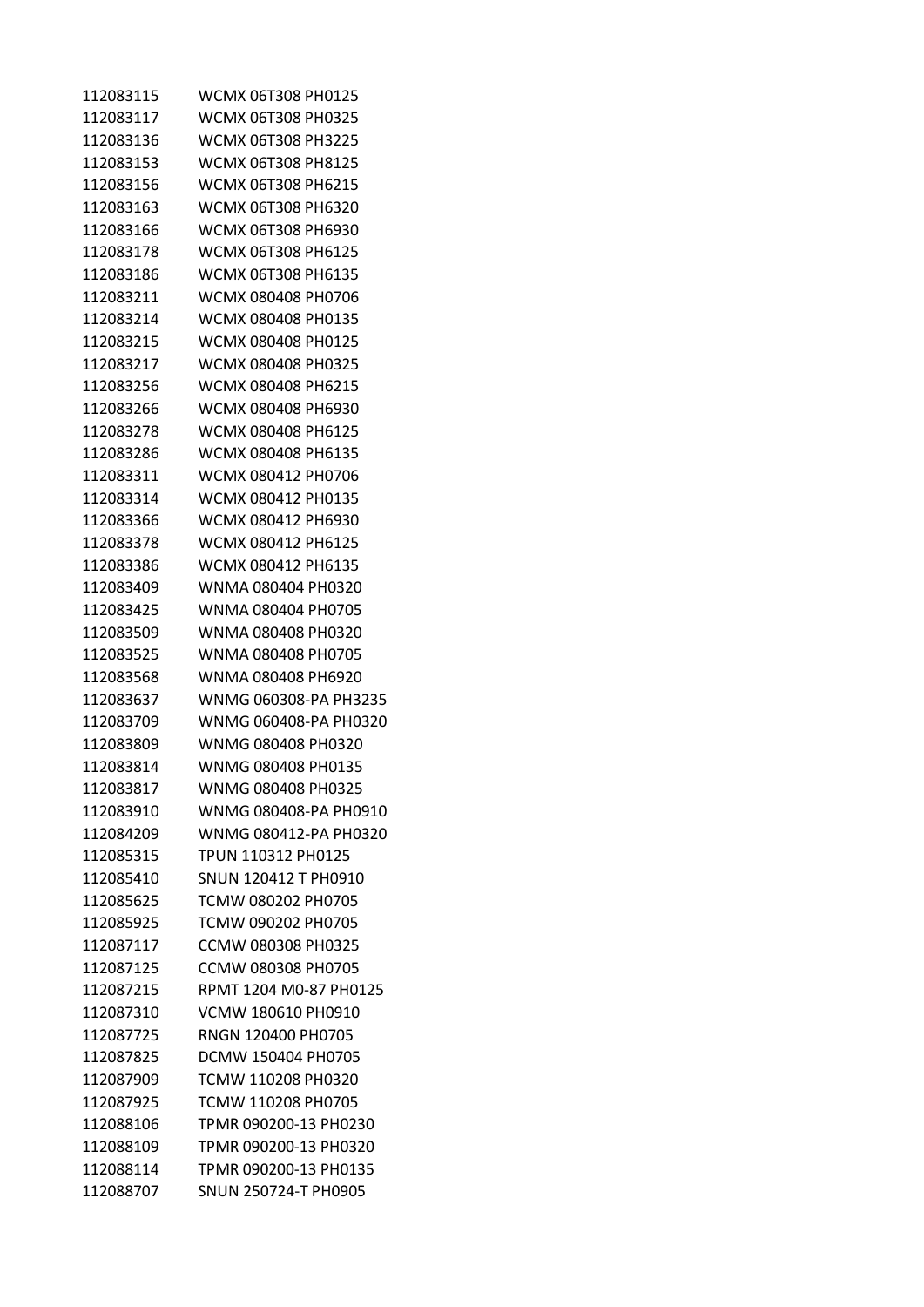| 112088878 | WCMX 030208-FS PH6125 |
|-----------|-----------------------|
| 112088886 | WCMX 030208-FS PH6135 |
| 112088978 | WCMX 040208-FS PH6125 |
| 112088986 | WCMX 040208-FS PH6135 |
| 112089078 | WCMX 050308-FS PH6125 |
| 112089086 | WCMX 050308-FS PH6135 |
| 112092615 | SPUN 120316 PH0125    |
| 112092625 | SPUN 120316 PH0705    |
| 112092678 | SPUN 120316 PH6125    |
| 112093225 | VBMW 110202 PH0705    |
| 112094015 | TPUN 330620-T PH0125  |
| 112094086 | TPUN 330620T PH6135   |
| 112094105 | WCMT 020104 PH0220    |
| 112094106 | WCMT 020104 PH0230    |
| 112094174 | WCMT 020104 PH0240    |
| 112095906 | TNMG 160308-PF PH0230 |
|           |                       |
| 112098323 | SPMN 120304 PH0321    |
| 112100378 | RCKT 1003 M0 PH6125   |
| 112101123 | SDMW 090308 PH0321    |
| 112101823 | TPMN 160304 PH0321    |
| 112102410 | SPUN 120330 PH0910    |
| 112102523 | CCXW 060202 PH0321    |
| 112103609 | RNMX 1205 MO PH0320   |
| 112104515 | SPMT 120408-T PH0125  |
| 112104578 | SPMT 120408T PH6125   |
| 112105915 | TPUN 220440 PH0125    |
| 112107025 | SNMA 090304 PH0705    |
| 112107323 | SPXN 090304 PH0321    |
| 112107625 | WNMA 080412 PH0705    |
| 112107725 | VNMA 160408 PH0705    |
| 112107954 | RPMW 1003 M0 PH6910   |
| 112107968 | RPMW 1003 M0 PH6920   |
| 112107978 | RPMW 1003 M0 PH6125   |
| 112108323 | SNMN 120412 PH0321    |
| 112108423 | SNMN 120304 PH0321    |
| 112108523 | SNMN 090304 PH0321    |
| 112108623 | TNMN 110304 PH0321    |
| 112108717 | SCMW 060204 PH0325    |
| 112108725 | SCMW 060204 PH0705    |
| 112108817 | SCMW 060202 PH0325    |
| 112108825 | SCMW 060202 PH0705    |
| 112109717 | TCGW 130308 PH0325    |
| 112110017 | SCMW 070302 PH0325    |
| 112110025 | SCMW 070302 PH0705    |
| 112110110 | TPMA 090204 PH0910    |
| 112110117 | TPMA 090204 PH0325    |
| 112110217 | TPGN 160320 PH0325    |
| 112110517 | SCMW 070202 PH0325    |
| 112110525 | SCMW 070202 PH0705    |
| 112111115 | SNUN 250620 PH0125    |
|           |                       |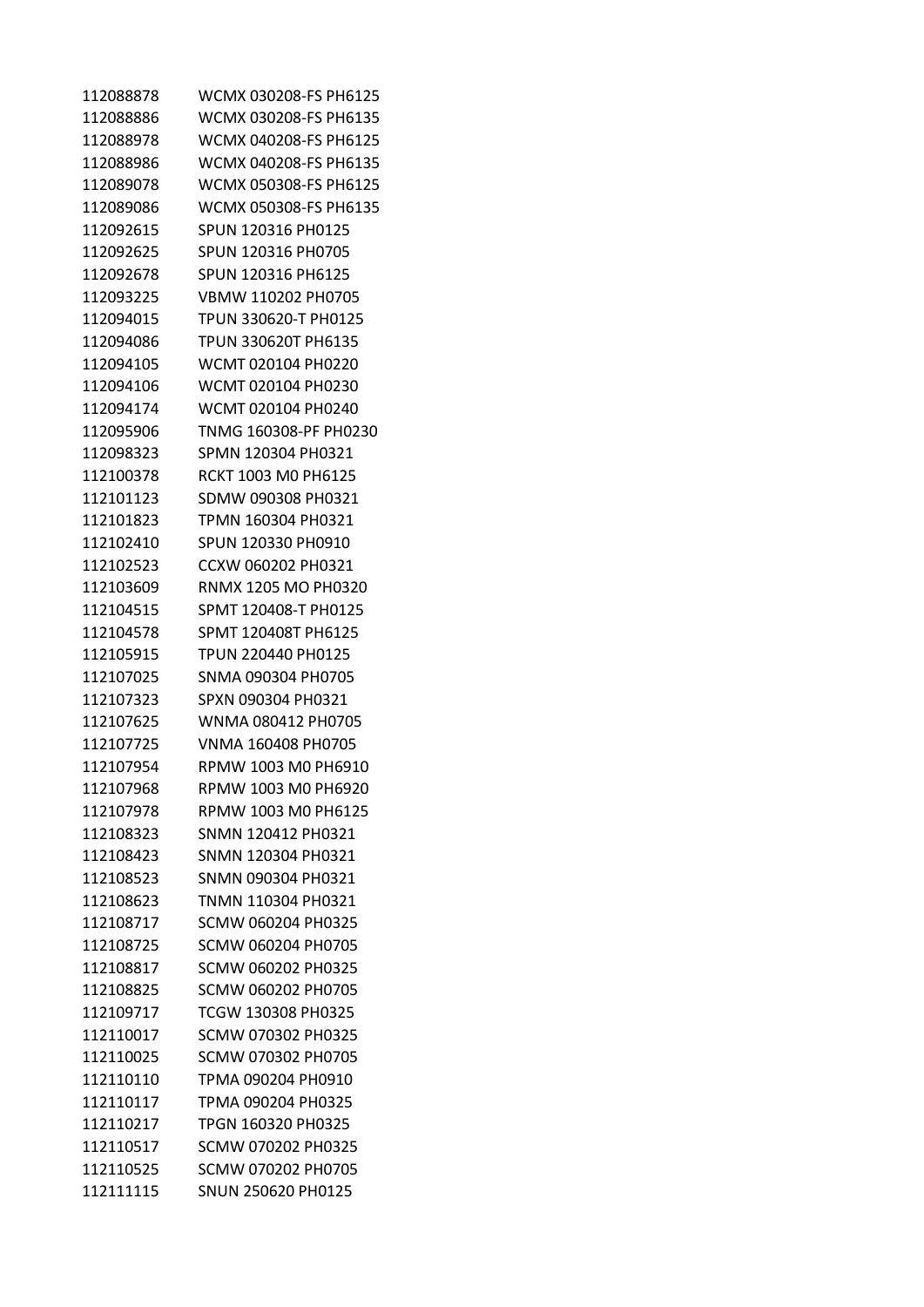SNUN 250620 PH6215 SNUN 250620 PH6125 VBMW 160404 F PH0125 WNMG 080408-HR PH6215 WNMG 080412-HR PH6215 WNMG 080412-HR PH6325 WNMG 080412-HR PH6225 SNMA 250724T PH0320 WNMW 1207-SP PH6910 WNMW 1207-SP PH6325 WNMW 1207-SP PH6920 WNMG 080412-ST PH6215 WNMG 080412-ST PH6325 CNMG 120408-ST PH0120 CNMG 120408-ST PH0230 CNMG 120408-ST PH0320 CNMG 120408-ST PH0135 CNMG 120408-ST PH0705 CNMG 120412-ST PH0705 CNMG 120412-ST PH6215 CNMG 120412-ST PH6325 WNMG 06T308-MR PH3225 WNMG 06T308-MR PH2125 WNMG 06T308-MR PH6215 WNMG 06T308-MR PH6225 WNMG 060408-MR PH6910 WNMG 060408-MR PH6215 WNMG 060408-MR PH6320 VBMW 160404 F-SP PH0125 SCMT 09T308-ST PH0705 CNMG 120408-MR PH0320 CNMG 120408-MR PH2125 CNMG 120408-MR PH6910 CNMG 120408-MR PH6225 DNMA 150412 PH0705 SNMG 120408-MR PH3225 SNMG 120408-MR PH6225 CNMG 120404-MR PH0220 CNMG 120404-MR PH0710 CNMG 120404-MR PH6215 SNMG 120408-ST PH0230 SNMG 120408-ST PH0320 SNMG 120408-ST PH6325 SNMG 120408-ST PH6225 VCMW 160408 PH0705 VCMW 160402 PH0705 CNMG 120412-MW PH6215 CNMG 120412-MW PH6225 CNMG 120412-HR PH0920 CNMG 120412-HR PH0705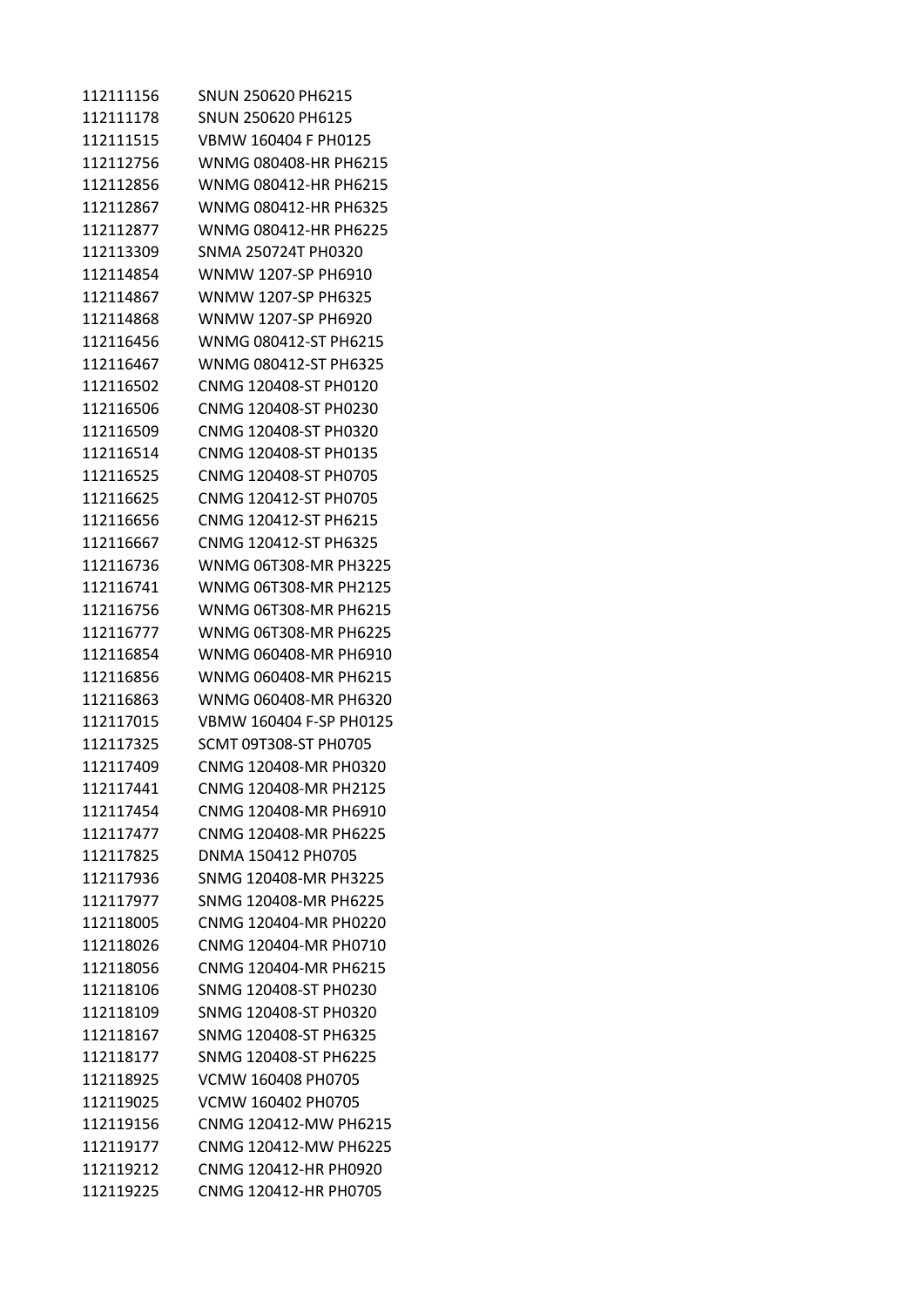| 112119226 | CNMG 120412-HR PH0710 |
|-----------|-----------------------|
| 112119256 | CNMG 120412-HR PH6215 |
| 112119263 | CNMG 120412-HR PH6320 |
| 112119267 | CNMG 120412-HR PH6325 |
| 112119277 | CNMG 120412-HR PH6225 |
| 112119309 | CNMG 120408-HR PH0320 |
| 112119312 | CNMG 120408-HR PH0920 |
| 112119425 | SNMG 120408-HR PH0705 |
| 112119456 | SNMG 120408-HR PH6215 |
| 112119467 | SNMG 120408-HR PH6325 |
| 112119525 | SNMG 120412-HR PH0705 |
| 112119556 | SNMG 120412-HR PH6215 |
| 112119567 | SNMG 120412-HR PH6325 |
| 112119577 | SNMG 120412-HR PH6225 |
| 112119854 | CNMG 120412-MR PH6910 |
| 112119856 | CNMG 120412-MR PH6215 |
| 112119877 | CNMG 120412-MR PH6225 |
| 112119978 | WCMX 03T104 PH6125    |
| 112119986 | WCMX 03T104 PH6135    |
| 112120110 | CNMG 120408-SS PH0910 |
| 112120111 | CNMG 120408-SS PH0706 |
| 112120136 | CNMG 120408-SS PH3225 |
| 112120137 | CNMG 120408-SS PH3235 |
| 112120167 | CNMG 120408-SS PH6325 |
| 112120168 | CNMG 120408-SS PH6920 |
| 112120210 | CNMG 120412-SS PH0910 |
| 112120256 | CNMG 120412-SS PH6215 |
| 112120267 | CNMG 120412-SS PH6325 |
| 112120268 | CNMG 120412-SS PH6920 |
| 112120277 | CNMG 120412-SS PH6225 |
| 112120556 | WNMG 06T304-MF PH6215 |
| 112120567 | WNMG 06T304-MF PH6325 |
| 112120577 | WNMG 06T304-MF PH6225 |
| 112120656 | WNMG 06T308-MF PH6215 |
| 112120667 | WNMG 06T308-MF PH6325 |
| 112120677 | WNMG 06T308-MF PH6225 |
| 112120756 | WNMG 060404-MF PH6215 |
| 112120767 | WNMG 060404-MF PH6325 |
| 112120777 | WNMG 060404-MF PH6225 |
| 112120856 | WNMG 060408-MF PH6215 |
| 112120867 | WNMG 060408-MF PH6325 |
| 112120877 | WNMG 060408-MF PH6225 |
| 112120906 | TNMG 110304-ST PH0230 |
| 112120909 | TNMG 110304-ST PH0320 |
| 112120925 | TNMG 110304-ST PH0705 |
| 112120956 | TNMG 110304-ST PH6215 |
| 112121006 | TNMG 110308-ST PH0230 |
| 112121025 | TNMG 110308-ST PH0705 |
| 112121056 | TNMG 110308-ST PH6215 |
| 112121154 | TNMG 160304-ST PH6910 |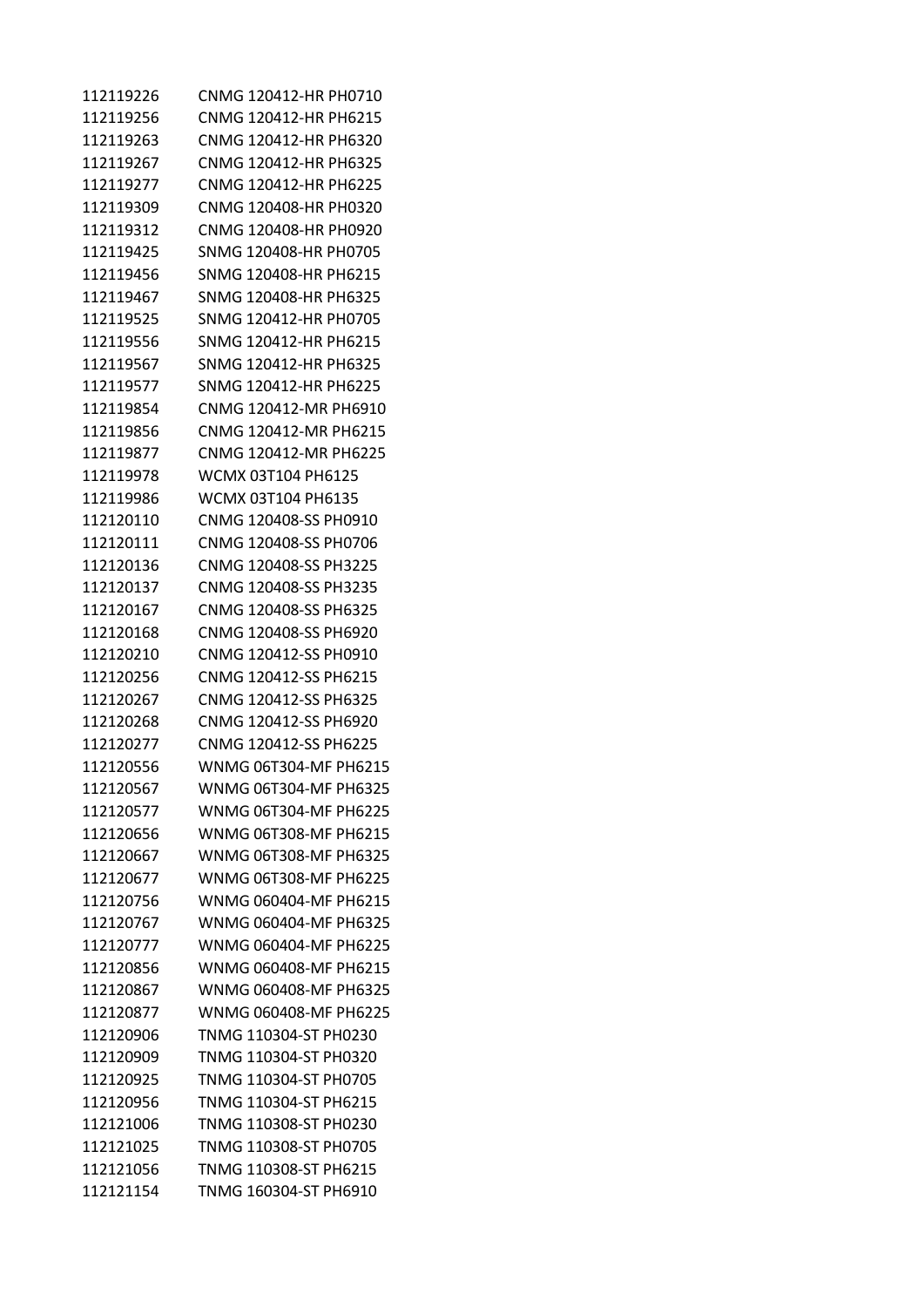| 112121206 | TNMG 160308-ST PH0230 |
|-----------|-----------------------|
| 112121209 | TNMG 160308-ST PH0320 |
| 112121367 | WNMG 080404-MF PH6325 |
| 112121467 | WNMG 080408-MF PH6325 |
| 112121525 | VCMW 110202 PH0705    |
| 112121856 | DNMG 150404-MR PH6215 |
| 112121877 | DNMG 150404-MR PH6225 |
| 112121941 | DNMG 150408-MR PH2125 |
| 112121956 | DNMG 150408-MR PH6215 |
| 112121977 | DNMG 150408-MR PH6225 |
| 112122114 | TCAW 1103 ZZSL PH0135 |
| 112122214 | TCAW 1103 ZZSR PH0135 |
| 112122441 | DNMG 150604-MR PH2125 |
| 112122754 | SPKW 08T308-S PH6910  |
| 112122778 | SPKW 08T308-S PH6125  |
| 112122786 | SPKW 08T308-S PH6135  |
| 112123063 | CCMT 120408-CT PH6320 |
| 112123941 | CNMG 160608-MR PH2125 |
| 112124056 | WNMG 060404-MR PH6215 |
| 112124077 | WNMG 060404-MR PH6225 |
| 112124156 | SNMG 120404-ST PH6215 |
| 112124267 |                       |
|           | SNMG 120416-ST PH6325 |
| 112124310 | CNMG 120404-SS PH0910 |
| 112124336 | CNMG 120404-SS PH3225 |
| 112124367 | CNMG 120404-SS PH6325 |
| 112124368 | CNMG 120404-SS PH6920 |
| 112124377 | CNMG 120404-SS PH6225 |
| 112124577 | DCMT 11T308-ST PH6225 |
| 112124977 | SNMM 190616-HZ PH6225 |
| 112125014 | SNMM 190616-HY PH0135 |
| 112125237 | CNMM 190616-HY PH3235 |
| 112125283 | CNMM 190616-HY PH2135 |
| 112125356 | DNMG 150408-HR PH6215 |
| 112125367 | DNMG 150408-HR PH6325 |
| 112125410 | DNMG 150608-HR PH0910 |
| 112125556 | DNMG 150404-ST PH6215 |
| 112125567 | DNMG 150404-ST PH6325 |
| 112125606 | DNMG 150408-ST PH0230 |
| 112125609 | DNMG 150408-ST PH0320 |
| 112125656 | DNMG 150408-ST PH6215 |
| 112125667 | DNMG 150408-ST PH6325 |
| 112126156 | WNMG 080412-MR PH6215 |
| 112126177 | WNMG 080412-MR PH6225 |
| 112126236 | WNMG 06T304-MR PH3225 |
| 112126256 | WNMG 06T304-MR PH6215 |
| 112126277 | WNMG 06T304-MR PH6225 |
| 112126806 | TNMG 160408-ST PH0230 |
| 112126809 | TNMG 160408-ST PH0320 |
| 112126814 | TNMG 160408-ST PH0135 |
| 112126825 | TNMG 160408-ST PH0705 |
|           |                       |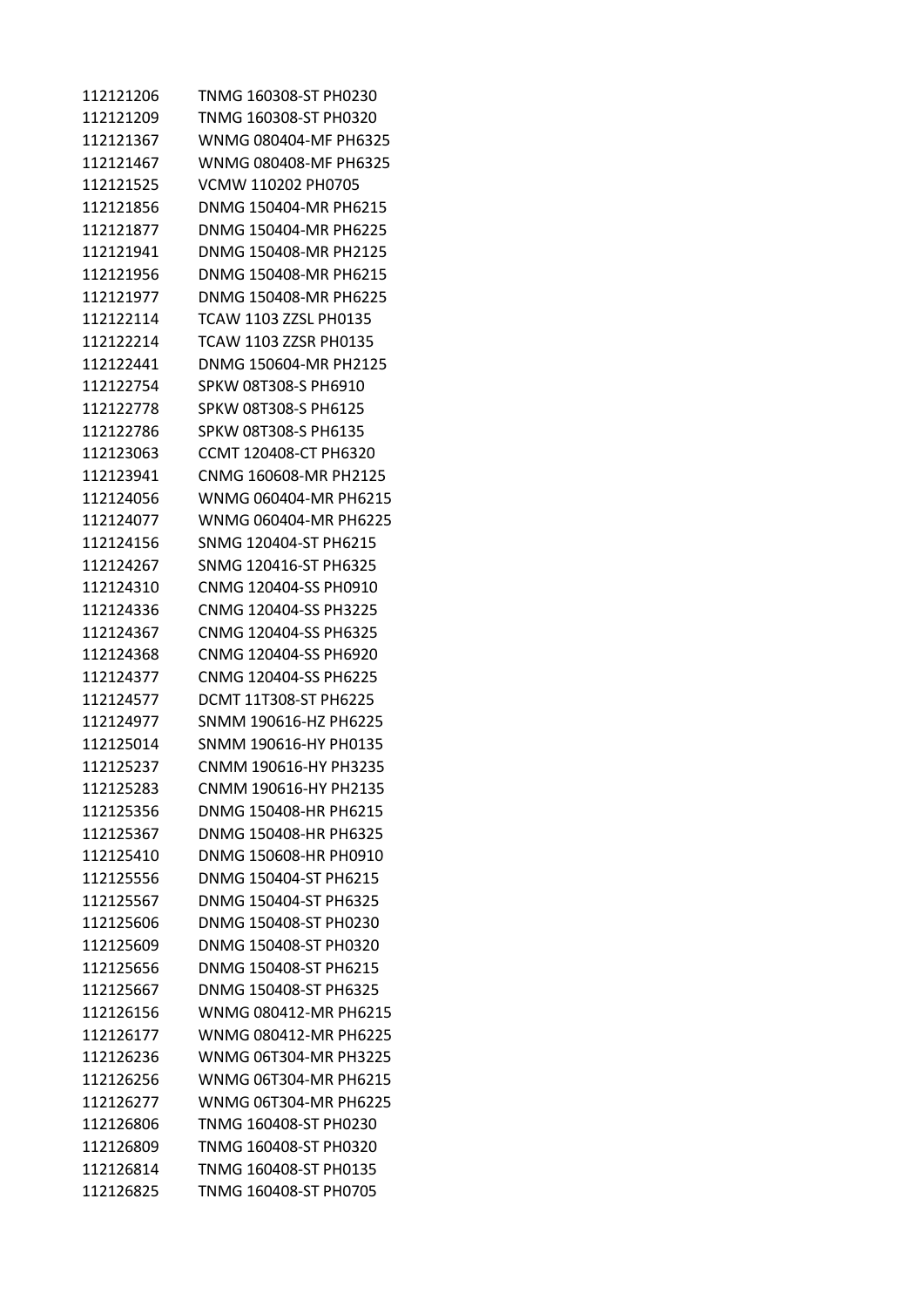| 112126856 | TNMG 160408-ST PH6215 |
|-----------|-----------------------|
| 112126914 | TNMG 160408-MR PH0135 |
| 112127167 | TNMG 160408-SS PH6325 |
| 112127614 | VNMG 160404-ST PH0135 |
| 112127706 | VNMG 160408-ST PH0230 |
| 112127709 | VNMG 160408-ST PH0320 |
| 112127841 | VNMG 160404-MR PH2125 |
| 112127977 | VNMG 160408-MR PH6225 |
| 112128126 | TNMG 160404-MR PH0710 |
| 112128156 | TNMG 160404-MR PH6215 |
| 112128235 | TNMG 160412-MR PH3215 |
| 112128236 | TNMG 160412-MR PH3225 |
| 112128256 | TNMG 160412-MR PH6215 |
| 112128277 | TNMG 160412-MR PH6225 |
| 112128356 | TNMG 160412-HR PH6215 |
| 112128367 | TNMG 160412-HR PH6325 |
| 112128377 | TNMG 160412-HR PH6225 |
| 112128456 | DNMG 150604-SS PH6215 |
| 112128467 | DNMG 150604-SS PH6325 |
| 112128567 | DNMG 150608-SS PH6325 |
| 112128767 | DNMG 150616-SS PH6325 |
| 112128768 | DNMG 150616-SS PH6920 |
| 112128967 | TNMG 160404-SS PH6325 |
| 112128968 | TNMG 160404-SS PH6920 |
| 112128977 | TNMG 160404-SS PH6225 |
| 112129067 | TNMG 160412-SS PH6325 |
| 112129068 | TNMG 160412-SS PH6920 |
| 112129156 | DNMG 150404-SS PH6215 |
| 112129167 | DNMG 150404-SS PH6325 |
| 112129168 | DNMG 150404-SS PH6920 |
| 112129236 | DNMG 150408-SS PH3225 |
| 112129256 | DNMG 150408-SS PH6215 |
| 112129267 | DNMG 150408-SS PH6325 |
| 112129268 | DNMG 150408-SS PH6920 |
| 112129356 | CNMG 090308-MR PH6215 |
| 112129377 | CNMG 090308-MR PH6225 |
| 112129406 | TNMG 160404-ST PH0230 |
| 112129409 | TNMG 160404-ST PH0320 |
| 112129414 | TNMG 160404-ST PH0135 |
| 112129425 | TNMG 160404-ST PH0705 |
| 112129567 | VNMG 160408-SS PH6325 |
| 112129568 | VNMG 160408-SS PH6920 |
| 112130241 | CNMG 190612-MR PH2125 |
| 112130306 | CNMG 160612-ST PH0230 |
| 112130325 | CNMG 160612-ST PH0705 |
| 112130425 | SCMT 120408-ST PH0705 |
| 112130777 | TNMG 220412-MR PH6225 |
| 112130956 | TNMG 220416-HR PH6215 |
| 112131014 | SNMG 120412-ST PH0135 |
| 112131056 | SNMG 120412-ST PH6215 |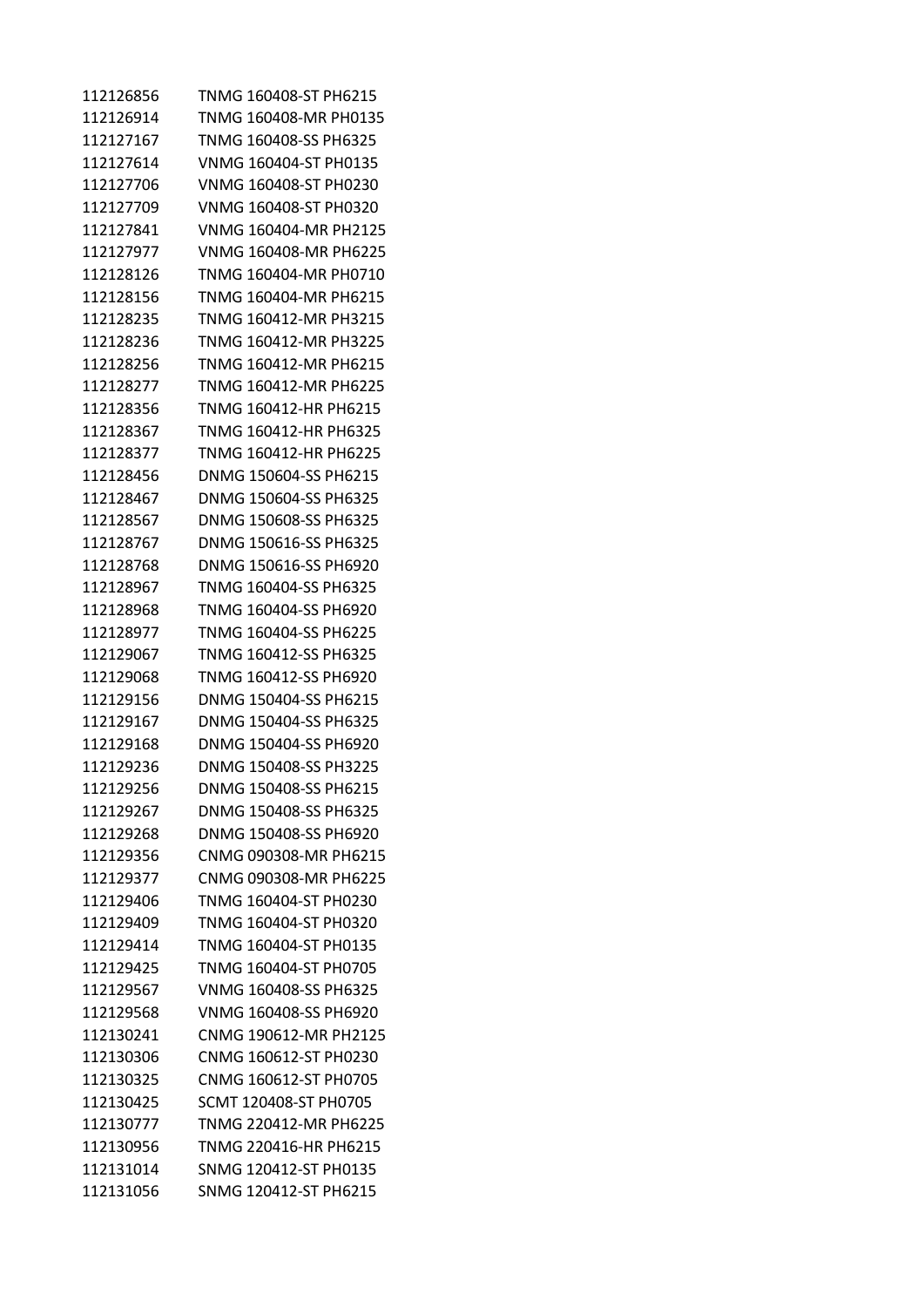| SNMG 120412-MR PH3225<br>SNMG 120412-MR PH6215<br>SNMG 120412-MR PH6225<br>SNMG 120408-SS PH6325<br>SNMG 120408-SS PH6920<br>SNMG 120408-SS PH6225<br>CNMG 09T308-MF PH6325<br>CNMG 090308-MF PH6215<br>CNMG 090308-MF PH6325<br>CNMG 090308-MF PH6225<br>CNMG 09T304-MF PH6325<br>WNMG 06T304-SS PH3225<br>WNMG 06T304-SS PH6920<br>WNMG 060404-SS PH6325<br>WNMG 060404-SS PH6920<br>WNMG 080404-SS PH6325<br>WNMG 06T308-SS PH3235<br>WNMG 06T308-SS PH6920<br>WNMG 060408-SS PH6325<br>WNMG 080408-SS PH6325<br>WNMG 080408-SS PH6920<br>DNMG 150608-MR PH6215<br>TNMG 220408-SS PH6325<br>CNMG 160608-SS PH6325<br>CNMG 160612-SS PH6325 |
|-----------------------------------------------------------------------------------------------------------------------------------------------------------------------------------------------------------------------------------------------------------------------------------------------------------------------------------------------------------------------------------------------------------------------------------------------------------------------------------------------------------------------------------------------------------------------------------------------------------------------------------------------|
|                                                                                                                                                                                                                                                                                                                                                                                                                                                                                                                                                                                                                                               |
|                                                                                                                                                                                                                                                                                                                                                                                                                                                                                                                                                                                                                                               |
|                                                                                                                                                                                                                                                                                                                                                                                                                                                                                                                                                                                                                                               |
|                                                                                                                                                                                                                                                                                                                                                                                                                                                                                                                                                                                                                                               |
|                                                                                                                                                                                                                                                                                                                                                                                                                                                                                                                                                                                                                                               |
|                                                                                                                                                                                                                                                                                                                                                                                                                                                                                                                                                                                                                                               |
|                                                                                                                                                                                                                                                                                                                                                                                                                                                                                                                                                                                                                                               |
|                                                                                                                                                                                                                                                                                                                                                                                                                                                                                                                                                                                                                                               |
|                                                                                                                                                                                                                                                                                                                                                                                                                                                                                                                                                                                                                                               |
|                                                                                                                                                                                                                                                                                                                                                                                                                                                                                                                                                                                                                                               |
|                                                                                                                                                                                                                                                                                                                                                                                                                                                                                                                                                                                                                                               |
|                                                                                                                                                                                                                                                                                                                                                                                                                                                                                                                                                                                                                                               |
|                                                                                                                                                                                                                                                                                                                                                                                                                                                                                                                                                                                                                                               |
|                                                                                                                                                                                                                                                                                                                                                                                                                                                                                                                                                                                                                                               |
|                                                                                                                                                                                                                                                                                                                                                                                                                                                                                                                                                                                                                                               |
|                                                                                                                                                                                                                                                                                                                                                                                                                                                                                                                                                                                                                                               |
|                                                                                                                                                                                                                                                                                                                                                                                                                                                                                                                                                                                                                                               |
|                                                                                                                                                                                                                                                                                                                                                                                                                                                                                                                                                                                                                                               |
|                                                                                                                                                                                                                                                                                                                                                                                                                                                                                                                                                                                                                                               |
|                                                                                                                                                                                                                                                                                                                                                                                                                                                                                                                                                                                                                                               |
|                                                                                                                                                                                                                                                                                                                                                                                                                                                                                                                                                                                                                                               |
|                                                                                                                                                                                                                                                                                                                                                                                                                                                                                                                                                                                                                                               |
|                                                                                                                                                                                                                                                                                                                                                                                                                                                                                                                                                                                                                                               |
|                                                                                                                                                                                                                                                                                                                                                                                                                                                                                                                                                                                                                                               |
|                                                                                                                                                                                                                                                                                                                                                                                                                                                                                                                                                                                                                                               |
| CNMG 190612-ST PH0705                                                                                                                                                                                                                                                                                                                                                                                                                                                                                                                                                                                                                         |
| SNMG 090304-ST PH6215                                                                                                                                                                                                                                                                                                                                                                                                                                                                                                                                                                                                                         |
| SNMG 090304-ST PH6225                                                                                                                                                                                                                                                                                                                                                                                                                                                                                                                                                                                                                         |
| SNMG 090308-ST PH0230                                                                                                                                                                                                                                                                                                                                                                                                                                                                                                                                                                                                                         |
| SNMG 090308-ST PH6215                                                                                                                                                                                                                                                                                                                                                                                                                                                                                                                                                                                                                         |
| SNMG 090308-ST PH6225                                                                                                                                                                                                                                                                                                                                                                                                                                                                                                                                                                                                                         |
| CNMG 120408-MW PH3225                                                                                                                                                                                                                                                                                                                                                                                                                                                                                                                                                                                                                         |
| CNMG 120408-MW PH2115                                                                                                                                                                                                                                                                                                                                                                                                                                                                                                                                                                                                                         |
| CNMG 120408-MW PH2125                                                                                                                                                                                                                                                                                                                                                                                                                                                                                                                                                                                                                         |
| DNMG 150616-HR PH6215                                                                                                                                                                                                                                                                                                                                                                                                                                                                                                                                                                                                                         |
| DNMG 150616-HR PH6325                                                                                                                                                                                                                                                                                                                                                                                                                                                                                                                                                                                                                         |
| DNMG 150616-HR PH6225                                                                                                                                                                                                                                                                                                                                                                                                                                                                                                                                                                                                                         |
| TNMG 160412-MW PH6215                                                                                                                                                                                                                                                                                                                                                                                                                                                                                                                                                                                                                         |
| TNMG 160412-MW PH6225                                                                                                                                                                                                                                                                                                                                                                                                                                                                                                                                                                                                                         |
| CNMG 120404-ST PH0705                                                                                                                                                                                                                                                                                                                                                                                                                                                                                                                                                                                                                         |
| DNMG 110404-ST PH6215                                                                                                                                                                                                                                                                                                                                                                                                                                                                                                                                                                                                                         |
| DNMG 110404-ST PH6325                                                                                                                                                                                                                                                                                                                                                                                                                                                                                                                                                                                                                         |
| DNMG 110408-ST PH6215                                                                                                                                                                                                                                                                                                                                                                                                                                                                                                                                                                                                                         |
| DNMG 110408-ST PH6325                                                                                                                                                                                                                                                                                                                                                                                                                                                                                                                                                                                                                         |
| TNMG 160412-ST PH0230                                                                                                                                                                                                                                                                                                                                                                                                                                                                                                                                                                                                                         |
| TNMG 160412-ST PH0705                                                                                                                                                                                                                                                                                                                                                                                                                                                                                                                                                                                                                         |
| TNMG 160412-ST PH6215                                                                                                                                                                                                                                                                                                                                                                                                                                                                                                                                                                                                                         |
| TNMG 160412-ST PH6325                                                                                                                                                                                                                                                                                                                                                                                                                                                                                                                                                                                                                         |
|                                                                                                                                                                                                                                                                                                                                                                                                                                                                                                                                                                                                                                               |
|                                                                                                                                                                                                                                                                                                                                                                                                                                                                                                                                                                                                                                               |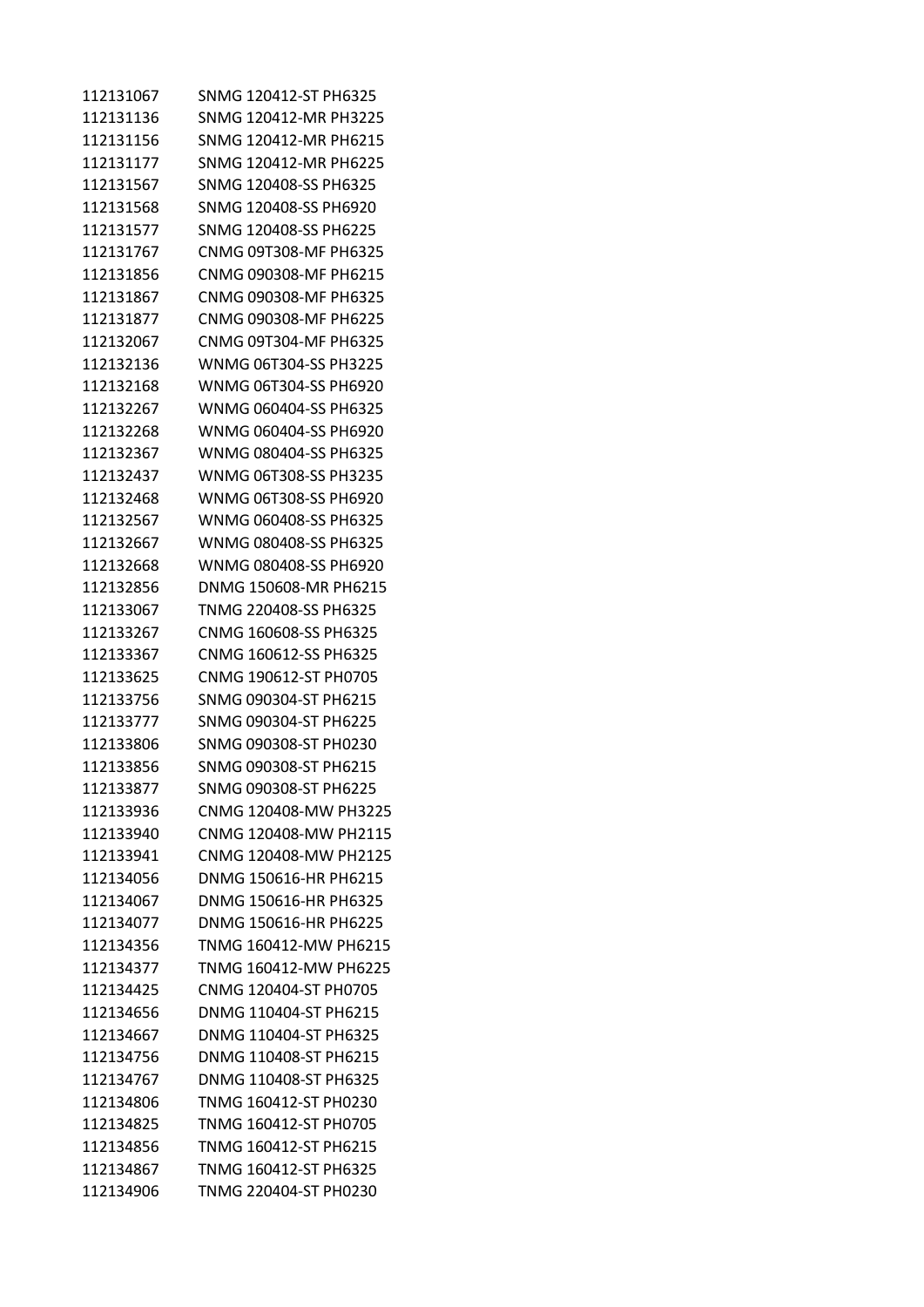| 112134909 | TNMG 220404-ST PH0320        |
|-----------|------------------------------|
| 112134914 | TNMG 220404-ST PH0135        |
| 112134925 | TNMG 220404-ST PH0705        |
| 112135006 | TNMG 220408-ST PH0230        |
| 112135009 | TNMG 220408-ST PH0320        |
| 112135014 | TNMG 220408-ST PH0135        |
| 112135025 | TNMG 220408-ST PH0705        |
| 112135036 | TNMG 220408-ST PH3225        |
| 112135125 | TNMG 220416-ST PH0705        |
| 112135156 | TNMG 220416-ST PH6215        |
| 112135406 | TNMG 220412-ST PH0230        |
| 112135425 | TNMG 220412-ST PH0705        |
| 112135541 | CNMG 160612-MR PH2125        |
| 112135777 | SNMG 120416-MR PH6225        |
| 112135812 | CNMG 160612-HR PH0920        |
| 112135977 | CNMG 190612-HR PH6225        |
| 112136156 | SNMG 120416-HR PH6215        |
| 112136177 | SNMG 120416-HR PH6225        |
| 112136310 | CNMG 190612-SS PH0910        |
| 112136367 | CNMG 190612-SS PH6325        |
| 112136467 | CNMG 190616-SS PH6325        |
| 112136567 | SNMG 120404-SS PH6325        |
| 112136568 | SNMG 120404-SS PH6920        |
| 112136667 | SNMG 120412-SS PH6325        |
| 112136668 | SNMG 120412-SS PH6920        |
| 112136767 | VNMG 160404-SS PH6325        |
| 112136768 | VNMG 160404-SS PH6920        |
| 112136867 | TNMG 220412-SS PH6325        |
| 112136868 | TNMG 220412-SS PH6920        |
| 112136967 | TNMG 220408-MF PH6325        |
| 112137056 | WNMG 060408-MW PH6215        |
| 112137077 | WNMG 060408-MW PH6225        |
| 112137156 | WNMG 080412-MW PH6215        |
| 112137456 | DNMG 150408-MW PH6215        |
| 112137477 | DNMG 150408-MW PH6225        |
| 112137668 | TNMG 160408-MW PH6920        |
| 112139825 | CCMT 060204-FW PH0705        |
| 112139867 | CCMT 060204-FW PH6325        |
| 112139954 | CCMT 09T304-FW PH6910        |
| 112139967 | CCMT 09T304-FW PH6325        |
| 112140067 | <b>CCMT 09T304-MW PH6325</b> |
| 112140068 | CCMT 09T304-MW PH6920        |
| 112140225 | SCMT 09T304-ST PH0705        |
| 112140325 | SCMT 120404-ST PH0705        |
| 112140425 | SCMT 120412-ST PH0705        |
| 112140515 | SPUN 190416T PH0125          |
| 112140725 | VCMT 160404-ST PH0705        |
| 112140825 | VCMT 160408-ST PH0705        |
| 112140925 | VCMT 160412-ST PH0705        |
| 112141154 | CCMT 09T308-MW PH6910        |
|           |                              |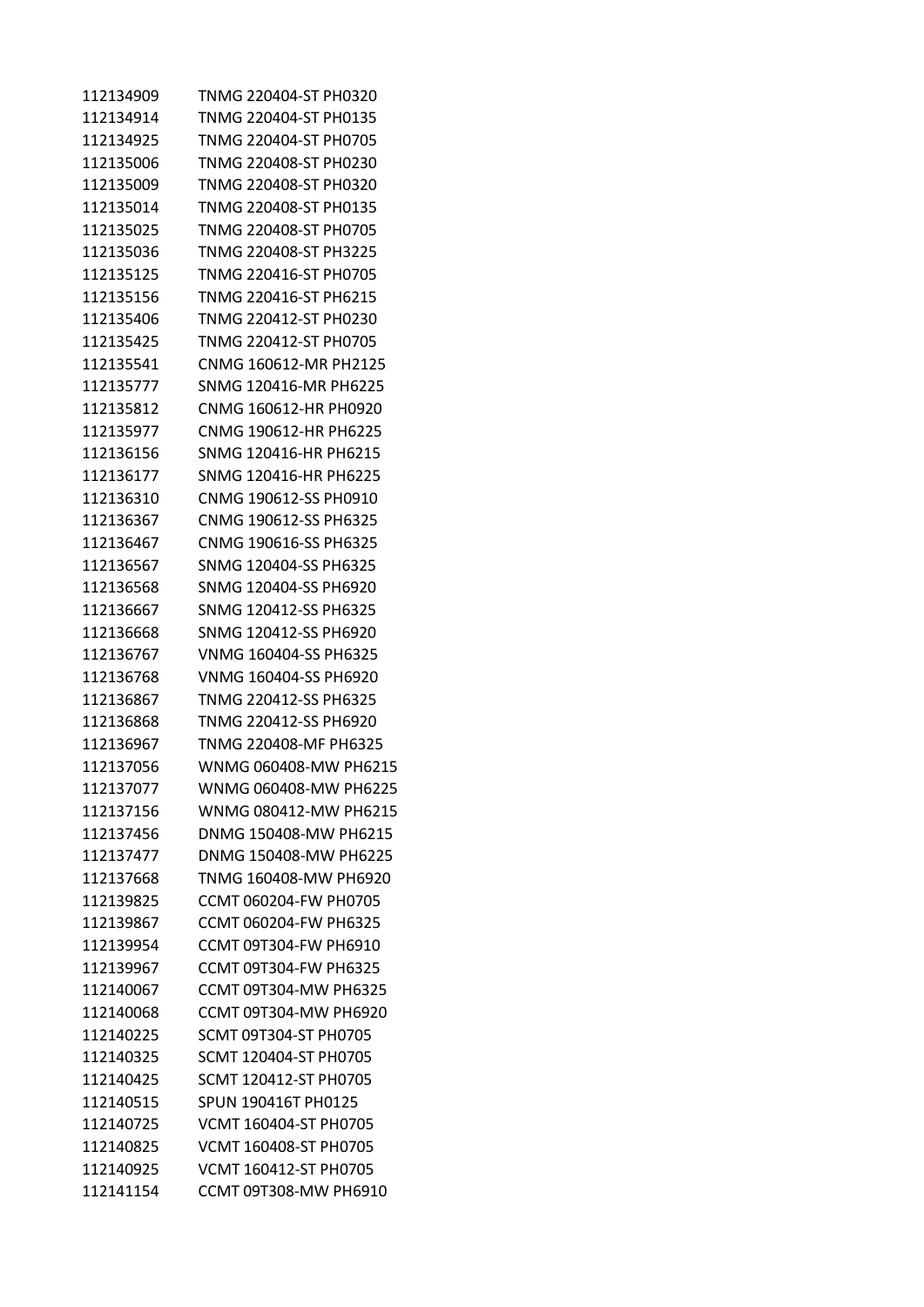| 112141167 | CCMT 09T308-MW PH6325  |
|-----------|------------------------|
| 112141168 | CCMT 09T308-MW PH6920  |
| 112141254 | CCMT 120404-MW PH6910  |
| 112141267 | CCMT 120404-MW PH6325  |
| 112141268 | CCMT 120404-MW PH6920  |
| 112141367 | CCMT 120408-MW PH6325  |
| 112141368 | CCMT 120408-MW PH6920  |
| 112141467 | DCMT 11T304-MW PH6325  |
| 112142125 | CCMW 120412 PH0705     |
| 112142225 | DCMW 070208 PH0705     |
| 112142425 | SCMW 120412 PH0705     |
| 112142783 | RCMX 1606M0-ST PH2135  |
| 112142810 | RCMX 2006M0-ST PH0910  |
| 112142909 | RCMX 2507M0-ST PH0320  |
| 112144114 | LNUX 400924 BBO PH0135 |
| 112145525 | CCGT 09T301-FS PH0705  |
| 112145554 | CCGT 09T301-FS PH6910  |
| 112145568 | CCGT 09T301-FS PH6920  |
| 112145625 | CCGT 09T302-FS PH0705  |
| 112145654 | CCGT 09T302-FS PH6910  |
| 112145668 | CCGT 09T302-FS PH6920  |
| 112145725 | CCGT 09T304-FS PH0705  |
| 112145754 | CCGT 09T304-FS PH6910  |
| 112145768 | CCGT 09T304-FS PH6920  |
| 112146268 | CCMT 060208-MW PH6920  |
| 112147025 | CNMA 160616 PH0705     |
| 112147125 | CNMA 190624 PH0705     |
| 112147256 | CNMG 090304-MF PH6215  |
| 112147267 | CNMG 090304-MF PH6325  |
| 112147277 | CNMG 090304-MF PH6225  |
| 112147356 | CNMG 090304-MR PH6215  |
| 112147377 | CNMG 090304-MR PH6225  |
| 112147467 | CNMG 090304-SS PH6325  |
| 112147468 | CNMG 090304-SS PH6920  |
| 112147667 | CNMG 090308-SS PH6325  |
| 112147668 | CNMG 090308-SS PH6920  |
| 112147756 | CNMG 090308-ST PH6215  |
| 112147806 | CNMG 120404-MF PH0230  |
| 112147809 | CNMG 120404-MF PH0320  |
| 112147867 | CNMG 120404-MF PH6325  |
| 112147868 | CNMG 120404-MF PH6920  |
| 112147925 | CNMG 120404-MS PH0705  |
| 112147956 | CNMG 120404-MS PH6215  |
| 112147968 | CNMG 120404-MS PH6920  |
| 112148006 | CNMG 120408-MF PH0230  |
| 112148009 | CNMG 120408-MF PH0320  |
| 112148041 | CNMG 120408-MF PH2125  |
| 112148067 | CNMG 120408-MF PH6325  |
| 112148077 | CNMG 120408-MF PH6225  |
| 112148125 | CNMG 120408-MS PH0705  |
|           |                        |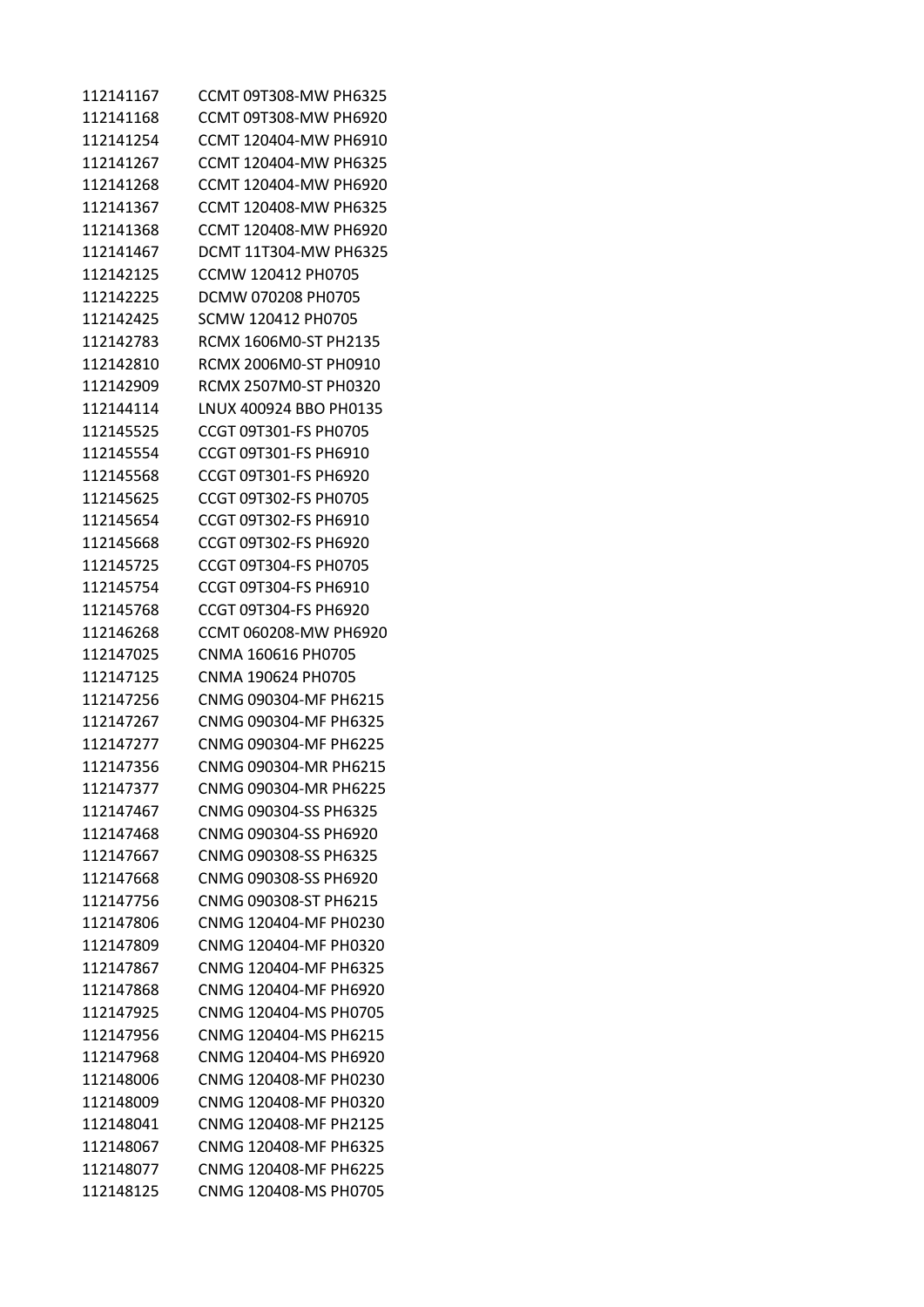| 112148154 | CNMG 120408-MS PH6910 |
|-----------|-----------------------|
| 112148156 | CNMG 120408-MS PH6215 |
| 112148168 | CNMG 120408-MS PH6920 |
| 112148256 | CNMG 120412-MF PH6215 |
| 112148267 | CNMG 120412-MF PH6325 |
| 112148277 | CNMG 120412-MF PH6225 |
| 112148325 | CNMG 120412-MS PH0705 |
| 112148356 | CNMG 120412-MS PH6215 |
| 112148368 | CNMG 120412-MS PH6920 |
| 112148456 | CNMG 120416-HR PH6215 |
| 112148467 | CNMG 120416-HR PH6325 |
| 112148477 | CNMG 120416-HR PH6225 |
| 112148556 | CNMG 120416-MR PH6215 |
| 112148577 | CNMG 120416-MR PH6225 |
| 112148610 | CNMG 120416-MS PH0910 |
| 112148625 | CNMG 120416-MS PH0705 |
| 112148656 | CNMG 120416-MS PH6215 |
| 112148668 | CNMG 120416-MS PH6920 |
| 112148767 | CNMG 120416-SS PH6325 |
| 112148768 | CNMG 120416-SS PH6920 |
| 112148856 | CNMG 120416-ST PH6215 |
| 112148867 | CNMG 120416-ST PH6325 |
| 112149625 | DNMA 150416 PH0705    |
| 112149756 | DNMG 110404-MF PH6215 |
| 112149767 | DNMG 110404-MF PH6325 |
| 112149777 | DNMG 110404-MF PH6225 |
| 112149956 | DNMG 110408-MF PH6215 |
| 112149967 | DNMG 110408-MF PH6325 |
| 112150077 | DNMG 110408-MR PH6225 |
| 112150156 | DNMG 110408-SS PH6215 |
| 112150167 | DNMG 110408-SS PH6325 |
| 112150177 | DNMG 110408-SS PH6225 |
| 112150214 | DNMG 150404-MF PH0135 |
| 112150256 | DNMG 150404-MF PH6215 |
| 112150267 | DNMG 150404-MF PH6325 |
| 112150277 | DNMG 150404-MF PH6225 |
| 112150325 | DNMG 150404-MS PH0705 |
| 112150354 | DNMG 150404-MS PH6910 |
| 112150356 | DNMG 150404-MS PH6215 |
| 112150368 | DNMG 150404-MS PH6920 |
| 112150456 | DNMG 150408-MF PH6215 |
| 112150467 | DNMG 150408-MF PH6325 |
| 112150477 | DNMG 150408-MF PH6225 |
| 112150525 | DNMG 150408-MS PH0705 |
| 112150554 | DNMG 150408-MS PH6910 |
| 112150556 | DNMG 150408-MS PH6215 |
| 112150568 | DNMG 150408-MS PH6920 |
| 112150656 | DNMG 150412-HR PH6215 |
| 112150667 | DNMG 150412-HR PH6325 |
| 112150677 | DNMG 150412-HR PH6225 |
|           |                       |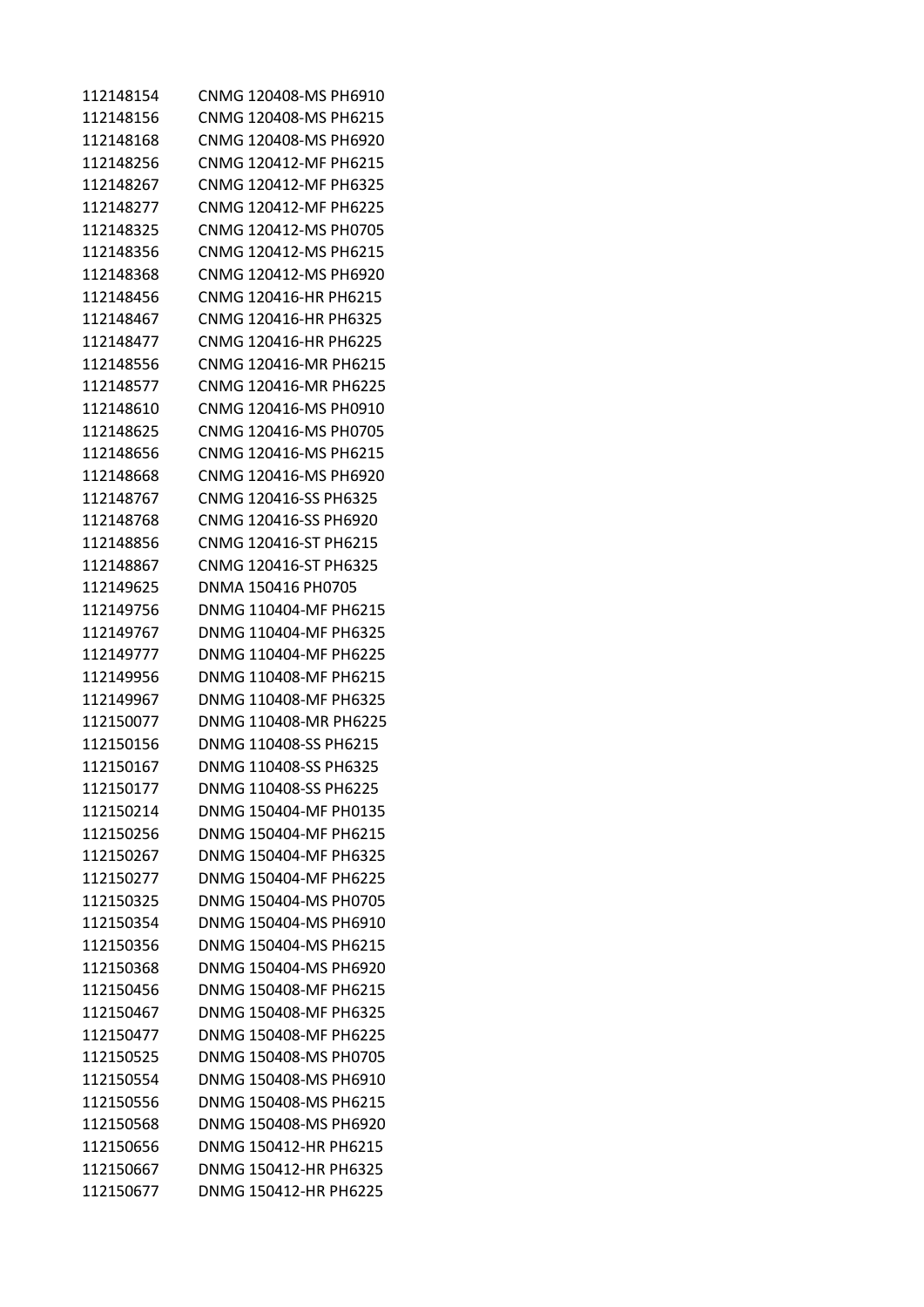| 112150756 | DNMG 150412-MF PH6215 |
|-----------|-----------------------|
| 112150767 | DNMG 150412-MF PH6325 |
| 112150777 | DNMG 150412-MF PH6225 |
| 112150856 | DNMG 150412-MR PH6215 |
| 112150877 | DNMG 150412-MR PH6225 |
| 112150925 | DNMG 150412-MS PH0705 |
| 112150954 | DNMG 150412-MS PH6910 |
| 112150956 | DNMG 150412-MS PH6215 |
| 112150968 | DNMG 150412-MS PH6920 |
| 112151056 | DNMG 150412-MW PH6215 |
| 112151077 | DNMG 150412-MW PH6225 |
| 112151156 | DNMG 150412-SS PH6215 |
| 112151167 | DNMG 150412-SS PH6325 |
| 112151168 | DNMG 150412-SS PH6920 |
| 112151256 | DNMG 150412-ST PH6215 |
| 112151267 | DNMG 150412-ST PH6325 |
| 112151310 | DNMG 150416-MS PH0910 |
| 112151325 | DNMG 150416-MS PH0705 |
| 112151356 | DNMG 150416-MS PH6215 |
| 112151368 | DNMG 150416-MS PH6920 |
| 112151467 | DNMG 150416-ST PH6325 |
| 112151567 | DNMG 150604-MF PH6325 |
| 112151667 | DNMG 150608-MF PH6325 |
| 112151767 | DNMG 150612-MF PH6325 |
| 112151956 | DNMG 150612-MW PH6215 |
| 112152054 | DNMG 150612-SS PH6910 |
| 112152067 | DNMG 150612-SS PH6325 |
| 112152277 | DNMG 150616-MR PH6225 |
| 112152356 | DNMG 150616-ST PH6215 |
| 112152367 | DNMG 150616-ST PH6325 |
| 112152525 | SNMA 150612 PH0705    |
| 112152636 | SNMG 090304-SS PH3225 |
| 112152637 | SNMG 090304-SS PH3235 |
| 112152667 | SNMG 090304-SS PH6325 |
| 112152677 | SNMG 090304-SS PH6225 |
| 112152767 | SNMG 090308-SS PH6325 |
| 112152768 | SNMG 090308-SS PH6920 |
| 112152867 | SNMG 120404-MF PH6325 |
| 112152956 | SNMG 120404-MR PH6215 |
| 112153056 | SNMG 120408-MF PH6215 |
| 112153067 | SNMG 120408-MF PH6325 |
| 112153077 | SNMG 120408-MF PH6225 |
| 112153156 | SNMG 120412-MF PH6215 |
| 112153167 | SNMG 120412-MF PH6325 |
| 112153177 | SNMG 120412-MF PH6225 |
| 112153268 | SNMG 120416-SS PH6920 |
| 112153577 | SNMG 150612-HR PH6225 |
| 112153806 | SNMG 150612-ST PH0230 |
| 112154409 | SNMG 190612-ST PH0320 |
| 112154568 | SNMG 190616-HR PH6920 |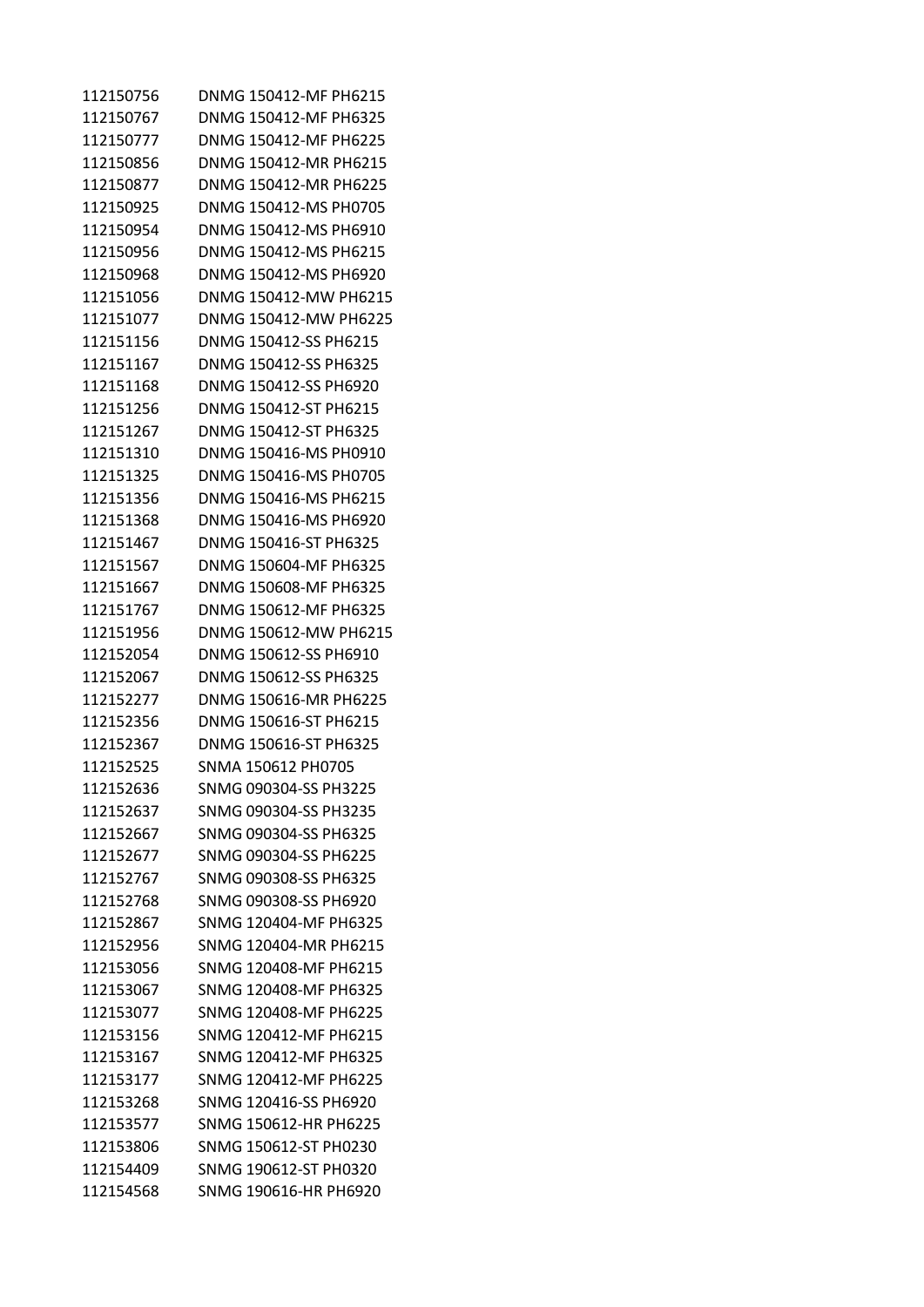| 112154768 | SNMG 190616-SS PH6920 |
|-----------|-----------------------|
| 112155425 | TNMA 270608 PH0705    |
| 112155509 | TNMA 270612 PH0320    |
| 112155525 | TNMA 270612 PH0705    |
| 112155614 | TNMG 160404-MF PH0135 |
| 112155667 | TNMG 160404-MF PH6325 |
| 112155725 | TNMG 160404-MS PH0705 |
| 112155768 | TNMG 160404-MS PH6920 |
| 112155814 | TNMG 160408-MF PH0135 |
| 112155867 | TNMG 160408-MF PH6325 |
| 112155925 | TNMG 160408-MS PH0705 |
| 112155968 | TNMG 160408-MS PH6920 |
| 112156056 | TNMG 160412-MF PH6215 |
| 112156067 | TNMG 160412-MF PH6325 |
| 112156125 | TNMG 160412-MS PH0705 |
| 112156168 | TNMG 160412-MS PH6920 |
| 112156177 | TNMG 160412-MS PH6225 |
| 112156277 | TNMG 160416-MR PH6225 |
| 112156325 | TNMG 160416-ST PH0705 |
| 112156356 | TNMG 160416-ST PH6215 |
| 112156477 | TNMG 220416-MR PH6225 |
| 112156625 | TNMG 270608-ST PH0705 |
| 112156925 | TNMG 270612-ST PH0705 |
| 112157214 | TNMG 330924-ST PH0135 |
| 112157225 | TNMG 330924-ST PH0705 |
| 112157925 | VNMG 160404-MS PH0705 |
| 112157968 | VNMG 160404-MS PH6920 |
| 112158025 | VNMG 160408-MS PH0705 |
| 112158077 | VNMG 160408-MS PH6225 |
| 112158106 | VNMG 220408-MR PH0230 |
| 112158225 | WNMA 080416 PH0705    |
| 112158356 | WNMG 060412-MF PH6215 |
| 112158367 | WNMG 060412-MF PH6325 |
| 112158377 | WNMG 060412-MF PH6225 |
| 112158436 | WNMG 060412-MR PH3225 |
| 112158456 | WNMG 060412-MR PH6215 |
| 112158477 | WNMG 060412-MR PH6225 |
| 112158556 | WNMG 060412-MW PH6215 |
| 112158577 | WNMG 060412-MW PH6225 |
| 112158656 | WNMG 06T312-MF PH6215 |
| 112158667 | WNMG 06T312-MF PH6325 |
| 112158677 | WNMG 06T312-MF PH6225 |
| 112158736 | WNMG 06T312-MR PH3225 |
| 112158756 | WNMG 06T312-MR PH6215 |
| 112158777 | WNMG 06T312-MR PH6225 |
| 112158825 | WNMG 080408-MS PH0705 |
| 112158868 | WNMG 080408-MS PH6920 |
| 112158956 | WNMG 080412-MF PH6215 |
| 112158967 | WNMG 080412-MF PH6325 |
| 112158977 | WNMG 080412-MF PH6225 |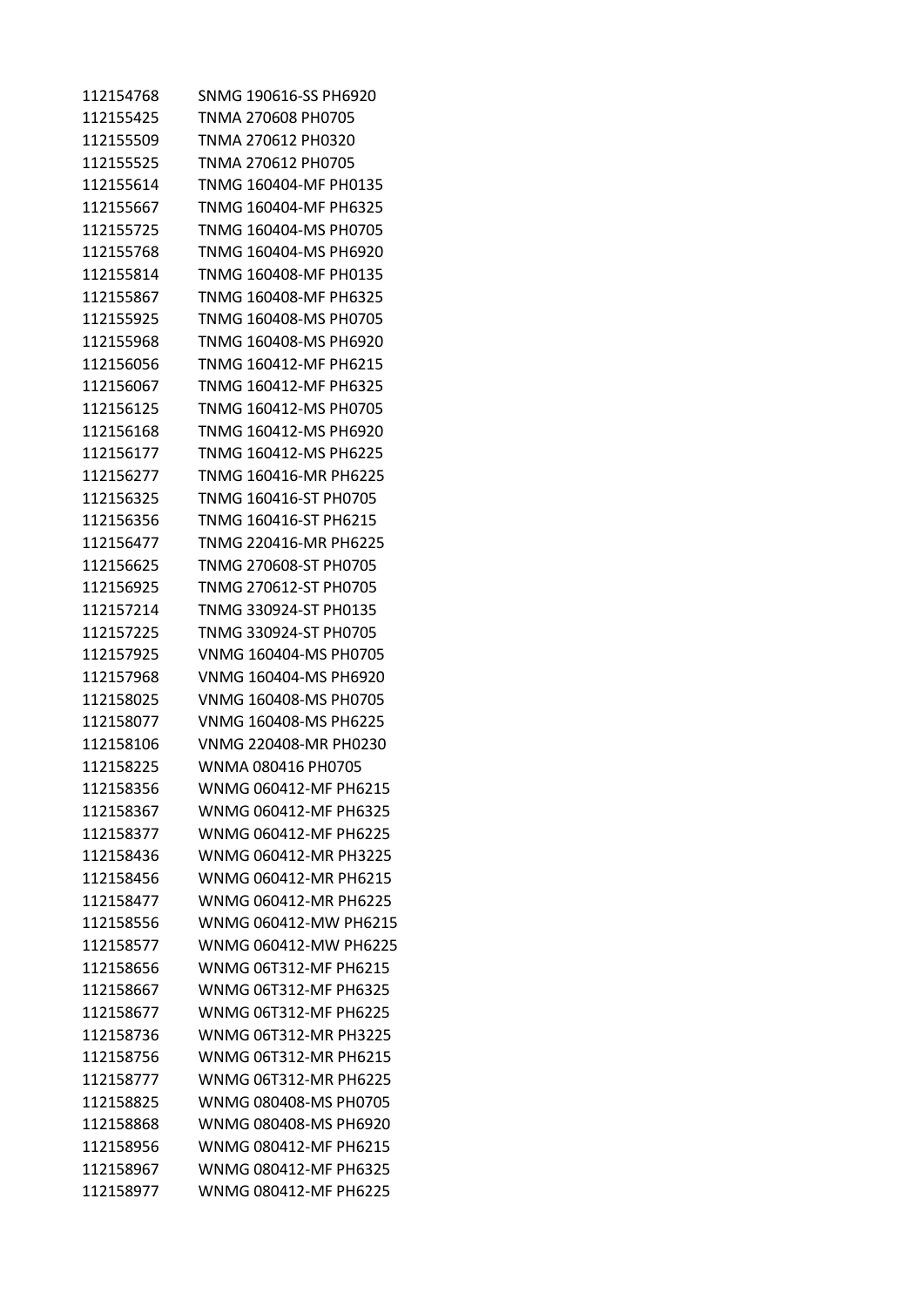| 112159025 | WNMG 080412-MS PH0705        |
|-----------|------------------------------|
| 112159035 | WNMG 080412-MS PH3215        |
| 112159068 | WNMG 080412-MS PH6920        |
| 112159077 | WNMG 080412-MS PH6225        |
| 112159156 | WNMG 080412-SS PH6215        |
| 112159167 | WNMG 080412-SS PH6325        |
| 112159168 | WNMG 080412-SS PH6920        |
| 112159256 | WNMG 080416-MR PH6215        |
| 112159277 | WNMG 080416-MR PH6225        |
| 112159356 | WNMG 080416-ST PH6215        |
| 112159367 | WNMG 080416-ST PH6325        |
| 112159415 | TPUN 330620 PH0125           |
| 112160154 | CCMT 09T304-BO PH6910        |
| 112161214 | SNMM 190616-HXS PH0135       |
| 112161468 | RPMT 1204 M0E PH6920         |
| 112161623 | SPXN 120304 PH0321           |
| 112162054 | CCMT 060202-BO PH6910        |
| 112162066 | CCMT 060202-BO PH6930        |
| 112162254 | CCMT 09T308-BO PH6910        |
| 112162266 | CCMT 09T308-BO PH6930        |
| 112162354 | CCMT 120408-BO PH6910        |
| 112162366 | CCMT 120408-BO PH6930        |
| 112162454 | CCMT 120404-BO PH6910        |
| 112162466 | CCMT 120404-BO PH6930        |
| 112163110 | TNMG 330924-HR PH0910        |
| 112164177 | CNMM 190616-HS PH6225        |
| 112164183 | CNMM 190616-HS PH2135        |
| 112164237 | CNMM 190616-HR PH3235        |
| 112164283 | CNMM 190616-HR PH2135        |
| 112164625 | DCMT 11T304-MK PH0705        |
| 112164767 | DCMT 11T304-MM PH6325        |
| 112164841 | DCMT 11T304-MP PH2125        |
| 112164854 | DCMT 11T304-MP PH6910        |
| 112164868 | DCMT 11T304-MP PH6920        |
| 112164877 | DCMT 11T304-MP PH6225        |
| 112165167 | <b>CCMT 09T308-FM PH6325</b> |
| 112165254 | <b>CCMT 09T308-FP PH6910</b> |
| 112165268 | <b>CCMT 09T308-FP PH6920</b> |
| 112165325 | CCMT 060202-FK PH0705        |
| 112165467 | CCMT 060202-FM PH6325        |
| 112165468 | CCMT 060202-FM PH6920        |
| 112165625 | CCMT 060204-FK PH0705        |
| 112165767 | CCMT 060204-FM PH6325        |
| 112165854 | CCMT 060204-FP PH6910        |
| 112165868 | CCMT 060204-FP PH6920        |
| 112165925 | CCMT 060208-MK PH0705        |
| 112166054 | CCMT 060208-MM PH6910        |
| 112166067 | CCMT 060208-MM PH6325        |
|           |                              |
| 112166068 | CCMT 060208-MM PH6920        |
| 112166168 | CCMT 060208-MP PH6920        |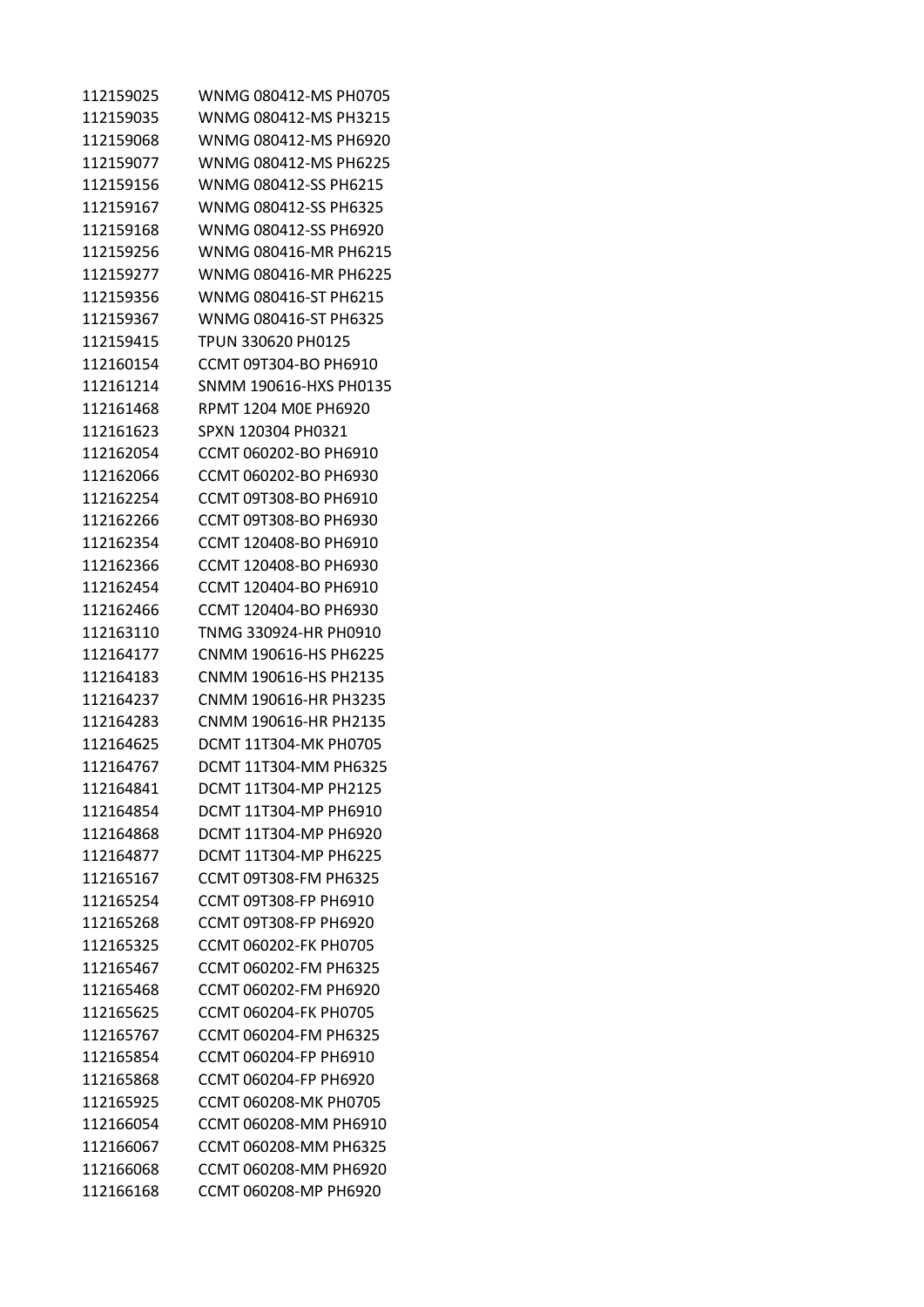| 112166325 | CCMT 120404-FK PH0705 |
|-----------|-----------------------|
| 112166454 | CCMT 120404-FM PH6910 |
| 112166467 | CCMT 120404-FM PH6325 |
| 112166468 | CCMT 120404-FM PH6920 |
| 112166554 | CCMT 120404-FP PH6910 |
| 112166568 | CCMT 120404-FP PH6920 |
| 112166654 | CCMT 09T304-FP PH6910 |
| 112166668 | CCMT 09T304-FP PH6920 |
| 112166725 | DCMT 11T302-FM PH0705 |
| 112166767 | DCMT 11T302-FM PH6325 |
| 112166768 | DCMT 11T302-FM PH6920 |
| 112166854 | DCMT 11T302-FP PH6910 |
| 112166868 | DCMT 11T302-FP PH6920 |
| 112166954 | TCMT 110302-FP PH6910 |
| 112166977 | TCMT 110302-FP PH6225 |
| 112167325 | DCMT 070202-FK PH0705 |
| 112167425 | DCMT 070202-FM PH0705 |
| 112167467 | DCMT 070202-FM PH6325 |
| 112167625 | DCMT 070204-FK PH0705 |
| 112167725 | DCMT 070204-FM PH0705 |
| 112167768 | DCMT 070204-FM PH6920 |
| 112167854 | DCMT 070204-FP PH6910 |
| 112167868 | DCMT 070204-FP PH6920 |
| 112167925 | DCMT 070204-MK PH0705 |
| 112168067 | DCMT 070204-MM PH6325 |
| 112168068 | DCMT 070204-MM PH6920 |
| 112168168 | DCMT 070204-MP PH6920 |
| 112168225 | DCMT 070208-MK PH0705 |
| 112168354 | DCMT 070208-MM PH6910 |
| 112168367 | DCMT 070208-MM PH6325 |
| 112168454 | DCMT 070208-MP PH6910 |
| 112168456 | DCMT 070208-MP PH6215 |
| 112168468 | DCMT 070208-MP PH6920 |
| 112168477 | DCMT 070208-MP PH6225 |
| 112168525 | CCMT 09T308-MK PH0705 |
| 112168654 | CCMT 09T308-MM PH6910 |
| 112168667 | CCMT 09T308-MM PH6325 |
| 112168668 | CCMT 09T308-MM PH6920 |
| 112168706 | CCMT 09T308-MP PH0230 |
| 112168754 | CCMT 09T308-MP PH6910 |
| 112168768 | CCMT 09T308-MP PH6920 |
| 112168777 | CCMT 09T308-MP PH6225 |
| 112168825 | CCMT 09T302-FK PH0705 |
| 112168967 | CCMT 09T302-FM PH6325 |
| 112168968 | CCMT 09T302-FM PH6920 |
| 112169054 | CCMT 09T302-FP PH6910 |
| 112169077 | CCMT 09T302-FP PH6225 |
| 112169125 | CCMT 09T304-FK PH0705 |
| 112169267 | CCMT 09T304-FM PH6325 |
| 112169268 | CCMT 09T304-FM PH6920 |
|           |                       |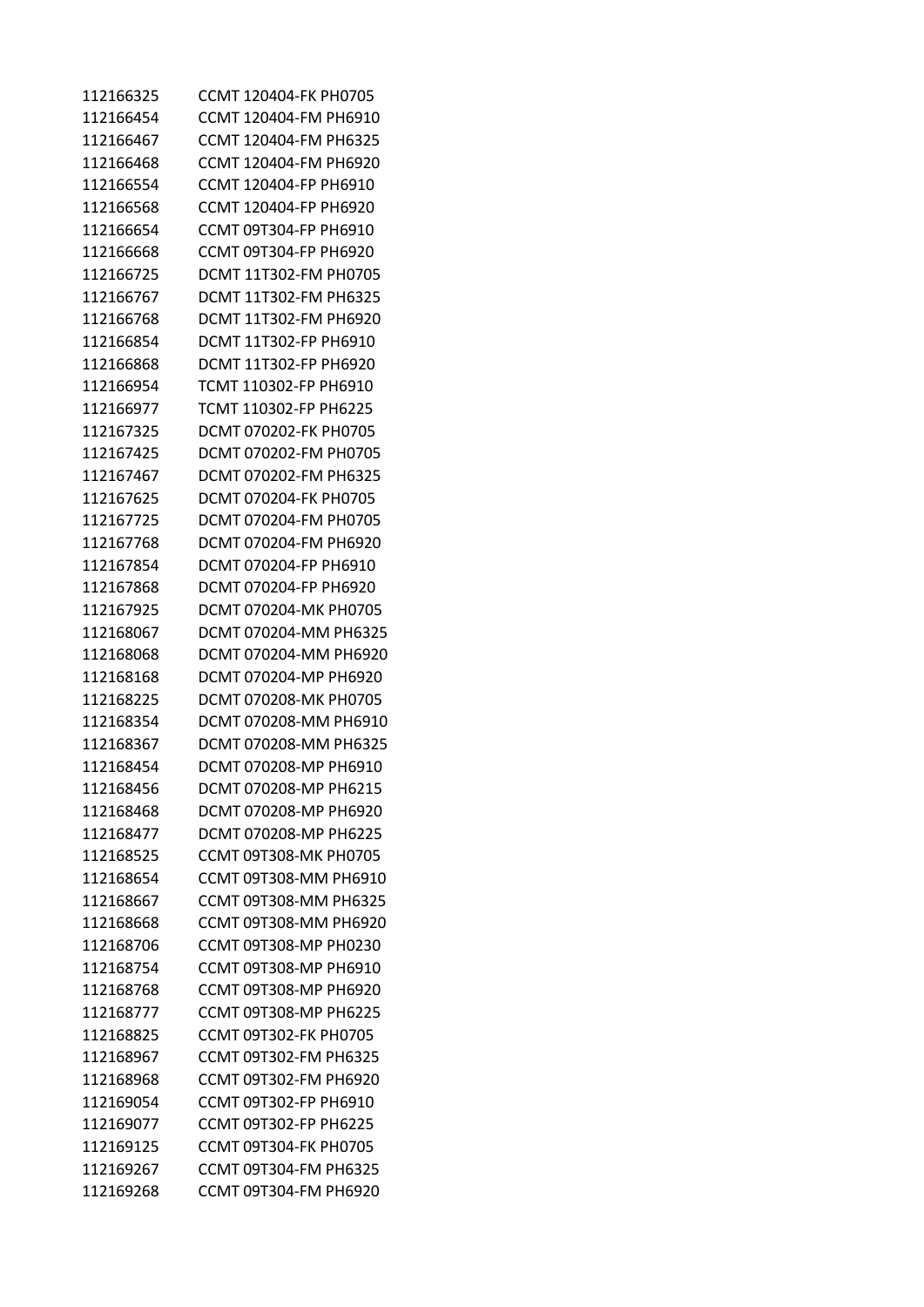| 112169314 | TNMM 270612-HXS PH0135       |
|-----------|------------------------------|
| 112169468 | SPMW 120408T-A27 PH6920      |
| 112169525 | CCMT 060204-MK PH0705        |
| 112169625 | CCMT 060204-MM PH0705        |
| 112169667 | CCMT 060204-MM PH6325        |
| 112169668 | CCMT 060204-MM PH6920        |
| 112169714 | CCMT 060204-MP PH0135        |
| 112169768 | CCMT 060204-MP PH6920        |
| 112169825 | CCMT 09T304-MK PH0705        |
| 112169954 | CCMT 09T304-MM PH6910        |
| 112169967 | CCMT 09T304-MM PH6325        |
| 112169968 | CCMT 09T304-MM PH6920        |
| 112170014 | CCMT 09T304-MP PH0135        |
| 112170054 | CCMT 09T304-MP PH6910        |
| 112170068 | CCMT 09T304-MP PH6920        |
| 112170125 | TCMT 090204-MK PH0705        |
| 112170167 | TCMT 090204-MK PH6325        |
| 112170254 | TCMT 090204-MM PH6910        |
| 112170267 | TCMT 090204-MM PH6325        |
| 112170268 | TCMT 090204-MM PH6920        |
| 112170354 | TCMT 090204-MP PH6910        |
| 112170368 | TCMT 090204-MP PH6920        |
| 112170377 | TCMT 090204-MP PH6225        |
| 112170425 | DCMT 11T308-MK PH0705        |
| 112170567 | DCMT 11T308-MM PH6325        |
| 112170568 | DCMT 11T308-MM PH6920        |
| 112170668 | DCMT 11T308-MP PH6920        |
| 112170754 | DCMT 11T312-MM PH6910        |
| 112170767 | <b>DCMT 11T312-MM PH6325</b> |
| 112170854 | DCMT 11T312-MP PH6910        |
| 112170877 | DCMT 11T312-MP PH6225        |
| 112170925 | DCMT 11T304-FK PH0705        |
| 112171025 | DCMT 11T304-FM PH0705        |
| 112171067 | DCMT 11T304-FM PH6325        |
| 112171168 | DCMT 11T304-FP PH6920        |
| 112171225 | DCMT 11T308-FM PH0705        |
| 112171267 | DCMT 11T308-FM PH6325        |
| 112171425 | <b>DCMT 11T302-FK PH0705</b> |
| 112171725 | CCMT 120404-MK PH0705        |
| 112171767 | CCMT 120404-MK PH6325        |
| 112171854 | CCMT 120404-MM PH6910        |
| 112171867 | CCMT 120404-MM PH6325        |
| 112171868 | CCMT 120404-MM PH6920        |
| 112171977 | CCMT 120404-MP PH6225        |
| 112172025 | CCMT 120408-MK PH0705        |
| 112172067 | CCMT 120408-MK PH6325        |
| 112172167 | CCMT 120408-MM PH6325        |
| 112172168 | CCMT 120408-MM PH6920        |
| 112172268 | CCMT 120408-MP PH6920        |
| 112172354 | CCMT 120412-MM PH6910        |
|           |                              |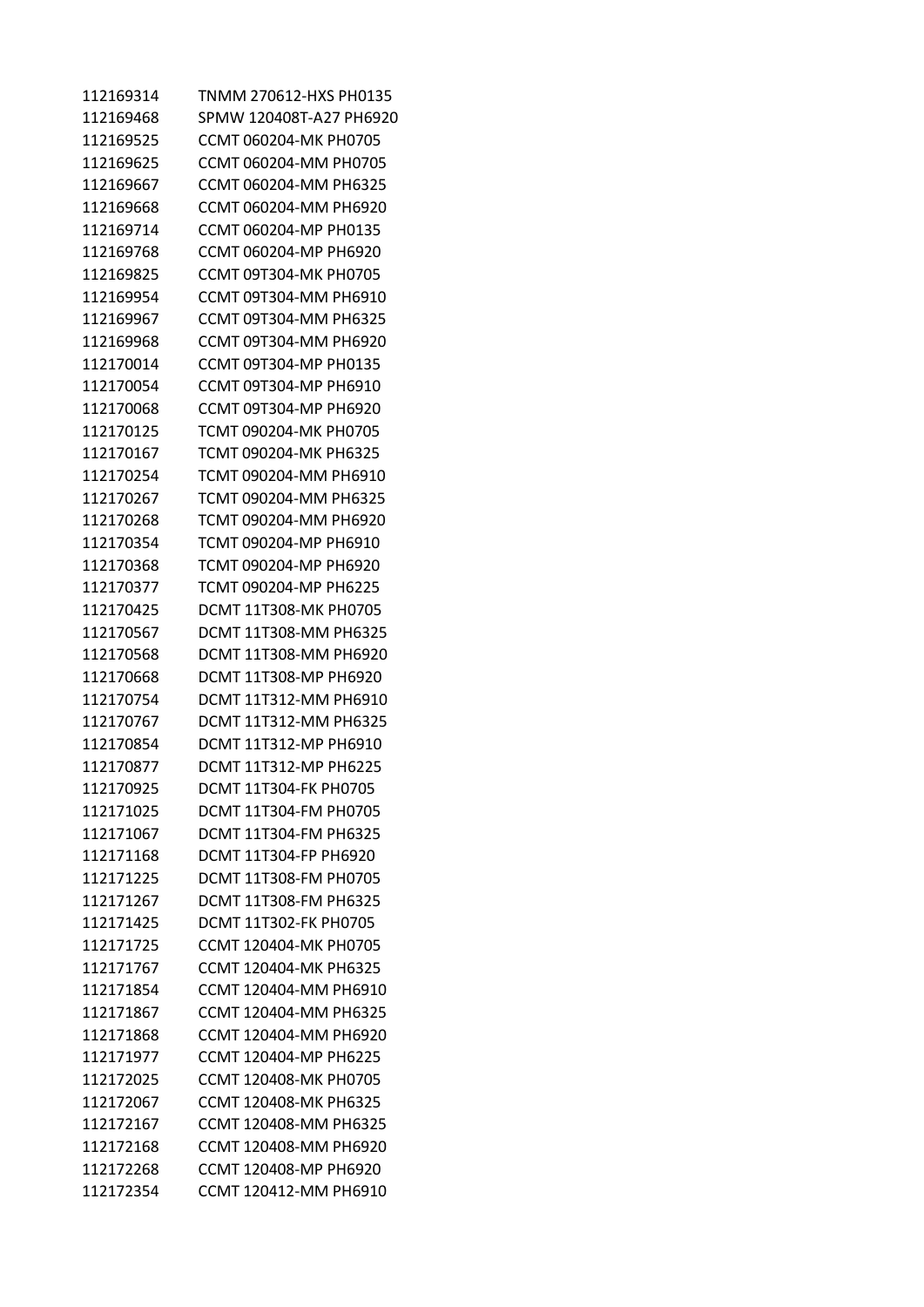| 112172367 | CCMT 120412-MM PH6325        |
|-----------|------------------------------|
| 112172368 | CCMT 120412-MM PH6920        |
| 112172454 | CCMT 120412-MP PH6910        |
| 112172468 | CCMT 120412-MP PH6920        |
| 112172477 | CCMT 120412-MP PH6225        |
| 112172525 | CCGT 060201-FS PH0705        |
| 112172554 | CCGT 060201-FS PH6910        |
| 112172568 | CCGT 060201-FS PH6920        |
| 112172625 | CCGT 060202-FS PH0705        |
| 112172654 | CCGT 060202-FS PH6910        |
| 112172668 | CCGT 060202-FS PH6920        |
| 112172725 | CCGT 060204-FS PH0705        |
| 112172754 | CCGT 060204-FS PH6910        |
| 112172768 | CCGT 060204-FS PH6920        |
| 112174268 | RPMT 1003 M0T PH6920         |
| 112174278 | RPMT 1003 M0T PH6125         |
| 112174354 | CCMT 060208-FW PH6910        |
| 112174367 | CCMT 060208-FW PH6325        |
| 112174368 | CCMT 060208-FW PH6920        |
| 112174454 | CCMT 09T308-FW PH6910        |
| 112174467 | CCMT 09T308-FW PH6325        |
| 112174468 | CCMT 09T308-FW PH6920        |
| 112174525 | DCMT 11T304-FW PH0705        |
| 112174567 | DCMT 11T304-FW PH6325        |
| 112174625 | CCMW 09T302 PH0705           |
| 112174725 | DCGT 070201-FS PH0705        |
| 112174768 | DCGT 070201-FS PH6920        |
| 112174825 | DCGT 070202-FS PH0705        |
| 112174868 | DCGT 070202-FS PH6920        |
| 112174925 | DCMT 070204-FW PH0705        |
| 112174954 | DCMT 070204-FW PH6910        |
| 112174967 | DCMT 070204-FW PH6325        |
| 112174968 | DCMT 070204-FW PH6920        |
| 112175025 | DCMT 070208-FW PH0705        |
| 112175054 | DCMT 070208-FW PH6910        |
| 112175067 | DCMT 070208-FW PH6325        |
| 112175154 | VCMT 110308-MM PH6910        |
| 112175167 | VCMT 110308-MM PH6325        |
| 112175168 | VCMT 110308-MM PH6920        |
| 112175254 | VCMT 110308-MP PH6910        |
| 112175277 | VCMT 110308-MP PH6225        |
| 112175325 | VCMT 110308-MK PH0705        |
| 112175367 | VCMT 110308-MK PH6325        |
| 112175454 | VCMT 110304-MP PH6910        |
| 112175468 | VCMT 110304-MP PH6920        |
| 112175477 | VCMT 110304-MP PH6225        |
| 112175525 | DCMT 11T308-FW PH0705        |
| 112175554 | DCMT 11T308-FW PH6910        |
| 112175567 | <b>DCMT 11T308-FW PH6325</b> |
| 112175654 | DCMT 11T308-MW PH6910        |
|           |                              |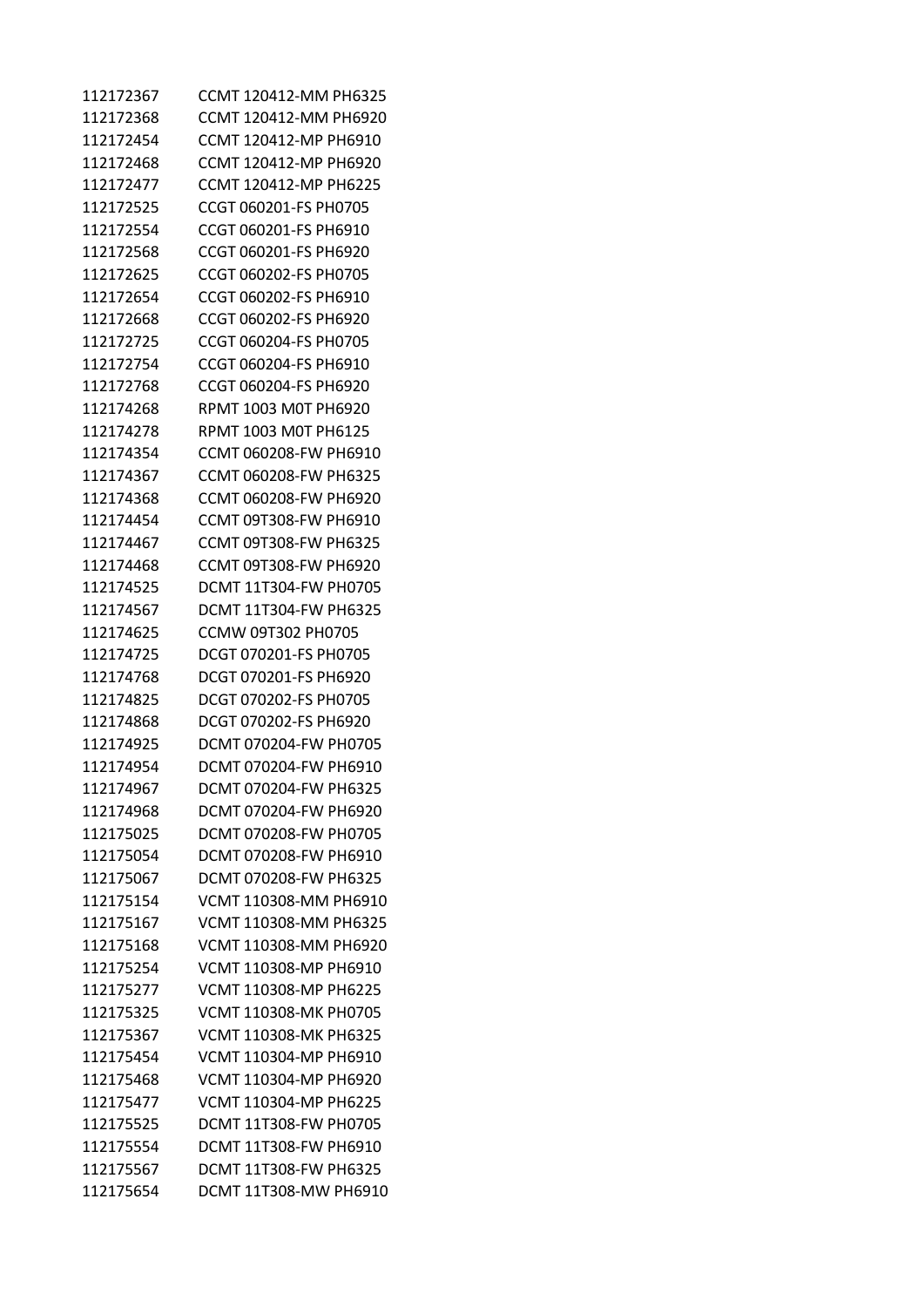| 112175667 | DCMT 11T308-MW PH6325        |
|-----------|------------------------------|
| 112175854 | SCMT 09T304-FM PH6910        |
| 112175867 | SCMT 09T304-FM PH6325        |
| 112175868 | SCMT 09T304-FM PH6920        |
| 112175954 | SCMT 09T304-FP PH6910        |
| 112175968 | SCMT 09T304-FP PH6920        |
| 112176067 | SCMT 09T304-MK PH6325        |
| 112176154 | SCMT 09T304-MM PH6910        |
| 112176167 | SCMT 09T304-MM PH6325        |
| 112176168 | SCMT 09T304-MM PH6920        |
| 112176254 | SCMT 09T304-MP PH6910        |
| 112176268 | SCMT 09T304-MP PH6920        |
| 112176454 | SCMT 09T308-FM PH6910        |
| 112176467 | SCMT 09T308-FM PH6325        |
| 112176468 | SCMT 09T308-FM PH6920        |
| 112176554 | SCMT 09T308-FP PH6910        |
| 112176568 | SCMT 09T308-FP PH6920        |
| 112176625 | SCMT 09T308-MK PH0705        |
| 112176667 | SCMT 09T308-MK PH6325        |
| 112176754 | SCMT 09T308-MM PH6910        |
| 112176767 | SCMT 09T308-MM PH6325        |
| 112176768 | SCMT 09T308-MM PH6920        |
| 112176854 | SCMT 09T308-MP PH6910        |
| 112176868 | SCMT 09T308-MP PH6920        |
| 112176954 | SCMT 120404-MM PH6910        |
| 112176967 | SCMT 120404-MM PH6325        |
| 112176968 | SCMT 120404-MM PH6920        |
| 112177068 | SCMT 120404-MP PH6920        |
| 112177077 | SCMT 120404-MP PH6225        |
| 112177125 | VBMW 110302 PH0705           |
| 112177225 | VBMW 110304 PH0705           |
| 112177325 | VBMW 110308 PH0705           |
| 112177425 | VBMW 160412 PH0705           |
| 112177554 | VCMT 110302-FM PH6910        |
| 112177567 | VCMT 110302-FM PH6325        |
| 112177568 | VCMT 110302-FM PH6920        |
| 112177677 | <b>VCMT 110302-FP PH6225</b> |
| 112177725 | VCMT 110304-FK PH0705        |
| 112177767 | VCMT 110304-FK PH6325        |
| 112177867 | VCMT 110304-FM PH6325        |
| 112177868 | VCMT 110304-FM PH6920        |
| 112177968 | VCMT 110304-FP PH6920        |
| 112177977 | VCMT 110304-FP PH6225        |
| 112178054 | VCMT 110304-MM PH6910        |
| 112178067 | VCMT 110304-MM PH6325        |
| 112178068 | VCMT 110304-MM PH6920        |
| 112178125 | SCMT 120408-MK PH0705        |
| 112178254 | SCMT 120408-MM PH6910        |
| 112178267 | SCMT 120408-MM PH6325        |
| 112178268 | SCMT 120408-MM PH6920        |
|           |                              |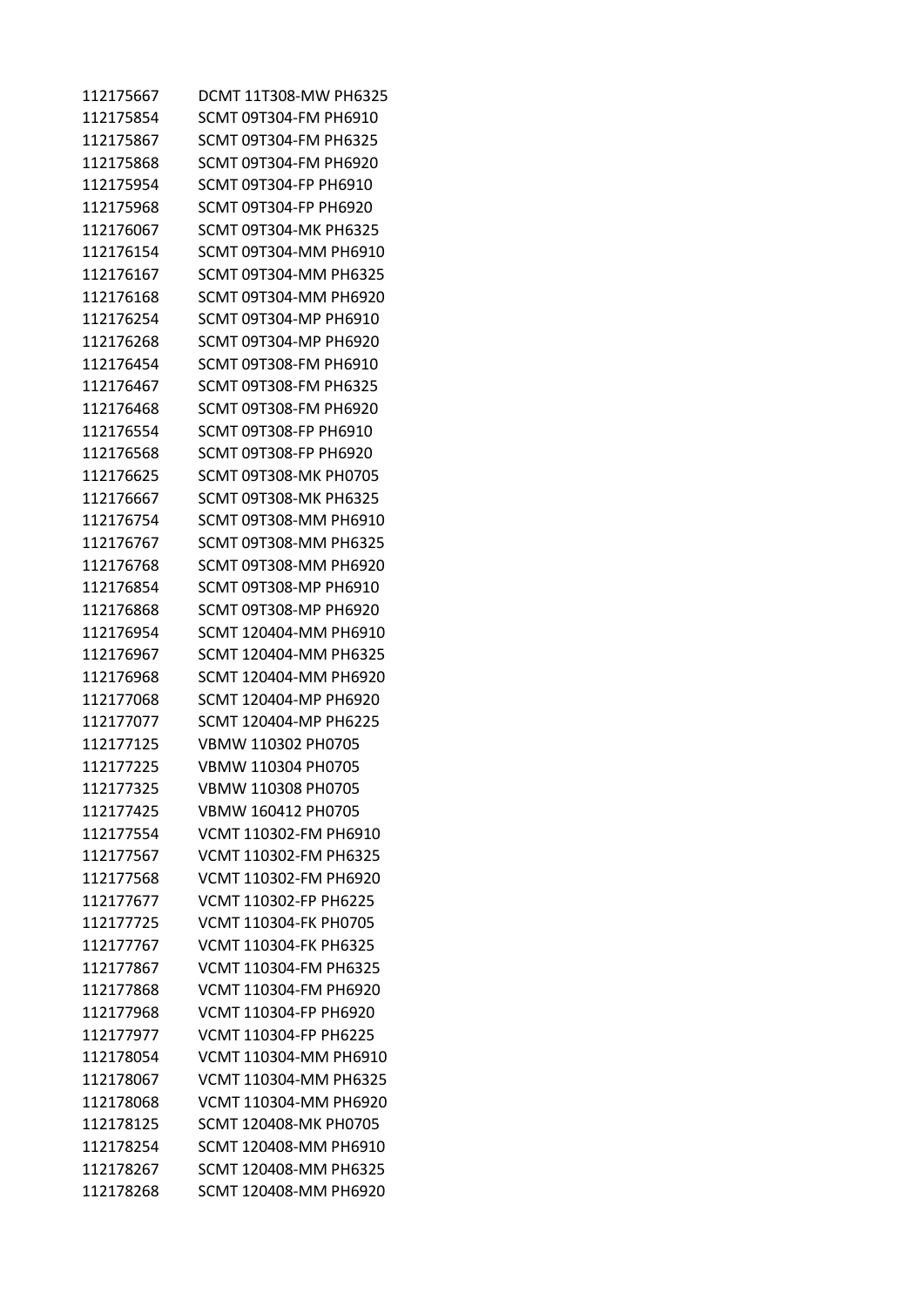| 112178336 | SCMT 120408-MP PH3225 |
|-----------|-----------------------|
| 112178354 | SCMT 120408-MP PH6910 |
| 112178377 | SCMT 120408-MP PH6225 |
| 112178468 | SCMT 120412-MM PH6920 |
| 112178568 | SCMT 120412-MP PH6920 |
| 112178577 | SCMT 120412-MP PH6225 |
| 112178625 | TCMT 06T102-FK PH0705 |
| 112178767 | TCMT 06T102-FM PH6325 |
| 112178768 | TCMT 06T102-FM PH6920 |
| 112178854 | TCMT 06T102-FP PH6910 |
| 112178877 | TCMT 06T102-FP PH6225 |
| 112178925 | TCMT 06T104-FK PH0705 |
| 112179025 | VBMT 160408-MM PH0705 |
| 112179067 | VBMT 160408-MM PH6325 |
| 112179114 | VBMT 160408-MP PH0135 |
| 112179154 | VBMT 160408-MP PH6910 |
| 112179168 | VBMT 160408-MP PH6920 |
| 112179267 | VBMT 160412-FM PH6325 |
| 112179425 | VBMT 160412-MK PH0705 |
| 112179567 | VBMT 160412-MM PH6325 |
| 112179754 | TCMT 06T104-FM PH6910 |
| 112179767 | TCMT 06T104-FM PH6325 |
| 112179854 | TCMT 06T104-FP PH6910 |
| 112180025 | TCMT 06T108-FK PH0705 |
| 112180154 | TCMT 06T108-FP PH6910 |
| 112180325 | TCMT 090202-FM PH0705 |
| 112180354 | TCMT 090202-FM PH6910 |
| 112180367 | TCMT 090202-FM PH6325 |
| 112180368 | TCMT 090202-FM PH6920 |
| 112180454 | TCMT 090202-FP PH6910 |
| 112180477 | TCMT 090202-FP PH6225 |
| 112180525 | TCMT 090204-FK PH0705 |
| 112180654 | TCMT 090204-FM PH6910 |
| 112180667 | TCMT 090204-FM PH6325 |
| 112180668 | TCMT 090204-FM PH6920 |
| 112180754 | TCMT 090204-FP PH6910 |
| 112180768 | TCMT 090204-FP PH6920 |
| 112180867 | TCMT 090204-FW PH6325 |
| 112180868 | TCMT 090204-FW PH6920 |
| 112180954 | TCMT 090208-FW PH6910 |
| 112180967 | TCMT 090208-FW PH6325 |
| 112181067 | TCMT 090208-MK PH6325 |
| 112181154 | TCMT 090208-MM PH6910 |
| 112181167 | TCMT 090208-MM PH6325 |
| 112181168 | TCMT 090208-MM PH6920 |
| 112181254 | TCMT 090208-MP PH6910 |
| 112181268 | TCMT 090208-MP PH6920 |
| 112181325 | TCMT 110302-FK PH0705 |
| 112181425 | TCMT 110304-FK PH0705 |
| 112181554 | TCMT 110304-FM PH6910 |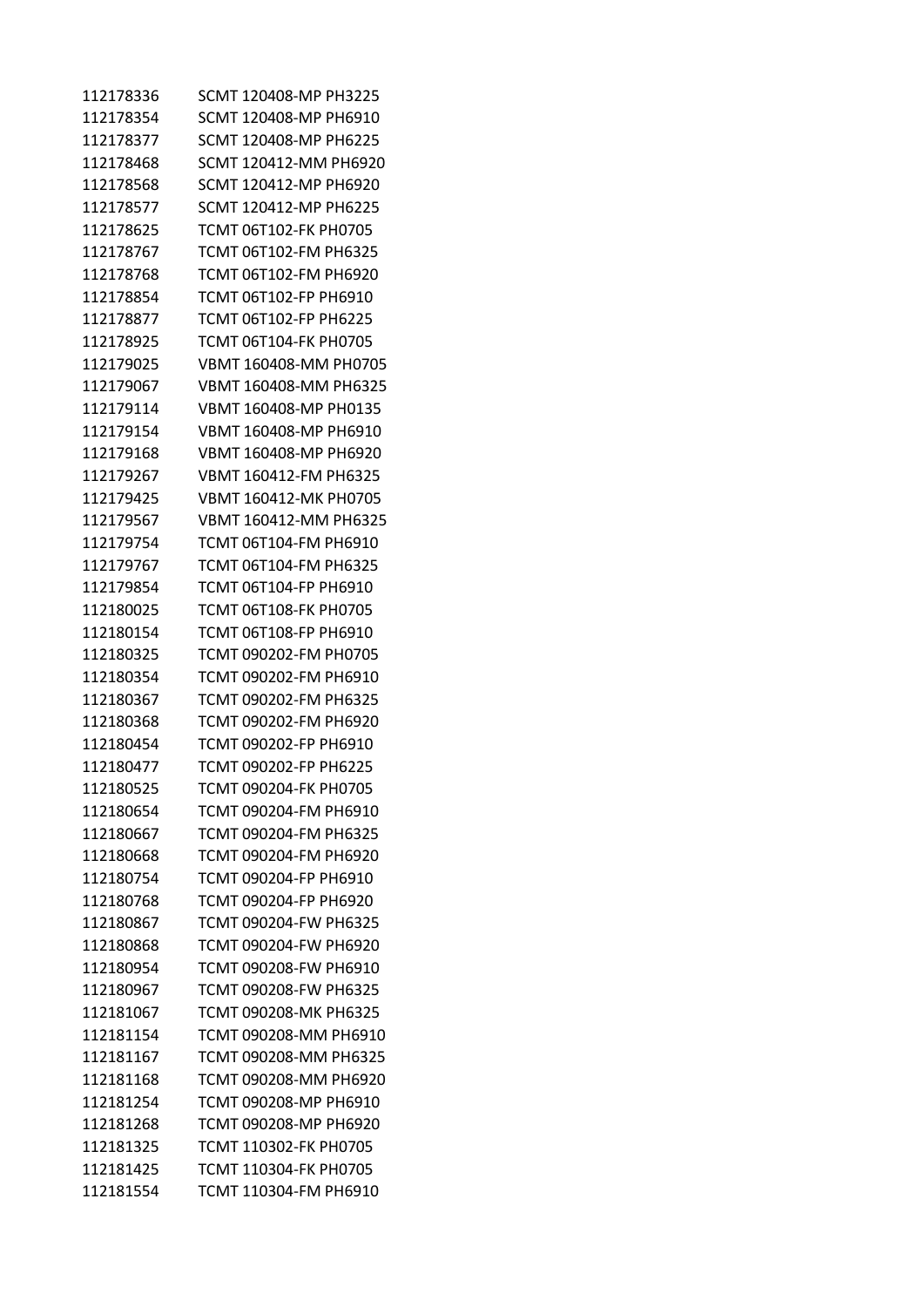| 112181567 | TCMT 110304-FM PH6325 |
|-----------|-----------------------|
| 112181568 | TCMT 110304-FM PH6920 |
| 112181654 | TCMT 110304-FP PH6910 |
| 112181668 | TCMT 110304-FP PH6920 |
| 112181825 | TCMT 110304-MK PH0705 |
| 112181867 | TCMT 110304-MK PH6325 |
| 112181954 | TCMT 110304-MM PH6910 |
| 112181967 | TCMT 110304-MM PH6325 |
| 112181968 | TCMT 110304-MM PH6920 |
| 112182041 | TCMT 110304-MP PH2125 |
| 112182054 | TCMT 110304-MP PH6910 |
| 112182068 | TCMT 110304-MP PH6920 |
| 112182077 | TCMT 110304-MP PH6225 |
| 112182254 | TCMT 110308-FM PH6910 |
| 112182267 | TCMT 110308-FM PH6325 |
| 112182268 | TCMT 110308-FM PH6920 |
| 112182354 | TCMT 110308-FP PH6910 |
| 112182368 | TCMT 110308-FP PH6920 |
| 112182454 | TCMT 110308-FW PH6910 |
| 112182467 | TCMT 110308-FW PH6325 |
| 112182468 | TCMT 110308-FW PH6920 |
| 112182525 | TCMT 110308-MK PH0705 |
| 112182567 | TCMT 110308-MK PH6325 |
| 112182654 | TCMT 110308-MM PH6910 |
| 112182667 | TCMT 110308-MM PH6325 |
| 112182668 | TCMT 110308-MM PH6920 |
| 112182754 | TCMT 110308-MP PH6910 |
| 112182777 | TCMT 110308-MP PH6225 |
| 112182854 | TCMT 110308-MW PH6910 |
| 112182867 | TCMT 110308-MW PH6325 |
| 112182868 | TCMT 110308-MW PH6920 |
| 112182954 | TCMT 110312-MP PH6910 |
| 112182968 | TCMT 110312-MP PH6920 |
| 112182977 | TCMT 110312-MP PH6225 |
| 112183025 | TCMT 16T304-FK PH0705 |
| 112183167 | TCMT 16T304-FM PH6325 |
| 112183168 | TCMT 16T304-FM PH6920 |
| 112183268 | TCMT 16T304-FP PH6920 |
| 112183367 | TCMT 16T304-FW PH6325 |
| 112183425 | TCMT 16T304-MK PH0705 |
| 112183554 | TCMT 16T304-MM PH6910 |
| 112183567 | TCMT 16T304-MM PH6325 |
| 112183568 | TCMT 16T304-MM PH6920 |
| 112183606 | TCMT 16T304-MP PH0230 |
| 112183614 | TCMT 16T304-MP PH0135 |
| 112183641 | TCMT 16T304-MP PH2125 |
| 112183654 | TCMT 16T304-MP PH6910 |
| 112183668 | TCMT 16T304-MP PH6920 |
| 112183754 | TCMT 16T308-FW PH6910 |
| 112183767 | TCMT 16T308-FW PH6325 |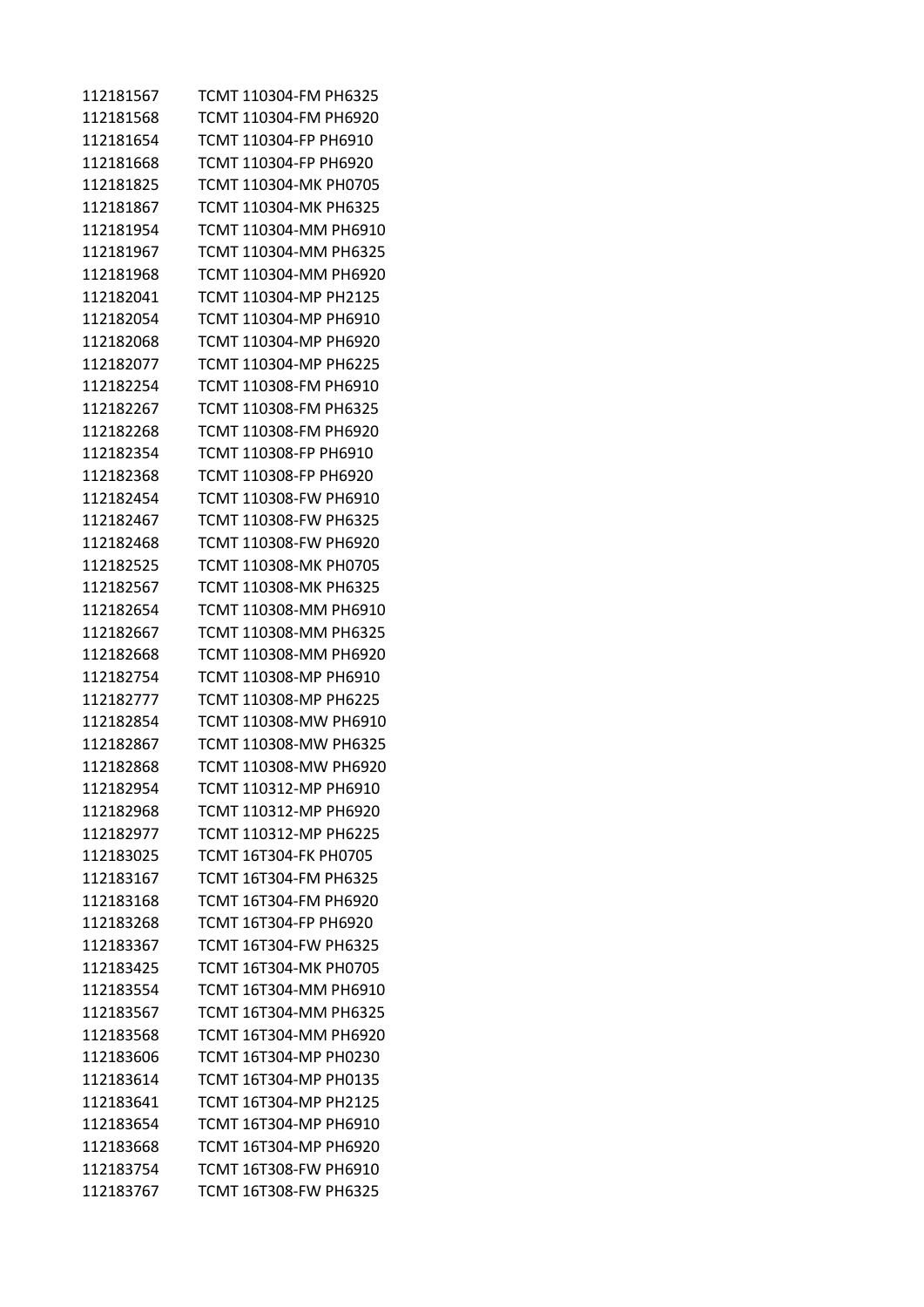| 112183768 | TCMT 16T308-FW PH6920 |
|-----------|-----------------------|
| 112183825 | TCMT 16T308-MK PH0705 |
| 112183967 | TCMT 16T308-MM PH6325 |
| 112183968 | TCMT 16T308-MM PH6920 |
| 112184054 | TCMT 16T308-MP PH6910 |
| 112184068 | TCMT 16T308-MP PH6920 |
| 112184167 | TCMT 16T308-MW PH6325 |
| 112184225 | TCMT 16T312-MK PH0705 |
| 112184354 | TCMT 16T312-MM PH6910 |
| 112184367 | TCMT 16T312-MM PH6325 |
| 112184368 | TCMT 16T312-MM PH6920 |
| 112184454 | TCMT 16T312-MP PH6910 |
| 112184468 | TCMT 16T312-MP PH6920 |
| 112184525 | TCMW 06T102 PH0705    |
| 112184725 | TCMT 220408-MK PH0705 |
| 112184767 | TCMT 220408-MK PH6325 |
| 112184867 | TCMT 220408-MM PH6325 |
| 112184868 | TCMT 220408-MM PH6920 |
| 112184954 | TCMT 220408-MP PH6910 |
| 112184977 | TCMT 220408-MP PH6225 |
| 112185025 | VBMT 110302-FK PH0705 |
| 112185167 | VBMT 110302-FM PH6325 |
| 112185168 | VBMT 110302-FM PH6920 |
| 112185254 | VBMT 110302-FP PH6910 |
| 112185277 | VBMT 110302-FP PH6225 |
| 112185325 | VBMT 110304-FK PH0705 |
| 112185367 | VBMT 110304-FK PH6325 |
| 112185454 | VBMT 110304-FM PH6910 |
| 112185467 | VBMT 110304-FM PH6325 |
| 112185468 | VBMT 110304-FM PH6920 |
| 112185554 | VBMT 110304-FP PH6910 |
| 112185568 | VBMT 110304-FP PH6920 |
| 112185577 | VBMT 110304-FP PH6225 |
| 112185625 | VBMT 110308-FK PH0705 |
| 112185667 | VBMT 110308-FK PH6325 |
| 112185767 | VBMT 110308-FM PH6325 |
| 112185768 | VBMT 110308-FM PH6920 |
| 112185854 | VBMT 110308-FP PH6910 |
| 112185968 | VBMT 110312-FP PH6920 |
| 112186025 | VBMT 160402-FK PH0705 |
| 112186167 | VBMT 160402-FM PH6325 |
| 112186325 | VBMT 160404-FK PH0705 |
| 112186625 | VBMT 160404-MK PH0705 |
| 112186725 | VBMT 160404-MM PH0705 |
| 112186767 | VBMT 160404-MM PH6325 |
| 112186854 | VBMT 160404-MP PH6910 |
| 112186868 | VBMT 160404-MP PH6920 |
| 112186925 | VBMT 160408-FK PH0705 |
| 112187067 | VBMT 160408-FM PH6325 |
| 112187068 | VBMT 160408-FM PH6920 |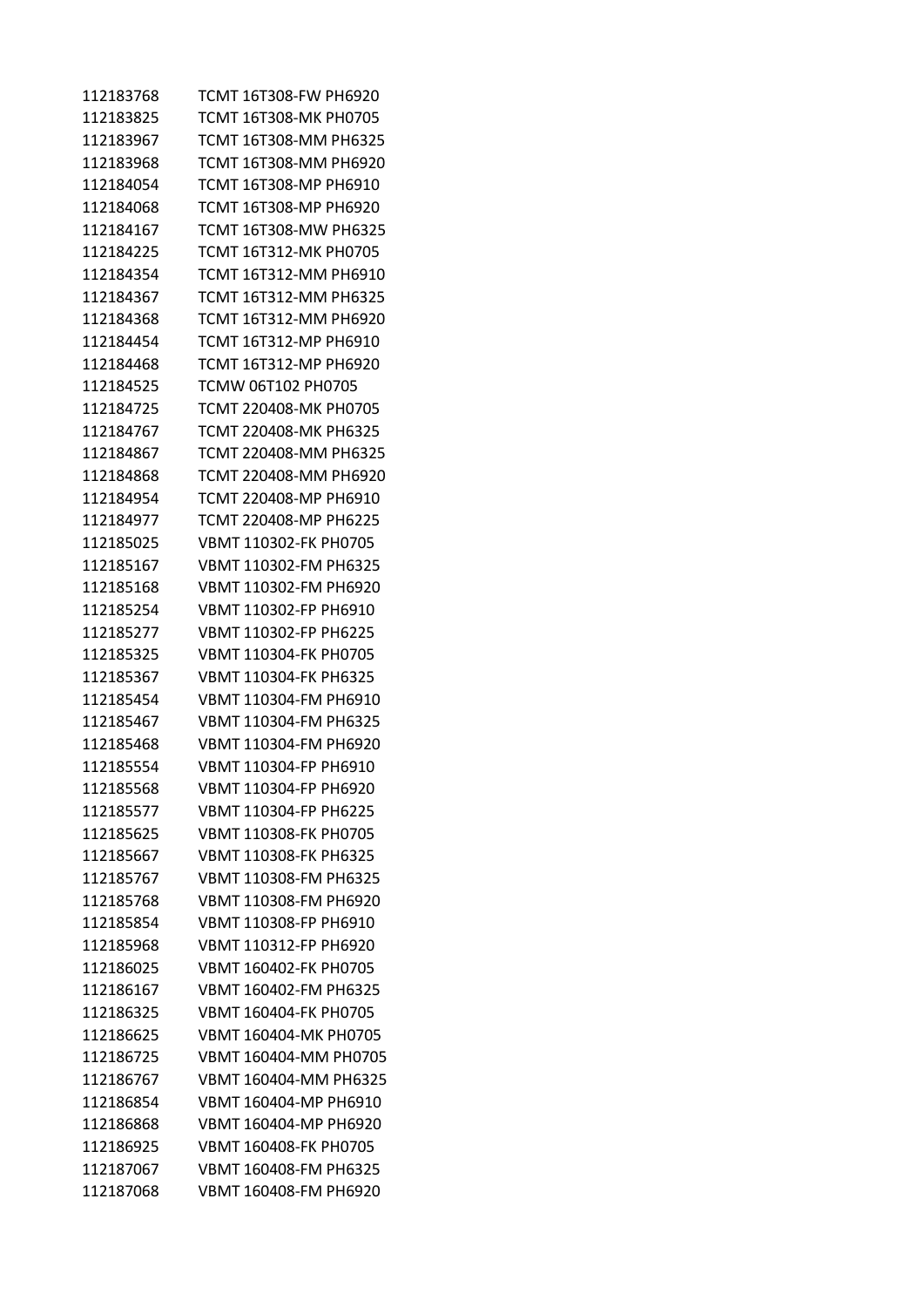VBMT 160408-MK PH0705 VBMT 160408-MK PH6325 DCGT 070204-FS PH0705 DCGT 070204-FS PH6920 DCGT 11T301-FS PH0705 DCGT 11T301-FS PH6920 DCGT 11T302-FS PH0705 DCGT 11T302-FS PH6920 DCGT 11T304-FS PH0705 DCGT 11T304-FS PH6920 SNUN 190612-T PH0135 SNUN 190612T PH0125 SNUN 190612T PH6930 TCMT 110302-FM PH6325 TCMT 110302-FM PH6920 WNMG 060404-MS PH0705 WNMG 060404-MS PH6215 WNMG 060404-MS PH6920 WNMG 060408-MS PH0705 WNMG 060408-MS PH6215 WNMG 060408-MS PH6920 DNMG 150604-MS PH0705 DNMG 150604-MS PH6920 DNMG 150608-MS PH0705 DNMG 150608-MS PH6325 DNMG 150608-MS PH6920 VCGT 220530-LN PH0920 LNUX 191940-RMM-T PH2115 DCMT 11T312-MK PH0705 TCMT 110202-FK PH0705 TCMT 110204-FK PH0705 TCMT 110204-FM PH6910 TCMT 110204-FM PH6325 TCMT 110204-FM PH6920 TCMT 110208-FM PH6910 TCMT 110208-FM PH6325 TCMT 110208-FM PH6920 TCMT 110202-FM PH6325 TCMT 110202-FM PH6920 TCMT 110202-FP PH6910 TCMT 110202-FP PH6225 TCMT 110204-FP PH6910 TCMT 110204-FP PH6920 TCMT 110208-FP PH6910 TCMT 110204-FW PH6910 TCMT 110204-FW PH6325 TCMT 110208-FW PH6910 TCMT 110208-FW PH6325 TCMT 110208-FW PH6920 TCMT 110204-MK PH0705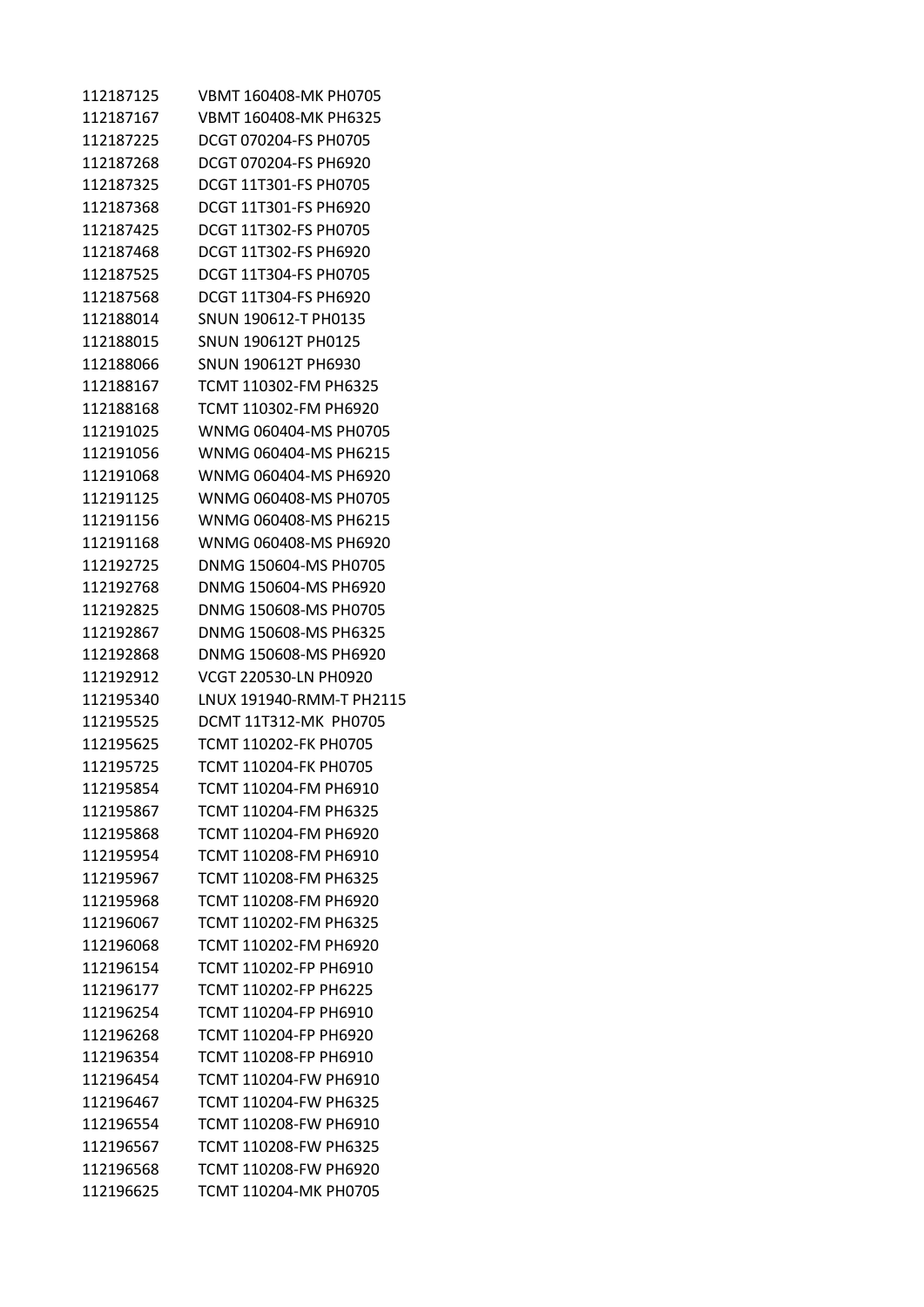| 112196667 | TCMT 110204-MK PH6325 |
|-----------|-----------------------|
| 112196725 | TCMT 110208-MK PH0705 |
| 112196767 | TCMT 110208-MK PH6325 |
| 112196854 | TCMT 110204-MM PH6910 |
| 112196867 | TCMT 110204-MM PH6325 |
| 112196868 | TCMT 110204-MM PH6920 |
| 112196954 | TCMT 110208-MM PH6910 |
| 112196967 | TCMT 110208-MM PH6325 |
| 112196968 | TCMT 110208-MM PH6920 |
| 112197054 | TCMT 110204-MP PH6910 |
| 112197068 | TCMT 110204-MP PH6920 |
| 112197077 | TCMT 110204-MP PH6225 |
| 112197154 | TCMT 110208-MP PH6910 |
| 112197168 | TCMT 110208-MP PH6920 |
| 112197177 | TCMT 110208-MP PH6225 |
| 112197254 | TCMT 110212-MP PH6910 |
| 112197268 | TCMT 110212-MP PH6920 |
| 112197277 | TCMT 110212-MP PH6225 |
| 112197868 | VCMT 160404-FP PH6920 |
| 112198068 | VCMT 160412-FP PH6920 |
| 112198167 | VCMT 160402-FM PH6325 |
| 112198254 | VCMT 160404-FM PH6910 |
| 112198267 | VCMT 160404-FM PH6325 |
| 112198354 | VCMT 160408-FM PH6910 |
| 112198367 | VCMT 160408-FM PH6325 |
| 112198368 | VCMT 160408-FM PH6920 |
| 112198454 | VCMT 160412-FM PH6910 |
| 112198467 | VCMT 160412-FM PH6325 |
| 112198468 | VCMT 160412-FM PH6920 |
| 112198525 | VCMT 160402-FK PH0705 |
| 112198625 | VCMT 160404-FK PH0705 |
| 112198725 | VCMT 160408-FK PH0705 |
| 112198868 | VCMT 160404-MP PH6920 |
| 112198877 | VCMT 160404-MP PH6225 |
| 112198954 | VCMT 160408-MP PH6910 |
| 112198968 | VCMT 160408-MP PH6920 |
| 112198977 | VCMT 160408-MP PH6225 |
| 112199125 | VCMT 160404-MM PH0705 |
| 112199154 | VCMT 160404-MM PH6910 |
| 112199167 | VCMT 160404-MM PH6325 |
| 112199225 | VCMT 160408-MM PH0705 |
| 112199254 | VCMT 160408-MM PH6910 |
| 112199267 | VCMT 160408-MM PH6325 |
| 112199367 | VCMT 160412-MM PH6325 |
| 112199425 | VCMT 160404-MK PH0705 |
| 112199525 | VCMT 160408-MK PH0705 |
| 112199625 | VCMT 160412-MK PH0705 |
| 112203010 | DNMG 150612-MS PH0910 |
| 112203068 | DNMG 150612-MS PH6920 |
| 112363567 | VNMG 160404-MF PH6325 |
|           |                       |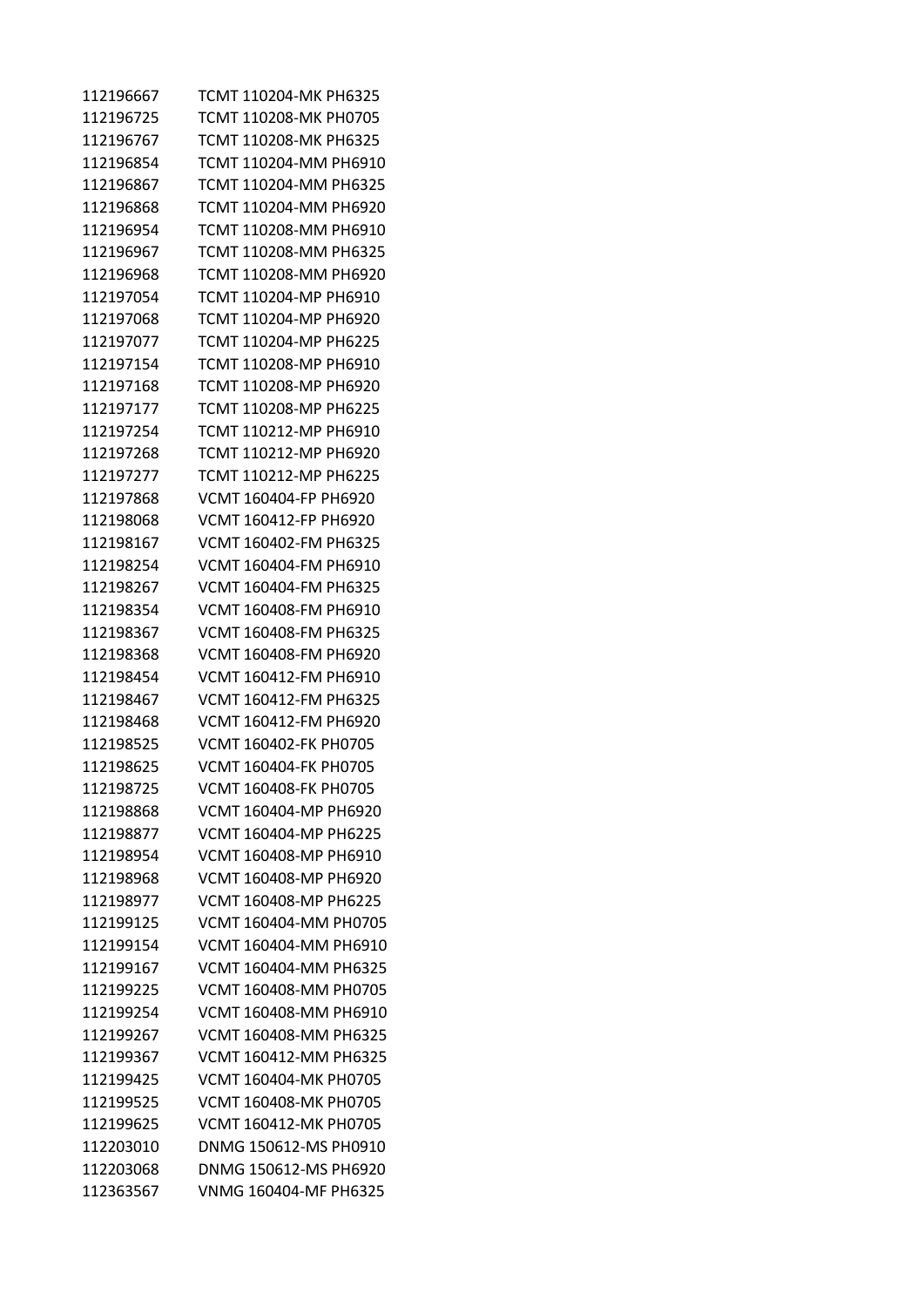| 112363667 | VNMG 160408-MF PH6325        |
|-----------|------------------------------|
| 112363754 | TCMT 06T108-FM PH6910        |
| 112363767 | TCMT 06T108-FM PH6325        |
| 112366825 | TCMT 090202-FK PH0705        |
| 112369106 | TPEB 160304 PH0230           |
| 112369109 | TPEB 160304 PH0320           |
| 112369209 | TPEB 160308 PH0320           |
| 112369309 | TPEN 110304 PH0320           |
| 112369336 | TPEN 110304 PH3225           |
| 112369409 | TPEN 110308 PH0320           |
| 112369436 | TPEN 110308 PH3225           |
| 112369506 | TPEN 160300 PH0230           |
| 112369509 | TPEN 160300 PH0320           |
| 112369605 | TPEN 160304 PH0220           |
| 112369606 | TPEN 160304 PH0230           |
| 112369609 | TPEN 160304 PH0320           |
| 112369636 | TPEN 160304 PH3225           |
| 112369705 | TPEN 160308 PH0220           |
| 112369706 | TPEN 160308 PH0230           |
| 112369709 | TPEN 160308 PH0320           |
| 112369736 | TPEN 160308 PH3225           |
| 112369806 | TPEN 160312 PH0230           |
| 112369809 | TPEN 160312 PH0320           |
| 112369836 | TPEN 160312 PH3225           |
| 112369906 | TPEN 160316 PH0230           |
| 112369909 | TPEN 160316 PH0320           |
| 112369936 | TPEN 160316 PH3225           |
| 112370109 | TPEN 220404 PH0320           |
| 112370136 | TPEN 220404 PH3225           |
| 112370206 | TPEN 220408 PH0230           |
| 112370209 | TPEN 220408 PH0320           |
| 112370236 | TPEN 220408 PH3225           |
| 112370306 | TPEN 220412 PH0230           |
| 112370406 | TPEN 220416 PH0230           |
| 112370436 | <b>TPEN 220416 PH3225</b>    |
| 112370506 | TPUN 160300 PH0230           |
| 112370509 | TPUN 160300 PH0320           |
| 112370609 | TPUB 160304 PH0320           |
| 112370709 | TPUB 160308 PH0320           |
| 112371109 | RNMG 190600-RS PH0320        |
| 112371125 | RNMG 190600-RS PH0705        |
| 112377118 | SNUN 190612 PH0930           |
| 113016086 | <b>LFMX 31SN - FX PH6135</b> |
| 113016409 | GCMX-2L 4 PH0320             |
| 113016414 | GCMX-2L 4 PH0135             |
| 113016505 | <b>GCMX-2N PH0220</b>        |
| 113016509 | <b>GCMX-2N PH0320</b>        |
| 113016514 | <b>GCMX-2N PH0135</b>        |
| 113016540 | <b>GCMX-2N PH2115</b>        |
| 113016563 | <b>GCMX-2N PH6320</b>        |
|           |                              |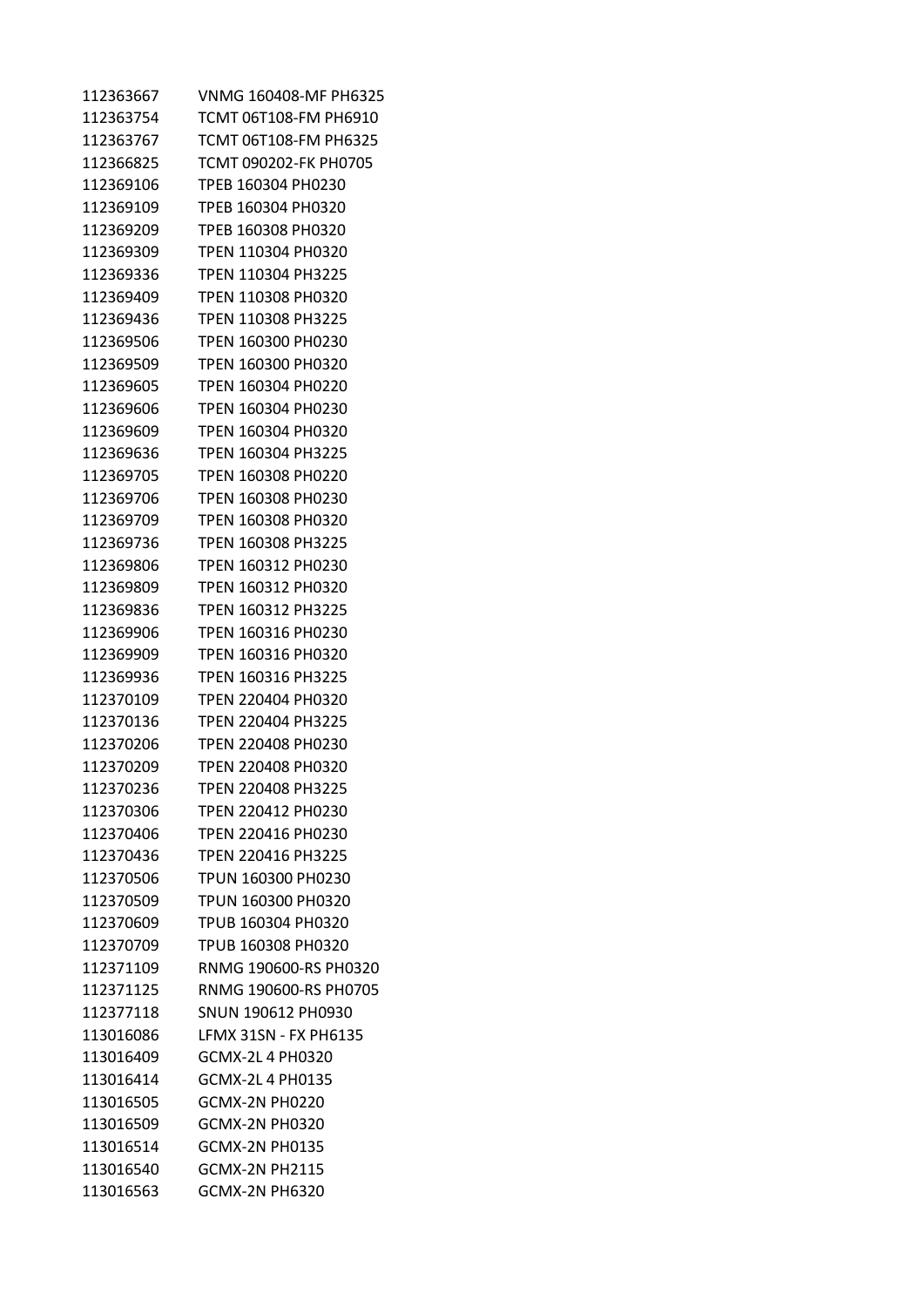| 113016568 | <b>GCMX-2N PH6920</b>   |
|-----------|-------------------------|
| 113016586 | <b>GCMX-2N PH6135</b>   |
| 113016609 | GCMX-2R 4 PH0320        |
| 113016614 | GCMX-2R 4 PH0135        |
| 113016705 | GCMX-2R  8  PH0220      |
| 113016708 | GCMX-2R 8 PH0309        |
| 113016709 | GCMX-2R 8 PH0320        |
| 113016714 | GCMX-2R 8 PH0135        |
| 113016805 | GCMX-3L 8 PH0220        |
| 113016809 | GCMX-3L 8 PH0320        |
| 113016814 | GCMX-3L 8 PH0135        |
| 113016837 | <b>GCMX-3L 8 PH3235</b> |
| 113016856 | GCMX-3L 8 PH6215        |
| 113016863 | GCMX-3L 8 PH6320        |
| 113016868 | GCMX-3L 8 PH6920        |
| 113016886 | GCMX-3L 8 PH6135        |
| 113016905 | GCMX-3N PH0220          |
| 113016909 | GCMX-3N PH0320          |
| 113016914 | GCMX-3N PH0135          |
| 113016956 | GCMX-3N PH6215          |
| 113017009 | GCMX-3R 4 PH0320        |
| 113017014 | GCMX-3R 4 PH0135        |
| 113017056 | GCMX-3R 4 PH6215        |
| 113017105 | GCMX-3R 8 PH0220        |
| 113017109 | GCMX-3R 8 PH0320        |
| 113017114 | GCMX-3R 8 PH0135        |
| 113017156 | GCMX-3R 8 PH6215        |
| 113017186 | GCMX-3R 8 PH6135        |
| 113017309 | GCMX-4L 4 PH0320        |
| 113017314 | GCMX-4L 4 PH0135        |
| 113017405 | GCMX-4N PH0220          |
| 113017409 | <b>GCMX-4N PH0320</b>   |
| 113017414 | GCMX-4N PH0135          |
| 113017436 | <b>GCMX-4N PH3225</b>   |
| 113017463 | GCMX-4N PH6320          |
| 113017486 | <b>GCMX-4N PH6135</b>   |
| 113017505 | GCMX-5N PH0220          |
| 113017509 | <b>GCMX-5N PH0320</b>   |
| 113017514 | GCMX-5N PH0135          |
| 113017535 | <b>GCMX-5N PH3215</b>   |
| 113017537 | <b>GCMX-5N PH3235</b>   |
| 113017540 | <b>GCMX-5N PH2115</b>   |
| 113017541 | <b>GCMX-5N PH2125</b>   |
| 113017556 | <b>GCMX-5N PH6215</b>   |
| 113017563 | GCMX-5N PH6320          |
| 113017577 | GCMX-5N PH6225          |
| 113017605 | GCMX-6N PH0220          |
| 113017609 | GCMX-6N PH0320          |
| 113017614 | GCMX-6N PH0135          |
| 113017635 | <b>GCMX-6N PH3215</b>   |
|           |                         |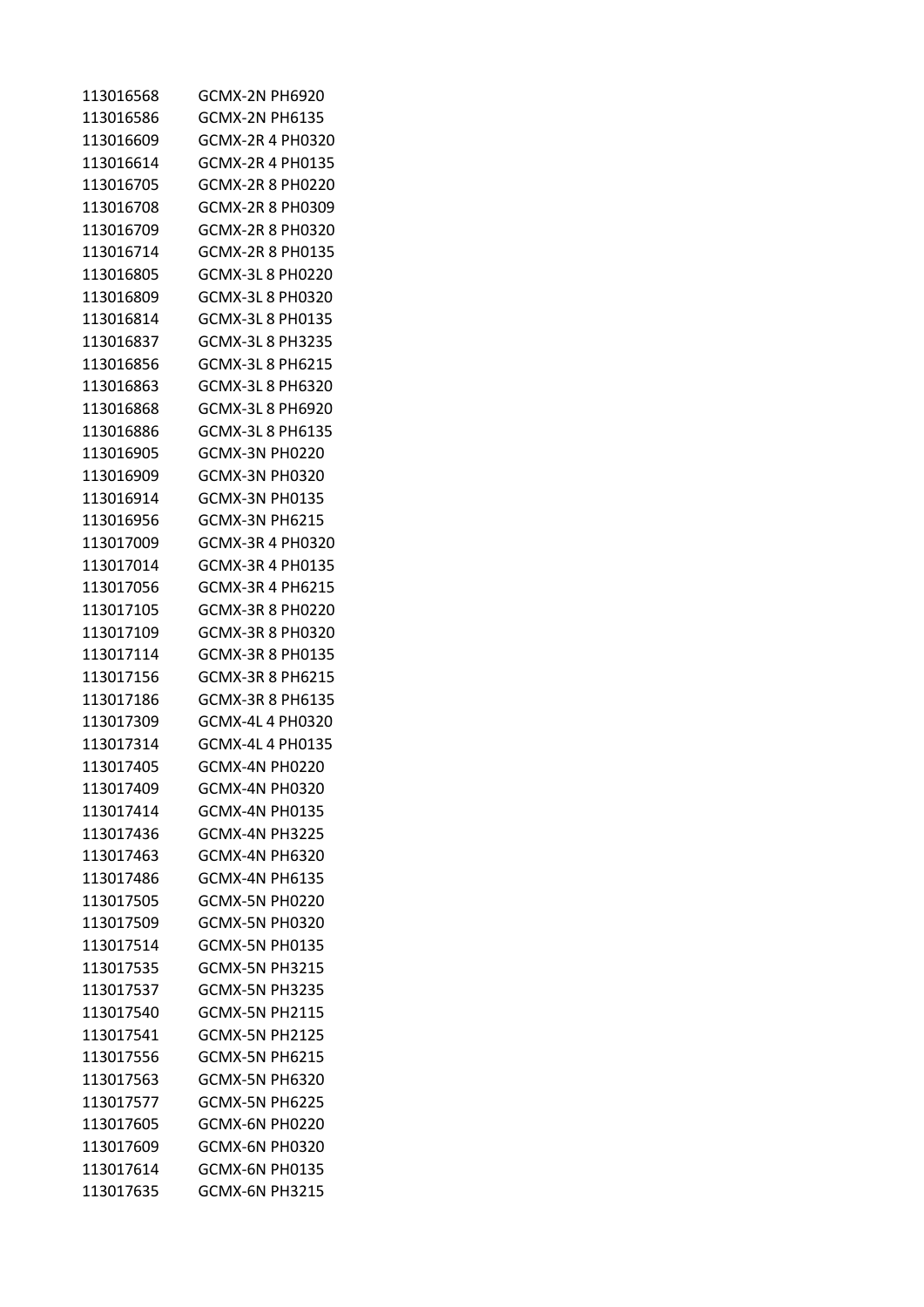| 113017636 | GCMX-6N PH3225         |
|-----------|------------------------|
| 113017640 | GCMX-6N PH2115         |
| 113017668 | GCMX-6N PH6920         |
| 113017683 | GCMX-6N PH2135         |
| 113018214 | LFMX 4N PH0135         |
| 113018239 | LFMX 4N PH3240         |
| 113018666 | SANCAR-3N PH6930       |
| 113018768 | SANCAR-4N PH6920       |
| 113018940 | SANCAR-5N PH2115       |
| 113021706 | P4 PH0230              |
| 113021709 | P4 PH0320              |
| 113021714 | P4 PH0135              |
| 113022005 | <b>GCMX-2L8 PH0220</b> |
| 113022009 | GCMX-2L 8 PH0320       |
| 113022014 | GCMX-2L 8 PH0135       |
| 113022037 | GCMX-2L 8 PH3235       |
| 113022086 | GCMX-2L 8 PH6135       |
| 113022109 | GCMX-3L 4 PH0320       |
| 113022114 | GCMX-3L 4 PH0135       |
| 113022137 | GCMX-3L 4 PH3235       |
| 113022186 | GCMX-3L 4 PH6135       |
| 113022205 | GCMX-4R 8 PH0220       |
| 113022209 | GCMX-4R 8 PH0320       |
| 113022214 | GCMX-4R 8 PH0135       |
| 113022286 | GCMX-4R 8 PH6135       |
| 113022305 | GCMX-4L 8 PH0220       |
| 113022309 | GCMX-4L 8 PH0320       |
| 113022314 | GCMX-4L 8 PH0135       |
| 113022356 | GCMX-4L 8 PH6215       |
| 113022405 |                        |
| 113022409 | GCMX-5R 8 PH0320       |
| 113022414 | GCMX-5R 8 PH0135       |
| 113022486 | GCMX-5R 8 PH6135       |
| 113022505 | <b>GCMX-5L8 PH0220</b> |
| 113022509 | GCMX-5L 8 PH0320       |
| 113022514 | <b>GCMX-5L8 PH0135</b> |
| 113022586 | GCMX-5L 8 PH6135       |
| 113022605 | GCMX-6L 8 PH0220       |
| 113022609 | GCMX-6L 8 PH0320       |
| 113022614 | GCMX-6L 8 PH0135       |
| 113022686 | GCMX-6L 8 PH6135       |
| 113022705 | GCMX-6R 8 PH0220       |
| 113022709 | GCMX-6R 8 PH0320       |
| 113022714 | GCMX-6R 8 PH0135       |
| 113022805 | GCMX-2.4N PH0220       |
| 113022809 | GCMX-2.4N PH0320       |
| 113022814 | GCMX-2.4N PH0135       |
| 113022837 | GCMX-2.4N PH3235       |
| 113022886 | GCMX-2.4N PH6135       |
| 113022905 | GCMX-4.8N PH0220       |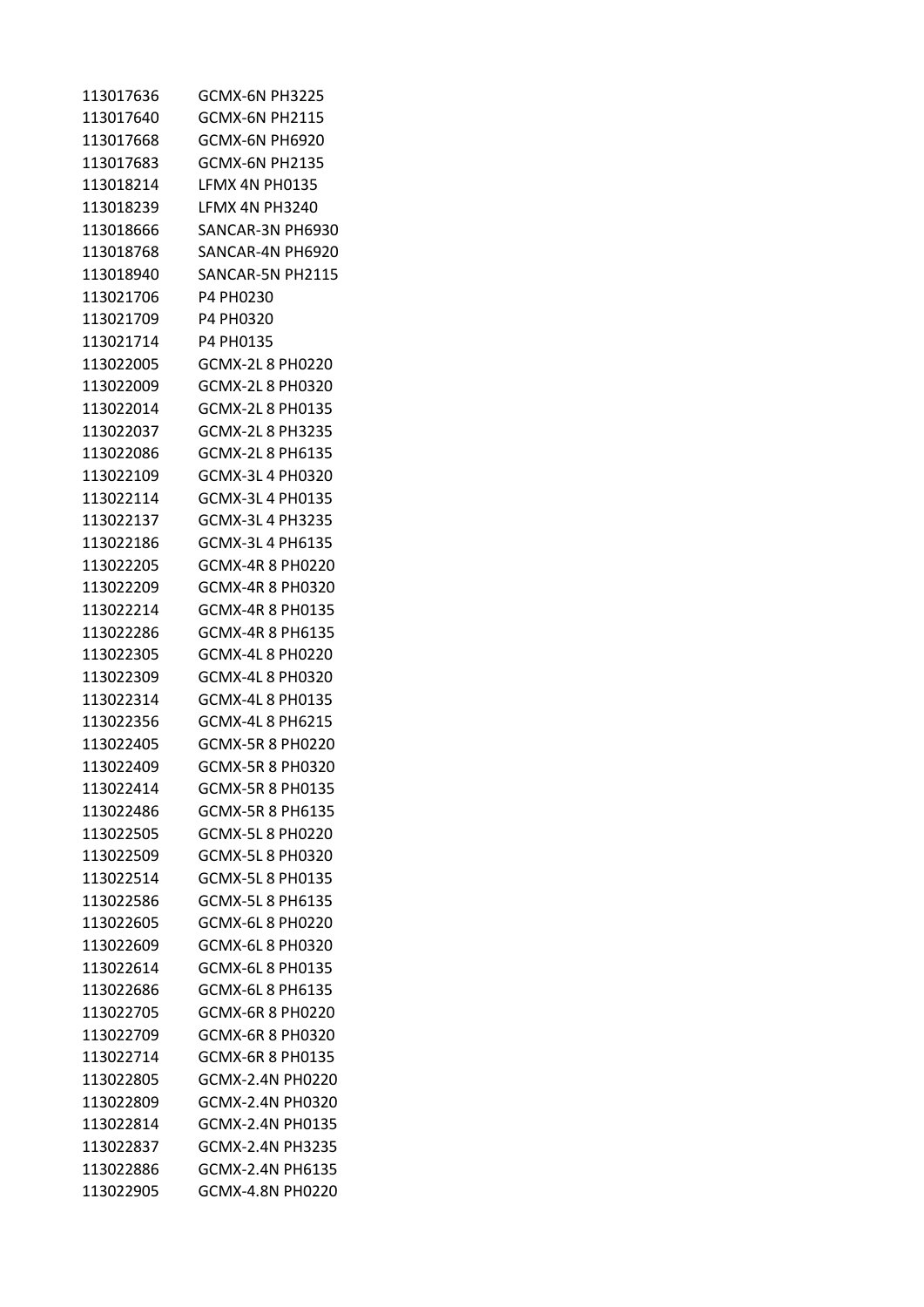| 113022909 | GCMX-4.8N PH0320    |
|-----------|---------------------|
| 113022914 | GCMX-4.8N PH0135    |
| 113022986 | GCMX-4.8N PH6135    |
| 113023005 | GCMX-4.8R 8 PH0220  |
| 113023009 | GCMX-4.8R 8 PH0320  |
| 113023014 | GCMX-4.8R 8 PH0135  |
| 113023086 | GCMX-4.8R 8 PH6135  |
| 113023105 | GCMX-4.8L 8 PH0220  |
| 113023109 | GCMX-4.8L 8 PH0320  |
| 113023114 | GCMX-4.8L 8 PH0135  |
| 113023137 | GCMX-4.8L 8 PH3235  |
| 113023186 | GCMX-4.8L 8 PH6135  |
| 113023205 | GCMX-2.4L 8 PH0220  |
| 113023209 | GCMX-2.4L 8 PH0320  |
| 113023214 | GCMX-2.4L 8 PH0135  |
| 113023305 | GCMX-2.4R 8 PH0220  |
| 113023309 | GCMX-2.4R 8 PH0320  |
| 113023314 | GCMX-2.4R 8 PH0135  |
| 113025309 | GCMX-3R 15 PH0320   |
| 113025314 | GCMX-3R 15 PH0135   |
| 113025337 | GCMX-3R 15 PH3235   |
| 113025386 | GCMX-3R 15 PH6135   |
| 113025409 | GCMX-3L 15 PH0320   |
| 113025414 | GCMX-3L 15 PH0135   |
| 113025437 | GCMX-3L 15 PH3235   |
| 113025486 | GCMX-3L 15 PH6135   |
| 113025509 | GCMX-2R 15 PH0320   |
| 113025514 | GCMX-2R 15 PH0135   |
| 113025609 | GCMX-2L 15 PH0320   |
| 113025614 | GCMX-2L 15 PH0135   |
| 113025637 | GCMX-2L 15 PH3235   |
| 113025709 | GCMX-2.4R 4 PH0320  |
| 113025714 | GCMX-2.4R 4 PH0135  |
| 113025809 | GCMX-2.4R 15 PH0320 |
| 113025814 | GCMX-2.4R 15 PH0135 |
| 113025909 | GCMX-2.4L 4 PH0320  |
| 113025914 | GCMX-2.4L 4 PH0135  |
| 113026009 | GCMX-2.4L 15 PH0320 |
| 113026014 | GCMX-2.4L 15 PH0135 |
| 113026109 | GCMX-4R 4 PH0320    |
| 113026114 | GCMX-4R 4 PH0135    |
| 113026186 | GCMX-4R 4 PH6135    |
| 113026209 | GCMX-4R 15 PH0320   |
| 113026214 | GCMX-4R 15 PH0135   |
| 113026309 | GCMX-4L 15 PH0320   |
| 113026314 | GCMX-4L 15 PH0135   |
| 113026409 | GCMX-4.8R 4 PH0320  |
| 113026414 | GCMX-4.8R 4 PH0135  |
| 113026509 | GCMX-4.8R 15 PH0320 |
| 113026514 | GCMX-4.8R 15 PH0135 |
|           |                     |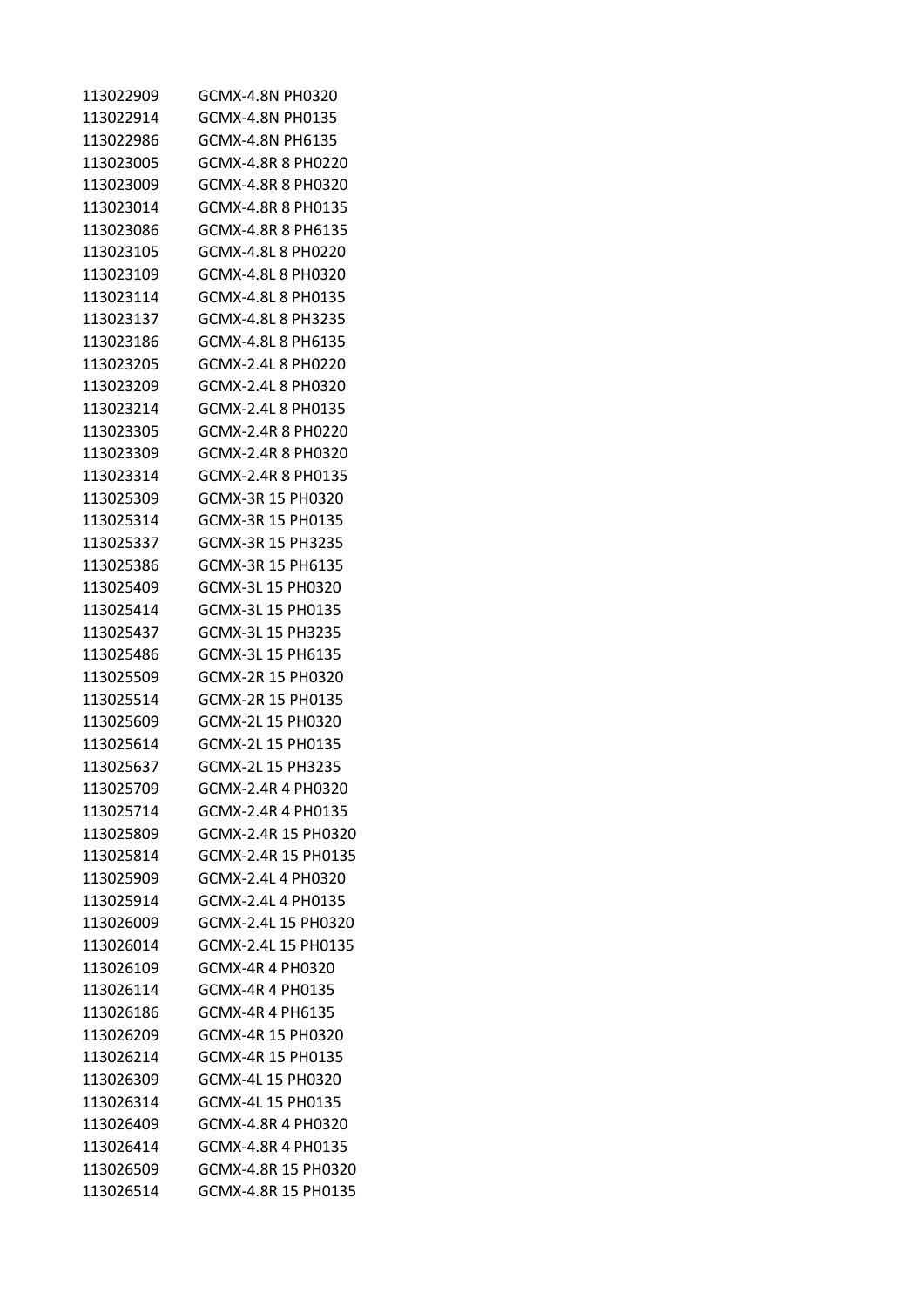| 113026609 | GCMX-4.8L 4 PH0320          |
|-----------|-----------------------------|
| 113026614 | GCMX-4.8L 4 PH0135          |
| 113026709 | GCMX-4.8L 15 PH0320         |
| 113026714 | GCMX-4.8L 15 PH0135         |
| 113026809 | GCMX-5R 4 PH0320            |
| 113026814 | GCMX-5R 4 PH0135            |
| 113026909 | GCMX-5R 15 PH0320           |
| 113026914 | GCMX-5R 15 PH0135           |
| 113027009 | GCMX-5L 4 PH0320            |
| 113027014 | GCMX-5L 4 PH0135            |
| 113027109 | GCMX-5L 15 PH0320           |
| 113027114 | GCMX-5L 15 PH0135           |
| 113027209 | GCMX-6R 4 PH0320            |
| 113027214 | GCMX-6R 4 PH0135            |
| 113027409 | GCMX-6L 4 PH0320            |
| 113027414 | GCMX-6L 4 PH0135            |
| 113027509 | GCMX-6L 15 PH0320           |
| 113027514 | GCMX-6L 15 PH0135           |
| 113027609 | GCMX-6R 15 PH0320           |
| 113027614 | GCMX-6R 15 PH0135           |
| 113038367 | GP0200A020-N02-MC PH6325    |
| 113038467 | GP0300B020-N02-MC PH6325    |
| 113039763 | GP0400C020-N02-MC PH6320    |
| 113040167 | GP0300B040-N02-MM PH6325    |
| 113040367 | GP0500D040-N02-MM PH6325    |
| 113040425 | GP0600E300-N02-MP PH0705    |
| 113040463 | GP0600E300-N02-MP PH6320    |
| 113041025 | GP0800F080-N02-MM PH0705    |
| 113041667 | GP0200A020-050R02-MC PH6325 |
| 113042467 | GP0400C020-N01-MC PH6325    |
| 114027678 | WCKX 030204 PH6125          |
| 114027686 | WCKX 030204 PH6135          |
| 114027778 | WCKX 040204 PH6125          |
| 114027786 | WCKX 040204 PH6135          |
| 114027878 | WCKX 050308 PH6125          |
| 114027886 | WCKX 050308 PH6135          |
| 114027978 | <b>WCKX 06T308 PH6125</b>   |
| 114027986 | <b>WCKX 06T308 PH6135</b>   |
| 114028078 | WCKX 080408 PH6125          |
| 114028086 | WCKX 080408 PH6135          |
| 114030078 | WCKX 02T104 PH6125          |
| 114030086 | WCKX 02T104 PH6135          |
| 114207310 | WCGX 030204 PH0910          |
| 115001568 | TPGT 070202-FL15 PH6920     |
| 115001725 | TPGT 070203-FLU25 PH0705    |
| 115002268 | TPGT 070204-FL15 PH6920     |
| 115002625 | TPGT 070202-FLU25 PH0705    |
| 115002925 | TPGT 070204-FLU25 PH0705    |
| 115003025 | TPGT 070201-FLU25 PH0705    |
| 116020100 | <b>PIMO 4051</b>            |
|           |                             |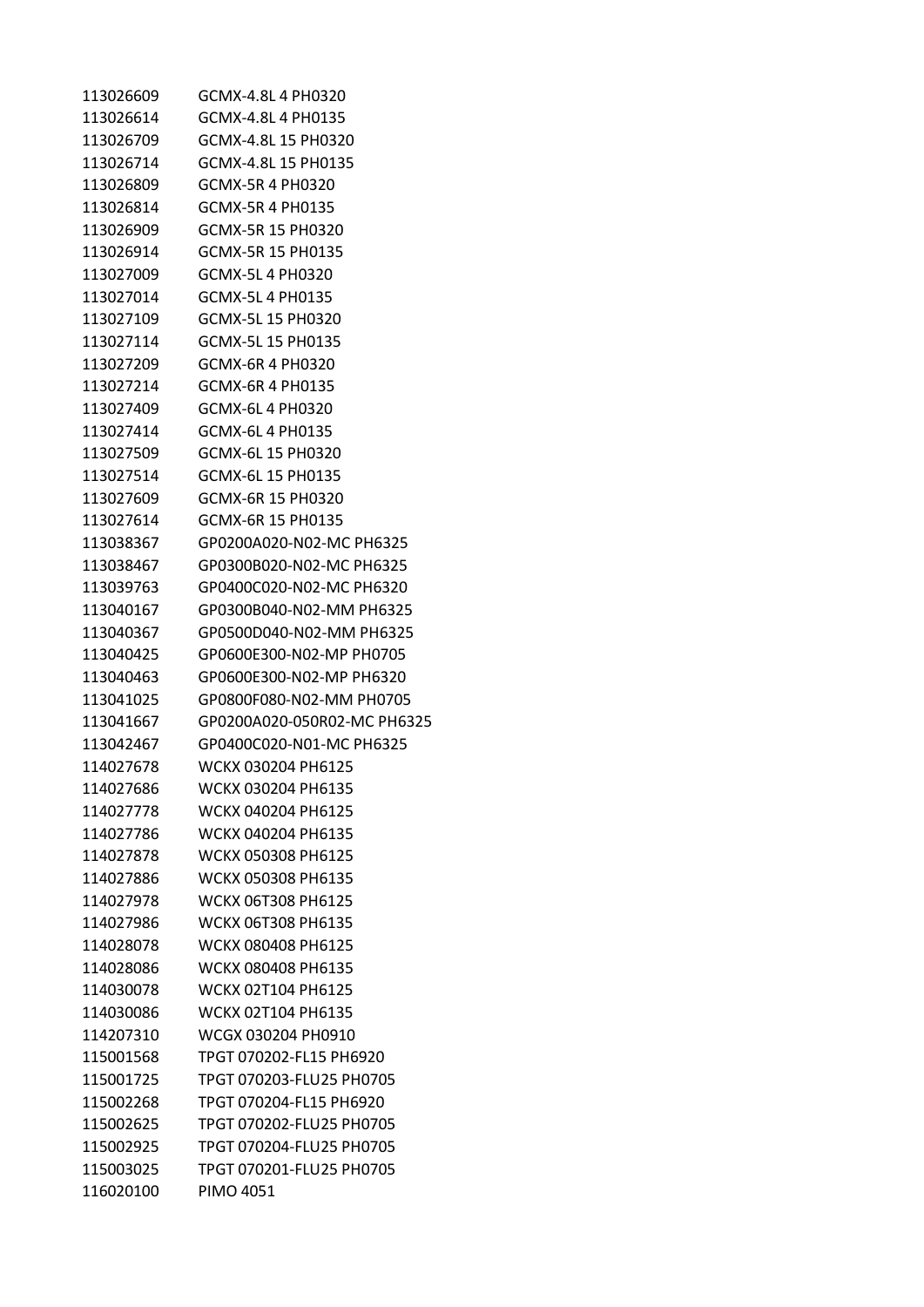| 117005123 | <b>DIN 2 K12 PH0321</b> |
|-----------|-------------------------|
| 117005323 | <b>DIN 2 K20 PH0321</b> |
| 117005623 | DIN 2 L16 PH0321        |
| 117006007 | DIN 8010 BB 5 PH0905    |
| 117006107 | DIN 8010 BB 5.5 PH0905  |
| 117006223 | DIN 8010 BB 6.5 PH0321  |
| 117006323 | DIN 8010 BB 7 PH0321    |
| 117006423 | DIN 8010 BC 10 PH0321   |
| 117006523 | DIN 8010 BC 12 PH0321   |
| 117006623 | DIN 8010 BC 13 PH0321   |
| 117006923 | DIN 8010 BC 20 PH0321   |
| 117007023 | DIN 8010 BC 21 PH0321   |
| 117007123 | DIN 8010 BC 22 PH0321   |
| 117007223 | DIN 8010 BC 24 PH0321   |
| 117007323 | DIN 8010 BC 28 PH0321   |
| 117007423 | DIN 8010 BC 8 PH0321    |
| 117007523 | DIN 8011 R12 PH0321     |
| 117007617 | DIN 8011 R16 PH0325     |
| 117007717 | DIN 8011 R19 PH0325     |
| 117007817 | DIN 8011 R22 PH0325     |
| 117007917 | DIN 8011 R25 PH0325     |
| 117007923 | DIN 8011 R25 PH0321     |
| 117008023 | DIN 8011 R30 PH0321     |
| 117008117 | DIN 8011 T12 PH0325     |
| 117008123 | DIN 8011 T12 PH0321     |
| 117008217 | DIN 8011 T16 PH0325     |
| 117008223 | DIN 8011 T16 PH0321     |
| 117008317 | DIN 8011 T22 PH0325     |
| 117008321 | DIN 8011 T22 PH0131     |
| 117008415 | DIN 8011 T25 PH0125     |
| 117008423 | DIN 8011 T25 PH0321     |
| 117008517 | DIN 8011 U12 PH0325     |
| 117008523 | DIN 8011 U12 PH0321     |
| 117008617 | DIN 8011 U16 PH0325     |
| 117008717 | DIN 8011 U19 PH0325     |
| 117008817 | DIN 8011 U22 PH0325     |
| 117008917 | DIN 8011 U30 PH0325     |
| 117009023 | DIN 8013 BE12 PH0321    |
| 117009123 | DIN 8013 BE13 PH0321    |
| 117009323 | DIN 8013 BE20 PH0321    |
| 117009623 | DIN 8013 BE4 PH0321     |
| 117009723 | DIN 8013 BE6 PH0321     |
| 117009823 | DIN 8013 BE6.5 PH0321   |
| 117009923 | DIN 8013 BE7.5 PH0321   |
| 117010023 | DIN 8013 BE9.5 PH0321   |
| 117010121 | AFNOR FIL 3 PH0131      |
| 117010123 | AFNOR FIL 3 PH0321      |
| 117010223 | AFNOR FIL 3.5 PH0321    |
| 117010320 | AFNOR FIL 4 PH0121      |
| 117010323 | AFNOR FIL 4 PH0321      |
|           |                         |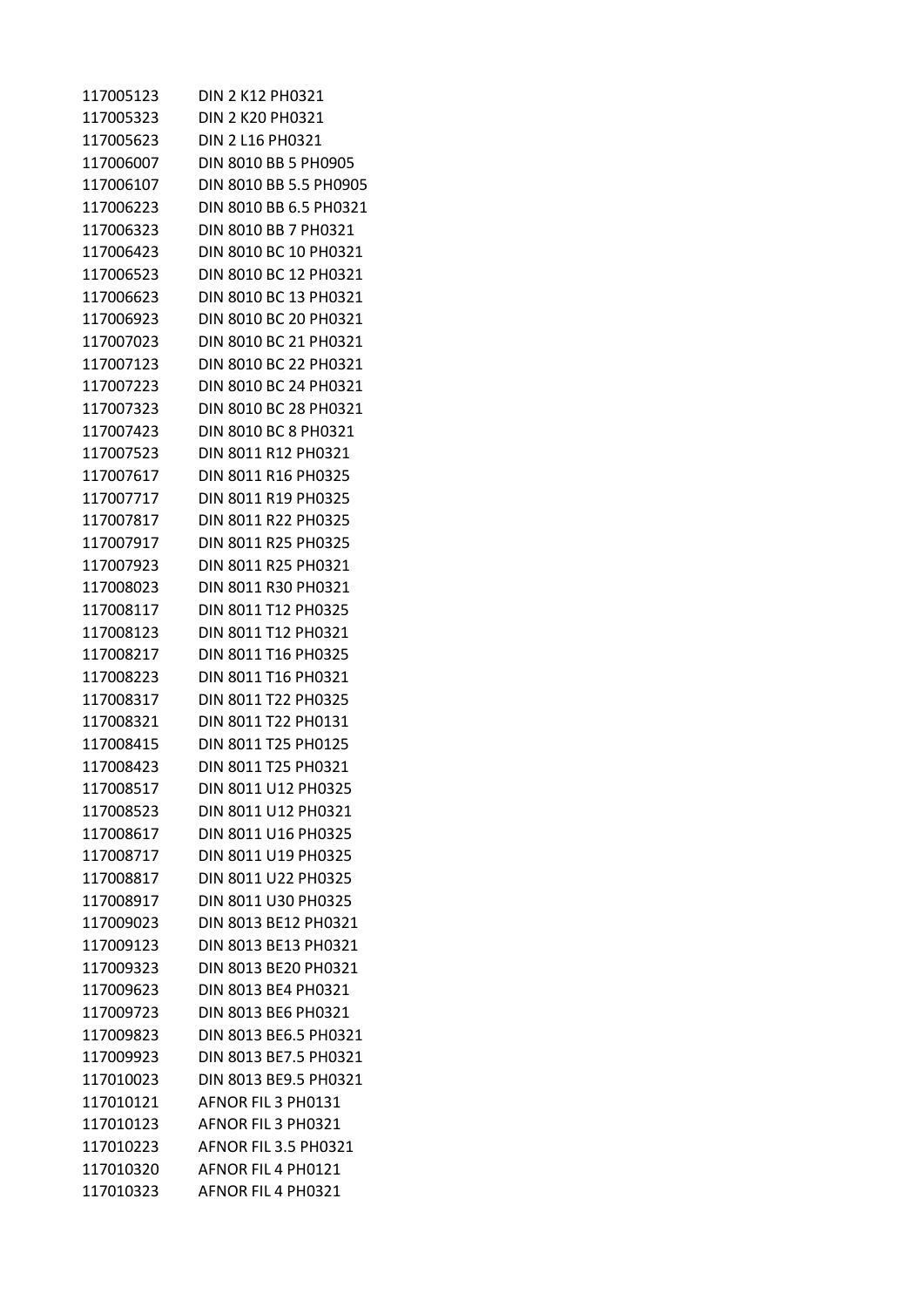| 117010324 | AFNOR FIL 4 PH0341    |
|-----------|-----------------------|
| 117010420 | AFNOR FIL 5 PH0121    |
| 117010423 | AFNOR FIL 5 PH0321    |
| 117010523 | AFNOR FIL 6 PH0321    |
| 117010620 | AFNOR FIL 7 PH0121    |
| 117010623 | AFNOR FIL 7 PH0321    |
| 117010720 | AFNOR GOR 3 PH0121    |
| 117010723 | AFNOR GOR 3 PH0321    |
| 117010821 | AFNOR GOR 4 PH0131    |
| 117010823 | AFNOR GOR 4 PH0321    |
| 117010923 | AFNOR GOR 5 PH0321    |
| 117011021 | AFNOR GOR 6 PH0131    |
| 117011023 | AFNOR GOR 6 PH0321    |
| 117011123 | AFNOR GOR 8 PH0321    |
| 117012023 | DIN 2 K16 PH0321      |
| 117012123 | DIN 2 L20 PH0321      |
| 117012215 | DIN 8011 T19 PH0125   |
| 117012217 | DIN 8011 T19 PH0325   |
| 117012323 | DIN 8013 BE10 PH0321  |
| 117012407 | ISO A10 PH0905        |
| 117012420 | ISO A10 PH0121        |
| 117012423 | ISO A10 PH0321        |
| 117012424 | ISO A10 PH0341        |
| 117012507 | ISO A12 PH0905        |
| 117012523 | <b>ISO A12 PH0321</b> |
| 117012607 | ISO A16 PH0905        |
| 117012623 | ISO A16 PH0321        |
| 117012624 | ISO A16 PH0341        |
| 117012707 | ISO A20 PH0905        |
| 117012720 | ISO A20 PH0121        |
| 117012723 | <b>ISO A20 PH0321</b> |
| 117012724 | ISO A20 PH0341        |
| 117012807 | <b>ISO A25 PH0905</b> |
| 117012820 | <b>ISO A25 PH0121</b> |
| 117012823 | <b>ISO A25 PH0321</b> |
| 117013023 | <b>ISO A40 PH0321</b> |
| 117013223 | <b>ISO AB5 PH0321</b> |
| 117013224 | <b>ISO AB5 PH0341</b> |
| 117013323 | <b>ISO AB6 PH0321</b> |
| 117013324 | <b>ISO AB6 PH0341</b> |
| 117013423 | <b>ISO AB8 PH0321</b> |
| 117013424 | <b>ISO AB8 PH0341</b> |
| 117013523 | ISO B10 PH0321        |
| 117013620 | <b>ISO B12 PH0121</b> |
| 117013623 | <b>ISO B12 PH0321</b> |
| 117013707 | ISO B16 PH0905        |
| 117013720 | <b>ISO B16 PH0121</b> |
| 117013721 | ISO B16 PH0131        |
| 117013723 | <b>ISO B16 PH0321</b> |
| 117013807 | ISO B20 PH0905        |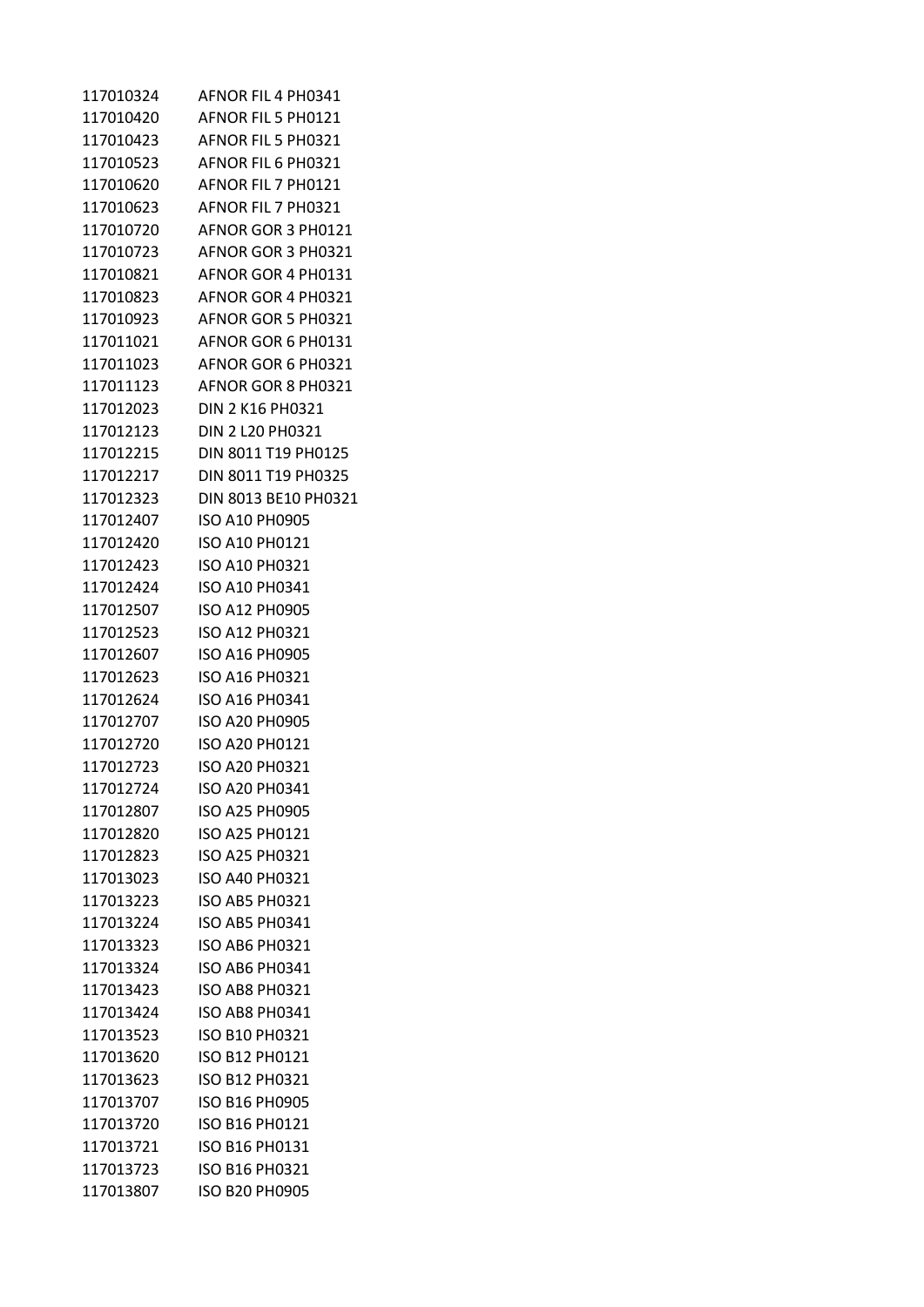| 117013820 | ISO B20 PH0121        |
|-----------|-----------------------|
| 117013923 | ISO B25 PH0321        |
| 117014123 | ISO B40 PH0321        |
| 117014307 | ISO C10 PH0905        |
| 117014321 | ISO C10 PH0131        |
| 117014323 | ISO C10 PH0321        |
| 117014324 | ISO C10 PH0341        |
| 117014420 | ISO C12 PH0121        |
| 117014421 | ISO C12 PH0131        |
| 117014423 | ISO C12 PH0321        |
| 117014424 | ISO C12 PH0341        |
| 117014507 | ISO C16 PH0905        |
| 117014524 | ISO C16 PH0341        |
| 117014607 | ISO C20 PH0905        |
| 117014620 | ISO C20 PH0121        |
| 117014624 | ISO C20 PH0341        |
| 117014707 | ISO C25 PH0905        |
| 117014720 | ISO C25 PH0121        |
| 117014724 | ISO C25 PH0341        |
| 117014807 | ISO C32 PH0905        |
| 117014810 | ISO C32 PH0910        |
| 117014820 | ISO C32 PH0121        |
| 117014821 | ISO C32 PH0131        |
| 117014910 | ISO C40 PH0910        |
| 117015023 | ISO C5 PH0321         |
| 117015110 | <b>ISO C50 PH0910</b> |
| 117015126 | ISO C50 PH0710        |
| 117015207 | ISO C6 PH0905         |
| 117015223 | ISO C6 PH0321         |
| 117015323 | ISO C8 PH0321         |
| 117015324 | ISO C8 PH0341         |
| 117015423 | ISO D10 PH0321        |
| 117015523 | ISO D12 PH0321        |
| 117015607 | <b>ISO D3 PH0905</b>  |
| 117015623 | <b>ISO D3 PH0321</b>  |
| 117015624 | ISO D3 PH0341         |
| 117015707 | <b>ISO D4 PH0905</b>  |
| 117015723 | ISO D4 PH0321         |
| 117015724 | <b>ISO D4 PH0341</b>  |
| 117015807 | <b>ISO D5 PH0905</b>  |
| 117015823 | ISO D5 PH0321         |
| 117015824 | <b>ISO D5 PH0341</b>  |
| 117015907 | <b>ISO D6 PH0905</b>  |
| 117015923 | <b>ISO D6 PH0321</b>  |
| 117015924 | <b>ISO D6 PH0341</b>  |
| 117016007 | <b>ISO D8 PH0905</b>  |
| 117016023 | ISO D8 PH0321         |
| 117016121 | ISO E10 PH0131        |
| 117016123 | <b>ISO E10 PH0321</b> |
| 117016207 | ISO E12 PH0905        |
|           |                       |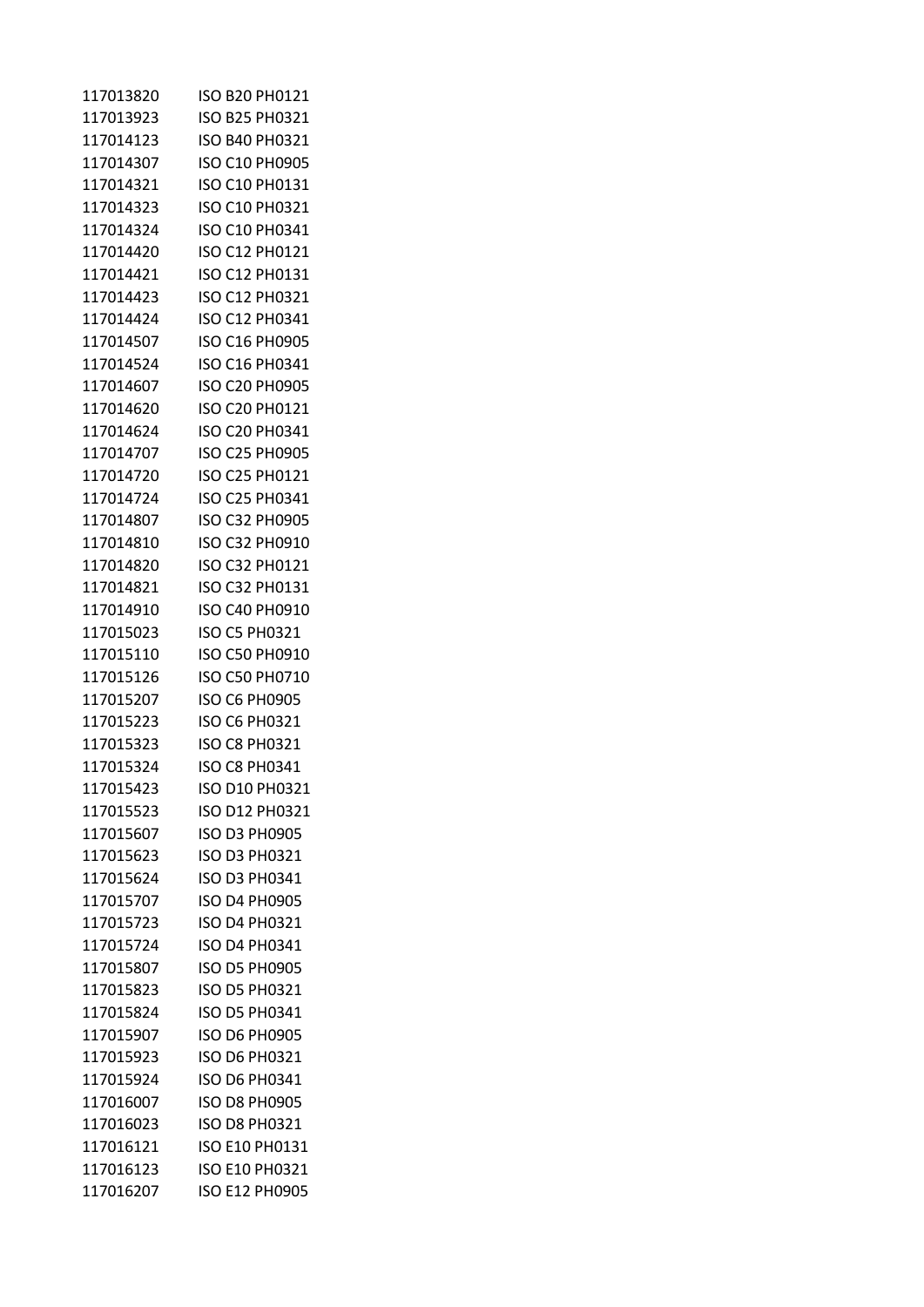| 117016221 | ISO E12 PH0131            |
|-----------|---------------------------|
| 117016223 | <b>ISO E12 PH0321</b>     |
| 117016307 | <b>ISO E16 PH0905</b>     |
| 117016323 | <b>ISO E16 PH0321</b>     |
| 117016407 | <b>ISO E20 PH0905</b>     |
| 117016420 | ISO E20 PH0121            |
| 117016423 | <b>ISO E20 PH0321</b>     |
| 117016520 | ISO E25 PH0121            |
| 117016607 | <b>ISO E32 PH0905</b>     |
| 117016707 | <b>ISO E4 PH0905</b>      |
| 117016721 | <b>ISO E4 PH0131</b>      |
| 117016723 | <b>ISO E4 PH0321</b>      |
| 117016807 | <b>ISO E5 PH0905</b>      |
| 117016820 | <b>ISO E5 PH0121</b>      |
| 117016823 | <b>ISO E5 PH0321</b>      |
| 117016907 | <b>ISO E6 PH0905</b>      |
| 117016921 | <b>ISO E6 PH0131</b>      |
| 117016923 | <b>ISO E6 PH0321</b>      |
| 117017023 | <b>ISO E8 PH0321</b>      |
| 117017107 | ISO KA16 50 PH0905        |
| 117017123 | ISO KA16 50 PH0321        |
| 117017307 | <b>ISO KA20 50 PH0905</b> |
| 117017323 | ISO KA20 50 PH0321        |
| 117017423 | ISO KA20 58 PH0321        |
| 117017523 | ISO KA25 50 PH0321        |
| 117017607 | ISO KB16 50 PH0905        |
| 117017623 | ISO KB16 50 PH0321        |
| 117017820 | ISO KB20 50 PH0121        |
| 117017907 | ISO KB25 50 PH0905        |
| 117017923 | ISO KB25 50 PH0321        |
| 117018007 | <b>NC10 PH0905</b>        |
| 117018023 | NC10 PH0321               |
| 117018123 | <b>NC12 PH0321</b>        |
| 117018323 | <b>NC3.5 PH0321</b>       |
| 117018423 | <b>NC4 PH0321</b>         |
| 117018507 | <b>NC5 PH0905</b>         |
| 117018523 | <b>NC5 PH0321</b>         |
| 117018623 | <b>NC6 PH0321</b>         |
| 117018723 | <b>NC7 PH0321</b>         |
| 117018807 | <b>NC8 PH0905</b>         |
| 117018820 | <b>NC8 PH0121</b>         |
| 117018821 | <b>NC8 PH0131</b>         |
| 117018823 | <b>NC8 PH0321</b>         |
| 117018907 | Q30 PH0905                |
| 117018920 | Q30 PH0121                |
| 117018923 | Q30 PH0321                |
| 117019023 | Q35 PH0321                |
| 117019107 | Q40 PH0905                |
| 117019121 | Q40 PH0131                |
| 117019123 | Q40 PH0321                |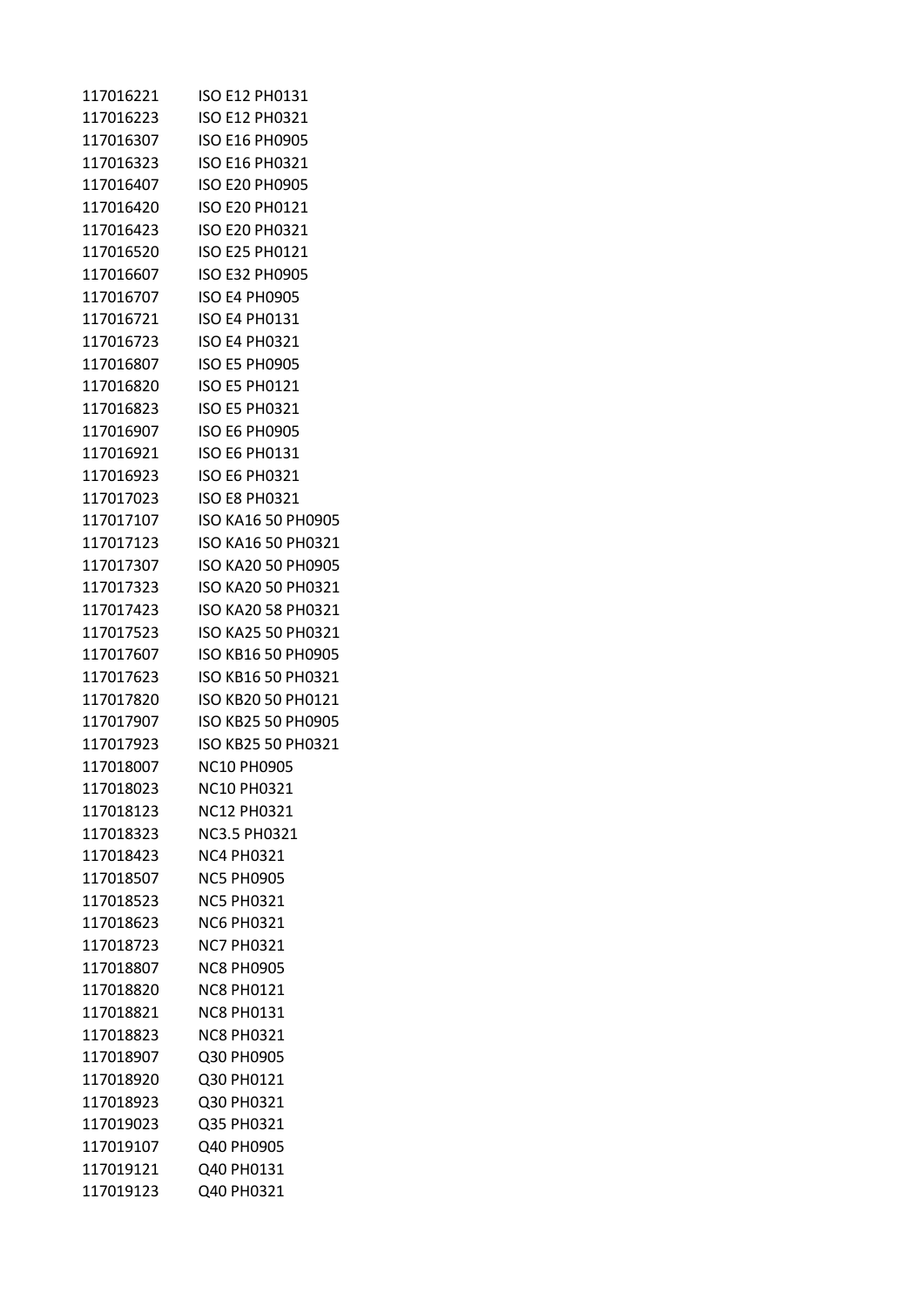| 117019223 | Q50 PH0321             |
|-----------|------------------------|
| 117019723 | SMS 956 CR10 PH0321    |
| 117019823 | SMS 956 CR12 PH0321    |
| 117019923 | SMS 956 CR16 PH0321    |
| 117020023 | SMS 956 CR20 PH0321    |
| 117020423 | SMS 956 CR40 PH0321    |
| 117020523 | SMS 956 CR8 PH0321     |
| 117020923 | <b>SMS GB10 PH0321</b> |
| 117021021 | SMS GB12 PH0131        |
| 117021023 | SMS GB12 PH0321        |
| 117021123 | SMS GB16 PH0321        |
| 117021223 | SMS GB20 PH0321        |
| 117021307 | <b>SMS GB25 PH0905</b> |
| 117021323 | SMS GB 25 PH0321       |
| 117021423 | SMS GB 30 PH0321       |
| 117021523 | <b>SMS GB8 PH0321</b>  |
| 117021723 | SMS 956 K12 PH0321     |
| 117021823 | SMS 956 K2 PH0321      |
| 117021923 | SMS 956 K3 PH0321      |
| 117022123 | SMS 956 K5 PH0321      |
| 117022220 | SMS 956 K6 PH0121      |
| 117022223 | SMS 956 K6 PH0321      |
| 117022323 | SMS 956 K7 PH0321      |
| 117022523 | SMS 956 L13 PH0321     |
| 117022623 | SMS 956 L16 PH0321     |
| 117022714 | SMS 956 L20 PH0135     |
| 117022723 | SMS 956 L20 PH0321     |
| 117022823 | SMS 956 L25 PH0321     |
| 117023023 | TA 20-1 PH0321         |
| 117023223 | TA 20-3 PH0321         |
| 117023323 | TA 20-4 PH0321         |
| 117023523 | TA 20-6 PH0321         |
| 117023623 | TA 20-7 PH0321         |
| 117023723 | TA 20-8 PH0321         |
| 117023807 | TA 20 -8 PH0905        |
| 117024023 | ASA 1030 PH0321        |
| 117024123 | ASA 1040 PH0321        |
| 117024223 | ASA 1050 PH0321        |
| 117024423 | ASA 1070 PH0321        |
| 117024623 | ASA 1100 PH0321        |
| 117024723 | ASA 1105 PH0321        |
| 117024823 | ASA 1110 PH0321        |
| 117024923 | ASA 1120 PH0321        |
| 117025023 | ASA 1130 PH0321        |
| 117025123 | ASA 1140 PH0321        |
| 117025223 | ASA 1150 PH0321        |
| 117025323 | ASA 1160 PH0321        |
| 117025423 | ASA 1170 PH0321        |
| 117025523 | ASA 1180 PH0321        |
| 117025623 | ASA 1190 PH0321        |
|           |                        |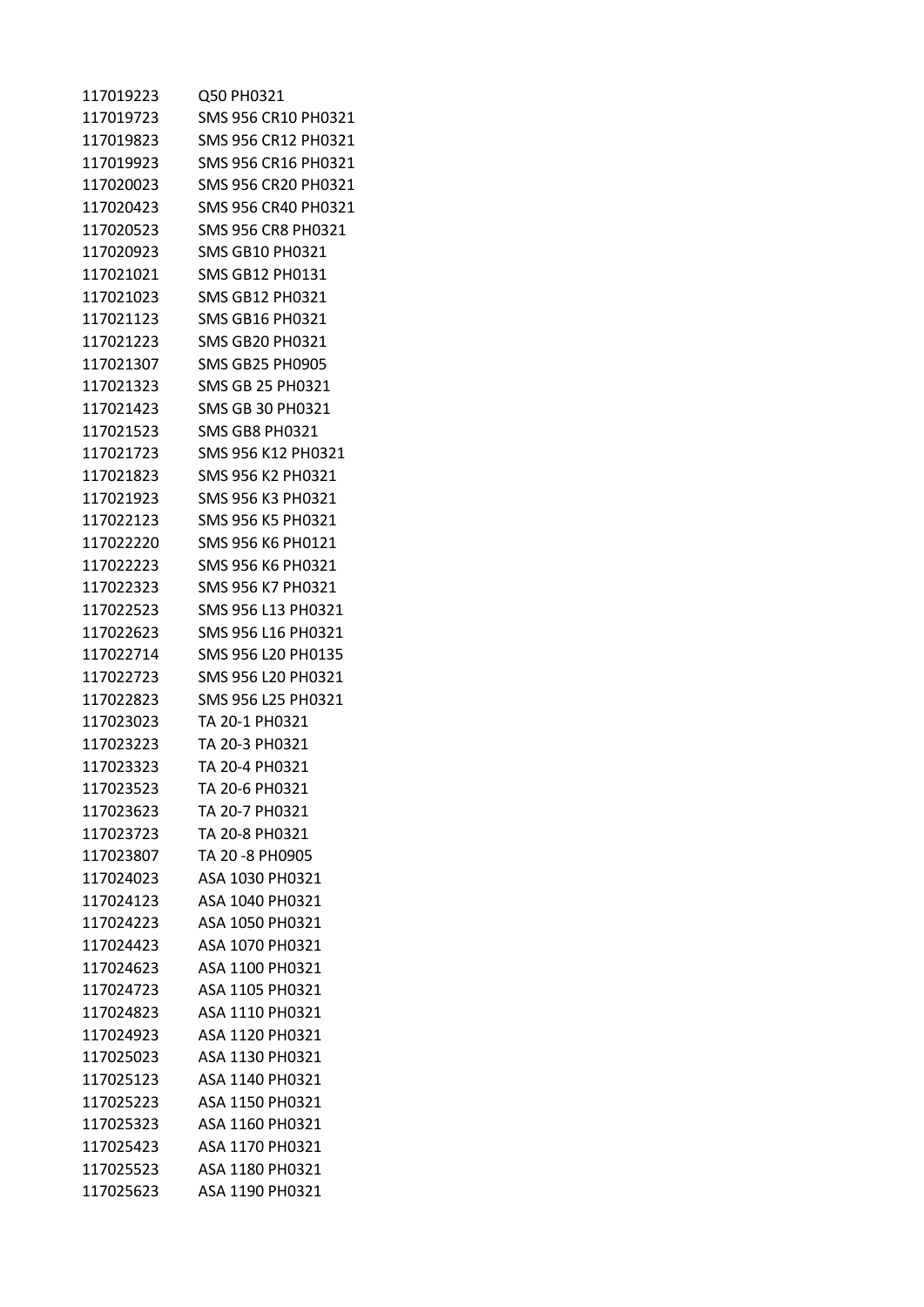| 117025723 | ASA 1200 PH0321                             |
|-----------|---------------------------------------------|
| 117025823 | ASA 1210 PH0321                             |
| 117025923 | ASA 1215 PH0321                             |
| 117026023 | ASA 1240 PH0321                             |
| 117026123 | ASA 1250 PH0321                             |
| 117026223 | ASA 1260 PH0321                             |
| 117026323 | ASA 1270 PH0321                             |
| 117026423 | ASA 1280 PH0321                             |
| 117026523 | ASA 1290 PH0321                             |
| 117026623 | ASA 1330 PH0321                             |
| 117026723 | ASA 2030 PH0321                             |
| 117026823 | ASA 2040 PH0321                             |
| 117026923 | ASA 2120 PH0321                             |
| 117027023 | ASA 2140 PH0321                             |
| 117027106 | ASA 2170 PH0230                             |
| 117027123 | ASA 2170 PH0321                             |
| 117027223 | ASA 2180 PH0321                             |
| 117027323 | ASA 2190 PH0321                             |
| 117027423 | ASA 2200 PH0321                             |
| 117027523 | ASA 2210 PH0321                             |
| 117027723 | ASA 2250 PH0321                             |
| 117027823 | ASA 2260 PH0321                             |
| 117028623 | DIN 8013 BE8 PH0321                         |
| 117028717 | DIN 8011 U25 PH0325                         |
| 117028923 | NC5 RECTIF. PH0321                          |
| 117029623 | ASA 1020 PH0321                             |
| 117029823 | ASA 1090 PH0321                             |
| 117030023 | NC <sub>10</sub> RECTIF, PH <sub>0321</sub> |
| 117030323 | ASA 2110 PH0321                             |
| 119118614 | SPXN 1906 PH0135                            |
| 119118668 | SPXN 1906 PH6920                            |
| 119118686 | SPXN 1906 PH6135                            |
| 119162856 | LNUX 191940-RHR-T PH6215                    |
| 119169600 | D0602096                                    |
| 119195200 | P0220502                                    |
| 119197300 | LE03-04                                     |
| 119200900 | HC01200                                     |
| 127400110 | CG0600060-CH PH0910                         |
| 127400112 | CG0600060-CH PH0920                         |
| 127400118 | CG0600060-CH PH0930                         |
| 127400310 | CG0800075-CH PH0910                         |
| 127400318 | CG0800075-CH PH0930                         |
| 127400610 | CG1000073B-CH PH0910                        |
| 127400612 | CG1000073B-CH PH0920                        |
| 127400618 | CG1000073B-CH PH0930                        |
| 127401210 | CG1000066B-CH PH0910                        |
| 127401212 | CG1000066B-CH PH0920                        |
| 127401218 | CG1000066B-CH PH0930                        |
| 127403410 | CG1000070B-CH PH0910                        |
| 127403412 | CG1000070B-CH PH0920                        |
|           |                                             |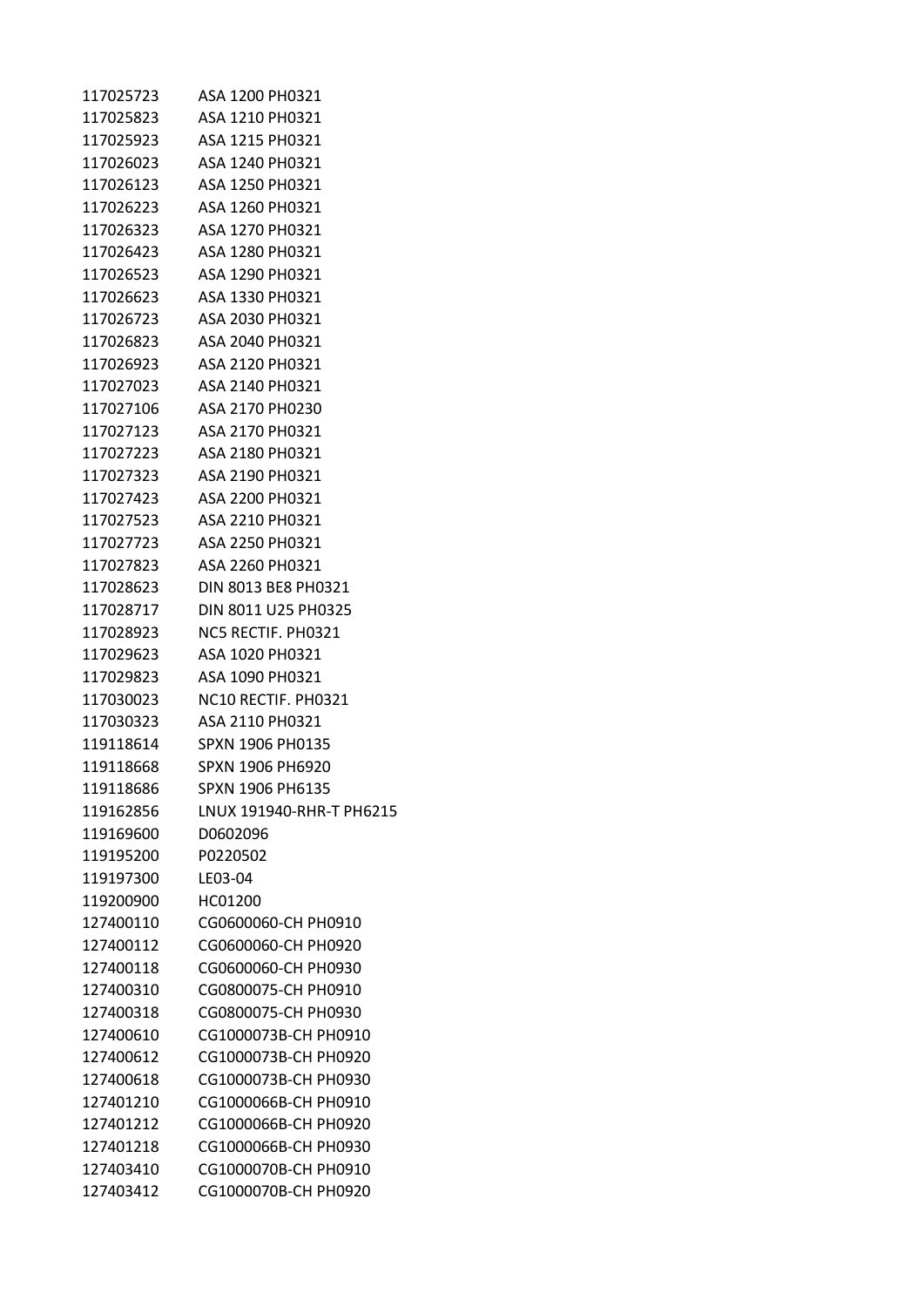| 127403418 | CG1000070B-CH PH0930 |
|-----------|----------------------|
| 127403510 | CG1000075B-CH PH0910 |
| 127403512 | CG1000075B-CH PH0920 |
| 127403518 | CG1000075B-CH PH0930 |
| 127403610 | CG1000080B-CH PH0910 |
| 127403612 | CG1000080B-CH PH0920 |
| 127403618 | CG1000080B-CH PH0930 |
| 127403710 | CG1000090B-CH PH0910 |
| 127403712 | CG1000090B-CH PH0920 |
| 127403718 | CG1000090B-CH PH0930 |
| 127403810 | CG1200073B-CH PH0910 |
| 127403812 | CG1200073B-CH PH0920 |
| 127403818 | CG1200073B-CH PH0930 |
| 127403910 | CG1200075B-CH PH0910 |
| 127403912 | CG1200075B-CH PH0920 |
| 127403918 | CG1200075B-CH PH0930 |
| 127404010 | CG1200080B-CH PH0910 |
| 127404012 | CG1200080B-CH PH0920 |
| 127404018 | CG1200080B-CH PH0930 |
| 127404110 | CG1400074B-CH PH0910 |
| 127404112 | CG1400074B-CH PH0920 |
| 127404118 | CG1400074B-CH PH0930 |
| 127404210 | CG1400083B-CH PH0910 |
| 127404218 | CG1400083B-CH PH0930 |
| 127404310 | CG1600082B-CH PH0910 |
| 127404318 | CG1600082B-CH PH0930 |
| 127404510 | CG1800084B-CH PH0910 |
| 127404512 | CG1800084B-CH PH0920 |
| 127404518 | CG1800084B-CH PH0930 |
| 127404610 | CG1800092B-CH PH0910 |
| 127404618 | CG1800092B-CH PH0930 |
| 127404710 | CG2000092B-CH PH0910 |
| 127404712 | CG2000092B-CH PH0920 |
| 127404718 | CG2000092B-CH PH0930 |
| 127404810 | CG2000100B-CH PH0910 |
| 127404812 | CG2000100B-CH PH0920 |
| 127404818 | CG2000100B-CH PH0930 |
| 127404912 | CG2000110B-CH PH0920 |
| 127404918 | CG2000110B-CH PH0930 |
| 127406010 | CG0600051-CH PH0910  |
| 127406018 | CG0600051-CH PH0930  |
| 127406110 | CG0600055-CH PH0910  |
| 127406112 | CG0600055-CH PH0920  |
| 127406118 | CG0600055-CH PH0930  |
| 127406310 | CG0600065-CH PH0910  |
| 127406318 | CG0600065-CH PH0930  |
| 127406410 | CG0800058-CH PH0910  |
| 127406412 | CG0800058-CH PH0920  |
| 127406418 | CG0800058-CH PH0930  |
| 127406510 | CG0800060-CH PH0910  |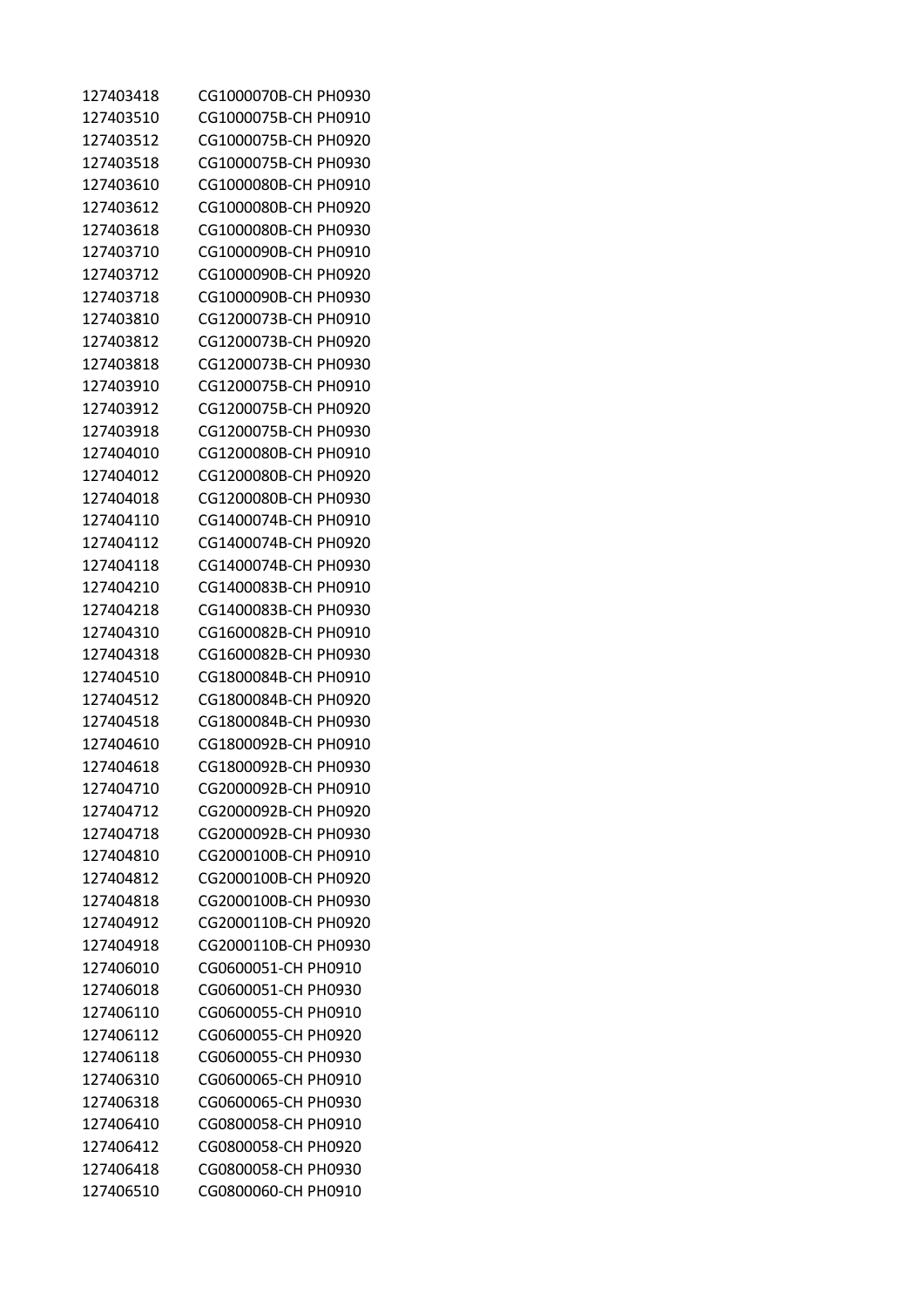| 127406512 | CG0800060-CH PH0920 |
|-----------|---------------------|
| 127406518 | CG0800060-CH PH0930 |
| 127406710 | CG0800070-CH PH0910 |
| 127406718 | CG0800070-CH PH0930 |
| 127406810 | CG1000066-CH PH0910 |
| 127406812 | CG1000066-CH PH0920 |
| 127406818 | CG1000066-CH PH0930 |
| 127406910 | CG1000070-CH PH0910 |
| 127406912 | CG1000070-CH PH0920 |
| 127406918 | CG1000070-CH PH0930 |
| 127407010 | CG1000075-CH PH0910 |
| 127407012 | CG1000075-CH PH0920 |
| 127407018 | CG1000075-CH PH0930 |
| 127407118 | CG1000080-CH PH0930 |
| 127407210 | CG1000090-CH PH0910 |
| 127407212 | CG1000090-CH PH0920 |
| 127407218 | CG1000090-CH PH0930 |
| 127407310 | CG1200073-CH PH0910 |
| 127407312 | CG1200073-CH PH0920 |
| 127407318 | CG1200073-CH PH0930 |
| 127407410 | CG1200075-CH PH0910 |
| 127407412 | CG1200075-CH PH0920 |
| 127407418 | CG1200075-CH PH0930 |
| 127407510 | CG1200080-CH PH0910 |
| 127407512 | CG1200080-CH PH0920 |
| 127407518 | CG1200080-CH PH0930 |
| 127407710 | CG1400074-CH PH0910 |
| 127407712 | CG1400074-CH PH0920 |
| 127407718 | CG1400074-CH PH0930 |
| 127407810 | CG1400083-CH PH0910 |
| 127407812 | CG1400083-CH PH0920 |
| 127407818 | CG1400083-CH PH0930 |
| 127407910 | CG1600082-CH PH0910 |
| 127407918 | CG1600082-CH PH0930 |
| 127408110 | CG1600100-CH PH0910 |
| 127408118 | CG1600100-CH PH0930 |
| 127408210 | CG1800084-CH PH0910 |
| 127408212 | CG1800084-CH PH0920 |
| 127408218 | CG1800084-CH PH0930 |
| 127408310 | CG1800092-CH PH0910 |
| 127408312 | CG1800092-CH PH0920 |
| 127408318 | CG1800092-CH PH0930 |
| 127408410 | CG2000092-CH PH0910 |
| 127408412 |                     |
|           | CG2000092-CH PH0920 |
| 127408418 | CG2000092-CH PH0930 |
| 127408510 | CG2000100-CH PH0910 |
| 127408512 | CG2000100-CH PH0920 |
| 127408518 | CG2000100-CH PH0930 |
| 127408710 | CG2000110-CH PH0910 |
| 127408712 | CG2000110-CH PH0920 |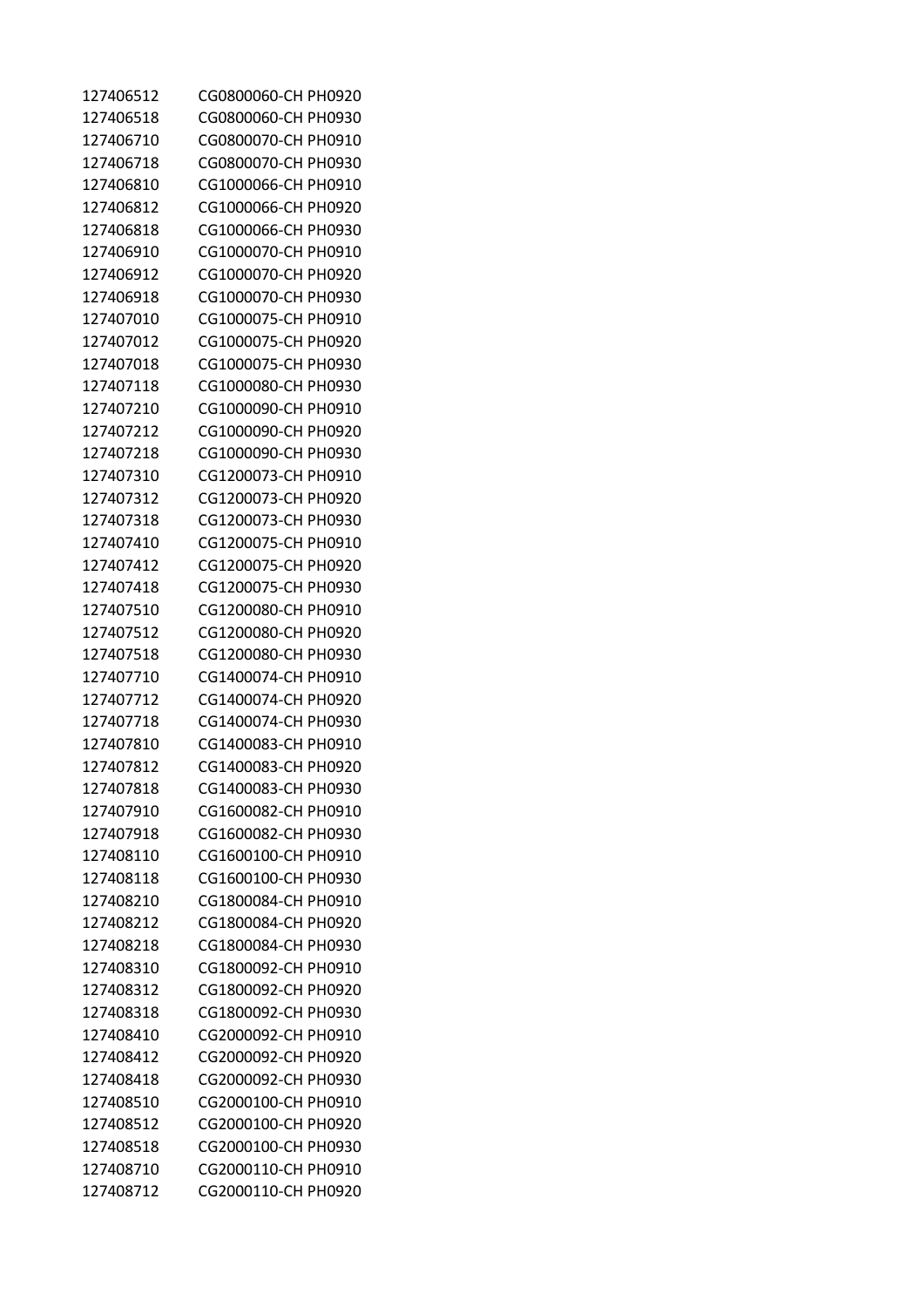| 127408718 | CG2000110-CH PH0930     |
|-----------|-------------------------|
| 127411112 | CG2000106B-CH PH0920    |
| 129007611 | DIN 8012 PT14 PH0706    |
| 129007711 | DIN 8012 PT18 PH0706    |
| 129007811 | DIN 8012 PT5 PH0706     |
| 129007911 | DIN 8012 PT7 PH0706     |
| 181000100 | 063A15090-06-07-022040  |
| 181003100 | 125B03045-08-19-U040063 |
| 181003700 | 080B04075-05-07-U027050 |
| 181004200 | 040D10090-03-00-U016040 |
| 181004500 | 063D12090-03-05-U027050 |
| 181004600 | 080D12090-04-07-U032050 |
| 181005700 | 010E60090-02-U012105    |
| 181005800 | 010E60090-02-U012150    |
| 181006000 | 012E60090-02-U016160    |
| 181006100 | 016E60090-02-U020105    |
| 181006200 | 016E60090-02-U020180    |
| 181006300 | 020E60090-02-U025125    |
| 181006400 | 020E60090-02-U025200    |
| 181006800 | 100B04075-07-07-U032050 |
| 181006900 | 125B04075-08-07-U040063 |
| 181010000 | 080A15090-07-07-027050  |
| 181010500 | 066C00066-05-09-027055  |
| 181011700 | 030R25090-04-M16035     |
| 181012500 | 008R61090-02-UM06023    |
| 181014200 | 100A15090-08-07-032050  |
| 181014600 | 080B03045-06-19-U027050 |
| 181015000 | 040R15090-04-07-M16043  |
| 181015800 | 012R61090-02-M06023     |
| 181015900 | 016R61090-02-M08028     |
| 181016000 | 020R61090-02-M10028     |
| 181016400 | 012E60090-02-U016105    |
| 181017000 | 100B03045-08-19-U032050 |
| 181017600 | 010R61090-02-M06023     |
| 181019300 | 063B55043-04-15-U022040 |
| 181019400 | 080B55043-05-15-U027050 |
| 181019500 | 125B55043-08-15-U040063 |
| 181024800 | 250A09945-24-21-U060063 |
| 181025800 | 050A15090-05-07-022040  |
| 181027100 | 010R60594-02-UM06023    |
| 181027200 | 012R60597-02-UM06025    |
| 181027300 | 016R60597-02-UM08036    |
| 181027400 | 020R60597-02-UM10040    |
| 181028300 | 008R60594-02-UM06024    |
| 181029400 | 025R06590-03-05-M12028  |
| 181031800 | 016E61090-02-U020166    |
| 181031900 | 020E61090-02-U025191    |
| 181032000 | 008E61090-02-U012092    |
| 181032100 | 008E61090-02-U012132    |
| 181032200 | 010E61090-02-U012110    |
|           |                         |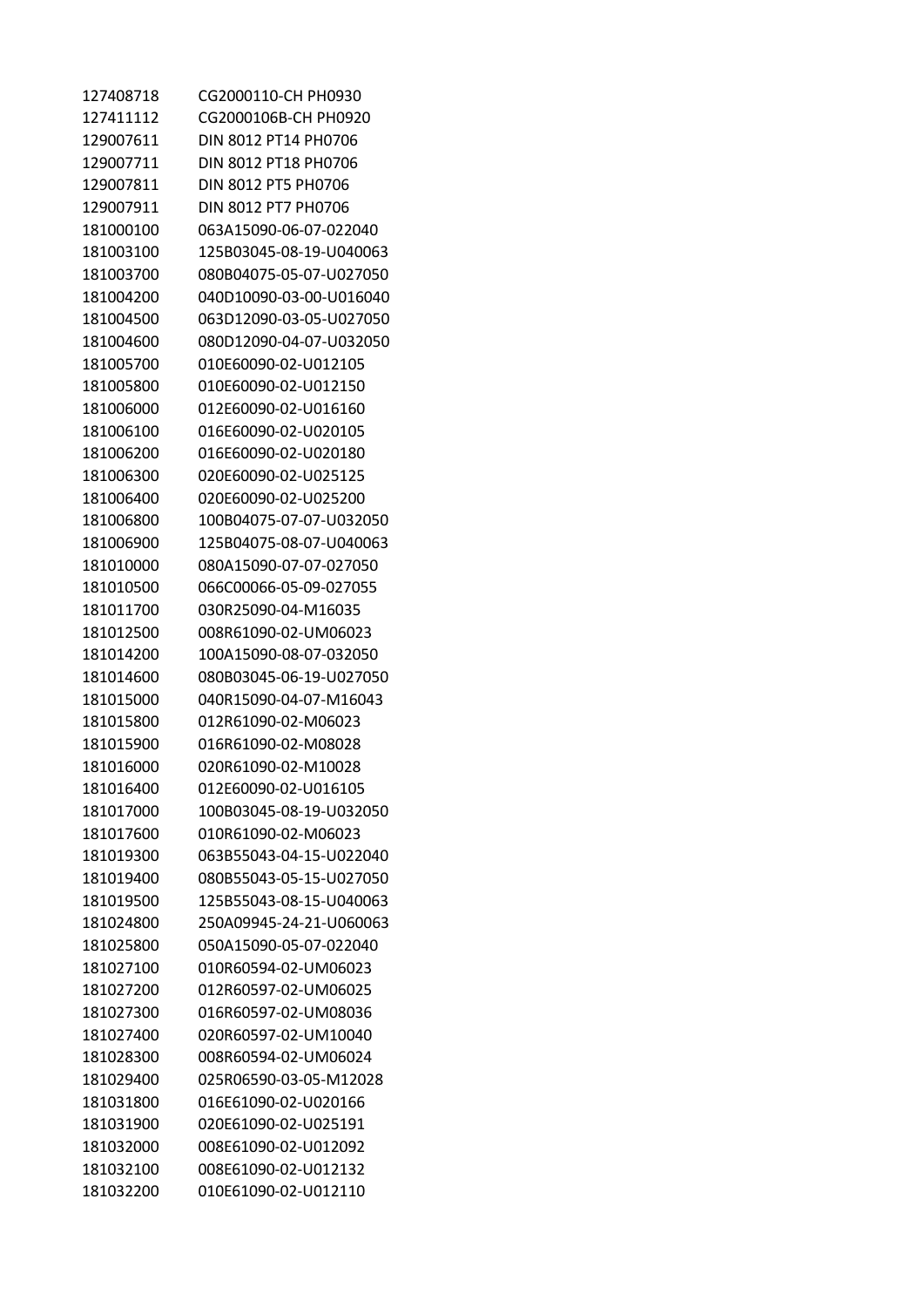| 181032300 | 010E61090-02-U012132         |
|-----------|------------------------------|
| 181032400 | 012E61090-02-U016145         |
| 181032500 | 025E61090-02-U032215         |
| 181032700 | 100B55043-06-15-U032050      |
| 181033600 | 025R61090-02-UM12042         |
| 181034800 | 035R25290-03-M16042          |
| 181035100 | 040A15090-04-07-016040       |
| 181035500 | 025E60090-02-U032125         |
| 181035600 | 032E60090-02-U032125         |
| 181035700 | 032E60090-02-U032250         |
| 181035800 | 025E60090-02-U032220         |
| 181036200 | 050D10090-04-05-U022040      |
| 181036300 | 063D10090-04-05-U027050      |
| 181036900 | 100D12090-05-07-U040050      |
| 181037000 | 125D12090-06-07-U040063      |
| 181037300 | 080A90390-09-05-027050       |
| 181039900 | 035W50060-02-32250           |
| 181040300 | 160A06045-08-19-U040063      |
| 181040900 | 080D10090-05-05-U032050      |
| 181043200 | 032V18090-03-07-032115       |
| 181043300 | 038V18090-04-08-032115       |
| 181047800 | 032W06590-04-05-032150       |
| 181049100 | SN45 D4.00-A1.25/2.00-08-12  |
| 181049500 | SP90 D2.00-A.750/1.75-04-13  |
| 181051400 | 250A09945-24-21-U060063L     |
| 181052700 | 125A18090-10-10-040063       |
| 181053200 | RD90 D1.00-W1.00/6.00-02-10  |
| 181053300 | RD90 D1.00-W1.00/9.00-02-12  |
| 181053400 | RD90 D1.25-W1.25/9.00-03-12  |
| 181053500 | RD90 D2.00-A.750/1.75-05-12  |
| 181053600 | RD90 D2.50-A.750/1.75-06-12  |
| 181053700 | RD90 D3.00-A1.00/2.00-07-12  |
| 181053800 | RD90 D2.00-A.750/2.00-04-16  |
| 181053900 | RD90 D2.50-A.750/2.00-05-16  |
| 181054000 | RD90 D3.00-A1.00/2.00-06-16  |
| 181054100 | RD90 D4.00-A1.25/2.00-07-16  |
| 181054200 | RD90 D5.00-A1.50/2.50-08-16  |
| 181054300 | RD90 D6.00-A1.50/2.50U-09-16 |
| 181054700 | WN60 D2.50-A.750/1.75-04-12  |
| 181054900 | SP90 D.750-W.750/5.00-02-08  |
| 181055000 | SP90 D.750-W.750/8.00-02-08  |
| 181055100 | SP90 D1.00-W1.00/5.00-03-08  |
| 181055200 | SP90 D1.00-W1.00/8.00-03-08  |
| 181055300 | SP90 D1.25-W1.25/6.00-04-08  |
| 181055400 | SP90 D1.25-W1.25/8.00-04-08  |
| 181055500 | SP90 D1.50-W1.25/6.00-05-08  |
| 181055600 | SP90 D1.50-W1.25/8.00-05-08  |
| 181056100 | PN60 D5.00-A1.50/2.50-12-11  |
| 181056500 | LN90 D2.50-A1.00/1.75-08-15  |
| 181056600 | LN90 D3.00-A1.00/2.00-09-15  |
|           |                              |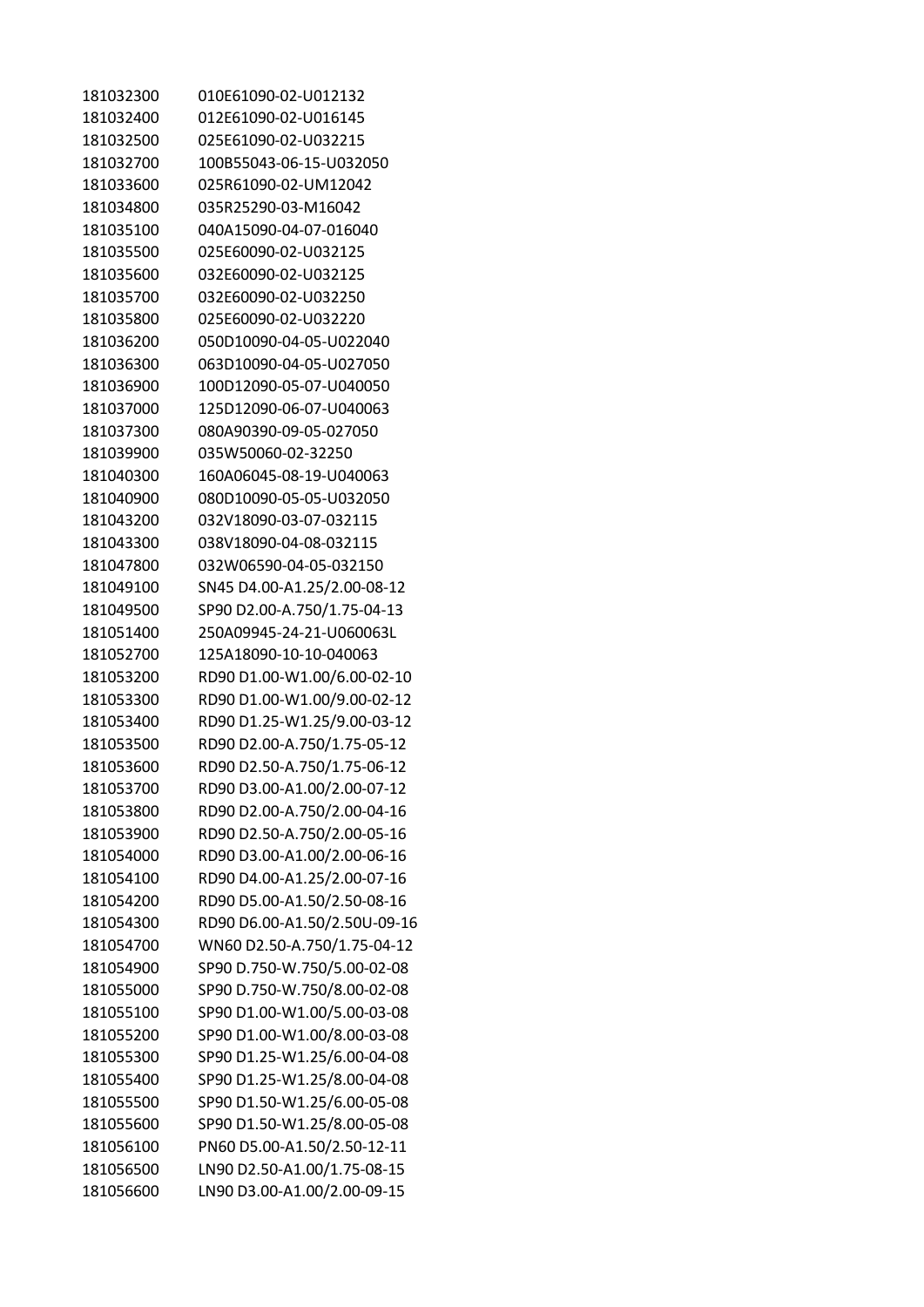| 181056700 | LN90 D4.00-A1.25/2.00-08-15  |
|-----------|------------------------------|
| 181056800 | LN90 D5.00-A1.50/2.50-09-15  |
| 181056900 | LN90 D6.00-A2.00/2.50U-10-15 |
| 181057000 | LN90 D8.00-A2.50/2.50U-12-15 |
| 181057100 | LN90 D10.0-A2.50/2.50U-15-15 |
| 181057200 | XD90 D.625-W.625/3.94-02-10  |
| 181057300 | XD90 D.625-W.625/5.91-02-10  |
| 181057400 | XD90 D.750-W.750/3.94-03-10  |
| 181057500 | XD90 D.750-W.750/5.91-03-10  |
| 181057600 | XD90 D1.00-W1.00/3.94-04-10  |
| 181057700 | XD90 D1.00-W1.00/5.91-04-10  |
| 181057800 | XD90 D1.25-W1.25/5.91-05-10  |
| 181057900 | XD90 D1.50-W1.50/5.91-06-10  |
| 181058000 | XD90 D2.00-A.750/1.75-05-10  |
| 181058100 | XD90 D2.50-A1.00/1.75-06-10  |
| 181058200 | XD90 D3.00-A1.00/2.00-07-10  |
| 181059500 | AN90 D4.00-A1.25/2.00-05-16  |
| 181059600 | AN90 D4.00-A1.25/2.00-08-16  |
| 181060400 | AP90 D.500-W.500/3.94-01-10  |
| 181060900 | AP90 D1.00-W1.00/5.91-03-10  |
| 181061100 | AP90 D1.25-W1.25/6.30-03-10  |
| 181061200 | AP90 D1.25-W1.25/9.84-04-10  |
| 181061300 | AP90 D1.50-W1.25/7.87-03-10  |
| 181061400 | AP90 D1.50-W1.25/9.84-05-10  |
| 181061600 | AP90 D1.00-W1.00/3.94-02-16  |
| 181062000 | AP90 D1.00-W1.00/5.91-02-16  |
| 181062500 | AD90 D1.00-W1.00/3.94-02-15  |
| 181062600 | AD90 D1.25-W1.25/4.92-03-15  |
| 181063000 | SN45 D4.00-A1.25/2.00-12-12  |
| 181063100 | LN90 D2.50-A1.00/1.75-05-15  |
| 181063200 | LN90 D3.00-A1.00/2.00-06-15  |
| 181063300 | LN90 D4.00-A1.25/2.00-12-15  |
| 181063400 | LN90 D5.00-A1.50/2.50-15-15  |
| 181063500 | LN90 D6.00-A2.00/2.50U-18-15 |
| 181063600 | LN90 D8.00-A2.50/2.50U-25-15 |
| 181063700 | LN90 D10.0-A2.50/2.50U-30-15 |
| 181064100 | PN60 D5.00-A1.50/2.50-08-11  |
| 181064400 | AP90 D.375-W.375/3.15-01-10  |
| 181064500 | AP90 D.750-W.750/3.94-03-10  |
| 181065600 | 160A06290-10-06-U040063      |
| 181068900 | AP90 D1.00-W1.00/4.53-04-10  |
| 181069000 | AP90 D1.25-W1.25/4.92-04-10  |
| 181075100 | 016W17190-01-06-016090       |
| 181077300 | AN90 D1.50-W1.50/5.12-04-10  |
| 181077400 | AN90 D1.50-W1.50/5.12-05-10  |
| 181077500 | AN90 D2.00-W1.50/5.32-05-10  |
| 181077600 | AN90 D2.00-W1.50/5.32-07-10  |
| 181077800 | AN90 D1.50-A.500/1.50-05-10  |
| 181078000 | AN90 D2.00-A.750/1.75-07-10  |
| 181078200 | AN90 D2.50-A1.00/1.75-09-10  |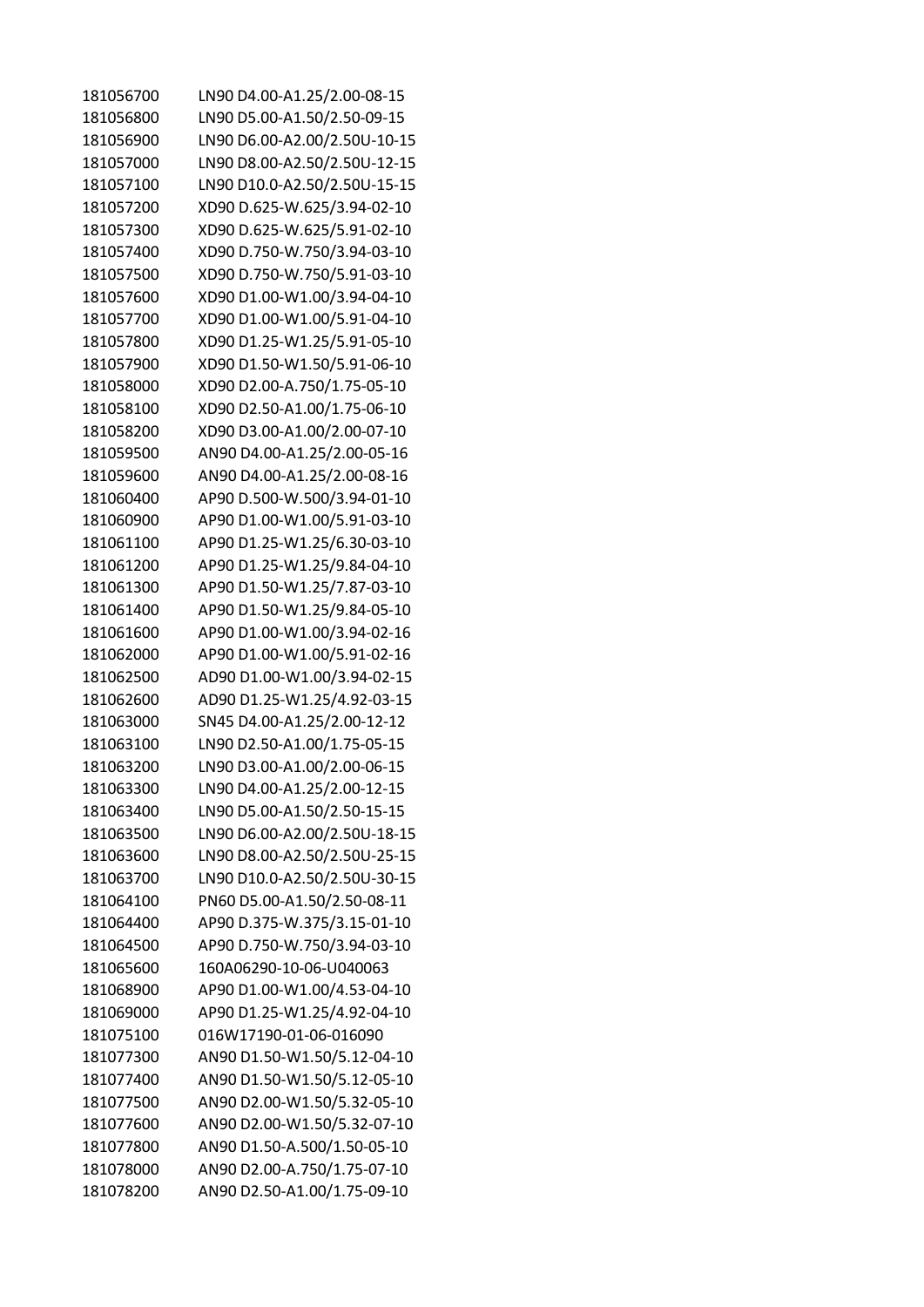| 181078400 | AN90 D3.00-A1.00/2.00-10-10 |
|-----------|-----------------------------|
| 181078500 | AN90 D4.00-A1.25/2.00-09-10 |
| 181078600 | AN90 D4.00-A1.25/2.00-12-10 |
| 181079700 | XD90 D4.00-A1.25/2.50-05-22 |
| 181079900 | XD90 D1.50-C1.50/6.69-02-22 |
| 181080400 | 010R62090-02-M06025         |
| 181082500 | WN60 D4.00-A1.50/2.00-05-12 |
| 181082700 | 020R17190-02-06-M10030      |
| 181083500 | 016E20090-04-04-016090-A    |
| 181084700 | 100A50060-05-032050         |
| 181094000 | 032E77090-02-06-032170-B    |
| 181095600 | 032E76090-02-09-032200-B    |
| 181095800 | 010E62090-02-012150         |
| 181095900 | 012E62090-02-016160         |
| 181096000 | 016E62090-02-020160         |
| 181096100 | 020E62090-02-025220         |
| 181096200 | 012R62090-02-M06025         |
| 181096300 | 016R62090-02-M08030         |
| 181096400 | 020R62090-02-M10035         |
| 181097900 | 012R41095-02-09-M06020-05   |
| 181098300 | 100A35390-06-07-032063      |
| 181099600 | SO10 D4.00-A1.25/2.00-06-13 |
| 181100300 | 125A35390-06-07-040063      |
| 181102600 | SN45 D3.00-A1.00/2.00-08-16 |
| 181102800 | SN45 D4.00-A1.25/2.00-10-16 |
| 181103900 | SN88 D3.00-A1.00/2.00-09-12 |
| 181104000 | SN88 D4.00-A1.25/2.00-08-12 |
| 181104100 | SN88 D4.00-A1.25/2.00-11-12 |
| 181104200 | SN88 D5.00-A1.50/2.50-12-12 |
| 181105400 | XD90 D1.50-C1.50/6.00-03-15 |
| 181110000 | 032W17590-03-06-032110      |
| 181110300 | 012E20090-02-04-012140      |
| 181110600 | 020R33690-02-05-M10032      |
| 181112600 | 025W33590-04-05-025115      |
| 181115800 | 063A18090-05-09-022040      |
| 181116800 | 080A17590-10-06-027050      |
| 181117300 | 042R17590-04-06-M16043      |
| 181117400 | 050A90845-06-06-022040      |
| 181120800 | 050C25290-04-022050         |
| 181121200 | 200A90845-14-06-U060063     |
| 181121300 | 250A90845-16-06-U060063     |
| 181122000 | 012R24090-02-M06            |
| 181122300 | 016W33590-02-04-016100      |
| 181122400 | 020W33590-03-05-020115      |
| 181123000 | 032R33590-05-05-M16043      |
| 181123100 | 020W33690-02-05-016100      |
| 181123200 | 025W33690-03-05-020115      |
| 181123300 | 032W33690-04-05-025130      |
| 181123900 | 052A33690-07-05-022050      |
| 181124000 | 025E33790-02-05-025230      |
|           |                             |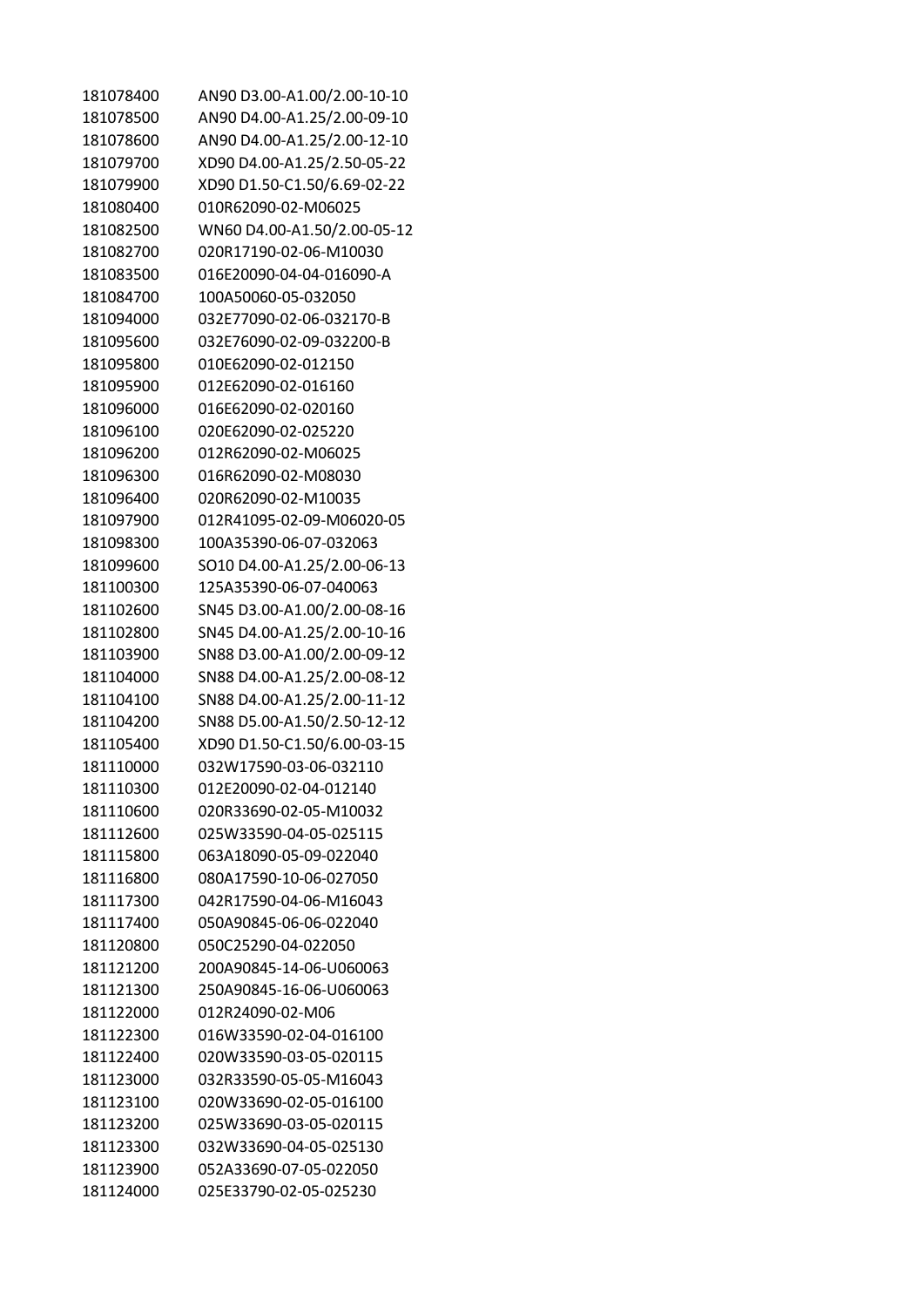| 181124100 | 032E33790-03-05-032250      |
|-----------|-----------------------------|
| 181124300 | 066A33790-06-05-027050      |
| 181124400 | 080A33790-07-05-027050      |
| 181124500 | 050A33890-04-05-022040      |
| 181124600 | 052A33890-04-05-022040      |
| 181127500 | 020E20090-05-04-020150      |
| 181128700 | 042R35190-04-07-M16040      |
| 181129600 | 063A06320-07-14-027050      |
| 181129900 | 050A72090-05-022040         |
| 181130000 | 063A72090-04-022040         |
| 181130500 | 100A72090-12-032050         |
| 181130600 | 125A72090-08-040063         |
| 181130700 | 125A72090-14-040063         |
| 181131200 | 040F06320-05-14-032180      |
| 181131300 | 066A06320-07-14-027050      |
| 181135500 | 160A72090-10-040063         |
| 181135600 | 160A72090-16-040063         |
| 181137100 | AP90 D1.50-A.500/1.50-04-16 |
| 181137300 | AP90 D2.50-A.750/1.75-06-16 |
| 181137600 | AP90 D5.00-A1.50/2.50-09-16 |
| 181137700 | AP90 D6.00-A2.00/2.50-10-16 |
| 181138100 | AN90 D4.00-A1.50/2.50-12-10 |
| 181138600 |                             |
|           | XD90 D4.00-A1.50/2.50-05-22 |
| 181138700 | XD90 D1.50-C1.25/8.00-02-22 |
| 181138900 | SN45 D4.00-A1.50/2.50-10-16 |
| 181139000 | XD90 D1.50-C1.25/8.00-03-15 |
| 181139100 | SN88 D4.00-A1.50/2.50-08-12 |
| 181139200 | SN88 D4.00-A1.50/2.50-11-12 |
| 181139800 | WD60 D2.50-A1.00/2.00-05-12 |
| 181139900 | WD60 D3.00-A1.25/2.00-06-12 |
| 181141600 | RP90 D1.50-A.500/1.75-05-10 |
| 181141800 | RP90 D1.00-W1.00/4.50-03-10 |
| 181141900 | RP90 D1.25-W1.25/5.25-04-10 |
| 181142000 | RP90 D1.50-W1.25/6.00-05-10 |
| 181142100 | RP90 D1.00-R-12/1.25-03-10  |
| 181142200 | RP90 D1.50-R-16/1.75-05-10  |
| 181142400 | RP90 D2.50-A1.00/2.00-06-12 |
| 181142600 | RP90 D4.00-A1.25/2.00-10-12 |
| 181142800 | RP90 D5.00-A1.50/2.00-08-16 |
| 181142900 | RN90 D1.50-A0.50/1.57-04-12 |
| 181143000 | RN90 D2.00-A0.75/2.00-05-12 |
| 181143100 | RN90 D2.50-A0.75/2.00-06-12 |
| 181143200 | RN90 D3.00-A1.00/2.00-07-12 |
| 181143300 | RN90 D1.25-W1.00/4.28-03-12 |
| 181143400 | RN90 D1.25-R-M16/1.50-03-12 |
| 181143500 | RN90 D1.50-R-M16/1.50-04-12 |
| 181147700 | CHT S.625M N11-45           |
| 181148100 | 025E90090-03-04-025200      |
| 181148200 | 032E90090-04-04-032250      |
| 181148900 | 080A06045-06-19-027050      |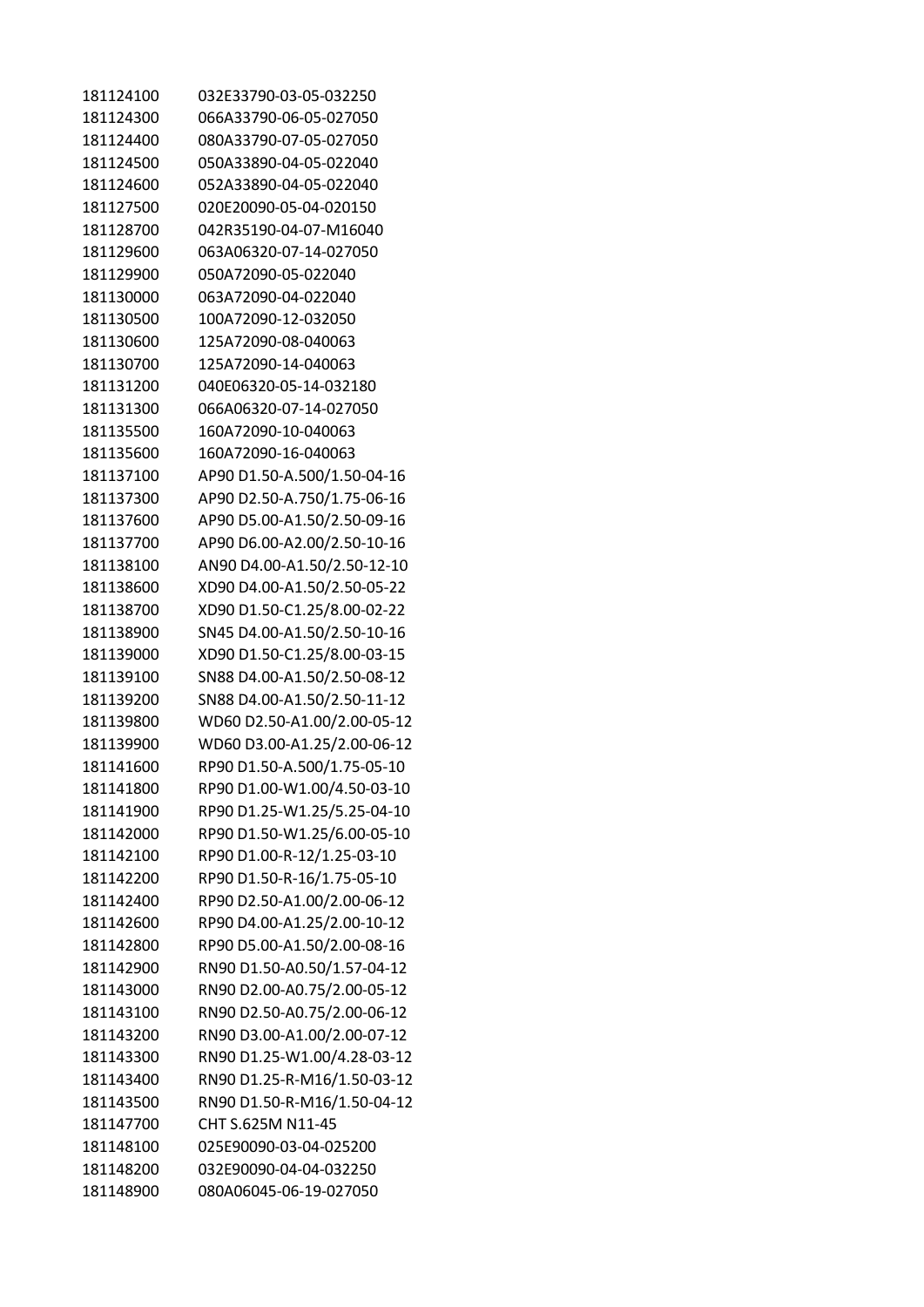| 181149000 | 100A06045-06-19-032050 |
|-----------|------------------------|
| 181163200 | 050A06045-04-19-022040 |
| 181163300 | 125A06045-07-19-040063 |
| 184020900 | 30DI-C01-D080L         |
| 184027300 | 30DI-C01-D150M         |
| 184028300 | 30DI-C01-D140L         |
| 184028400 | 30DI-C01-D190L         |
| 184029200 | 30DI-C01-D155M         |
| 184052600 | SCC 505140-3D          |
| 184052700 | SCC 515240-3D          |
| 184052800 | SCC 525340-3D          |
| 184052900 | SCC 535440-3D          |
| 184053000 | SCC 545540-3D          |
| 184053100 | SCC 555640-3D          |
| 184053200 | SCC 565740-3D          |
| 184053300 | SCC 575840-3D          |
| 184053400 | SCC 585940-3D          |
| 184053500 | SCC 596040-3D          |
| 184053600 | SCC 606140-3D          |
| 184053700 | SCC 616240-3D          |
| 184053800 | SCC 626340-3D          |
| 184053900 | SCC 636440-3D          |
| 184054000 | SCC 646540-3D          |
| 184054100 | SCC 656640-3D          |
| 184054200 | SCC 666740-3D          |
| 184054300 | SCC 676840-3D          |
| 184054400 | SCC 686940-3D          |
| 184054500 | SCC 697040-3D          |
| 184054600 | SCC 707140-3D          |
| 184054700 | SCC 717240-3D          |
| 184054800 | SCC 727340-3D          |
| 184054900 | SCC 737440-3D          |
| 184055000 | SCC 747540-3D          |
| 184055100 | SCC 757640-3D          |
| 184055200 | SCC 767740-3D          |
| 184055300 | SCC 777840-3D          |
| 184055400 | SCC 787940-3D          |
| 184055600 | SCC 505140-4D          |
| 184055700 | SCC 515240-4D          |
| 184055800 | SCC 525340-4D          |
| 184055900 | SCC 535440-4D          |
| 184056000 | SCC 545540-4D          |
| 184056200 | SCC 565740-4D          |
| 184056600 | SCC 606140-4D          |
| 184056700 | SCC 616240-4D          |
| 184056800 | SCC 626340-4D          |
| 184056900 | SCC 636440-4D          |
| 184057000 | SCC 646540-4D          |
| 184057100 | SCC 656640-4D          |
| 184057200 | SCC 666740-4D          |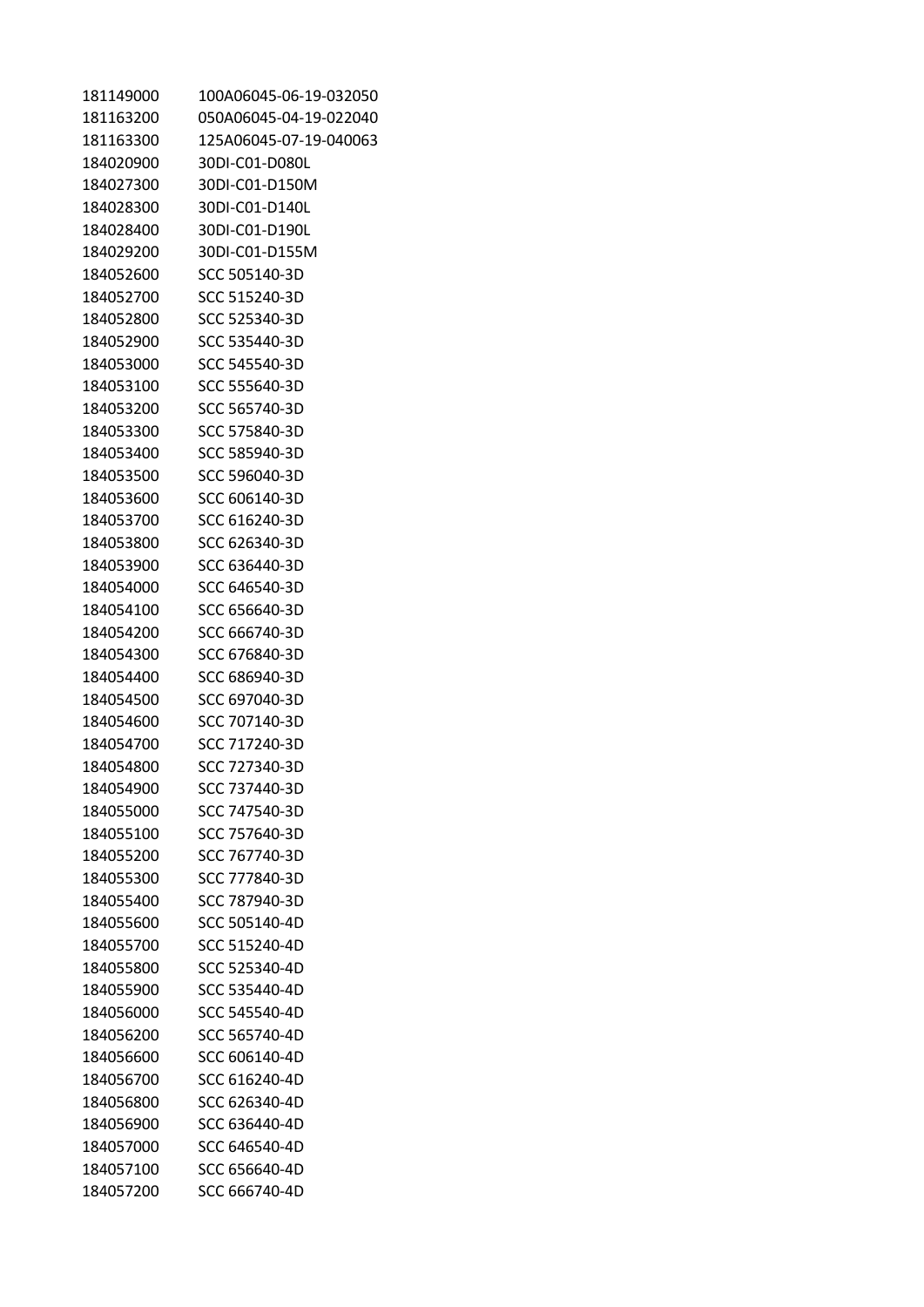| 184057300 | SCC 676840-4D |
|-----------|---------------|
| 184057600 | SCC 707140-4D |
| 184057700 | SCC 717240-4D |
| 184057800 | SCC 727340-4D |
| 184057900 | SCC 737440-4D |
| 184058000 | SCC 747540-4D |
| 184058100 | SCC 757640-4D |
| 184058200 | SCC 767740-4D |
| 184058300 | SCC 777840-4D |
| 184058400 | SCC 787940-4D |
| 184058600 | DHS 002532-5D |
| 184058700 | DHS 002632-5D |
| 184058800 | DHS 002732-5D |
| 184058900 | DHS 002832-5D |
| 184059000 | DHS 002932-5D |
| 184059100 | DHS 003032-5D |
| 184059200 | DHS 003132-5D |
| 184059300 | DHS 003232-5D |
| 184059400 | DHS 003332-5D |
| 184059500 | DHS 003432-5D |
| 184059600 | DHS 003532-5D |
| 184059700 | DHS 003632-5D |
| 184059800 | DHS 003732-5D |
| 184059900 | DHS 003832-5D |
| 184060000 | DHS 003932-5D |
| 184060100 | DHS 004032-5D |
| 184062200 | DHS 002632-8D |
| 184062300 | DHS 002732-8D |
| 184062400 | DHS 002832-8D |
| 184062500 | DHS 002932-8D |
| 184062700 | DHS 003132-8D |
| 184062800 | DHS 003232-8D |
| 184062900 | DHS 003332-8D |
| 184063000 | DHS 003432-8D |
| 184063200 | DHS 003632-8D |
| 184063300 | DHS 003732-8D |
| 184063400 | DHS 003832-8D |
| 184063500 | DHS 003932-8D |
| 184065600 | DHC 606540-5D |
| 184065700 | DHC 657040-5D |
| 184065800 | DHC 707540-5D |
| 184065900 | DHC 758040-5D |
| 184066000 | DHC 606540-8D |
| 184066100 | DHC 657040-8D |
| 184066200 | DHC 707540-8D |
| 184066300 | DHC 758040-8D |
| 184067500 | PND 04032-2D  |
| 184067600 | PND 04540-2D  |
| 184067700 | PND 05040-2D  |
| 184067800 | PND 05540-2D  |
|           |               |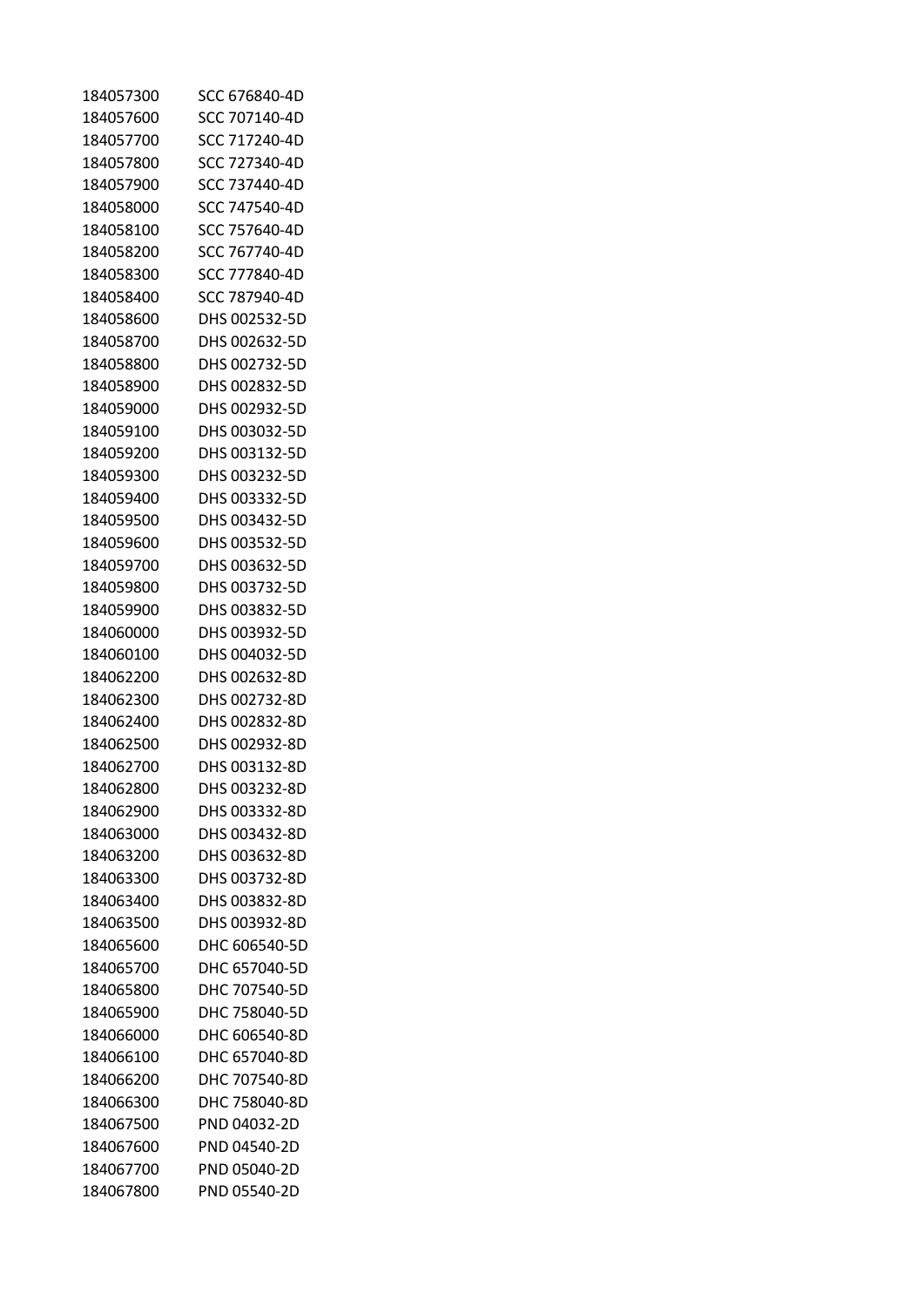| 184067900 | PND 06040-2D     |
|-----------|------------------|
| 184068000 | PND 06540-2D     |
| 184068100 | PND 07040-2D     |
| 184068200 | PND 07540-2D     |
| 184068300 | PND 08040-2D     |
| 184068400 | PND 08550-2D     |
| 184068500 | PND 09050-2D     |
| 184068600 | PND 09550-2D     |
| 184068700 | PND 10050-2D     |
| 184068800 | PND 11050-2D     |
| 184069100 | 30DI-C01-D190S   |
| 184069500 | <b>CISP 5055</b> |
| 184069600 | <b>CISP 5560</b> |
| 184069700 | <b>CISP 6065</b> |
| 184069800 | CISP 6570        |
| 184069900 | <b>CISP 7075</b> |
| 184070000 | CISP 7580        |
| 184070100 | COSP 5051        |
| 184070200 | <b>COSP 5152</b> |
| 184070300 | COSP 5253        |
| 184070400 | COSP 5354        |
| 184070500 | <b>COSP 5455</b> |
| 184070600 | COSP 5556        |
| 184070700 | COSP 5657        |
| 184070800 | COSP 5758        |
| 184070900 | COSP 5859        |
| 184071000 | <b>COSP 5960</b> |
| 184071100 | COSP 6061        |
| 184071200 | COSP 6162        |
| 184071300 | COSP 6263        |
| 184071400 | COSP 6364        |
| 184071500 | <b>COSP 6465</b> |
| 184071600 | COSP 6566        |
| 184071700 | COSP 6667        |
| 184071800 | <b>COSP 6768</b> |
| 184071900 | COSP 6869        |
| 184072000 | <b>COSP 6970</b> |
| 184072100 | 30DI-C01-D315S   |
| 184072200 | <b>COSP 7172</b> |
| 184072300 | <b>COSP 7273</b> |
| 184072400 | <b>COSP 7374</b> |
| 184072500 | <b>COSP 7475</b> |
| 184072600 | <b>COSP 7576</b> |
| 184072700 | <b>COSP 7677</b> |
| 184072800 | <b>COSP 7778</b> |
| 184072900 | <b>COSP 7879</b> |
| 184073000 | <b>COSP 7980</b> |
| 184079300 | 30DI-C01-D160L   |
| 184079400 | 30DI-C01-D160M   |
| 184079500 | 30DI-C01-D160S   |
|           |                  |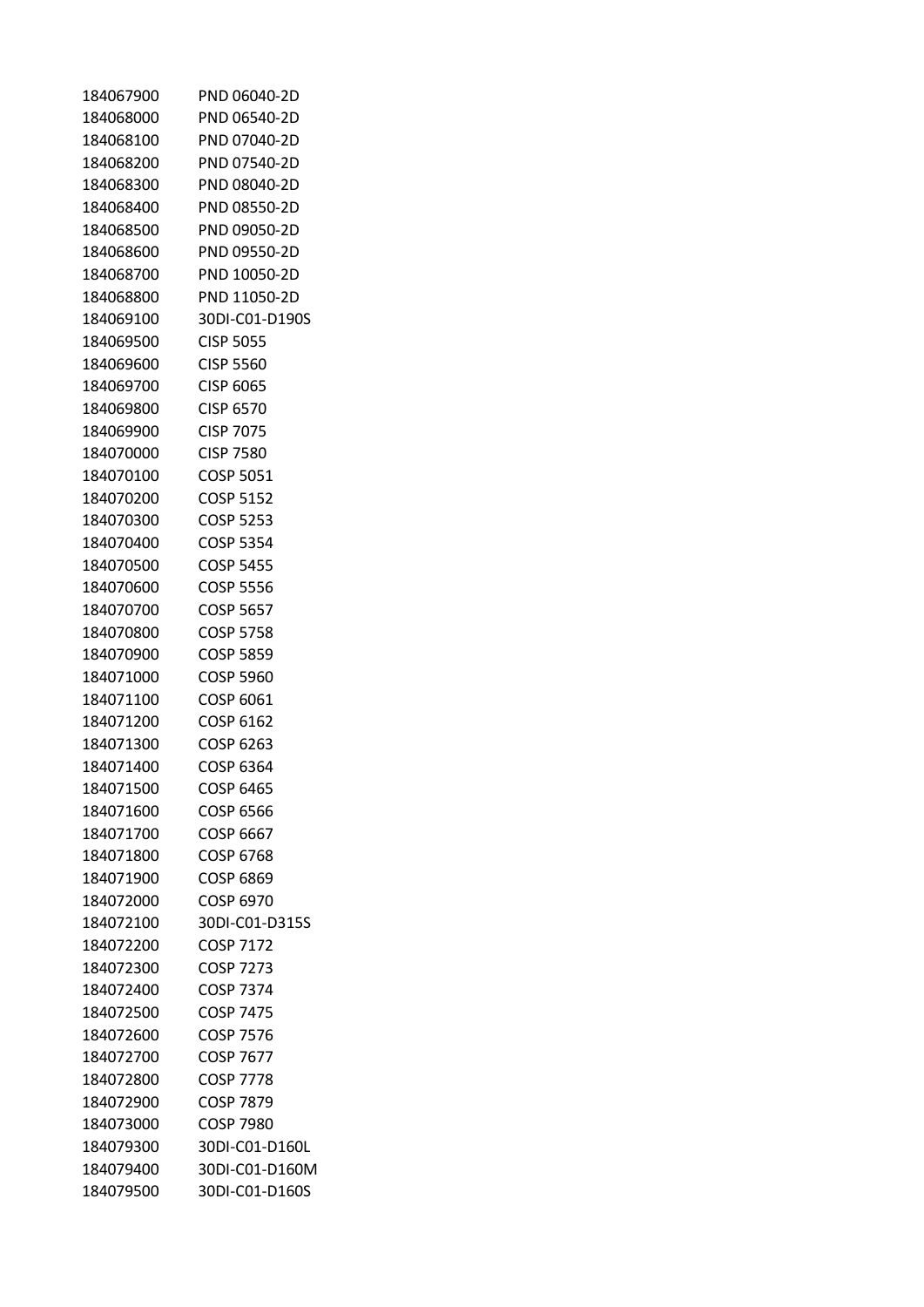| 184079600 | 30DI-C01-D165L |
|-----------|----------------|
| 184079700 | 30DI-C01-D165M |
| 184079800 | 30DI-C01-D165S |
| 184079900 | 30DI-C01-D170L |
| 184080000 | 30DI-C01-D170M |
| 184080100 | 30DI-C01-D170S |
| 184080200 | 30DI-C01-D175L |
| 184080300 | 30DI-C01-D175M |
| 184080400 | 30DI-C01-D175S |
| 184080500 | 30DI-C01-D180L |
| 184080600 | 30DI-C01-D180M |
| 184080700 | 30DI-C01-D180S |
| 184080800 | 30DI-C01-D185L |
| 184080900 | 30DI-C01-D185M |
| 184081000 | 30DI-C01-D185S |
| 184081100 | 30DI-C01-D190M |
| 184081200 | 30DI-C01-D195L |
| 184081300 | 30DI-C01-D195M |
| 184081400 | 30DI-C01-D195S |
| 184081500 | 30DI-C01-D200L |
| 184081600 | 30DI-C01-D200M |
| 184081700 | 30DI-C01-D200S |
| 184081800 | 30DI-C01-D205L |
| 184081900 | 30DI-C01-D205M |
| 184082000 | 30DI-C01-D205S |
| 184082100 | 30DI-C01-D210L |
| 184082200 | 30DI-C01-D210M |
| 184082300 | 30DI-C01-D210S |
| 184082400 | 30DI-C01-D215L |
| 184082500 | 30DI-C01-D215M |
| 184082600 | 30DI-C01-D215S |
| 184082700 | 30DI-C01-D220L |
| 184082800 | 30DI-C01-D220M |
| 184082900 | 30DI-C01-D220S |
| 184083000 | 30DI-C01-D225L |
| 184083100 | 30DI-C01-D225M |
| 184083200 | 30DI-C01-D225S |
| 184083300 | 30DI-C01-D230L |
| 184083400 | 30DI-C01-D230M |
| 184083500 | 30DI-C01-D230S |
| 184083600 | 30DI-C01-D235L |
| 184083700 | 30DI-C01-D235M |
| 184083800 | 30DI-C01-D235S |
| 184083900 | 30DI-C01-D240L |
| 184084000 | 30DI-C01-D240M |
| 184084100 | 30DI-C01-D240S |
| 184084200 | 30DI-C01-D245L |
| 184084300 | 30DI-C01-D245M |
| 184084400 | 30DI-C01-D245S |
| 184084500 | 30DI-C01-D250L |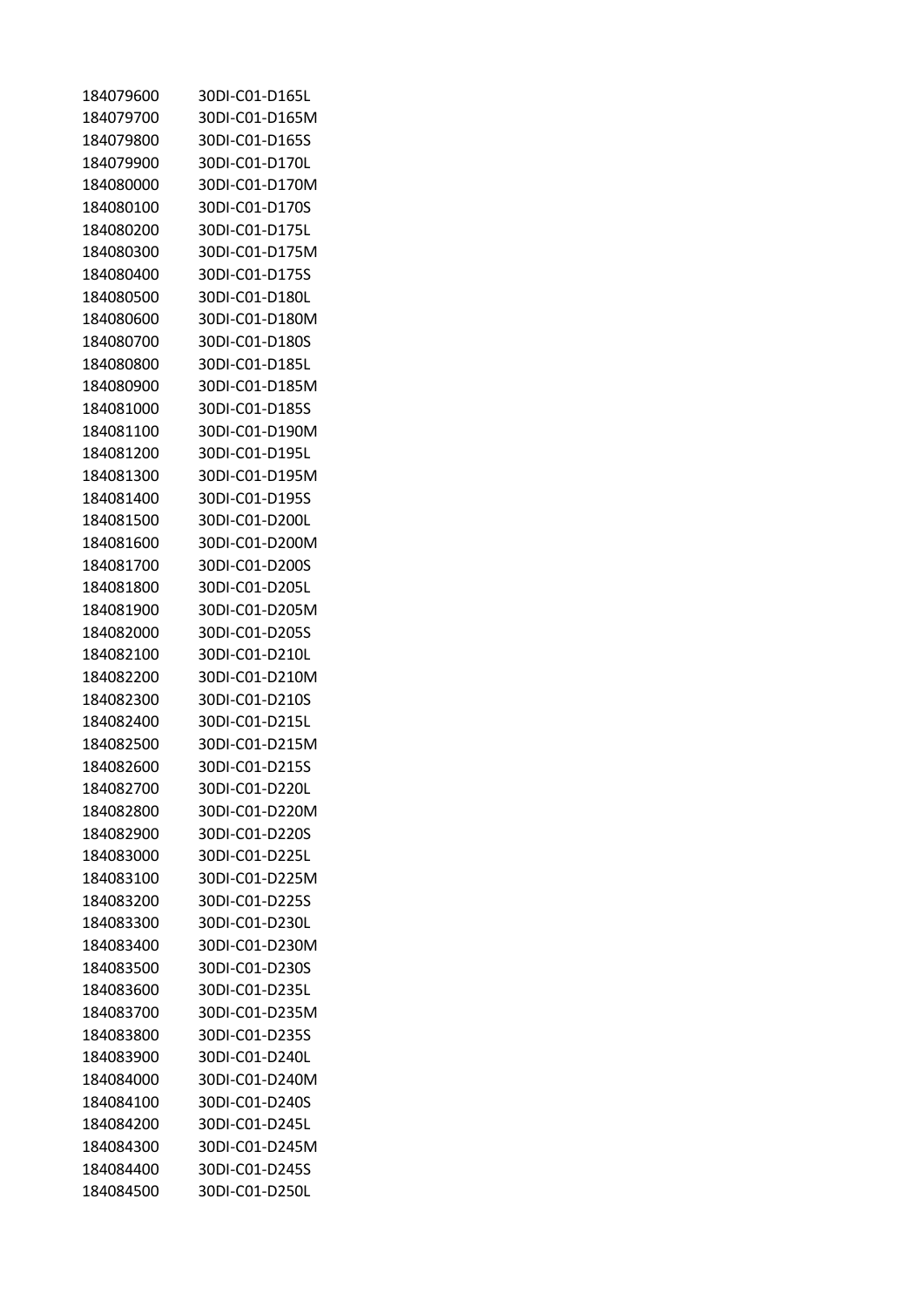| 184084600 | 30DI-C01-D250M |
|-----------|----------------|
| 184084700 | 30DI-C01-D250S |
| 184084800 | 30DI-C01-D255L |
| 184084900 | 30DI-C01-D255M |
| 184085000 | 30DI-C01-D255S |
| 184085100 | 30DI-C01-D260L |
| 184085200 | 30DI-C01-D260M |
| 184085300 | 30DI-C01-D260S |
| 184085400 | 30DI-C01-D265L |
| 184085500 | 30DI-C01-D265M |
| 184085600 | 30DI-C01-D265S |
| 184085700 | 30DI-C01-D270L |
| 184085800 | 30DI-C01-D270M |
| 184085900 | 30DI-C01-D270S |
| 184086000 | 30DI-C01-D275L |
| 184086100 | 30DI-C01-D275M |
| 184086200 | 30DI-C01-D275S |
| 184086300 | 30DI-C01-D280L |
| 184086400 | 30DI-C01-D280M |
| 184086500 | 30DI-C01-D280S |
| 184086600 | 30DI-C01-D285L |
| 184086700 | 30DI-C01-D285M |
| 184086800 | 30DI-C01-D285S |
| 184086900 | 30DI-C01-D290L |
| 184087000 | 30DI-C01-D290M |
| 184087100 | 30DI-C01-D290S |
| 184087200 | 30DI-C01-D295L |
| 184087300 | 30DI-C01-D295M |
| 184087400 | 30DI-C01-D295S |
| 184087500 | 30DI-C01-D300L |
| 184087600 | 30DI-C01-D300M |
| 184087700 | 30DI-C01-D300S |
| 184087800 | 30DI-C01-D305L |
| 184087900 | 30DI-C01-D305M |
| 184088000 | 30DI-C01-D305S |
| 184088100 | 30DI-C01-D310L |
| 184088200 | 30DI-C01-D310M |
| 184088300 | 30DI-C01-D310S |
| 184088400 | 30DI-C01-D315L |
| 184088500 | 30DI-C01-D315M |
| 184088600 | 30DI-C01-D320L |
| 184088700 | 30DI-C01-D320M |
| 184088800 | 30DI-C01-D320S |
| 184088900 | 30DI-C01-D325L |
| 184089000 | 30DI-C01-D325M |
| 184089100 | 30DI-C01-D325S |
| 184089200 | 30DI-C01-D330L |
| 184089300 | 30DI-C01-D330M |
| 184089400 | 30DI-C01-D330S |
| 184089500 | 30DI-C01-D335L |
|           |                |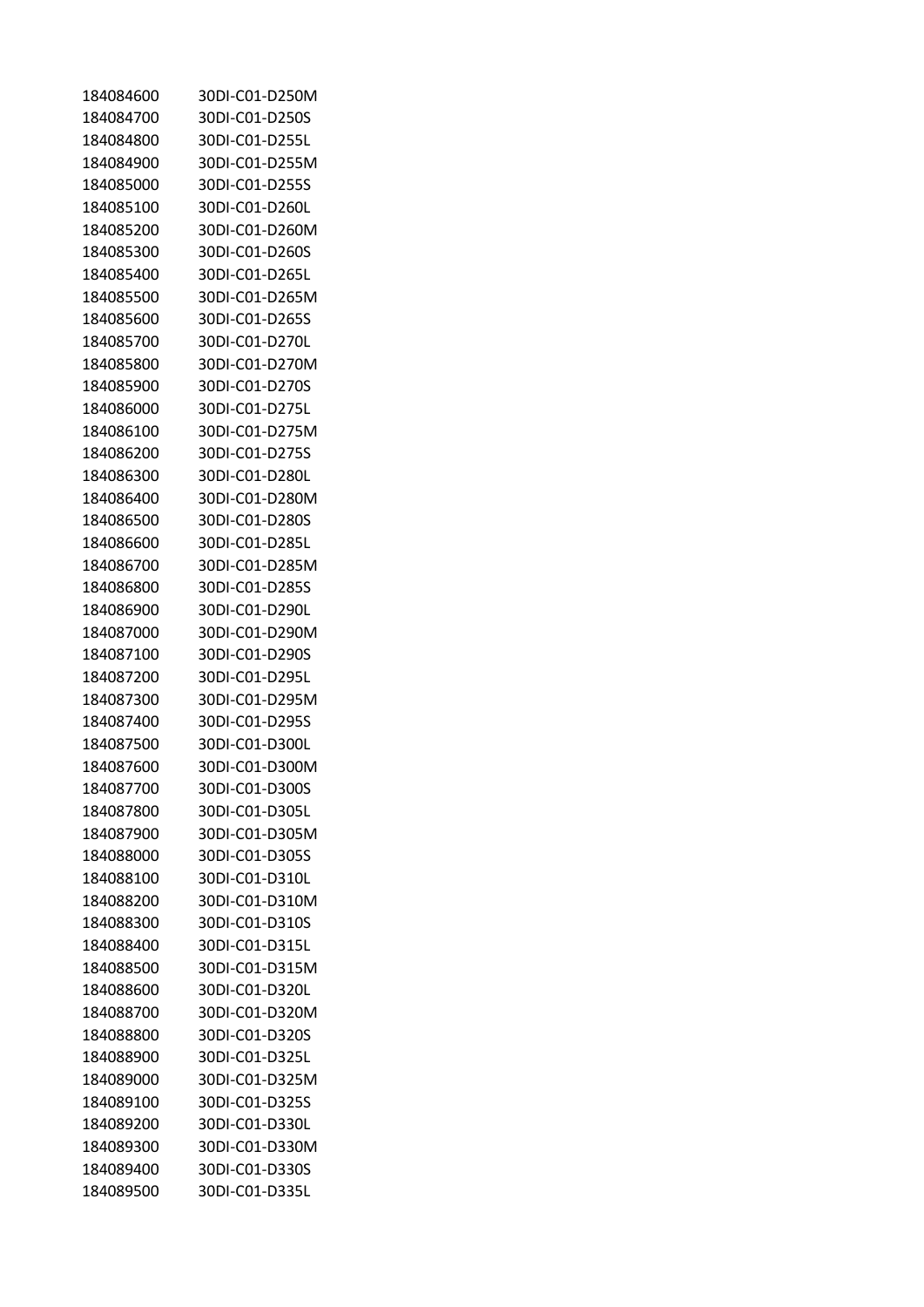| 184089600 | 30DI-C01-D335M |
|-----------|----------------|
| 184089700 | 30DI-C01-D335S |
| 184089800 | 30DI-C01-D340L |
| 184089900 | 30DI-C01-D340M |
| 184090000 | 30DI-C01-D340S |
| 184090100 | 30DI-C01-D345L |
| 184090200 | 30DI-C01-D345M |
| 184090300 | 30DI-C01-D345S |
| 184090400 | 30DI-C01-D350L |
| 184090500 | 30DI-C01-D350M |
| 184090600 | 30DI-C01-D350S |
| 184090700 | 30DI-C01-D355L |
| 184090800 | 30DI-C01-D355M |
| 184090900 | 30DI-C01-D355S |
| 184091000 | 30DI-C01-D360L |
| 184091100 | 30DI-C01-D360M |
| 184091200 | 30DI-C01-D360S |
| 184091300 | 30DI-C01-D365L |
| 184091400 | 30DI-C01-D365M |
| 184091500 | 30DI-C01-D365S |
| 184091600 | 30DI-C01-D370L |
| 184091700 | 30DI-C01-D370M |
| 184091800 | 30DI-C01-D370S |
| 184091900 | 30DI-C01-D375L |
| 184092000 | 30DI-C01-D375M |
| 184092100 | 30DI-C01-D375S |
| 184092200 | 30DI-C01-D380L |
| 184092300 | 30DI-C01-D380M |
| 184092400 | 30DI-C01-D380S |
| 184092500 | 30DI-C01-D385L |
| 184092600 | 30DI-C01-D385M |
| 184092700 | 30DI-C01-D385S |
| 184092800 | 30DI-C01-D390L |
| 184092900 | 30DI-C01-D390M |
| 184093000 | 30DI-C01-D390S |
| 184093100 | 30DI-C01-D395L |
| 184093200 | 30DI-C01-D395M |
| 184093300 | 30DI-C01-D395S |
| 184093400 | 30DI-C01-D400L |
| 184093500 | 30DI-C01-D400M |
| 184093600 | 30DI-C01-D400S |
| 184093700 | 30DI-C01-D405L |
| 184093800 | 30DI-C01-D405M |
| 184093900 | 30DI-C01-D405S |
| 184094000 | 30DI-C01-D410L |
| 184094100 | 30DI-C01-D410M |
| 184094200 | 30DI-C01-D410S |
| 184094300 | 30DI-C01-D415L |
| 184094400 | 30DI-C01-D415M |
| 184094500 | 30DI-C01-D415S |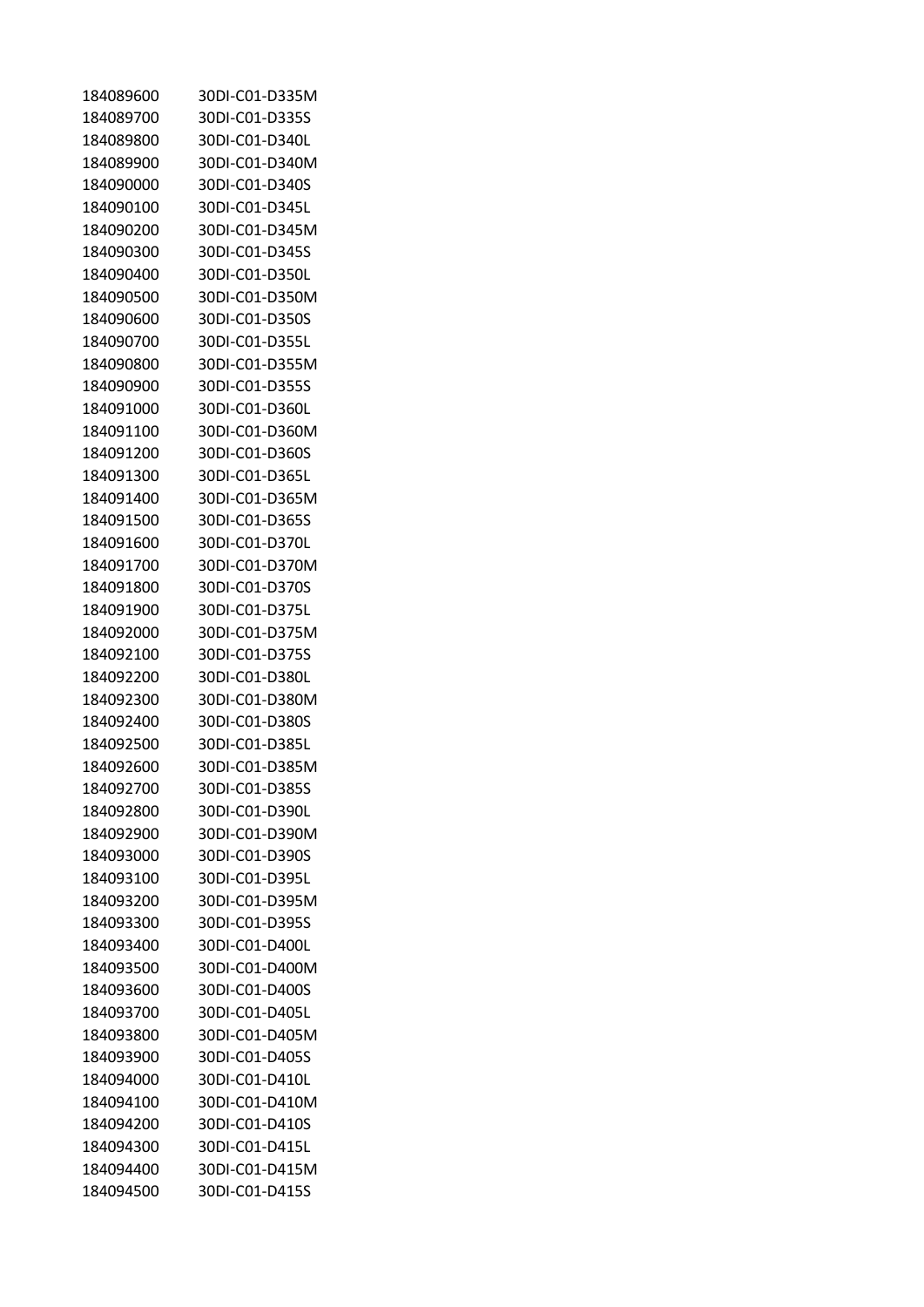| 184094600 | 30DI-C01-D420L |
|-----------|----------------|
| 184094700 | 30DI-C01-D420M |
| 184094800 | 30DI-C01-D420S |
| 184094900 | 30DI-C01-D425L |
| 184095000 | 30DI-C01-D425M |
| 184095100 | 30DI-C01-D425S |
| 184095200 | 30DI-C01-D430L |
| 184095300 | 30DI-C01-D430M |
| 184095400 | 30DI-C01-D430S |
| 184095500 | 30DI-C01-D435L |
| 184095600 | 30DI-C01-D435M |
| 184095700 | 30DI-C01-D435S |
| 184095800 | 30DI-C01-D440L |
| 184095900 | 30DI-C01-D440M |
| 184096000 | 30DI-C01-D440S |
| 184096100 | 30DI-C01-D445L |
| 184096200 | 30DI-C01-D445M |
| 184096300 | 30DI-C01-D445S |
| 184096400 | 30DI-C01-D450L |
| 184096500 | 30DI-C01-D450M |
| 184096600 | 30DI-C01-D450S |
| 184096700 | 30DI-C01-D455L |
| 184096800 | 30DI-C01-D455M |
| 184096900 | 30DI-C01-D455S |
| 184097000 | 30DI-C01-D460L |
| 184097100 | 30DI-C01-D460M |
| 184097200 | 30DI-C01-D460S |
| 184097300 | 30DI-C01-D465L |
| 184097400 | 30DI-C01-D465M |
| 184097500 | 30DI-C01-D465S |
| 184097600 | 30DI-C01-D470L |
| 184097700 | 30DI-C01-D470M |
| 184097800 | 30DI-C01-D470S |
| 184097900 | 30DI-C01-D475L |
| 184098000 | 30DI-C01-D475M |
| 184098100 | 30DI-C01-D475S |
| 184098200 | 30DI-C01-D480L |
| 184098300 | 30DI-C01-D480M |
| 184098400 | 30DI-C01-D480S |
| 184098500 | 30DI-C01-D485L |
| 184098600 | 30DI-C01-D485M |
| 184098700 | 30DI-C01-D485S |
| 184098800 | 30DI-C01-D490L |
| 184098900 | 30DI-C01-D490M |
| 184099000 | 30DI-C01-D490S |
| 184099100 | 30DI-C01-D495L |
| 184099200 | 30DI-C01-D495M |
| 184099300 | 30DI-C01-D495S |
| 184099400 | 30DI-C01-D500L |
| 184099500 | 30DI-C01-D500M |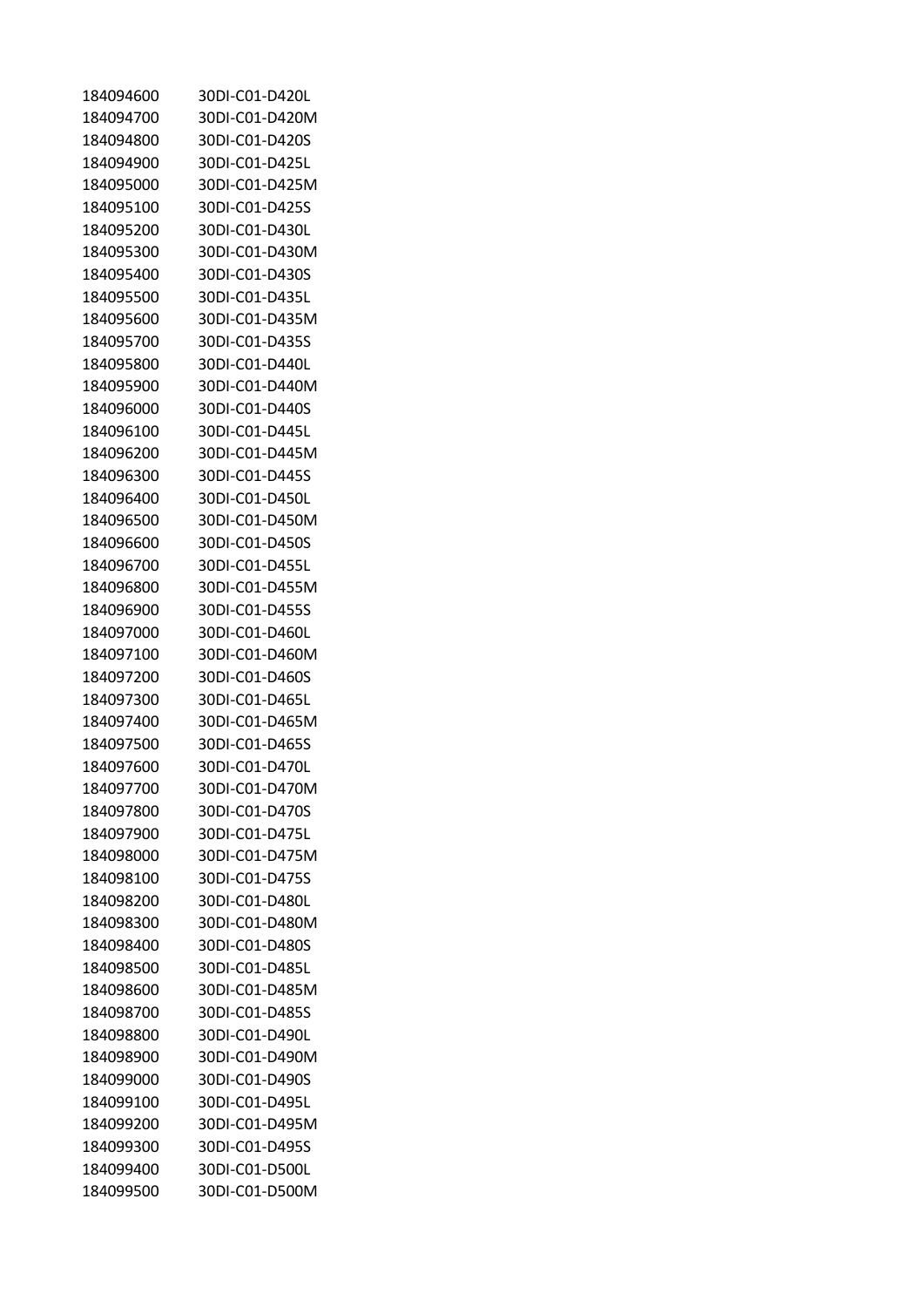| 184099600 | 30DI-C01-D500S |
|-----------|----------------|
| 184099700 | 30DI-C01-D105S |
| 184099800 | 30DI-C01-D080M |
| 184099900 | 30DI-C01-D080S |
| 184100000 | 30DI-C01-D085L |
| 184100100 | 30DI-C01-D085M |
| 184100200 | 30DI-C01-D085S |
| 184100300 | 30DI-C01-D090L |
| 184100400 | 30DI-C01-D090M |
| 184100500 | 30DI-C01-D090S |
| 184100600 | 30DI-C01-D095L |
|           |                |
| 184100700 | 30DI-C01-D095M |
| 184100800 | 30DI-C01-D095S |
| 184100900 | 30DI-C01-D100L |
| 184101000 | 30DI-C01-D100M |
| 184101100 | 30DI-C01-D100S |
| 184101200 | 30DI-C01-D105L |
| 184101300 | 30DI-C01-D105M |
| 184101400 | 30DI-C01-D110L |
| 184101500 | 30DI-C01-D110M |
| 184101600 | 30DI-C01-D110S |
| 184101700 | 30DI-C01-D115L |
| 184101800 | 30DI-C01-D115M |
| 184101900 | 30DI-C01-D115S |
| 184102000 | 30DI-C01-D120L |
| 184102100 | 30DI-C01-D120M |
| 184102200 | 30DI-C01-D120S |
| 184102300 | 30DI-C01-D125L |
| 184102400 | 30DI-C01-D125M |
| 184102500 | 30DI-C01-D125S |
| 184102600 | 30DI-C01-D130L |
| 184102700 | 30DI-C01-D130M |
| 184102800 | 30DI-C01-D130S |
| 184102900 | 30DI-C01-D135L |
| 184103000 | 30DI-C01-D135M |
| 184103100 | 30DI-C01-D135S |
| 184103200 | 30DI-C01-D140M |
| 184103300 | 30DI-C01-D140S |
| 184103400 | 30DI-C01-D145L |
| 184103500 | 30DI-C01-D145M |
| 184103600 | 30DI-C01-D145S |
| 184103700 | 30DI-C01-D150L |
| 184103800 | 30DI-C01-D150S |
| 184103900 | 30DI-C01-D155L |
| 184104000 | 30DI-C01-D155S |
| 184104978 | ISD 080 PH6125 |
| 184105078 | ISD 081 PH6125 |
| 184105178 | ISD 082 PH6125 |
| 184105278 | ISD 083 PH6125 |
| 184105378 | ISD 084 PH6125 |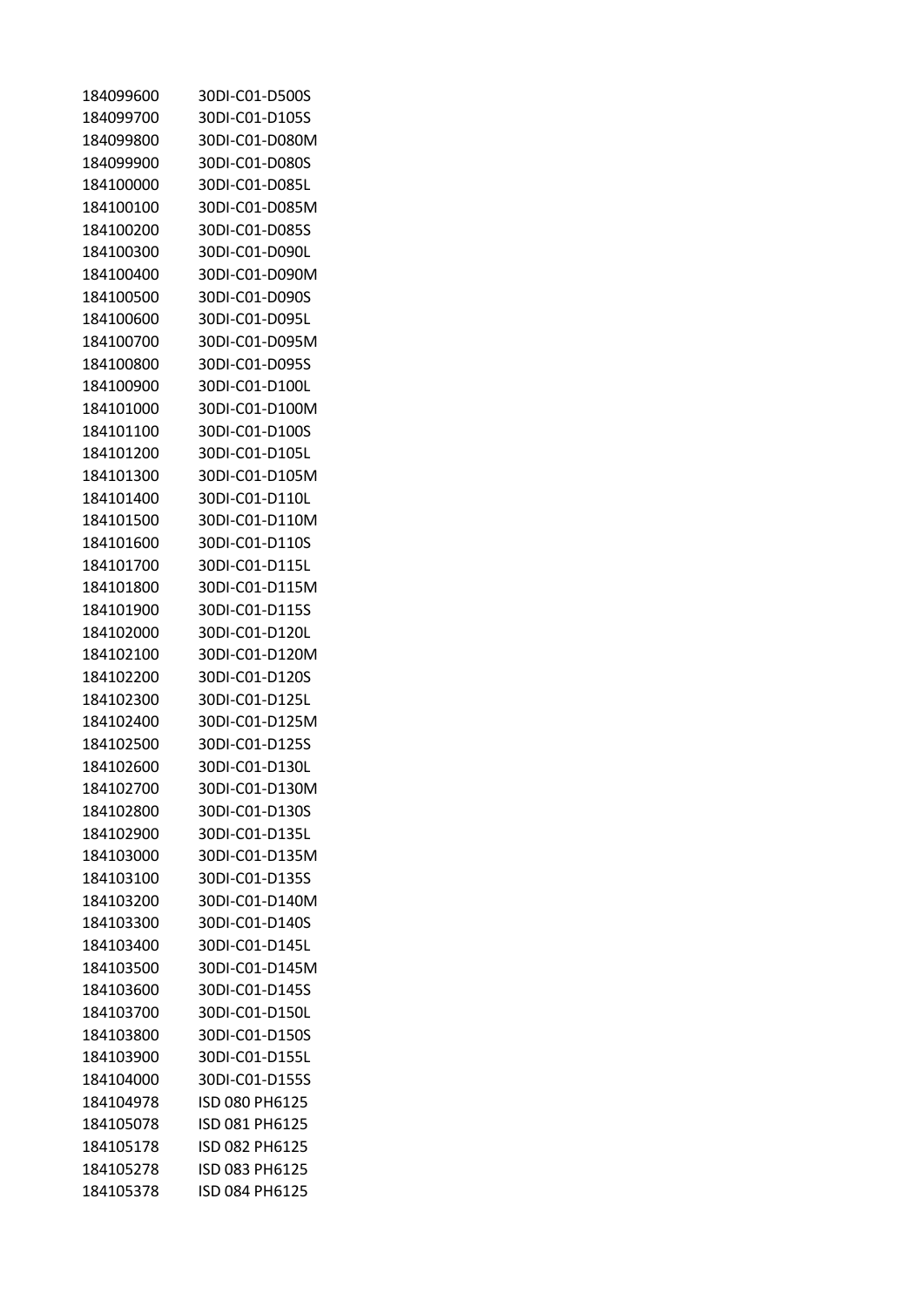| 184105478 | ISD 085 PH6125 |
|-----------|----------------|
| 184105578 | ISD 086 PH6125 |
| 184105678 | ISD 087 PH6125 |
| 184105878 | ISD 089 PH6125 |
| 184105978 | ISD 090 PH6125 |
| 184106078 | ISD 091 PH6125 |
| 184106178 | ISD 092 PH6125 |
| 184106278 | ISD 093 PH6125 |
| 184106378 | ISD 094 PH6125 |
| 184106478 | ISD 095 PH6125 |
| 184106578 | ISD 096 PH6125 |
| 184106678 | ISD 097 PH6125 |
| 184106778 | ISD 098 PH6125 |
| 184106878 | ISD 099 PH6125 |
| 184106978 | ISD 100 PH6125 |
| 184107078 | ISD 101 PH6125 |
| 184107178 | ISD 102 PH6125 |
| 184107278 | ISD 103 PH6125 |
| 184107378 | ISD 104 PH6125 |
| 184107478 | ISD 105 PH6125 |
| 184107578 | ISD 106 PH6125 |
| 184107678 | ISD 107 PH6125 |
| 184107778 | ISD 108 PH6125 |
| 184107878 | ISD 109 PH6125 |
| 184107978 | ISD 110 PH6125 |
| 184108078 | ISD 111 PH6125 |
| 184108178 | ISD 112 PH6125 |
| 184108278 | ISD 113 PH6125 |
| 184108378 | ISD 114 PH6125 |
| 184108400 | CWC 060065-I   |
| 184108500 | CWC 060065-O   |
| 184108600 | CWC 065070-I   |
| 184108700 | CWC 065070-O   |
| 184108800 | CWC 070075-I   |
| 184108900 | CWC 070075-O   |
| 184109000 | CWC 075080-I   |
| 184109100 | CWC 075080-O   |
| 184110000 | PNC 040055-I   |
| 184110278 | ISD 133 PH6125 |
| 184110378 | ISD 134 PH6125 |
| 184110578 | ISD 136 PH6125 |
| 184110678 | ISD 137 PH6125 |
| 184110778 | ISD 138 PH6125 |
| 184110878 | ISD 139 PH6125 |
| 184110978 | ISD 140 PH6125 |
| 184111078 | ISD 141 PH6125 |
| 184111178 | ISD 142 PH6125 |
| 184111278 | ISD 143 PH6125 |
| 184111378 | ISD 144 PH6125 |
| 184111478 | ISD 145 PH6125 |
|           |                |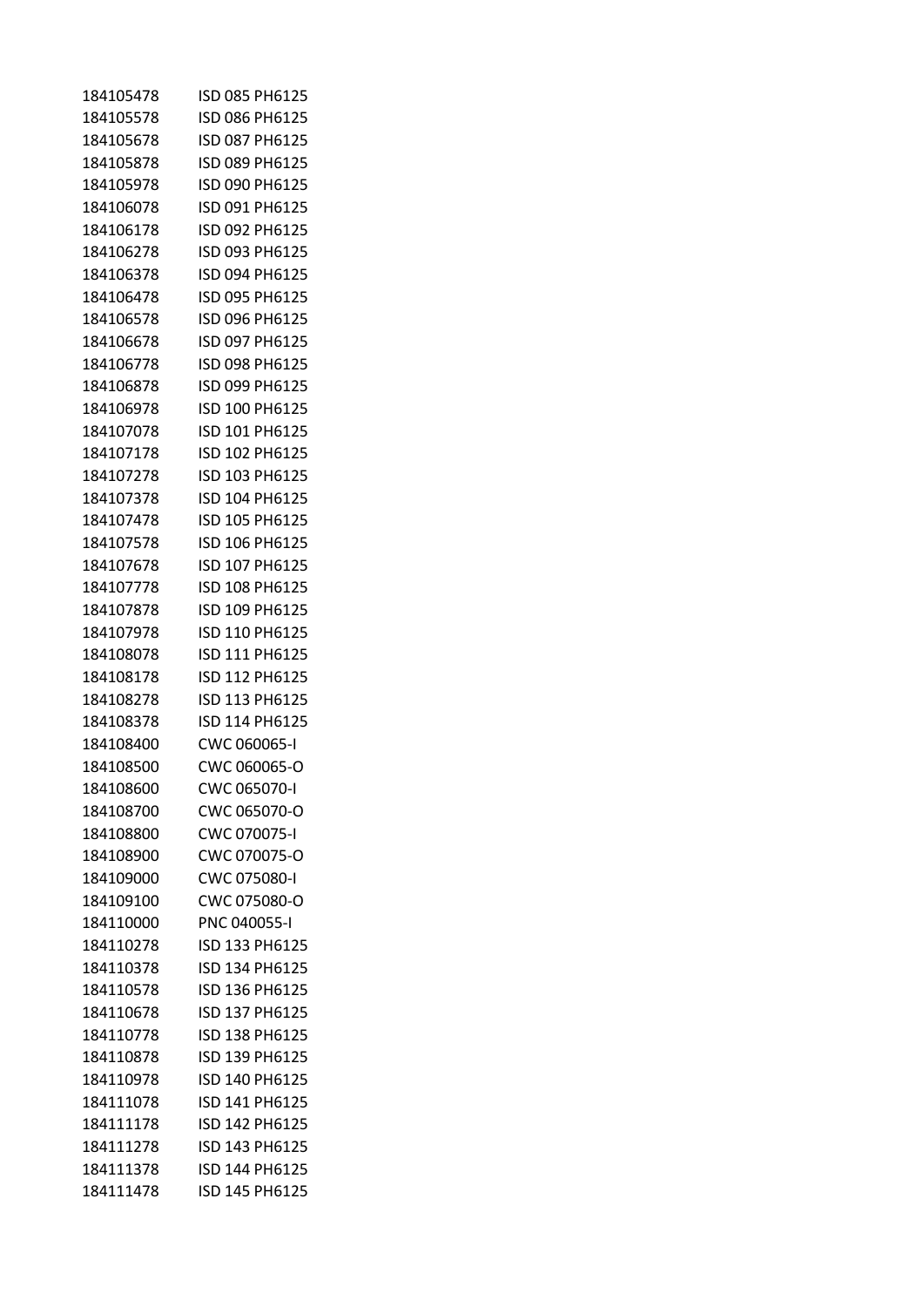| 184111578 | ISD 146 PH6125 |
|-----------|----------------|
| 184111678 | ISD 147 PH6125 |
| 184111778 | ISD 148 PH6125 |
| 184111878 | ISD 149 PH6125 |
| 184111978 | ISD 150 PH6125 |
| 184112078 | ISD 151 PH6125 |
| 184112178 | ISD 152 PH6125 |
| 184112278 | ISD 153 PH6125 |
| 184112378 | ISD 154 PH6125 |
| 184112478 | ISD 155 PH6125 |
| 184112578 | ISD 156 PH6125 |
| 184112678 | ISD 157 PH6125 |
| 184112778 | ISD 158 PH6125 |
| 184112878 | ISD 159 PH6125 |
| 184112978 | ISD 160 PH6125 |
| 184113078 | ISD 161 PH6125 |
| 184113178 | ISD 162 PH6125 |
| 184113278 | ISD 163 PH6125 |
| 184113378 | ISD 164 PH6125 |
| 184113478 | ISD 165 PH6125 |
| 184113578 | ISD 166 PH6125 |
| 184113678 | ISD 167 PH6125 |
| 184113778 | ISD 168 PH6125 |
| 184113878 | ISD 169 PH6125 |
| 184113978 | ISD 170 PH6125 |
| 184114078 | ISD 171 PH6125 |
| 184114178 | ISD 172 PH6125 |
| 184114278 | ISD 173 PH6125 |
| 184114378 | ISD 174 PH6125 |
| 184114478 | ISD 175 PH6125 |
| 184114578 | ISD 176 PH6125 |
| 184114678 | ISD 177 PH6125 |
| 184114778 | ISD 178 PH6125 |
| 184114878 | ISD 179 PH6125 |
| 184114978 | ISD 180 PH6125 |
| 184115078 | ISD 181 PH6125 |
| 184115178 | ISD 182 PH6125 |
| 184115278 | ISD 183 PH6125 |
| 184115378 | ISD 184 PH6125 |
| 184115478 | ISD 185 PH6125 |
| 184115578 | ISD 186 PH6125 |
| 184115678 | ISD 187 PH6125 |
| 184115778 | ISD 188 PH6125 |
| 184115878 | ISD 189 PH6125 |
| 184115978 | ISD 190 PH6125 |
| 184116178 | ISD 192 PH6125 |
| 184116278 | ISD 193 PH6125 |
| 184116378 | ISD 194 PH6125 |
| 184116478 | ISD 195 PH6125 |
| 184116578 | ISD 196 PH6125 |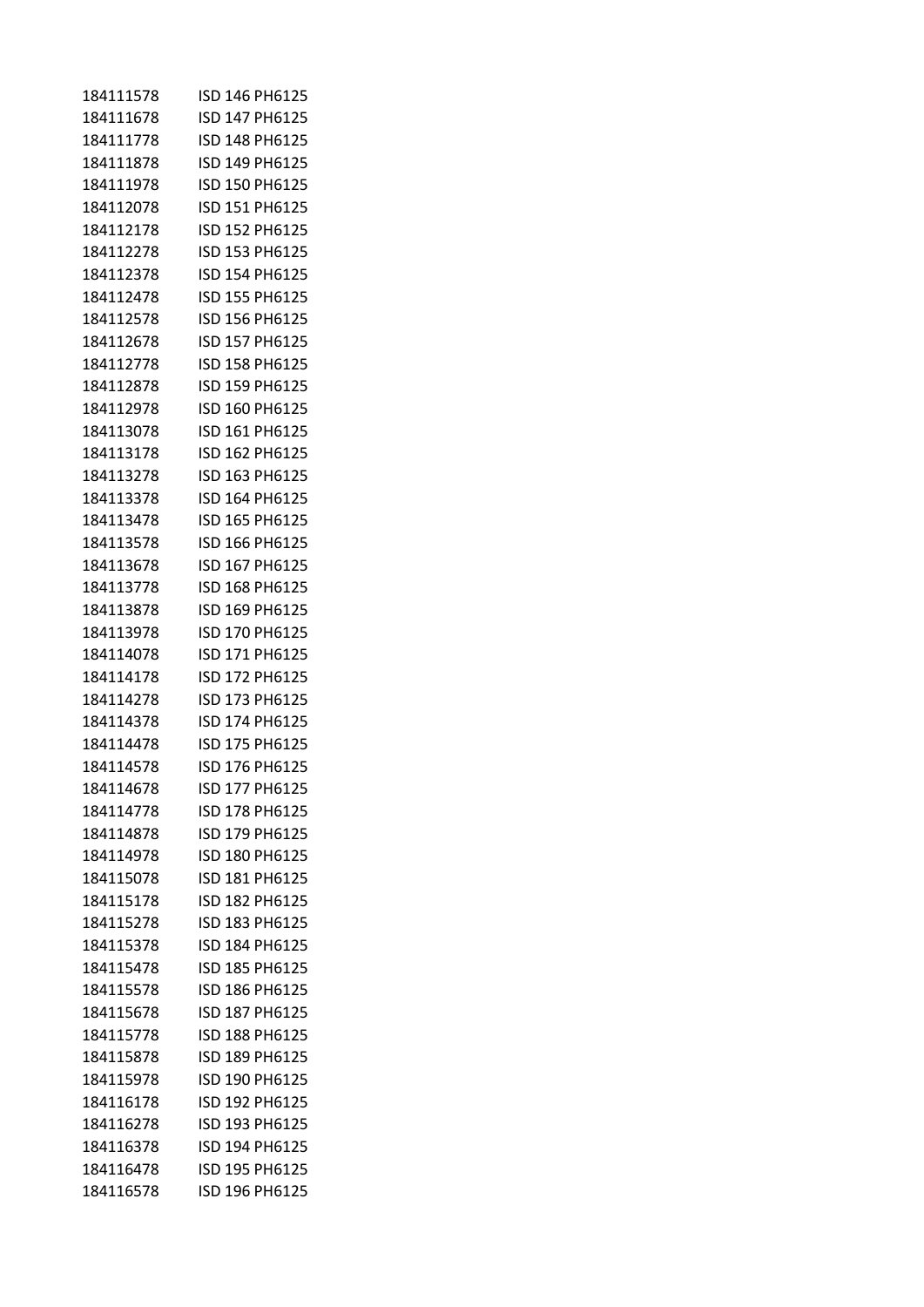| 184116678 | ISD 197 PH6125 |
|-----------|----------------|
| 184116778 | ISD 198 PH6125 |
| 184116878 | ISD 199 PH6125 |
| 184116978 | ISD 200 PH6125 |
| 184117078 | ISD 201 PH6125 |
| 184117178 | ISD 202 PH6125 |
| 184117278 | ISD 203 PH6125 |
| 184117378 | ISD 204 PH6125 |
| 184117478 | ISD 205 PH6125 |
| 184117578 | ISD 206 PH6125 |
| 184117678 | ISD 207 PH6125 |
| 184117778 | ISD 208 PH6125 |
| 184117878 | ISD 209 PH6125 |
| 184117978 | ISD 210 PH6125 |
| 184118078 | ISD 211 PH6125 |
| 184118178 | ISD 212 PH6125 |
| 184118278 | ISD 213 PH6125 |
| 184118378 | ISD 214 PH6125 |
| 184118478 | ISD 215 PH6125 |
| 184118578 | ISD 216 PH6125 |
| 184118678 | ISD 217 PH6125 |
| 184118778 | ISD 218 PH6125 |
| 184118878 | ISD 219 PH6125 |
| 184118978 | ISD 220 PH6125 |
| 184119078 | ISD 221 PH6125 |
| 184119178 | ISD 222 PH6125 |
| 184119278 | ISD 223 PH6125 |
| 184119378 | ISD 224 PH6125 |
| 184119478 | ISD 225 PH6125 |
| 184119578 | ISD 226 PH6125 |
| 184119678 | ISD 227 PH6125 |
| 184119778 | ISD 228 PH6125 |
| 184119878 | ISD 229 PH6125 |
| 184119978 | ISD 230 PH6125 |
| 184120078 | ISD 231 PH6125 |
| 184120178 | ISD 232 PH6125 |
| 184120278 | ISD 233 PH6125 |
| 184120378 | ISD 234 PH6125 |
| 184120478 | ISD 235 PH6125 |
| 184120578 | ISD 236 PH6125 |
| 184120678 | ISD 237 PH6125 |
| 184120778 | ISD 238 PH6125 |
| 184120878 | ISD 239 PH6125 |
| 184120978 | ISD 240 PH6125 |
| 184121078 | ISD 241 PH6125 |
| 184121178 | ISD 242 PH6125 |
| 184121278 | ISD 243 PH6125 |
| 184121378 | ISD 244 PH6125 |
| 184121478 | ISD 245 PH6125 |
| 184121578 | ISD 246 PH6125 |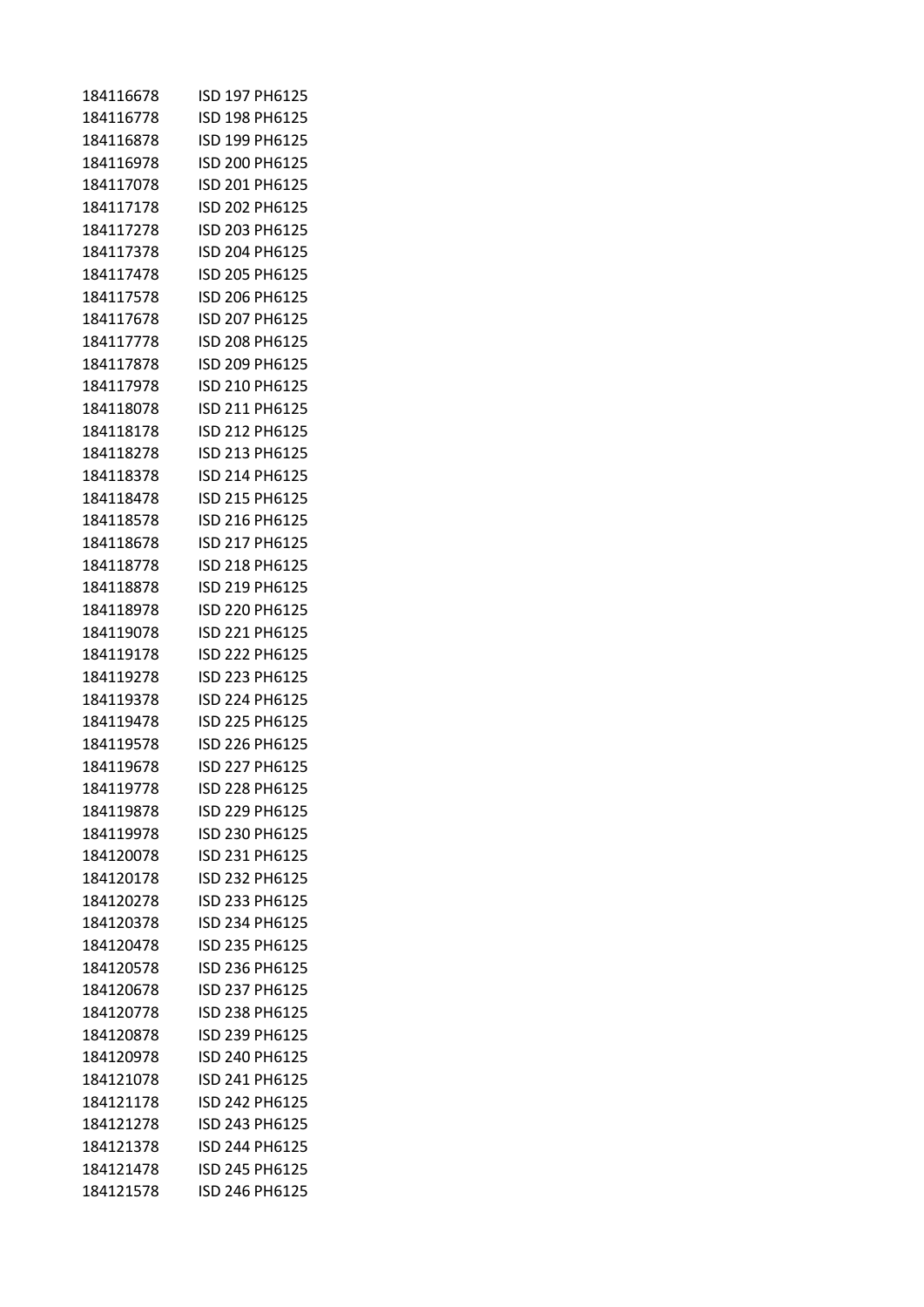| 184121678 | ISD 247 PH6125 |
|-----------|----------------|
| 184121778 | ISD 248 PH6125 |
| 184121878 | ISD 249 PH6125 |
| 184122078 | ISD 251 PH6125 |
| 184122278 | ISD 253 PH6125 |
| 184123478 | ISD 265 PH6125 |
| 184123578 | ISD 266 PH6125 |
| 184123678 | ISD 267 PH6125 |
| 184123778 | ISD 268 PH6125 |
| 184123878 | ISD 269 PH6125 |
| 184123978 | ISD 270 PH6125 |
| 184124078 | ISD 271 PH6125 |
| 184124178 | ISD 272 PH6125 |
| 184124278 | ISD 273 PH6125 |
| 184124378 | ISD 274 PH6125 |
| 184124478 | ISD 275 PH6125 |
| 184124578 | ISD 276 PH6125 |
| 184124678 | ISD 277 PH6125 |
| 184124778 | ISD 278 PH6125 |
| 184124878 | ISD 279 PH6125 |
| 184124978 | ISD 280 PH6125 |
| 184125078 | ISD 281 PH6125 |
| 184125178 | ISD 282 PH6125 |
| 184125278 | ISD 283 PH6125 |
| 184125378 | ISD 284 PH6125 |
| 184125478 | ISD 285 PH6125 |
| 184125578 | ISD 286 PH6125 |
| 184125678 | ISD 287 PH6125 |
| 184125778 | ISD 288 PH6125 |
| 184125878 | ISD 289 PH6125 |
| 184125978 | ISD 290 PH6125 |
| 184126078 | ISD 291 PH6125 |
| 184126178 | ISD 292 PH6125 |
| 184126278 | ISD 293 PH6125 |
| 184126378 | ISD 294 PH6125 |
| 184126478 | ISD 295 PH6125 |
| 184126578 | ISD 296 PH6125 |
| 184126678 | ISD 297 PH6125 |
| 184126778 | ISD 298 PH6125 |
| 184126878 | ISD 299 PH6125 |
| 184126978 | ISD 300 PH6125 |
| 184127078 | ISD 301 PH6125 |
| 184127178 | ISD 302 PH6125 |
| 184127278 | ISD 303 PH6125 |
| 184127378 | ISD 304 PH6125 |
| 184127478 | ISD 305 PH6125 |
| 184127578 | ISD 306 PH6125 |
| 184127678 | ISD 307 PH6125 |
| 184127778 | ISD 308 PH6125 |
| 184127878 | ISD 309 PH6125 |
|           |                |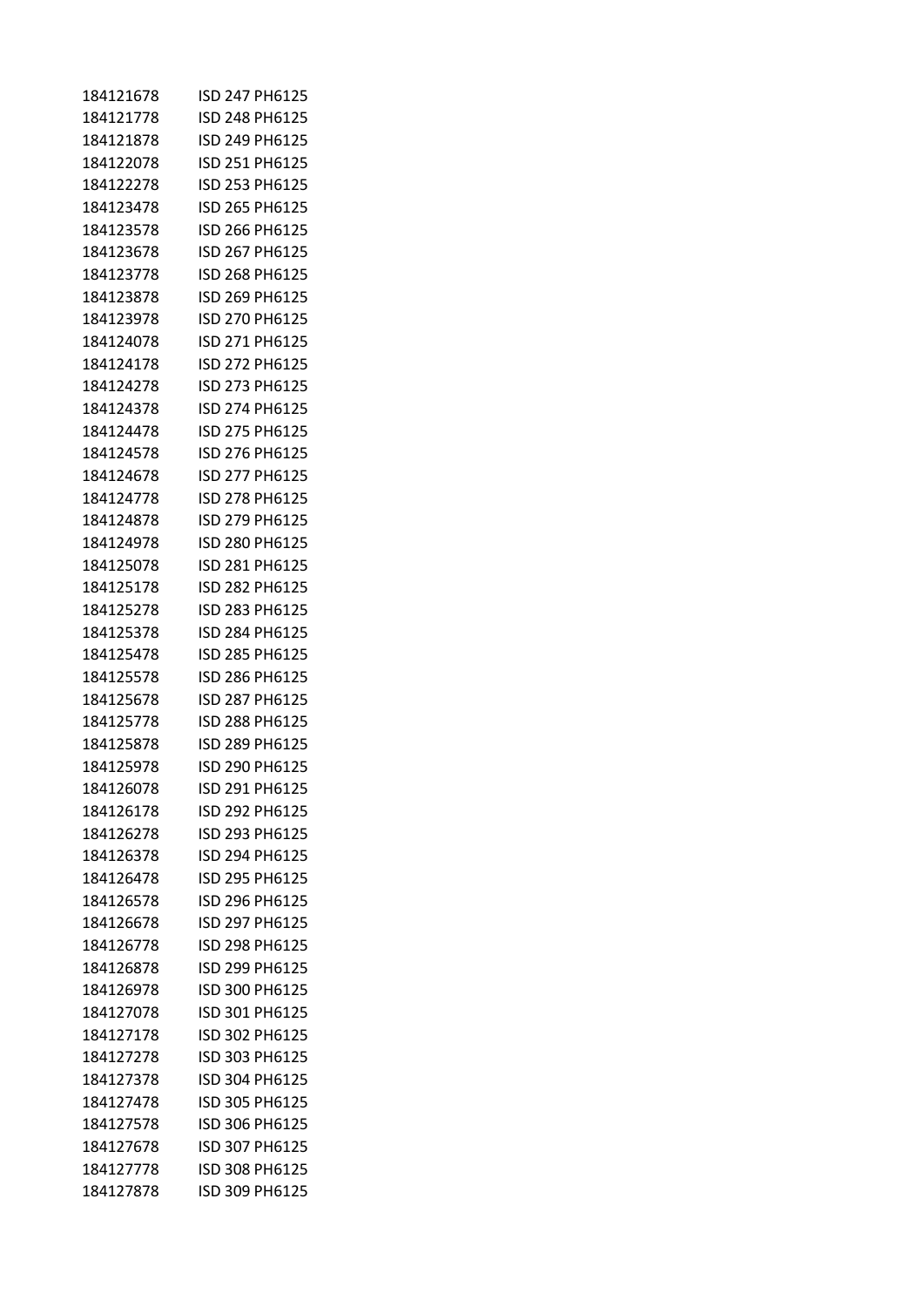| 184127978 | ISD 310 PH6125 |
|-----------|----------------|
| 184128078 | ISD 311 PH6125 |
| 184128178 | ISD 312 PH6125 |
| 184128278 | ISD 313 PH6125 |
| 184128378 | ISD 314 PH6125 |
| 184128478 | ISD 315 PH6125 |
| 184128578 | ISD 316 PH6125 |
| 184128678 | ISD 317 PH6125 |
| 184128700 | PNC 040055-O   |
| 184128978 | ISD 320 PH6125 |
| 184129078 | ISD 321 PH6125 |
| 184129178 | ISD 322 PH6125 |
| 184129278 | ISD 323 PH6125 |
| 184129378 | ISD 324 PH6125 |
| 184129478 | ISD 325 PH6125 |
| 184129578 | ISD 326 PH6125 |
| 184129678 | ISD 327 PH6125 |
| 184129778 | ISD 328 PH6125 |
| 184129878 | ISD 329 PH6125 |
| 184129978 | ISD 330 PH6125 |
| 184130178 | ISD 331 PH6125 |
| 184130278 | ISD 332 PH6125 |
| 184130378 | ISD 333 PH6125 |
| 184130478 | ISD 334 PH6125 |
| 184130578 | ISD 335 PH6125 |
| 184130678 | ISD 336 PH6125 |
| 184130778 | ISD 337 PH6125 |
| 184130878 | ISD 338 PH6125 |
| 184130978 | ISD 339 PH6125 |
| 184131078 | ISD 340 PH6125 |
| 184131178 | ISD 341 PH6125 |
| 184131278 | ISD 342 PH6125 |
| 184131378 | ISD 343 PH6125 |
| 184131478 | ISD 344 PH6125 |
| 184131578 | ISD 345 PH6125 |
| 184131678 | ISD 346 PH6125 |
| 184131778 | ISD 347 PH6125 |
| 184131878 | ISD 348 PH6125 |
| 184131978 | ISD 349 PH6125 |
| 184132078 | ISD 350 PH6125 |
| 184132178 | ISD 351 PH6125 |
| 184132278 | ISD 352 PH6125 |
| 184132378 | ISD 353 PH6125 |
| 184132478 | ISD 354 PH6125 |
| 184132578 | ISD 355 PH6125 |
| 184132678 | ISD 356 PH6125 |
| 184132778 | ISD 357 PH6125 |
| 184132878 | ISD 358 PH6125 |
| 184132978 | ISD 359 PH6125 |
| 184133078 | ISD 360 PH6125 |
|           |                |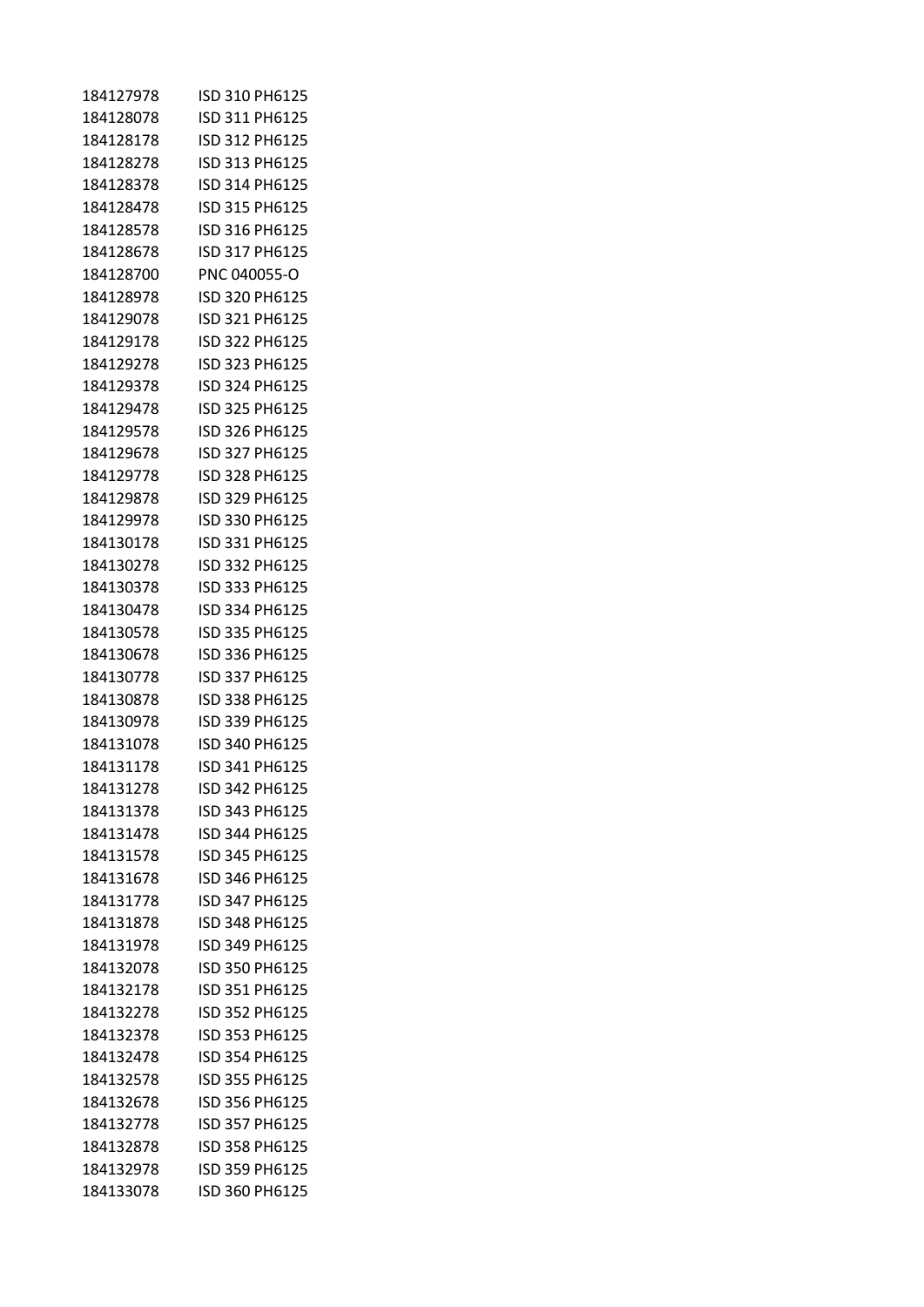| 184133178 | ISD 361 PH6125 |
|-----------|----------------|
| 184133278 | ISD 362 PH6125 |
| 184133378 | ISD 363 PH6125 |
| 184133478 | ISD 364 PH6125 |
| 184133578 | ISD 365 PH6125 |
| 184133678 | ISD 366 PH6125 |
| 184133778 | ISD 367 PH6125 |
| 184133878 | ISD 368 PH6125 |
| 184133978 | ISD 369 PH6125 |
| 184134078 | ISD 370 PH6125 |
| 184134178 | ISD 371 PH6125 |
| 184134278 | ISD 372 PH6125 |
| 184134378 | ISD 373 PH6125 |
| 184134478 | ISD 374 PH6125 |
| 184134578 | ISD 375 PH6125 |
| 184134678 | ISD 376 PH6125 |
| 184134778 | ISD 378 PH6125 |
| 184134878 | ISD 379 PH6125 |
| 184134978 | ISD 380 PH6125 |
| 184135078 | ISD 381 PH6125 |
| 184135178 | ISD 382 PH6125 |
| 184135278 | ISD 383 PH6125 |
| 184135378 | ISD 384 PH6125 |
| 184135478 | ISD 385 PH6125 |
| 184135578 | ISD 386 PH6125 |
| 184135678 | ISD 387 PH6125 |
| 184135778 | ISD 388 PH6125 |
| 184135878 | ISD 389 PH6125 |
| 184135978 | ISD 390 PH6125 |
| 184136078 | ISD 391 PH6125 |
| 184136178 | ISD 392 PH6125 |
| 184136278 | ISD 393 PH6125 |
| 184136378 | ISD 394 PH6125 |
| 184136478 | ISD 395 PH6125 |
| 184136578 | ISD 396 PH6125 |
| 184136678 | ISD 397 PH6125 |
| 184136778 | ISD 398 PH6125 |
| 184136878 | ISD 399 PH6125 |
| 184136978 | ISD 400 PH6125 |
| 184137078 | ISD 401 PH6125 |
| 184137178 | ISD 402 PH6125 |
| 184137278 | ISD 403 PH6125 |
| 184137378 | ISD 404 PH6125 |
| 184137478 | ISD 405 PH6125 |
| 184137578 | ISD 406 PH6125 |
| 184137678 | ISD 407 PH6125 |
| 184137778 | ISD 408 PH6125 |
| 184137878 | ISD 409 PH6125 |
| 184137978 | ISD 410 PH6125 |
| 184138078 | ISD 411 PH6125 |
|           |                |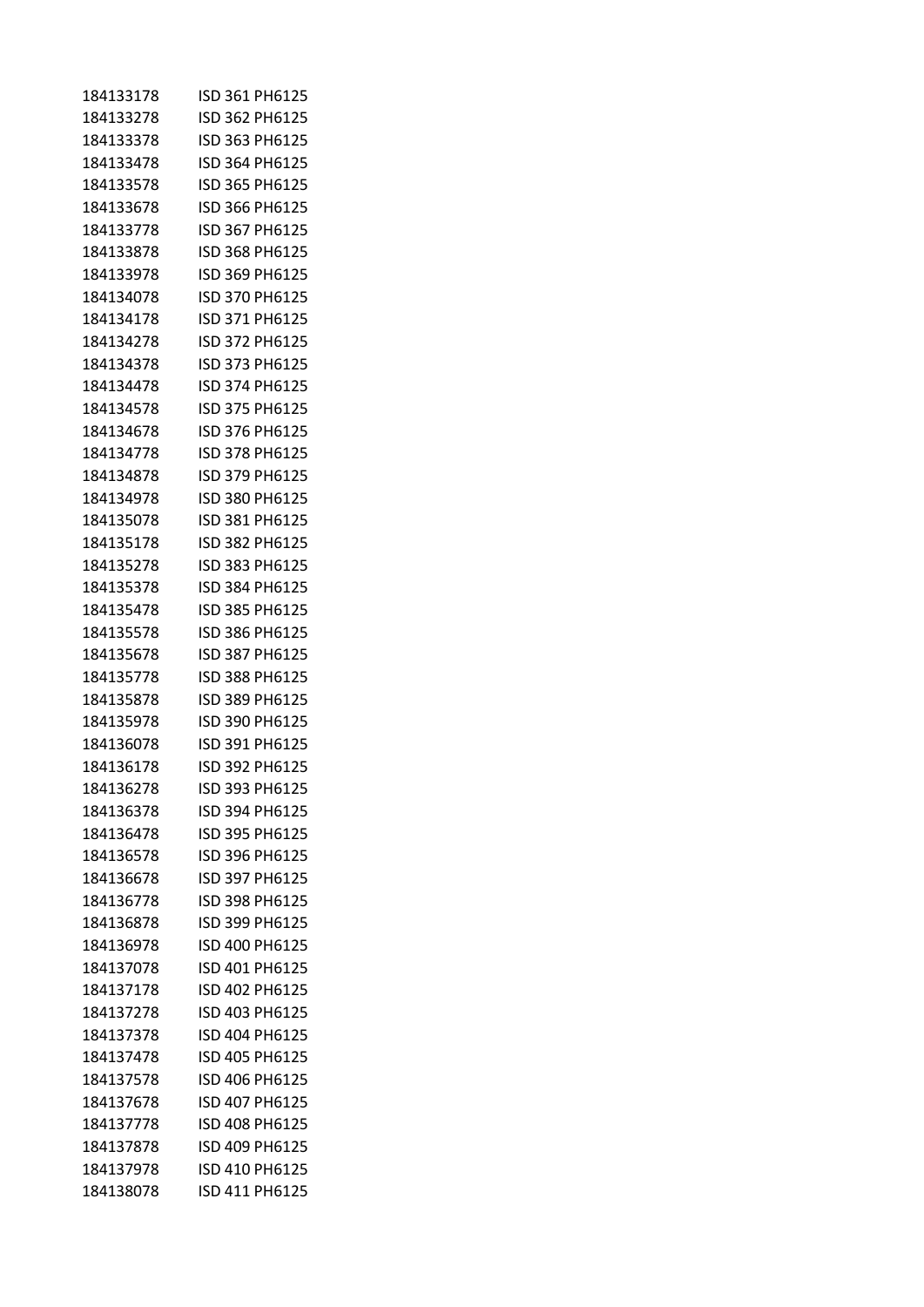| 184138178 | ISD 412 PH6125 |
|-----------|----------------|
| 184138278 | ISD 413 PH6125 |
| 184138378 | ISD 414 PH6125 |
| 184138478 | ISD 415 PH6125 |
| 184138578 | ISD 416 PH6125 |
| 184138678 | ISD 417 PH6125 |
| 184138778 | ISD 418 PH6125 |
| 184138878 | ISD 419 PH6125 |
| 184138978 | ISD 420 PH6125 |
| 184139078 | ISD 421 PH6125 |
| 184139178 | ISD 422 PH6125 |
| 184139278 | ISD 423 PH6125 |
| 184139378 | ISD 424 PH6125 |
| 184139478 | ISD 425 PH6125 |
| 184139578 | ISD 426 PH6125 |
| 184139678 | ISD 427 PH6125 |
| 184139778 | ISD 428 PH6125 |
| 184139878 | ISD 429 PH6125 |
| 184139978 | ISD 430 PH6125 |
| 184140078 | ISD 431 PH6125 |
| 184140178 | ISD 432 PH6125 |
| 184140278 | ISD 433 PH6125 |
| 184140378 | ISD 434 PH6125 |
| 184140478 | ISD 435 PH6125 |
| 184140578 | ISD 436 PH6125 |
| 184140678 | ISD 437 PH6125 |
| 184140778 | ISD 438 PH6125 |
| 184140878 | ISD 439 PH6125 |
| 184140978 | ISD 440 PH6125 |
| 184141078 | ISD 441 PH6125 |
| 184141178 | ISD 442 PH6125 |
| 184141278 | ISD 443 PH6125 |
| 184141378 | ISD 444 PH6125 |
| 184141478 | ISD 445 PH6125 |
| 184141578 | ISD 446 PH6125 |
| 184141678 | ISD 447 PH6125 |
| 184141778 | ISD 448 PH6125 |
| 184141878 | ISD 449 PH6125 |
| 184141978 | ISD 450 PH6125 |
| 184142078 | ISD 451 PH6125 |
| 184142178 | ISD 452 PH6125 |
| 184142278 | ISD 453 PH6125 |
| 184142378 | ISD 454 PH6125 |
| 184142478 | ISD 455 PH6125 |
| 184142578 | ISD 456 PH6125 |
| 184142678 | ISD 457 PH6125 |
| 184142778 | ISD 458 PH6125 |
| 184142878 | ISD 459 PH6125 |
| 184142978 | ISD 460 PH6125 |
| 184143078 | ISD 461 PH6125 |
|           |                |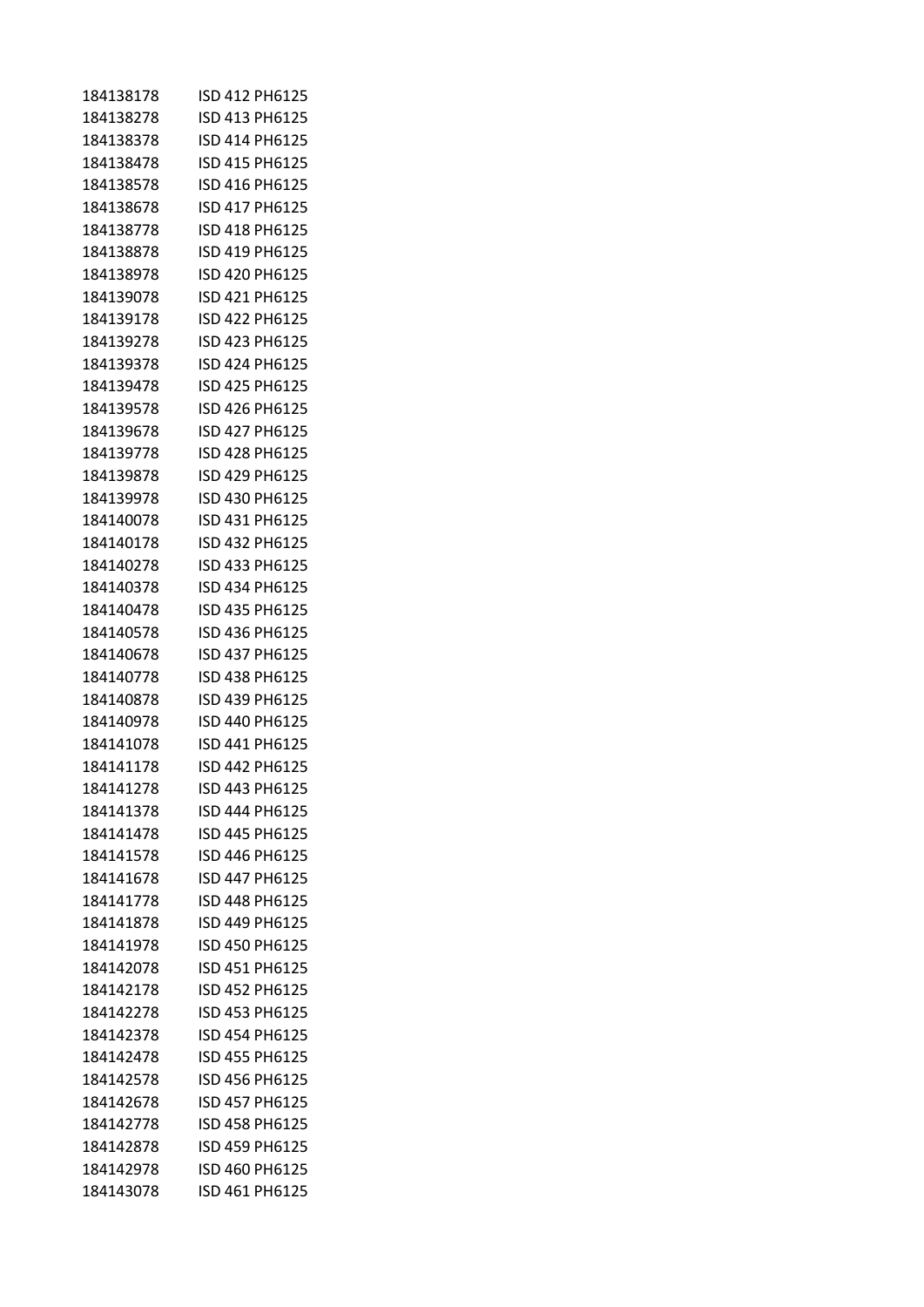| 184143178 | ISD 462 PH6125 |
|-----------|----------------|
| 184143278 | ISD 463 PH6125 |
| 184143378 | ISD 464 PH6125 |
| 184143478 | ISD 465 PH6125 |
| 184143578 | ISD 466 PH6125 |
| 184143678 | ISD 467 PH6125 |
| 184143778 | ISD 468 PH6125 |
| 184143878 | ISD 469 PH6125 |
| 184143978 | ISD 470 PH6125 |
| 184144078 | ISD 471 PH6125 |
| 184144178 | ISD 472 PH6125 |
| 184144278 | ISD 473 PH6125 |
| 184144378 | ISD 474 PH6125 |
| 184144478 | ISD 475 PH6125 |
| 184144578 | ISD 476 PH6125 |
| 184144678 | ISD 477 PH6125 |
| 184144778 | ISD 478 PH6125 |
| 184144878 | ISD 479 PH6125 |
| 184144978 | ISD 480 PH6125 |
| 184145078 | ISD 481 PH6125 |
| 184145178 | ISD 482 PH6125 |
| 184145278 | ISD 483 PH6125 |
| 184145378 | ISD 484 PH6125 |
| 184145478 | ISD 485 PH6125 |
| 184145578 | ISD 486 PH6125 |
| 184145678 | ISD 487 PH6125 |
| 184145778 | ISD 488 PH6125 |
| 184145878 | ISD 489 PH6125 |
| 184145978 | ISD 490 PH6125 |
| 184146078 | ISD 491 PH6125 |
| 184146178 | ISD 492 PH6125 |
| 184146378 | ISD 493 PH6125 |
| 184146478 | ISD 494 PH6125 |
| 184146578 | ISD 495 PH6125 |
| 184146678 | ISD 496 PH6125 |
| 184146778 | ISD 497 PH6125 |
| 184146878 | ISD 498 PH6125 |
| 184146978 | ISD 499 PH6125 |
| 184147078 | ISD 500 PH6125 |
| 184147178 | ISD 501 PH6125 |
| 184147278 | ISD 502 PH6125 |
| 184147378 | ISD 503 PH6125 |
| 184147478 | ISD 504 PH6125 |
| 184149778 | ISD 377 PH6125 |
| 184149878 | ISD 191 PH6125 |
| 184151200 | TFD 22025-8D   |
| 184151300 | TFD 25025-8D   |
| 184151800 | TFD 18025-8D   |
| 184151900 | TFD 18525-8D   |
| 184152000 | TFD 19025-8D   |
|           |                |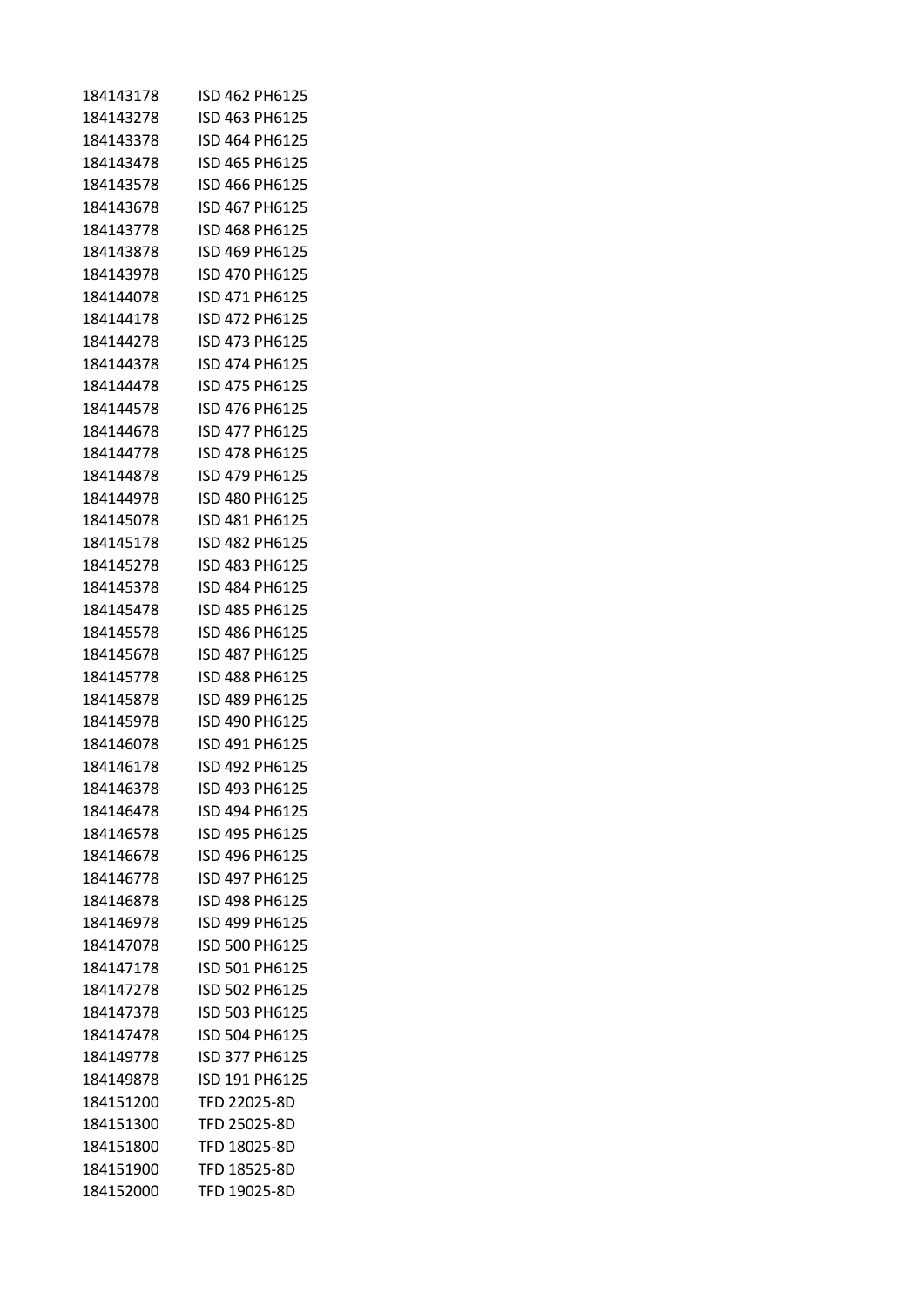| 184152100 | TFD 19525-8D        |
|-----------|---------------------|
| 184152200 | TFD 20025-8D        |
| 184152300 | TFD 20525-8D        |
| 184152400 | <b>TFD 21025-8D</b> |
| 184152500 | TFD 21525-8D        |
| 184152600 | TFD 25181220        |
| 184152700 | TFD 22525-8D        |
| 184152800 | TFD 23025-8D        |
| 184152900 | TFD 23525-8D        |
| 184153000 | TFD 24025-8D        |
| 184153100 | TFD 24525-8D        |
| 184153200 | TFD 25205250        |
| 184153300 | TFD 25532-8D        |
| 184153400 | TFD 26032-8D        |
| 184153500 | TFD 26532-8D        |
| 184153600 | TFD 27032-8D        |
| 184153700 | TFD 27532-8D        |
| 184153800 | TFD 28032-8D        |
| 184153900 | TFD 28532-8D        |
| 184154000 | TFD 29032-8D        |
| 184154100 | TFD 29532-8D        |
| 184154200 | TFD 30032-8D        |
| 184154300 | TFD 18025-6D        |
| 184154400 | TFD 18525-6D        |
| 184154500 | TFD 19025-6D        |
| 184154600 | TFD 19525-6D        |
| 184154700 | TFD 20025-6D        |
| 184154800 | TFD 20525-6D        |
| 184154900 | TFD 21025-6D        |
| 184155000 | TFD 21525-6D        |
| 184155100 | TFD 22025-6D        |
| 184155200 | TFD 22525-6D        |
| 184155300 | TFD 23025-6D        |
| 184155400 | TFD 23525-6D        |
| 184155500 | TFD 24025-6D        |
| 184155600 | TFD 24525-6D        |
| 184155700 | TFD 25025-6D        |
| 184155800 | TFD 25532-6D        |
| 184155900 | TFD 26032-6D        |
| 184156000 | TFD 26532-6D        |
| 184156100 | TFD 27032-6D        |
| 184156200 | TFD 27532-6D        |
| 184156300 | TFD 28032-6D        |
| 184156400 | TFD 28532-6D        |
| 184156500 | TFD 29032-6D        |
| 184156600 | TFD 29532-6D        |
| 184156700 | TFD 30032-6D        |
| 184192500 | DHC 004140-5D       |
| 184192600 | DHC 004240-5D       |
| 184192700 | DHC 004340-5D       |
|           |                     |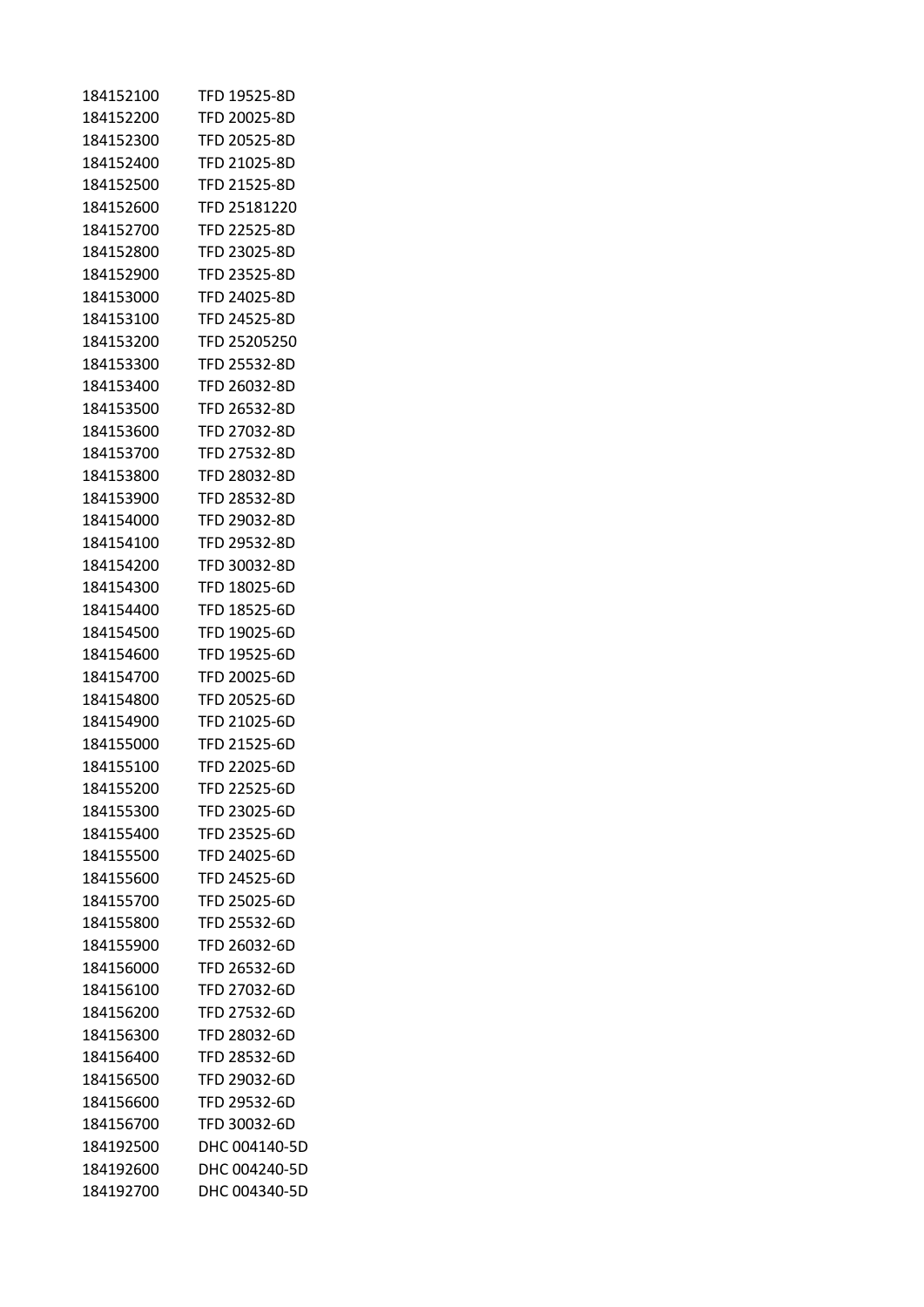| 184192800 | DHC 004440-5D   |
|-----------|-----------------|
| 184192900 | DHC 004540-5D   |
| 184193000 | DHC 004640-5D   |
| 184193100 | DHC 004740-5D   |
| 184193200 | DHC 004840-5D   |
| 184193300 | DHC 004940-5D   |
| 184193400 | DHC 005040-5D   |
| 184193500 | DHC 005140-5D   |
| 184193600 | DHC 005240-5D   |
| 184193700 | DHC 005340-5D   |
| 184193800 | DHC 005440-5D   |
| 184193900 | DHC 005540-5D   |
| 184194000 | DHC 005640-5D   |
| 184194100 | DHC 005740-5D   |
| 184194200 | DHC 005840-5D   |
| 184194300 | DHC 005940-5D   |
| 184194400 | DHC 004140-8D   |
| 184194500 | DHC 004240-8D   |
| 184194600 | DHC 004340-8D   |
| 184194700 | DHC 004440-8D   |
| 184194800 | DHC 004540-8D   |
|           |                 |
| 184194900 | DHC 004640-8D   |
| 184195000 | DHC 004740-8D   |
| 184195100 | DHC 004840-8D   |
| 184195200 | DHC 004940-8D   |
| 184195300 | DHC 005040-8D   |
| 184195400 | DHC 005140-8D   |
| 184195500 | DHC 005240-8D   |
| 184195600 | DHC 005340-8D   |
| 184195700 | DHC 005440-8D   |
| 184195800 | DHC 005540-8D   |
| 184195900 | DHC 005640-8D   |
| 184196000 | DHC 005740-8D   |
| 184196100 | DHC 005840-8D   |
| 184196200 | DHC 005940-8D   |
| 184197900 | SCI 07500531-3D |
| 184198000 | SCI 07500563-3D |
| 184198100 | SCI 07500594-3D |
| 184198200 | SCI 10000625-3D |
| 184198300 | SCI 10000656-3D |
| 184198400 | SCI 10000688-3D |
| 184198500 | SCI 10000703-3D |
| 184198600 | SCI 10000734-3D |
| 184198700 | SCI 10000750-3D |
| 184198800 | SCI 10000781-3D |
| 184198900 | SCI 10000813-3D |
| 184199000 | SCI 10000844-3D |
| 184199100 | SCI 12500875-3D |
| 184199200 | SCI 12500906-3D |
| 184199300 | SCI 12500938-3D |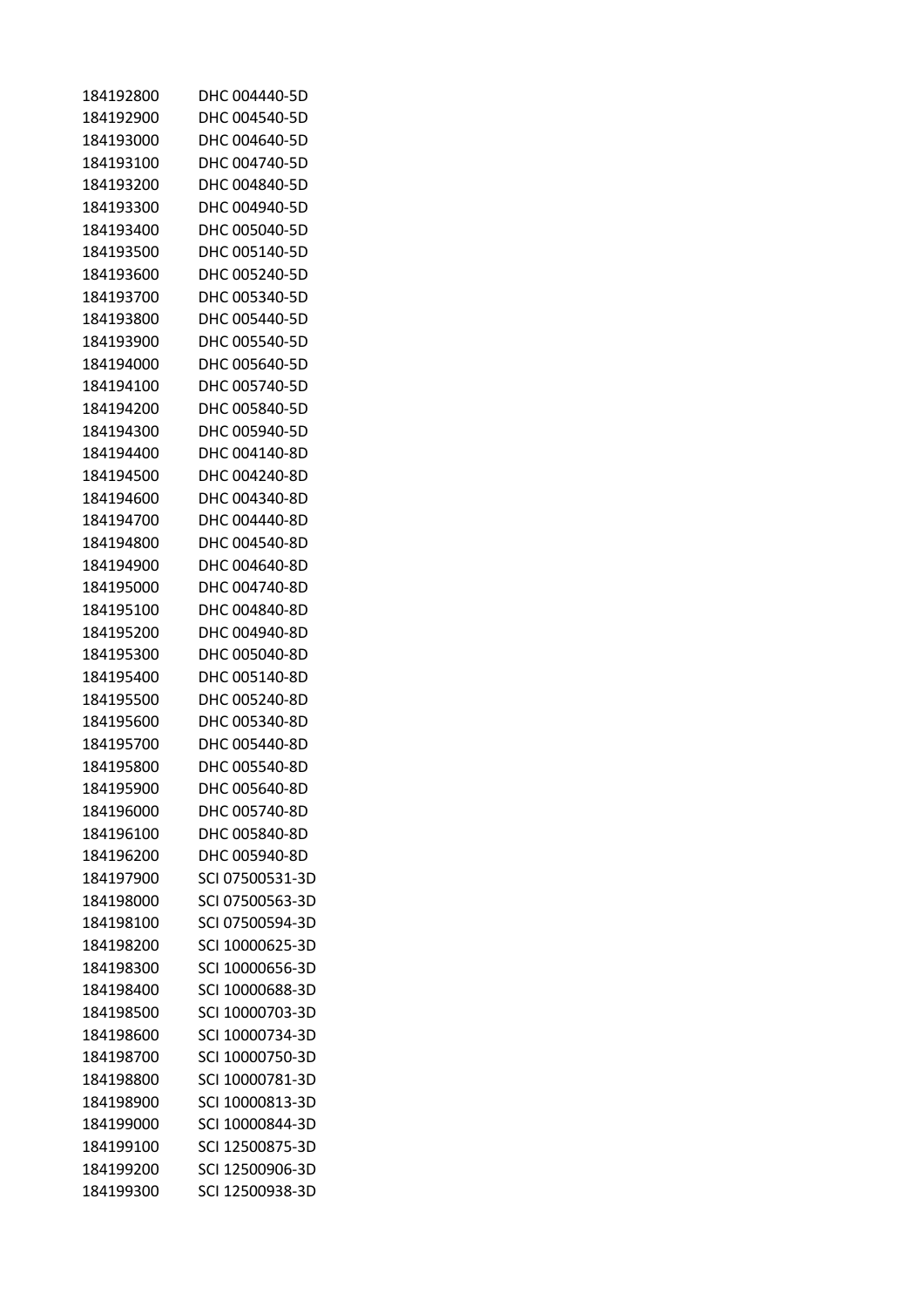| 184199400 | SCI 12500969-3D |
|-----------|-----------------|
| 184199500 | SCI 12500984-3D |
| 184199600 | SCI 12501000-3D |
| 184199700 | SCI 12501031-3D |
| 184199800 | SCI 12501063-3D |
| 184199900 | SCI 12501094-3D |
| 184200000 | SCI 12501125-3D |
| 184200100 | SCI 12501156-3D |
| 184200200 | SCI 12501188-3D |
| 184200300 | SCI 12501219-3D |
| 184200400 | SCI 12501250-3D |
| 184200500 | SCI 12501281-3D |
| 184200600 | SCI 12501313-3D |
| 184200700 | SCI 15001375-3D |
| 184200800 | SCI 15001406-3D |
| 184200900 | SCI 15001438-3D |
| 184201000 | SCI 15001469-3D |
| 184201100 | SCI 15001500-3D |
| 184201200 | SCI 15001531-3D |
| 184201300 | SCI 15001563-3D |
| 184201400 | SCI 15001625-3D |
| 184201500 | SCI 15001688-3D |
| 184201600 | SCI 15001750-3D |
| 184201700 | SCI 15001813-3D |
| 184201800 | SCI 15001875-3D |
| 184201900 | SCI 15001938-3D |
| 184202000 | SCI 07500531-4D |
| 184202100 | SCI 07500563-4D |
| 184202200 | SCI 07500594-4D |
| 184202300 | SCI 10000625-4D |
| 184202400 | SCI 10000656-4D |
| 184202500 | SCI 10000688-4D |
| 184202600 | SCI 10000703-4D |
| 184202700 | SCI 10000734-4D |
| 184202800 | SCI 10000750-4D |
| 184202900 | SCI 10000781-4D |
| 184203000 | SCI 10000813-4D |
| 184203100 | SCI 10000844-4D |
| 184203200 | SCI 12500875-4D |
| 184203300 | SCI 12500906-4D |
| 184203400 | SCI 12500938-4D |
| 184203500 | SCI 12500969-4D |
| 184203600 | SCI 12500984-4D |
| 184203700 | SCI 12501000-4D |
| 184203800 | SCI 12501031-4D |
| 184203900 | SCI 12501063-4D |
| 184204000 | SCI 12501094-4D |
| 184204100 | SCI 12501125-4D |
| 184204200 | SCI 12501156-4D |
| 184204300 | SCI 12501188-4D |
|           |                 |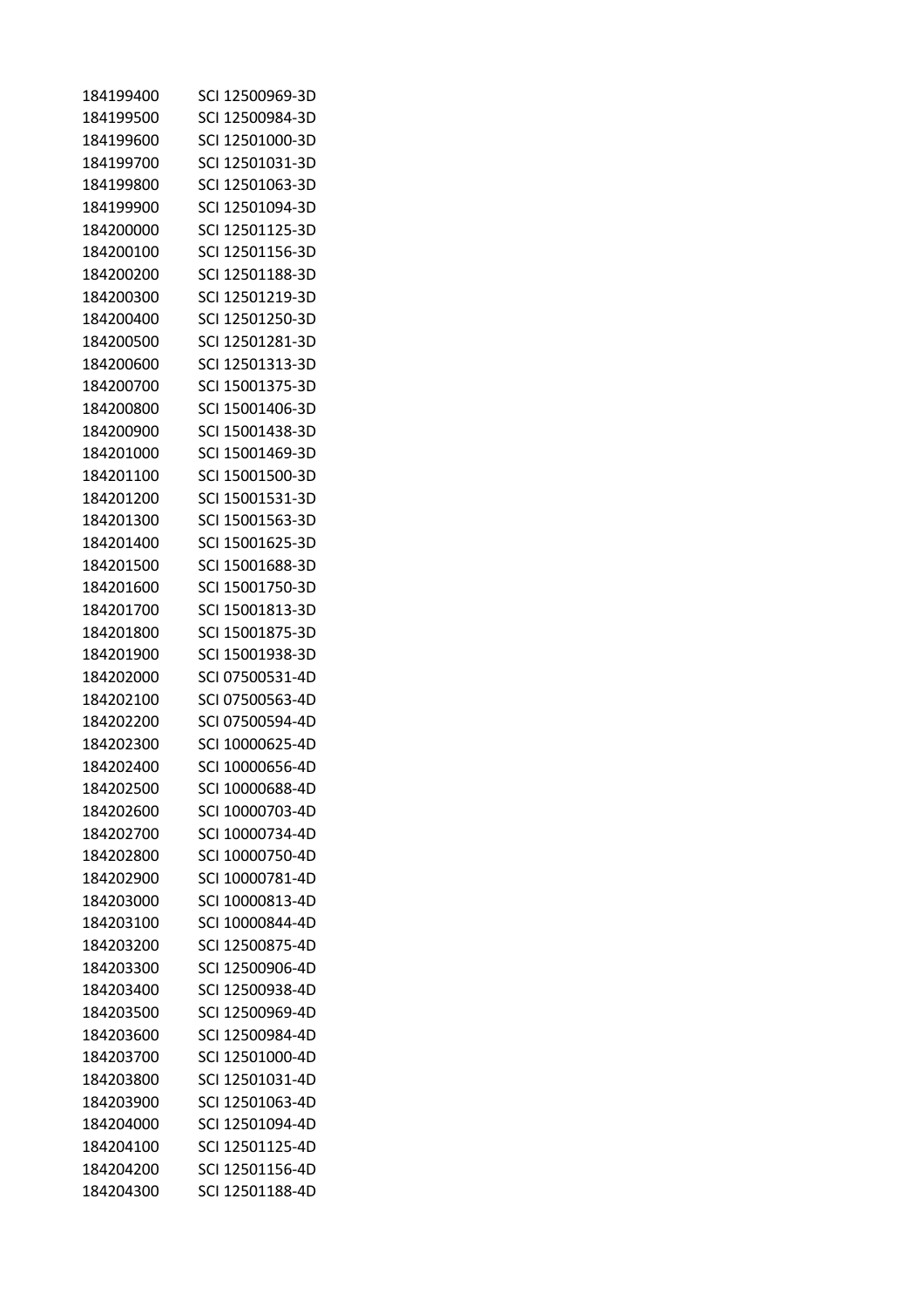| 184204400 | SCI 12501219-4D |
|-----------|-----------------|
| 184204500 | SCI 12501250-4D |
| 184204600 | SCI 12501281-4D |
| 184204700 | SCI 12501313-4D |
| 184204800 | SCI 15001375-4D |
| 184204900 | SCI 15001406-4D |
| 184205000 | SCI 15001438-4D |
| 184205100 | SCI 15001469-4D |
| 184205200 | SCI 15001500-4D |
| 184205300 | SCI 15001531-4D |
| 184205400 | SCI 15001563-4D |
| 184205500 | SCI 15001625-4D |
| 184205600 | SCI 15001688-4D |
| 184205700 | SCI 15001750-4D |
| 184205800 | SCI 15001813-4D |
| 184205900 | SCI 15001875-4D |
| 184206000 | SCI 15001938-4D |
| 184226600 | CWC 056059-I    |
| 184226700 | CWC 000041-O    |
| 184226800 | CWC 000042-O    |
| 184226900 | CWC 000043-O    |
| 184227000 | CWC 000044-O    |
| 184227200 | CWC 000046-O    |
| 184227300 | CWC 000047-O    |
| 184227400 | CWC 000048-O    |
| 184227600 | CWC 000050-O    |
| 184227700 | CWC 000051-O    |
| 184227800 | CWC 000052-O    |
| 184227900 | CWC 000053-O    |
| 184228000 | CWC 000054-O    |
| 184228100 | CWC 000055-O    |
| 184228200 | CWC 000056-O    |
| 184228300 | CWC 000057-O    |
| 184228400 | CWC 000058-O    |
| 184228500 | CWC 000059-O    |
| 184230800 | SCC 055060-I    |
| 184230900 | SCC 055060-O    |
| 184231200 | SCC 065070-I    |
| 184231300 | SCC 065070-O    |
| 184250100 | COSP 7071       |
| 184250200 | MDM 50150400    |
| 184253900 | MDM 16100130    |
| 184254000 | MDM 22100160    |
| 184254100 | MDM 27100220    |
| 184254200 | MDM 32100130    |
| 184254300 | MDM 32100160    |
| 184254400 | MDM 32100220    |
| 184254500 | MDM 32100270    |
| 184254700 | MDM 50080130    |
| 184254800 | MDM 50080160    |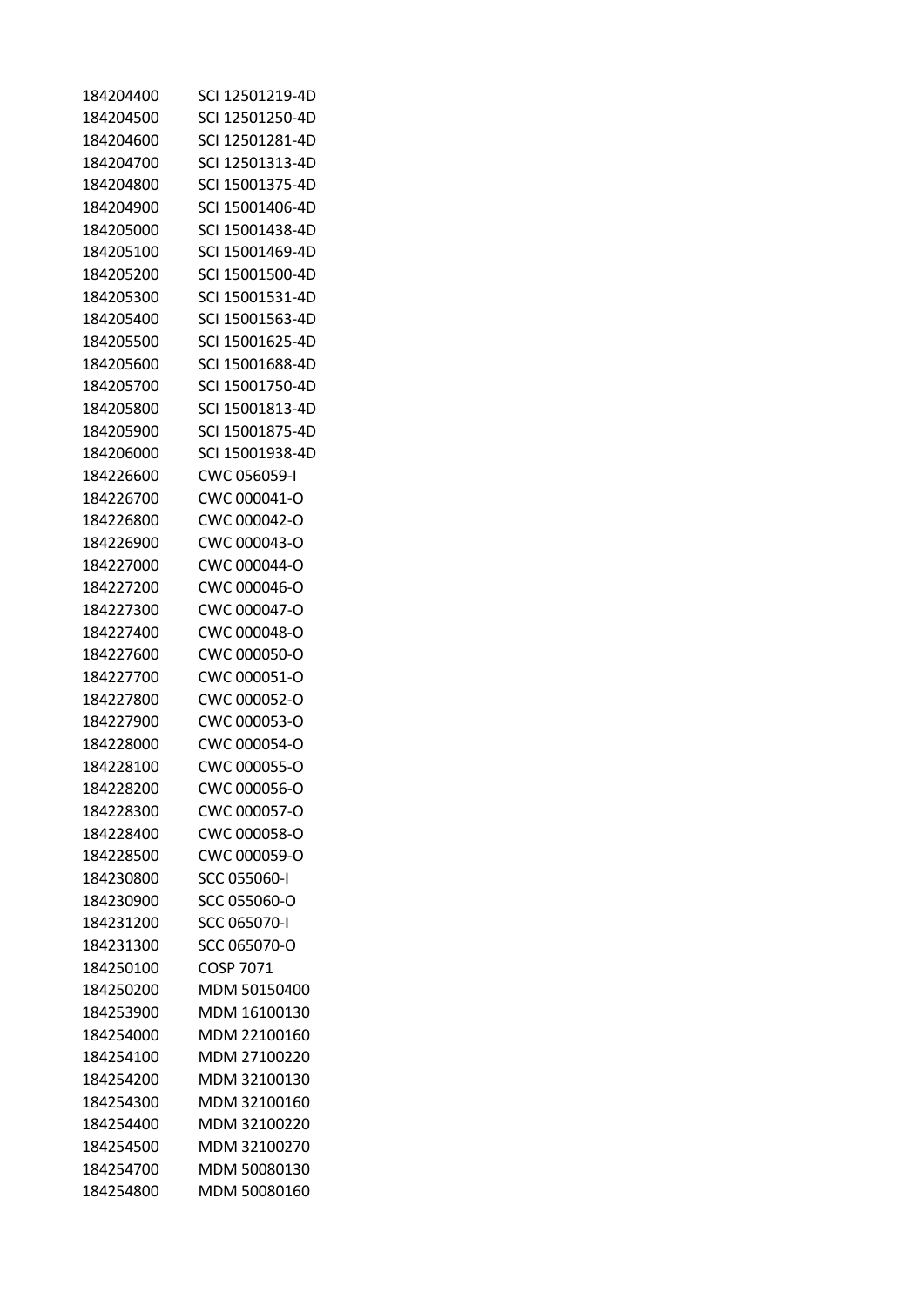| 184254900 | MDM 50080220          |
|-----------|-----------------------|
| 184255100 | MDM 50080320          |
| 184255678 | ISD 125 PH6125        |
| 184255778 | ISD 250 PH6125        |
| 184255878 | ISD 115 PH6125        |
| 184255978 | ISD 116 PH6125        |
| 184256078 | ISD 117 PH6125        |
| 184256178 | ISD 118 PH6125        |
| 184256278 | ISD 119 PH6125        |
| 184256378 | ISD 120 PH6125        |
| 184256478 | ISD 121 PH6125        |
| 184256578 | ISD 122 PH6125        |
| 184256678 | ISD 123 PH6125        |
| 184256778 | ISD 124 PH6125        |
| 184256878 | ISD 126 PH6125        |
| 184256978 | ISD 127 PH6125        |
| 184257078 | ISD 128 PH6125        |
| 184257178 | ISD 129 PH6125        |
| 184257278 | ISD 130 PH6125        |
| 184257378 | ISD 131 PH6125        |
| 184257478 | ISD 132 PH6125        |
| 184257578 | ISD 252 PH6125        |
| 184257678 | ISD 254 PH6125        |
| 184257778 | ISD 255 PH6125        |
| 184257878 | ISD 256 PH6125        |
| 184257978 | ISD 257 PH6125        |
| 184258078 | ISD 258 PH6125        |
| 184258178 | ISD 259 PH6125        |
| 184258278 | ISD 260 PH6125        |
| 184258378 | ISD 261 PH6125        |
| 184258478 | ISD 262 PH6125        |
| 184258578 | ISD 263 PH6125        |
| 184258678 | ISD 264 PH6125        |
| 184258778 | ISD 318 PH6125        |
| 184258878 | ISD 319 PH6125        |
| 184258900 | RDS 203265            |
| 184259000 | <b>RDS 253265</b>     |
| 184259100 | RDS 204075            |
| 184259200 | RDS 254075            |
| 184259300 | RDS 324075            |
| 184259400 | <b>RDS 205095</b>     |
| 184259500 | RDS 255095            |
| 184259600 | RDS 325095            |
| 184259700 | RDS 405095            |
| 188002168 | 16 ER 20.0 UN PH6920  |
| 188002368 | 16 ER 8.00 NPT PH6920 |
| 188002468 | 16 ER 8.00 UN PH6920  |
| 188002968 | 16 IR 11.5 NPT PH6920 |
| 188003468 | 16 IR 14.0 UN PH6920  |
| 188003768 | 16 IR 16.0 UN PH6920  |
|           |                       |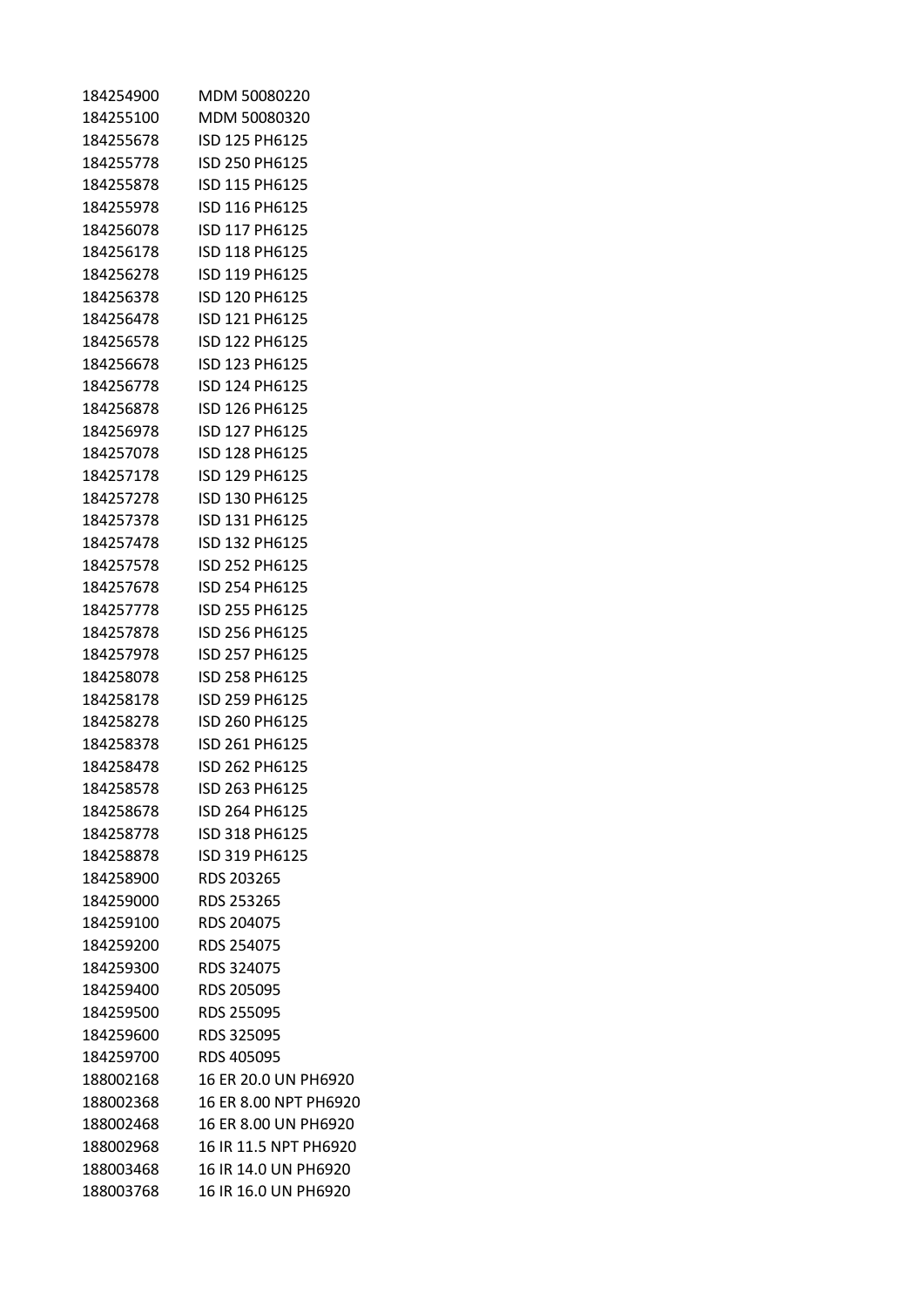| 188004368 | 16 IR 8.00 NPT PH6920 |
|-----------|-----------------------|
| 188004468 | 16 IR 8.00 UN PH6920  |
| 188048868 | 16 EL 3.00 ISO PH6920 |
| 188061068 | 16 IR 16.0 W PH6920   |
| 188061568 | 16 IR 10.0 W PH6920   |
| 188077668 | 16 EL A55 PH6920      |
| 188077768 | 16 IL A55 PH6920      |
| 188077868 | 16 EL G55 PH6920      |
| 188077968 | 16 IL G55 PH6920      |
| 188078068 | 16 FL AG55 PH6920     |
| 188082312 | 22 ER 3.50 ISO PH0920 |
| 188082568 | 11 IR 0.50 ISO PH6920 |
| 188083268 | 16 IR 0.80 ISO PH6920 |
| 188083768 | 11 IL 0.50 ISO PH6920 |
| 188083868 | 11 IL 0.75 ISO PH6920 |
| 188083968 | 11 IL 1.00 ISO PH6920 |
| 188084068 | 11 IL 1.25 ISO PH6920 |
| 188084168 | 11 IL 1.50 ISO PH6920 |
| 188084268 | 11 IL 1.75 ISO PH6920 |
| 188084468 | 22 EL 3.50 ISO PH6920 |
| 188084568 | 22 EL 4.00 ISO PH6920 |
| 188084668 | 22 EL 4.50 ISO PH6920 |
| 188084768 | 22 EL 5.00 ISO PH6920 |
| 188084868 | 22 IL 3.50 ISO PH6920 |
| 188084968 | 22 IL 4.00 ISO PH6920 |
| 188085068 | 22 IL 4.50 ISO PH6920 |
| 188085168 | 22 IL 5.00 ISO PH6920 |
| 188085668 | 11 IL A55 PH6920      |
| 188085768 | 22 IL N55 PH6920      |
| 188085868 | 22 EL N55 PH6920      |
| 188085968 | 22 ER 5.00 UN PH6920  |
| 188086168 | 22 ER 7.00 UN PH6920  |
| 188086468 | 16 ER 11.0 UN PH6920  |
| 188086968 | 16 ER 28.0 UN PH6920  |
| 188087068 | 16 ER 32.0 UN PH6920  |
| 188087168 | 22 EL 5.00 UN PH6920  |
| 188087268 | 22 EL 6.00 UN PH6920  |
| 188087368 | 22 EL 7.00 UN PH6920  |
| 188087468 | 16 EL 8.00 UN PH6920  |
| 188087568 | 16 EL 9.00 UN PH6920  |
| 188087668 | 16 EL 10.0 UN PH6920  |
| 188087768 | 16 EL 11.0 UN PH6920  |
| 188087868 | 16 EL 12.0 UN PH6920  |
| 188087968 | 16 EL 13.0 UN PH6920  |
| 188088068 | 16 EL 14.0 UN PH6920  |
| 188088168 | 16 EL 16.0 UN PH6920  |
| 188088268 | 16 EL 18.0 UN PH6920  |
| 188088368 | 16 EL 20.0 UN PH6920  |
| 188088468 | 16 EL 24.0 UN PH6920  |
| 188088568 | 16 EL 28.0 UN PH6920  |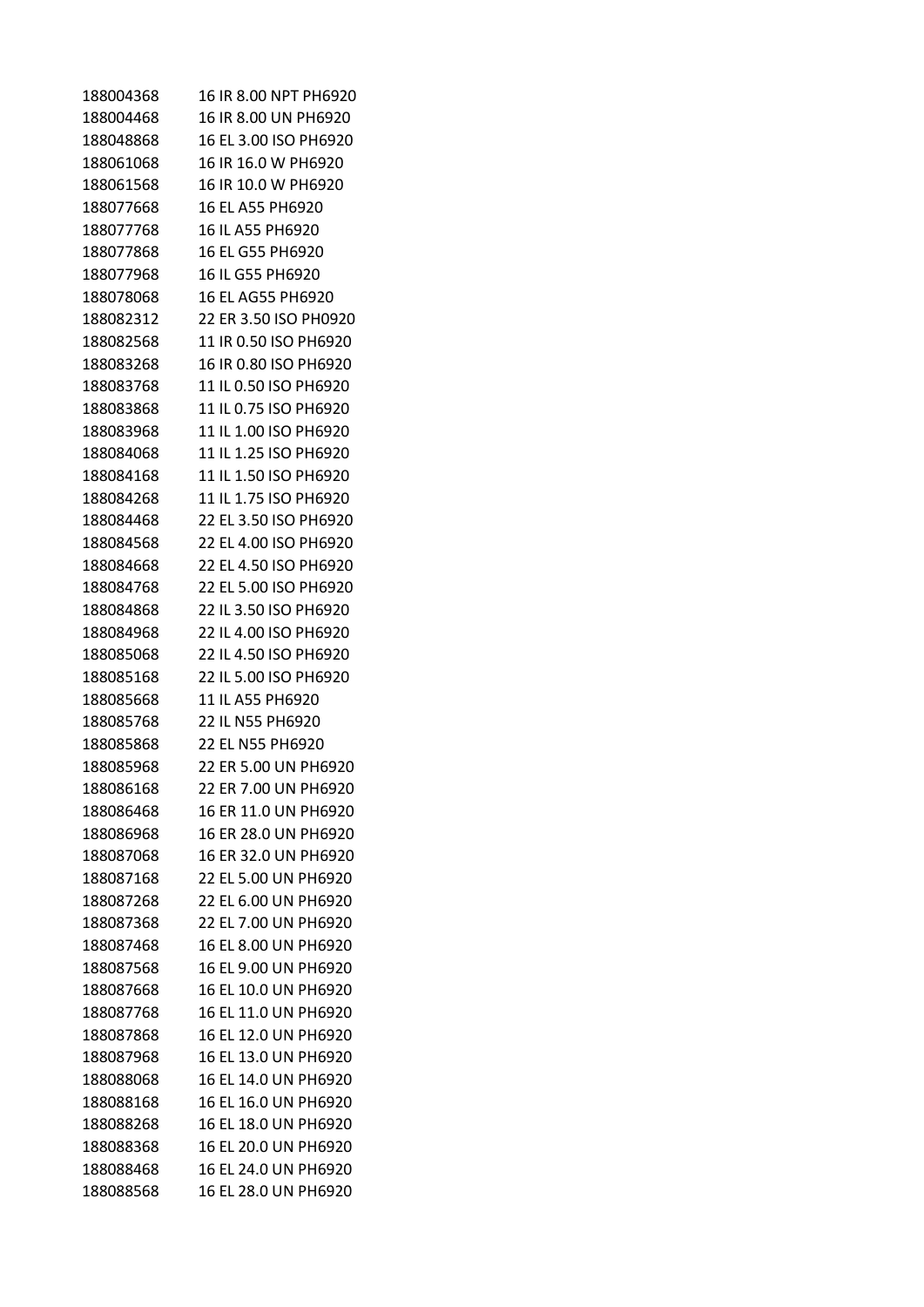|           | 16 EL 32.0 UN PH6920                         |
|-----------|----------------------------------------------|
| 188088668 |                                              |
| 188088868 | 22 IR 6.00 UN PH6920<br>22 IR 7.00 UN PH6920 |
| 188088968 |                                              |
| 188089168 | 16 IR 9.00 UN PH6920                         |
| 188089268 | 16 IR 10.0 UN PH6920                         |
| 188089368 | 16 IR 11.0 UN PH6920                         |
| 188089868 | 16 IR 24.0 UN PH6920                         |
| 188089968 | 16 IR 28.0 UN PH6920                         |
| 188090068 | 16 IR 32.0 UN PH6920                         |
| 188090168 | 11 IR 11.0 UN PH6920                         |
| 188090368 | 11 IR 13.0 UN PH6920                         |
| 188090668 | 11 IR 18.0 UN PH6920                         |
| 188090768 | 11 IR 20.0 UN PH6920                         |
| 188090868 | 11 IR 24.0 UN PH6920                         |
| 188090968 | 11 IR 28.0 UN PH6920                         |
| 188091068 | 11 IR 32.0 UN PH6920                         |
| 188091168 | 22 IL 5.00 UN PH6920                         |
| 188091268 | 22 IL 6.00 UN PH6920                         |
| 188091368 | 22 IL 7.00 UN PH6920                         |
| 188091468 | 16 IL 8.00 UN PH6920                         |
| 188091568 | 16 IL 9.00 UN PH6920                         |
| 188091668 | 16 IL 10.0 UN PH6920                         |
| 188091768 | 16 IL 11.0 UN PH6920                         |
| 188091868 | 16 IL 12.0 UN PH6920                         |
| 188091968 | 16 IL 14.0 UN PH6920                         |
| 188092068 | 16 IL 16.0 UN PH6920                         |
| 188092168 | 16 IL 18.0 UN PH6920                         |
| 188092268 | 16 IL 20.0 UN PH6920                         |
| 188092368 | 16 IL 24.0 UN PH6920                         |
| 188092468 | 16 IL 28.0 UN PH6920                         |
| 188092568 | 16 IL 32.0 UN PH6920                         |
| 188092668 | 11 IL 11.0 UN PH6920                         |
| 188092768 | 11 IL 12.0 UN PH6920                         |
| 188092868 | 11 IL 13.0 UN PH6920                         |
| 188092968 | 11 IL 14.0 UN PH6920                         |
| 188093068 | 11 IL 16.0 UN PH6920                         |
| 188093168 | 11 IL 18.0 UN PH6920                         |
| 188093268 | 11 IL 20.0 UN PH6920                         |
| 188093368 | 11 IL 24.0 UN PH6920                         |
| 188093468 | 11 IL 28.0 UN PH6920                         |
| 188093568 | 11 IL 32.0 UN PH6920                         |
| 188093768 | 16 ER 18.0 W PH6920                          |
| 188094068 | 16 ER 28.0 W PH6920                          |
| 188094268 | 22 ER 6.00 W PH6920                          |
| 188094368 | 22 ER 5.00 W PH6920                          |
| 188094468 | 16 EL 8.00 W PH6920                          |
| 188094568 | 16 EL 9.00 W PH6920                          |
| 188094668 | 16 EL 10.0 W PH6920                          |
| 188094768 | 16 EL 11.0 W PH6920                          |
| 188094868 | 16 EL 12.0 W PH6920                          |
|           |                                              |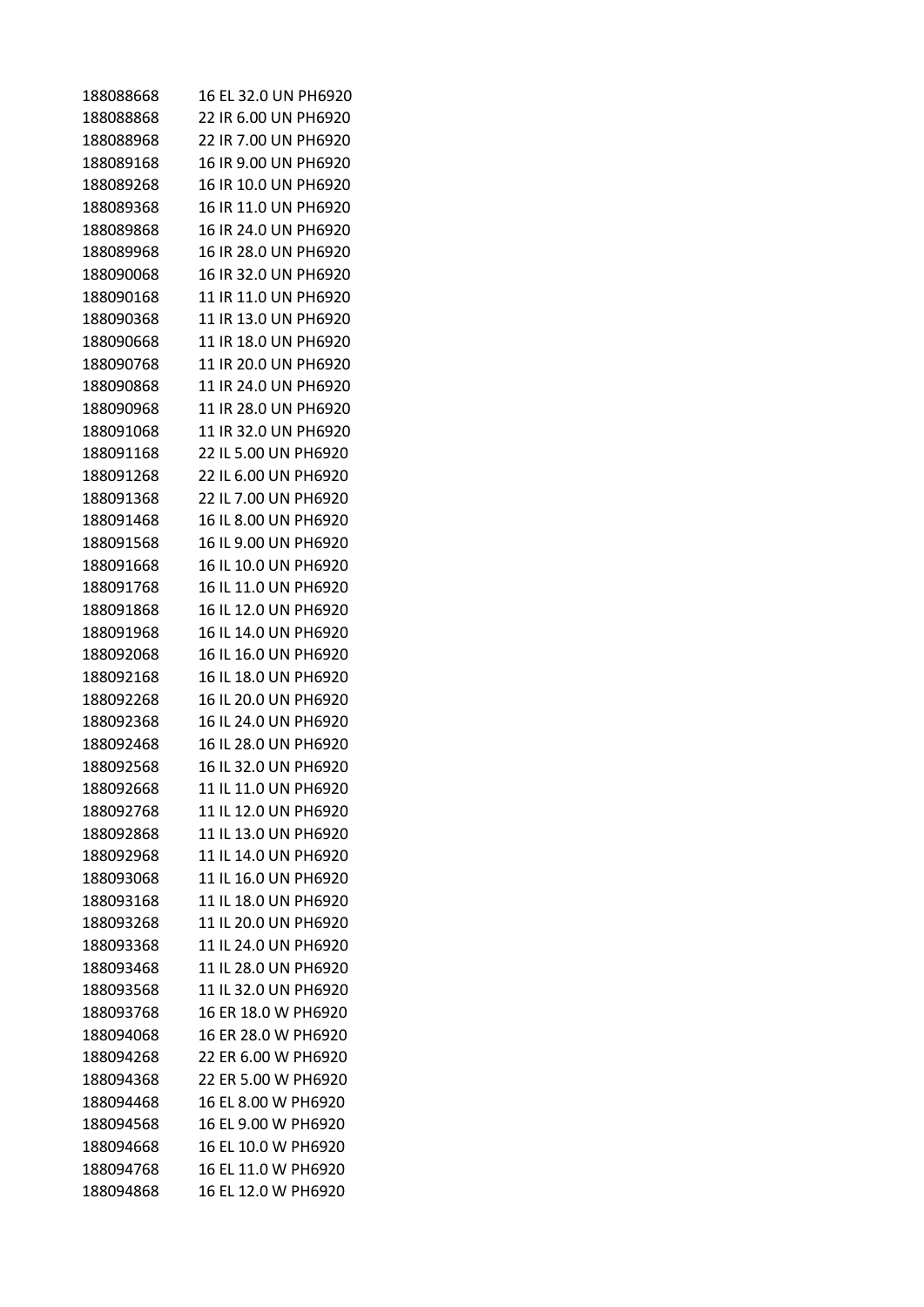| 188095068 | 16 EL 16.0 W PH6920    |
|-----------|------------------------|
| 188095168 | 16 EL 18.0 W PH6920    |
| 188095268 | 16 EL 19.0 W PH6920    |
| 188095368 | 16 EL 20.0 W PH6920    |
| 188095468 | 16 EL 24.0 W PH6920    |
| 188095568 | 16 EL 28.0 W PH6920    |
| 188095668 | 22 EL 7.00 W PH6920    |
| 188095768 | 22 EL 6.00 W PH6920    |
| 188095868 | 22 EL 5.00 W PH6920    |
| 188095968 | 22 IR 7.00 W PH6920    |
| 188096068 | 22 IR 6.00 W PH6920    |
| 188096168 | 22 IR 5.00 W PH6920    |
| 188096268 | 16 IR 18.0 W PH6920    |
| 188096468 | 16 IR 24.0 W PH6920    |
| 188096568 | 16 IR 28.0 W PH6920    |
| 188096768 | 11 IR 16.0 W PH6920    |
| 188097068 | 11 IR 20.0 W PH6920    |
| 188097168 | 11 IR 24.0 W PH6920    |
| 188097268 | 11 IR 28.0 W PH6920    |
| 188097368 | 22 IL 5.00 W PH6920    |
| 188097468 | 22 IL 6.00 W PH6920    |
| 188097568 | 22 IL 7.00 W PH6920    |
| 188097668 | 16 IL 8.00 W PH6920    |
| 188097768 | 16 IL 9.00 W PH6920    |
| 188097868 | 16 IL 10.0 W PH6920    |
| 188098068 | 16 IL 12.0 W PH6920    |
| 188098168 | 16 IL 14.0 W PH6920    |
| 188098268 | 16 IL 16.0 W PH6920    |
| 188098368 | 16 IL 18.0 W PH6920    |
| 188098468 | 16 IL 19.0 W PH6920    |
| 188098568 | 16 IL 20.0 W PH6920    |
| 188098668 | 16 IL 24.0 W PH6920    |
| 188098768 | 16 IL 28.0 W PH6920    |
| 188098868 | 11 IL 14.0 W PH6920    |
| 188098968 | 11 IL 16.0 W PH6920    |
| 188099068 | 11 IL 18.0 W PH6920    |
| 188099168 | 11 IL 19.0 W PH6920    |
| 188099268 | 11 IL 20.0 W PH6920    |
| 188099368 | 11 IL 24.0 W PH6920    |
| 188099468 | 11 IL 28.0 W PH6920    |
| 188099668 | 16 ER 14.0 BSPT PH6920 |
| 188099768 | 16 ER 19.0 BSPT PH6920 |
| 188099868 | 16 ER 28.0 BSPT PH6920 |
| 188099968 | 16 IR 11.0 BSPT PH6920 |
| 188100068 | 16 IR 14.0 BSPT PH6920 |
| 188100168 | 16 IR 19.0 BSPT PH6920 |
| 188100268 | 16 IR 28.0 BSPT PH6920 |
| 188100368 | 11 IR 14.0 BSPT PH6920 |
| 188100468 | 11 IR 19.0 BSPT PH6920 |
| 188100568 | 16 ER 10.0 ABUT PH6920 |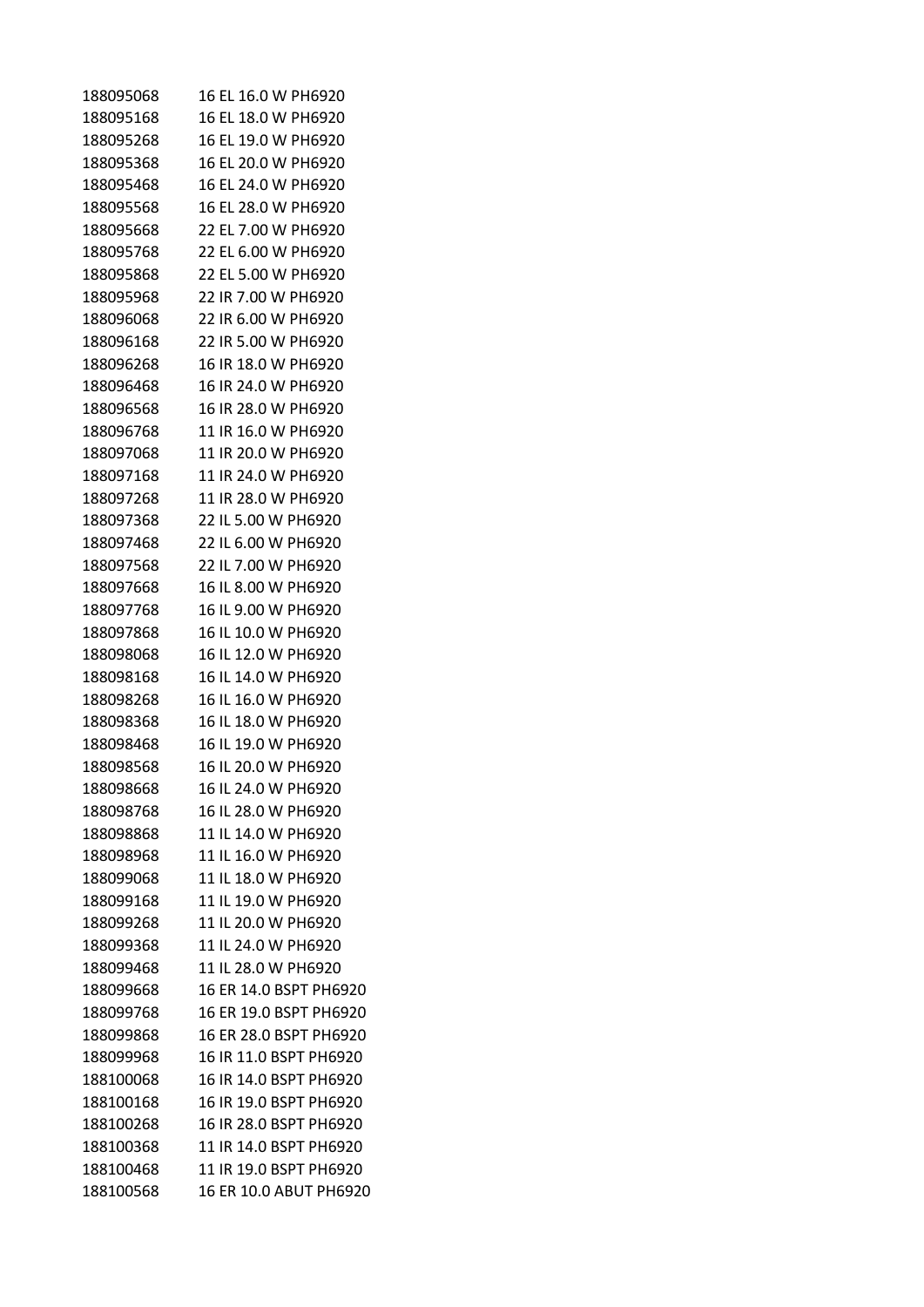| 188100668 | 16 ER 12.0 ABUT PH6920 |
|-----------|------------------------|
| 188100768 | 16 ER 20.0 ABUT PH6920 |
| 188100868 | 22 ER 8.00 ABUT PH6920 |
| 188100968 | 22 ER 6.00 ABUT PH6920 |
| 188101068 | 22 IR 6.00 ABUT PH6920 |
| 188101168 | 22 IR 8.00 ABUT PH6920 |
| 188101268 | 16 IR 10.0 ABUT PH6920 |
| 188101368 | 16 IR 12.0 ABUT PH6920 |
| 188101568 | 16 IR 20.0 ABUT PH6920 |
| 188101968 | 16 IR 27.0 NPT PH6920  |
| 188102168 | 16 IR 11.5 NPTF PH6920 |
| 188102268 | 16 IR 14.0 NPTF PH6920 |
| 188102368 | 16 IR 18.0 NPTF PH6920 |
| 188102468 | 16 IR 27.0 NPTF PH6920 |
| 188102568 | 11 IR 14.0 NPTF PH6920 |
| 188102668 | 11 IR 18.0 NPTF PH6920 |
| 188102768 | 16 ER 11.5 NPTF PH6920 |
| 188102868 | 16 ER 14.0 NPTF PH6920 |
| 188103168 | 16 ER 10.0 RD PH6920   |
| 188103268 | 16 ER 8.00 RD PH6920   |
| 188103368 | 16 ER 6.00 RD PH6920   |
| 188103468 | 22 ER 6.00 RD PH6920   |
| 188103568 | 22 ER 4.00 RD PH6920   |
| 188104168 | 16 IR 6.00 RD PH6920   |
| 188104268 | 22 IR 6.00 RD PH6920   |
| 188104368 | 22 IR 4.00 RD PH6920   |
| 188104468 | 16 ER 1.50 TR PH6920   |
| 188105068 | 16 EL 1.50 TR PH6920   |
| 188105168 | 16 EL 2.00 TR PH6920   |
| 188105268 | 16 EL 3.00 TR PH6920   |
| 188105368 | 22 EL 4.00 TR PH6920   |
| 188105668 | 16 IR 2.00 TR PH6920   |
| 188106268 | 16 IL 2.00 TR PH6920   |
| 188106368 | 16 IL 3.00 TR PH6920   |
| 188106468 | 22 IL 4.00 TR PH6920   |
| 188106568 | 22 IL 5.00 TR PH6920   |
| 188106668 | 22 IL 6.00 TR PH6920   |
| 188106768 | 16 ER 1.00 MJ PH6920   |
| 188106868 | 16 ER 1.25 MJ PH6920   |
| 188106968 | 16 ER 1.50 MJ PH6920   |
| 188107168 | 16 IR 1.00 MJ PH6920   |
| 188107268 | 16 IR 1.25 MJ PH6920   |
| 188107368 | 16 IR 1.50 MJ PH6920   |
| 188107468 | 16 IR 2.00 MJ PH6920   |
| 188107668 | 16 ER 12.0 ACME PH6920 |
| 188107768 | 16 ER 14.0 ACME PH6920 |
| 188108168 | 22 ER 5.00 ACME PH6920 |
| 188108268 | 22 IR 5.00 ACME PH6920 |
| 188110368 | 16 IR 8.00 ACME PH6920 |
| 188110468 | 16 IR 10.0 ACME PH6920 |
|           |                        |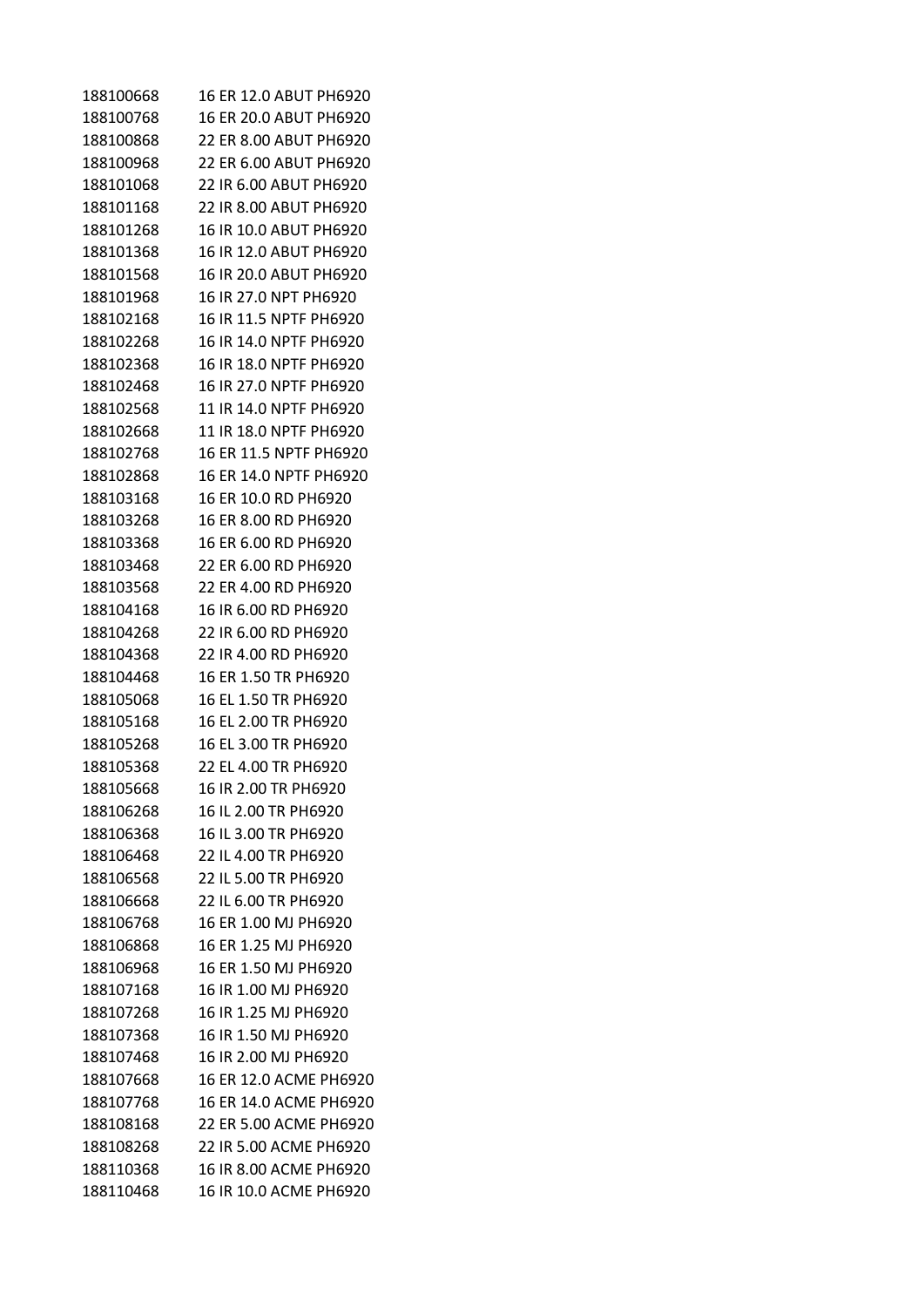| 188110568 | 16 IR 12.0 ACME PH6920   |
|-----------|--------------------------|
| 188110668 | 16 IR 14.0 ACME PH6920   |
| 188110868 | 16 IR 16.0 STACME PH6920 |
| 188110968 | 16 IR 14.0 STACME PH6920 |
| 188111068 | 16 IR 12.0 STACME PH6920 |
| 188111168 | 16 IR 10.0 STACME PH6920 |
| 188111268 | 16 IR 8.00 STACME PH6920 |
| 188111368 | 16 IR 6.00 STACME PH6920 |
| 188111468 | 22 IR 5.00 STACME PH6920 |
| 188111568 | 22 IR 4.00 STACME PH6920 |
| 188111668 | 16 ER 16.0 STACME PH6920 |
| 188111768 | 16 ER 14.0 STACME PH6920 |
| 188111868 | 16 ER 12.0 STACME PH6920 |
| 188111968 | 16 ER 10.0 STACME PH6920 |
| 188112068 | 16 ER 8.00 STACME PH6920 |
| 188112268 | 22 ER 5.00 STACME PH6920 |
| 188112368 | 22 ER 4.00 STACME PH6920 |
| 188112468 | 16 ER W 0.79 PH6920      |
| 188112668 | 16 ER W 1.19 PH6920      |
| 188112768 | 16 ER W 1.39 PH6920      |
| 188112868 | 16 ER W 1.57 PH6920      |
| 188113168 | 16 ER W 2.24 PH6920      |
| 188113268 | 16 ER W 2.36 PH6920      |
| 188113968 | 16 IR W 1.94 PH6920      |
| 188114068 | 16 IR W 2.24 PH6920      |
| 188114168 | 16 IR W 2.36 PH6920      |
| 188114368 | 11 IR W 0.79 PH6920      |
| 188114568 | 16 IR R 0.50 PH6920      |
| 188114768 | 16 IR R 1.00 PH6920      |
| 188115168 | 16 ER R 1.00 PH6920      |
| 188115368 | 16 ER 8.00 UNJ PH6920    |
| 188115468 | 16 ER 9.00 UNJ PH6920    |
| 188115568 | 16 ER 10.0 UNJ PH6920    |
| 188115668 | 16 ER 11.0 UNJ PH6920    |
| 188115768 | 16 ER 12.0 UNJ PH6920    |
| 188115868 | 16 ER 13.0 UNJ PH6920    |
| 188115968 | 16 ER 14.0 UNJ PH6920    |
| 188116068 | 16 ER 16.0 UNJ PH6920    |
| 188116168 | 16 ER 18.0 UNJ PH6920    |
| 188116268 | 16 ER 20.0 UNJ PH6920    |
| 188116368 | 16 ER 24.0 UNJ PH6920    |
| 188116468 | 16 ER 28.0 UNJ PH6920    |
| 188116568 | 16 ER 32.0 UNJ PH6920    |
| 188116668 | 16 EL 8.00 UNJ PH6920    |
| 188116768 | 16 EL 9.00 UNJ PH6920    |
| 188116868 | 16 EL 10.0 UNJ PH6920    |
| 188116968 | 16 EL 11.0 UNJ PH6920    |
| 188117068 | 16 EL 12.0 UNJ PH6920    |
| 188117268 | 16 EL 13.0 UNJ PH6920    |
| 188117368 | 16 EL 14.0 UNJ PH6920    |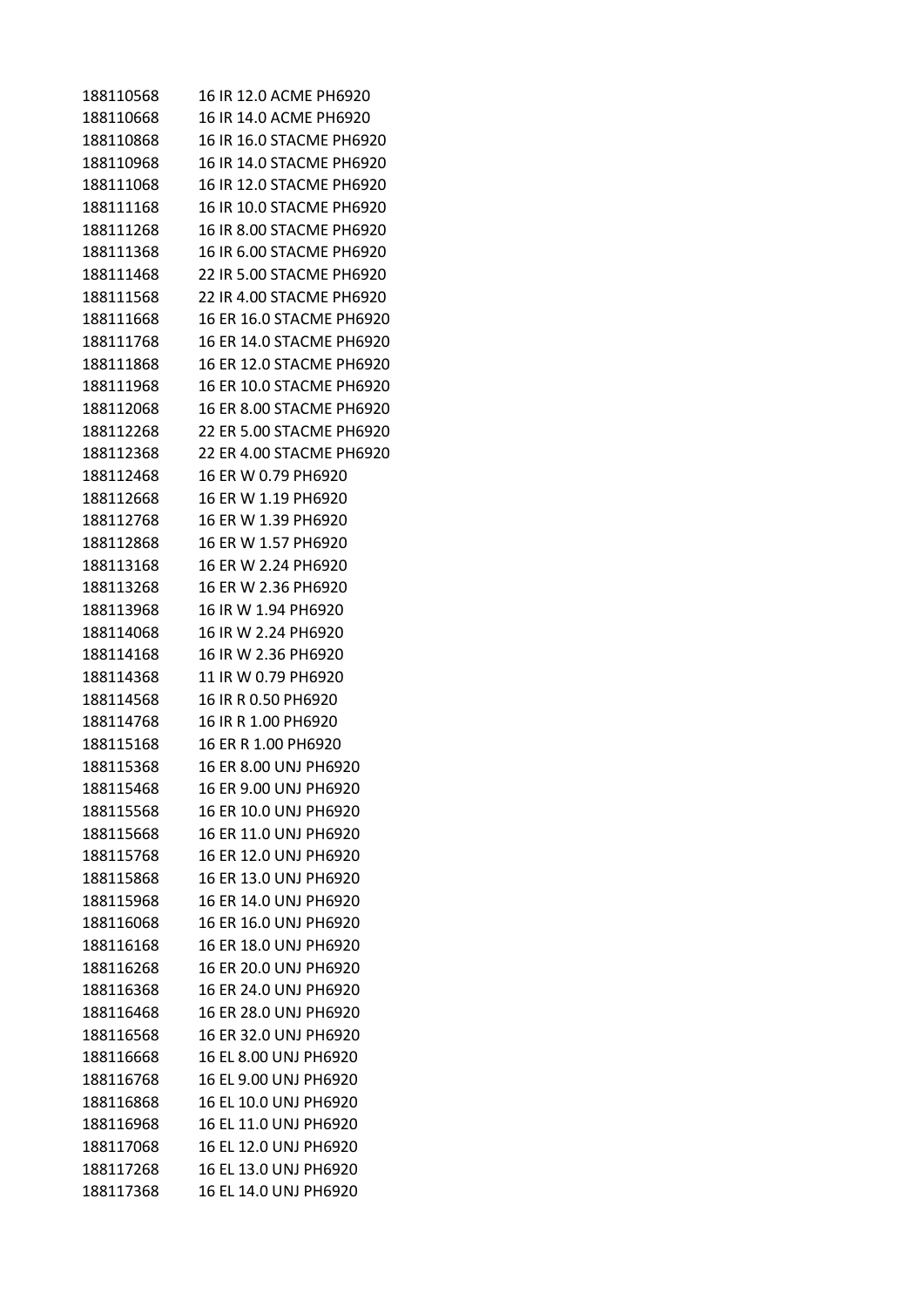| 188117468 | 16 EL 16.0 UNJ PH6920      |
|-----------|----------------------------|
| 188117568 | 16 EL 18.0 UNJ PH6920      |
| 188117668 | 16 EL 20.0 UNJ PH6920      |
| 188117768 | 16 EL 24.0 UNJ PH6920      |
| 188117868 | 16 EL 28.0 UNJ PH6920      |
| 188117968 | 16 EL 32.0 UNJ PH6920      |
| 188118068 | 16 IR 8.00 UNJ PH6920      |
| 188118168 | 16 IR 9.00 UNJ PH6920      |
| 188118268 | 16 IR 10.0 UNJ PH6920      |
| 188118368 | 16 IR 11.0 UNJ PH6920      |
| 188118468 | 16 IR 12.0 UNJ PH6920      |
| 188118568 | 16 IR 14.0 UNJ PH6920      |
| 188118668 | 16 IR 16.0 UNJ PH6920      |
| 188118768 | 16 IR 18.0 UNJ PH6920      |
| 188118868 | 16 IR 20.0 UNJ PH6920      |
| 188118968 | 16 IR 24.0 UNJ PH6920      |
| 188119068 | 16 IR 28.0 UNJ PH6920      |
| 188119168 | 16 IR 32.0 UNJ PH6920      |
| 188119268 | 11 IR 14.0 UNJ PH6920      |
| 188119368 | 11 IR 16.0 UNJ PH6920      |
| 188119468 | 11 IR 18.0 UNJ PH6920      |
| 188119568 | 11 IR 20.0 UNJ PH6920      |
| 188119668 | 11 IR 24.0 UNJ PH6920      |
| 188119768 | 11 IR 28.0 UNJ PH6920      |
| 188119868 | 11 IR 32.0 UNJ PH6920      |
| 188119968 | 16 IL 8.00 UNJ PH6920      |
| 188120068 | 16 IL 9.00 UNJ PH6920      |
| 188120168 | 16 IL 10.0 UNJ PH6920      |
| 188120268 | 16 IL 11.0 UNJ PH6920      |
| 188120368 | 16 IL 12.0 UNJ PH6920      |
| 188120468 | 16 IL 14.0 UNJ PH6920      |
| 188120568 | 16 IL 16.0 UNJ PH6920      |
| 188120668 | 16 IL 18.0 UNJ PH6920      |
| 188120768 | 16 IL 20.0 UNJ PH6920      |
| 188120868 | 16 IL 24.0 UNJ PH6920      |
| 188120968 | 16 IL 28.0 UNJ PH6920      |
| 188121068 | 16 IL 32.0 UNJ PH6920      |
| 188121168 | 11 IL 14.0 UNJ PH6920      |
| 188121268 | 11 IL 16.0 UNJ PH6920      |
| 188121368 | 11 IL 18.0 UNJ PH6920      |
| 188121468 | 11 IL 20.0 UNJ PH6920      |
| 188121568 | 11 IL 24.0 UNJ PH6920      |
| 188121668 | 11 IL 28.0 UNJ PH6920      |
| 188121768 | 11 IL 32.0 UNJ PH6920      |
| 188131868 | 16 ER 10.0 API RD PH6920   |
| 188131968 | 16 IR 10.0 API RD PH6920   |
| 188132168 | 16 IR 8.00 API RD PH6920   |
| 188132268 | 22 ER 4.00 API 382 PH6920  |
| 188132468 | 22 ER 4.00 API 502 PH6920  |
| 188132868 | 22 ER 5.00 BUT 1.00 PH6920 |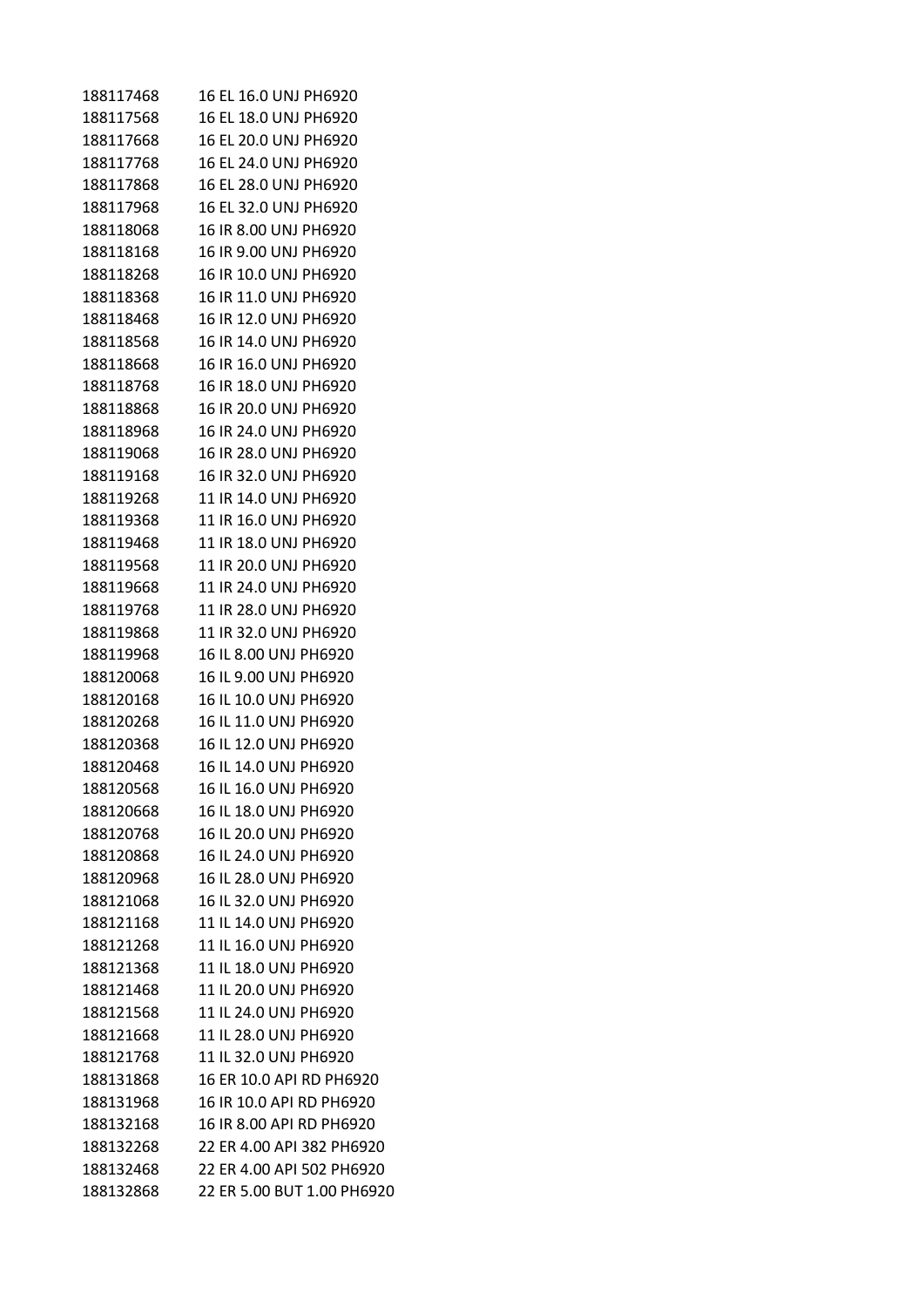| 22 ER 6.00 EL 15 PH6920<br>188132968<br>22 ER 5.00 EL 125 PH6920<br>188133068<br>188133168<br>22 IR 4.00 API 382 PH6920<br>188133368<br>22 IR 4.00 API 502 PH6920<br>188133468<br>22 IR 4.00 API 503 PH6920<br>188133768<br>22 IR 5.00 BUT 1.00 PH6920 |  |
|--------------------------------------------------------------------------------------------------------------------------------------------------------------------------------------------------------------------------------------------------------|--|
|                                                                                                                                                                                                                                                        |  |
|                                                                                                                                                                                                                                                        |  |
|                                                                                                                                                                                                                                                        |  |
|                                                                                                                                                                                                                                                        |  |
|                                                                                                                                                                                                                                                        |  |
|                                                                                                                                                                                                                                                        |  |
| 188133868<br>22 IR 5.00 EL 125 PH6920                                                                                                                                                                                                                  |  |
| 188133968<br>22 IR 6.00 EL 15 PH6920                                                                                                                                                                                                                   |  |
| 188170368<br>06 IL 0.50 ISO PH6920                                                                                                                                                                                                                     |  |
| 188170468<br>06 IL 0.75 ISO PH6920                                                                                                                                                                                                                     |  |
| 188170568<br>06 IL 1.00 ISO PH6920                                                                                                                                                                                                                     |  |
| 188170668<br>06 IL 1.25 ISO PH6920                                                                                                                                                                                                                     |  |
| 188170768<br>06 IL 18.0 UN PH6920                                                                                                                                                                                                                      |  |
| 188170868<br>06 IL 24.0 UN PH6920                                                                                                                                                                                                                      |  |
| 188170968<br>06 IL 27.0 NPT PH6920                                                                                                                                                                                                                     |  |
| 188171068<br>06 IL 28.0 BSPT PH6920                                                                                                                                                                                                                    |  |
| 188171168<br>06 IL 28.0 UN PH6920                                                                                                                                                                                                                      |  |
| 188171268<br>06 IL 32.0 UN PH6920                                                                                                                                                                                                                      |  |
| 188171568<br>06 IL A55 PH6920                                                                                                                                                                                                                          |  |
| 188171668<br>06 IL A60 PH6920                                                                                                                                                                                                                          |  |
| 188171768<br>06 IR 0.50 ISO PH6920                                                                                                                                                                                                                     |  |
|                                                                                                                                                                                                                                                        |  |
| 06 IR 0.75 ISO PH6920<br>188171868                                                                                                                                                                                                                     |  |
| 188171968<br>06 IR 1.00 ISO PH6920                                                                                                                                                                                                                     |  |
| 06 IR 1.25 ISO PH6920<br>188172068                                                                                                                                                                                                                     |  |
| 188172168<br>06 IR 18.0 UN PH6920                                                                                                                                                                                                                      |  |
| 188172268<br>06 IR 24.0 UN PH6920                                                                                                                                                                                                                      |  |
| 188172368<br>06 IR 27.0 NPT PH6920                                                                                                                                                                                                                     |  |
| 188172468<br>06 IR 28.0 BSPT PH6920                                                                                                                                                                                                                    |  |
| 188172568<br>06 IR 28.0 UN PH6920                                                                                                                                                                                                                      |  |
| 188172668<br>06 IR 32.0 UN PH6920                                                                                                                                                                                                                      |  |
| 06 IR A55 PH6920<br>188172968                                                                                                                                                                                                                          |  |
| 06 IR A60 PH6920<br>188173068                                                                                                                                                                                                                          |  |
| 188173268<br>08 IL 0.50 ISO PH6920                                                                                                                                                                                                                     |  |
| 188173368<br>08 IL 0.75 ISO PH6920                                                                                                                                                                                                                     |  |
| 08 IL 1.00 ISO PH6920<br>188173468                                                                                                                                                                                                                     |  |
| 08 IL 1.25 ISO PH6920<br>188173568                                                                                                                                                                                                                     |  |
| 188173768<br>08 IL 1.75 ISO PH6920                                                                                                                                                                                                                     |  |
| 188173868<br>08 IL 14.0 UN PH6920                                                                                                                                                                                                                      |  |
| 188173968<br>08 IL 16.0 UN PH6920                                                                                                                                                                                                                      |  |
| 08 IL 18.0 NPT PH6920<br>188174068                                                                                                                                                                                                                     |  |
| 08 IL 18.0 UN PH6920<br>188174168                                                                                                                                                                                                                      |  |
| 08 IL 19.0 BSPT PH6920<br>188174268                                                                                                                                                                                                                    |  |
| 188174368<br>08 IL 20.0 UN PH6920                                                                                                                                                                                                                      |  |
| 188174468<br>08 IL 24.0 UN PH6920                                                                                                                                                                                                                      |  |
| 08 IL 27.0 NPT PH6920<br>188174568                                                                                                                                                                                                                     |  |
| 08 IL 28.0 BSPT PH6920<br>188174668                                                                                                                                                                                                                    |  |
| 08 IL 28.0 UN PH6920<br>188174768                                                                                                                                                                                                                      |  |
| 188174868<br>08 IL 32.0 UN PH6920                                                                                                                                                                                                                      |  |
| 188175168<br>08 IL A55 PH6920                                                                                                                                                                                                                          |  |
| 188175268<br>08 IR 0.35 ISO PH6920                                                                                                                                                                                                                     |  |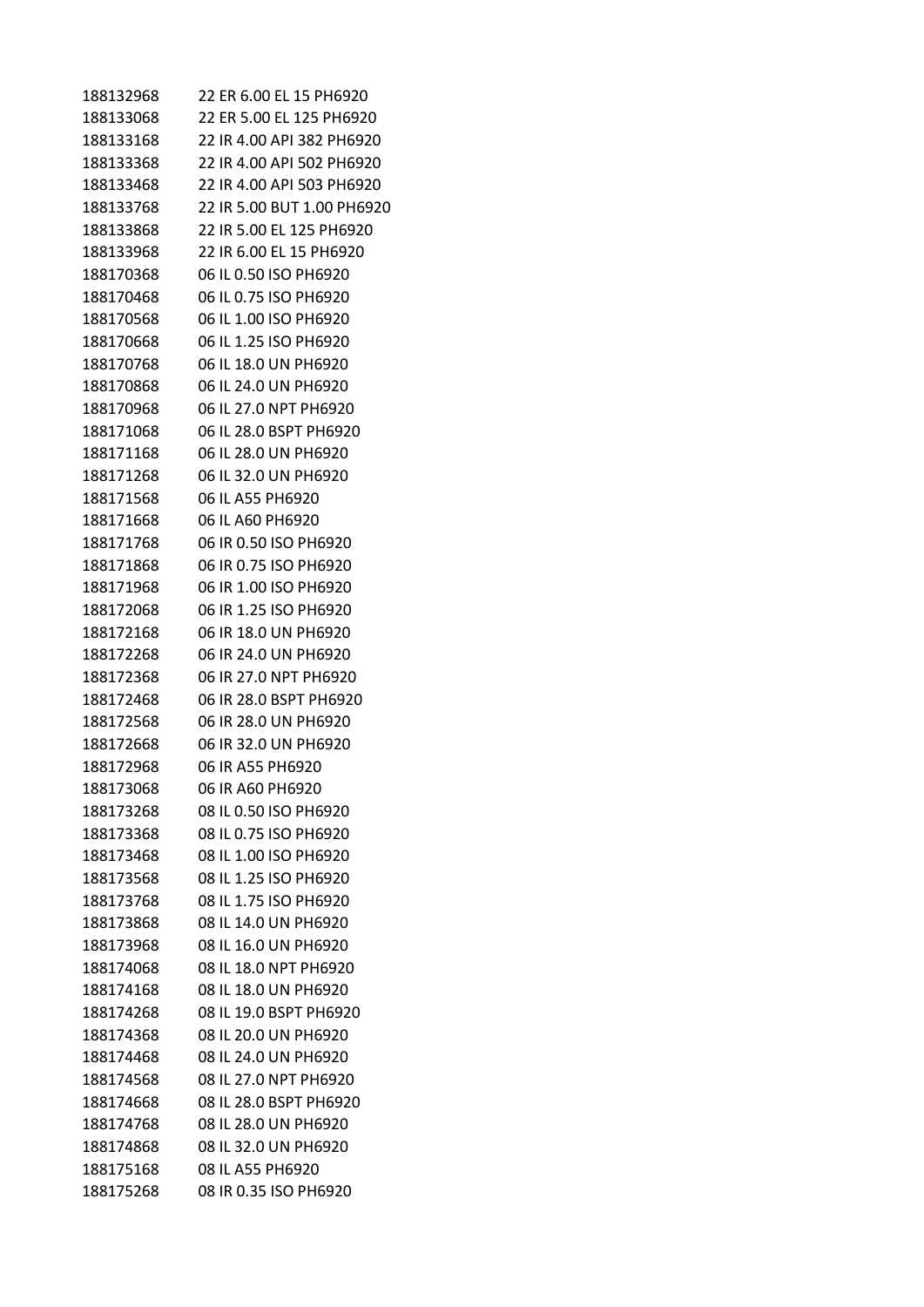| 188175368 | 08 IR 0.50 ISO PH6920    |
|-----------|--------------------------|
| 188175468 | 08 IR 0.75 ISO PH6920    |
| 188175568 | 08 IR 1.00 ISO PH6920    |
| 188175668 | 08 IR 1.25 ISO PH6920    |
| 188175768 | 08 IR 1.50 ISO PH6920    |
| 188175868 | 08 IR 1.75 ISO PH6920    |
| 188175968 | 08 IR 14.0 UN PH6920     |
| 188176068 | 08 IR 16.0 UN PH6920     |
| 188176168 | 08 IR 18.0 NPT PH6920    |
| 188176268 | 08 IR 18.0 UN PH6920     |
| 188176368 | 08 IR 19.0 BSPT PH6920   |
| 188176568 | 08 IR 24.0 UN PH6920     |
| 188176668 | 08 IR 27.0 NPT PH6920    |
| 188176768 | 08 IR 28.0 BSPT PH6920   |
| 188176868 | 08 IR 28.0 UN PH6920     |
| 188176968 | 08 IR 32.0 UN PH6920     |
| 188177268 | 08 IR A55 PH6920         |
| 188177368 | 08 IR A60 PH6920         |
| 188179468 | 11 EL 0.35 ISO PH6920    |
| 188179568 | 11 EL 0.40 ISO PH6920    |
| 188179668 | 11 EL 0.45 ISO PH6920    |
| 188179768 | 11 EL 0.50 ISO PH6920    |
| 188179868 | 11 EL 0.60 ISO PH6920    |
| 188179968 | 11 EL 0.70 ISO PH6920    |
| 188180068 | 11 EL 0.75 ISO PH6920    |
| 188180168 | 11 EL 0.80 ISO PH6920    |
| 188180268 | 11 EL 1.00 ISO PH6920    |
| 188180368 | 11 EL 1.25 ISO PH6920    |
| 188180468 | 11 EL 1.50 ISO PH6920    |
| 188180668 | 11 EL 1.75 ISO PH6920    |
| 188180968 | 11 EL 14.0 NPT PH6920    |
| 188181068 | 11 EL 14.0 NPTF PH6920   |
| 188181168 | 11 EL 14.0 UN PH6920     |
| 188181268 | 11 EL 14.0 W PH6920      |
| 188181368 | 11 EL 16.0 ACME PH6920   |
| 188181468 | 11 EL 16.0 STACME PH6920 |
| 188181568 | 11 EL 16.0 UN PH6920     |
| 188181668 | 11 EL 16.0 W PH6920      |
| 188181768 | 11 EL 18.0 NPT PH6920    |
| 188181868 | 11 EL 18.0 NPTF PH6920   |
| 188181968 | 11 EL 18.0 UN PH6920     |
| 188182068 | 11 EL 18.0 W PH6920      |
| 188182268 | 11 EL 19.0 W PH6920      |
| 188182468 | 11 EL 20.0 UN PH6920     |
| 188182568 | 11 EL 20.0 W PH6920      |
| 188182668 | 11 EL 22.0 W PH6920      |
| 188182768 | 11 EL 24.0 UN PH6920     |
| 188182868 | 11 EL 24.0 W PH6920      |
| 188182968 | 11 EL 26.0 W PH6920      |
| 188183068 | 11 EL 27.0 NPT PH6920    |
|           |                          |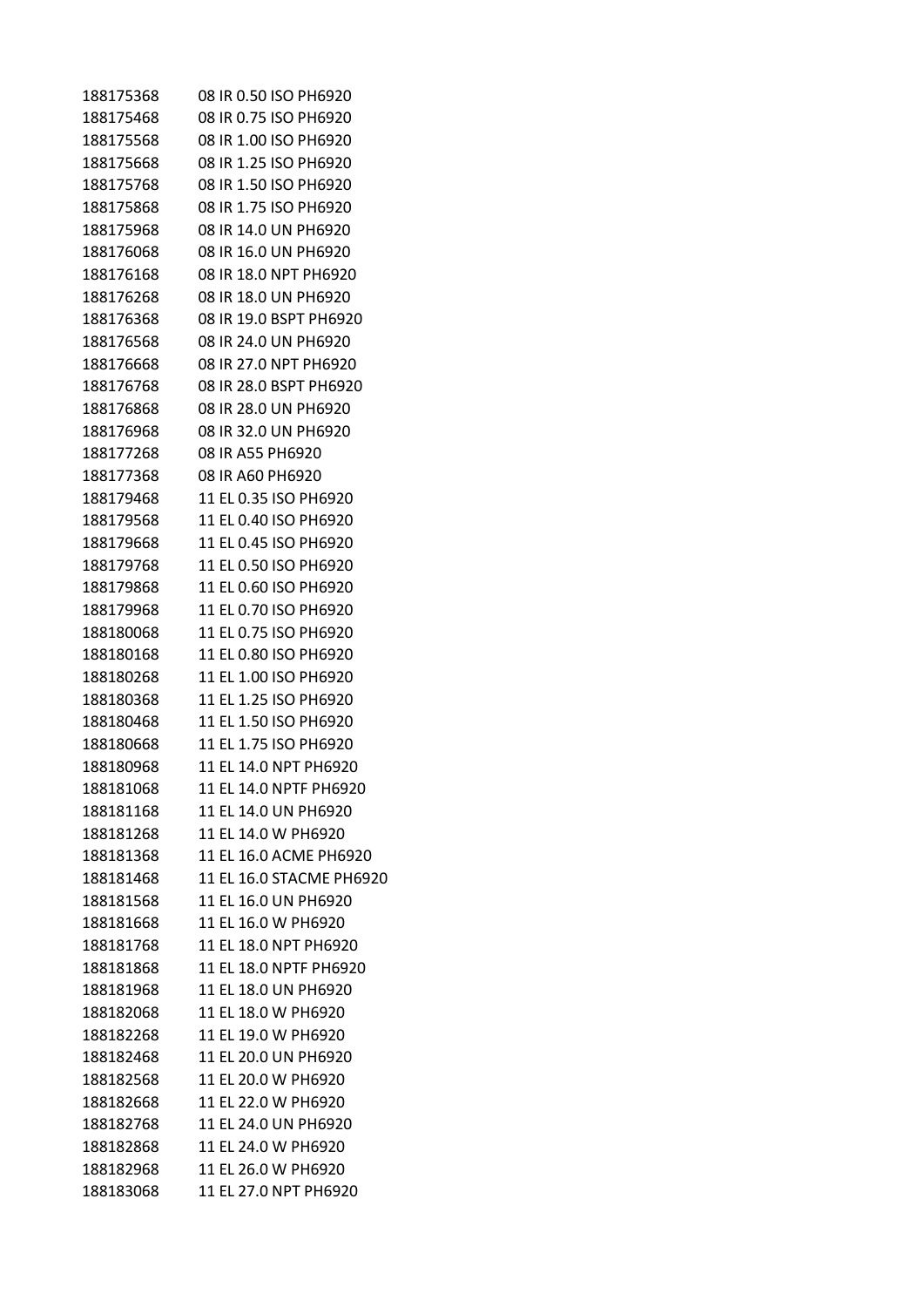| 188183168 | 11 EL 27.0 NPTF PH6920   |
|-----------|--------------------------|
| 188183268 | 11 EL 27.0 UN PH6920     |
| 188183468 | 11 EL 28.0 UN PH6920     |
| 188183568 | 11 EL 28.0 W PH6920      |
| 188183668 | 11 EL 32.0 UN PH6920     |
| 188183768 | 11 EL 32.0 W PH6920      |
| 188183868 | 11 EL 36.0 UN PH6920     |
| 188183968 | 11 EL 36.0 W PH6920      |
| 188184068 | 11 EL 40.0 UN PH6920     |
| 188184168 | 11 EL 40.0 W PH6920      |
| 188184268 | 11 EL 44.0 UN PH6920     |
| 188184368 | 11 EL 48.0 UN PH6920     |
| 188184468 | 11 EL 48.0 W PH6920      |
| 188184568 | 11 EL 56.0 W PH6920      |
| 188184668 | 11 EL 60.0 W PH6920      |
| 188184768 | 11 EL 64.0 UN PH6920     |
| 188184868 | 11 EL 72.0 UN PH6920     |
| 188184968 | 11 EL 72.0 W PH6920      |
| 188185068 | 11 EL A55 PH6920         |
| 188185268 | 11 ER 0.35 ISO PH6920    |
| 188185368 | 11 ER 0.40 ISO PH6920    |
| 188185468 | 11 ER 0.45 ISO PH6920    |
| 188185568 | 11 ER 0.50 ISO PH6920    |
| 188185668 | 11 ER 0.60 ISO PH6920    |
| 188185768 | 11 ER 0.70 ISO PH6920    |
| 188185968 | 11 ER 0.80 ISO PH6920    |
| 188186468 | 11 ER 1.75 ISO PH6920    |
| 188186768 | 11 ER 14.0 NPT PH6920    |
| 188186868 | 11 ER 14.0 NPTF PH6920   |
| 188186968 | 11 ER 14.0 UN PH6920     |
| 188187068 | 11 ER 14.0 W PH6920      |
| 188187168 | 11 ER 16.0 ACME PH6920   |
| 188187268 | 11 ER 16.0 STACME PH6920 |
| 188187368 | 11 ER 16.0 UN PH6920     |
| 188187468 | 11 ER 16.0 W PH6920      |
| 188187568 | 11 ER 18.0 NPT PH6920    |
| 188187668 | 11 ER 18.0 NPTF PH6920   |
| 188187768 | 11 ER 18.0 UN PH6920     |
| 188187868 | 11 ER 18.0 W PH6920      |
| 188188068 | 11 ER 19.0 W PH6920      |
| 188188168 | 11 ER 2.00 ISO PH6920    |
| 188188268 | 11 ER 20.0 UN PH6920     |
| 188188368 | 11 ER 20.0 W PH6920      |
| 188188468 | 11 ER 22.0 W PH6920      |
| 188188568 | 11 ER 24.0 UN PH6920     |
| 188188668 | 11 ER 24.0 W PH6920      |
| 188188768 | 11 ER 26.0 W PH6920      |
| 188188868 | 11 ER 27.0 NPT PH6920    |
| 188188968 | 11 ER 27.0 NPTF PH6920   |
| 188189068 | 11 ER 27.0 UN PH6920     |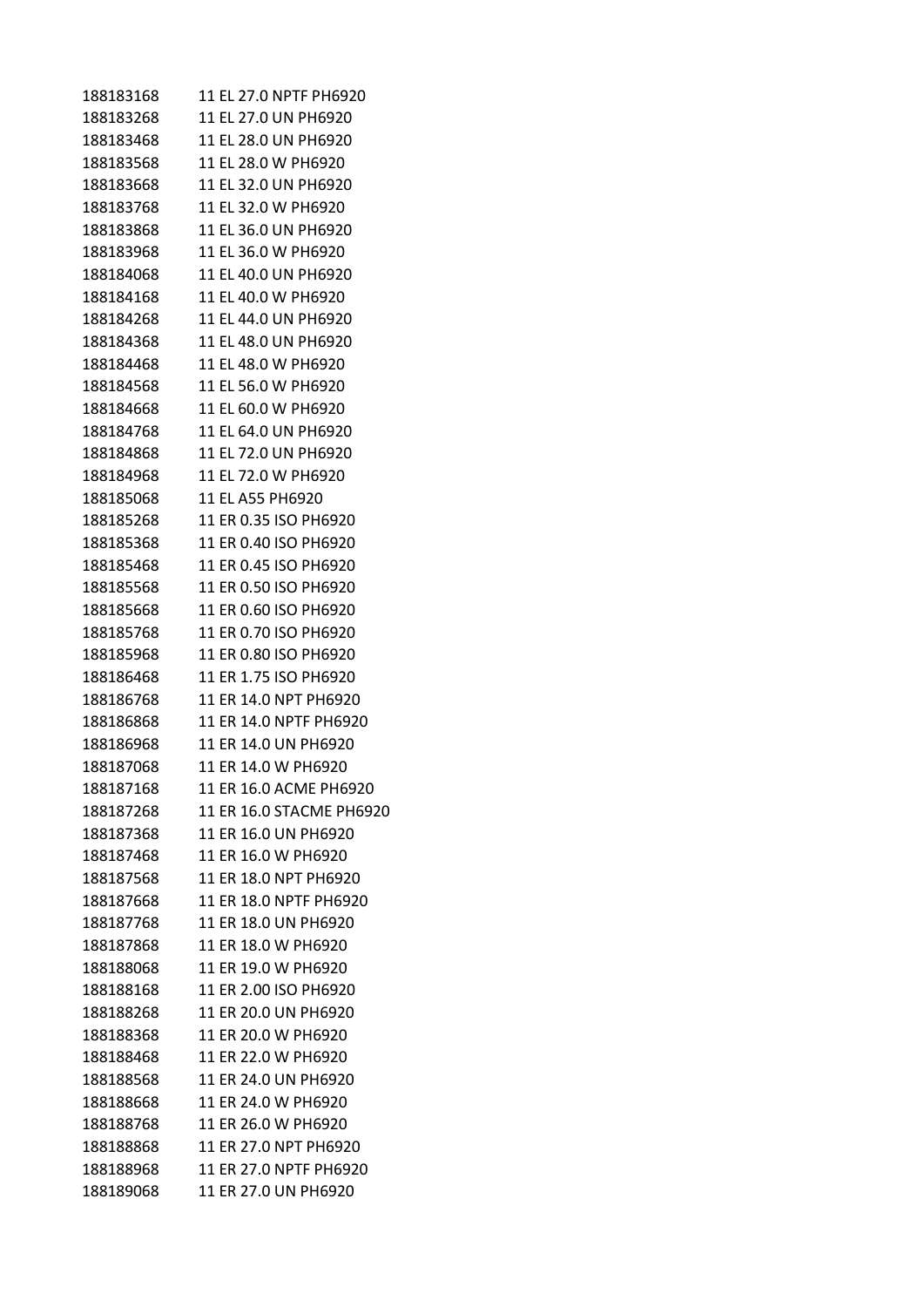| 188189268 | 11 ER 28.0 UN PH6920   |
|-----------|------------------------|
| 188189368 | 11 ER 28.0 W PH6920    |
| 188189468 | 11 ER 32.0 UN PH6920   |
| 188189568 | 11 ER 32.0 W PH6920    |
| 188189668 | 11 ER 36.0 UN PH6920   |
| 188189768 | 11 ER 36.0 W PH6920    |
| 188189868 | 11 ER 40.0 UN PH6920   |
| 188189968 | 11 ER 40.0 W PH6920    |
| 188190068 | 11 ER 44.0 UN PH6920   |
| 188190168 | 11 ER 48.0 UN PH6920   |
| 188190268 | 11 ER 48.0 W PH6920    |
| 188190368 | 11 ER 56.0 UN PH6920   |
| 188190468 | 11 ER 56.0 W PH6920    |
| 188190568 | 11 FR 60.0 W PH6920    |
| 188190668 | 11 ER 64.0 UN PH6920   |
| 188190768 | 11 FR 72.0 UN PH6920   |
| 188190868 | 11 ER 72.0 W PH6920    |
| 188191168 | 11 IL 0.35 ISO PH6920  |
| 188191268 | 11 IL 0.40 ISO PH6920  |
| 188191368 | 11 IL 0.45 ISO PH6920  |
| 188191468 | 11 IL 0.60 ISO PH6920  |
| 188191568 | 11 IL 0.70 ISO PH6920  |
| 188191668 | 11 IL 0.80 ISO PH6920  |
| 188191868 | 11 IL 14.0 BSPT PH6920 |
| 188191968 | 11 IL 14.0 NPT PH6920  |
| 188192068 | 11 IL 14.0 NPTF PH6920 |
| 188192168 | 11 IL 16.0 ACME PH6920 |
| 188192368 | 11 IL 18.0 NPT PH6920  |
| 188192468 | 11 IL 18.0 NPTF PH6920 |
| 188192568 | 11 IL 19.0 BSPT PH6920 |
| 188192668 | 11 IL 27.0 NPT PH6920  |
| 188192768 | 11 IL 27.0 NPTF PH6920 |
| 188192868 | 11 IL 27.0 UN PH6920   |
| 188192968 | 11 IL 28.0 BSPT PH6920 |
| 188193068 | 11 IL 36.0 UN PH6920   |
| 188193168 | 11 IL 40.0 UN PH6920   |
| 188193268 | 11 IL 44.0 UN PH6920   |
| 188193368 | 11 IL 48.0 UN PH6920   |
| 188193468 | 11 IL 56.0 UN PH6920   |
| 188193568 | 11 IL 64.0 UN PH6920   |
| 188193668 | 11 IL 72.0 UN PH6920   |
| 188193768 | 11 IR 0.35 ISO PH6920  |
| 188193868 | 11 IR 0.40 ISO PH6920  |
| 188193968 | 11 IR 0.45 ISO PH6920  |
| 188194068 | 11 IR 0.60 ISO PH6920  |
| 188194168 | 11 IR 0.70 ISO PH6920  |
| 188194268 | 11 IR 0.80 ISO PH6920  |
| 188194468 | 11 IR 16.0 ACME PH6920 |
| 188194668 | 11 IR 27.0 NPT PH6920  |
| 188194768 | 11 IR 27.0 NPTF PH6920 |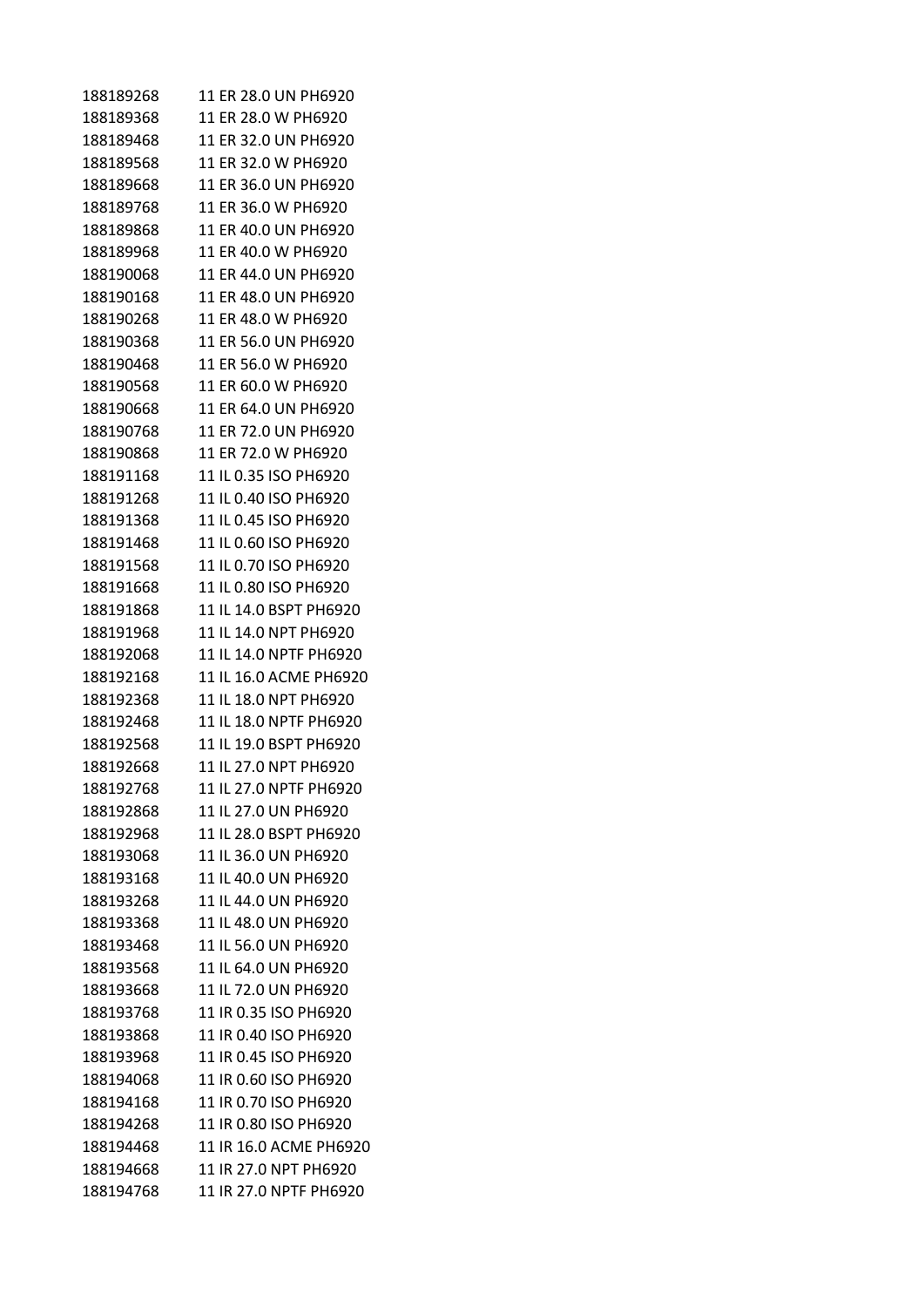| 188194868 | 11 IR 27.0 UN PH6920     |
|-----------|--------------------------|
| 188194968 | 11 IR 28.0 BSPT PH6920   |
| 188195068 | 11 IR 36.0 UN PH6920     |
| 188195168 | 11 IR 40.0 UN PH6920     |
| 188195268 | 11 IR 44.0 UN PH6920     |
| 188195368 | 11 IR 48.0 UN PH6920     |
| 188195468 | 11 IR 56.0 UN PH6920     |
| 188195568 | 11 IR 64.0 UN PH6920     |
| 188195668 | 11 IR 72.0 UN PH6920     |
| 188197768 | 16 EL 0.35 ISO PH6920    |
| 188197868 | 16 EL 0.40 ISO PH6920    |
| 188197968 | 16 EL 0.45 ISO PH6920    |
| 188198068 | 16 EL 0.50 ISO PH6920    |
| 188198168 | 16 EL 0.60 ISO PH6920    |
| 188198268 | 16 EL 0.70 ISO PH6920    |
| 188198468 | 16 EL 0.80 ISO PH6920    |
| 188198568 | 16 EL 10.0 ACME PH6920   |
| 188198668 | 16 EL 10.0 STACME PH6920 |
| 188198768 | 16 EL 11.5 NPT PH6920    |
| 188198868 | 16 EL 11.5 NPTF PH6920   |
| 188198968 | 16 EL 11.0 BSPT PH6920   |
| 188199068 | 16 EL 12.0 ACME PH6920   |
| 188199168 | 16 EL 12.0 STACME PH6920 |
| 188199268 | 16 EL 14.0 ACME PH6920   |
| 188199368 | 16 EL 14.0 BSPT PH6920   |
| 188199468 | 16 EL 14.0 NPT PH6920    |
| 188199568 | 16 EL 14.0 NPTF PH6920   |
| 188199668 | 16 EL 14.0 STACME PH6920 |
| 188199768 | 16 EL 16.0 ACME PH6920   |
| 188199868 | 16 EL 16.0 STACME PH6920 |
| 188199968 | 16 EL 18.0 NPT PH6920    |
| 188200068 | 16 EL 18.0 NPTF PH6920   |
| 188200168 | 16 EL 19.0 BSPT PH6920   |
| 188200368 | 16 EL 22.0 W PH6920      |
| 188200468 | 16 EL 26.0 W PH6920      |
| 188200568 | 16 EL 27.0 NPT PH6920    |
| 188200668 | 16 EL 27.0 NPTF PH6920   |
| 188200768 | 16 EL 27.0 UN PH6920     |
| 188200868 | 16 EL 28.0 BSPT PH6920   |
| 188200968 | 16 EL 32.0 W PH6920      |
| 188201068 | 16 EL 36.0 UN PH6920     |
| 188201168 | 16 EL 36.0 W PH6920      |
| 188201268 | 16 EL 40.0 UN PH6920     |
| 188201368 | 16 EL 40.0 W PH6920      |
| 188201468 | 16 EL 44.0 UN PH6920     |
| 188201568 | 16 EL 48.0 UN PH6920     |
| 188201668 | 16 EL 48.0 W PH6920      |
| 188201768 | 16 EL 56.0 UN PH6920     |
| 188201868 | 16 EL 56.0 W PH6920      |
| 188201968 | 16 EL 60.0 W PH6920      |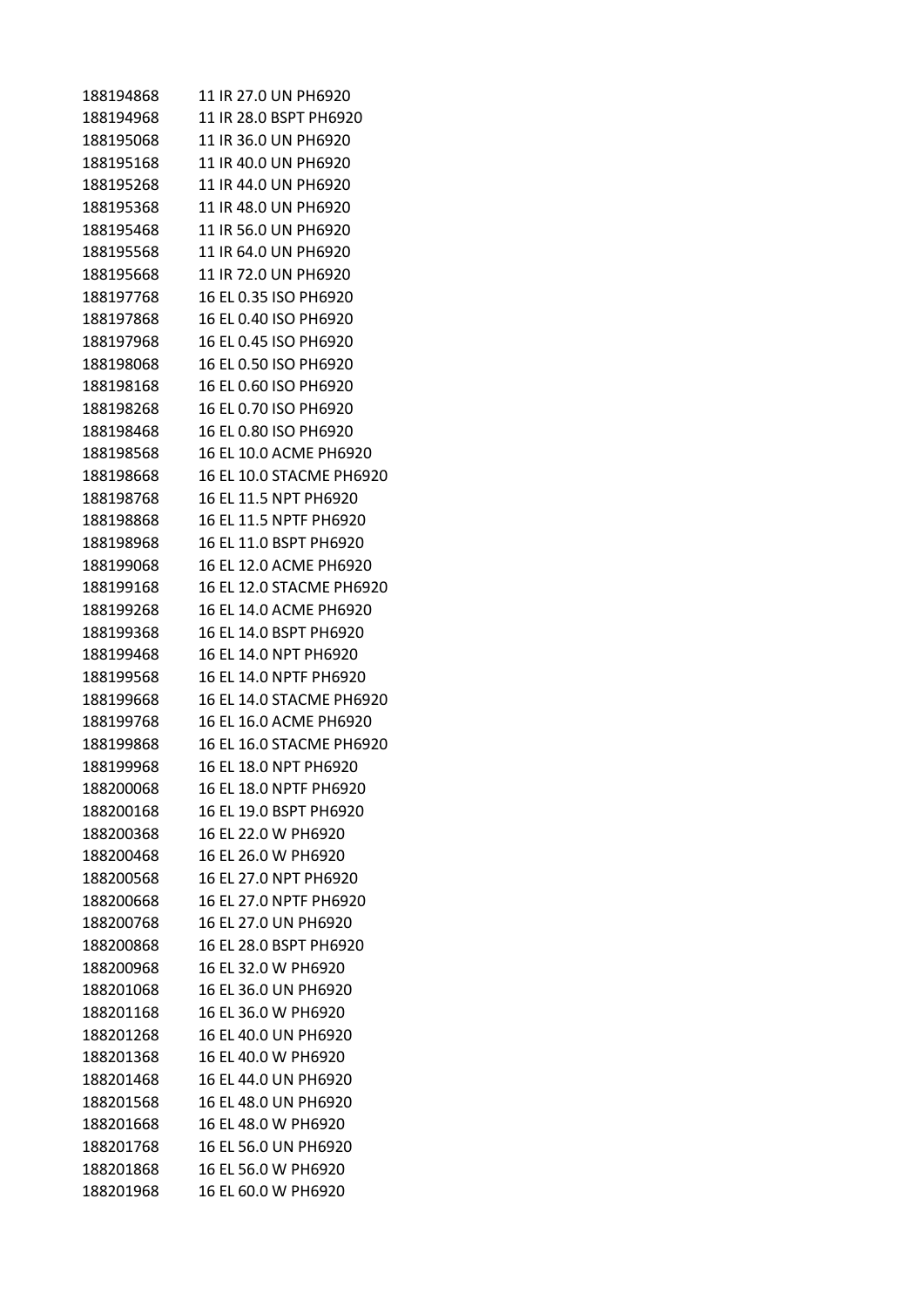| 188202068 | 16 EL 64.0 UN PH6920     |
|-----------|--------------------------|
| 188202168 | 16 EL 6.00 STACME PH6920 |
| 188202268 | 16 EL 72.0 UN PH6920     |
| 188202368 | 16 EL 72.0 W PH6920      |
| 188202468 | 16 EL 8.00 ACME PH6920   |
| 188202568 | 16 EL 8.00 NPT PH6920    |
| 188202668 | 16 EL 8.00 NPTF PH6920   |
| 188202768 | 16 EL 8.00 STACME PH6920 |
| 188203068 | 16 ER 0.35 ISO PH6920    |
| 188203168 | 16 ER 0.40 ISO PH6920    |
| 188203268 | 16 ER 0.45 ISO PH6920    |
| 188203368 | 16 ER 0.60 ISO PH6920    |
| 188203468 | 16 ER 0.70 ISO PH6920    |
| 188203968 | 16 ER 22.0 W PH6920      |
| 188204068 | 16 ER 26.0 W PH6920      |
| 188204168 | 16 ER 27.0 UN PH6920     |
| 188204368 | 16 ER 32.0 W PH6920      |
| 188204468 | 16 ER 36.0 UN PH6920     |
| 188204568 | 16 ER 36.0 W PH6920      |
| 188204668 | 16 ER 40.0 UN PH6920     |
| 188204768 | 16 ER 40.0 W PH6920      |
| 188204868 | 16 ER 44.0 UN PH6920     |
| 188204968 | 16 ER 48.0 UN PH6920     |
| 188205068 | 16 ER 48.0 W PH6920      |
| 188205168 | 16 ER 56.0 UN PH6920     |
| 188205268 | 16 ER 56.0 W PH6920      |
| 188205368 | 16 ER 60.0 W PH6920      |
| 188205468 | 16 ER 64.0 UN PH6920     |
| 188205568 | 16 ER 72.0 UN PH6920     |
| 188205668 | 16 ER 72.0 W PH6920      |
| 188205768 | 16 ER 8.00 NPTF PH6920   |
| 188205868 | 16 IL 0.35 ISO PH6920    |
| 188205968 | 16 IL 0.40 ISO PH6920    |
| 188206068 | 16 IL 0.45 ISO PH6920    |
| 188206168 | 16 IL 0.50 ISO PH6920    |
| 188206268 | 16 IL 0.60 ISO PH6920    |
| 188206368 | 16 IL 0.70 ISO PH6920    |
| 188206468 | 16 IL 0.75 ISO PH6920    |
| 188206568 | 16 IL 0.80 ISO PH6920    |
| 188206768 | 16 IL 10.0 ACME PH6920   |
| 188206868 | 16 IL 10.0 STACME PH6920 |
| 188206968 | 16 IL 11.5 NPT PH6920    |
| 188207068 | 16 IL 11.5 NPTF PH6920   |
| 188207168 | 16 IL 11.0 BSPT PH6920   |
| 188207268 | 16 IL 12.0 ACME PH6920   |
| 188207368 | 16 IL 12.0 STACME PH6920 |
| 188207468 | 16 IL 13.0 UN PH6920     |
| 188207568 | 16 IL 14.0 ACME PH6920   |
| 188207668 | 16 IL 14.0 BSPT PH6920   |
| 188207768 | 16 IL 14.0 NPT PH6920    |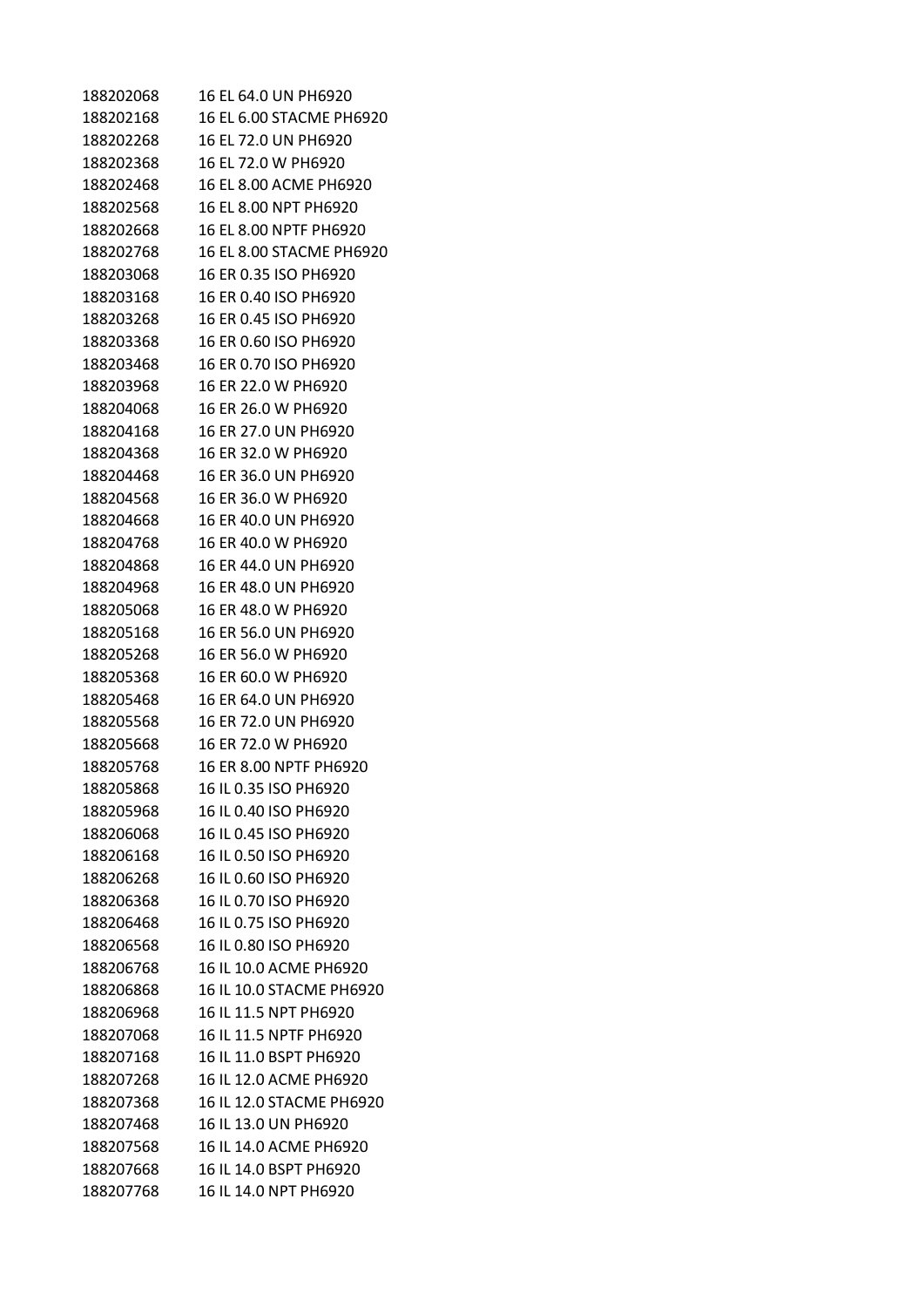| 188207868 | 16 IL 14.0 NPTF PH6920   |
|-----------|--------------------------|
| 188207968 | 16 IL 14.0 STACME PH6920 |
| 188208068 | 16 IL 16.0 ACME PH6920   |
| 188208168 | 16 IL 16.0 STACME PH6920 |
| 188208268 | 16 IL 18.0 NPT PH6920    |
| 188208368 | 16 IL 18.0 NPTF PH6920   |
| 188208468 | 16 IL 19.0 BSPT PH6920   |
| 188208768 | 16 IL 27.0 NPT PH6920    |
| 188208868 | 16 IL 27.0 NPTF PH6920   |
| 188208968 | 16 IL 27.0 UN PH6920     |
| 188209068 | 16 IL 28.0 BSPT PH6920   |
| 188209268 | 16 IL 36.0 UN PH6920     |
| 188209368 | 16 IL 4.00 TR PH6920     |
| 188209468 | 16 IL 40.0 UN PH6920     |
| 188209568 | 16 IL 44.0 UN PH6920     |
| 188209668 | 16 IL 48.0 UN PH6920     |
| 188209768 | 16 IL 56.0 UN PH6920     |
| 188209868 | 16 IL 64.0 UN PH6920     |
| 188209968 | 16 IL 6.00 ACME PH6920   |
| 188210068 | 16 IL 6.00 STACME PH6920 |
| 188210168 | 16 IL 72.0 UN PH6920     |
| 188210268 | 16 IL 8.00 ACME PH6920   |
| 188210368 | 16 IL 8.00 NPT PH6920    |
| 188210468 | 16 IL 8.00 NPTF PH6920   |
| 188210568 | 16 IL 8.00 STACME PH6920 |
| 188210868 | 16 IR 0.35 ISO PH6920    |
| 188210968 | 16 IR 0.40 ISO PH6920    |
| 188211068 | 16 IR 0.45 ISO PH6920    |
| 188211268 | 16 IR 0.60 ISO PH6920    |
| 188211368 | 16 IR 0.70 ISO PH6920    |
| 188211668 | 16 IR 13.0 UN PH6920     |
| 188211768 | 16 IR 27.0 UN PH6920     |
| 188211868 | 16 IR 36.0 UN PH6920     |
| 188212068 | 16 IR 40.0 UN PH6920     |
| 188212168 | 16 IR 44.0 UN PH6920     |
| 188212268 | 16 IR 48.0 UN PH6920     |
| 188212368 | 16 IR 56.0 UN PH6920     |
| 188212468 | 16 IR 64.0 UN PH6920     |
| 188212568 | 16 IR 6.00 ACME PH6920   |
| 188212668 | 16 IR 72.0 UN PH6920     |
| 188212768 | 16 IR 8.00 NPTF PH6920   |
| 188212968 | 22 EL 4.00 STACME PH6920 |
| 188213068 | 22 EL 5.00 TR PH6920     |
| 188213168 | 22 EL 5.00 ACME PH6920   |
| 188213268 | 22 EL 5.00 STACME PH6920 |
| 188213368 | 22 EL 6.00 ACME PH6920   |
| 188213468 | 22 EL 6.00 STACME PH6920 |
| 188213568 | 22 ER 6.00 STACME PH6920 |
| 188213668 | 22 IL 4.00 ACME PH6920   |
| 188213768 | 22 IL 4.00 STACME PH6920 |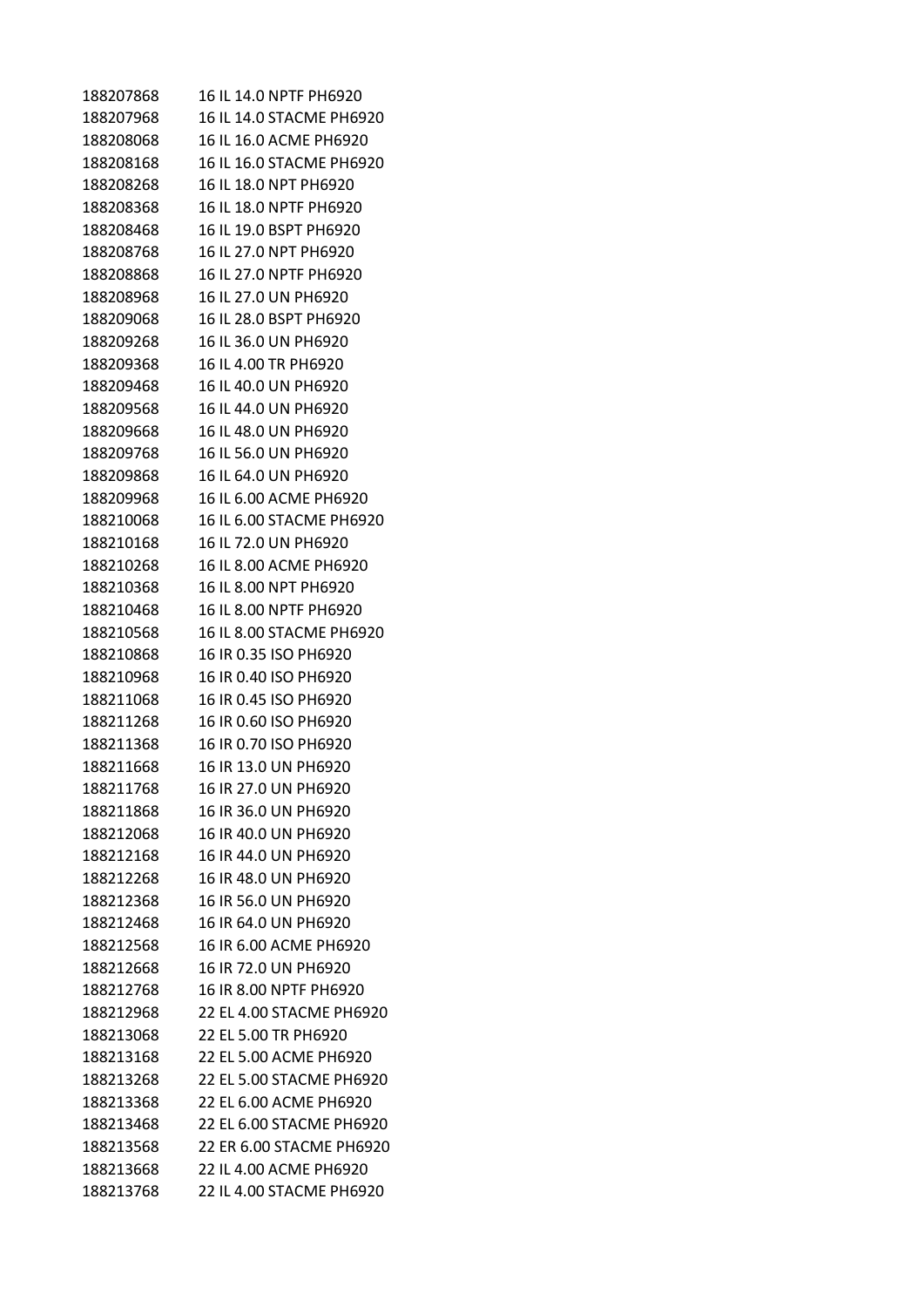| 188213868 | 22 IL 5.00 ACME PH6920   |
|-----------|--------------------------|
| 188213968 | 22 IL 5.00 STACME PH6920 |
| 188214068 | 22 IL 6.00 ACME PH6920   |
| 188214168 | 22 IL 6.00 STACME PH6920 |
| 188214268 | 22 IR 6.00 STACME PH6920 |
| 188214368 | 27 EL 3.00 STACME PH6920 |
| 188214468 | 27 EL 4.50 UN PH6920     |
| 188214568 | 27 EL 4.50 W PH6920      |
| 188214668 | 27 EL 4.00 ACME PH6920   |
| 188214768 | 27 EL 4.00 STACME PH6920 |
| 188214868 | 27 EL 4.00 UN PH6920     |
| 188214968 | 27 EL 4.00 W PH6920      |
| 188215068 | 27 EL 5.50 ISO PH6920    |
| 188215168 | 27 EL 6.00 ISO PH6920    |
| 188215268 | 27 EL 6.00 TR PH6920     |
| 188215368 | 27 EL 7.00 TR PH6920     |
| 188215468 | 27 EL Q55 PH6920         |
| 188215568 | 27 EL Q60 PH6920         |
| 188215668 | 27 ER 3.00 STACME PH6920 |
| 188215768 | 27 ER 4.50 UN PH6920     |
| 188215968 | 27 ER 4.00 ACME PH6920   |
| 188216168 | 27 ER 4.00 UN PH6920     |
| 188216268 | 27 ER 4.00 W PH6920      |
| 188216368 | 27 ER 5.50 ISO PH6920    |
| 188216468 | 27 ER 6.00 ISO PH6920    |
| 188216568 | 27 ER 6.00 TR PH6920     |
| 188216668 | 27 ER 7.00 TR PH6920     |
| 188216768 | 27 ER Q55 PH6920         |
| 188216968 | 27 IL 3.00 STACME PH6920 |
| 188217068 | 27 IL 4.50 UN PH6920     |
| 188217168 | 27 IL 4.00 ACME PH6920   |
| 188217268 | 27 IL 4.00 STACME PH6920 |
| 188217368 | 27 IL 4.00 UN PH6920     |
| 188217468 | 27 IL 5.50 ISO PH6920    |
| 188217568 | 27 IL 6.00 ISO PH6920    |
| 188217668 | 27 IL 6.00 TR PH6920     |
| 188217768 | 27 IL 7.00 TR PH6920     |
| 188217868 | 27 IL Q55 PH6920         |
| 188217968 | 27 IL Q60 PH6920         |
| 188218068 | 27 IR 3.00 STACME PH6920 |
| 188218168 | 27 IR 4.50 UN PH6920     |
| 188218268 | 27 IR 4.00 ACME PH6920   |
| 188218468 | 27 IR 4.00 UN PH6920     |
|           |                          |
| 188218668 | 27 IR 6.00 ISO PH6920    |
| 188218768 | 27 IR 6.00 TR PH6920     |
| 188218868 | 27 IR 7.00 TR PH6920     |
| 188218968 | 27 IR Q55 PH6920         |
| 188220068 | 11 EL 56.0 UN PH6920     |
| 188220368 | 06 IR 26.0 W PH6920      |
| 188220468 | 06 IL 26.0 W PH6920      |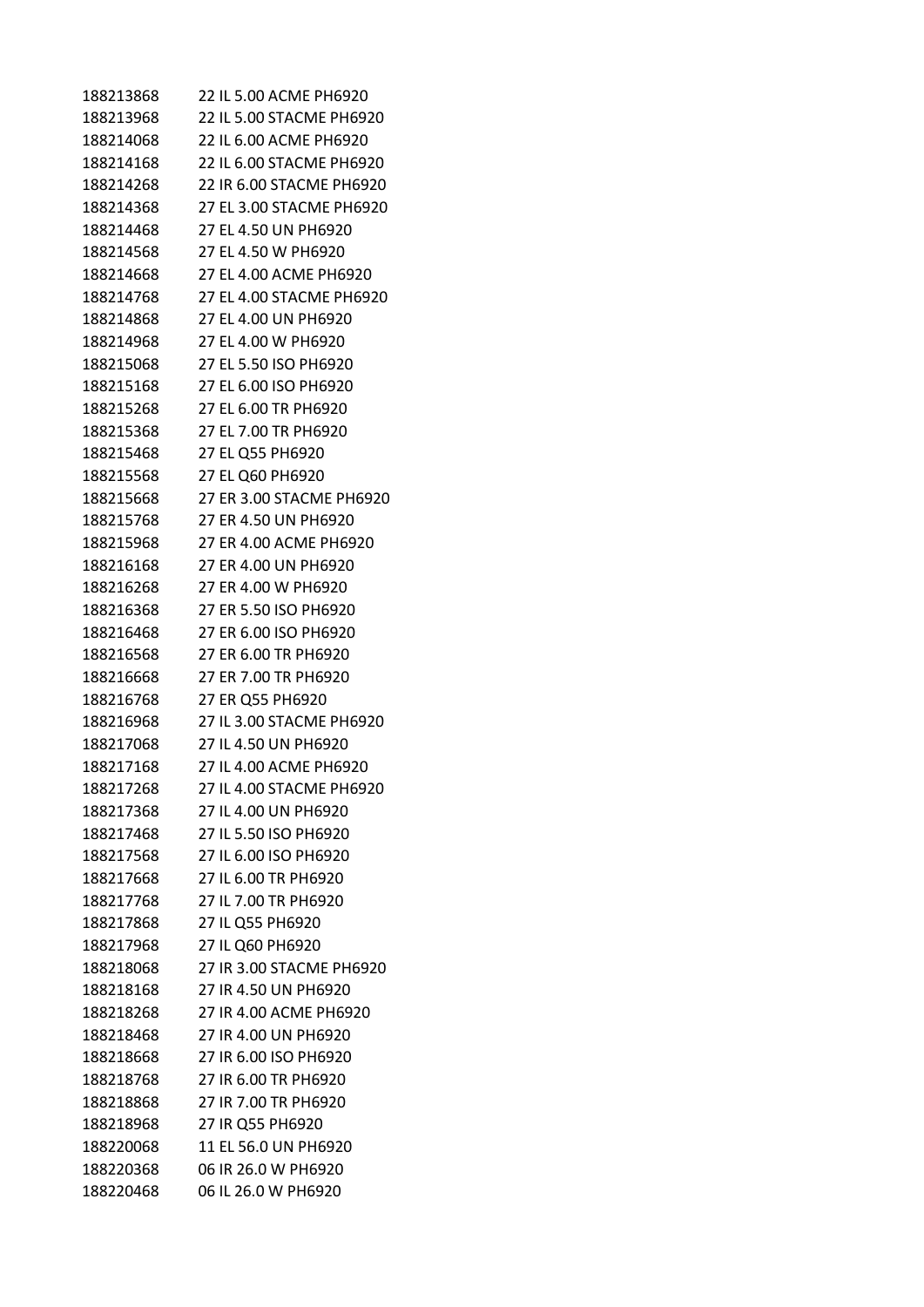| 188220768 | 06 IR 22.0 W PH6920 |
|-----------|---------------------|
| 188220868 | 06 IL 22.0 W PH6920 |
| 188221168 | 06 IR 18.0 W PH6920 |
| 188221268 | 06 IL 18.0 W PH6920 |
| 188221368 | 08 IR 28.0 W PH6920 |
| 188221468 | 08 IL 28.0 W PH6920 |
| 188221768 | 08 IR 24.0 W PH6920 |
| 188221868 | 08 IL 24.0 W PH6920 |
| 188221968 | 08 IR 20.0 W PH6920 |
| 188222068 | 08 IL 20.0 W PH6920 |
| 188222168 | 08 IR 19.0 W PH6920 |
| 188222268 | 08 IL 19.0 W PH6920 |
| 188222368 | 08 IR 18.0 W PH6920 |
| 188222468 | 08 IL 18.0 W PH6920 |
| 188222568 | 08 IR 16.0 W PH6920 |
| 188222668 | 08 IL 16.0 W PH6920 |
| 188222768 | 11 IR 72.0 W PH6920 |
| 188222868 | 11 IL 72.0 W PH6920 |
| 188222968 | 11 IR 60.0 W PH6920 |
| 188223068 | 11 IL 60.0 W PH6920 |
| 188223168 | 11 IR 56.0 W PH6920 |
| 188223268 | 11 IL 56.0 W PH6920 |
| 188223368 | 11 IR 48.0 W PH6920 |
| 188223468 | 11 IL 48.0 W PH6920 |
| 188223568 | 11 IR 40.0 W PH6920 |
| 188223668 | 11 IL 40.0 W PH6920 |
| 188223768 | 11 IR 32.0 W PH6920 |
| 188223868 | 11 IL 32.0 W PH6920 |
| 188223968 | 11 IR 26.0 W PH6920 |
| 188224068 | 11 IL 26.0 W PH6920 |
| 188224168 | 16 IR 72.0 W PH6920 |
| 188224268 | 16 IL 72.0 W PH6920 |
| 188224368 | 16 IL 60.0 W PH6920 |
| 188224468 | 16 IR 56.0 W PH6920 |
| 188224568 | 16 IL 56.0 W PH6920 |
| 188224668 | 16 IR 48.0 W PH6920 |
| 188224768 | 16 IL 48.0 W PH6920 |
| 188224868 | 16 IR 40.0 W PH6920 |
| 188224968 | 16 IL 40.0 W PH6920 |
| 188225068 | 16 IR 36.0 W PH6920 |
| 188225168 | 16 IL 36.0 W PH6920 |
| 188225268 | 16 IR 32.0 W PH6920 |
| 188225368 | 16 IL 32.0 W PH6920 |
| 188225468 | 16 IR 26.0 W PH6920 |
| 188225568 | 16 IL 26.0 W PH6920 |
| 188225668 | 16 IR 22.0 W PH6920 |
| 188225768 | 16 IL 22.0 W PH6920 |
| 188225868 | 16 IR 9.00 W PH6920 |
| 188225968 | 27 IR 4.50 W PH6920 |
| 188226068 | 27 IL 4.50 W PH6920 |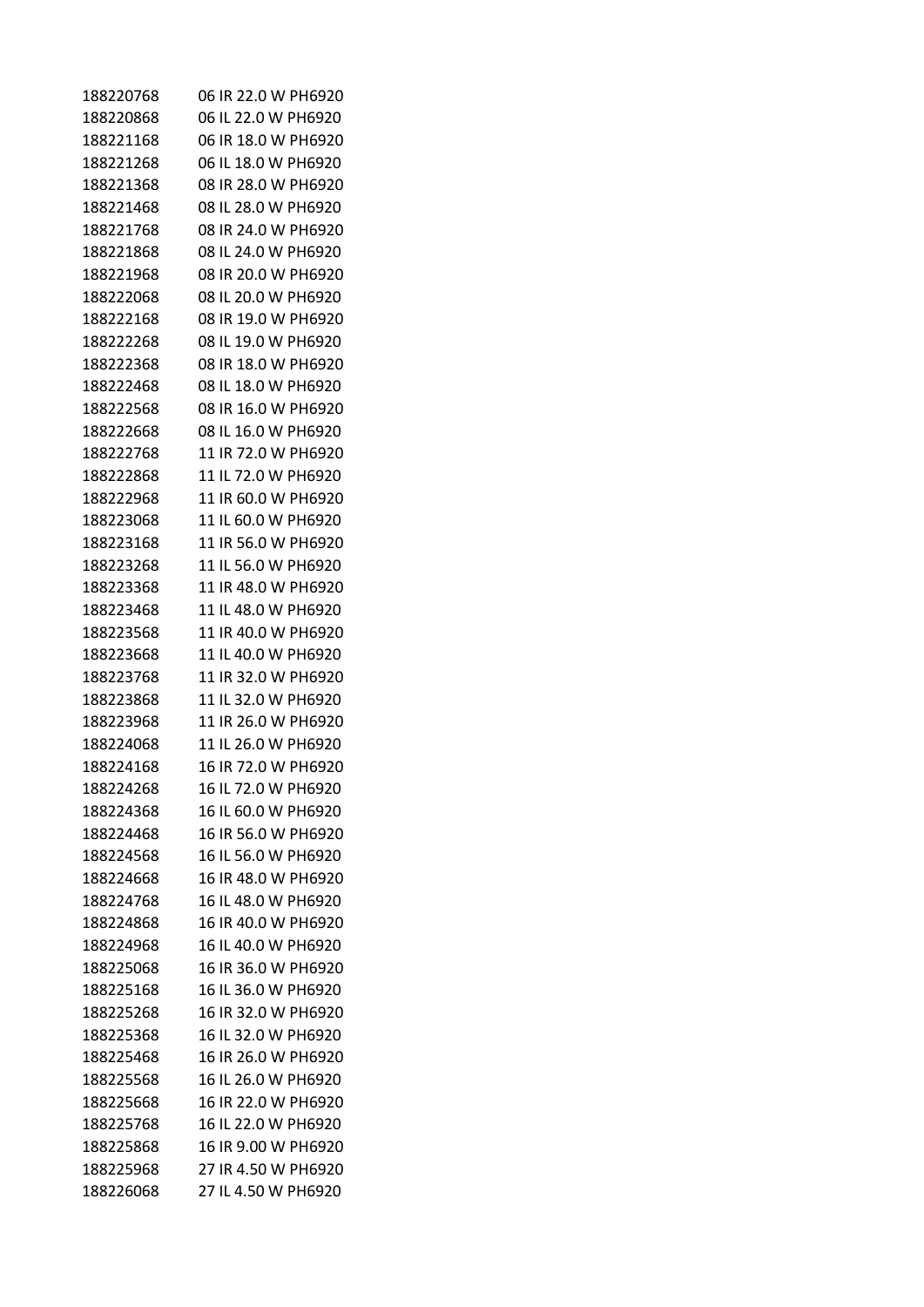| 188226168 | 27 IR 4.00 W PH6920    |
|-----------|------------------------|
| 188226268 | 27 IL 4.00 W PH6920    |
| 188229068 | 16 ER 20.0 PG PH6920   |
| 188229268 | 16 ER 16.0 PG PH6920   |
| 188229468 | 11 IR 18.0 PG PH6920   |
| 188229668 | 16 IR 18.0 PG PH6920   |
| 188229768 | 16 IR 16.0 PG PH6920   |
| 188229868 | 11 ER 20.0 ABUT PH6920 |
| 188229968 | 11 ER 16.0 ABUT PH6920 |
| 188230068 | 11 EL 20.0 ABUT PH6920 |
| 188230168 | 11 EL 16.0 ABUT PH6920 |
| 188230268 | 16 EL 20.0 ABUT PH6920 |
| 188230368 | 16 EL 16.0 ABUT PH6920 |
| 188230468 | 16 EL 12.0 ABUT PH6920 |
| 188230568 | 16 EL 10.0 ABUT PH6920 |
| 188230668 | 22 EL 8.00 ABUT PH6920 |
| 188230768 | 22 EL 6.00 ABUT PH6920 |
| 188230868 | 11 IR 20.0 ABUT PH6920 |
| 188230968 | 11 IR 16.0 ABUT PH6920 |
| 188231068 | 11 IL 20.0 ABUT PH6920 |
| 188231168 | 11 IL 16.0 ABUT PH6920 |
| 188231268 | 16 IL 20.0 ABUT PH6920 |
| 188231368 | 16 IL 16.0 ABUT PH6920 |
| 188231468 | 16 IL 12.0 ABUT PH6920 |
| 188231568 | 16 IL 10.0 ABUT PH6920 |
| 188231668 | 22 IL 8.00 ABUT PH6920 |
| 188231768 | 22 IL 6.00 ABUT PH6920 |
| 188231868 | 11 ER 32.0 UNJ PH6920  |
| 188231968 | 11 ER 28.0 UNJ PH6920  |
| 188232068 | 11 FR 24.0 UNJ PH6920  |
| 188232168 | 11 ER 20.0 UNJ PH6920  |
| 188232268 | 11 ER 18.0 UNJ PH6920  |
| 188232368 | 11 ER 16.0 UNJ PH6920  |
| 188232468 | 11 ER 14.0 UNJ PH6920  |
| 188232568 | 11 EL 32.0 UNJ PH6920  |
| 188232668 | 11 EL 28.0 UNJ PH6920  |
| 188232768 | 11 EL 24.0 UNJ PH6920  |
| 188232868 | 11 EL 20.0 UNJ PH6920  |
| 188232968 | 11 EL 18.0 UNJ PH6920  |
| 188233068 | 11 EL 16.0 UNJ PH6920  |
| 188233168 | 11 EL 14.0 UNJ PH6920  |
| 188233268 | 27 ER 4.00 RD PH6920   |
| 188233368 | 16 EL 10.0 RD PH6920   |
| 188233468 | 16 EL 8.00 RD PH6920   |
| 188233568 | 16 EL 6.00 RD PH6920   |
| 188233668 | 22 EL 6.00 RD PH6920   |
| 188233768 | 22 EL 4.00 RD PH6920   |
| 188233868 | 27 EL 4.00 RD PH6920   |
| 188233968 | 27 IR 4.00 RD PH6920   |
| 188234068 | 16 IL 10.0 RD PH6920   |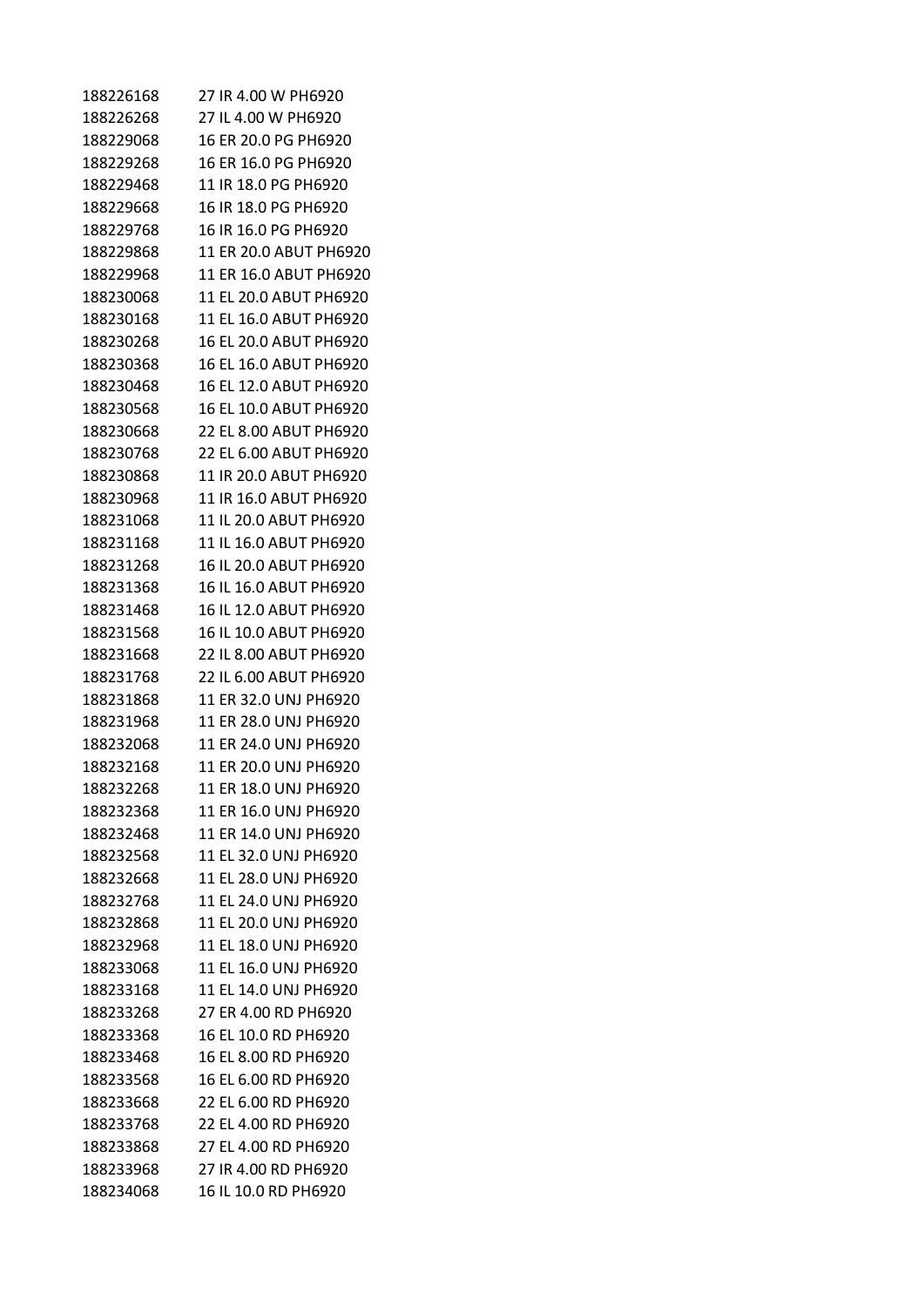| 188234168 | 16 IL 8.00 RD PH6920      |
|-----------|---------------------------|
| 188234268 | 16 IL 6.00 RD PH6920      |
| 188234368 | 22 IL 6.00 RD PH6920      |
| 188234468 | 22 IL 4.00 RD PH6920      |
| 188234568 | 27 IL 4.00 RD PH6920      |
| 188234868 | 22 ER 5.0 RD20400 PH6920  |
| 188234968 | 22 ER 6.0 RD20400 PH6920  |
| 188235168 | 22 EL 4.0 RD20400 PH6920  |
| 188235268 | 22 EL 5.0 RD20400 PH6920  |
| 188235368 | 22 EL 6.0 RD20400 PH6920  |
| 188235568 | 22 IR 4.0 RD20400 PH6920  |
| 188235668 | 22 IR 5.0 RD20400 PH6920  |
| 188235768 | 22 IR 6.0 RD20400 PH6920  |
| 188235968 | 22 IL 4.0 RD20400 PH6920  |
| 188236068 | 22 IL 5.0 RD20400 PH6920  |
| 188236168 | 22 IL 6.0 RD20400 PH6920  |
| 188237068 | 11 IR 1.00 MJ PH6920      |
| 188237168 | 11 IR 1.25 MJ PH6920      |
| 188237268 | 11 IR 1.50 MJ PH6920      |
| 188238468 | 16 ER 2.0 SAGE PH6920     |
| 188238668 | 22 ER 4.0 SAGE PH6920     |
| 188238768 | 16 EL 2.0 SAGE PH6920     |
| 188238868 | 22 EL 3.0 SAGE PH6920     |
| 188238968 | 22 EL 4.0 SAGE PH6920     |
| 188239068 | 16 IR 2.0 SAGE PH6920     |
| 188239168 | 22 IR 3.0 SAGE PH6920     |
| 188239268 | 22 IR 4.0 SAGE PH6920     |
| 188239368 | 16 IL 2.0 SAGE PH6920     |
| 188239468 | 22 IL 3.0 SAGE PH6920     |
| 188239568 | 22 IL 4.0 SAGE PH6920     |
| 188239668 | 27 ER 5.00 API 403 PH6920 |
| 188239768 | 27 ER 4.00 API 382 PH6920 |
| 188239868 | 27 ER 4.00 API 383 PH6920 |
| 188240068 | 27 ER 4.00 API 503 PH6920 |
| 188240168 | 27 IR 5.00 API 403 PH6920 |
| 188240268 | 27 IR 4.00 API 382 PH6920 |
| 188240368 | 27 IR 4.00 API 383 PH6920 |
| 188240468 | 27 IR 4.00 API 502 PH6920 |
| 188240568 | 27 IR 4.00 API 503 PH6920 |
| 188248668 | 27 ER Q60 PH6920          |
| 188248768 | 27 IR Q60 PH6920          |
| 188249868 | 16 IR 60.0 W PH6920       |
| 188251868 | 27 ER 4.50 W PH6920       |
| 188371568 | 16 ER B G55 PH6920        |
| 188371668 | 16 ER B G60 PH6920        |
| 188371768 | 16 IR B G60 PH6920        |
| 188371968 | 16 IR B G55 PH6920        |
| 188372168 | 11 ER W 0.50 PH6920       |
| 188372268 | 11 ER W 0.60 PH6920       |
| 188372368 | 11 ER W 0.70 PH6920       |
|           |                           |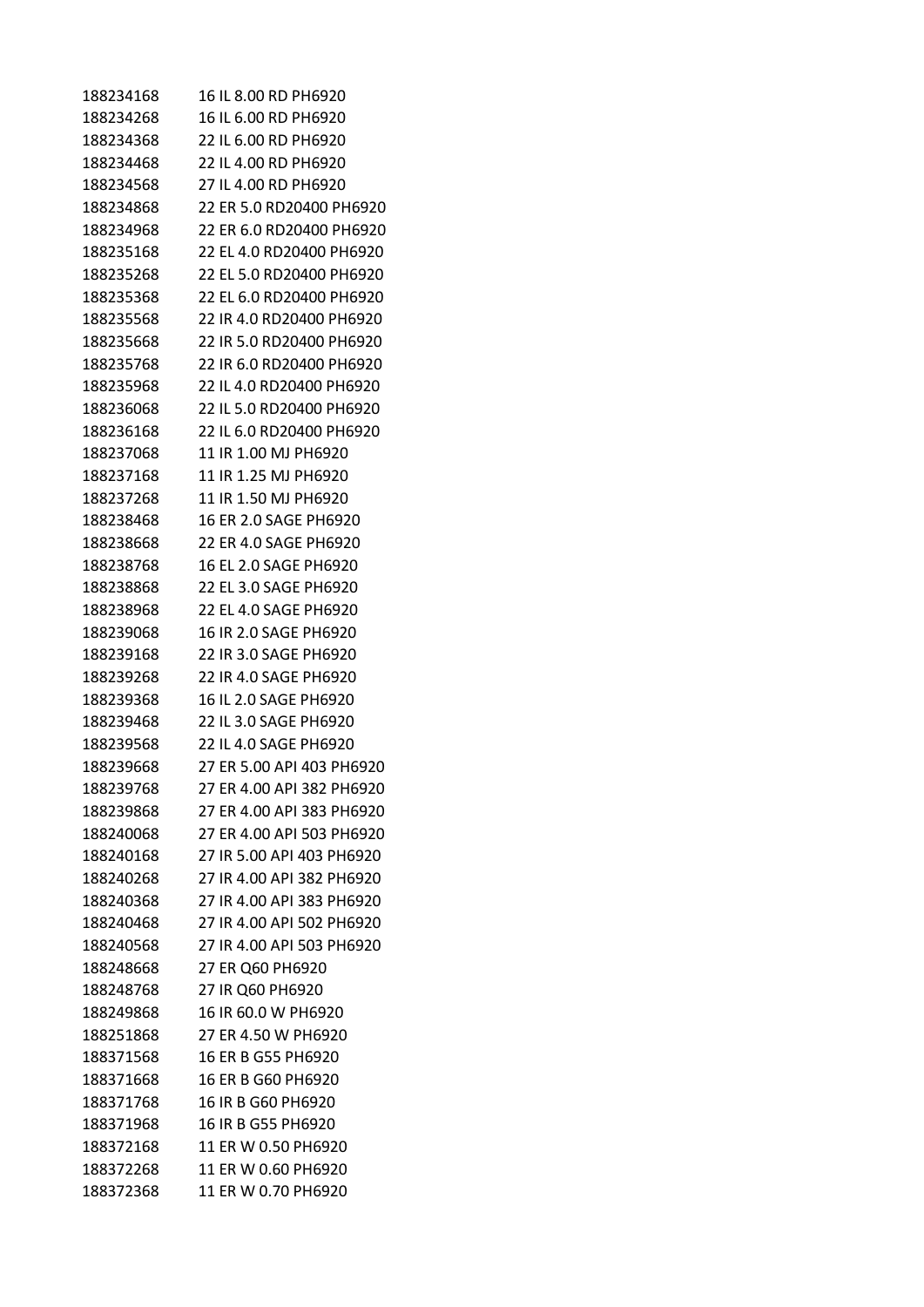| 188372468 | 11 ER W 0.80 PH6920   |
|-----------|-----------------------|
| 188372568 | 11 ER W 1.00 PH6920   |
| 188372668 | 16 ER W 0.50 PH6920   |
| 188372768 | 11 IR W 0.60 PH6920   |
| 188372868 | 11 IR W 0.70 PH6920   |
| 188372968 | 11 IR W 0.80 PH6920   |
| 188373068 | 16 IR W 0.50 PH6920   |
| 188373268 | 16 ER R 0.60 PH6920   |
| 188373368 | 16 ER R 0.90 PH6920   |
| 188373468 | 16 ER R 1.10 PH6920   |
| 188373568 | 16 ER R 1.20 PH6920   |
| 188373668 | 16 IR R 0.60 PH6920   |
| 188373768 | 16 IR R 0.90 PH6920   |
| 188373868 | 16 IR R 1.10 PH6920   |
| 188373968 | 16 IR R 1.20 PH6920   |
| 188374068 | 16 ER 3.50 ISO PH6920 |
| 188374168 | 22 ER 5.50 ISO PH6920 |
| 188374268 | 22 ER 6.00 ISO PH6920 |
| 188374368 | 16 EL 3.50 ISO PH6920 |
| 188374468 | 22 EL 5.50 ISO PH6920 |
| 188374568 | 22 EL 6.00 ISO PH6920 |
| 188374668 | 11 IR 2.50 ISO PH6920 |
| 188374868 | 22 IR 5.50 ISO PH6920 |
| 188375068 | 11 IL 2.50 ISO PH6920 |
| 188375168 | 16 IL 3.50 ISO PH6920 |
| 188375268 | 22 IL 5.50 ISO PH6920 |
| 188375368 | 22 IL 6.00 ISO PH6920 |
| 188375468 | 16 ER 11.5 UN PH6920  |
| 188375568 | 16 EL 11.5 UN PH6920  |
| 188375668 | 06 IR 20 UN PH6920    |
| 188375768 | 16 IR 11.5 UN PH6920  |
| 188375868 | 06 IL 20 UN PH6920    |
| 188375968 | 16 IL 11.5 UN PH6920  |
| 188376068 | 06 IR 20.0 W PH6920   |
| 188376168 | 11 IR 36.0 W PH6920   |
| 188376268 | 11 IR 22.0 W PH6920   |
| 188376368 | 11 IR 12.0 W PH6920   |
| 188376468 | 11 IR 11.0 W PH6920   |
| 188376568 | 06 IL 20.0 W PH6920   |
| 188376668 | 11 IL 36.0 W PH6920   |
| 188376768 | 11 IL 22.0 W PH6920   |
| 188376868 | 11 IL 12.0 W PH6920   |
| 188376968 | 11 IL 11.0 W PH6920   |
| 188377068 | 11 IR 11 BSPT PH6920  |
| 188377168 | 11 IL 11 BSPT PH6920  |
| 188377268 | 06 IR 27 NPTF PH6920  |
| 188377368 | 08 IR 18 NPTF PH6920  |
| 188377468 | 08 IR 14 NPTF PH6920  |
| 188377568 | 06 IL 27 NPTF PH6920  |
| 188377668 | 08 IL 18 NPTF PH6920  |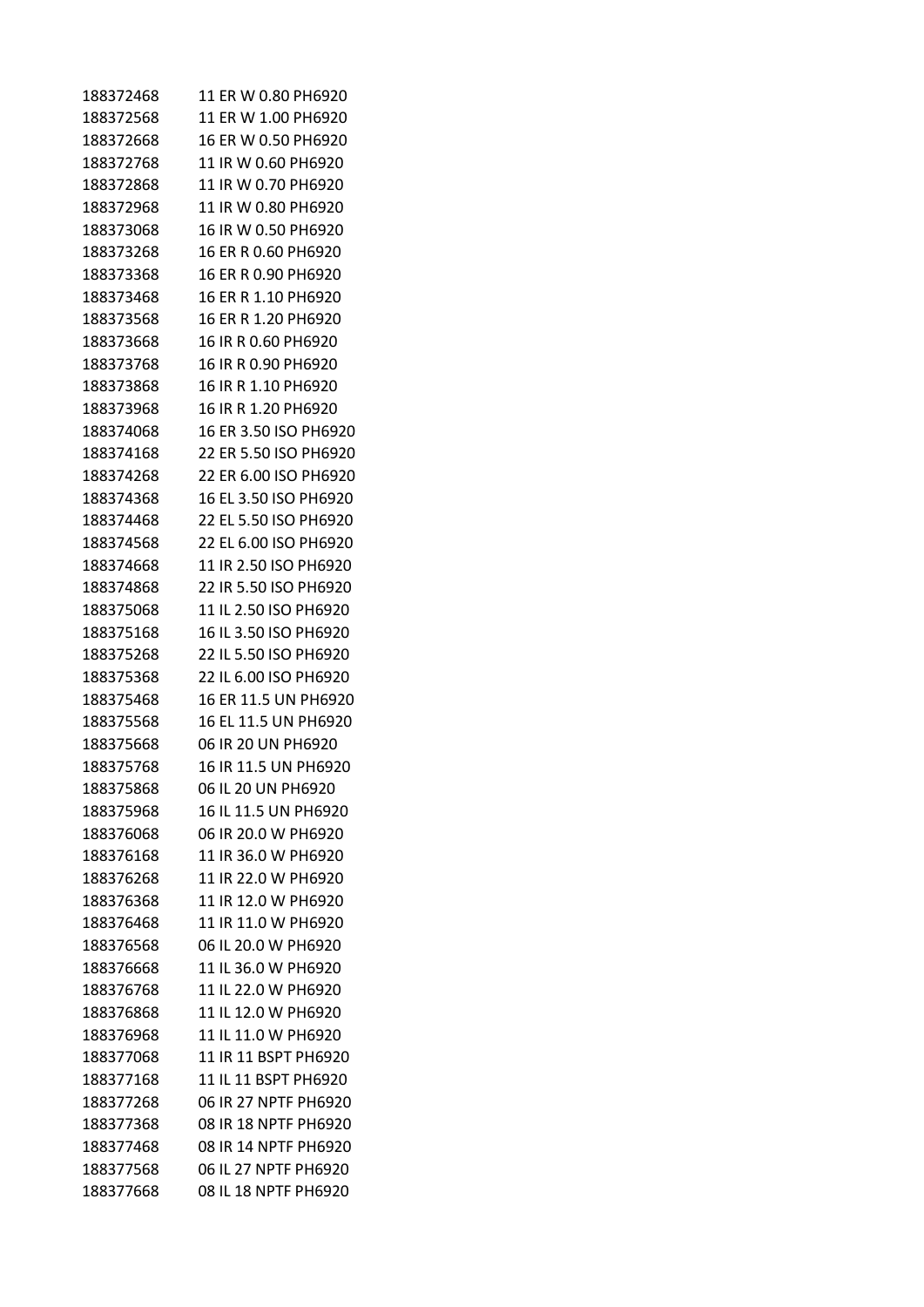| 188377768 | 08 IL 14 NPTF PH6920   |
|-----------|------------------------|
| 188377868 | 16 ER 4.0 TR PH6920    |
| 188377968 | 22 ER 6.0 TR PH6920    |
| 188378068 | 16 EL 4.0 TR PH6920    |
| 188378168 | 22 EL 6.0 TR PH6920    |
| 188378268 | 08 IR 1.5 TR PH6920    |
| 188378368 | 08 IL 1.5 TR PH6920    |
| 188378468 | 16 ER 6 ACME PH6920    |
| 188378568 | 22 EL 4 ACME PH6920    |
| 188378668 | 08 IR 16 ACME PH6920   |
| 188378768 | 08 IL 16 ACME PH6920   |
| 188378868 | 08 IR 16 STACME PH6920 |
| 188378968 | 08 IL 16 STACME PH6920 |
| 188379068 | 11 ER 48 UNJ PH6920    |
| 188379168 | 11 ER 44 UNJ PH6920    |
| 188379268 | 11 ER 40 UNJ PH6920    |
| 188379368 | 11 ER 36 UNJ PH6920    |
| 188379468 | 16 ER 48 UNJ PH6920    |
| 188379568 | 16 ER 44 UNJ PH6920    |
| 188379668 | 16 ER 40 UNJ PH6920    |
| 188379768 | 16 ER 36 UNJ PH6920    |
| 188379868 | 11 EL 48 UNJ PH6920    |
| 188379968 | 11 EL 44 UNJ PH6920    |
| 188380068 | 11 EL 40 UNJ PH6920    |
| 188380168 | 11 EL 36 UNJ PH6920    |
| 188380668 | 11 IR 48 UNJ PH6920    |
| 188380768 | 11 IR 44 UNJ PH6920    |
| 188380868 | 11 IR 40 UNJ PH6920    |
| 188380968 | 11 IR 36 UNJ PH6920    |
| 188381068 | 16 IR 48 UNJ PH6920    |
| 188381168 | 16 IR 44 UNJ PH6920    |
| 188381268 | 16 IR 40 UNJ PH6920    |
| 188381368 | 16 IR 36 UNJ PH6920    |
| 188381468 | 16 IR 13 UNJ PH6920    |
| 188381568 | 11 IL 48 UNJ PH6920    |
| 188381668 | 11 IL 44 UNJ PH6920    |
| 188381768 | 11 IL 40 UNJ PH6920    |
| 188381868 | 11 IL 36 UNJ PH6920    |
| 188381968 | 16 IL 48 UNJ PH6920    |
| 188382068 | 16 IL 44 UNJ PH6920    |
| 188382168 | 16 IL 40 UNJ PH6920    |
| 188382268 | 16 IL 36 UNJ PH6920    |
| 188382468 | 11 IR 2.0 MJ PH6920    |
| 188382568 | 08 IR 20 PG PH6920     |
| 188382668 | 22 ER 4 ACME PH6920    |
| 188382768 | 16 EL 6 ACME PH6920    |
| 211005010 | OFKT 070405-LN PH0910  |
| 211050600 | HMDH303D 085089047-U   |
| 211052200 | HMDH303D 070079034-U   |
| 211052300 | PCD-TR-D040Z2-L075-R03 |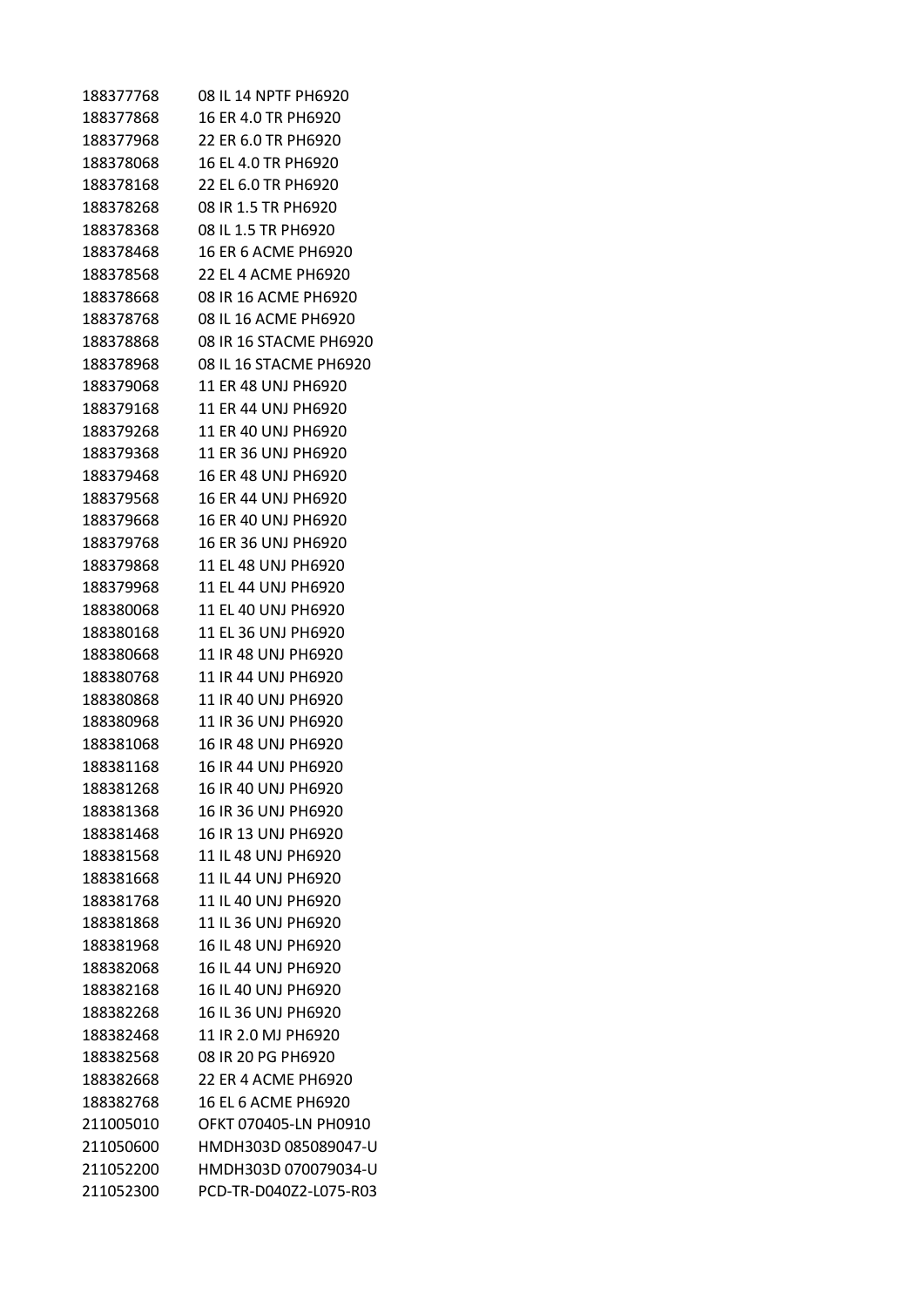| 211052400 | PCD-TR-D060Z2-L100-R03   |
|-----------|--------------------------|
| 211052500 | PCD-TR-D080Z2-L125-R03   |
| 211052600 | PCD-TR-D100Z2-L150-R05   |
| 211052700 | PCD-TR-D120Z2-L150-R05   |
| 211054800 | HMBNL 060 10002          |
| 211058500 | PCD-TR-D030Z1-L060-R03   |
| 211062700 | HMDH305D 040074036-U     |
| 211063000 | HMDH305D 068091053-U     |
| 211063200 | HMDH305D 085103061-U     |
| 211063400 | HMDH305D 105118071-U     |
| 211063500 | HMDH305D 110118071-U     |
| 211063600 | HMDH305D 120118071-U     |
| 211063700 | HMDH305D 145133083-U     |
| 211063800 | HMDH305D 112118071-U     |
| 211063900 | HMDH305D 075091053-U     |
| 211064000 | HMDH305D 095103061-U     |
| 211064100 | HMDH305D 115118071-U     |
| 211064200 | HMDH305D 102118071-U     |
| 211085400 | HMDH305D 200153101-U     |
| 211085600 | HMDH305D 175143093-U     |
| 211085700 | HMDH305D 170143093-U     |
| 211085800 | HMDH305D 160133083-U     |
| 211085900 | HMDH305D 150133083-U     |
| 211086000 | HMDH305D 140124077-U     |
| 211086100 | HMDH305D 130124077-U     |
| 211086200 | HMDH305D 090103061-U     |
| 211086300 | HMDH305D 050082044-U     |
| 211086400 | HMDH305D 042074036-U     |
| 211086700 | HMDH305D 195153101-U     |
| 211090800 | HMFTM 012 04002          |
| 211094400 | HF30GL 4 200 38          |
| 211106500 | HF30RS 2 030 18          |
| 211121300 | PCD-BN-D030Z1-L060-R15   |
| 211121400 | PCD-BN-D040Z1-L060-R20   |
| 211121500 | PCD-BN-D060Z2-L080-R30   |
| 211121600 | PCD-BN-D080Z2-L080-R40   |
| 211121700 | PCD-BN-D100Z2-L080-R50   |
| 211121800 | PCD-BN-D120Z2-L100-R60   |
| 211124178 | SPKX 110408 PH6125       |
| 211134500 | KR550430                 |
| 211156600 | HMDH303D 120102055-U     |
| 211165210 | TCGT 16T308FN-ALW PH0910 |
| 211167400 | HMDH303D 054066028-U     |
| 211168200 | HMDH305D 0540082044-U    |
| 211194900 | HR30RL 2 006 04 R006     |
| 211195100 | HR30RL 2 008 06 R008     |
| 211195200 | HR30RL 2 010 04 R010     |
| 211195400 | HR30RL 2 012 06 R012     |
| 211195500 | HR30RL 2 012 08 R012     |
| 211195600 | HR30RL 2 012 12 R012     |
|           |                          |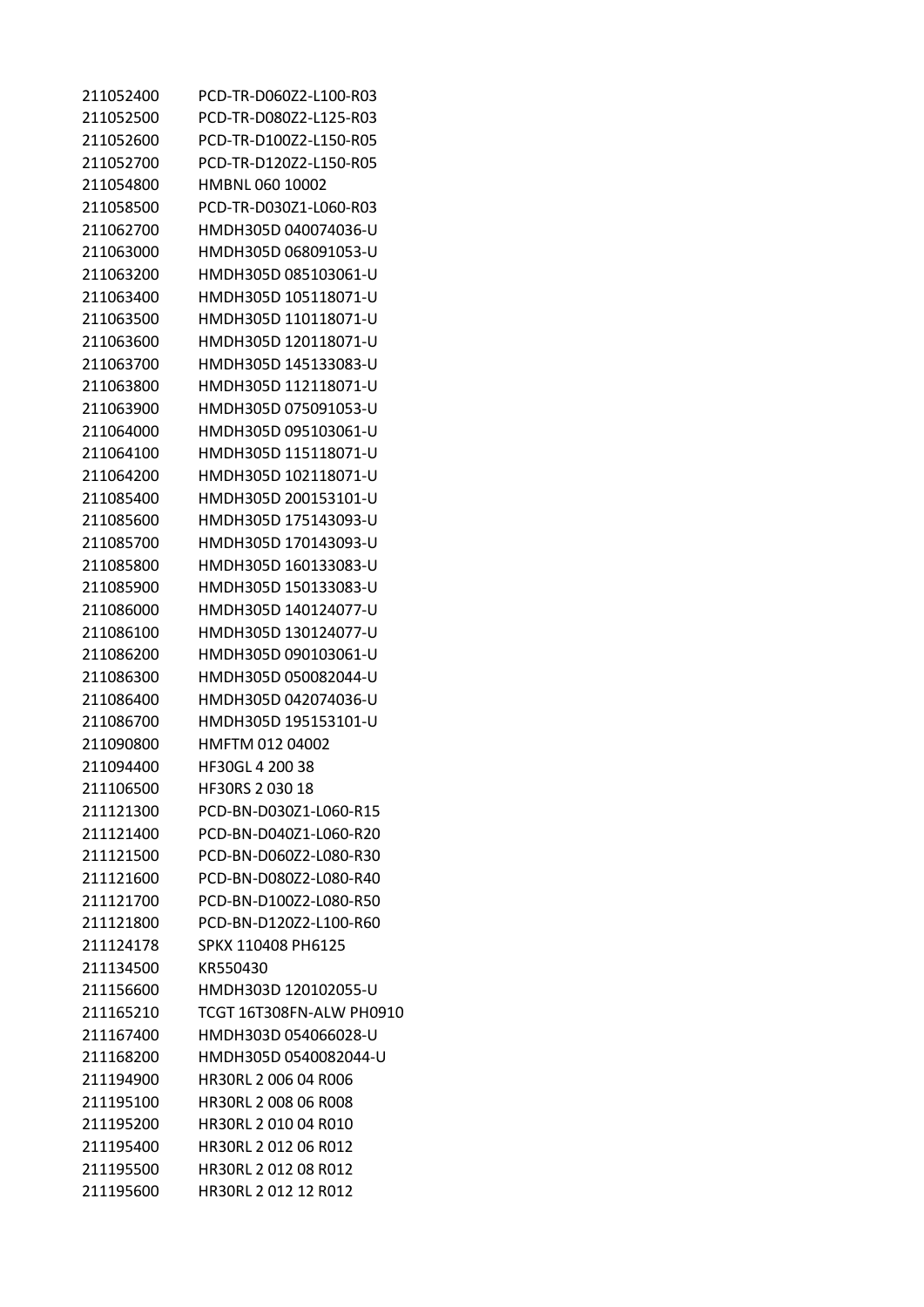| 211195700 | HR30RL 2 015 06 R015            |
|-----------|---------------------------------|
| 211195800 | HR30RL 2 015 08 R015            |
| 211195900 | HR30RL 2 015 10 R015            |
| 211196000 | HR30RL 2 015 12 R015            |
| 211196200 | <b>HR30RL 2 020 10 R020</b>     |
| 211196900 | HR30RL 2 040 10 R050            |
| 211197000 | HR30RL 2 040 15 R050            |
| 211197100 | HR30RL 2 040 20 R050            |
| 211197200 | HR30RL 2 040 25 R050            |
| 211213300 | CW80210                         |
| 211213400 | WS80210                         |
| 211221000 | HC38AS 3 120 22                 |
| 212017300 | S40V PCLN L12                   |
| 212017500 | S50W MTFN R 22                  |
| 212017600 | S50W PCLN L19                   |
| 212017800 | S50W PCLN R 19                  |
| 212017900 | S50W PDUN L15                   |
| 212021300 | <b>S40V CTFP R 22</b>           |
| 212027400 | S32U CTFP L 16                  |
| 212028000 | <b>S32U CSKP R 12</b>           |
| 212028100 | S32U CSKP L 12                  |
| 212028300 | <b>S32U CKUN R 16</b>           |
| 212028400 | S32U CKUN L 16                  |
| 212029800 | <b>STCN R 2020 K16</b>          |
| 212029900 | <b>STCN L 2020 K16</b>          |
| 212030000 | <b>STCN R 2525 M16</b>          |
| 212030100 | <b>STCN L 2525 M16</b>          |
| 212030400 | <b>S25T STGP R 16</b>           |
| 212030500 | <b>S25T STGP L 16</b>           |
| 212030600 | S32U STGP R 16                  |
| 212030700 | S32U STGP L 16                  |
| 212030800 | S40V STGP R 22                  |
| 212030900 | S40V STGP L 22                  |
| 212044600 | <b>S32U STUC L 16</b>           |
| 212045000 | <b>S32U PTFN R 16</b>           |
| 212045900 | S32U SSKC R 12                  |
| 212048500 | A25X PCLN R 12                  |
| 212053700 | <b>S32U STGN R 16</b>           |
| 212056000 | <b>VCMW 160408 TN CBN-EGC25</b> |
| 212079500 | <b>S32U PDUN L15</b>            |
| 212103600 | <b>STCN R 1212 F16</b>          |
| 212103700 | <b>STCN R 1616 H16</b>          |
| 212121900 | <b>S32U STGN L16</b>            |
| 212122000 | CS1603                          |
| 212122100 | <b>S40V STGN R 16</b>           |
| 212122200 | S40V STGN L 16                  |
| 212122300 | <b>S32U STGN L 22</b>           |
| 212122500 | S40V STGN R 22                  |
| 212122600 | S40V STGN L 22                  |
| 212122700 | S50W STGN R 22                  |
|           |                                 |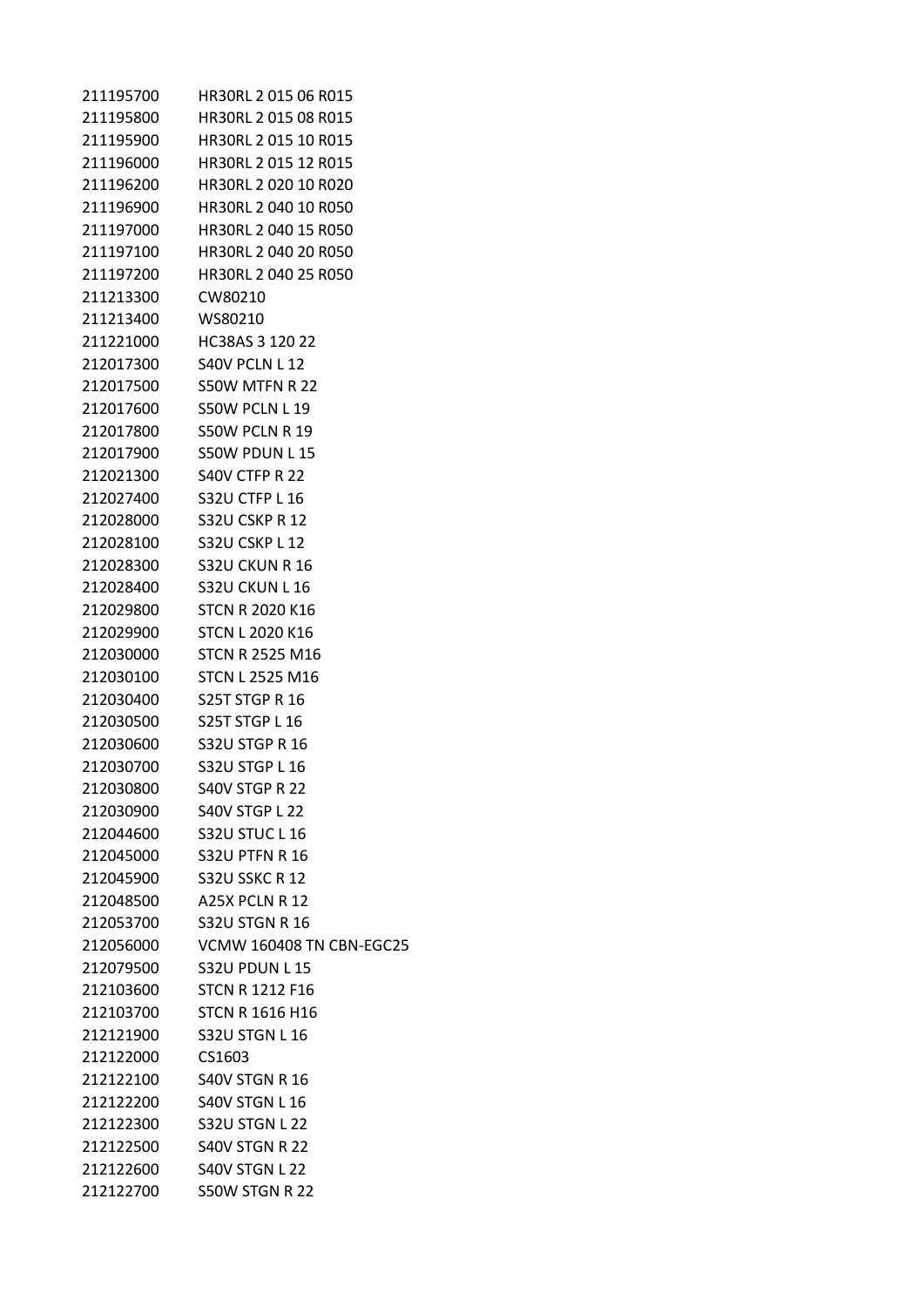| 212122800 | S50W STGN L 22         |
|-----------|------------------------|
| 212122900 | S50W STGP R 22         |
| 212123000 | S50W STGP L 22         |
| 212123100 | SXAN R 1212 H16        |
| 212123200 | <b>SXAN L 1212 H16</b> |
| 212123400 | SXAN L 1616 H16        |
| 212124400 | SXAN L 3232 P16        |
| 212125700 | <b>S32S SXFN L16</b>   |
| 212125800 | S40T SXFN R 16         |
| 212125900 | S40T SXFN L16          |
| 212126600 | S40T SXFN R 22         |
| 212126700 | S40T SXFN L 22         |
| 212128300 | S20Q STXNR16           |
| 212129800 | <b>STCN L1212 F16</b>  |
| 212129900 | <b>STCN L 1616 H16</b> |
| 212130100 | STCN R 3232 P16        |
| 212130200 | <b>STCN L 3232 P16</b> |
| 212130300 | <b>STCN R 2020 K22</b> |
| 212130400 | <b>STCN L 2020 K22</b> |
| 212130500 | <b>STCN R 3225 P22</b> |
| 212130600 | <b>STCN L 3225 P22</b> |
| 212130700 | <b>STCN R 3232 P22</b> |
| 212130800 | <b>STCN L 3232 P22</b> |
| 212134500 | EA16 1,5N              |
| 212135300 | EA22 1,5N              |
| 212135400 | EA22 1N                |
| 212135500 | <b>EA22 1P</b>         |
| 212135700 | EA22 2P                |
| 212135800 | EA22 3N                |
| 212135900 | <b>EA22 3P</b>         |
| 212136100 | IA16 1,5N              |
| 212136200 | <b>IA16 1N</b>         |
| 212136300 | <b>IA16 1P</b>         |
| 212136400 | <b>IA162N</b>          |
| 212136500 | <b>IA162P</b>          |
| 212136600 | IA16 3N                |
| 212136900 | IA22 1,5N              |
| 212137000 | <b>IA22 1N</b>         |
| 212137100 | <b>IA22 1P</b>         |
| 212137200 | <b>IA22 2N</b>         |
| 212137300 | <b>IA22 2P</b>         |
| 212137400 | <b>IA223N</b>          |
| 212137500 | <b>IA22 3P</b>         |
| 212137800 | S10K SXFN L 11         |
| 212142400 | S32U SCLC L 12         |
| 212142500 | S32U SCLC R 12         |
| 212142600 | <b>S40V SCLC L 12</b>  |
| 212142700 | S40V SCLC R 12         |
| 212142800 | S50W SCLC L 12         |
| 212142900 | S50W SCLC R 12         |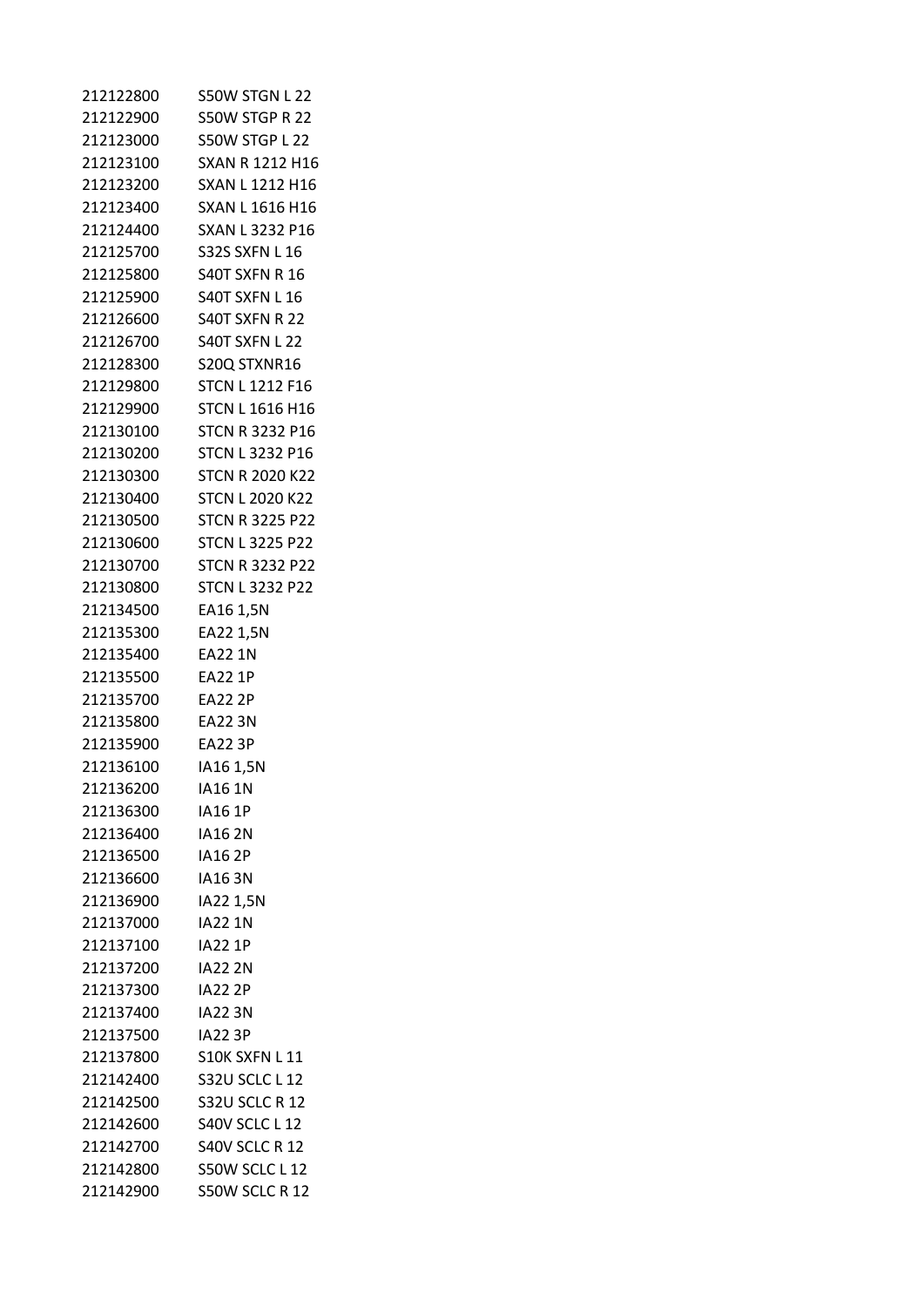| 212143400 | S32U SCLC N 12         |
|-----------|------------------------|
| 212143500 | S40V SCLC N 12         |
| 212143600 | S50W SCLC N 12         |
| 212145300 | S40V SDUC L 11         |
| 212145400 | S40V SDUC R 11         |
| 212146500 | S32U SDUC L 11-BT      |
| 212146600 | S32U SDUC R 11-BT      |
| 212146700 | S40V SDUC L 11-BT      |
| 212146800 | S40V SDUC R 11-BT      |
| 212148100 | S32U SDQC L 11         |
| 212148300 | S40V SDQC L 11         |
| 212148400 | S40V SDQC R 11         |
| 212150800 | S32U SSKC L 12         |
| 212150900 | S40V SSKC L 12         |
| 212151000 | <b>S40V SSKC R 12</b>  |
| 212151100 | S50W SSKC L 12         |
| 212151200 | S50W SSKC R 12         |
| 212163700 | <b>SVXCL 1212 G13</b>  |
| 212163800 | SVXCR 1212 G13         |
| 212163900 | <b>SVXCL 1616 H13</b>  |
| 212164000 | <b>SVXCR 1616 H13</b>  |
| 212164100 | <b>SVXCL 2020 K13</b>  |
| 212164200 | <b>SVXCR 2020 K13</b>  |
| 212164300 | <b>SVXCL 2525 M13</b>  |
| 212164400 | <b>SVXCR 2525 M13</b>  |
| 212166500 | S32U SVUC L 16         |
| 212166600 | <b>S40V SVUC L 16</b>  |
| 212166700 | <b>S40V SVUC R 16</b>  |
| 212167000 | CV220400               |
| 212167300 | S25R STXNR 16          |
| 212168900 | CD1144065              |
| 212243800 | S40T SXFN L 27         |
| 212244200 | S40T SXFN R 27         |
| 212244300 | <b>SXAN L0808 H11</b>  |
| 212244500 | <b>SXAN L 2525 M27</b> |
| 212244600 | SXAN L 3232 P27        |
| 212244700 | <b>SXAN R 0808 H11</b> |
| 212244900 | SXAN R 2525 M27        |
| 212245000 | <b>SXAN R 3232 P27</b> |
| 212245400 | S40V MDUN R 15-K       |
| 212245700 | S40V CTUP R 16         |
| 212247300 | <b>S32U PDUN R 11</b>  |
| 212247900 | S32T SXFNL 22          |
| 212248000 | S20Q STXNR 22          |
| 212248100 | S25R STXNR 22          |
| 212266400 | <b>CSTP R 2020 K09</b> |
| 212268500 | <b>CTCP L 1212 F11</b> |
| 212268600 | <b>CTCP R 1616 H11</b> |
| 212269300 | <b>CTCP L 3225 P16</b> |
| 212269700 | CTCP L 3225 P22        |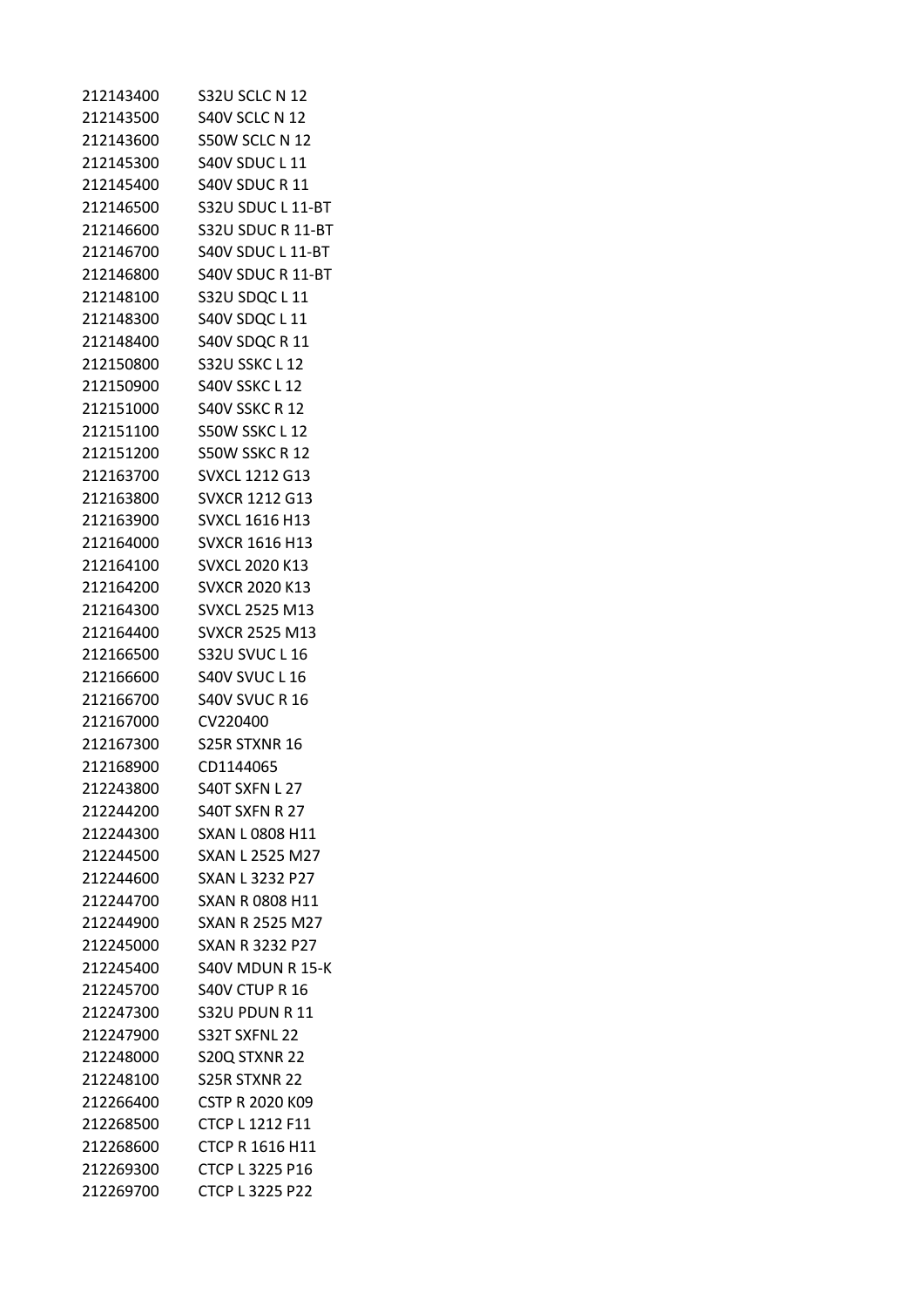| 212271900 | CTFP L 4040 S16        |
|-----------|------------------------|
| 212272700 | CTFP L 5050 T22        |
| 212276600 | <b>DSSN R 3225 P12</b> |
| 212277000 | DSSN R 4040 S19        |
| 212277100 | <b>DSSN L 4040 S19</b> |
| 212282500 | <b>MTEN L 5032 S22</b> |
| 212284900 | MTNN R 4025 R22        |
| 212285100 | <b>MTNN R 5032 S22</b> |
| 212293700 | PRDC N 4040 U25        |
| 212293800 | <b>PCKN R 3232 P19</b> |
| 212302000 | <b>PRDC N 5050 U25</b> |
| 212313700 | PTTN L 2020 K16        |
| 212317600 | E16R SCLC L 09         |
| 212326100 | E10M STFC L09          |
| 212327700 | S32U SVUB R 16         |
| 212327800 | <b>S32U SVUB L 16</b>  |
| 212328000 | <b>S40V SVUB L 16</b>  |
| 212328200 | <b>S32U SVUC R 16</b>  |
| 212329300 | S40V CKUN R 16         |
| 212329400 | S40V CKUN L 16         |
| 212329500 | S50W CKUN R 16         |
| 212329600 | <b>S50W CKUN L16</b>   |
| 212329800 | <b>S40V CSKP R 12</b>  |
| 212329900 | S40V CSKP L 12         |
| 212330000 | S50W CSKP R 12         |
| 212330100 | S50W CSKP L 12         |
| 212330200 | S50W CSKP R 19         |
| 212330300 | S50W CSKP L 19         |
| 212331300 | S40V CTFP R 16         |
| 212331700 | S40V CTFP L 16         |
| 212331800 | S50W CTFP R 16         |
| 212331900 | S50W CTFP L 16         |
| 212332000 | S40V CTFP L 22         |
| 212332200 | S50W CTFP L 22         |
| 212333700 | S32U CTUP R 16         |
| 212333800 | S32U CTUP L 16         |
| 212333900 | S40V CTUP L 16         |
| 212334000 | S50W CTUP R 16         |
| 212334100 | S50W CTUP L 16         |
| 212334200 | <b>S40V CTUP R 22</b>  |
| 212334300 | S40V CTUP L 22         |
| 212334400 | S50W CTUP R 22         |
| 212334500 | S50W CTUP L 22         |
| 212335100 | S40V DCLN L 12         |
| 212335200 | <b>S32U DDUN R 15</b>  |
| 212335300 | <b>S32U DDUN L15</b>   |
| 212335500 | S40V DDUN L 15         |
| 212335900 | S32U MCLN L 12-K       |
| 212336000 | S40V MCLN R 12-K       |
| 212336100 | S40V MCLN L 12-K       |
|           |                        |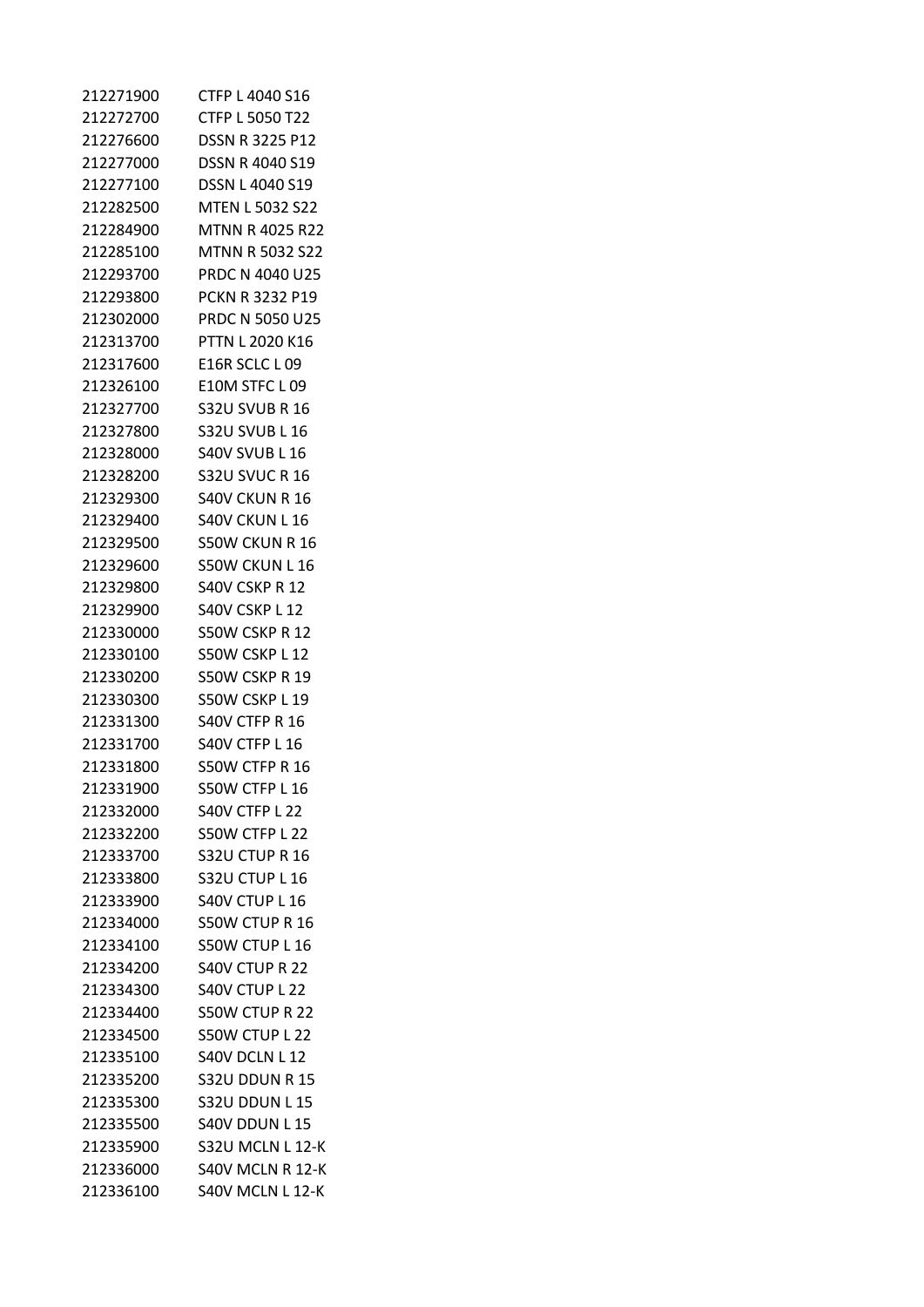| 212336300 | S32U MDUN R 15-K           |
|-----------|----------------------------|
| 212336400 | S32U MDUN L 15-K           |
| 212336500 | S40V MDUN L 15-K           |
| 212336600 | S32U MSKN R 12-K           |
| 212336700 | S32U MSKN L 12-K           |
|           | 212336800 S40V MSKN R 12-K |
| 212336900 | S40V MSKN L 12-K           |
| 212337200 | S32U MTFN R 16-K           |
| 212337300 | S32U MTFN L 16-K           |
| 212337400 | <b>S40V MTFN R 16-K</b>    |
|           | 212337500 S40V MTFN L 16-K |
| 212337700 | S32U MVUN R 16-K           |
| 212337800 | <b>S32U MVUN L 16-K</b>    |
| 212337900 | S40V MVUN R 16-K           |
| 212338000 | S40V MVUN L 16-K           |
|           | 212338200 S32U MTFN L 16   |
| 212338400 | <b>S40V MTFN L16</b>       |
| 212338500 | S50W MTFN R 16             |
| 212338600 | S50W MTFN L 16             |
| 212338700 | S40V MTFN R 22             |
|           | 212338800 S40V MTFN L 22   |
| 212338900 | S50W MTFN L 22             |
| 212339500 | <b>S40V MTUN L 16</b>      |
| 212339700 | S50W MTUN L 16             |
| 212339800 | S40V MTUN R 22             |
|           | 212339900 S40V MTUN L 22   |
| 212340000 | S50W MTUN R 22             |
| 212340100 | S50W MTUN L 22             |
| 212340600 | S32U MWLN L 06             |
| 212340900 | S40V MWLN L 08             |
| 212341000 | S50W MWLN R08              |
| 212341100 | S50W MWLN L08              |
| 212341400 | S32U MWLN R 08-K           |
| 212341500 | S32U MWLN L 08-K           |
| 212341600 | S40V MWLN R 08-K           |
| 212341700 | S40V MWLN L 08-K           |
| 212341800 | S50W MWLN R 08-K           |
| 212341900 | S50W MWLN L 08-K           |
| 212342200 | S32U PCKN R 12             |
| 212342300 | <b>S32U PCKN L12</b>       |
| 212342400 | S40V PCKN R 12             |
| 212342500 | S40V PCKN L12              |
| 212342600 | S50W PCKN R 16             |
| 212342700 | S50W PCKN L 16             |
| 212342800 | S50W PCKN R 19             |
| 212342900 | S50W PCKN L 19             |
| 212343500 | S50W PCLN R 12             |
| 212343600 | S50W PCLN L12              |
| 212343700 | S50W PCLN L 16             |
| 212344900 | <b>S32U PDUN L 11</b>      |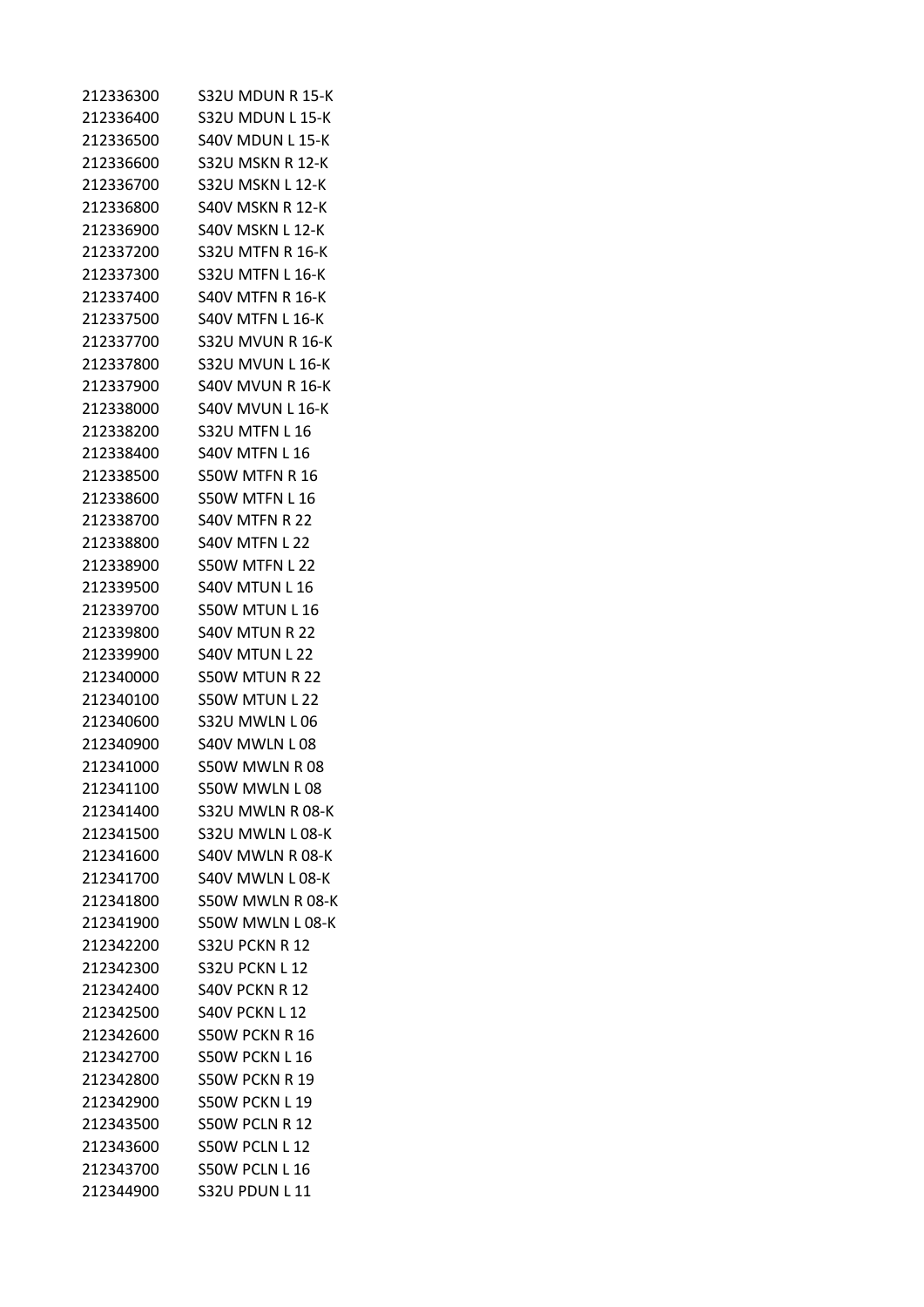| 212345100 | S40V PDUN L15        |
|-----------|----------------------|
| 212345800 | S32U PDUN R 15-BT    |
| 212345900 | S32U PDUN L 15-BT    |
| 212346000 | S40V PDUN R 15-BT    |
| 212346100 | S40V PDUN L 15-BT    |
| 212346200 | S50W PDUN R 15-BT    |
| 212346300 | S50W PDUN L 15-BT    |
| 212346500 | S32U PSKN R 12       |
| 212346600 | S32U PSKN L 12       |
| 212346700 | S40V PSKN R 12       |
| 212346800 | S40V PSKN L 12       |
| 212346900 | S50W PSKN R 19       |
| 212347200 | A25R PSKN L 12       |
| 212347300 | A32S PSKN R 12       |
| 212347400 | A32S PSKN L 12       |
| 212347500 | A40T PSKN R 12       |
| 212347600 | A40T PSKN L12        |
| 212347700 | A25R PSSN R 12       |
| 212347800 | <b>A25R PSSN L12</b> |
| 212347900 | A32S PSSN R 12       |
| 212348000 | A32S PSSN L 12       |
| 212348200 | S32U PTFN L16        |
| 212348300 | S40V PTFN R 22       |
| 212348400 | S40V PTFN L 22       |
| 212348500 | S50W PTFN R 22       |
| 212348600 | S50W PTFN L 22       |
| 212348700 | A25R PTFN R 16       |
| 212348800 | A25R PTFN L 16       |
| 212348900 | A32S PTFN R 16       |
| 212349000 | A32S PTFN L 16       |
| 212349100 | A40T PTFN R 22       |
| 212349200 | A40T PTFN L 22       |
| 212349300 | S16R PWLN L06        |
| 212349400 | S20S PWLN L06        |
| 212349500 | S25T PWLN L06        |
| 212349600 | S25T PWLN L 08       |
| 212349700 | S32U PWLN R08        |
| 212349800 | S32U PWLN L08        |
| 212350000 | S40V PWLN L08        |
| 212350600 | A25R PWLN L06        |
| 212350700 | A32S PWLN R 06       |
| 212350800 | A32S PWLN L06        |
| 212350900 | A25R PWLN R 08       |
| 212351000 | A25R PWLN L 08       |
| 212351100 | A40T PWLN R 08       |
| 212351200 | A40T PWLN L 08       |
| 212351400 | A32S PWLN L 08       |
| 212352000 | A32X MTUN R 16       |
| 212352100 | A32X MTUN L 16       |
| 212352200 | A40X MTUN R 16       |
|           |                      |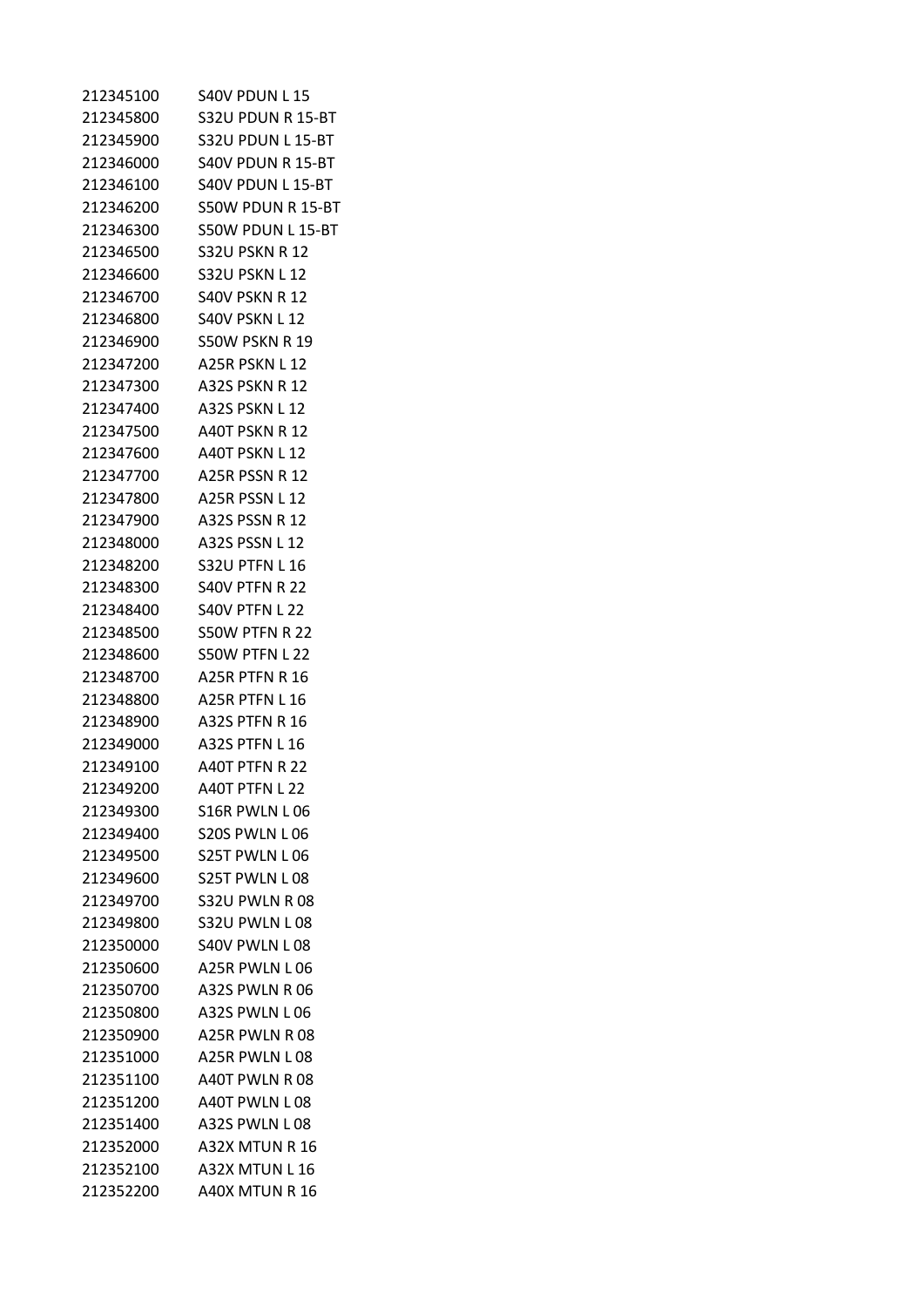| 212352300 | A40X MTUN L 16              |
|-----------|-----------------------------|
| 212352400 | A50X MTUN R 16              |
| 212352500 | A50X MTUN L 16              |
| 212352600 | A50X MTUN R 22              |
| 212352700 | A50X MTUN L 22              |
| 212352800 | A60X MTUN R 22              |
| 212352900 | A60X MTUN L 22              |
| 212353000 | A25X PCLN L 12              |
| 212353100 | A32X PCLN R 12              |
| 212353200 | A32X PCLN L 12              |
| 212353300 | A40X PCLN R 12              |
| 212353400 | A40X PCLN L 12              |
| 212353500 | A50X PCLN R 12              |
| 212353600 | A50X PCLN L 12              |
| 212353700 | A50X PCLN R 16              |
| 212353800 | A50X PCLN L 16              |
| 212353900 | A60X PCLN R 16              |
| 212354000 | A60X PCLN L 16              |
| 212354200 | A32X PDUN L 15              |
| 212354400 | A40X PDUN L 15              |
| 212354500 | A50X PDUN R 15              |
| 212354600 | A50X PDUN L 15              |
| 212354700 | A60X PDUN R 15              |
| 212354800 | A60X PDUN L15               |
| 212354900 | A32X PWLN R 08              |
| 212355000 | A32X PWLN L08               |
| 212355100 | A40X PWLN R 08              |
| 212355200 | A40X PWLN L08               |
| 212355300 | A50X PWLN R 08              |
| 212355400 | A50X PWLN L08               |
| 212355500 | A60X PWLN R08               |
| 212355600 | A60X PWLN L08               |
| 212355700 | A20X SCLC R 09              |
| 212355800 | A20X SCLC L09               |
| 212355900 | A <sub>25</sub> X SCLC R 09 |
| 212356000 | A25X SCLC L 09              |
| 212356100 | A32X SCLC R 12              |
| 212356200 | A32X SCLC L12               |
| 212356300 | A40X SCLC R 12              |
| 212356400 | A40X SCLC L 12              |
| 212356500 | A50X SCLC R 12              |
| 212356600 | A50X SCLC L 12              |
| 212356700 | A60X SCLC R 12              |
| 212356800 | A60X SCLC L12               |
| 212356900 | A20X SDUC R 11              |
| 212357000 | A20X SDUC L 11              |
| 212357100 | A25X SDUC R 11              |
| 212357200 | A25X SDUC L 11              |
| 212357400 | A32X SDUC L 11              |
| 212357500 | A40X SDUC R 11              |
|           |                             |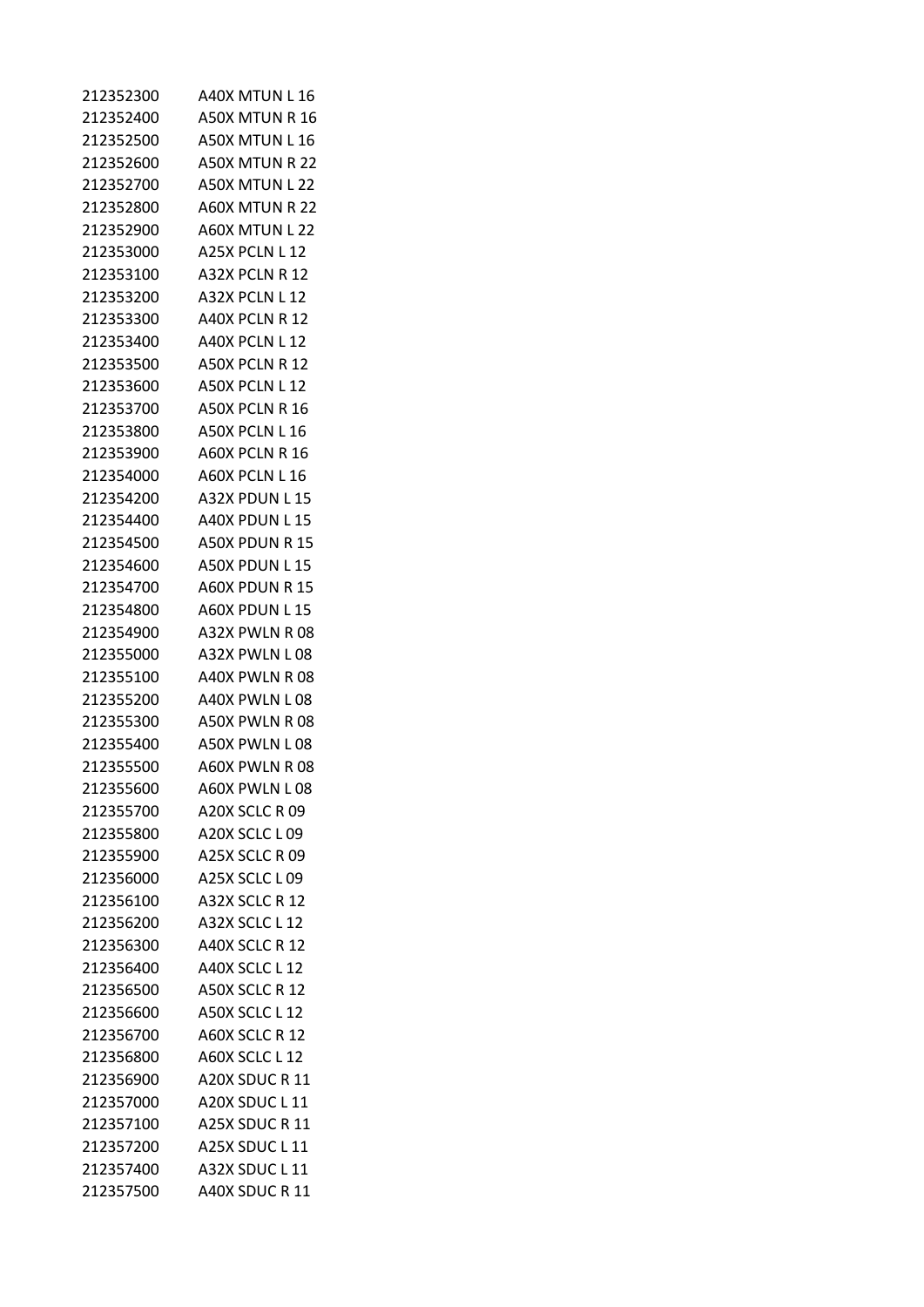| 212357600 | A40X SDUC L 11         |
|-----------|------------------------|
| 212357800 | A50X SDUC L 11         |
| 212358000 | A60X SDUC L 11         |
| 212358100 | A20X STFC R 16         |
| 212358200 | A20X STFC L 16         |
| 212358300 | A25X STFC R 16         |
| 212358400 | A25X STFC L 16         |
| 212358500 | A32X STFC R 16         |
| 212358600 | A32X STFC L 16         |
| 212358700 | A40X STFC R 16         |
| 212358800 | A40X STFC L 16         |
| 212358900 | <b>A50X STFC R 16</b>  |
| 212359000 | A50X STFC L 16         |
| 212359100 | A60X STFC R 16         |
| 212359200 | A60X STFC L 16         |
| 212359500 | PK SCLC L 95°          |
| 212359700 | A0810J SCLC L 06       |
| 212359800 | A1012K SCLC L 06       |
| 212359900 | A1216M SCLC L 06       |
| 212360200 | A1012K SDQC R 07       |
| 212360300 | A1216M SDQC R 07       |
| 212360400 | PK SDQC L 107°30'      |
| 212360500 | A0810J SDQC L 07       |
| 212360600 | A1012K SDQC L 07       |
| 212360700 | A1216M SDQC L 07       |
| 212361100 | A1216M SDUC R 07       |
| 212361200 | PK SDUC L 93°          |
| 212361300 | A0810J SDUC L 07       |
| 212361400 | A1012K SDUC L 07       |
| 212361500 | A1216M SDUC L07        |
| 212361800 | A1012K STFC R 11       |
| 212361900 | A1216M STFC R 11       |
| 212362000 | PK STFC L 90°          |
| 212362100 | A0810J STFC L 11       |
| 212362200 | A1012K STFC L 11       |
| 212362300 | A1216M STFC L 11       |
| 212384700 | <b>SXAN L 4040 R22</b> |
| 212384800 | <b>SXAN L 4040 R27</b> |
| 212385100 | <b>SXAN R 4040 R22</b> |
| 212385200 | <b>SXAN R 4040 R27</b> |
| 212389100 | BAV25-300              |
| 212389200 | BAV32-350              |
| 212389300 | BAV40-400              |
| 212389400 | <b>BAV50-550</b>       |
| 212389500 | BAV60-650              |
| 212389600 | BAV80-1000             |
| 212389700 | BAV100-1000            |
| 212393500 | ASSN 080 065 A40-4     |
| 212393700 | ASSN 100 060 A30-8     |
| 212393800 | ASSN 100 070 A40-4     |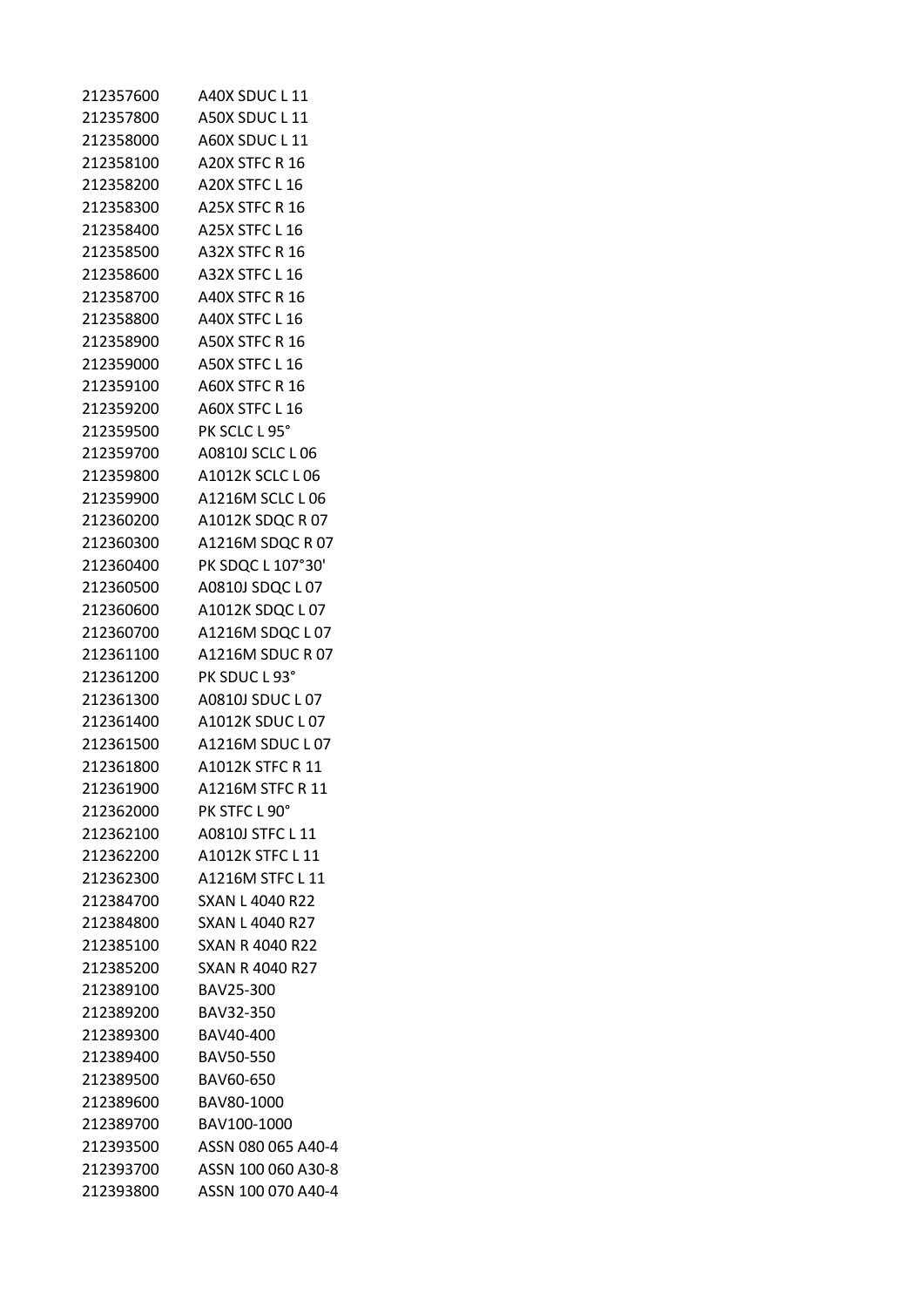| 212393900 | ASSN 100 070 A40-6       |
|-----------|--------------------------|
| 212395500 | WSSN 048 153 A40-1       |
| 212395900 | WSSN 050 153 A40-2       |
| 212396300 | WSSN 048 210 A40-1       |
| 212396400 | ASSE 020 065 A21-3       |
| 212396500 | ASSE 030 065 A21-3       |
| 212396600 | ASSE 045 065 A21-4       |
| 212420500 | PSSN R 3225 P15          |
| 212420600 | <b>PSSN L 3225 P15</b>   |
| 212420800 | SDJC L 1616 H07          |
| 212421000 | <b>S60Y MTFN R 16</b>    |
| 212421100 | <b>S60Y MTFN L 16</b>    |
| 212421200 | S60Y MWLN R08            |
| 212421300 | S60Y MWLN L08            |
| 212421400 | S50W PCKN R 12           |
| 212421500 | S50W PCKN L 12           |
| 212421600 | <b>S60Y PCKN R 12</b>    |
| 212421700 | S60Y PCKN L 12           |
| 212421800 | S60Y MTFN R 22           |
| 212421900 | S60Y MTFN L 22           |
| 212422000 | <b>S60Y PCKN R 16</b>    |
| 212422100 | S60Y PCKN L16            |
| 212422200 | S60Y PCKN R 19           |
| 212422300 | S60Y PCKN L 19           |
| 212422400 | <b>PRDC N 3232 P12</b>   |
| 212423300 | S60Y PCLN R 12           |
| 212423400 | S60Y PCLN L 12           |
| 212423500 | S40V PCLN R 16           |
| 212423600 | S40V PCLN L16            |
| 212423700 | <b>S60Y PCLN R 16</b>    |
| 212423800 | S60Y PCLN L 16           |
| 212423900 | S60Y PCLN R 19           |
| 212424000 | <b>S60Y PCLN L 19</b>    |
| 212424100 | <b>S40V PSKN R 15</b>    |
| 212424200 | <b>S40V PSKN L15</b>     |
| 212424300 | S50W PSKN R 15           |
| 212424400 | S50W PSKN L15            |
| 212424500 | <b>S60Y PSKN R 19</b>    |
| 212424600 | <b>S60Y PSKN L19</b>     |
| 212424700 | <b>S40V PTFN R 16</b>    |
| 212424800 | <b>S40V PTFN L 16</b>    |
| 212425000 | <b>S50W PTFN L16</b>     |
| 212428600 | <b>DCLN R 2020 K12-A</b> |
| 212428700 | <b>DCLN L 2020 K12-A</b> |
| 212428800 | <b>DCLN R 2525 M12-A</b> |
| 212428900 | DCLN L 2525 M12-A        |
| 212429000 | <b>DCLN R 3232 P12-A</b> |
| 212429100 | <b>DCLN L 3232 P12-A</b> |
| 212429200 | <b>DCLN R 3232 P16-A</b> |
| 212429300 | DCLN L 3232 P16-A        |
|           |                          |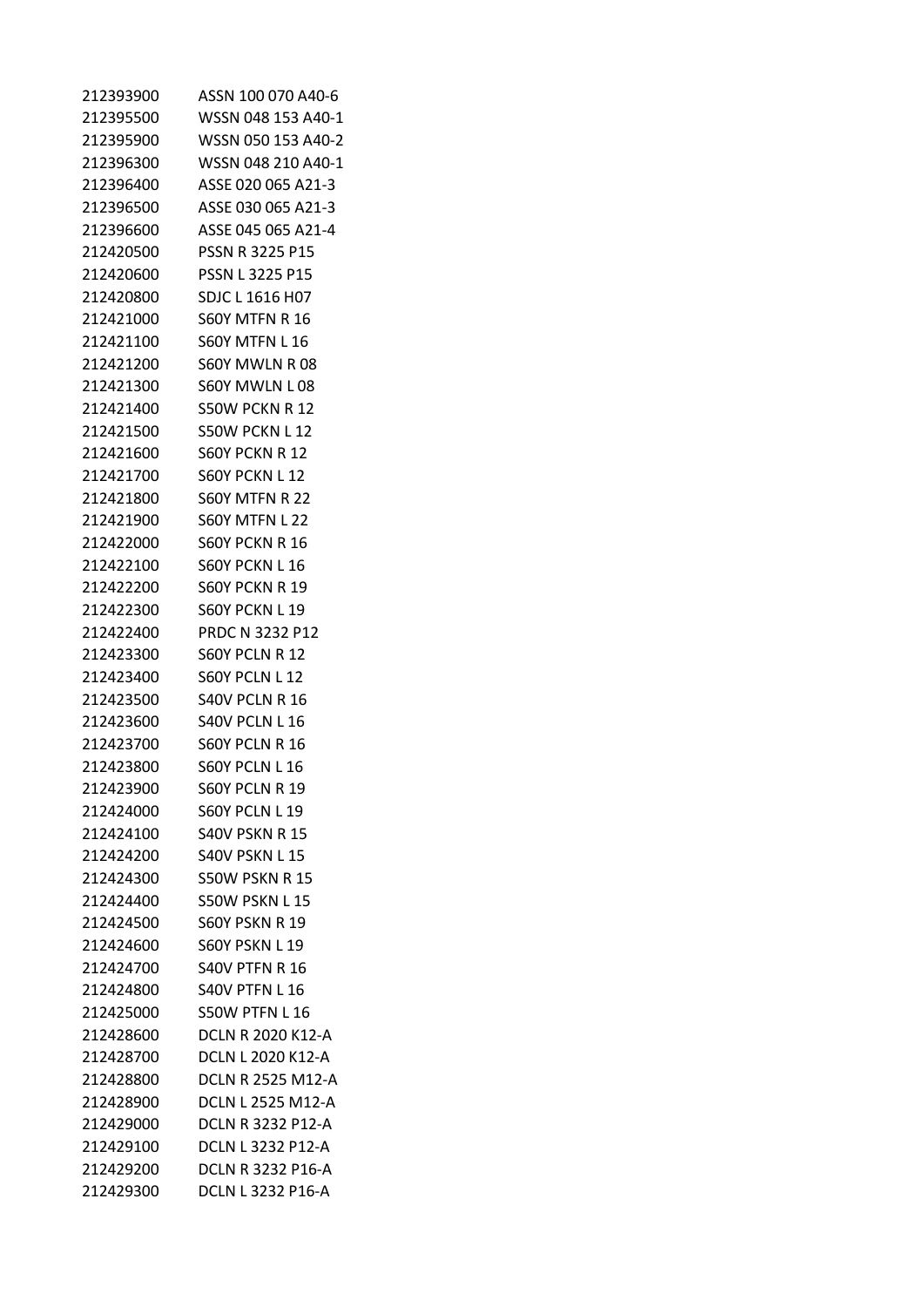| 212429400 | <b>DDJN R 2020 K11-A</b> |
|-----------|--------------------------|
| 212429500 | DDJN L 2020 K11-A        |
| 212430200 | <b>DSSN R 2020 K12-A</b> |
| 212430300 | DSSN L 2020 K12-A        |
| 212430400 | DSSN R 2525 M12-A        |
| 212430500 | DSSN L 2525 M12-A        |
| 212430600 | DSSN R 3232 P19-A        |
| 212430700 | DSSN L 3232 P19-A        |
| 212430800 | DTJN R 2020 K16-A        |
| 212430900 | DTJN L 2020 K16-A        |
| 212431000 | DTJN R 2525 M16-A        |
| 212431100 | DTJN L 2525 M16-A        |
| 212431200 | DWLN R 2020 K06-A        |
| 212431300 | DWLN L 2020 K06-A        |
| 212431400 | DWLN R 2020 K08-A        |
| 212431500 | DWLN L 2020 K08-A        |
| 212431600 | DWLN R 2525 M08-A        |
| 212431700 | DWLN L 2525 M08-A        |
| 212431800 | DWLN R 3232 P08-A        |
| 212431900 | DWLN L 3232 P08-A        |
| 212432000 | DVJN R 2020 K16-A        |
| 212432100 | DVJN L 2020 K16-A        |
| 212432200 | DVJN R 2525 M16-A        |
| 212432300 | DVJN L 2525 M16-A        |
| 212432400 | DVJN R 3232 P16-A        |
| 212432500 | DVJN L 3232 P16-A        |
| 212432600 | PSC32-DCLNR22040-09      |
| 212432700 | PSC32-DCLNL22040-09      |
| 212432800 | PSC40-DCLNR27050-09      |
| 212432900 | PSC40-DCLNL27050-09      |
| 212433000 | PSC32-DCLNR22045-12      |
| 212433100 | PSC32-DCLNL22045-12      |
| 212433200 | PSC40-DCLNR27050-12      |
| 212433300 | PSC40-DCLNL27050-12      |
| 212433400 | PSC50-DCLNR35060-12      |
| 212433500 | PSC50-DCLNL35060-12      |
| 212433600 | PSC63-DCLNR45065-12      |
| 212433700 | PSC63-DCLNL45065-12      |
| 212433800 | PSC80-DCLNR55080-12      |
| 212433900 | PSC80-DCLNL55080-12      |
| 212434000 | PSC40-DCLNR27055-16      |
| 212434100 | PSC40-DCLNL27055-16      |
| 212434200 | PSC50-DCLNR35060-16      |
| 212434300 | PSC50-DCLNL35060-16      |
| 212434400 | PSC63-DCLNR45065-16      |
| 212434500 | PSC63-DCLNL45065-16      |
| 212434600 | PSC80-DCLNR55080-16      |
| 212434700 | PSC80-DCLNL55080-16      |
| 212434800 | PSC50-DCLNR35060-19      |
| 212434900 | PSC50-DCLNL35060-19      |
|           |                          |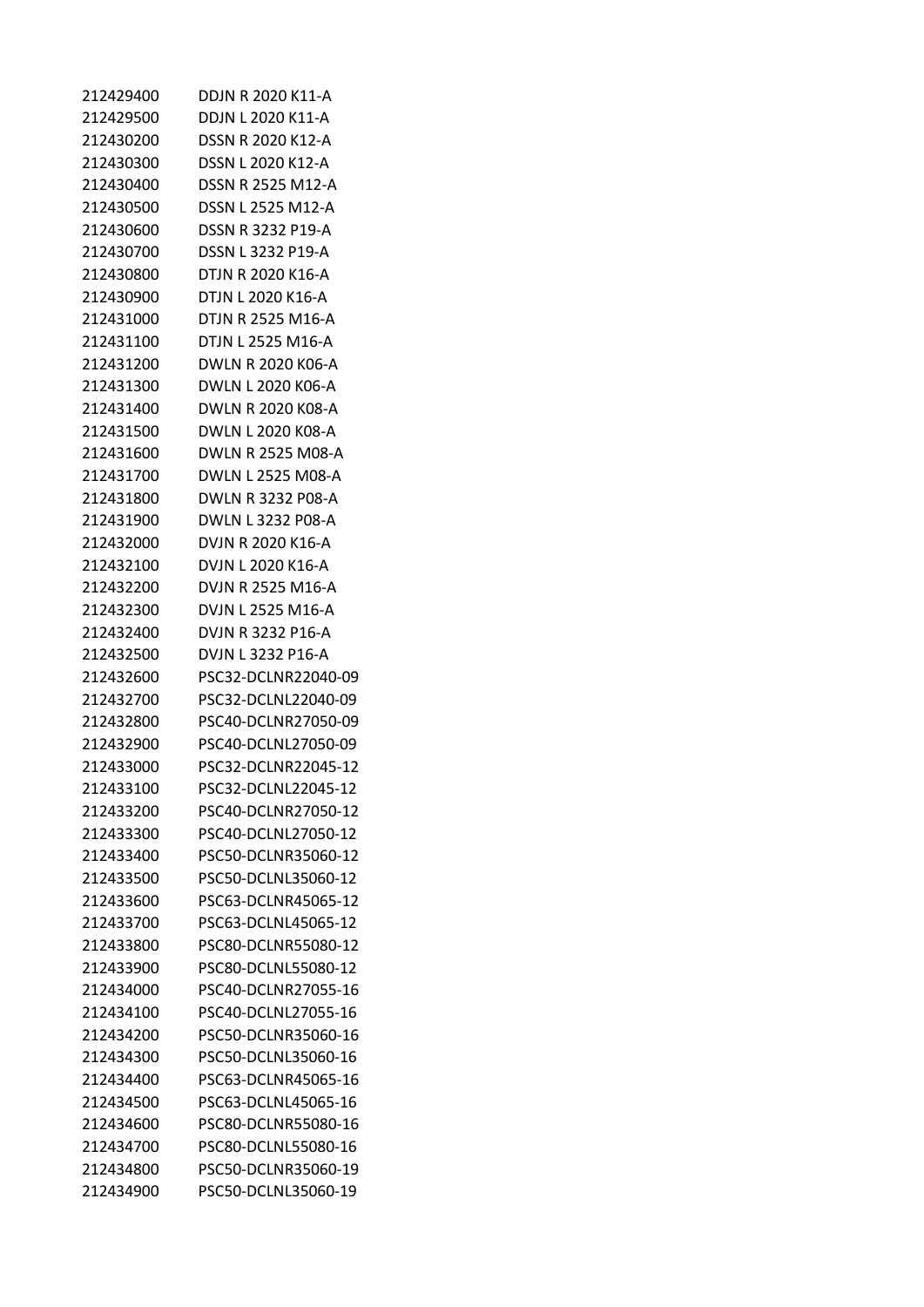| 212435000 | PSC63-DCLNR45065-19 |
|-----------|---------------------|
| 212435100 | PSC63-DCLNL45065-19 |
| 212435200 | PSC80-DCLNR55080-19 |
| 212435300 | PSC80-DCLNL55080-19 |
| 212435400 | PSC32-DDJNR22045-11 |
| 212435500 | PSC32-DDJNL22045-11 |
| 212435600 | PSC40-DDJNR27050-11 |
| 212435700 | PSC40-DDJNL27050-11 |
| 212435800 | PSC50-DDJNR35060-11 |
| 212435900 | PSC50-DDJNL35060-11 |
| 212436000 | PSC63-DDJNR45065-11 |
| 212436100 | PSC63-DDJNL45065-11 |
| 212437000 | PSC32-DSSNR22040-12 |
| 212437100 | PSC32-DSSNL22040-12 |
| 212437200 | PSC40-DSSNR27042-12 |
| 212437300 | PSC40-DSSNL27042-12 |
| 212437400 | PSC50-DSSNR35052-12 |
| 212437500 | PSC50-DSSNL35052-12 |
| 212437600 | PSC63-DSSNR45056-12 |
| 212437700 | PSC63-DSSNL45056-12 |
| 212437800 | PSC40-DSSNR27045-15 |
| 212437900 | PSC40-DSSNL27045-15 |
| 212438000 | PSC50-DSSNR35050-15 |
| 212438100 | PSC50-DSSNL35050-15 |
| 212438200 | PSC63-DSSNR45054-15 |
| 212438300 | PSC63-DSSNL45054-15 |
| 212438400 | PSC50-DSSNR35048-19 |
| 212438500 | PSC50-DSSNL35048-19 |
| 212438600 | PSC63-DSSNR45052-19 |
| 212438700 | PSC63-DSSNL45052-19 |
| 212438800 | PSC32-DTFNR22040-16 |
| 212438900 | PSC32-DTFNL22040-16 |
| 212439000 | PSC40-DTFNR27050-16 |
| 212439100 | PSC40-DTFNL27050-16 |
| 212439200 | PSC50-DTFNR35060-16 |
| 212439300 | PSC50-DTFNL35060-16 |
| 212439400 | PSC63-DTFNR45065-16 |
| 212439500 | PSC63-DTFNL45065-16 |
| 212439600 | PSC40-DTFNR27050-22 |
| 212439700 | PSC40-DTFNL27050-22 |
| 212439800 | PSC50-DTFNR35060-22 |
| 212439900 | PSC50-DTFNL35060-22 |
| 212440000 | PSC63-DTFNR45065-22 |
| 212440100 | PSC63-DTFNL45065-22 |
| 212440200 | PSC40-DTGNR27050-16 |
| 212440300 | PSC40-DTGNL27050-16 |
| 212440400 | PSC50-DTGNR35060-16 |
| 212440500 | PSC50-DTGNL35060-16 |
| 212440600 | PSC63-DTGNR45065-16 |
| 212440700 | PSC63-DTGNL45065-16 |
|           |                     |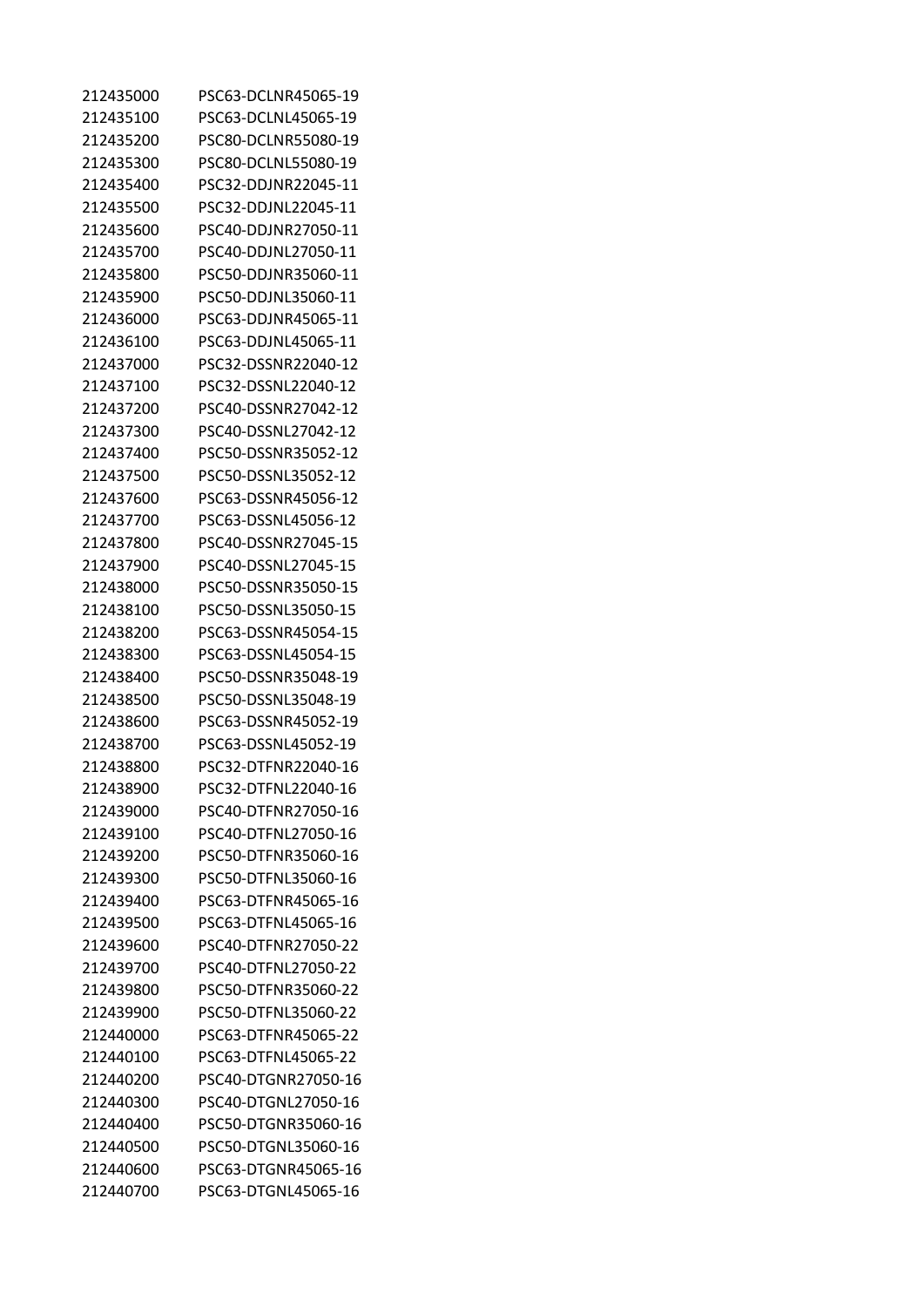| 212440800 | PSC40-DTGNR27050-22    |
|-----------|------------------------|
| 212440900 | PSC40-DTGNL27050-22    |
| 212441000 | PSC50-DTGNR35060-22    |
| 212441100 | PSC50-DTGNL35060-22    |
| 212441200 | PSC63-DTGNR45065-22    |
| 212441300 | PSC63-DTGNL45065-22    |
| 212441400 | PSC40-DVJNR27062-16    |
| 212441500 | PSC40-DVJNL27062-16    |
| 212441600 | PSC50-DVJNR35065-16    |
| 212441700 | PSC50-DVJNL35065-16    |
| 212441800 | PSC63-DVJNR45065-16    |
| 212441900 | PSC63-DVJNL45065-16    |
| 212442000 | PSC80-DVJNR55080-16    |
| 212442100 | PSC80-DVJNL55080-16    |
| 212442200 | PSC40-DVVNN00062-16    |
| 212442300 | PSC50-DVVNN00065-16    |
| 212442400 | PSC63-DVVNN00065-16    |
| 212442500 | PSC80-DVVNN00080-16    |
| 212442600 | PSC32-DWLNR22040-06    |
| 212442700 | PSC32-DWLNL22040-06    |
| 212442800 | PSC40-DWLNR27050-06    |
| 212442900 | PSC40-DWLNL27050-06    |
| 212443000 | PSC50-DWLNR35060-06    |
| 212443100 | PSC50-DWLNL35060-06    |
| 212443200 | PSC63-DWLNR45065-06    |
| 212443300 | PSC63-DWLNL45065-06    |
| 212443400 | PSC40-DWLNR27050-08    |
| 212443500 | PSC40-DWLNL27050-08    |
| 212443600 | PSC50-DWLNR35060-08    |
| 212443700 | PSC50-DWLNL35060-08    |
| 212443800 | PSC63-DWLNR45065-08    |
| 212443900 | PSC63-DWLNL45065-08    |
| 212444000 | PSC80-DWLNR55080-08    |
| 212444100 | PSC80-DWLNL55080-08    |
| 213008500 | <b>BLST 6-26</b>       |
| 213009400 | GPRC-032 25.25.E.1     |
| 213009500 | GPNC-030 21.B.0        |
| 213009800 | GPNC-015 21.A.0        |
| 213011000 | GPLC-032 25.25.E.1     |
| 213012900 | BC04000                |
| 213018400 | GPRC-100 010 16.16.A.1 |
| 213018600 | GPRC-125 010 20.20.A.1 |
| 213019000 | GPRC-100 010 16.16.B.1 |
| 213019200 | GPRC-125 010 20.20.B.1 |
| 213019600 | GPRC-125 013 20.20.C.1 |
| 213020000 | GPRC-125 013 20.20.D.1 |
| 213020600 | GPRC-150 015 25.25.F.1 |
| 213020700 | GPRC-150 023 25.25.F.1 |
| 213020800 | GPLC-100 010 16.16.A.1 |
| 213021000 | GPLC-125 010 20.20.A.1 |
|           |                        |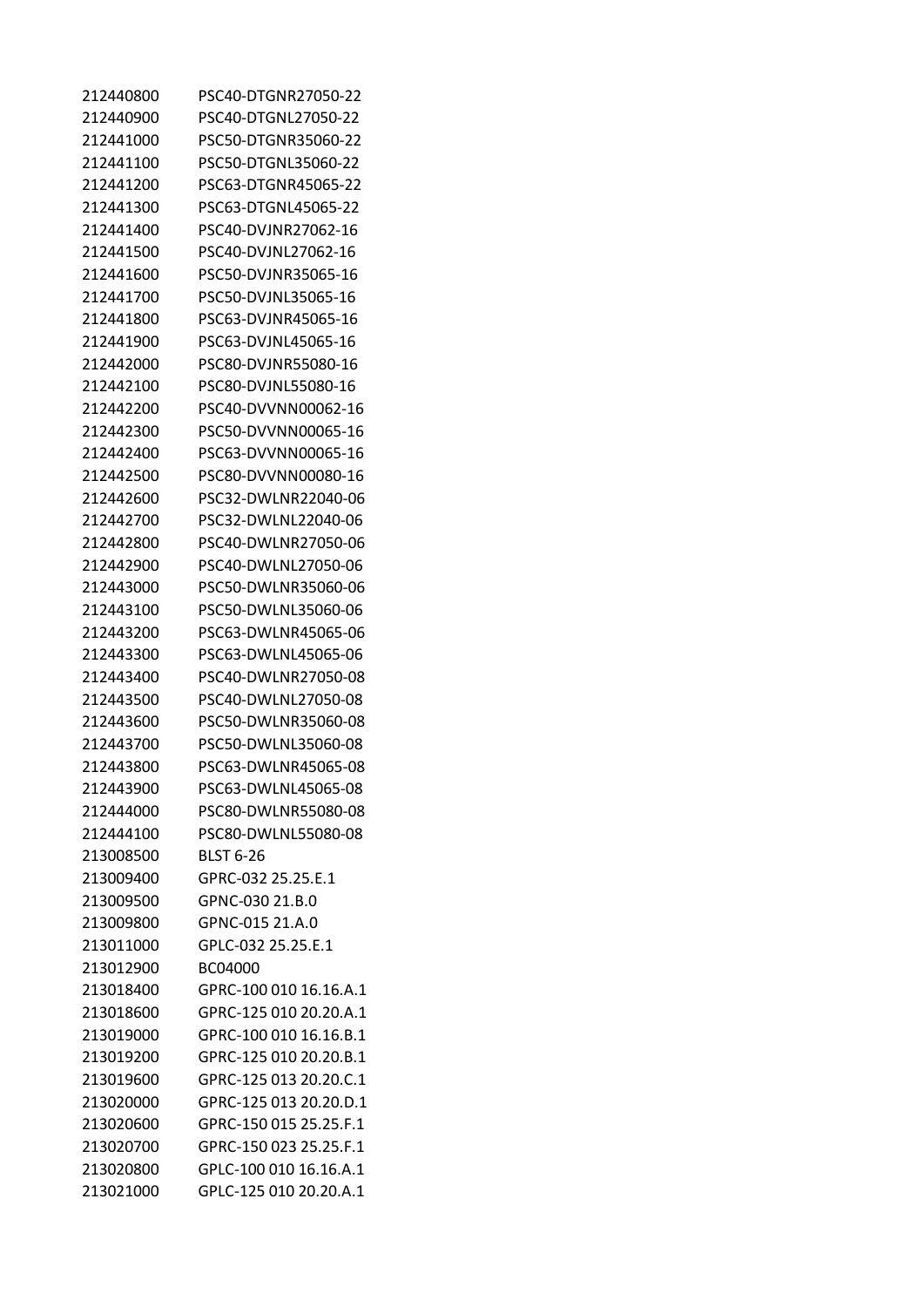| 213021200 | GPLC-150 010 25.25.A.1               |
|-----------|--------------------------------------|
| 213021400 | GPLC-100 010 16.16.B.1               |
| 213021600 | GPLC-125 010 20.20.B.1               |
| 213022000 | GPLC-125 013 20.20.C.1               |
| 213022400 | GPLC-125 013 20.20.D.1               |
| 213022600 | GPLC-150 013 25.25.D.1               |
| 213023000 | GPLC-150 015 25.25.F.1               |
| 213023100 | GPLC-150 023 25.25.F.1               |
| 213025500 | GPRC-4.00 0.59 0.625.0.625.A.1       |
| 213025600 | GPRC-5.00 0.59 0.750.0.750.A.1       |
| 213025700 | GPRC-6.00 0.39 1.000.1.000.A.1       |
| 213025800 | GPRC-6.00 0.79 1.000.1.000.A.1       |
| 213025900 | GPRC-4.00 0.59 0.625.0.625.B.1       |
| 213026000 | GPRC-5.00 0.59 0.750.0.750.B.1       |
| 213026100 | GPRC-6.00 0.39 1.000.1.000.B.1       |
| 213026200 | GPRC-6.00 0.79 1.000.1.000.B.1       |
| 213026300 | GPRC-5.00 0.75 0.750.0.750.C.1       |
| 213026400 | GPRC-6.00 0.51 1.000.1.000.C.1       |
| 213026500 | GPRC-6.00 0.91 1.000.1.000.C.1       |
| 213026600 | GPRC-5.00 0.75 0.750.0.750.D.1       |
| 213026700 | GPRC-6.00 0.51 1.000.1.000.D.1       |
| 213026800 | GPRC-6.00 0.91 1.000.1.000.D.1       |
| 213026900 | GPRC-6.00 0.59 1.000.1.000.E.1       |
| 213027000 | GPRC-6.00 0.91 1.000.1.000.E.1       |
| 213027100 | GPLC-4.00 0.59 0.625.0.625.A.1       |
| 213027200 | GPLC-5.00 0.59 0.750.0.750.A.1       |
| 213027300 | GPLC-6.00 0.39 1.000.1.000.A.1       |
| 213027400 | GPLC-6.00 0.79 1.000.1.000.A.1       |
| 213027500 | GPLC-4.00 0.59 0.625.0.625.B.1       |
| 213027600 | GPLC-5.00 0.59 0.750.0.750.B.1       |
| 213027700 | GPLC-6.00 0.39 1.000.1.000.B.1       |
| 213027800 | GPLC-6.00 0.79 1.000.1.000.B.1       |
| 213027900 | GPLC-5.00 0.75 0.750.0.750.C.1       |
| 213028000 | GPLC-6.00 0.51 1.000.1.000.C.1       |
| 213028100 | GPLC-6.00 0.91 1.000.1.000.C.1       |
| 213028200 | GPLC-5.00 0.75 0.750.0.750.D.1       |
| 213028300 | GPLC-6.00 0.51 1.000.1.000.D.1       |
| 213028400 | GPLC-6.00 0.91 1.000.1.000.D.1       |
| 213028500 | GPLC-6.00 0.59 1.000.1.000.E.1       |
| 213028600 | GPLC-6.00 0.91 1.000.1.000.E.1       |
| 214000100 | GDM-E1-D07.00-L0300-ST-P1-N01-PH0705 |
| 214000300 | GDM-E1-D07.00-L0600-ST-P1-N01-PH0705 |
| 214000400 | GDM-E1-D07.00-L0800-ST-P1-N01-PH0705 |
| 214002099 | GD-D11-L0600 TIN                     |
| 214002600 | GDM-E1-D12.00-L1000-ST-P1-N01-PH0705 |
| 214003000 | GDM-E1-D13.00-L0800-ST-P1-N01-PH0705 |
| 214003100 | GDM-E1-D13.00-L1200-ST-P1-N01-PH0705 |
| 214003300 | GDM-E1-D14.00-L0800-ST-P1-N01-PH0705 |
| 214003900 | GDM-E1-D16.00-L0800-ST-P1-N01-PH0705 |
| 214004000 | GDM-E1-D16.00-L1200-ST-P1-N01-PH0705 |
|           |                                      |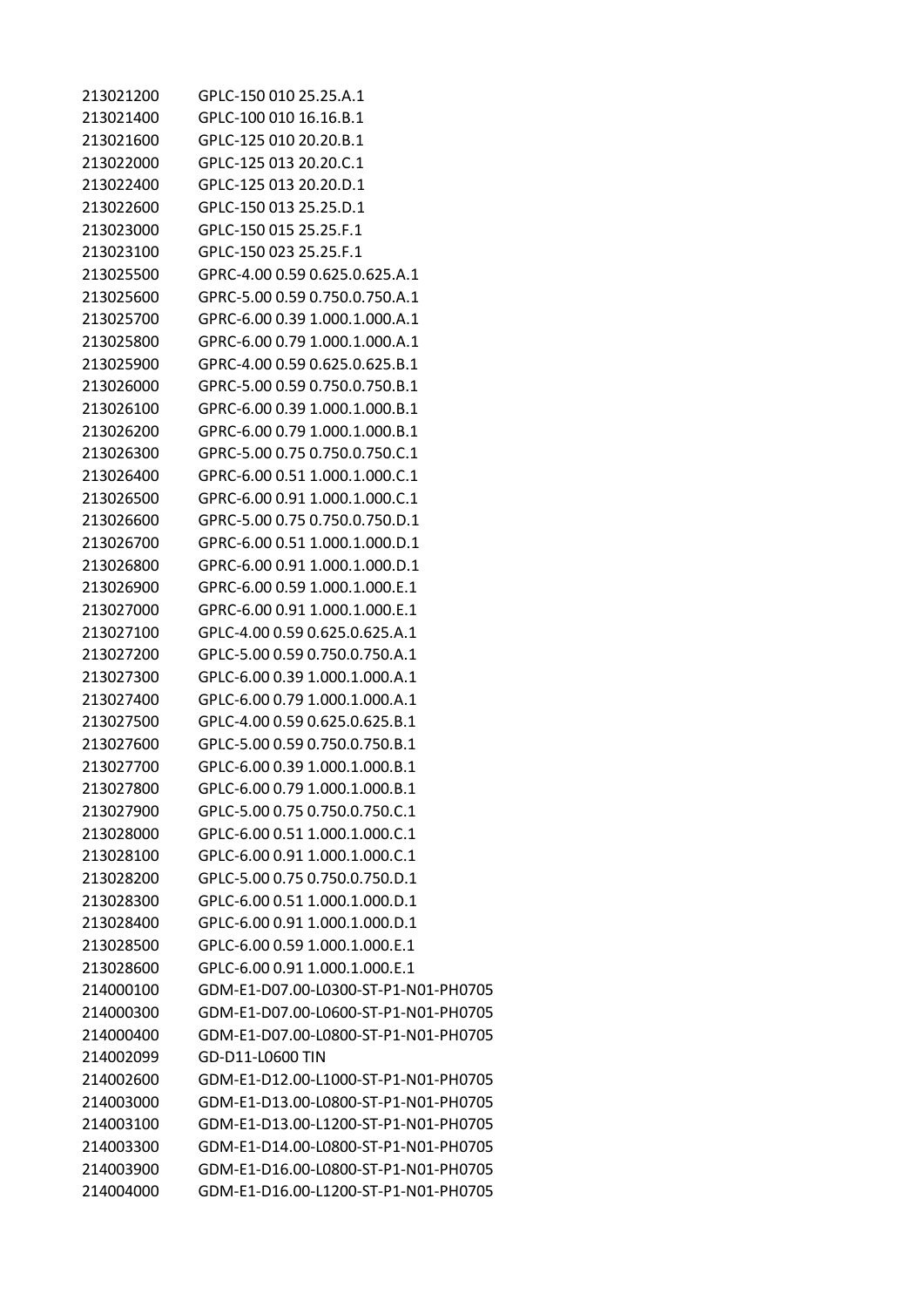| 214004100 | GDM-E1-D16.00-L1500-ST-P1-N01-PH0705 |
|-----------|--------------------------------------|
| 214004600 | GDM-E1-D20.00-L0600-ST-P1-N01-PH0705 |
| 214004900 | GDM-E1-D21.00-L1000-ST-P1-N01-PH0705 |
| 214005000 | GDM-E1-D22.00-L0800-ST-P1-N01-PH0705 |
| 214005100 | GDM-E1-D23.00-L0800-ST-P1-N01-PH0705 |
| 214005300 | GDM-E1-D26.00-L0800-ST-P1-N01-PH0705 |
| 214005400 | GDM-E1-D28.00-L0600-ST-P1-N01-PH0705 |
| 214006200 | GDM-E1-D16.00-L1000-ST-P1-N01-PH0705 |
| 214006800 | GDM-E1-D07.00-L1200-ST-P1-N01-PH0705 |
| 214007200 | GDM-E1-D08.00-L1500-ST-P1-N01-PH0705 |
| 214007400 | GDM-E1-D09.00-L1200-ST-P1-N01-PH0705 |
| 214007500 | GDM-E1-D09.00-L1500-ST-P1-N01-PH0705 |
| 214008000 | GDM-E1-D13.00-L0600-ST-P1-N01-PH0705 |
| 214008100 | GDM-E1-D13.00-L1000-ST-P1-N01-PH0705 |
| 214010600 | GDM-E1-D20.00-L0800-ST-P1-N01-PH0705 |
| 214010900 | GDM-E1-D21.00-L1200-ST-P1-N01-PH0705 |
| 214011100 | GDM-E1-D22.00-L0600-ST-P1-N01-PH0705 |
| 214011200 | GDM-E1-D22.00-L1000-ST-P1-N01-PH0705 |
| 214011300 | GDM-E1-D22.00-L1200-ST-P1-N01-PH0705 |
| 214011700 | GDM-E1-D23.00-L1200-ST-P1-N01-PH0705 |
| 214011900 | GDM-E1-D24.00-L0600-ST-P1-N01-PH0705 |
| 214012800 | GDM-E1-D26.00-L0600-ST-P1-N01-PH0705 |
| 214012900 | GDM-E1-D26.00-L1000-ST-P1-N01-PH0705 |
| 214013000 | GDM-E1-D26.00-L1200-ST-P1-N01-PH0705 |
| 214013200 | GDM-E1-D27.00-L0600-ST-P1-N01-PH0705 |
| 214013300 | GDM-E1-D27.00-L0800-ST-P1-N01-PH0705 |
| 214013400 | GDM-E1-D27.00-L1000-ST-P1-N01-PH0705 |
| 214013500 | GDM-E1-D27.00-L1200-ST-P1-N01-PH0705 |
| 214013700 | GDM-E1-D28.00-L0800-ST-P1-N01-PH0705 |
| 214013800 | GDM-E1-D28.00-L1000-ST-P1-N01-PH0705 |
| 214013900 | GDM-E1-D28.00-L1200-ST-P1-N01-PH0705 |
| 214014100 | GDM-E1-D29.00-L0600-ST-P1-N01-PH0705 |
| 214014200 | GDM-E1-D29.00-L0800-ST-P1-N01-PH0705 |
| 214014300 | GDM-E1-D29.00-L1000-ST-P1-N01-PH0705 |
| 214014400 | GDM-E1-D29.00-L1200-ST-P1-N01-PH0705 |
| 214014600 | GDM-E1-D30.00-L0600-ST-P1-N01-PH0705 |
| 214014800 | GDM-E1-D30.00-L1000-ST-P1-N01-PH0705 |
| 214014900 | GDM-E1-D30.00-L1200-ST-P1-N01-PH0705 |
| 214015100 | GDM-F1-D31.00-L0600-ST-P1-N01-PH0705 |
| 214015200 | GDM-E1-D31.00-L0800-ST-P1-N01-PH0705 |
| 214015300 | GDM-E1-D31.00-L1000-ST-P1-N01-PH0705 |
| 214015400 | GDM-E1-D31.00-L1200-ST-P1-N01-PH0705 |
| 214015600 | GDM-E1-D32.00-L0600-ST-P1-N01-PH0705 |
| 214015700 | GDM-E1-D32.00-L0800-ST-P1-N01-PH0705 |
| 214016100 | GDM-E1-D32.00-L1000-ST-P1-N01-PH0705 |
| 214016700 | GDM-E1-D06.00-L1200-ST-P1-N01-PH0705 |
| 214017700 | GDM-E1-D21.00-L0400-ST-P1-N01-PH0705 |
| 214017900 | GDM-E1-D23.00-L0400-ST-P1-N01-PH0705 |
| 214018000 | GDM-E1-D24.00-L0400-ST-P1-N01-PH0705 |
| 214018100 | GDM-E1-D26.00-L0400-ST-P1-N01-PH0705 |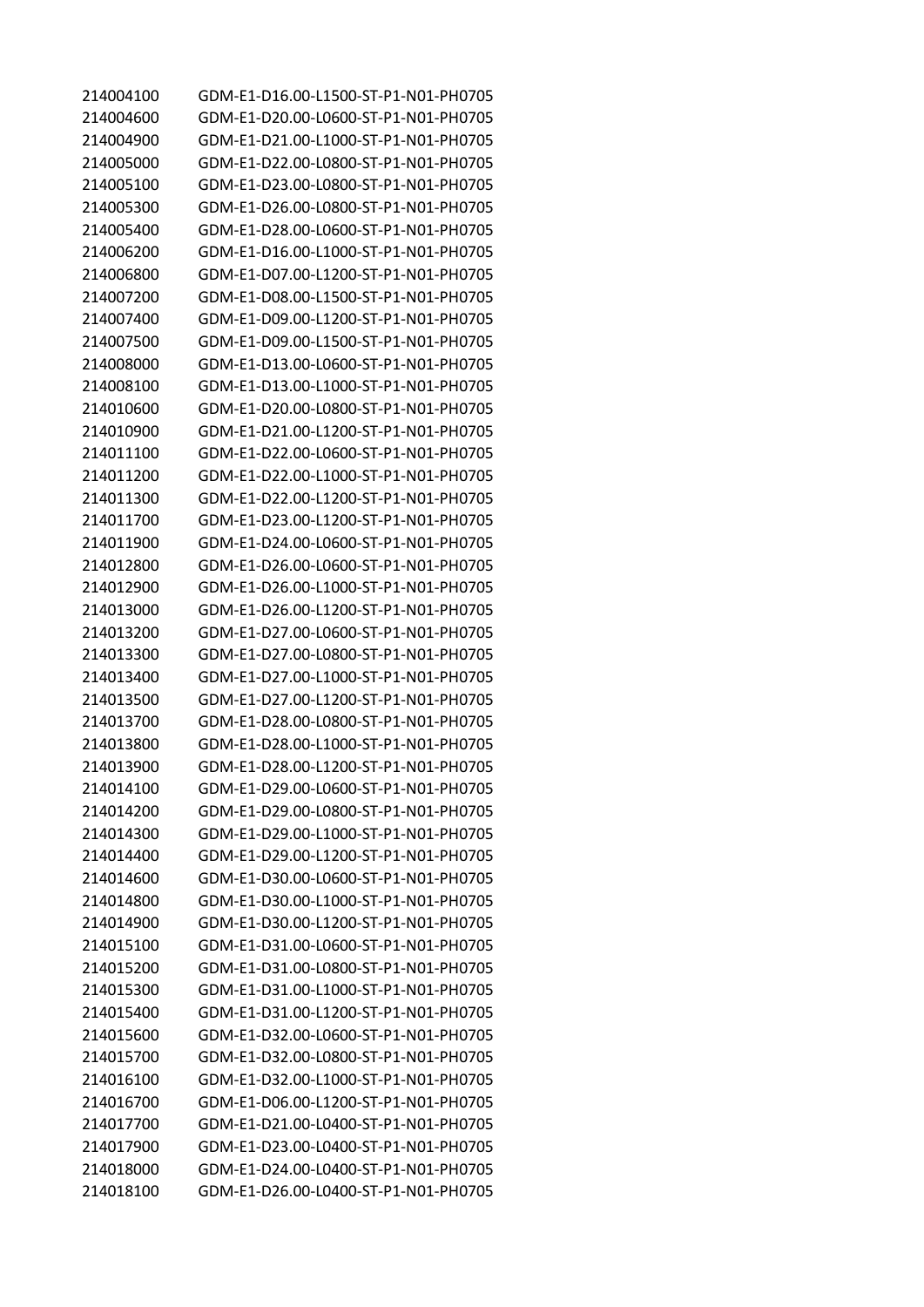GDM-E1-D27.00-L0400-ST-P1-N01-PH0705 GDM-E1-D28.00-L0400-ST-P1-N01-PH0705 GDM-E1-D29.00-L0400-ST-P1-N01-PH0705 GDM-E1-D30.00-L0400-ST-P1-N01-PH0705 GDM-E1-D31.00-L0400-ST-P1-N01-PH0705 GDM-E1-D32.00-L0400-ST-P1-N01-PH0705 GDM-E1-D25.00-L0400-ST-P1-N01-PH0705 GDM-E1-D10.00-L1500-ST-P1-N01-PH0705 GDM-E1-D34.00-L0600-ST-P1-N01-PH0705 HMDH303D 100089047-U GDM-E1-D40.00-L0400-ST-P1-N01-PH0705 GDM-E2-D07.00-L0300-CI-K1-N03-PH0705 GDM-E2-D08.50-L0400-CI-K1-N03-PH0705 GDM-E1-D38.00-L0600-ST-P1-N01-PH0705 GDM-E1-D08.00-L0250-ST-P1-N01-PH0705 GDM-E1-D04.00-L0500-ST-P1-N01-PH0705 GDM-ND-D05.00-L1000-ST-M1-N01-PH0705 GDM-E1-D07.50-L0400-CI-K1-N03-PH0705 GDM-E1-D30.05-L0600-ST-P1-N01-PH0705 HMDH305D 060082044-U HMDH305D 080091053-U HMDH305D 100103061-U HMDH305D 063091053-U HMDH305D 125124077-U HMDH305D 052082044-U HMDH305D 065091053-U HMDH305D 070091053-U HMDH305D 180143093-U HMDH303D 030062020-U HMDH303D 031062020-U HMDH303D 032062020-U HMDH303D 033062020-U HMDH303D 034062020-U HMDH303D 035062020-U HMDH303D 036062020-U HMDH303D 037062020-U HMDH303D 038066024-U HMDH303D 039066024-U HMDH303D 040066024-U HMDH303D 041066024-U HMDH303D 042066024-U HMDH303D 043066024-U HMDH303D 044066024-U HMDH303D 045066024-U HMDH303D 046066024-U HMDH303D 047066024-U HMDH303D 048066028-U HMDH303D 049066028-U HMDH303D 050066028-U HMDH303D 051066028-U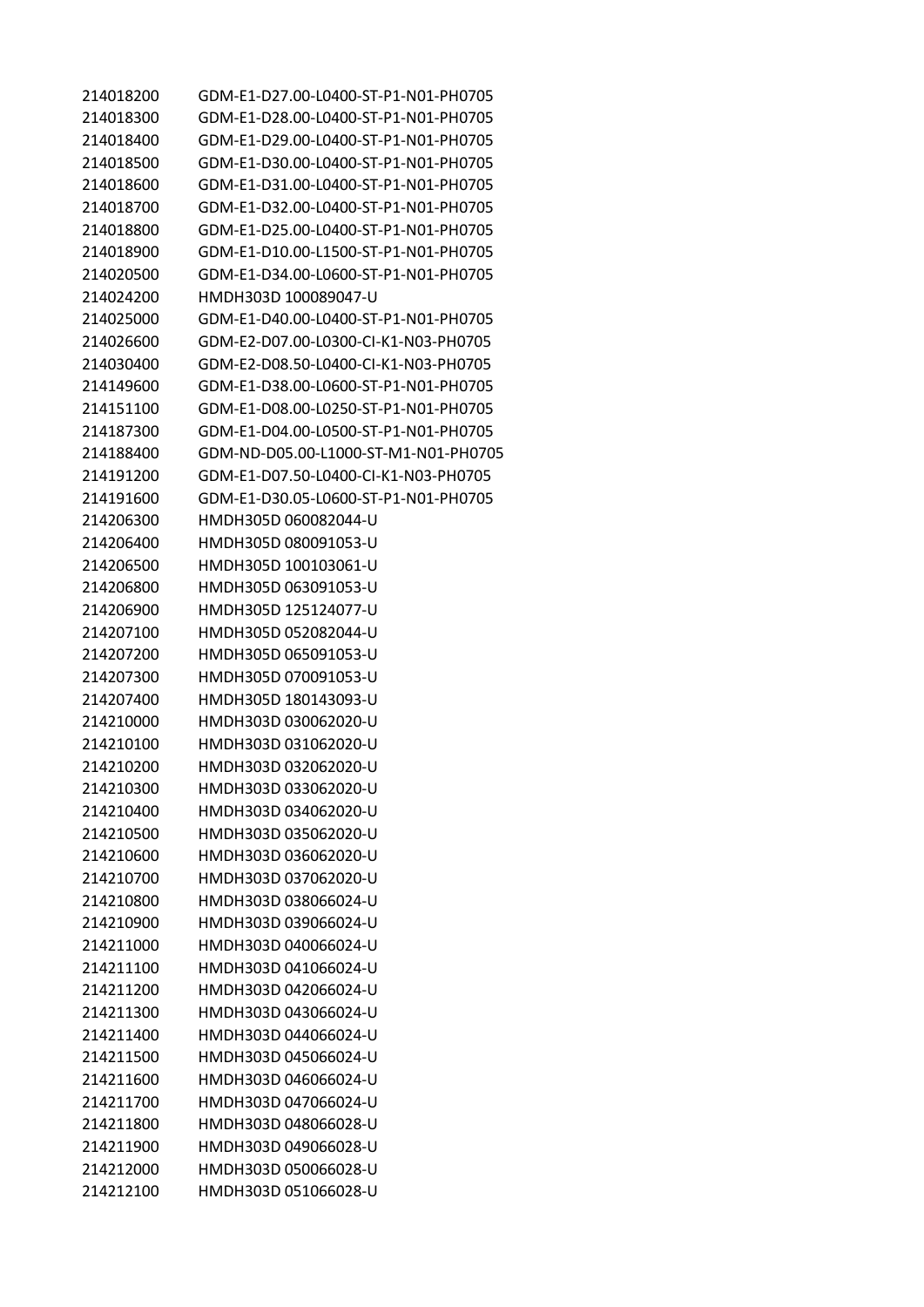| 214212200 | HMDH303D 052066028-U |
|-----------|----------------------|
| 214212300 | HMDH303D 053066028-U |
| 214212400 | HMDH303D 055066028-U |
| 214212500 | HMDH303D 056066028-U |
| 214212600 | HMDH303D 057066028-U |
| 214212700 | HMDH303D 058066028-U |
| 214212800 | HMDH303D 059066028-U |
| 214212900 | HMDH303D 060066028-U |
| 214213000 | HMDH303D 061079034-U |
| 214213100 | HMDH303D 062079034-U |
| 214213200 | HMDH303D 063079034-U |
| 214213300 | HMDH303D 064079034-U |
| 214213400 | HMDH303D 065079034-U |
| 214213500 | HMDH303D 066079034-U |
| 214213600 | HMDH303D 067079034-U |
| 214213700 | HMDH303D 068079034-U |
| 214213800 | HMDH303D 069079034-U |
| 214213900 | HMDH303D 071079041-U |
| 214214000 | HMDH303D 072079041-U |
| 214214100 | HMDH303D 073079041-U |
| 214214200 | HMDH303D 074079041-U |
| 214214300 | HMDH303D 075079041-U |
| 214214400 | HMDH303D 076079041-U |
| 214214500 | HMDH303D 077079041-U |
| 214214600 | HMDH303D 078079041-U |
| 214214700 | HMDH303D 079079041-U |
| 214214800 | HMDH303D 080079041-U |
| 214214900 | HMDH303D 081089047-U |
| 214215000 | HMDH303D 082089047-U |
| 214215100 | HMDH303D 083089047-U |
| 214215200 | HMDH303D 084089047-U |
| 214215300 | HMDH303D 086089047-U |
| 214215400 | HMDH303D 087089047-U |
| 214215500 | HMDH303D 088089047-U |
| 214215600 | HMDH303D 089089047-U |
| 214215700 | HMDH303D 090089047-U |
| 214215800 | HMDH303D 091089047-U |
| 214215900 | HMDH303D 092089047-U |
| 214216000 | HMDH303D 093089047-U |
| 214216100 | HMDH303D 094089047-U |
| 214216200 | HMDH303D 095089047-U |
| 214216300 | HMDH303D 096089047-U |
| 214216400 | HMDH303D 097089047-U |
| 214216500 | HMDH303D 098089047-U |
| 214216600 | HMDH303D 099089047-U |
| 214216700 | HMDH303D 101102055-U |
| 214216800 | HMDH303D 102102055-U |
| 214216900 | HMDH303D 103102055-U |
| 214217000 | HMDH303D 104102055-U |
| 214217100 | HMDH303D 105102055-U |
|           |                      |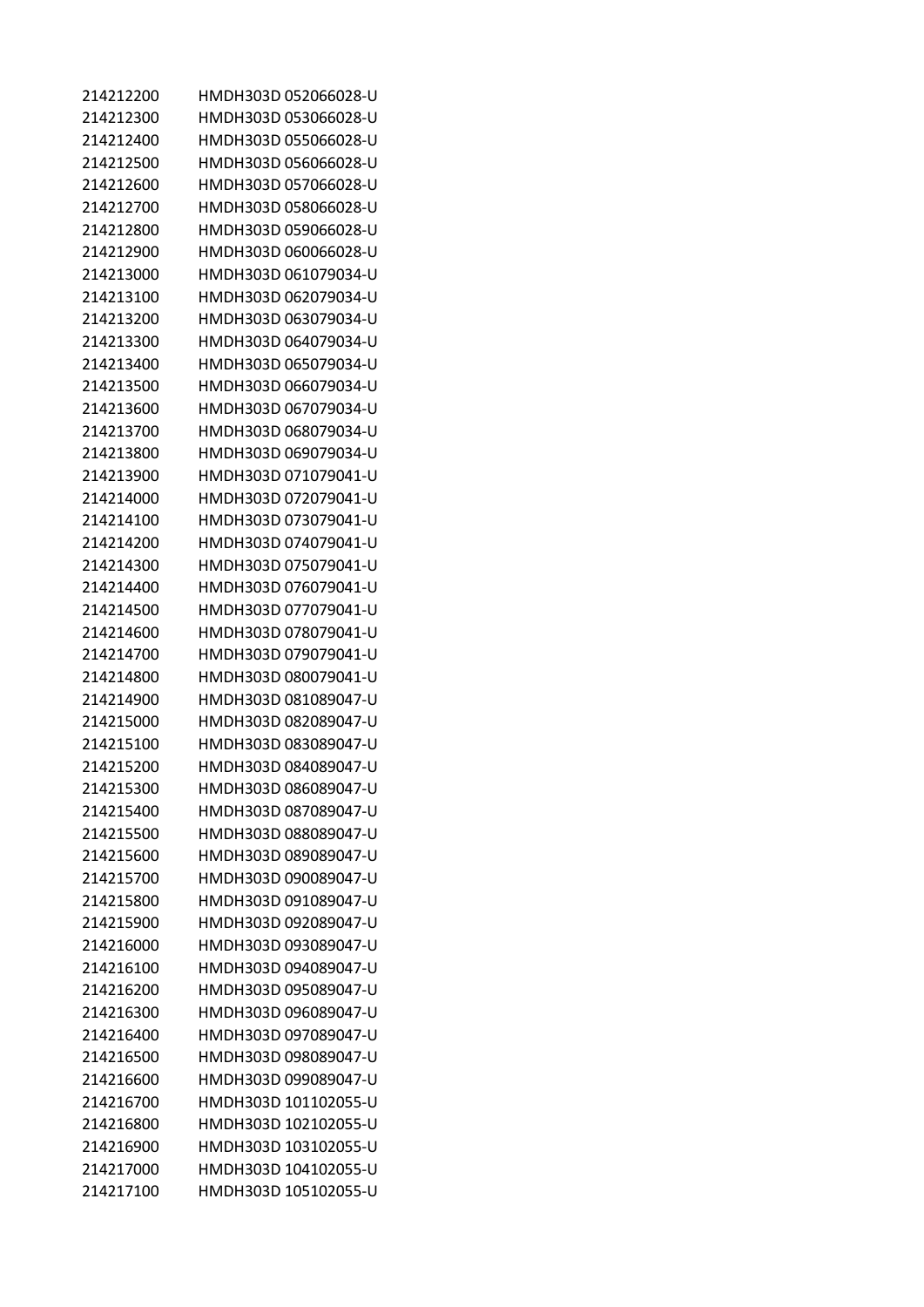| 214217200 | HMDH303D 106102055-U |
|-----------|----------------------|
| 214217300 | HMDH303D 107102055-U |
| 214217400 | HMDH303D 108102055-U |
| 214217500 | HMDH303D 109102055-U |
| 214217600 | HMDH303D 110102055-U |
| 214217700 | HMDH303D 111102055-U |
| 214217800 | HMDH303D 112102055-U |
| 214217900 | HMDH303D 113102055-U |
| 214218000 | HMDH303D 114102055-U |
| 214218100 | HMDH303D 115102055-U |
| 214218200 | HMDH303D 116102055-U |
| 214218300 | HMDH303D 117102055-U |
| 214218400 | HMDH303D 118102055-U |
| 214218500 | HMDH303D 119102055-U |
| 214218600 | HMDH303D 125107060-U |
| 214218700 | HMDH303D 130107060-U |
| 214218800 | HMDH303D 135107060-U |
| 214218900 | HMDH303D 140107060-U |
| 214219000 | HMDH303D 145115065-U |
| 214219100 | HMDH303D 150115065-U |
| 214219200 | HMDH303D 155115065-U |
| 214219300 | HMDH303D 160115065-U |
| 214219400 | HMDH303D 165123073-U |
| 214219500 | HMDH303D 170123073-U |
| 214219600 | HMDH303D 175123073-U |
| 214219700 | HMDH303D 180123073-U |
| 214219800 | HMDH303D 185131079-U |
| 214219900 | HMDH303D 190131079-U |
| 214220000 | HMDH303D 195131079-U |
| 214220100 | HMDH303D 200131079-U |
| 214220200 | HMDH305D 030066028-U |
| 214220300 | HMDH305D 031066028-U |
| 214220400 | HMDH305D 032066028-U |
| 214220500 | HMDH305D 033066028-U |
| 214220600 | HMDH305D 034066028-U |
| 214220700 | HMDH305D 035066028-U |
| 214220800 | HMDH305D 036066028-U |
| 214220900 | HMDH305D 037066028-U |
| 214221000 | HMDH305D 038074036-U |
| 214221100 | HMDH305D 039074036-U |
| 214221200 | HMDH305D 041074036-U |
| 214221300 | HMDH305D 043074036-U |
| 214221400 | HMDH305D 044074036-U |
| 214221500 | HMDH305D 045074036-U |
| 214221600 | HMDH305D 046074036-U |
| 214221700 | HMDH305D 047074036-U |
| 214221800 | HMDH305D 048082044-U |
| 214221900 | HMDH305D 049082044-U |
| 214222000 | HMDH305D 051082044-U |
| 214222100 | HMDH305D 053082044-U |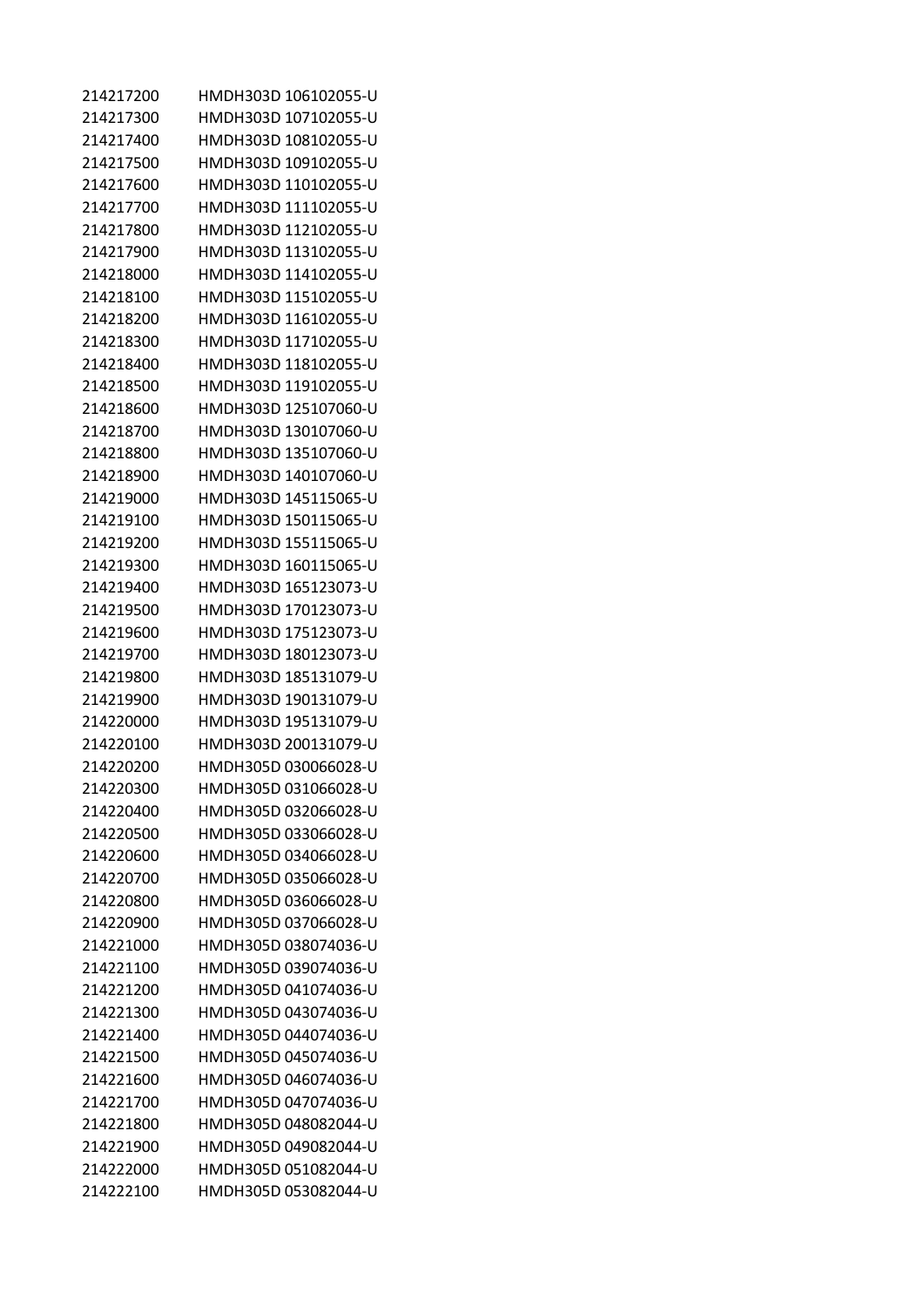| HMDH305D 055082044-U |
|----------------------|
| HMDH305D 056082044-U |
| HMDH305D 057082044-U |
| HMDH305D 058082044-U |
| HMDH305D 059082044-U |
| HMDH305D 061091053-U |
| HMDH305D 062091053-U |
| HMDH305D 064091053-U |
| HMDH305D 066091053-U |
| HMDH305D 067091053-U |
| HMDH305D 069091053-U |
| HMDH305D 071091053-U |
| HMDH305D 072091053-U |
| HMDH305D 073091053-U |
| HMDH305D 074091053-U |
| HMDH305D 076091053-U |
| HMDH305D 077091053-U |
| HMDH305D 078091053-U |
| HMDH305D 079091053-U |
| HMDH305D 081103061-U |
| HMDH305D 082103061-U |
| HMDH305D 083103061-U |
| HMDH305D 084103061-U |
| HMDH305D 086103061-U |
| HMDH305D 087103061-U |
| HMDH305D 088103061-U |
| HMDH305D 089103061-U |
| HMDH305D 091103061-U |
| HMDH305D 092103061-U |
| HMDH305D 093103061-U |
| HMDH305D 094103061-U |
| HMDH305D 096103061-U |
| HMDH305D 097103061-U |
| HMDH305D 098103061-U |
| HMDH305D 099103061-U |
| HMDH305D 101118071-U |
| HMDH305D 103118071-U |
| HMDH305D 104118071-U |
| HMDH305D 106118071-U |
| HMDH305D 107118071-U |
| HMDH305D 108118071-U |
| HMDH305D 109118071-U |
| HMDH305D 111118071-U |
|                      |
| HMDH305D 113118071-U |
| HMDH305D 114118071-U |
| HMDH305D 116118071-U |
| HMDH305D 117118071-U |
| HMDH305D 118118071-U |
| HMDH305D 119118071-U |
|                      |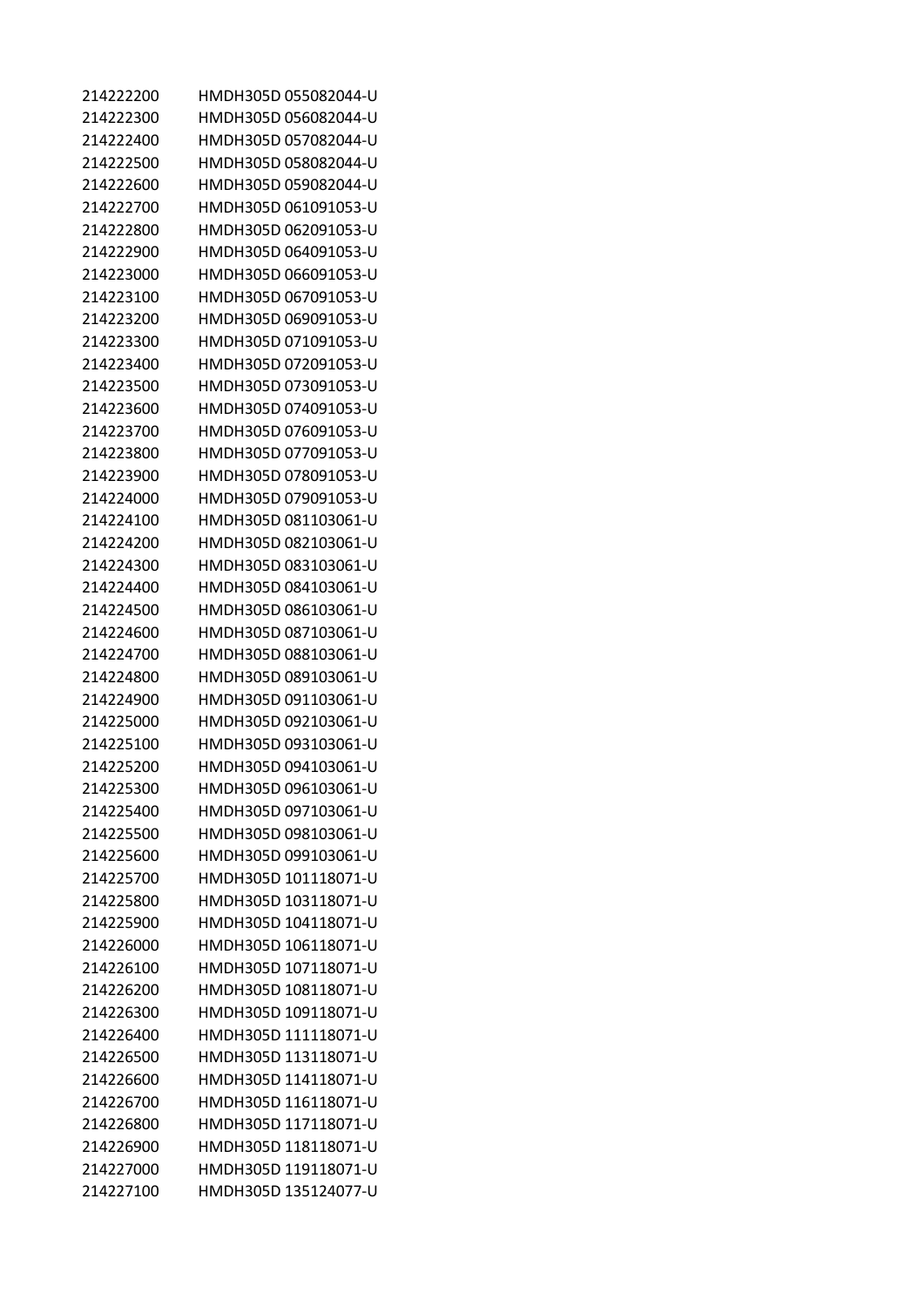| 214227200 | HMDH305D 155133083-U   |
|-----------|------------------------|
| 214227300 | HMDH305D 165143093-U   |
| 214227400 | HMDH305D 185153101-U   |
| 214227500 | HMDH305D 190153101-U   |
| 219003000 | S25S SXFNR 16          |
| 229005000 | AL-M16-L040-M16        |
| 229057600 | AL-M10-L060-M12        |
| 241148800 | 063A06045-05-19-022050 |
| 290004900 | P0250501               |
| 290005200 | P0451200               |
| 290005600 | P0250701               |
| 290005900 | GS05005                |
| 290006400 | P0501002               |
| 290006600 | P0300700               |
| 290008400 | P0450675               |
| 290009200 | P0250502               |
| 290009300 | <b>CPTS 1916</b>       |
| 290010300 | P0501265               |
| 290010800 | P0250703               |
| 290012800 | XU06                   |
| 290013000 | XU08                   |
| 290013800 | P0401325               |
| 290014500 | XCT07                  |
| 290014600 | PT08                   |
| 290016700 | P0405000               |
| 290017000 | P0501001               |
| 290017800 | P0350900               |
| 290017900 | P0501000               |
| 290018100 | BF04813                |
| 290019000 | PA0501400              |
| 290021200 | SS40                   |
| 290021400 | P0401300               |
| 290022600 | P0451000               |
| 290023000 | P0220501               |
| 290025900 | P0200600               |
| 290026600 | P0307000               |
| 290026700 | P0300725               |
| 290026800 | P0401600               |
| 290027200 | P0351375               |
| 290027400 | P0401275               |
| 290027500 | P0500990               |
| 290027600 | P0501090               |
| 290027700 | P0501390               |
| 290027800 | P0501975               |
| 290028000 | P0801590               |
| 290028100 | P1002290               |
| 290028300 | P0300790               |
| 290028700 | N0802000               |
| 290029900 | P0501352               |
|           |                        |
| 290030200 | P0602025               |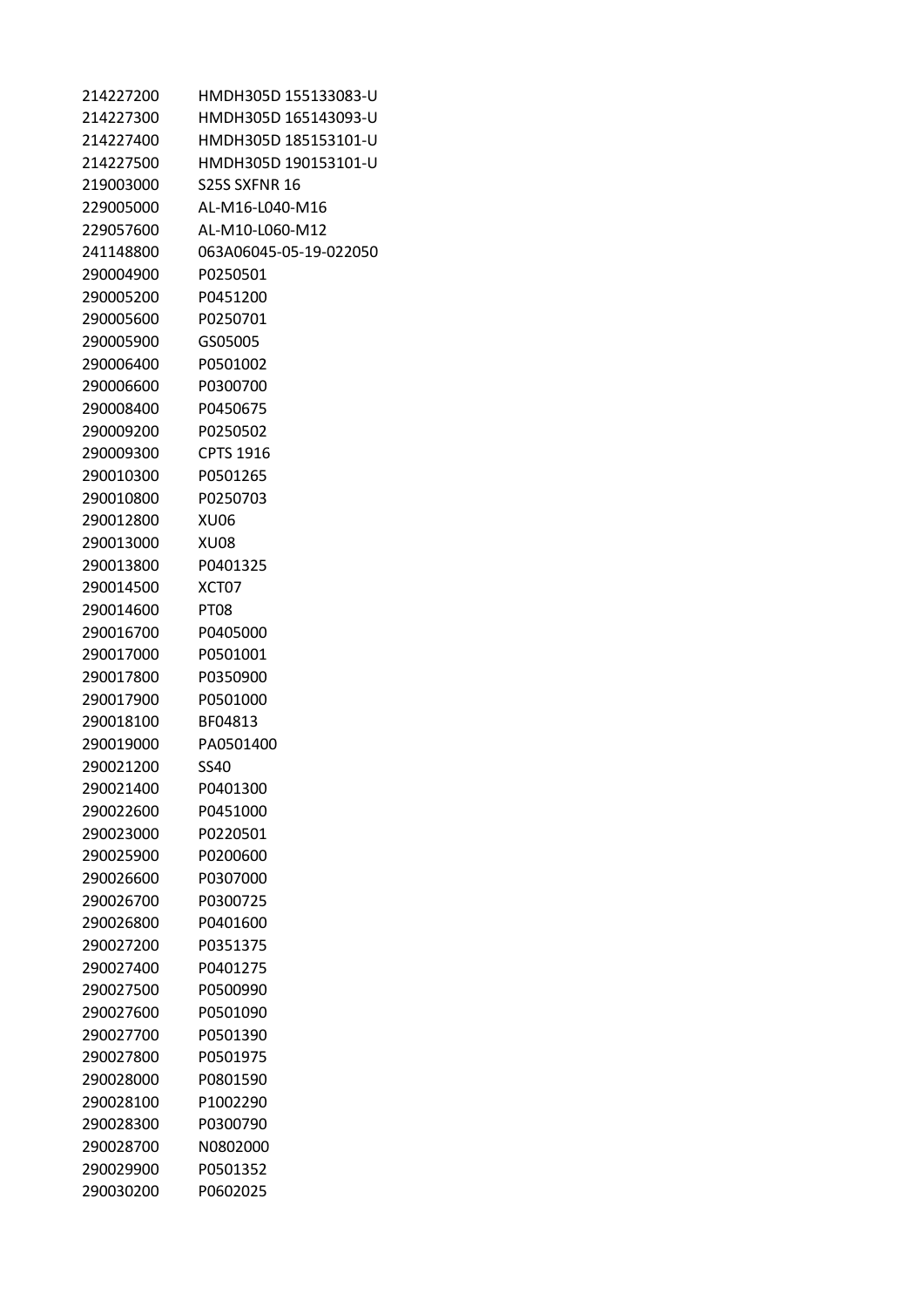| 290030700 | P0250600 |
|-----------|----------|
| 290031500 | P0350700 |
| 290031800 | GAW1400  |
| 290032200 | P0601400 |
| 290032700 | P1602375 |
| 290033300 | P0161200 |
| 290033400 | P0161300 |
| 290033500 | P0161301 |
| 290033600 | P0161400 |
| 290033700 | P0161401 |
| 290033800 | P0161500 |
| 290033900 | P0201500 |
| 290034000 | P0201600 |
| 290034100 | P0201601 |
| 290034200 | P0201700 |
| 290034300 | P0201701 |
| 290034400 | P0201800 |
| 290034500 | P0201801 |
| 290034600 | P0201900 |
| 290034700 | P0202001 |
| 290034800 | P0202000 |
| 290034900 | P0252001 |
| 290035000 | P0252100 |
| 290035100 | P0252101 |
| 290035200 | P0252200 |
| 290035300 | P0252201 |
| 290035400 | P0252300 |
| 290035500 | P0252301 |
| 290035600 | P0252400 |
| 290035700 | P0302400 |
| 290035800 | P0302500 |
| 290035900 | P0302501 |
| 290036000 | P0302600 |
| 290036100 | P0302601 |
| 290036200 | P0302700 |
| 290036300 | P0302701 |
| 290036400 | P0302800 |
| 290036500 | P0302801 |
| 290036600 | P0302900 |
| 290036700 | P0302901 |
| 290036800 | P0303000 |
| 290036900 | P0403000 |
| 290037000 | P0403100 |
| 290037100 | P0403101 |
| 290037200 | P0403200 |
| 290037300 | P0403201 |
| 290037400 | P0403300 |
| 290037500 | P0403301 |
| 290037600 | P0403400 |
| 290037700 | N0251000 |
|           |          |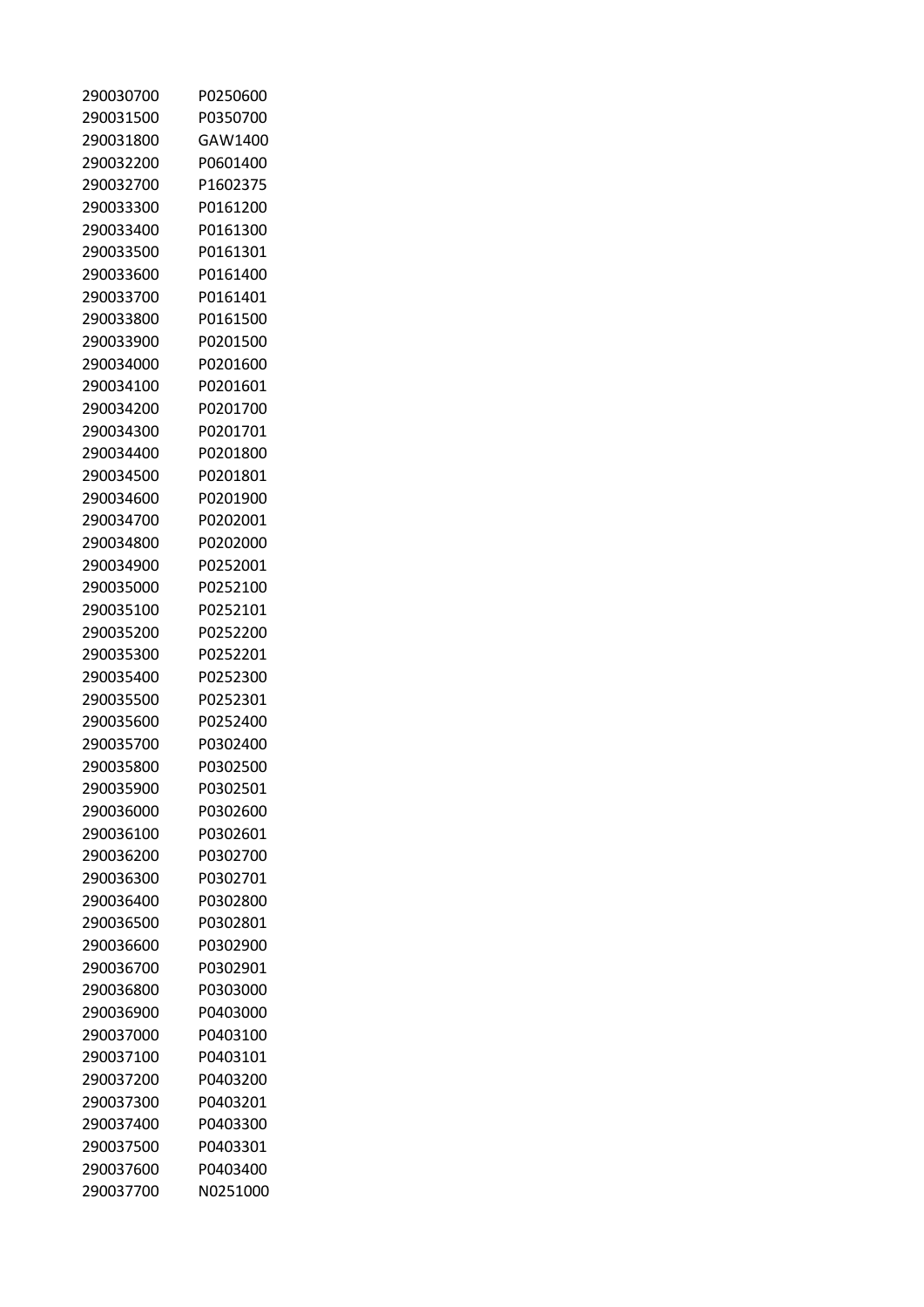| 290037800 | N0301000         |
|-----------|------------------|
| 290037900 | N0401000         |
| 290038000 | N0501000         |
| 290038100 | N0601000         |
| 290038200 | N0801000         |
| 290038300 | D0803596         |
| 290038600 | P1204475         |
| 290039100 | P0220550         |
| 290039300 | N0801200         |
| 290039800 | N1602300         |
| 290040000 | K0801100         |
| 290040800 | P1001575         |
| 290042000 | P0501077         |
| 290042100 | P0601077         |
| 290042600 | P0501078         |
| 290042800 | P0501079         |
| 290043700 | P0400801         |
| 290043800 | P0500800         |
| 290043900 | P0601001         |
| 290044500 | K0851200         |
| 290045400 | <b>DPTS 1916</b> |
| 290045600 | XS-194           |
| 290045900 | P05007275        |
| 290046000 | P05010075        |
| 290046100 | P1000075         |
| 290046200 | P1200075         |
| 290046500 | XT15-S40         |
| 290046600 | <b>DPTS 2625</b> |
| 290047400 | PT09             |
| 290053000 | CS250600         |
| 290053200 | K0851500         |
| 290054600 | IT15025          |
| 290054700 | N06002100        |
| 290054800 | CT130300         |
| 290054900 | <b>IT20025</b>   |
| 290056200 | <b>IT25089</b>   |
| 290056900 | IT15089          |
| 290057000 | P0601078         |
| 290057100 | P0601079         |
| 290057300 | P0801278         |
| 290057400 | P0801279         |
| 290057500 | P0801579         |
| 290057600 | P1001579         |
| 290057700 | P1001678         |
| 290057800 | P1002078         |
| 290057900 | P1002079         |
| 290058700 | TS40             |
| 290059200 | <b>IT20089</b>   |
| 290059500 | LT30             |
|           |                  |
| 290059600 | DT0606           |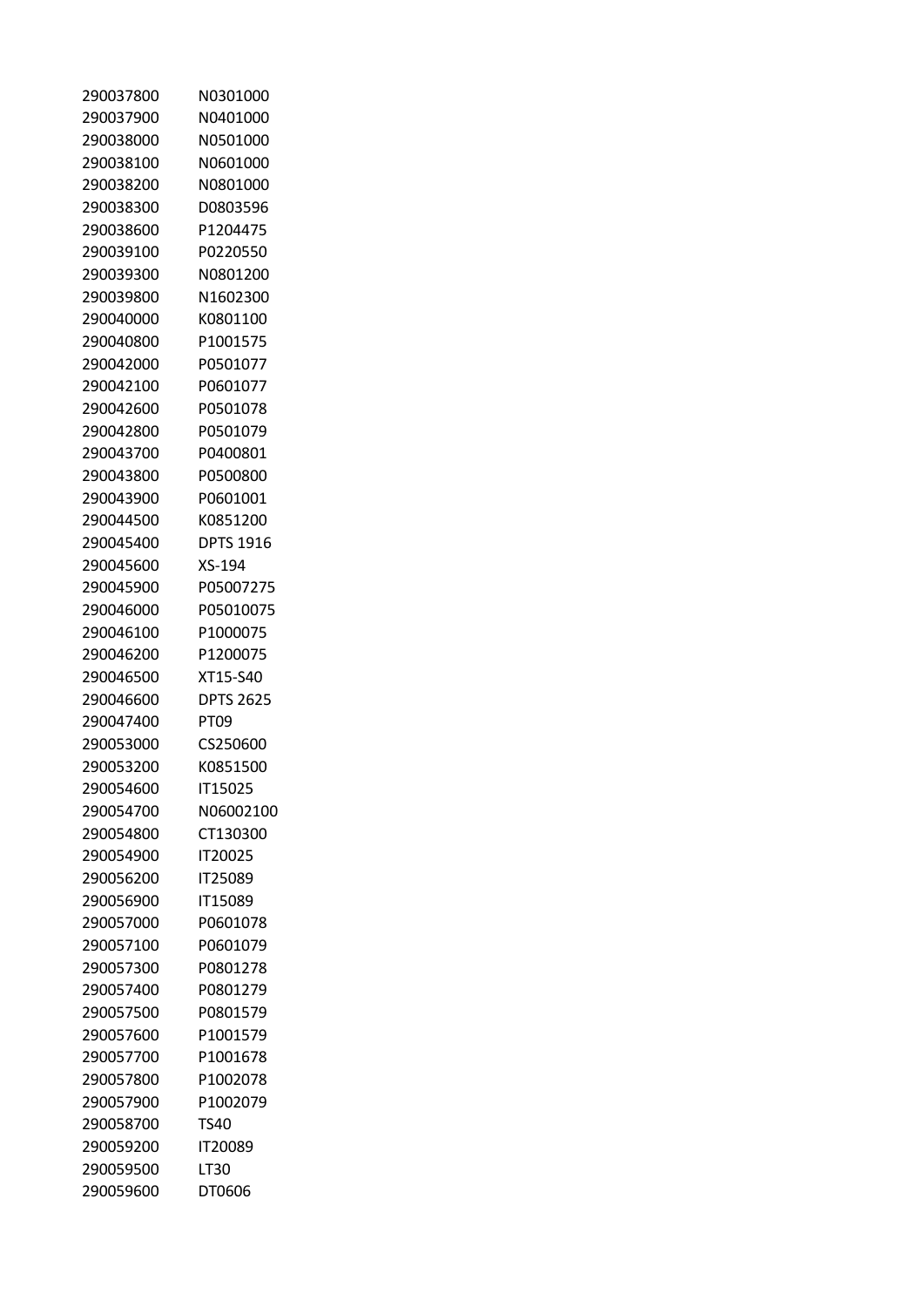| 290059700 | DT0709           |
|-----------|------------------|
| 290059800 | DT0812           |
| 290059900 | DT0914           |
| 290060000 | DT1020           |
| 290060100 | WS80160          |
| 290060700 | KR030450         |
| 290060800 | KR040750         |
| 290060900 | WA7001           |
| 290061000 | WA7002           |
| 290061100 | WA7003           |
| 290061200 | WA7004           |
| 290061500 | CT270500         |
| 290062300 | F0802900         |
| 290064700 | T06004001        |
| 290066200 | GS06003          |
| 290066600 | GS08001          |
| 290067200 | CS190300         |
| 290067400 | CT330500         |
| 290067500 | CS090301         |
| 290067700 | CS120303         |
| 290067900 | CC250700         |
| 290068700 | CR090300         |
| 290068800 | CR120302         |
| 290068900 | CR150500         |
| 290069000 | CR190500         |
| 290069100 | CR250601         |
| 290069400 | BE05400          |
| 290069700 | BF08300          |
| 290069800 | BF08301          |
|           |                  |
| 290070000 | BF04806          |
| 290070100 | BF04808          |
| 290070400 | <b>SS15</b>      |
| 290070500 | AN17200          |
| 290071200 | AN20200          |
| 290071500 | QCS0900          |
| 290071600 | QCT1100          |
| 290071700 | QCS1200          |
| 290071900 | QCS1900          |
| 290072000 | <b>QCT2200</b>   |
| 290072100 | QCT1101          |
| 290072400 | QCS1901          |
| 290072500 | QCT2201          |
| 290072600 | QCS0901          |
| 290072700 | QCS1202          |
| 290072800 | QCS1902          |
| 290072900 | QCS0902          |
| 290073000 | QCS1203          |
| 290073100 | QCS1903          |
| 290073500 | P0350801         |
| 290073900 | <b>DPTS 5250</b> |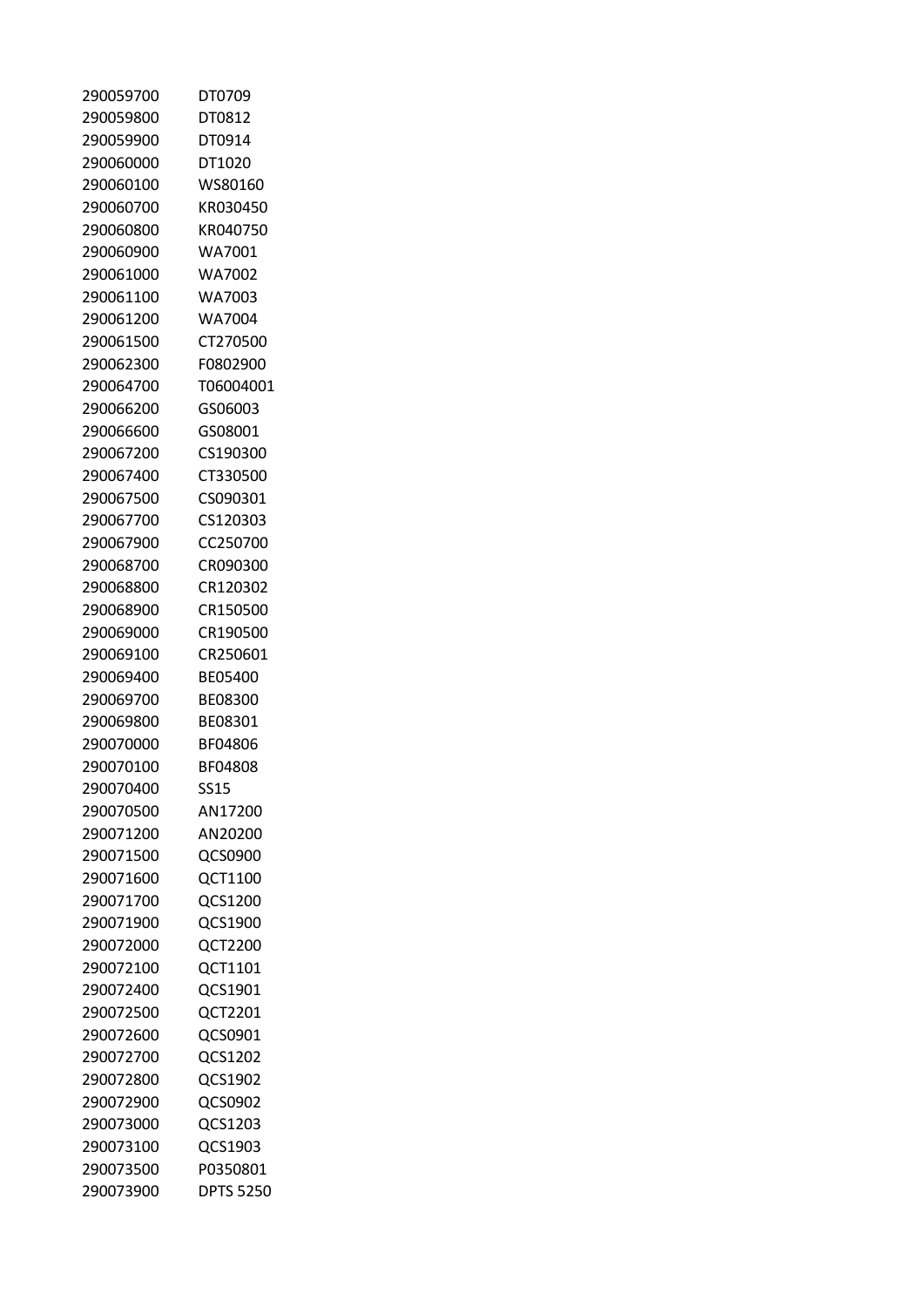| 290074000 | <b>CPTS 5250</b>            |
|-----------|-----------------------------|
| 290074100 | D0503000                    |
| 290074200 | D0804800                    |
| 290074300 | SS60                        |
| 290074700 | <b>TT15</b>                 |
| 290075300 | P0501301                    |
| 290075700 | P012013                     |
| 290078400 | DT2050                      |
| 290081700 | P0350702                    |
| 290082000 | GA05001                     |
| 290082100 | GA07002                     |
| 290082200 | GA07003                     |
| 290082300 | T05008000                   |
| 290082400 | T06010000                   |
| 290082500 | T06015000                   |
| 290082700 | D0500801                    |
| 290082900 | D0602900                    |
| 290083200 | CC120600                    |
| 290083400 | CD110302                    |
| 290083500 | CS120600                    |
| 290083600 | CS190501                    |
| 290083700 | CT160600                    |
| 290083800 | CT220600                    |
| 290085700 | CW060302                    |
| 111002515 | APKT 1604 PDR PH6740        |
| 1110076G1 | RCGX 080300 PH7910          |
| 1110076M5 | RCGX 080300 PH0103          |
| 1110076M7 | RCGX 080300 PH7103          |
| 1110082C2 | RDHT 1003 M0T PHC920        |
| 1110082C5 | <b>RDHT 1003 M0T PHC125</b> |
| 1110082M6 | RDHT 1003M0T PH6103         |
| 1110083C5 | RDHT 12T3 M0T PHC125        |
| 1110083M6 | RDHT 12T3 M0T PH6103        |
| 1110084C5 | <b>RDHT 1604 M0T PHC125</b> |
| 1110084M6 | RDHT 1604 M0T PH6103        |
| 1110087B9 | RDHW 1003 M0T PHC910        |
| 1110087C2 | RDHW 1003 M0T PHC920        |
| 1110087C5 | <b>RDHW 1003 M0T PHC125</b> |
| 1110090C2 | RDHW 12T3 M0T PHC920        |
| 1110096C2 | RDMW 12T3 M0T PHC920        |
| 1110096N3 | RDMW 12T3 M0T PH5910        |
| 1110097C5 | <b>RDMW 1604 M0T PHC125</b> |
| 1110097D2 | <b>RDMW 1604M0T PH6705</b>  |
| 111009715 | RDMW 1604 M0T PH6740        |
| 1110097N2 | RDMW 1604M0T PH5135         |
| 1110188L6 | RNGN 090300 PH5320          |
| 1110189L6 | RNGN 120300 PH5320          |
| 111020115 | SDHT 1204 AESN-PL PH6740    |
| 1110216T1 | SEHT 1204 AFEN PHP920       |
| 1110218T1 | SEHT 1204 AFTN PHP920       |
|           |                             |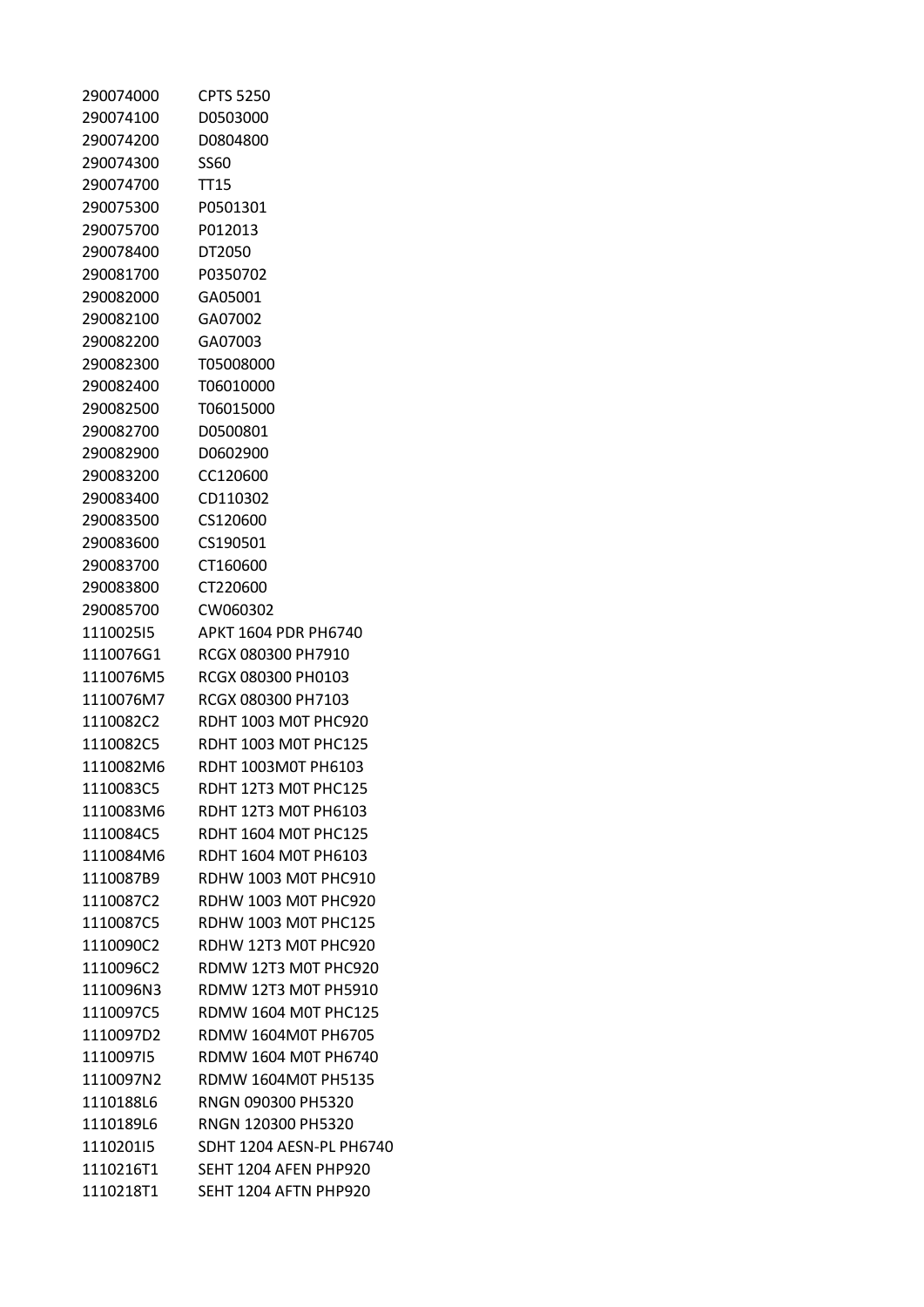| 1110218X9 | SEHT 1204 AFTN PHH930         |
|-----------|-------------------------------|
| 1110219C0 | SEHW 1204 AFEN PHC315         |
| 1110219T1 | SEHW 1204 AFEN PHP920         |
| 1110220C0 | SEHW 1204 AFFN PHC315         |
| 1110222T1 | SEHW 1204 AFTN PHP920         |
| 1110222X9 | SEHW 1204 AFTN PHH930         |
| 1110228i5 | <b>SEKN 1203 AFSN PH6740</b>  |
| 111023315 | <b>SEKN 1204 AFTN PH6740</b>  |
| 111024015 | SEKR 1203 AFSN PH6740         |
| 1110261L7 | SNGN 120308 PH5115            |
| 1110261L8 | SNGN 120308 PH5125            |
| 1110261L9 | SNGN 120308 PH5740            |
| 1110262L7 | SNGN 120312 PH5115            |
| 1110262L8 | SNGN 120312 PH5125            |
| 1110262L9 | SNGN 120312 PH5740            |
| 1110266L7 | SNGN 120408 PH5115            |
| 1110266L8 | SNGN 120408 PH5125            |
| 1110266L9 | SNGN 120408 PH5740            |
| 1110267L7 | SNGN 120412 PH5115            |
| 1110267L8 | SNGN 120412 PH5125            |
| 1110267L9 | SNGN 120412 PH5740            |
| 1110268L7 | SNGN 150412 PH5115            |
| 1110268L8 | SNGN 150412 PH5125            |
| 1110268L9 | SNGN 150412 PH5740            |
| 111027115 | <b>SNKN 1204 ENEN PH6740</b>  |
| 111027315 | <b>SNKN 1204 ENSN PH6740</b>  |
| 1110273R8 | <b>SNKN 1204 ENSN PHP215</b>  |
| 1110273T1 | SNKN 1204 ENSN PHP920         |
| 1110301D2 | SPGN 120312 PH6705            |
| 1110324B9 | SPKN 1203 EDER PHC910         |
| 1110324C2 | SPKN 1203 EDER PHC920         |
| 111032415 | SPKN 1203 EDER PH6740         |
| 111032416 | SPKN 1203 EDER PHC740         |
| 1110330C5 | SPKN 1203 EDTR PHC125         |
| 1110393G2 | TNHF 1204 AN-C PH7705         |
| 1110393G4 | TNHF 1204 AN-C PH7920         |
| 1110393J1 | TNHF 1204 AN-C PH7320         |
| 1110393L6 | <b>TNHF 1204 AN-CA PH5320</b> |
| 1110393M0 | TNHF 1204 AN-CA PH5706        |
| 1110544X4 | WPZ 16 PHH603                 |
| 1110544X6 | WPZ 16 PHH910                 |
| 1110548c2 | RDHW 0702 M0T PHC920          |
| 1110548D1 | RDHW 0702 M0T PHC903          |
| 1110549C2 | RDMW 1003 MOT PHC920          |
| 1110553M5 | WPZ 20 PH0103                 |
| 1110553X4 | <b>WPZ 20 PHH603</b>          |
| 1110553X6 | <b>WPZ 20 PHH910</b>          |
| 1110554C5 | PDHW 120420-T PHC125          |
| 111055515 | PDMW 120420-T PH6740          |
| 1110558M6 | RDMT 12T3 MOT PH6103          |
|           |                               |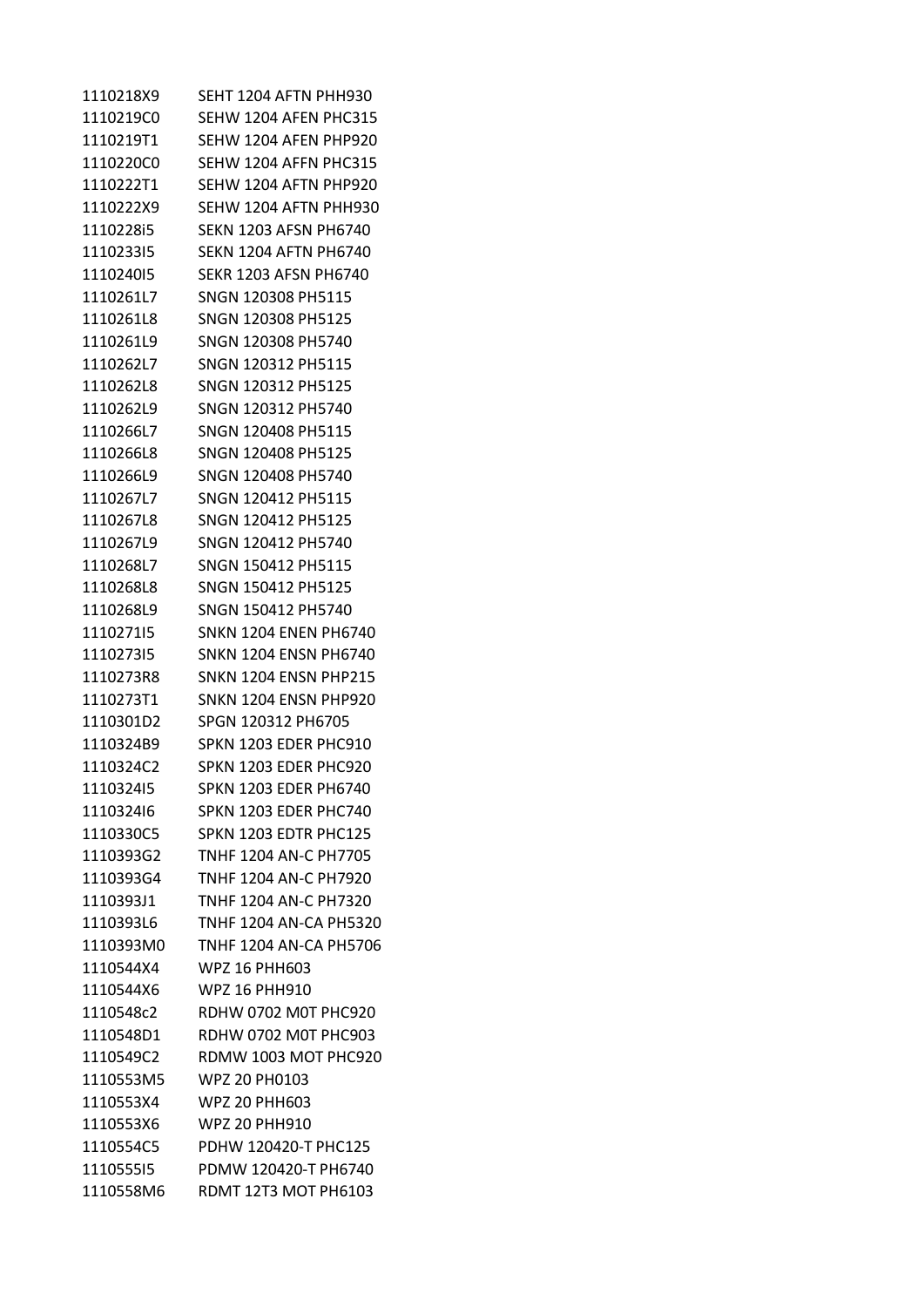| 1110559D2 | SEHT 13T3 AGSN PH6705       |
|-----------|-----------------------------|
| 1110559T1 | SEHT 13T3 AGSN PHP920       |
| 1110559X9 | SEHT 13T3 AGSN PHH930       |
| 1110566M6 | RDMW 0702 MO-T PH6103       |
| 1110583C2 | RDMT 1003 MOT PHC920        |
| 1110583C5 | <b>RDMT 1003 M0T PHC125</b> |
| 1110595L7 | SNGN 090308 PH5115          |
| 1110595L8 | SNGN 090308 PH5125          |
| 1110595L9 | SNGN 090308 PH5740          |
| 1110596L7 | SNGN 120416 PH5115          |
| 1110596L8 | SNGN 120416 PH5125          |
| 1110596L9 | SNGN 120416 PH5740          |
| 1110597L7 | SNGN 190412 PH5115          |
| 1110597L8 | SNGN 190412 PH5125          |
| 1110597L9 | SNGN 190412 PH5740          |
| 1110598L7 | SNGN 190416 PH5115          |
| 1110598L8 | SNGN 190416 PH5125          |
| 1110598L9 | SNGN 190416 PH5740          |
| 1110609C2 | TPKN 2204 PDSR PHC920       |
| 1110616M6 | RDHW 07T1 MOE PH6103        |
| 1110627D2 | SEHT 13T3 AGSN-WIPER PH6705 |
| 1110627T1 | SEHT 13T3 AGSN-WIPER PHP920 |
| 1110671C2 | TPKN 1603 PDSR PHC920       |
| 1110672M6 | RDHT 2006 MOT PH6103        |
| 1110675D2 | LNEX 1204 RO.4 PH6705       |
| 1110719L7 | SNGN 150408 PH5115          |
| 1110719L8 | SNGN 150408 PH5125          |
| 1110719L9 | SNGN 150408 PH5740          |
| 1110735M6 | RDHW 0702 MO PH6103         |
| 1110743B9 | SDHW 09T3 AEFN PHC910       |
| 1110765D2 | SPGN 090312 PH6705          |
| 1110781B9 | SDHW 1204 AEEN PHC910       |
| 1110783M6 | WNHU 04T310 PH6103          |
| 1110783T1 | <b>WNHU 04T310 PHP920</b>   |
| 1110783X7 | WNHU 04T310 PHP603          |
| 1110820M6 | WPV 08 PH6103               |
| 1110821M6 | WPV 10 PH6103               |
| 1110822M6 | <b>WPV 12 PH6103</b>        |
| 1110851M6 | <b>WPB 08 PH6103</b>        |
| 1110852M6 | <b>WPB 10 PH6103</b>        |
| 1110853M6 | <b>WPB 12 PH6103</b>        |
| 1110869a7 | RDMW 2006 M0T PH6930        |
| 1110869G6 | RDMW 2006 M0T PH7740        |
| 1110888C2 | SPKW 130510 S PHC920        |
| 1110888G1 | SPKW 130510 S PH7910        |
| 1110888G4 | SPKW 130510-S PH7920        |
| 1110888L8 | SPKW 130510 S PH5125        |
| 1110905M5 | XDHW 040105 PH0103          |
| 1110910C0 | XPHT 1604 PDTR PHC315       |
| 1110923M6 | WPB 16 PH6103               |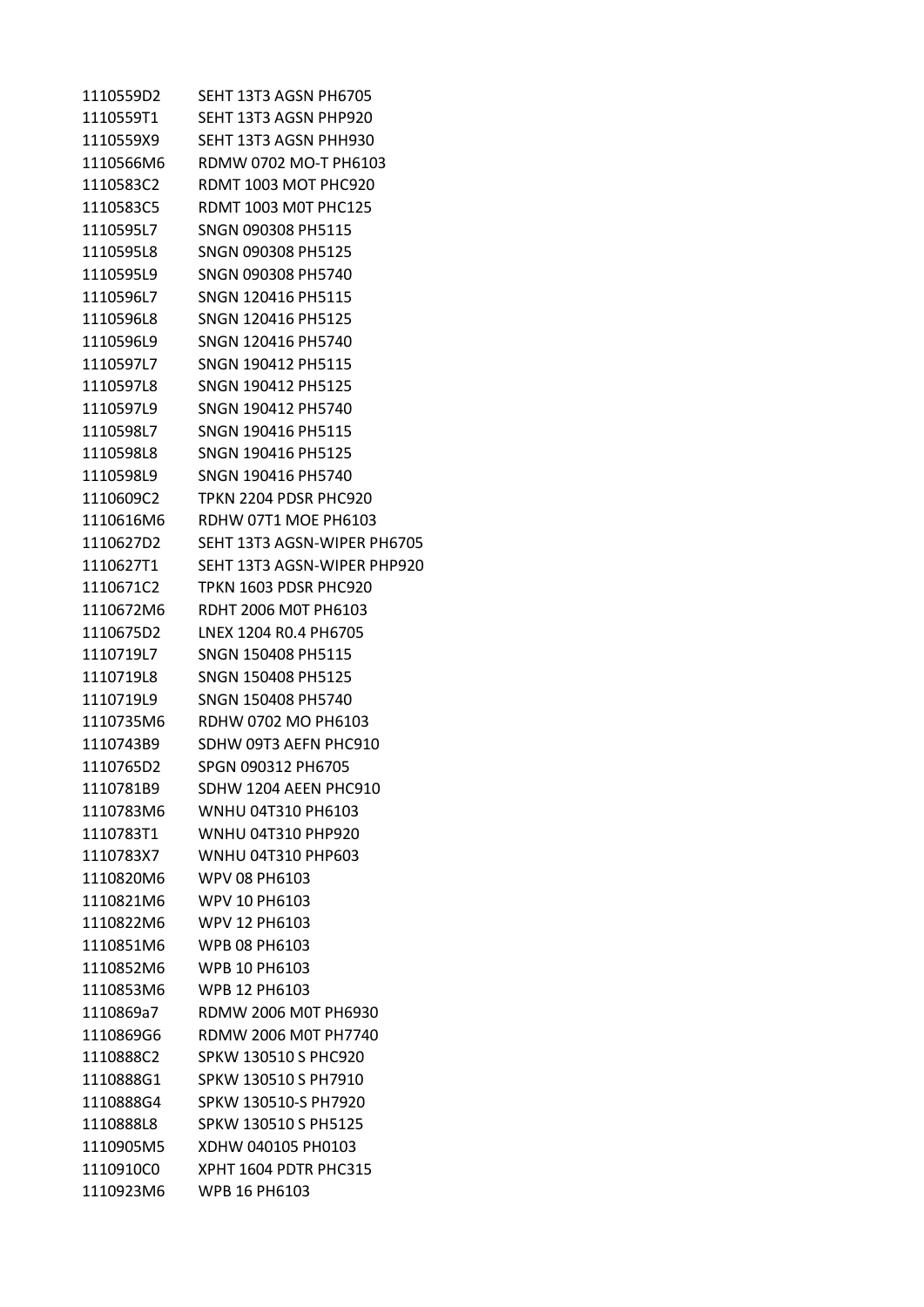1110931I5 SEHT 13T3 AGTN PH6740 1110937C2 APKT 160408 PDTR-X PHC920 1110937I5 APKT 160408 PDTR-X PH6740 1110941I5 SPXN 1906-WIPER PH6740 1110946I5 APKT 100305 PDTR-X PH6740 1110948M6 WPV 16 PH6103 1110952D2 LNE 323-02 SP PH6705 1110952G1 LNE 323-02 SP PH7910 1110958A7 XPHT 160412-MR PH6930 1110961D6 RDHW 0702 MOF PDP410 1110962D6 RDHW 1003 MOF PDP410 1110971D9 SNGN 120430 PH6706 1110987I5 APKT 100312 PDSR-X PH6740 1110988I5 APKT 160416 PDTR-X PH6740 1111003D9 SNGN 1204375 PH6706 1111019M6 WPB 20 PH6103 1111020M6 WPV 20 PH6103 1111041I5 APKT 100305 PDSR-X PH6740 1111042I5 APKT 100308 PDTR-X PH6740 1111044I5 APKT 100308 PDSR-X PH6740 1111045I5 APKT 100312 PDTR-X PH6740 1111048I5 APKT 160408 PDSR-X PH6740 1111048J3 APKT 160408 PDSR-X PHC930 1111050I5 APKT 160416 PDSR-X PH6740 1111051I5 APKT 160432 PDTR-X PH6740 1111052I5 APKT 160432 PDSR-X PH6740 1111071I5 APKT 100308 PDER-X PH6740 1111071Y2 APKT 100308 PDER-X PHH808 1111072I5 APKT 100312 PDER-X PH6740 1111073I5 APKT 160408 PDER-X PH6740 1111074I5 APKT 160416 PDER-X PH6740 1111075I5 APKT 160432 PDER-X PH6740 1111081C5 TNAW 16T3 ZZEL PHC125 1111082C5 TNAW 16T3 ZZER PHC125 1111086G4 DCGT 11T308-R PH7920 1111088M6 RDHW 1003MOT-GR1 PH6103 1111123G1 WDMW 120420-T PH7910 1111151G4 WDMW 120420-E PH7920 1111151I1 WDMW 120420-E PH2740 1111151I5 WDMW 120420-E PH6740 1111152G1 SPKW 080408 F PH7910 1111153G1 SPKW 130510 F PH7910 1111155G1 HNGU 090512-VX PH7910 1111155g4 HNGU 090512-VX PH7920 1111195G4 SPKT 130510-E PH7920 1111195P3 SPKT 130510-E PH7930 1111209C0 ADKT 1505 PDTR PHC315 1111209I5 ADKT 1505 PDTR PH6740 1111217M6 RDHW 2006 M0T PH6103 1111218C0 ADKT 1505 PDSR PHC315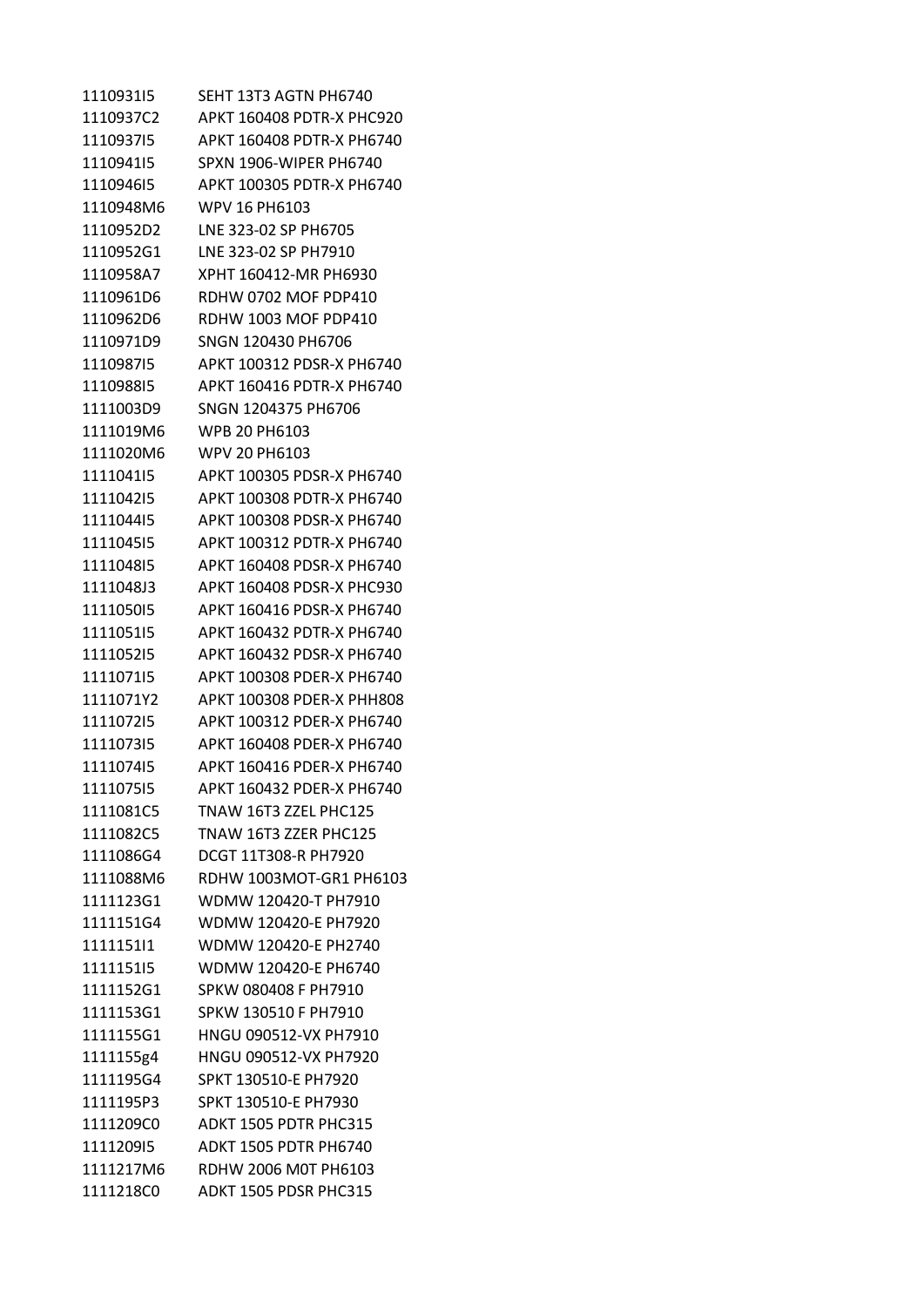1111218I5 ADKT 1505 PDSR PH6740 1111224B9 XDKT 100308 PDSR PHC910 1111224C2 XDKT 100308 PDSR PHC920 1111224C5 XDKT 100308 PDSR PHC125 1111290C5 TNAW 1606 ZZSL PHC125 1111291C5 TNAW 1606 ZZSR PHC125 1111292C5 TNAW 1606 R3 ZZSR PHC125 1111293C5 TNAW 1606 R3 ZZSL PHC125 1111313D2 LNXT 150608 PNER-MP PH6705 1111313I5 LNXT 150608 PNER-MP PH6740 1111314C2 SPKT 08T308-E PHC920 1111314G4 SPKT 08T308-E PH7920 1111314P3 SPKT 08T308-E PH7930 1111315D2 LNKX 160508-W PH6705 1111355G4 SPKW 130510-E PH7920 1111364G4 SPKW 08T308-E PH7920 1111374D2 PNHX 1105 ZNER-MK PH6705 1111374I2 PNHX 1105 ZNER-MK PH2705 1111374I5 PNHX 1105 ZNER-MK PH6740 1111374P3 PNHX 1105 ZNER-MK PH7930 1111398N2 RDMX 2006 M0SN PH5135 1111424G4 WNHU 060410 PH7920 1111424M6 WNHU 060410 PH6103 1111424T1 WNHU 060410 PHP920 1111424X7 WNHU 060410 PHP603 1111452C2 SNHX 1206 ANEN-LP PHC920 1111452G1 SNHX 1206 ANEN-LP PH7910 1111452I5 SNHX 1206 ANEN-LP PH6740 1111452X9 SNHX 1206 ANEN-LP PHH930 1111457L9 RDMW 2006 MOSN PH5740 1111477I5 RDMW 1604 M0T-SP PH6740 1111500G1 SEHT 13T3 AGFN PH7910 1111502I5 SNHX 1206 ANSN-MP PH6740 1111502P3 SNHX 1206 ANSN-MP PH7930 1111502X9 SNHX 1206 ANSN-MP PHH930 1111503G1 SNHX 1206 ANEN-MK PH7910 1111503P3 SNHX 1206 ANEN-MK PH7930 1111504I5 SNHX 1206 ANFN-LN PH6740 1111508A7 SPMW 200805-PB PH6930 1111518L8 OFEN 070405 TN PH5125 1111518L9 OFEN 070405 TN PH5740 1111519D2 ANHX 160708 PNR-LP PH6705 1111522I5 RPHT 1204 M0T PH6740 1111532C2 XPMX 10T308 E PHC920 1111541L8 SPEN 120408 PH5125 1111542G9 LNHX 090400-1 PH6120 1111560A7 XPHT 160408-MR PH6930 1111568C2 OFKR 070408 SN-MP PHC920 1111571C5 TPKR 2204 PDER PHC125 1111572L8 WNKU 221325-MH PH5125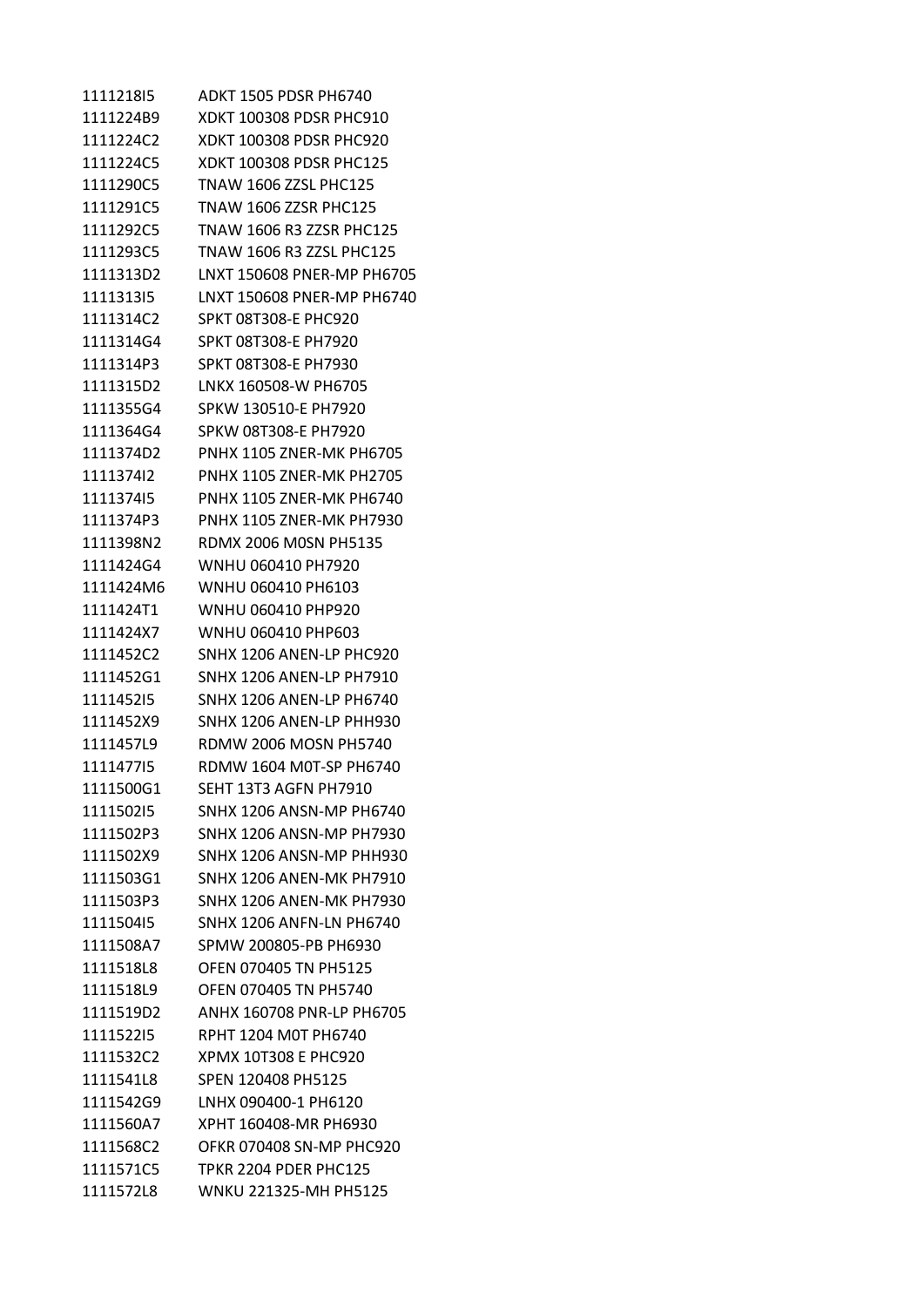1111572L9 WNKU 221325-MH PH5740 1111590G1 LNXT 150612 PNER-MP PH7910 1111590I5 LNXT 150612 PNER-MP PH6740 1111591I5 LNXT 150608 PNSR-HP PH6740 1111595D2 ANHX 160708 PNER-MP PH6705 1111595X9 ANHX 160708 PNER-MP PHH930 1111596D2 ANHX 160712 PNER-LP PH6705 1111596G1 ANHX 160712 PNER-LP PH7910 1111598D2 ANHX 160712 PNER-MP PH6705 1111598G1 ANHX 160712 PNER-MP PH7910 1111602G4 APMT 15T3 PDR-D56 PH7920 1111603G4 APMT 15T3 PDR-D55 PH7920 1111604G4 APMT 15T3 PDR-F56 PH7920 1111609D2 SPMT 120408-MP PH6705 1111629Q1 XDGX 15M532 PDFR-LN PHD910 1111642I6 SPGX 190606 PHC740 1111652D2 ANHX 100405 PNR-LP PH6705 1111652X9 ANHX 100405 PNR-LP PHH930 1111899G1 SNHX 1206 ANFN-W PH7910 1111899G4 SNHX 1206 ANFN-W PH7920 1111906I5 SOEW 13M510 S PH6740 1111907I5 SOEW 160512 S PH6740 1111908D2 ANHX 100412 PNR-LP PH6705 1111908G1 ANHX 100412 PNR-LP PH7910 1111921G4 SEXT 14M4 AGSN-M PH7920 1111922C2 APKT 160408 PDSR-MP PHC920 1111932G4 SPCN 1203 ZDTR PH7920 1111933G4 SPCN 1203 ZDTL PH7920 1111951I5 SNHX 1606 ANER-LP PH6740 1111951P4 SNHX 1606 ANER-LP PHP930 1111951T1 SNHX 1606 ANER-LP PHP920 1111952I5 SNHX 1606 ANER-MP PH6740 1111952L6 SNHX 1606 ANER-MP PH5320 1111952N9 SNHX 1606 ANER-MP PH5325 1111954I5 ONHX 0606 ANEN-LP PH6740 1111954N9 ONHX 0606 ANEN-LP PH5325 1111955I5 ONHX 0606 ANEN-MP PH6740 1111955L9 ONHX 0606 ANEN-MP PH5740 1111955T1 ONHX 0606 ANEN-MP PHP920 1111980C2 XPET 100304 PDER-LP PHC920 1111980I5 XPET 100304 PDER-LP PH6740 1111980J3 XPET 100304 PDER-LP PHC930 1111981C2 XPET 100308 PDER-LP PHC920 1111981I5 XPET 100308 PDER-LP PH6740 1111981P3 XPET 100308 PDER-LP PH7930 1111981Y1 XPET 100308 PDER-LP PHH740 1111982C2 XPET 100304 PDSR-MP PHC920 1111982I5 XPET 100304 PDSR-MP PH6740 1111982J3 XPET 100304 PDSR-MP PHC930 1111983C2 XPET 100308 PDSR-MP PHC920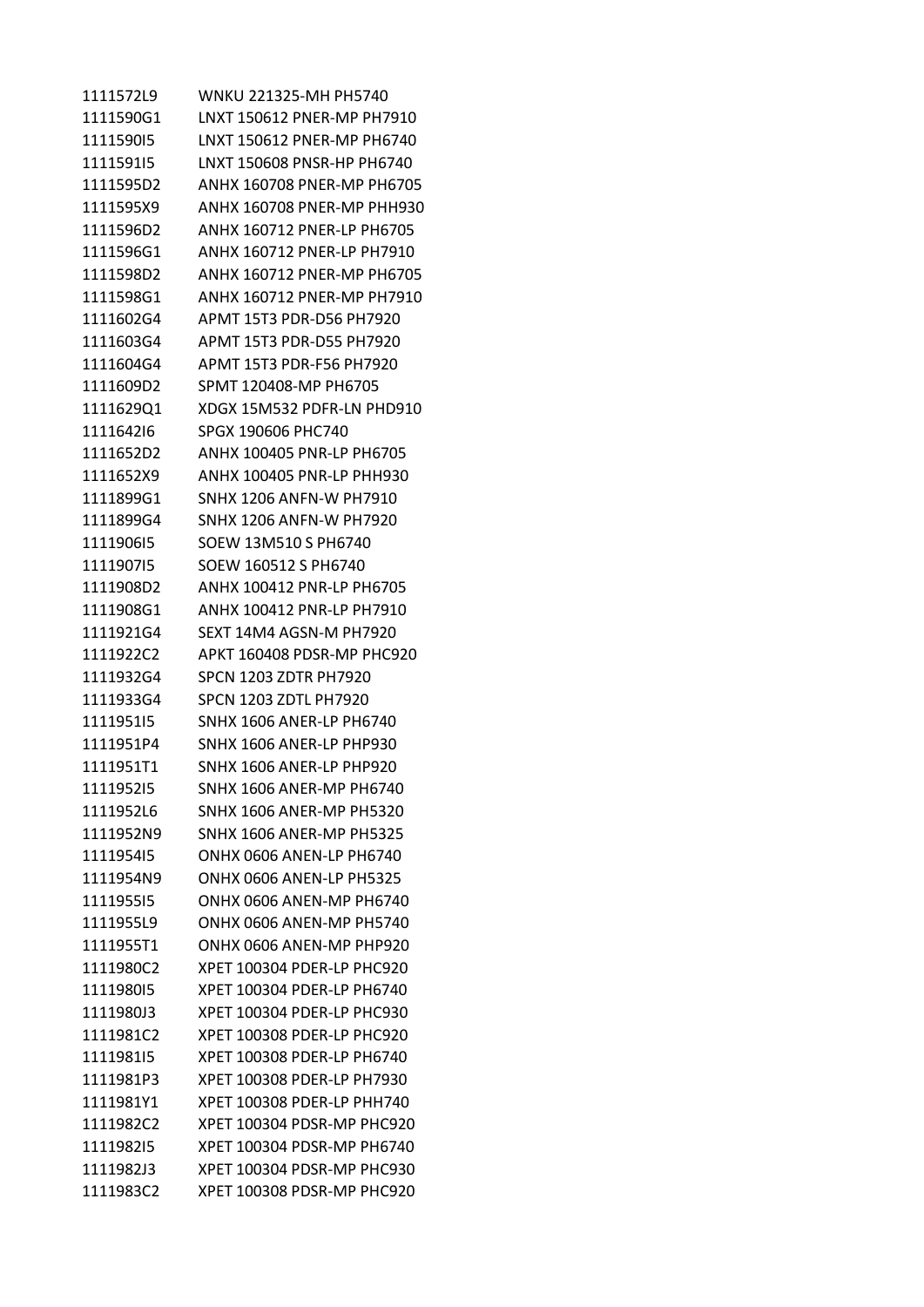| 111198315 | XPET 100308 PDSR-MP PH6740        |
|-----------|-----------------------------------|
| 1111983J3 | XPET 100308 PDSR-MP PHC930        |
| 1111983P3 | XPET 100308 PDSR-MP PH7930        |
| 1111983X9 | XPET 100308 PDSR-MP PHH930        |
| 1111986C2 | XPET 170608 PDER-LP PHC920        |
| 1111986G4 | XPET 170608 PDER-LP PH7920        |
| 111198615 | XPET 170608 PDER-LP PH6740        |
| 1111987C2 | XPET 170616 PDER-LP PHC920        |
| 111198715 | XPET 170616 PDER-LP PH6740        |
| 1111988C2 | XPET 170608 PDSR-MP PHC920        |
| 111198815 | XPET 170608 PDSR-MP PH6740        |
| 1111989C2 | XPET 170616 PDSR-MP PHC920        |
| 111198915 | XPET 170616 PDSR-MP PH6740        |
| 1111998L9 | <b>PNHX 1105 ZNER-HK PH5740</b>   |
| 1112002C2 | XPET 060204 PDER-LP PHC920        |
| 1112003C2 | XPET 060208 PDER-LP PHC920        |
| 1112003P3 | XPET 060208 PDER-LP PH7930        |
| 1112004C2 | XPET 060216 PDER-LP PHC920        |
| 1112004P4 | XPET 060216 PDER-LP PHP930        |
| 1112004X9 | XPET 060216 PDER-LP PHH930        |
| 111200515 | ANHX 100405 PNER LM PH6740        |
| 1112005X9 | ANHX 100405 PNER-LM PHH930        |
| 1112007L6 | LNKX 201012-HK PH5320             |
| 1112007L9 | LNKX 201012-HK PH5740             |
| 1112007N2 | LNKX 201012-HK PH5135             |
| 1112016G6 | ONMF 090520 ANTN-MK-16 PH7740     |
| 1112020D2 | SNHU 120608 ZNER-LP PH6705        |
| 111202015 | <b>SNHU 120608 ZNER-LP PH6740</b> |
| 1112020P4 | <b>SNHU 120608 ZNER-LP PHP930</b> |
| 1112022C2 | XPET 100316 PDER-LP PHC920        |
| 111202215 | XPET 100316 PDER-LP PH6740        |
| 1112030G4 | RNHX 1204 M0E-LP PH7920           |
| 1112030G6 | RNHX 1204 MOF-LP PH7740           |
| 1112030P3 | RNHX 1204 MOE-LP PH7930           |
| 1112041L9 | SNEX 150704-S PH5740              |
| 1112049X9 | XPET 060210 ZER-HF PHH930         |
| 1112052G6 | RNHX 1204 MOE-MP PH7740           |
| 1112052R1 | <b>RNHX 1204 MOE-MP PHM740</b>    |
| 1112096X5 | <b>WCL-12 R1.0 PHP910</b>         |
| 1112096X7 | <b>WCL-12 R1.0 PHP603</b>         |
| 1112097X5 | <b>WCL-16 R1.0 PHP910</b>         |
| 1112097X7 | WCL-16 R1.0 PHP603                |
| 1112098X5 | <b>WCL-20 R1.0 PHP910</b>         |
| 1112098X7 | WCL-20 R1.0 PHP603                |
| 1112099X5 | <b>WCR-12 PHP910</b>              |
| 1112099X7 | <b>WCR-12 PHP603</b>              |
| 1112100X7 | <b>WCR-16 PHP603</b>              |
| 111210315 | ANHX 100412 PNER-LM PH6740        |
| 1112106L5 | ANHX 100408 PNR-LP PH5705         |
| 1112106L9 | ANHX 100408 PNR-LP PH5740         |
|           |                                   |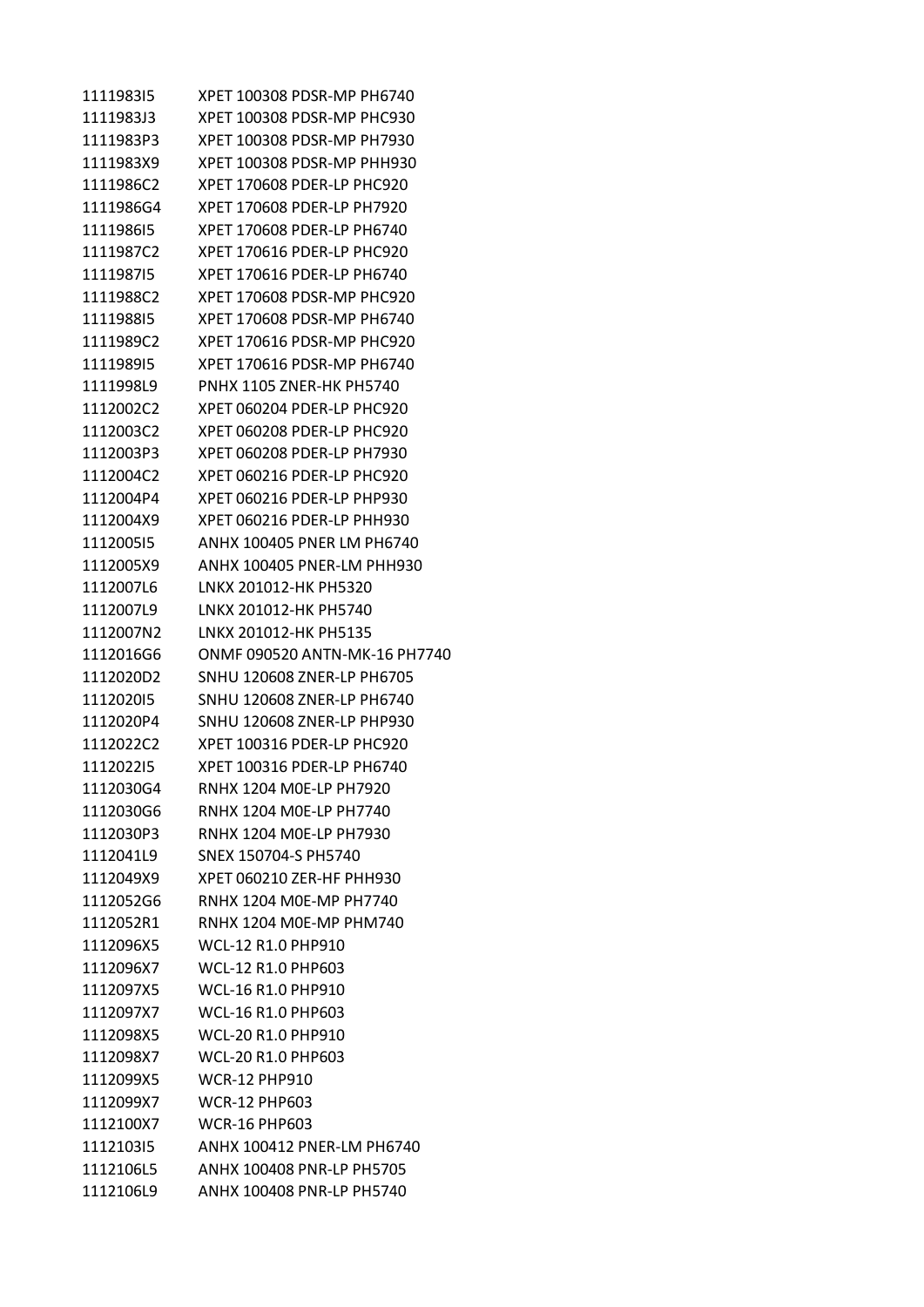| 1112111C2 | XPET 100312 PDER-LP PHC920        |
|-----------|-----------------------------------|
| 1112113P3 | RNHX 2007 MOE-LP PH7930           |
| 1112133G4 | RPEW 1204 M0 PH7920               |
| 1112140L8 | SPGW 2008 AZ PH5125               |
| 1112147G4 | SOET 13M520-MS PH7920             |
| 1112147R1 | SOET 13M520-MS PHM740             |
| 1112148G4 | WDET 120420-MS PH7920             |
| 1112150G4 | RDHT 0702 M0E-LS PH7920           |
| 1112150G6 | RDHT 0702 M0E-LS PH7740           |
| 1112150P3 | RDHT 0702 M0E-LS PH7930           |
| 1112152G4 | RDHT 0802 M0E-LS PH7920           |
| 1112152G6 | RDHT 0802 M0E-LS PH7740           |
| 1112152L9 | RDHT 0802 M0E-LS PH5740           |
| 1112153G4 | RPHT 2006 MOE-MS PH7920           |
| 1112153G6 | RPHT 2006 M0E-MS PH7740           |
| 1112153P3 | RPHT 2006 M0E-MS PH7930           |
| 1112153R1 | RPHT 2006 MOE-MS PHM740           |
| 1112153Y1 | RPHT 2006 MOE-MS PHH740           |
| 1112158C2 | APKT 160408 PDSR-X1 PHC920        |
| 111215815 | APKT 160408 PDSR-X1 PH6740        |
| 1112158T1 | APKT 160408 PDSR-X1 PHP920        |
| 1112159C2 | APKT 160408 PDER-X1 PHC920        |
| 111215915 | APKT 160408 PDER-X1 PH6740        |
| 1112162L5 | ANHX 100408 PNER-LM PH5705        |
| 1112162L9 | ANHX 100408 PNER-LM PH5740        |
| 1112166C2 | APKT 100305 PDTR-X1 PHC920        |
| 1112167C2 | APKT 100305 PDSR-X1 PHC920        |
| 111216715 | APKT 100305 PDSR-X1 PH6740        |
| 1112168C2 | APKT 100305 PDER-X1 PHC920        |
| 111216815 | APKT 100305 PDER-X1 PH6740        |
| 1112186G4 | RPHT 1204 M0E-MS PH7920           |
| 1112186G6 | RPHT 1204 M0E-MS PH7740           |
| 1112186P3 | RPHT 1204 M0E-MS PH7930           |
| 1112197T9 | XPFT 100308 PDFR-LS PHS740        |
| 1112221G4 | SOET 160520-MS PH7920             |
| 1112221R1 | SOET 160520-MS PHM740             |
| 1112225G4 | LNXT 090404 PNFR-MP PH7920        |
| 1112226T1 | LNXT 090408 PNER-MP PHP920        |
| 1112237X9 | ANHX 120608 PNFR-LS PHH930        |
| 1112238P3 | ANHX 120608 PNSR-MP PH7930        |
| 1112242P3 | LNXT 130604 PNER-MP PH7930        |
| 1112242T1 | LNXT 130604 PNER-MP PHP920        |
| 1112243L9 | LNXT 130608 PNER-MP PH5740        |
| 1112243P3 | LNXT 130608 PNER-MP PH7930        |
| 1112253G6 | RPHT 10T3 M0E-MS PH7740           |
| 1112254G6 | RPHT 1605 M0E-MS PH7740           |
| 1112278P4 | <b>SNKU 120608 ZNER-LP PHP930</b> |
| 1112284P4 | ONKX 0606 ANEN-LP PHP930          |
| 1112284T1 | ONKX 0606 ANEN-LP PHP920          |
| 1112284T9 | ONKX 0606 ANEN-LP PHS740          |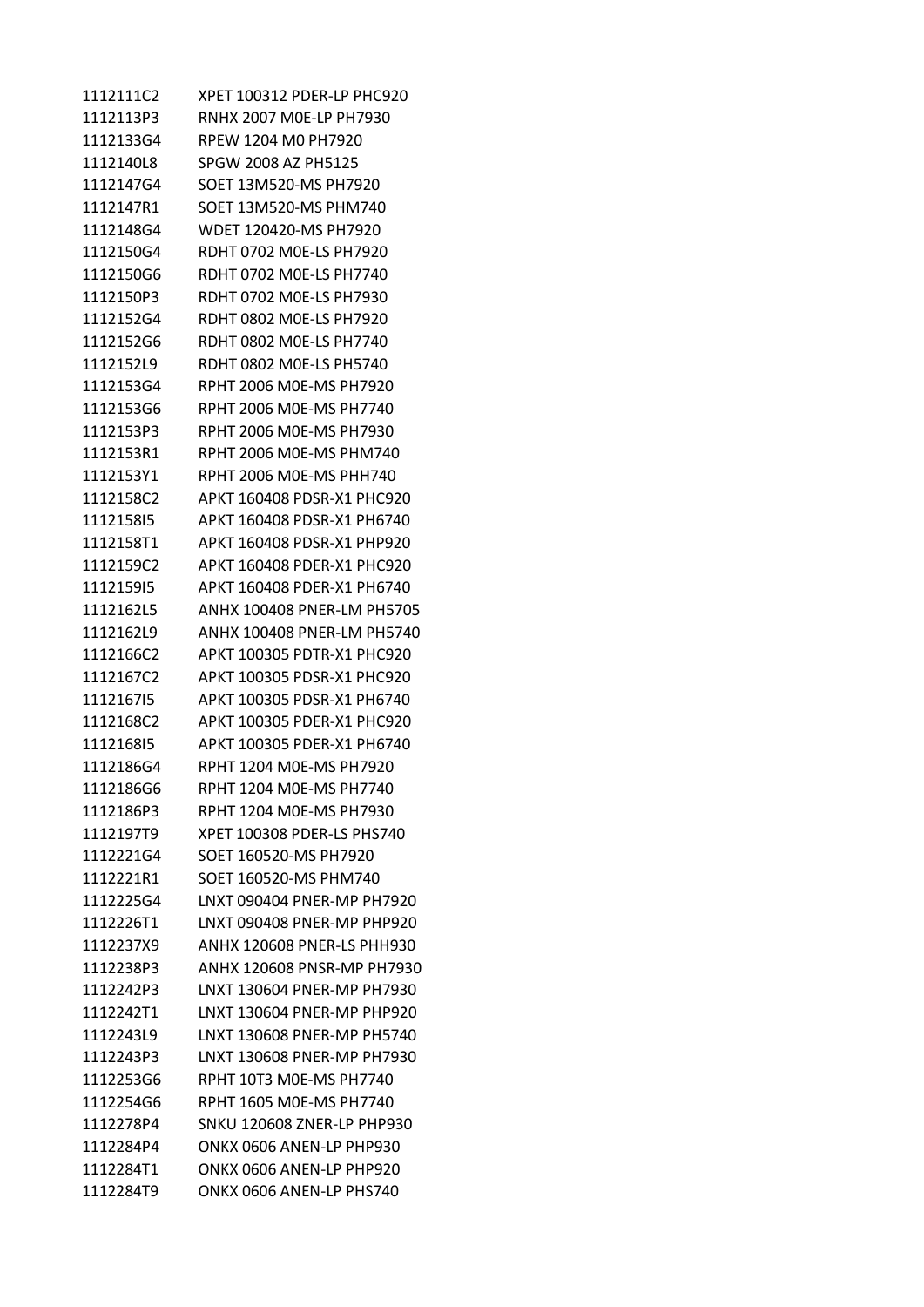1112293P3 SNKX 1206 ANSN-MP PH7930 1112293Y6 SNKX 1206 ANSN-MP PHP740 1112301G6 ONKX 050505 ANEN-LP PH7740 1112301T9 ONKX 050505 ANEN-LP PHS740 1112301X9 ONKX 050505 ANEN-LP PHH930 1112301Y6 ONKX 050505 ANEN-LP PHP740 1112302G4 ONHX 050505 ANEN-LP PH7920 1112304G4 ONHX 050505 ANSN-MP PH7920 1112304P3 ONHX 050505 ANSN-MP PH7930 1112305L5 ONKX 050500 ANEN-MK PH5705 1112306L5 ONHX 050500 ANEN-MK PH5705 1112306L9 ONHX 050500 ANEN-MK PH5740 1112365T1 POKT 040305 ZDSR-MP PHP920 1112367C2 APKT 160408 PDSR-X2 PHC920 1112367I5 APKT 160408 PDSR-X2 PH6740 1112376P7 XPET 100312 ZDR-HF PH7603 1112376X9 XPET 100312 ZDR-HF PHH930 1112383G4 ANHX 160716 PNER-MP PH7920 1112383P3 ANHX 160716 PNER-MP PH7930 1112430P3 ANHX 120616 PNSR-MP PH7930 1112487G1 SOKW 080310 S PH7910 1112487G4 SOKW 080310 S PH7920 1112488G1 SOKW 13M510 S PH7910 1112488G4 SOKW 13M510 S PH7920 1112488G6 SOKW 13M510 S PH7740 1112500X7 XPHW 100308 ZER-MH PHP603 1112513G4 ANHX 100402 PNER-LM PH7920 1112562X4 XPHW 060205 ZER-MH PHH603 1112563X4 XPHW 060210 ZER-MH PHH603 1112564I3 XNHW 120504 PZFR-015045 PDP403 1112565I3 XNHW 120504 PZFR-000080 PDP403 1112567D4 XNHW 1205 PZFR-030045 PBH910 1112567I3 XNHW 1205 PZFR-030045 PDP403 1112568D4 XNHW 1205 PZTR-030045 PBH910 1112568I3 XNHW 1205 PZTR-030045 PDP403 1112596X9 XPET 100312 ZDR-HS PHH930 1112600G1 TOGT 09T301-650 PH7910 1112600G4 TOGT 09T301-650 PH7920 1112601G1 TOGT 09T302-650 PH7910 1112601G4 TOGT 09T302-650 PH7920 1112602G1 TOGT 09T303-650 PH7910 1112602G4 TOGT 09T303-650 PH7920 1112603G1 TOGT 09T304-650 PH7910 1112603G4 TOGT 09T304-650 PH7920 1112604G1 TOGT 09T308-650 PH7910 1112604G4 TOGT 09T308-650 PH7920 1112606G1 CCGT 060202-860 PH7910 1112606G4 CCGT 060202-860 PH7920 1112607G1 CCGT 060204-860 PH7910 1112607G4 CCGT 060204-860 PH7920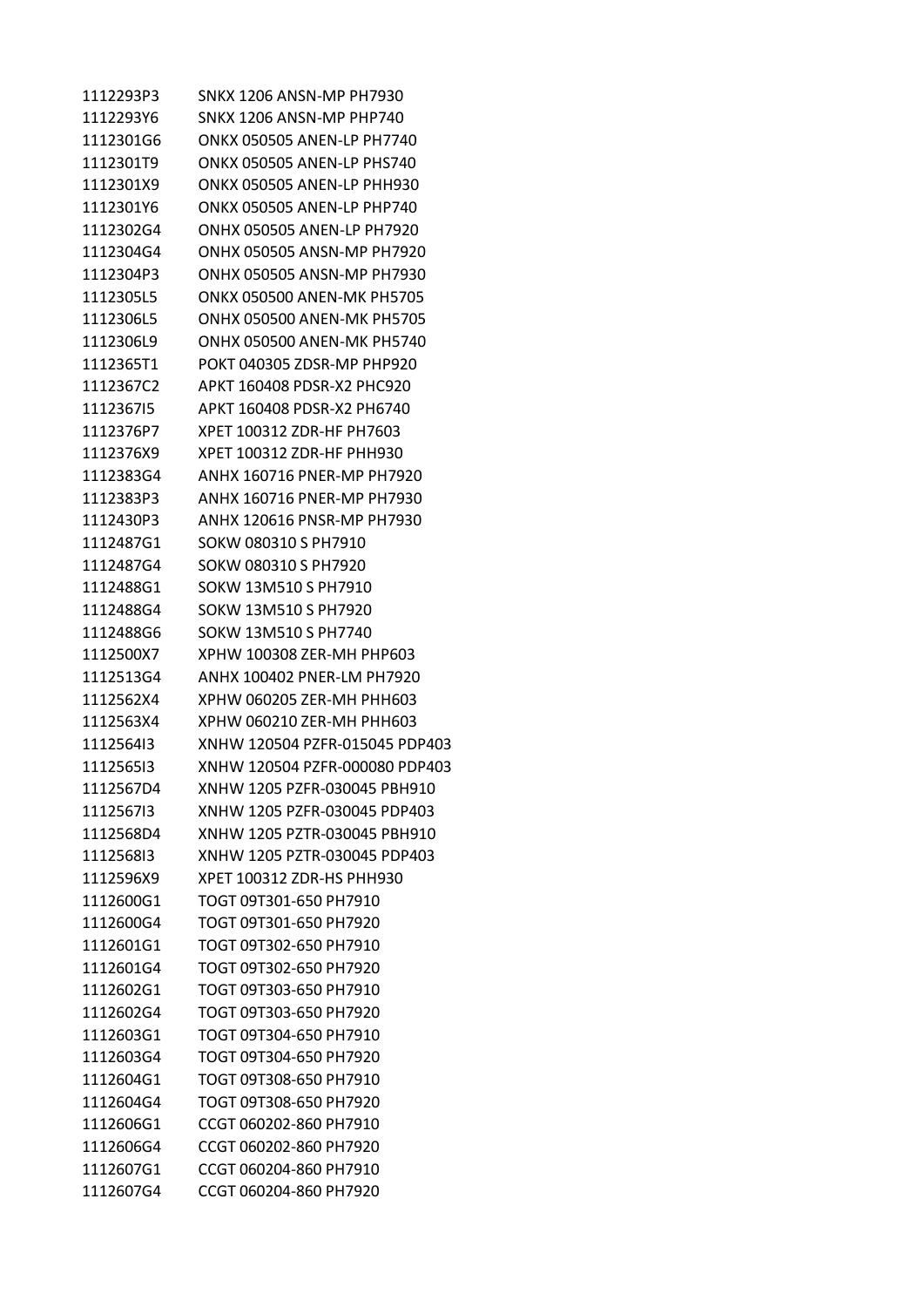| 1112608G1 | CCGT 09T302-860 PH7910      |
|-----------|-----------------------------|
| 1112608G4 | CCGT 09T302-860 PH7920      |
| 1112609G1 | CCGT 09T304-860 PH7910      |
| 1112609G4 | CCGT 09T304-860 PH7920      |
| 1112619G1 | CCGT 120404-860 PH7910      |
| 1112619G4 | CCGT 120404-860 PH7920      |
| 1112620G1 | CCGT 120408-860 PH7910      |
| 1112620G4 | CCGT 120408-860 PH7920      |
| 1112642S4 | VCGW 160408-T2513 Z1 PBH920 |
| 1112643G1 | CCMT 09T304-140 PH7910      |
| 1112643G4 | CCMT 09T304-140 PH7920      |
| 1112644G1 | CCMT 120408-140 PH7910      |
| 1112644G4 | CCMT 120408-140 PH7920      |
| 1112645G1 | CCMT 09T304-170 PH7910      |
| 1112645G4 | CCMT 09T304-170 PH7920      |
| 1112646G1 | CCMT 160508-170 PH7910      |
| 1112646G4 | CCMT 160508-170 PH7920      |
| 1112647G1 | CCMT 060204-860 PH7910      |
| 1112647G4 | CCMT 060204-860 PH7920      |
| 1112648G1 | CCMT 09T304-860 PH7910      |
| 1112648G4 | CCMT 09T304-860 PH7920      |
| 1112649G1 | CCMT 120408-860 PH7910      |
| 1112649G4 | CCMT 120408-860 PH7920      |
| 1112650G1 | CCMT 160508-860 PH7910      |
| 1112650G4 | CCMT 160508-860 PH7920      |
| 1112651G1 | CCGT 09T302-830 PH7910      |
| 1112651G4 | CCGT 09T302-830 PH7920      |
| 1112652G1 | TOGT 080201-610 PH7910      |
| 1112652G4 | TOGT 080201-610 PH7920      |
| 1112653G1 | TOGT 080201-640 PH7910      |
| 1112653G4 | TOGT 080201-640 PH7920      |
| 1112654G1 | TOGT 080202-640 PH7910      |
| 1112654G4 | TOGT 080202-640 PH7920      |
| 1112655G1 | TOGT 080203-640 PH7910      |
| 1112655G4 | TOGT 080203-640 PH7920      |
| 1112656G1 | TOGT 080204-640 PH7910      |
| 1112656G4 | TOGT 080204-640 PH7920      |
| 1112657G1 | TOGT 100201-640 PH7910      |
| 1112657G4 | TOGT 100201-640 PH7920      |
| 1112658G1 | TOGT 080201-650 PH7910      |
| 1112658G4 | TOGT 080201-650 PH7920      |
| 1112659G1 | TOGT 080203-650 PH7910      |
| 1112659G4 | TOGT 080203-650 PH7920      |
| 1112660G1 | TOGT 100203-650 PH7910      |
| 1112660G4 | TOGT 100203-650 PH7920      |
| 1112696T9 | ONHX 0606 ANEN-LS PHS740    |
| 1112735X4 | XPHW 100320 ZER-MH PHH603   |
| 1112735X7 | XPHW 100320 ZER-MH PHP603   |
| 1112766R1 | RPHT 1204 MOE-LS PHM740     |
| 1112767T9 | RPHT 1204 M0E-MM PHS740     |
|           |                             |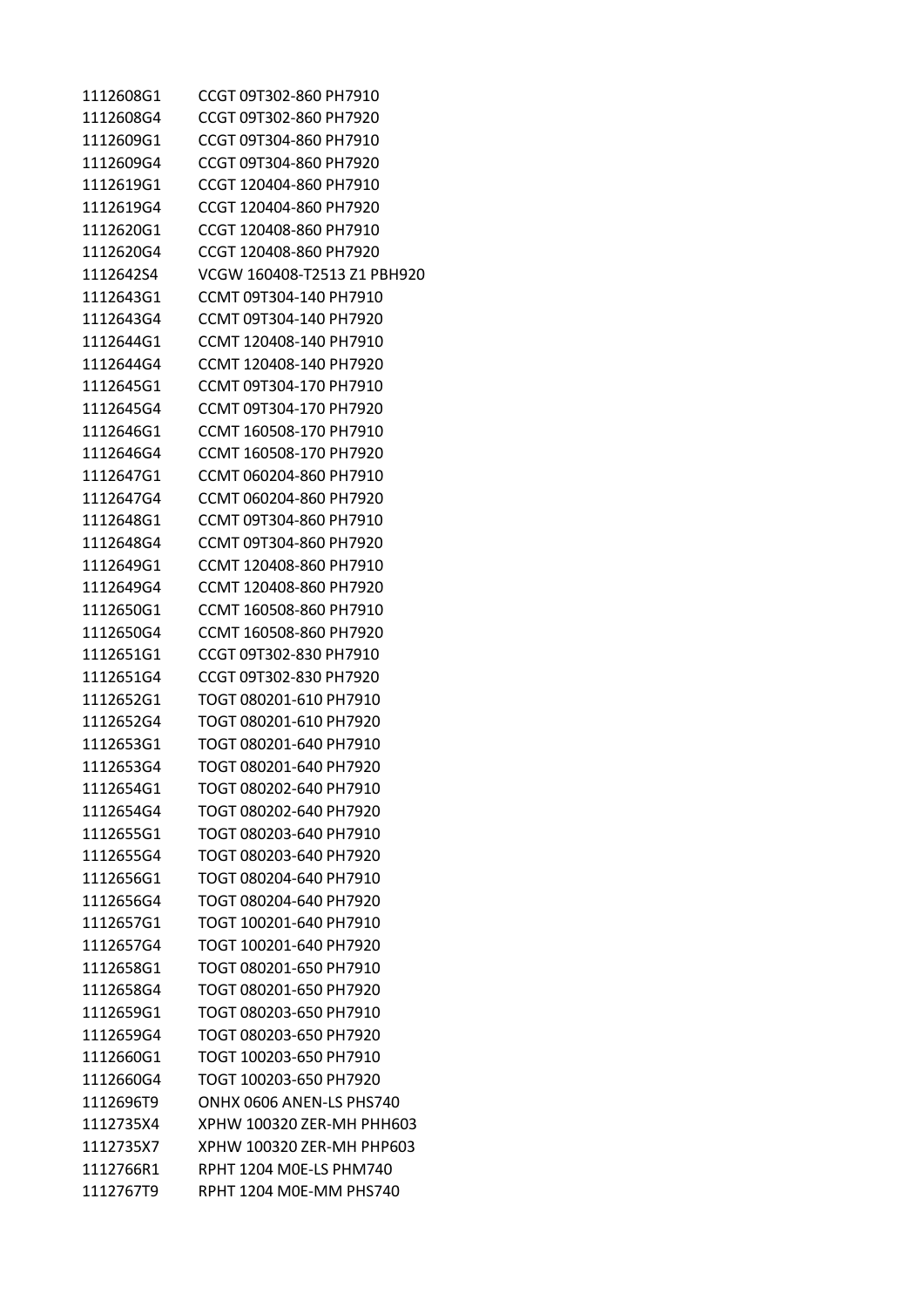| 1112773T9 | RPHT 10T3M0E-MM PHS740     |
|-----------|----------------------------|
| 1112780X9 | SOHT 100408-MS PHH930      |
| 1112780Y1 | SOHT 100408-MS PHH740      |
| 1112780Y2 | SOHT 100408-MS PHH808      |
| 1112802G4 | XNKU 06T310-MP PH7920      |
| 1112802P3 | XNKU 06T310-MP PH7930      |
| 1112802P4 | XNKU 06T310-MP PHP930      |
| 1112813V4 | SOEW 13M510-MD PHP925      |
| 1112848X5 | <b>WCL-10 R1.0 PHP910</b>  |
| 1112848X7 | <b>WCL-10 R1.0 PHP603</b>  |
| 1112868Y3 | LNXT 090404 PNER-LS PHH920 |
| 1112949X9 | RDHT 1003MOE-LS PHH930     |
| 1120202G1 | CCMT 120408 PH7910         |
| 1120205L5 | CCMW 060202 PH5705         |
| 1120206B9 | <b>CCMW 060204 PHC910</b>  |
| 1120207L5 | CCMW 060208 PH5705         |
| 1120208L5 | CCMW 080204 PH5705         |
| 1120209L5 | CCMW 080304 PH5705         |
| 1120210L5 | CCMW 090304 PH5705         |
| 1120211L5 | CCMW 090308 PH5705         |
| 1120213B9 | <b>CCMW 09T308 PHC910</b>  |
| 1120213G1 | CCMW 09T308 PH7910         |
| 1120213L5 | <b>CCMW 09T308 PH5705</b>  |
| 1120214L5 | CCMW 120404 PH5705         |
| 1120215B9 | <b>CCMW 120408 PHC910</b>  |
| 1120215L5 | CCMW 120408 PH5705         |
| 1120215L6 | CCMW 120408 PH5320         |
| 1120218L5 | CNMA 090308 PH5705         |
| 1120218L6 | CNMA 090308 PH5320         |
| 1120219G1 | CNMA 120404 PH7910         |
| 1120220B9 | CNMA 120408 PHC910         |
| 1120220G1 | CNMA 120408 PH7910         |
| 1120220J1 | CNMA 120408 PH7320         |
| 1120221G1 | CNMA 120412 PH7910         |
| 1120221G2 | CNMA 120412 PH7705         |
| 1120221L7 | CNMA 120412 PH5115         |
| 1120223G1 | CNMA 120416 PH7910         |
| 1120227L9 | CNMA 190616 PH5740         |
| 1120231A9 | CNMG 120404 PH2320         |
| 1120233B9 | CNMG 120404-PA PHC910      |
| 1120237B9 | CNMG 120408 PHC910         |
| 1120239B9 | CNMG 120408-PA PHC910      |
| 1120241A9 | CNMG 120408-PD PH2320      |
| 1120300L8 | <b>DCMT 11T308 PH5125</b>  |
| 1120303B9 | DCMW 070204 PHC910         |
| 1120307L5 | DCMW 150408 PH5705         |
| 1120312a9 | DNMA 150404 PH2320         |
| 1120313A9 | DNMA 150408 PH2320         |
| 1120313G1 | DNMA 150408 PH7910         |
| 1120315G1 | DNMA 150608 PH7910         |
|           |                            |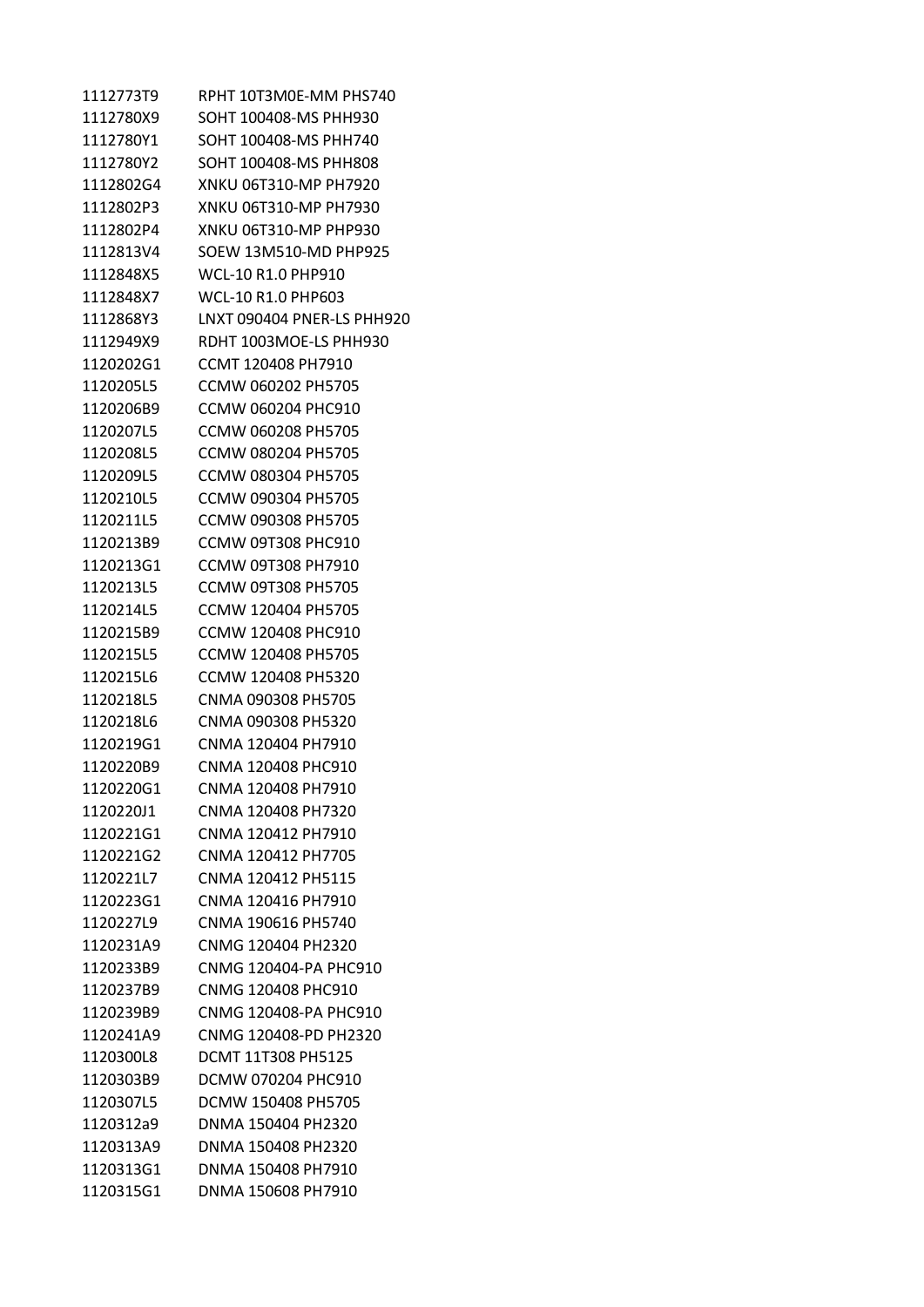| 1120316B9 | DNMA 150612 PHC910        |
|-----------|---------------------------|
| 1120316G1 | DNMA 150612 PH7910        |
| 1120334L6 | DNMG 150612 PH5320        |
| 1120348R2 | DNMX 150408-L01 PHG115    |
| 1120348R3 | DNMX 150408-L01 PHG125    |
| 1120349R2 | DNMX 150408-R01 PHG115    |
| 1120349R3 | DNMX 150408-R01 PHG125    |
| 1120350R2 | DNMX 150604-L01 PHG115    |
| 1120350R3 | DNMX 150604-L01 PHG125    |
| 1120351L7 | DNMX 150604-L02 PH5115    |
| 1120351L8 | DNMX 150604-L02 PH5125    |
| 1120352L7 | DNMX 150604-R01 PH5115    |
| 1120352L8 | DNMX 150604-R01 PH5125    |
| 1120353L7 | DNMX 150604-R02 PH5115    |
| 1120353L8 | DNMX 150604-R02 PH5125    |
| 1120354R2 | DNMX 150608-L01 PHG115    |
| 1120354R3 | DNMX 150608-L01 PHG125    |
| 1120355L7 | DNMX 150608-L02 PH5115    |
| 1120355L8 | DNMX 150608-L02 PH5125    |
| 1120356L8 | DNMX 150608-R01 PH5125    |
| 1120356R2 | DNMX 150608-R01 PHG115    |
| 1120357L7 | DNMX 150608-R02 PH5115    |
| 1120357L8 | DNMX 150608-R02 PH5125    |
| 1120368E2 | KNUX 160405-L01-PD PHC225 |
| 1120368G1 | KNUX 160405-L01-PD PH7910 |
| 1120368L6 | KNUX 160405-L01 PH5320    |
| 1120368L7 | KNUX 160405-L01 PH5115    |
| 1120368L8 | KNUX 160405-L01 PH5125    |
| 1120368L9 | KNUX 160405-L01 PH5740    |
| 1120371E2 | KNUX 160405-R01-PD PHC225 |
| 1120371G1 | KNUX 160405-R01-PD PH7910 |
| 1120371L6 | KNUX 160405-R01 PH5320    |
| 1120371L7 | KNUX 160405-R01 PH5115    |
| 1120371L8 | KNUX 160405-R01 PH5125    |
| 1120371L9 | KNUX 160405-R01 PH5740    |
| 1120374L6 | KNUX 160410-L02 PH5320    |
| 1120374L7 | KNUX 160410-L02 PH5115    |
| 1120374L8 | KNUX 160410-L02 PH5125    |
| 1120376L6 | KNUX 160410-R02 PH5320    |
| 1120376L7 | KNUX 160410-R02 PH5115    |
| 1120376L8 | KNUX 160410-R02 PH5125    |
| 1120384L7 | RCMT 0602M0-CP PH5115     |
| 1120384L8 | RCMT 0602M0-CP PH5125     |
| 1120385L7 | RCMT 0803M0-ST PH5115     |
| 1120385L8 | RCMT 0803M0-ST PH5125     |
| 1120386L7 | RCMT 1003M0-ST PH5115     |
| 1120386L8 | RCMT 1003M0-ST PH5125     |
| 1120387L7 | RCMT 10T3M0-ST PH5115     |
| 1120387L8 | RCMT 10T3M0-ST PH5125     |
| 1120388L7 | RCMT 1204M0-ST PH5115     |
|           |                           |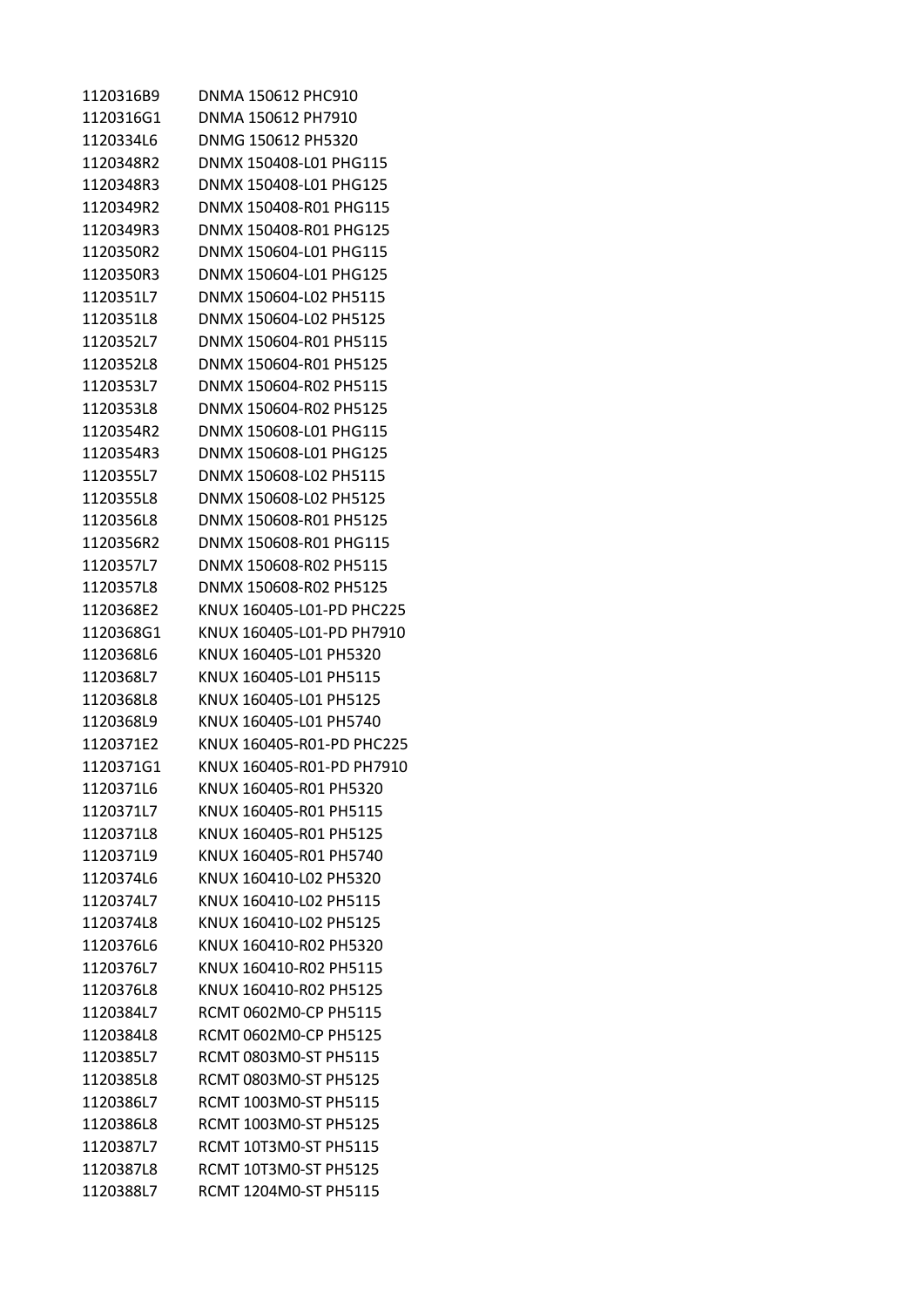| 1120388L8 | RCMT 1204M0-ST PH5125    |
|-----------|--------------------------|
| 1120389L8 | RCMT 1606M0-ST PH5125    |
| 1120390L8 | RCMT 2006M0-ST PH5125    |
| 1120395L8 | RCMX 1204M0 PH5125       |
| 1120397L6 | RCMX 1606M0 PH5320       |
| 1120404C8 | LNUX 191940-RRM-T PH0215 |
| 1120404M0 | LNUX 191940-RRM-T PH5706 |
| 1120404R2 | LNUX 191940-RRM-T PHG115 |
| 1120437L6 | RNMA 150600 PH5320       |
| 1120438L6 | RNMA 2509M0 PH5320       |
| 1120439L6 | RNMG 090300-ST PH5320    |
| 1120439L8 | RNMG 090300-ST PH5125    |
| 1120439L9 | RNMG 090300-ST PH5740    |
| 1120440L6 | RNMG 120400-ST PH5320    |
| 1120440L8 | RNMG 120400-ST PH5125    |
| 1120440L9 | RNMG 120400-ST PH5740    |
| 1120441L9 | RNMG 150600-ST PH5740    |
| 1120442L5 | RNMG 190600-ST PH5705    |
| 1120442L7 | RNMG 190600-ST PH5115    |
| 1120442L9 | RNMG 190600-ST PH5740    |
| 1120443L9 | RNMG 250900-ST PH5740    |
| 1120467L5 | SCMW 090304 PH5705       |
| 1120468L5 | SCMW 09T302 PH5705       |
| 1120471L5 | SCMW 120404 PH5705       |
| 1120474G1 | SNMA 090308 PH7910       |
| 1120474L8 | SNMA 090308 PH5125       |
| 1120475G1 | SNMA 120404 PH7910       |
| 1120476B9 | SNMA 120408 PHC910       |
| 1120476G1 | SNMA 120408 PH7910       |
| 1120478A9 | SNMA 120412 PH2320       |
| 1120478G1 | SNMA 120412 PH7910       |
| 1120479G1 | SNMA 120416 PH7910       |
| 1120483A9 | SNMA 190616 PH2320       |
| 1120483D2 | SNMA 190616 PH6705       |
| 1120493L6 | SNMG 120408 PH5320       |
| 1120510L9 | SNMG 190616 PH5740       |
| 1120530B9 | SNMM 190624 PHC910       |
| 1120535L7 | SNUN 090304 PH5115       |
| 1120535L8 | SNUN 090304 PH5125       |
| 1120535L9 | SNUN 090304 PH5740       |
| 1120536L7 | SNUN 090308 PH5115       |
| 1120536L8 | SNUN 090308 PH5125       |
| 1120536L9 | SNUN 090308 PH5740       |
| 1120538L7 | SNUN 120304 PH5115       |
| 1120538L8 | SNUN 120304 PH5125       |
| 1120538L9 | SNUN 120304 PH5740       |
| 1120539L7 | SNUN 120308 PH5115       |
| 1120539L8 | SNUN 120308 PH5125       |
| 1120539L9 | SNUN 120308 PH5740       |
| 1120540L7 | SNUN 120312 PH5115       |
|           |                          |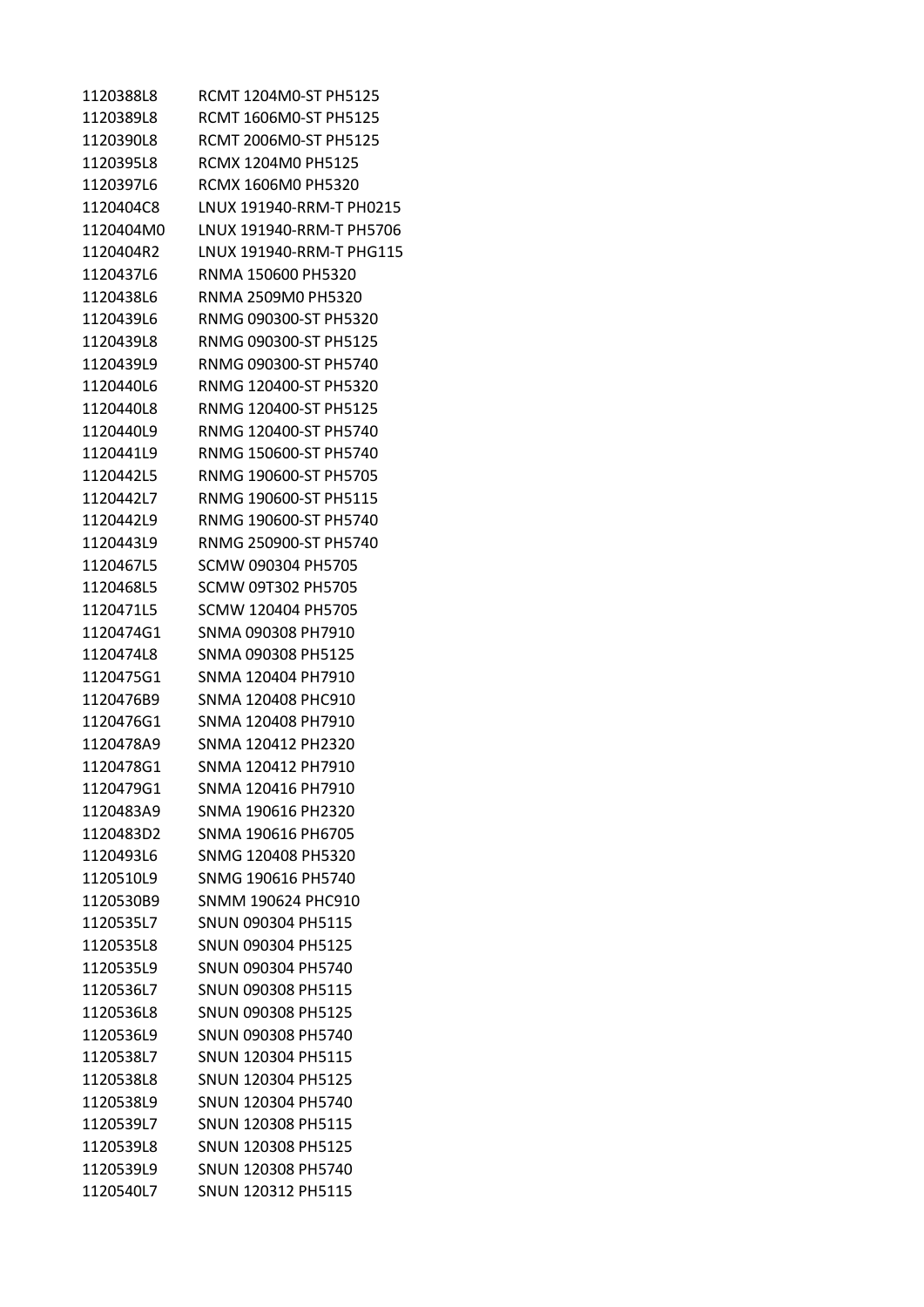| 1120540L8 | SNUN 120312 PH5125    |
|-----------|-----------------------|
| 1120540L9 | SNUN 120312 PH5740    |
| 112054115 | SNUN 120404 PH6740    |
| 1120541L7 | SNUN 120404 PH5115    |
| 1120541L8 | SNUN 120404 PH5125    |
| 1120541L9 | SNUN 120404 PH5740    |
| 112054215 | SNUN 120408 PH6740    |
| 1120542L7 | SNUN 120408 PH5115    |
| 1120542L8 | SNUN 120408 PH5125    |
| 1120542L9 | SNUN 120408 PH5740    |
| 112054415 | SNUN 120412 PH6740    |
| 1120544L7 | SNUN 120412 PH5115    |
| 1120544L8 | SNUN 120412 PH5125    |
| 1120544L9 | SNUN 120412 PH5740    |
| 1120547L7 | SNUN 120416 PH5115    |
| 1120547L8 | SNUN 120416 PH5125    |
| 1120547L9 | SNUN 120416 PH5740    |
| 1120549L7 | SNUN 150408 PH5115    |
| 1120549L8 | SNUN 150408 PH5125    |
| 1120549L9 | SNUN 150408 PH5740    |
| 1120550L7 | SNUN 150412 PH5115    |
| 1120550L8 | SNUN 150412 PH5125    |
| 1120550L9 | SNUN 150412 PH5740    |
| 1120551L7 | SNUN 150416 PH5115    |
| 1120551L8 | SNUN 150416 PH5125    |
| 1120551L9 | SNUN 150416 PH5740    |
| 1120553L7 | SNUN 190408 PH5115    |
| 1120553L8 | SNUN 190408 PH5125    |
| 1120553L9 | SNUN 190408 PH5740    |
| 1120554L7 | SNUN 190412 PH5115    |
| 1120554L8 | SNUN 190412 PH5125    |
| 1120554L9 | SNUN 190412 PH5740    |
| 1120556L7 | SNUN 190416 PH5115    |
| 1120556L8 | SNUN 190416 PH5125    |
| 1120556L9 | SNUN 190416 PH5740    |
| 112055717 | SNUN 190608 PH5115    |
| 1120557L8 | SNUN 190608 PH5125    |
| 1120557L9 | SNUN 190608 PH5740    |
| 1120558L7 | SNUN 250720 PH5115    |
| 1120558L8 | SNUN 250720 PH5125    |
| 1120558L9 | SNUN 250720 PH5740    |
| 1120560R3 | SPMR 090304-13 PHG125 |
| 1120562L8 | SPMR 090308-13 PH5125 |
| 1120563L8 | SPMR 120304-12 PH5125 |
| 1120565L8 | SPMR 120308-12 PH5125 |
| 1120572C0 | SPMW 120408 PHC315    |
| 1120572D2 | SPMW 120408 PH6705    |
| 1120578L8 | SPUN 090304 PH5125    |
| 1120579L8 | SPUN 090308 PH5125    |
| 1120583L9 | SPUN 120312 PH5740    |
|           |                       |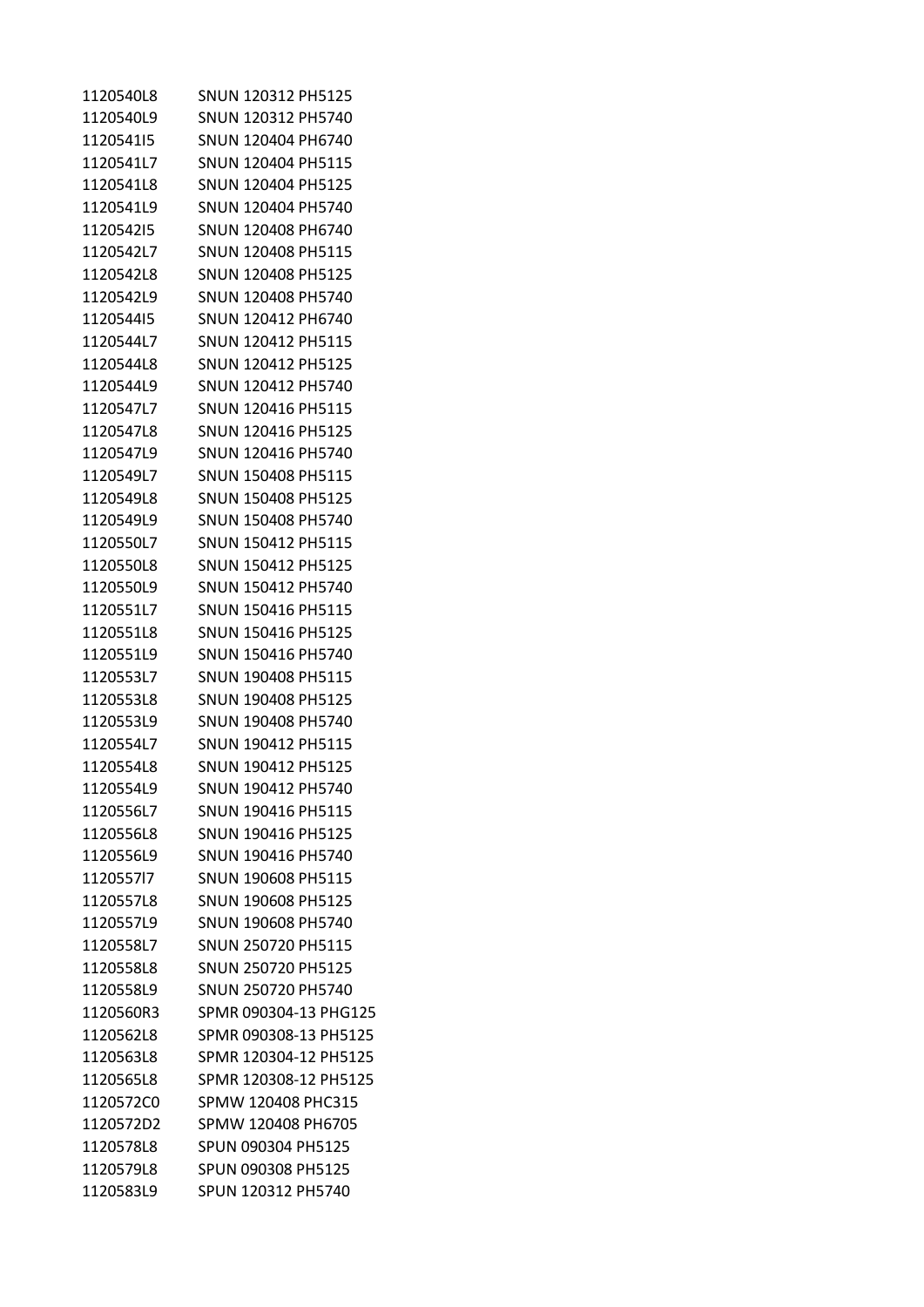| 1120589L8 | SPUN 120408 PH5125        |
|-----------|---------------------------|
| 1120590L8 | SPUN 120412 PH5125        |
| 1120592L8 | SPUN 120416 PH5125        |
| 1120594L8 | SPUN 150408 PH5125        |
| 1120595L8 | SPUN 150412 PH5125        |
| 1120597L8 | SPUN 190408 PH5125        |
| 1120598L8 | SPUN 190412 PH5125        |
| 1120601L8 | SPUN 190416 PH5125        |
| 1120603L8 | SPUN 250620 PH5125        |
| 1120607B9 | <b>TCMT 06T102 PHC910</b> |
| 1120608B9 | TCMT 090204 PHC910        |
| 1120609B9 | TCMT 110204 PHC910        |
| 1120611B9 | TCMT 16T304 PHC910        |
| 1120614B9 | TCMT 16T308 PHC910        |
| 1120618L5 | TCMW 090204 PH5705        |
| 1120619L5 | TCMW 110202 PH5705        |
| 1120620L6 | TCMW 110204 PH5320        |
| 1120621L5 | TCMW 160308 PH5705        |
| 1120622L6 | TCMW 16T304 PH5320        |
| 1120623L6 | <b>TCMW 16T308 PH5320</b> |
| 112062415 | TNMA 110304 PH6740        |
| 1120629B9 | TNMA 160404 PHC910        |
| 1120629G1 | TNMA 160404 PH7910        |
| 1120630B9 | TNMA 160408 PHC910        |
| 1120630G1 | TNMA 160408 PH7910        |
| 1120632G1 | TNMA 160412 PH7910        |
| 1120651B9 | TNMG 160408 PHC910        |
| 1120713L8 | TNMX 160404-R01 PH5125    |
| 1120713L9 | TNMX 160404-R01 PH5740    |
| 1120713R2 | TNMX 160404-R01 PHG115    |
| 1120732L7 | TPMR 090202-13 PH5115     |
| 1120732L8 | TPMR 090202-13 PH5125     |
| 1120733L7 | TPMR 090204-12 PH5115     |
| 1120733L8 | TPMR 090204-12 PH5125     |
| 1120735L7 | TPMR 090208-13 PH5115     |
| 1120735L8 | TPMR 090208-13 PH5125     |
| 1120736L7 | TPMR 090304-12 PH5115     |
| 1120736L8 | TPMR 090304-12 PH5125     |
| 1120737L7 | TPMR 090304-13 PH5115     |
| 1120737L8 | TPMR 090304-13 PH5125     |
| 1120738L7 | TPMR 110302-12 PH5115     |
| 1120738L8 | TPMR 110302-12 PH5125     |
| 1120739L7 | TPMR 110302-13 PH5115     |
| 1120739L8 | TPMR 110302-13 PH5125     |
| 112074416 | TPMR 110308-13 PHC740     |
| 1120745R3 | TPMR 160304-12 PHG125     |
| 1120751L7 | TPMR 160312-12 PH5115     |
| 1120751L8 | TPMR 160312-12 PH5125     |
| 1120753L9 | TPMR 220408-13 PH5740     |
| 1120757L8 | TPUN 110204 PH5125        |
|           |                           |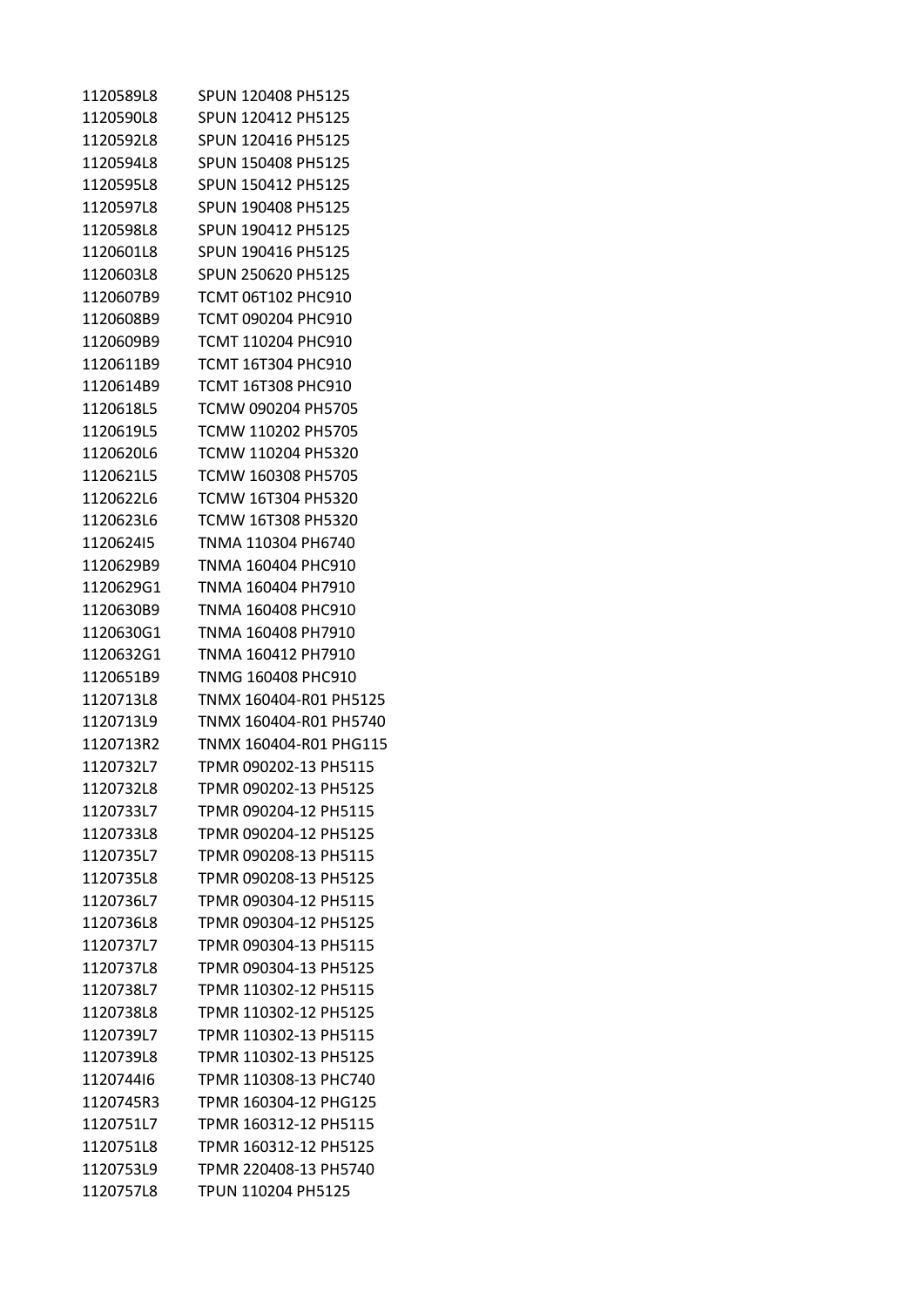| 1120759L8 | TPUN 110208 PH5125        |
|-----------|---------------------------|
| 1120760L8 | TPUN 110302 PH5125        |
| 1120761L8 | TPUN 110304 PH5125        |
| 1120762L8 | TPUN 110308 PH5125        |
| 1120765B9 | <b>TPUN 160304 PHC910</b> |
| 112076515 | TPUN 160304 PH6740        |
| 112076615 | TPUN 160308 PH6740        |
| 112077015 | TPUN 160312 PH6740        |
| 1120770L5 | TPUN 160312 PH5705        |
| 1120770L6 | TPUN 160312 PH5320        |
| 1120772L8 | TPUN 160316 PH5125        |
| 1120773L8 | <b>TPUN 160326 PH5125</b> |
| 1120774L8 | TPUN 160408 PH5125        |
| 1120775L8 | TPUN 160412 PH5125        |
| 112077715 | TPUN 220404 PH6740        |
| 112077915 | TPUN 220408 PH6740        |
| 1120779L6 | TPUN 220408 PH5320        |
| 112078315 | TPUN 220412 PH6740        |
| 1120786L8 | TPUN 220416 PH5125        |
| 1120789L8 | TPUN 220420 PH5125        |
| 1120791L9 | TPUN 270616 PH5740        |
| 1120793L9 | TPUN 270620 PH5740        |
| 1120798L6 | VBMA 160404 PH5320        |
| 1120802L5 | VBMW 160402 PH5705        |
| 1120804B9 | VBMW 160404 PHC910        |
| 1120812L5 | VCMW 110302 PH5705        |
| 1120814L5 | VCMW 110304 PH5705        |
| 1120814L6 | VCMW 110304 PH5320        |
| 1120815L5 | <b>VCMW 130304 PH5705</b> |
| 1120819G1 | VNMA 160404 PH7910        |
| 1120821B9 | VNMG 160408 PHC910        |
| 1120823G1 | WCMT 020102-UF PH7910     |
| 1120823G4 | WCMT 020102-UF PH7920     |
| 1120829C2 | WCMX 040208 PHC920        |
| 1120830C2 | <b>WCMX 050308 PHC920</b> |
| 1120831C2 | <b>WCMX 06T308 PHC920</b> |
| 1120831D9 | WCMX 06T308 PH6706        |
| 1120832C2 | <b>WCMX 080408 PHC920</b> |
| 1120834A9 | WNMA 080404 PH2320        |
| 1120834G1 | WNMA 080404 PH7910        |
| 1120835B9 | <b>WNMA 080408 PHC910</b> |
| 1120835G1 | WNMA 080408 PH7910        |
| 1120835J1 | WNMA 080408 PH7320        |
| 1120835L7 | WNMA 080408 PH5115        |
| 1120837B9 | WNMG 060408-PA PHC910     |
| 1120842B9 | WNMG 080412-PA PHC910     |
| 1120853L8 | TPUN 110312 PH5125        |
| 1120856L5 | TCMW 080202 PH5705        |
| 1120859L5 | TCMW 090202 PH5705        |
| 1120871L5 | CCMW 080308 PH5705        |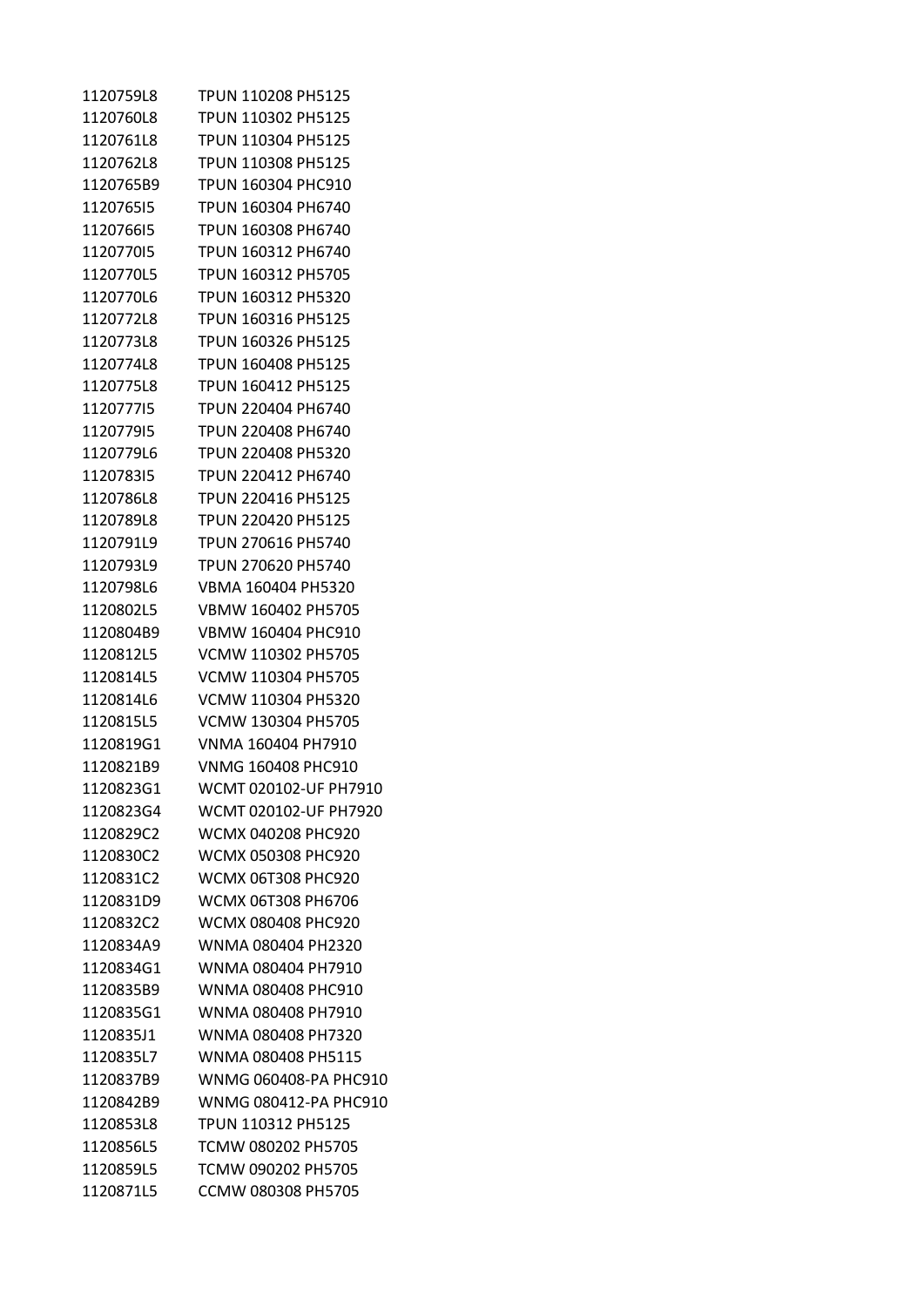| 1120877L6 | RNGN 120400 PH5320     |
|-----------|------------------------|
| 1120879L5 | TCMW 110208 PH5705     |
| 1120926L8 | SPUN 120316 PH5125     |
| 1120932L5 | VBMW 110202 PH5705     |
| 1120974L5 | CNMA 090304 PH5705     |
| 1120974L6 | CNMA 090304 PH5320     |
| 1121004L7 | TNMX 160404-L01 PH5115 |
| 1121004L8 | TNMX 160404-L01 PH5125 |
| 1121004L9 | TNMX 160404-L01 PH5740 |
| 1121005L8 | TNMX 160408-L01 PH5125 |
| 1121005L9 | TNMX 160408-L PH5740   |
| 1121005R2 | TNMX 160408-L01 PHG115 |
| 1121006L8 | TNMX 160408-R01 PH5125 |
| 1121006L9 | TNMX 160408-R01 PH5740 |
| 1121006R2 | TNMX 160408-R01 PHG115 |
| 1121059L8 | TPUN 220440 PH5125     |
| 1121068L7 | CNMM 190616-8L PH5115  |
| 1121068L8 | CNMM 190616-8L PH5125  |
| 1121076B9 | WNMA 080412 PHC910     |
| 1121076G1 | WNMA 080412 PH7910     |
| 112107615 | WNMA 080412 PH6740     |
| 1121077B9 | VNMA 160408 PHC910     |
| 1121077G1 | VNMA 160408 PH7910     |
| 1121087L5 | SCMW 060204 PH5705     |
| 1121088L5 | SCMW 060202 PH5705     |
| 1121100L5 | SCMW 070302 PH5705     |
| 1121105L5 | SCMW 070202 PH5705     |
| 1121111L7 | SNUN 250620 PH5115     |
| 1121111L8 | SNUN 250620 PH5125     |
| 1121111L9 | SNUN 250620 PH5740     |
| 1121127G1 | WNMG 080408-HR PH7910  |
| 1121127L7 | WNMG 080408-HR PH5115  |
| 1121127L8 | WNMG 080408-HR PH5125  |
| 1121127L9 | WNMG 080408-HR PH5740  |
| 1121128C8 | WNMG 080412-HR PH0215  |
| 1121128G1 | WNMG 080412-HR PH7910  |
| 1121128L8 | WNMG 080412-HR PH5125  |
| 1121128L9 | WNMG 080412-HR PH5740  |
| 1121148C2 | WNMW 1207-SP PHC920    |
| 1121148G6 | WNMW 1207-SP PH7740    |
| 1121158L7 | SNMM 250724-HZ PH5115  |
| 1121158L8 | SNMM 250724-HZ PH5125  |
| 1121158L9 | SNMM 250724-HZ PH5740  |
| 1121159L9 | SNMM 250924-HZ PH5740  |
| 1121159R2 | SNMM 250924-HZ PHG115  |
| 1121160L8 | SNMM 250724-HY PH5125  |
| 1121160L9 | SNMM 250724-HY PH5740  |
| 1121160R2 | SNMM 250724-HY PHG115  |
| 1121161L9 | SNMM 250924-HY PH5740  |
| 1121161R2 | SNMM 250924-HY PHG115  |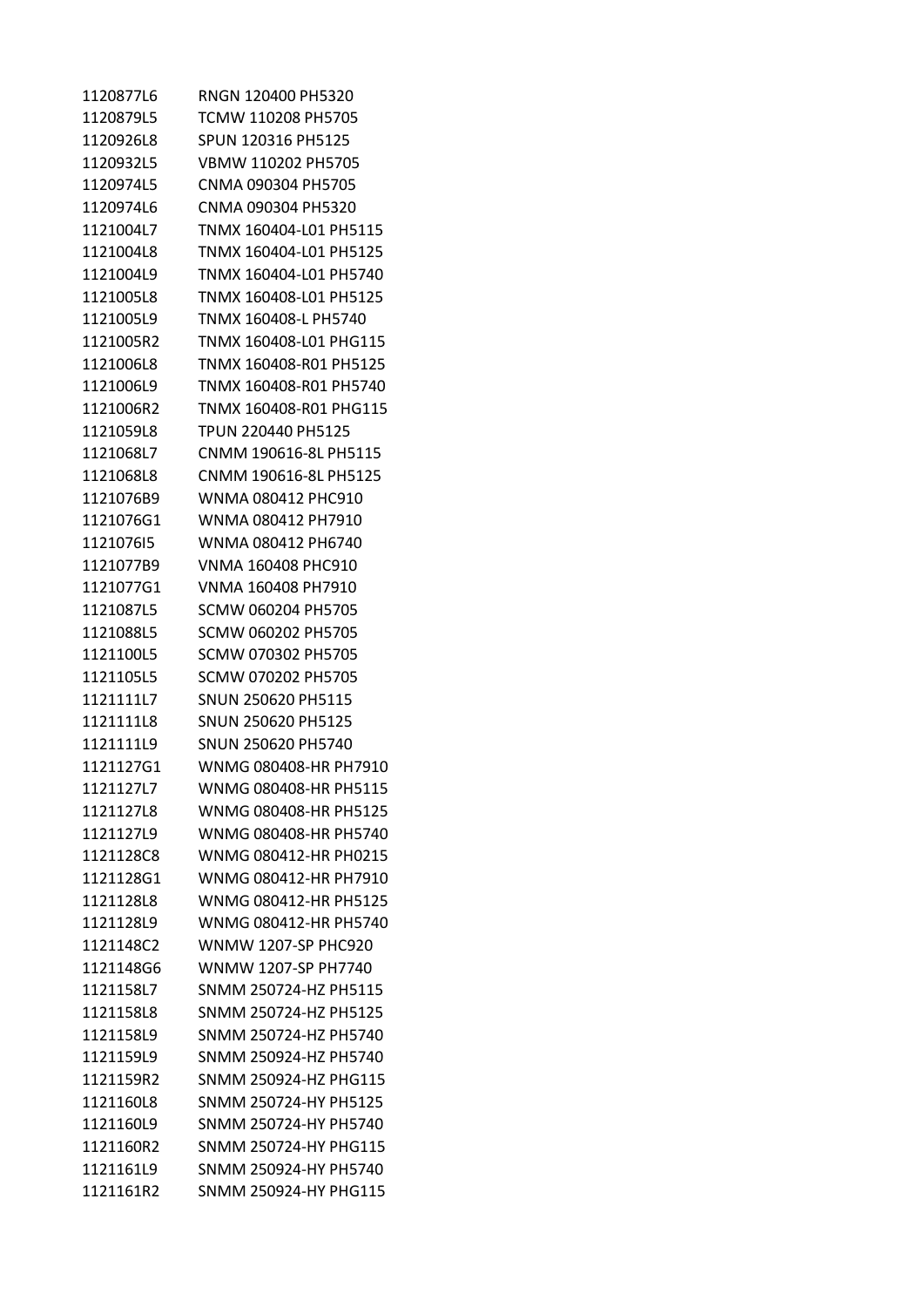| 1121161R3 | SNMM 250924-HY PHG125 |
|-----------|-----------------------|
| 1121162G1 | WNMG 080404-ST PH7910 |
| 1121163G1 | WNMG 080408-ST PH7910 |
| 1121164D2 | WNMG 080412-ST PH6705 |
| 1121164G1 | WNMG 080412-ST PH7910 |
| 1121165B9 | CNMG 120408-ST PHC910 |
| 1121165D2 | CNMG 120408-ST PH6705 |
| 1121165G1 | CNMG 120408-ST PH7910 |
| 112116512 | CNMG 120408-ST PH2705 |
| 1121165L8 | CNMG 120408-ST PH5125 |
| 1121165L9 | CNMG 120408-ST PH5740 |
| 1121165R4 | CNMG 120408-ST PHG320 |
| 1121166D2 | CNMG 120412-ST PH6705 |
| 1121166G1 | CNMG 120412-ST PH7910 |
| 112116612 | CNMG 120412-ST PH2705 |
| 1121166L7 | CNMG 120412-ST PH5115 |
| 1121166N9 | CNMG 120412-ST PH5325 |
| 1121167A9 | WNMG 06T308-MR PH2320 |
| 1121167L8 | WNMG 06T308-MR PH5125 |
| 1121167L9 | WNMG 06T308-MR PH5740 |
| 1121167R2 | WNMG 06T308-MR PHG115 |
| 1121168B9 | WNMG 060408-MR PHC910 |
| 1121168L7 | WNMG 060408-MR PH5115 |
| 1121168L8 | WNMG 060408-MR PH5125 |
| 1121168L9 | WNMG 060408-MR PH5740 |
| 1121171L8 | TCMT 16T308-ST PH5125 |
| 1121174G1 | CNMG 120408-MR PH7910 |
| 112117415 | CNMG 120408-MR PH6740 |
| 1121174L5 | CNMG 120408-MR PH5705 |
| 1121174L7 | CNMG 120408-MR PH5115 |
| 1121174N2 | CNMG 120408-MR PH5135 |
| 112117405 | CNMG 120408-MR PH0110 |
| 1121178G1 | DNMA 150412 PH7910    |
| 1121179G1 | SNMG 120408-MR PH7910 |
| 112117915 | SNMG 120408-MR PH6740 |
| 1121179L7 | SNMG 120408-MR PH5115 |
| 1121179L9 | SNMG 120408-MR PH5740 |
| 1121180A9 | CNMG 120404-MR PH2320 |
| 1121180G1 | CNMG 120404-MR PH7910 |
| 1121180L5 | CNMG 120404-MR PH5705 |
| 1121180L7 | CNMG 120404-MR PH5115 |
| 1121180L8 | CNMG 120404-MR PH5125 |
| 1121180L9 | CNMG 120404-MR PH5740 |
| 1121181D2 | SNMG 120408-ST PH6705 |
| 1121181G1 | SNMG 120408-ST PH7910 |
| 1121189L5 | VCMW 160408 PH5705    |
| 1121190L5 | VCMW 160402 PH5705    |
| 1121191G1 | CNMG 120412-MW PH7910 |
| 112119115 | CNMG 120412-MW PH6740 |
| 1121191L5 | CNMG 120412-MW PH5705 |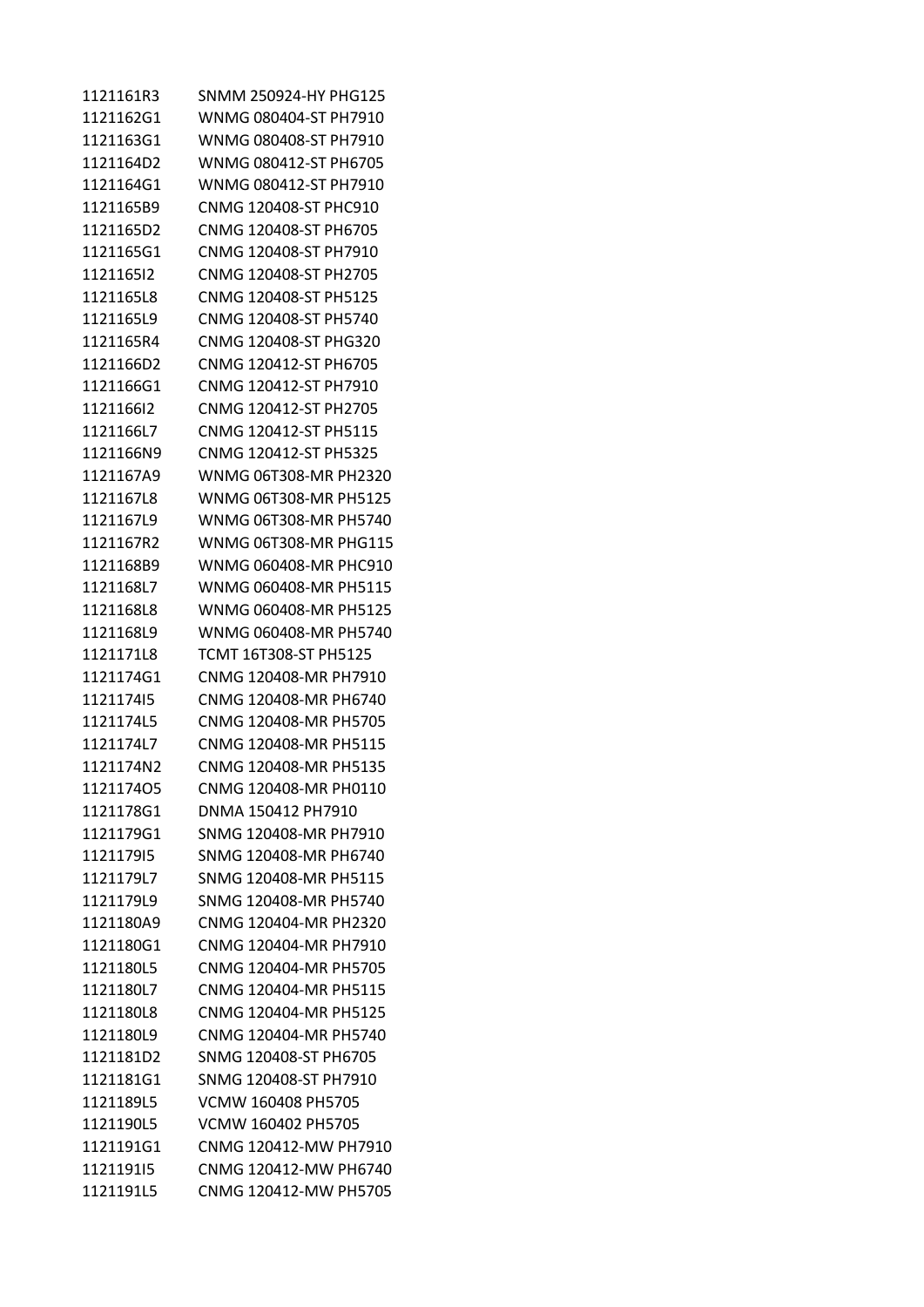| 1121191L8 | CNMG 120412-MW PH5125        |
|-----------|------------------------------|
| 1121191R2 | CNMG 120412-MW PHG115        |
| 1121192C8 | CNMG 120412-HR PH0215        |
| 1121192D2 | CNMG 120412-HR PH6705        |
| 1121192G1 | CNMG 120412-HR PH7910        |
| 112119215 | CNMG 120412-HR PH6740        |
| 1121192J1 | CNMG 120412-HR PH7320        |
| 1121192L7 | CNMG 120412-HR PH5115        |
| 1121192L8 | CNMG 120412-HR PH5125        |
| 1121192L9 | CNMG 120412-HR PH5740        |
| 1121193D2 | CNMG 120408-HR PH6705        |
| 1121193G1 | CNMG 120408-HR PH7910        |
| 112119315 | CNMG 120408-HR PH6740        |
| 1121193L7 | CNMG 120408-HR PH5115        |
| 1121193L8 | CNMG 120408-HR PH5125        |
| 1121194G1 | SNMG 120408-HR PH7910        |
| 1121194L5 | SNMG 120408-HR PH5705        |
| 1121194L9 | SNMG 120408-HR PH5740        |
| 1121195G1 | SNMG 120412-HR PH7910        |
| 112119515 | SNMG 120412-HR PH6740        |
| 1121195L5 | SNMG 120412-HR PH5705        |
| 112119518 | SNMG 120412-HR PH5125        |
| 1121195L9 | SNMG 120412-HR PH5740        |
| 1121198A9 | CNMG 120412-MR PH2320        |
| 1121198G1 | CNMG 120412-MR PH7910        |
| 112119815 | CNMG 120412-MR PH6740        |
| 1121198J1 | CNMG 120412-MR PH7320        |
| 1121198L8 | CNMG 120412-MR PH5125        |
| 1121198R2 | CNMG 120412-MR PHG115        |
| 112120115 | CNMG 120408-SS PH6740        |
| 1121201L6 | CNMG 120408-SS PH5320        |
| 1121201L7 | CNMG 120408-SS PH5115        |
| 1121201L8 | CNMG 120408-SS PH5125        |
| 1121201L9 | CNMG 120408-SS PH5740        |
| 1121201N2 | CNMG 120408-SS PH5135        |
| 1121202L7 | CNMG 120412-SS PH5115        |
| 1121202L8 | CNMG 120412-SS PH5125        |
| 1121202L9 | CNMG 120412-SS PH5740        |
| 1121205R2 | WNMG 06T304-MF PHG115        |
| 1121205R3 | WNMG 06T304-MF PHG125        |
| 1121206R2 | WNMG 06T308-MF PHG115        |
| 1121206R3 | <b>WNMG 06T308-MF PHG125</b> |
| 1121207D2 | WNMG 060404-MF PH6705        |
| 1121207L8 | WNMG 060404-MF PH5125        |
| 1121208L8 | WNMG 060408-MF PH5125        |
| 1121209L6 | TNMG 110304-ST PH5320        |
| 1121209L8 | TNMG 110304-ST PH5125        |
| 1121210L8 | TNMG 110308-ST PH5125        |
| 1121211L7 | TNMG 160304-ST PH5115        |
| 1121212L7 | TNMG 160308-ST PH5115        |
|           |                              |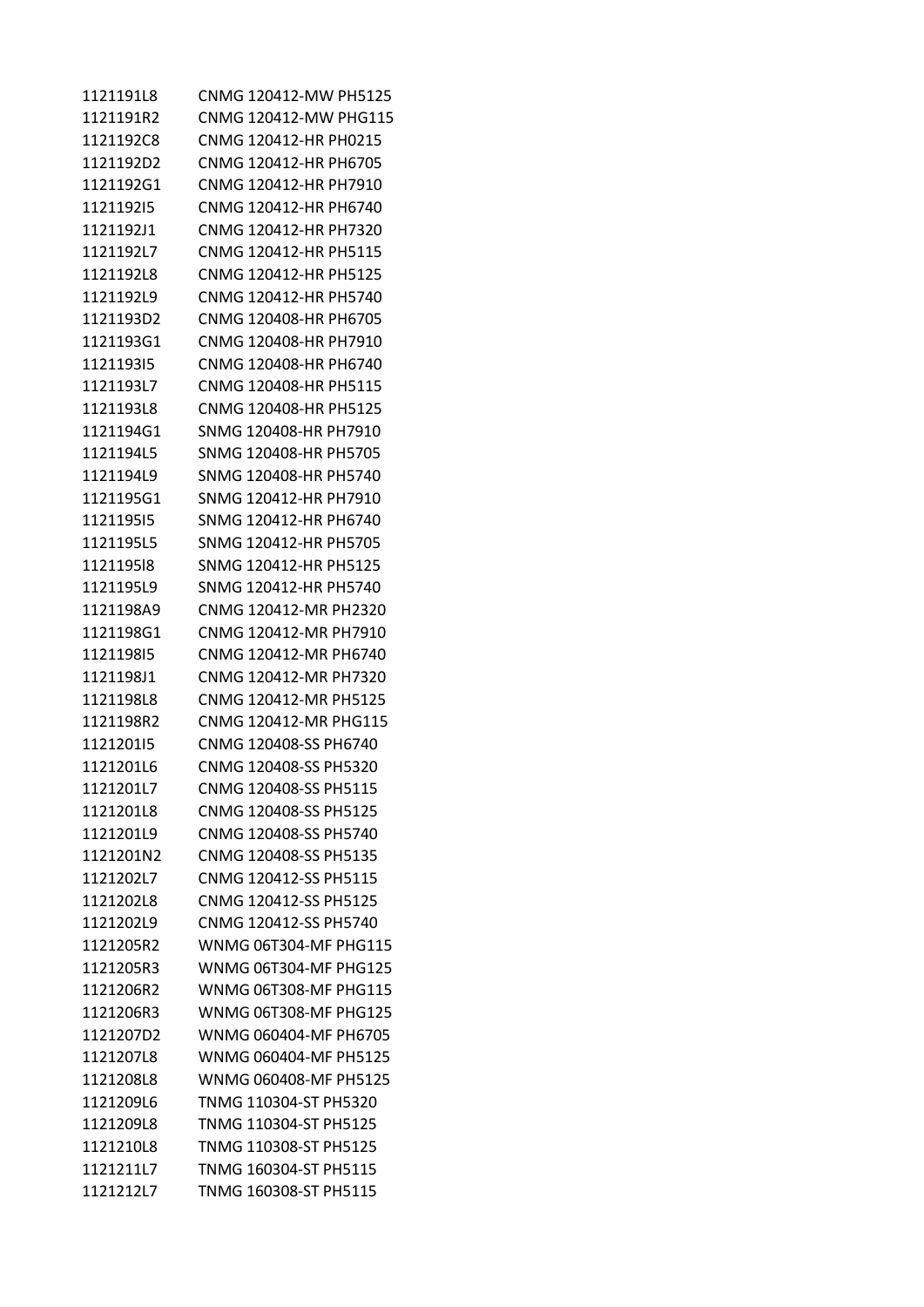1121213L7 WNMG 080404-MF PH5115 1121213L8 WNMG 080404-MF PH5125 1121214L8 WNMG 080408-MF PH5125 1121215L5 VCMW 110202 PH5705 1121218G1 DNMG 150404-MR PH7910 1121218I5 DNMG 150404-MR PH6740 1121218L8 DNMG 150404-MR PH5125 1121218R2 DNMG 150404-MR PHG115 1121219G1 DNMG 150408-MR PH7910 1121219I5 DNMG 150408-MR PH6740 1121219L8 DNMG 150408-MR PH5125 1121219R2 DNMG 150408-MR PHG115 1121221C5 TCAW 1103 ZZSL PHC125 1121222C5 TCAW 1103 ZZSR PHC125 1121224L7 DNMG 150604-MR PH5115 1121224L8 DNMG 150604-MR PH5125 1121227G4 SPKW 08T308-S PH7920 1121230G2 CCMT 120408-CT PH7705 1121233B9 TCAW 1103 ZZFL PHC910 1121234B9 TCAW 1103 ZZFR PHC910 1121239I5 CNMG 160608-MR PH6740 1121239L7 CNMG 160608-MR PH5115 1121239L8 CNMG 160608-MR PH5125 1121239L9 CNMG 160608-MR PH5740 1121240A9 WNMG 060404-MR PH2320 1121240L8 WNMG 060404-MR PH5125 1121240L9 WNMG 060404-MR PH5740 1121240R2 WNMG 060404-MR PHG115 1121241L5 SNMG 120404-ST PH5705 1121242D2 SNMG 120416-ST PH6705 1121242G1 SNMG 120416-ST PH7910 1121243L7 CNMG 120404-SS PH5115 1121243L8 CNMG 120404-SS PH5125 1121243L9 CNMG 120404-SS PH5740 1121247L9 CNMM 250924-HZ PH5740 1121247R2 CNMM 250924-HZ PHG115 1121248R2 CNMM 250924-HY PHG115 1121249L8 SNMM 190616-HZ PH5125 1121249L9 SNMM 190616-HZ PH5740 1121249R2 SNMM 190616-HZ PHG115 1121250L7 SNMM 190616-HY PH5115 1121250L8 SNMM 190616-HY PH5125 1121251L7 CNMM 190616-HZ PH5115 1121251L8 CNMM 190616-HZ PH5125 1121252L9 CNMM 190616-HY PH5740 1121252R2 CNMM 190616-HY PHG115 1121252R3 CNMM 190616-HY PHG125 1121253G1 DNMG 150408-HR PH7910 1121253I5 DNMG 150408-HR PH6740 1121253L9 DNMG 150408-HR PH5740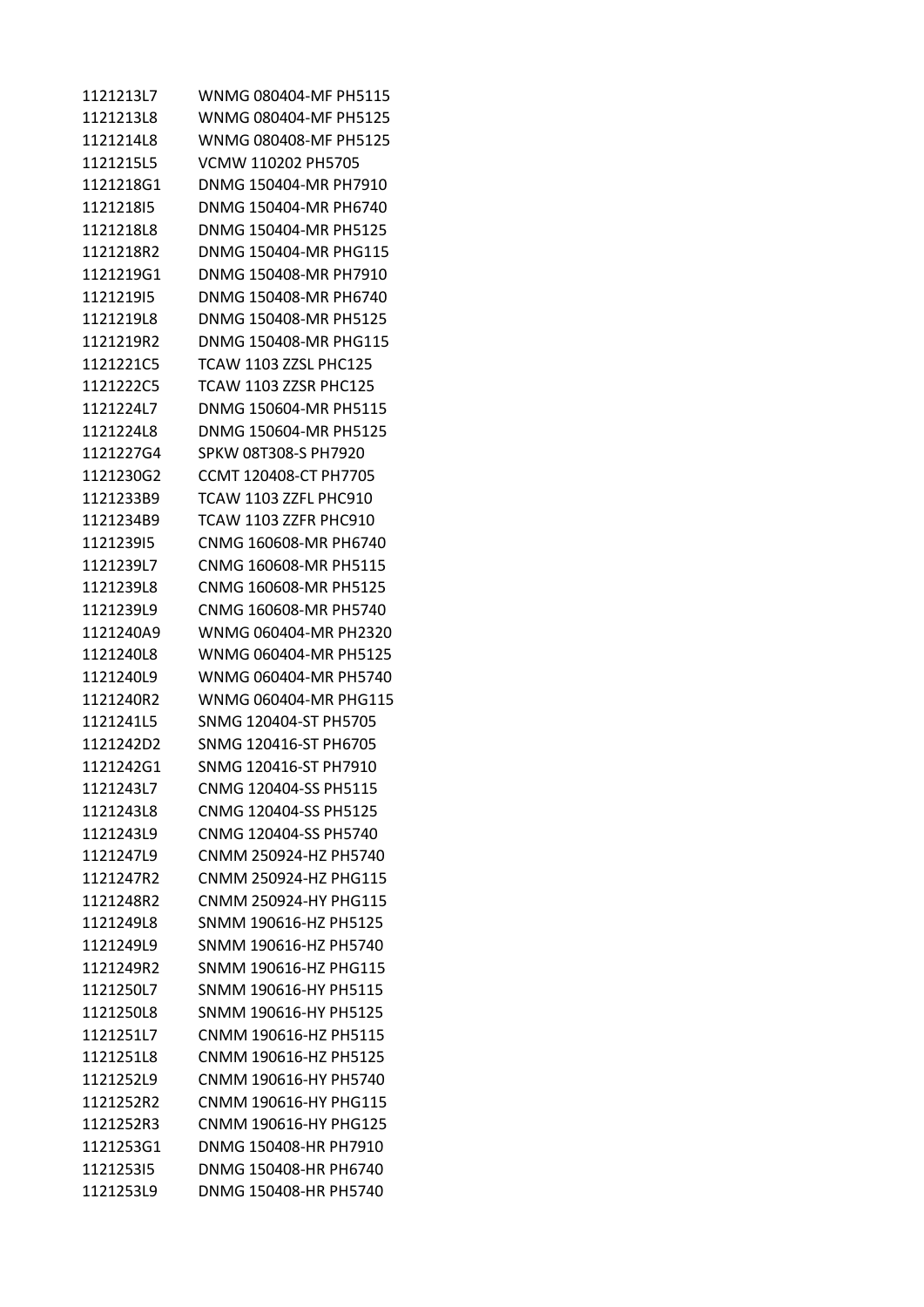| 1121254G1 | DNMG 150608-HR PH7910 |
|-----------|-----------------------|
| 1121254L8 | DNMG 150608-HR PH5125 |
| 1121255D2 | DNMG 150404-ST PH6705 |
| 1121255G1 | DNMG 150404-ST PH7910 |
| 112125517 | DNMG 150404-ST PH5115 |
| 1121256D2 | DNMG 150408-ST PH6705 |
| 1121256G1 | DNMG 150408-ST PH7910 |
| 1121256L8 | DNMG 150408-ST PH5125 |
| 1121257G1 | DNMG 150604-ST PH7910 |
| 1121258G1 | DNMG 150608-ST PH7910 |
| 1121261A9 | WNMG 080412-MR PH2320 |
| 1121261B9 | WNMG 080412-MR PHC910 |
| 1121261G1 | WNMG 080412-MR PH7910 |
| 112126115 | WNMG 080412-MR PH6740 |
| 1121261L7 | WNMG 080412-MR PH5115 |
| 1121261L8 | WNMG 080412-MR PH5125 |
| 1121261L9 | WNMG 080412-MR PH5740 |
| 1121262A9 | WNMG 06T304-MR PH2320 |
| 1121262L8 | WNMG 06T304-MR PH5125 |
| 1121262L9 | WNMG 06T304-MR PH5740 |
| 1121262R2 | WNMG 06T304-MR PHG115 |
| 1121268B9 | TNMG 160408-ST PHC910 |
| 1121268D2 | TNMG 160408-ST PH6705 |
| 1121268G1 | TNMG 160408-ST PH7910 |
| 1121269G1 | TNMG 160408-MR PH7910 |
| 1121269L7 | TNMG 160408-MR PH5115 |
| 1121269L8 | TNMG 160408-MR PH5125 |
| 1121269L9 | TNMG 160408-MR PH5740 |
| 1121270G1 | TNMG 160408-HR PH7910 |
| 1121270L9 | TNMG 160408-HR PH5740 |
| 112127115 | TNMG 160408-SS PH6740 |
| 1121271L7 | TNMG 160408-SS PH5115 |
| 1121271L8 | TNMG 160408-SS PH5125 |
| 1121271L9 | TNMG 160408-SS PH5740 |
| 1121276G1 | VNMG 160404-ST PH7910 |
| 1121276L9 | VNMG 160404-ST PH5740 |
| 1121277B9 | VNMG 160408-ST PHC910 |
| 1121277G1 | VNMG 160408-ST PH7910 |
| 1121277L7 | VNMG 160408-ST PH5115 |
| 1121277L8 | VNMG 160408-ST PH5125 |
| 1121277L9 | VNMG 160408-ST PH5740 |
| 1121278G1 | VNMG 160404-MR PH7910 |
| 112127815 | VNMG 160404-MR PH6740 |
| 1121278L7 | VNMG 160404-MR PH5115 |
| 1121278L8 | VNMG 160404-MR PH5125 |
| 1121279B9 | VNMG 160408-MR PHC910 |
| 1121279G1 | VNMG 160408-MR PH7910 |
| 112127915 | VNMG 160408-MR PH6740 |
| 1121279L7 | VNMG 160408-MR PH5115 |
| 1121281G1 | TNMG 160404-MR PH7910 |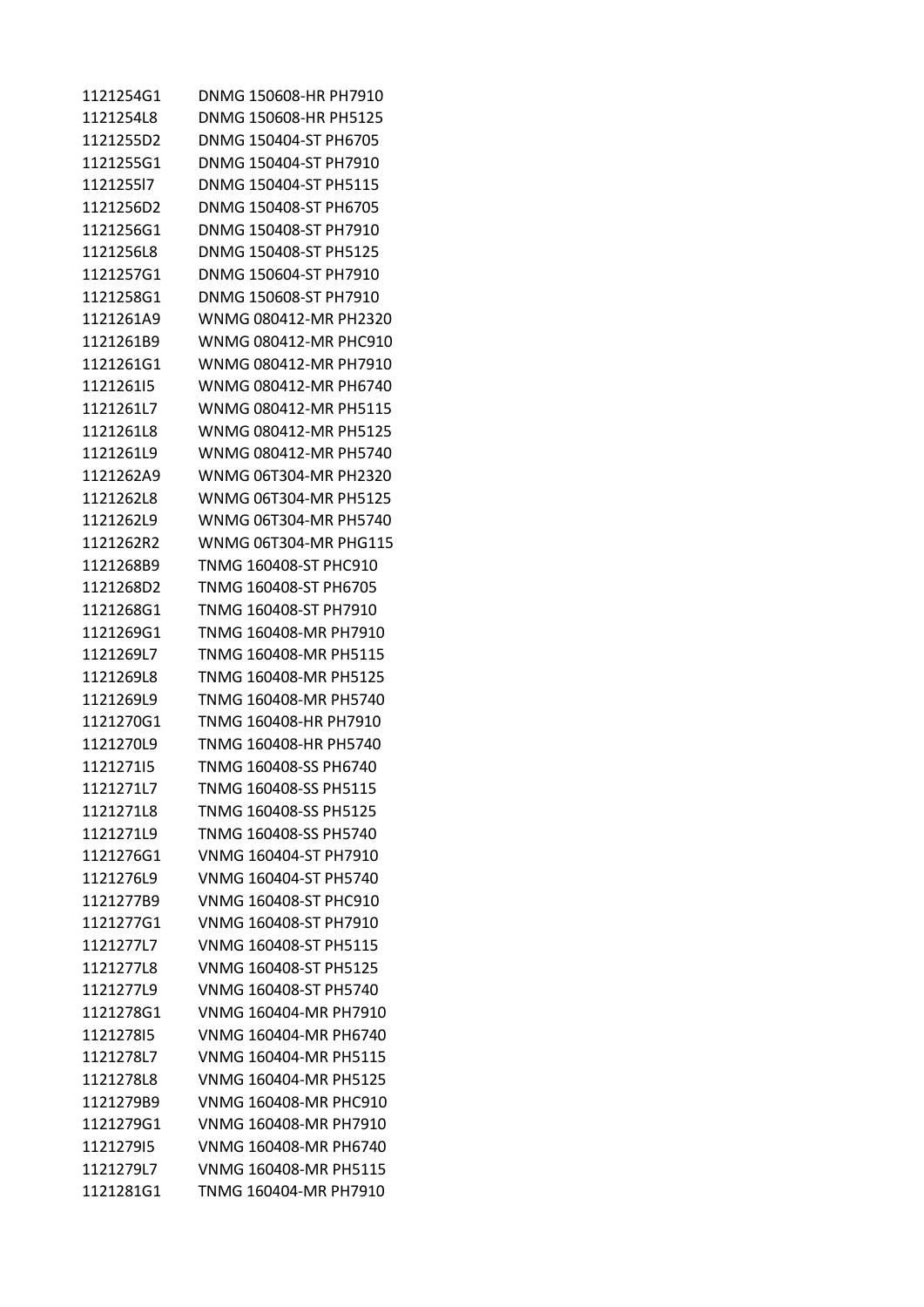| 1121281L7 | TNMG 160404-MR PH5115 |
|-----------|-----------------------|
| 1121281L8 | TNMG 160404-MR PH5125 |
| 1121282A9 | TNMG 160412-MR PH2320 |
| 1121282G1 | TNMG 160412-MR PH7910 |
| 112128215 | TNMG 160412-MR PH6740 |
| 1121282L8 | TNMG 160412-MR PH5125 |
| 1121282L9 | TNMG 160412-MR PH5740 |
| 1121282R2 | TNMG 160412-MR PHG115 |
| 1121283G1 | TNMG 160412-HR PH7910 |
| 112128315 | TNMG 160412-HR PH6740 |
| 1121283L8 | TNMG 160412-HR PH5125 |
| 1121284L7 | DNMG 150604-SS PH5115 |
| 1121284L8 | DNMG 150604-SS PH5125 |
| 1121284L9 | DNMG 150604-SS PH5740 |
| 1121285L7 | DNMG 150608-SS PH5115 |
| 1121285L8 | DNMG 150608-SS PH5125 |
| 1121285L9 | DNMG 150608-SS PH5740 |
| 1121287G1 | DNMG 150616-SS PH7910 |
| 1121287L8 | DNMG 150616-SS PH5125 |
| 1121288L5 | TNMA 220432 PH5705    |
| 1121288L6 | TNMA 220432 PH5320    |
| 112128915 | TNMG 160404-SS PH6740 |
| 1121289L7 | TNMG 160404-SS PH5115 |
| 1121289L8 | TNMG 160404-SS PH5125 |
| 1121289L9 | TNMG 160404-SS PH5740 |
| 112129015 | TNMG 160412-SS PH6740 |
| 1121290L7 | TNMG 160412-SS PH5115 |
| 1121290L8 | TNMG 160412-SS PH5125 |
| 1121290L9 | TNMG 160412-SS PH5740 |
| 1121291L7 | DNMG 150404-SS PH5115 |
| 1121291L8 | DNMG 150404-SS PH5125 |
| 1121291L9 | DNMG 150404-SS PH5740 |
| 112129215 | DNMG 150408-SS PH6740 |
| 1121292L7 | DNMG 150408-SS PH5115 |
| 1121292L8 | DNMG 150408-SS PH5125 |
| 1121292L9 | DNMG 150408-SS PH5740 |
| 1121293G1 | CNMG 090308-MR PH7910 |
| 112129315 | CNMG 090308-MR PH6740 |
| 1121293L8 | CNMG 090308-MR PH5125 |
| 1121293L9 | CNMG 090308-MR PH5740 |
| 1121293R2 | CNMG 090308-MR PHG115 |
| 1121294G1 | TNMG 160404-ST PH7910 |
| 1121294L8 | TNMG 160404-ST PH5125 |
| 1121294L9 | TNMG 160404-ST PH5740 |
| 1121295L8 | VNMG 160408-SS PH5125 |
| 1121301L7 | CNMG 190616-MR PH5115 |
| 1121301L8 | CNMG 190616-MR PH5125 |
| 1121302L7 | CNMG 190612-MR PH5115 |
| 1121302L8 | CNMG 190612-MR PH5125 |
| 1121305L7 | TNMG 220408-MR PH5115 |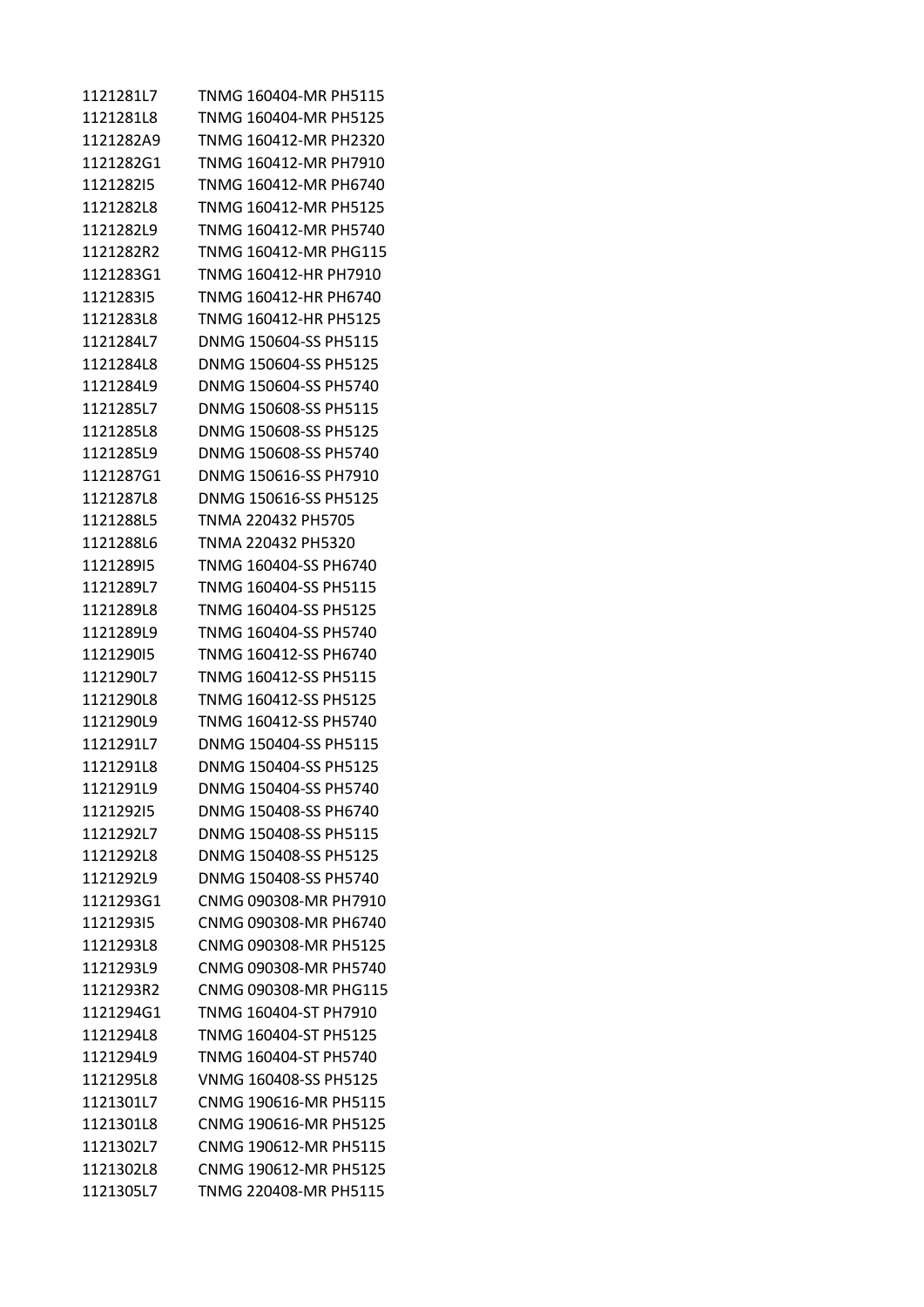| 1121305L8 | TNMG 220408-MR PH5125 |
|-----------|-----------------------|
| 1121306L7 | TNMG 220408-HR PH5115 |
| 1121306L8 | TNMG 220408-HR PH5125 |
| 1121306V5 | TNMG 220408-HR PHG140 |
| 1121307L8 | TNMG 220412-MR PH5125 |
| 1121307R2 | TNMG 220412-MR PHG115 |
| 1121308A9 | TNMG 220412-HR PH2320 |
| 1121308C8 | TNMG 220412-HR PH0215 |
| 112130915 | TNMG 220416-HR PH6740 |
| 1121309L8 | TNMG 220416-HR PH5125 |
| 1121310D2 | SNMG 120412-ST PH6705 |
| 1121310G1 | SNMG 120412-ST PH7910 |
| 1121310L9 | SNMG 120412-ST PH5740 |
| 1121311G1 | SNMG 120412-MR PH7910 |
| 112131115 | SNMG 120412-MR PH6740 |
| 1121311L8 | SNMG 120412-MR PH5125 |
| 1121311R2 | SNMG 120412-MR PHG115 |
| 1121315L8 | SNMG 120408-SS PH5125 |
| 1121315V6 | SNMG 120408-SS PHS240 |
| 1121317L8 | CNMG 09T308-MF PH5125 |
| 1121320L8 | CNMG 09T304-MF PH5125 |
| 1121321G1 | WNMG 06T304-SS PH7910 |
| 1121321G4 | WNMG 06T304-SS PH7920 |
| 1121321L8 | WNMG 06T304-SS PH5125 |
| 1121322L7 | WNMG 060404-SS PH5115 |
| 1121322L8 | WNMG 060404-SS PH5125 |
| 1121323L7 | WNMG 080404-SS PH5115 |
| 1121323L8 | WNMG 080404-SS PH5125 |
| 1121323L9 | WNMG 080404-SS PH5740 |
| 1121324G1 | WNMG 06T308-SS PH7910 |
| 1121324G4 | WNMG 06T308-SS PH7920 |
| 1121324L8 | WNMG 06T308-SS PH5125 |
| 1121325L7 | WNMG 060408-SS PH5115 |
| 1121325L8 | WNMG 060408-SS PH5125 |
| 1121325L9 | WNMG 060408-SS PH5740 |
| 1121326L7 | WNMG 080408-SS PH5115 |
| 1121326L8 | WNMG 080408-SS PH5125 |
| 1121326L9 | WNMG 080408-SS PH5740 |
| 1121326N7 | WNMG 080408-SS PH5920 |
| 1121327G1 | WNMG 080408-MR PH7910 |
| 1121327L7 | WNMG 080408-MR PH5115 |
| 1121327L9 | WNMG 080408-MR PH5740 |
| 1121328G1 | DNMG 150608-MR PH7910 |
| 112132815 | DNMG 150608-MR PH6740 |
| 1121328L6 | DNMG 150608-MR PH5320 |
| 1121328L8 | DNMG 150608-MR PH5125 |
| 1121328R2 | DNMG 150608-MR PHG115 |
| 1121330L7 | TNMG 220408-SS PH5115 |
| 1121330L8 | TNMG 220408-SS PH5125 |
| 1121330L9 | TNMG 220408-SS PH5740 |
|           |                       |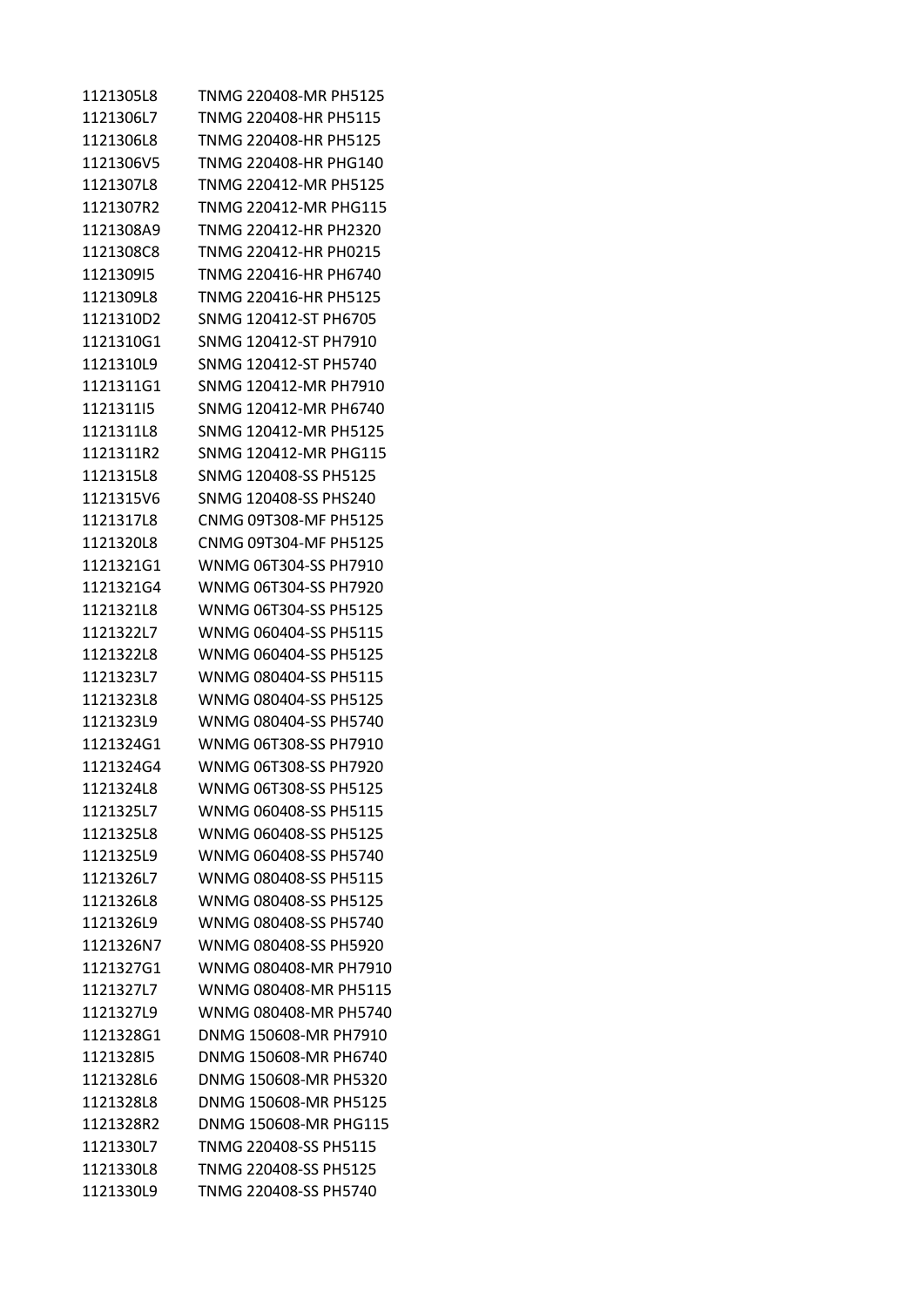| 1121331L8 | CNMG 160608-HR PH5125 |
|-----------|-----------------------|
| 1121331L9 | CNMG 160608-HR PH5740 |
| 1121332G1 | CNMG 160608-SS PH7910 |
| 1121332L8 | CNMG 160608-SS PH5125 |
| 1121333G1 | CNMG 160612-SS PH7910 |
| 1121333L8 | CNMG 160612-SS PH5125 |
| 1121337L5 | SNMG 090304-ST PH5705 |
| 1121337L6 | SNMG 090304-ST PH5320 |
| 1121338L7 | SNMG 090308-ST PH5115 |
| 1121338L8 | SNMG 090308-ST PH5125 |
| 1121339G1 | CNMG 120408-MW PH7910 |
| 112133915 | CNMG 120408-MW PH6740 |
|           |                       |
| 1121339L5 | CNMG 120408-MW PH5705 |
| 1121339L7 | CNMG 120408-MW PH5115 |
| 1121339L8 | CNMG 120408-MW PH5125 |
| 1121340G1 | DNMG 150616-HR PH7910 |
| 1121340L9 | DNMG 150616-HR PH5740 |
| 1121340R2 | DNMG 150616-HR PHG115 |
| 1121340R3 | DNMG 150616-HR PHG125 |
| 1121343G1 | TNMG 160412-MW PH7910 |
| 112134315 | TNMG 160412-MW PH6740 |
| 1121343L5 | TNMG 160412-MW PH5705 |
| 1121343R2 | TNMG 160412-MW PHG115 |
| 1121343R3 | TNMG 160412-MW PHG125 |
| 1121344G1 | CNMG 120404-ST PH7910 |
| 1121346D2 | DNMG 110404-ST PH6705 |
| 1121346G1 | DNMG 110404-ST PH7910 |
| 1121347D2 | DNMG 110408-ST PH6705 |
| 1121347G1 | DNMG 110408-ST PH7910 |
| 1121348D2 | TNMG 160412-ST PH6705 |
| 1121348G1 | TNMG 160412-ST PH7910 |
| 1121348L8 | TNMG 160412-ST PH5125 |
| 1121349L7 | TNMG 220404-ST PH5115 |
| 1121350L8 | TNMG 220408-ST PH5125 |
| 1121351D2 | TNMG 220416-ST PH6705 |
| 112135115 | TNMG 220416-ST PH6740 |
| 1121354L8 | TNMG 220412-ST PH5125 |
| 1121355L7 | CNMG 160612-MR PH5115 |
| 1121355L8 | CNMG 160612-MR PH5125 |
|           |                       |
| 1121355L9 | CNMG 160612-MR PH5740 |
| 1121356G1 | WNMG 080404-MR PH7910 |
| 1121356L7 | WNMG 080404-MR PH5115 |
| 1121356L8 | WNMG 080404-MR PH5125 |
| 1121357G1 | SNMG 120416-MR PH7910 |
| 112135715 | SNMG 120416-MR PH6740 |
| 1121357L7 | SNMG 120416-MR PH5115 |
| 1121357L8 | SNMG 120416-MR PH5125 |
| 1121358L7 | CNMG 160612-HR PH5115 |
| 1121358L8 | CNMG 160612-HR PH5125 |
| 1121359L7 | CNMG 190612-HR PH5115 |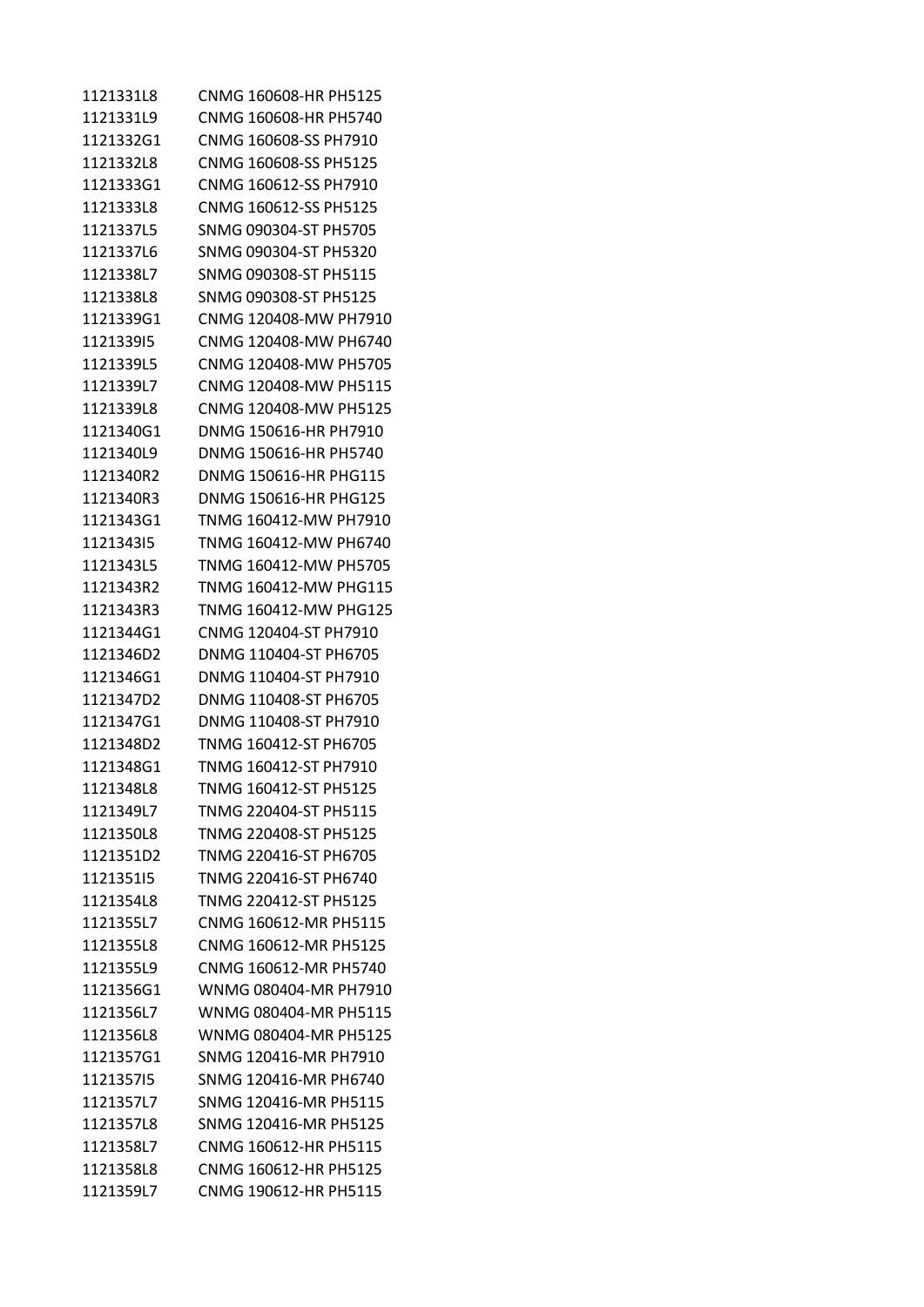| 1121359L8 | CNMG 190612-HR PH5125 |
|-----------|-----------------------|
| 1121359L9 | CNMG 190612-HR PH5740 |
| 1121360L8 | CNMG 190616-HR PH5125 |
| 1121360L9 | CNMG 190616-HR PH5740 |
| 112136115 | SNMG 120416-HR PH6740 |
| 1121361L5 | SNMG 120416-HR PH5705 |
| 1121361L7 | SNMG 120416-HR PH5115 |
| 1121361L8 | SNMG 120416-HR PH5125 |
| 1121362G1 | DNMG 150612-HR PH7910 |
| 112136215 | DNMG 150612-HR PH6740 |
| 1121362L8 | DNMG 150612-HR PH5125 |
| 1121363G1 | CNMG 190612-SS PH7910 |
| 1121363L8 | CNMG 190612-SS PH5125 |
| 1121364G1 | CNMG 190616-SS PH7910 |
| 1121364L8 | CNMG 190616-SS PH5125 |
| 1121365L8 | SNMG 120404-SS PH5125 |
| 1121366L8 | SNMG 120412-SS PH5125 |
| 1121367L8 | VNMG 160404-SS PH5125 |
| 1121368G1 | TNMG 220412-SS PH7910 |
| 1121368L8 | TNMG 220412-SS PH5125 |
| 1121369L8 | TNMG 220408-MF PH5125 |
| 1121369L9 | TNMG 220408-MF PH5740 |
| 1121369R2 | TNMG 220408-MF PHG115 |
| 1121370G1 | WNMG 060408-MW PH7910 |
| 112137015 | WNMG 060408-MW PH6740 |
| 1121370L5 | WNMG 060408-MW PH5705 |
| 1121370L8 | WNMG 060408-MW PH5125 |
| 1121370L9 | WNMG 060408-MW PH5740 |
| 1121370R2 | WNMG 060408-MW PHG115 |
| 1121371G1 | WNMG 080412-MW PH7910 |
| 112137115 | WNMG 080412-MW PH6740 |
| 1121371L5 | WNMG 080412-MW PH5705 |
| 112137117 | WNMG 080412-MW PH5115 |
| 1121371R3 | WNMG 080412-MW PHG125 |
| 1121372G1 | WNMG 080408-MW PH7910 |
| 1121372L5 | WNMG 080408-MW PH5705 |
| 1121372L7 | WNMG 080408-MW PH5115 |
| 1121372L8 | WNMG 080408-MW PH5125 |
| 1121374G1 | DNMG 150408-MW PH7910 |
| 112137415 | DNMG 150408-MW PH6740 |
| 1121374L5 | DNMG 150408-MW PH5705 |
| 1121374R2 | DNMG 150408-MW PHG115 |
| 1121374R3 | DNMG 150408-MW PHG125 |
| 1121375G1 | DNMG 150608-MW PH7910 |
| 1121375L5 | DNMG 150608-MW PH5705 |
| 1121375L8 | DNMG 150608-MW PH5125 |
| 1121375R2 | DNMG 150608-MW PHG115 |
| 1121376G1 | TNMG 160408-MW PH7910 |
| 1121376L5 | TNMG 160408-MW PH5705 |
| 1121376L7 | TNMG 160408-MW PH5115 |
|           |                       |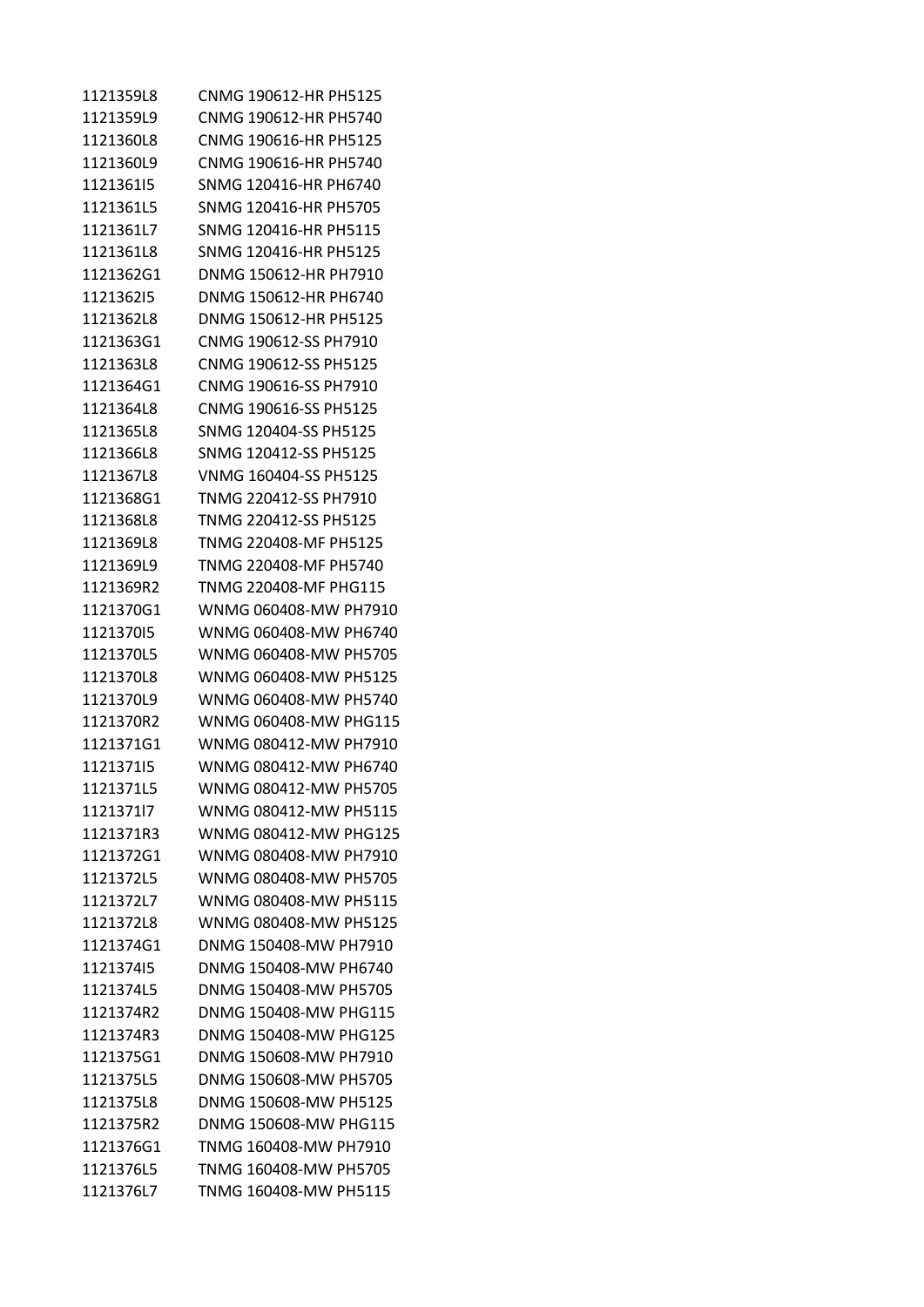| 1121376L8 | TNMG 160408-MW PH5125        |
|-----------|------------------------------|
| 1121398L7 | CCMT 060204-FW PH5115        |
| 1121398Q3 | CCMT 060204-FW PH7325        |
| 1121399D2 | CCMT 09T304-FW PH6705        |
| 1121399Q3 | CCMT 09T304-FW PH7325        |
| 1121399R2 | <b>CCMT 09T304-FW PHG115</b> |
| 1121400Q3 | CCMT 09T304-MW PH7325        |
| 1121400R2 | <b>CCMT 09T304-MW PHG115</b> |
| 1121411Q3 | CCMT 09T308-MW PH7325        |
| 1121411R2 | CCMT 09T308-MW PHG115        |
| 1121412Q3 | CCMT 120404-MW PH7325        |
| 1121412R2 | CCMT 120404-MW PHG115        |
| 1121413G1 | CCMT 120408-MW PH7910        |
| 1121413R2 | CCMT 120408-MW PHG115        |
| 1121414L5 | DCMT 11T304-MW PH5705        |
| 1121414Q3 | DCMT 11T304-MW PH7325        |
| 1121414R2 | <b>DCMT 11T304-MW PHG115</b> |
| 1121421L5 | CCMW 120412 PH5705           |
| 1121424L5 | SCMW 120412 PH5705           |
| 1121425L6 | RCMX 1003M0-ST PH5320        |
| 1121425L7 | RCMX 1003M0-ST PH5115        |
| 1121425L9 | RCMX 1003M0-ST PH5740        |
| 1121425N7 | RCMX 1003M0-ST PH5920        |
| 1121426L6 | RCMX 1204M0-ST PH5320        |
| 1121426L7 | RCMX 1204M0-ST PH5115        |
| 1121426L8 | RCMX 1204M0-ST PH5125        |
| 1121426L9 | RCMX 1204M0-ST PH5740        |
| 1121427L6 | RCMX 1606M0-ST PH5320        |
| 1121427L7 | RCMX 1606M0-ST PH5115        |
| 1121427L8 | RCMX 1606M0-ST PH5125        |
| 1121427L9 | RCMX 1606M0-ST PH5740        |
| 1121428L6 | RCMX 2006M0-ST PH5320        |
| 1121428L7 | RCMX 2006M0-ST PH5115        |
| 1121428L8 | RCMX 2006M0-ST PH5125        |
| 1121428L9 | RCMX 2006M0-ST PH5740        |
| 1121428M0 | RCMX 2006M0-ST PH5706        |
| 1121429L6 | RCMX 2507M0-ST PH5320        |
| 1121429L9 | RCMX 2507M0-ST PH5740        |
| 1121430L6 | RCMX 3209M0-ST PH5320        |
| 1121430L8 | RCMX 3209M0-ST PH5125        |
| 1121430L9 | RCMX 3209M0-ST PH5740        |
| 1121430M0 | RCMX 3209M0-ST PH5706        |
| 1121431L7 | CNMG 090408-MR PH5115        |
| 1121431L8 | CNMG 090408-MR PH5125        |
| 1121434R2 | CNMM 190624-HY PHG115        |
| 1121435L7 | CNMM 190624-HZ PH5115        |
| 1121435L8 | CNMM 190624-HZ PH5125        |
| 1121440L8 | SNMM 190624-HZ PH5125        |
| 1121440R2 | SNMM 190624-HZ PHG115        |
| 1121441N2 | LNUX 400924 BBO PH5135       |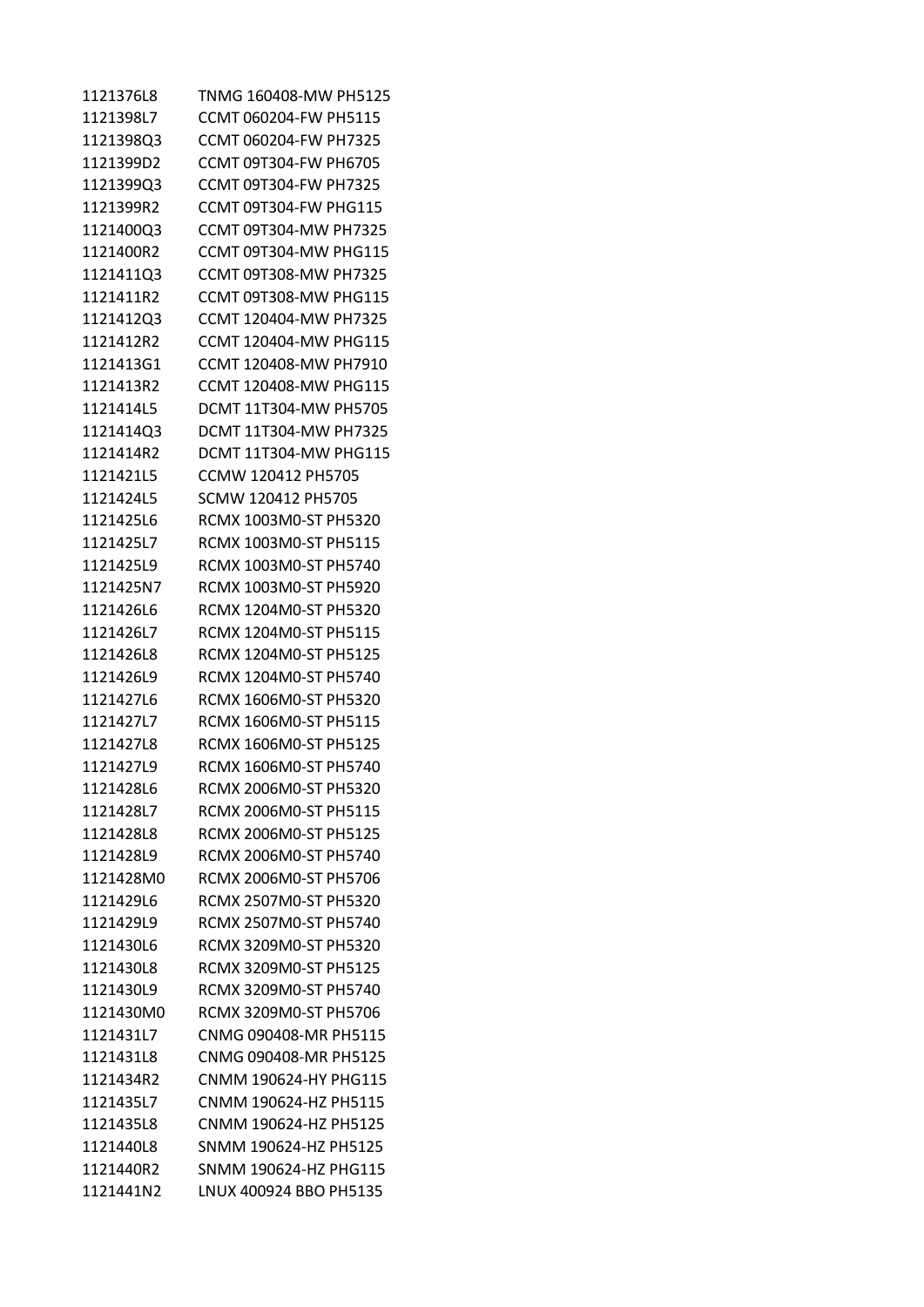| 1121452R2 | SNMM 190624-HY PHG115 |
|-----------|-----------------------|
| 1121452R3 | SNMM 190624-HY PHG125 |
| 1121455D2 | CCGT 09T301-FS PH6705 |
| 1121456D2 | CCGT 09T302-FS PH6705 |
| 1121457D2 | CCGT 09T304-FS PH6705 |
| 1121462Q3 | CCMT 060208-MW PH7325 |
| 1121462R2 | CCMT 060208-MW PHG115 |
| 1121470A9 | CNMA 160616 PH2320    |
| 1121471L5 | CNMA 190624 PH5705    |
| 1121473G1 | CNMG 090304-MR PH7910 |
| 1121473i5 | CNMG 090304-MR PH6740 |
| 1121473L8 | CNMG 090304-MR PH5125 |
| 1121473L9 | CNMG 090304-MR PH5740 |
| 1121473R2 | CNMG 090304-MR PHG115 |
| 1121474L8 | CNMG 090304-SS PH5125 |
| 1121475L5 | CNMG 090304-ST PH5705 |
| 1121476L8 | CNMG 090308-SS PH5125 |
| 1121477L5 | CNMG 090308-ST PH5705 |
| 1121478C8 | CNMG 120404-MF PH0215 |
| 1121478D2 | CNMG 120404-MF PH6705 |
| 1121478G4 | CNMG 120404-MF PH7920 |
| 1121478L7 | CNMG 120404-MF PH5115 |
| 1121478L8 | CNMG 120404-MF PH5125 |
| 1121478Q3 | CNMG 120404-MF PH7325 |
| 1121479D2 | CNMG 120404-MS PH6705 |
| 1121479X5 | CNMG 120404-MS PHP910 |
| 1121479Y3 | CNMG 120404-MS PHH920 |
| 1121480D2 | CNMG 120408-MF PH6705 |
| 1121480L7 | CNMG 120408-MF PH5115 |
| 1121480L8 | CNMG 120408-MF PH5125 |
| 1121481D2 | CNMG 120408-MS PH6705 |
| 1121481Y3 | CNMG 120408-MS PHH920 |
| 1121482G1 | CNMG 120412-MF PH7910 |
| 1121482R2 | CNMG 120412-MF PHG115 |
| 1121483X6 | CNMG 120412-MS PHH910 |
| 1121483Y3 | CNMG 120412-MS PHH920 |
| 1121484D2 | CNMG 120416-HR PH6705 |
| 1121484G1 | CNMG 120416-HR PH7910 |
| 1121485G1 | CNMG 120416-MR PH7910 |
| 112148515 | CNMG 120416-MR PH6740 |
| 1121485R2 | CNMG 120416-MR PHG115 |
| 1121485R3 | CNMG 120416-MR PHG125 |
| 1121487G1 | CNMG 120416-SS PH7910 |
| 1121487L8 | CNMG 120416-SS PH5125 |
| 1121488D2 | CNMG 120416-ST PH6705 |
| 1121488G1 | CNMG 120416-ST PH7910 |
| 1121489L7 | CNMG 160616-HR PH5115 |
| 1121489L8 | CNMG 160616-HR PH5125 |
| 1121490i5 | CNMG 160616-MR PH6740 |
| 1121490L7 | CNMG 160616-MR PH5115 |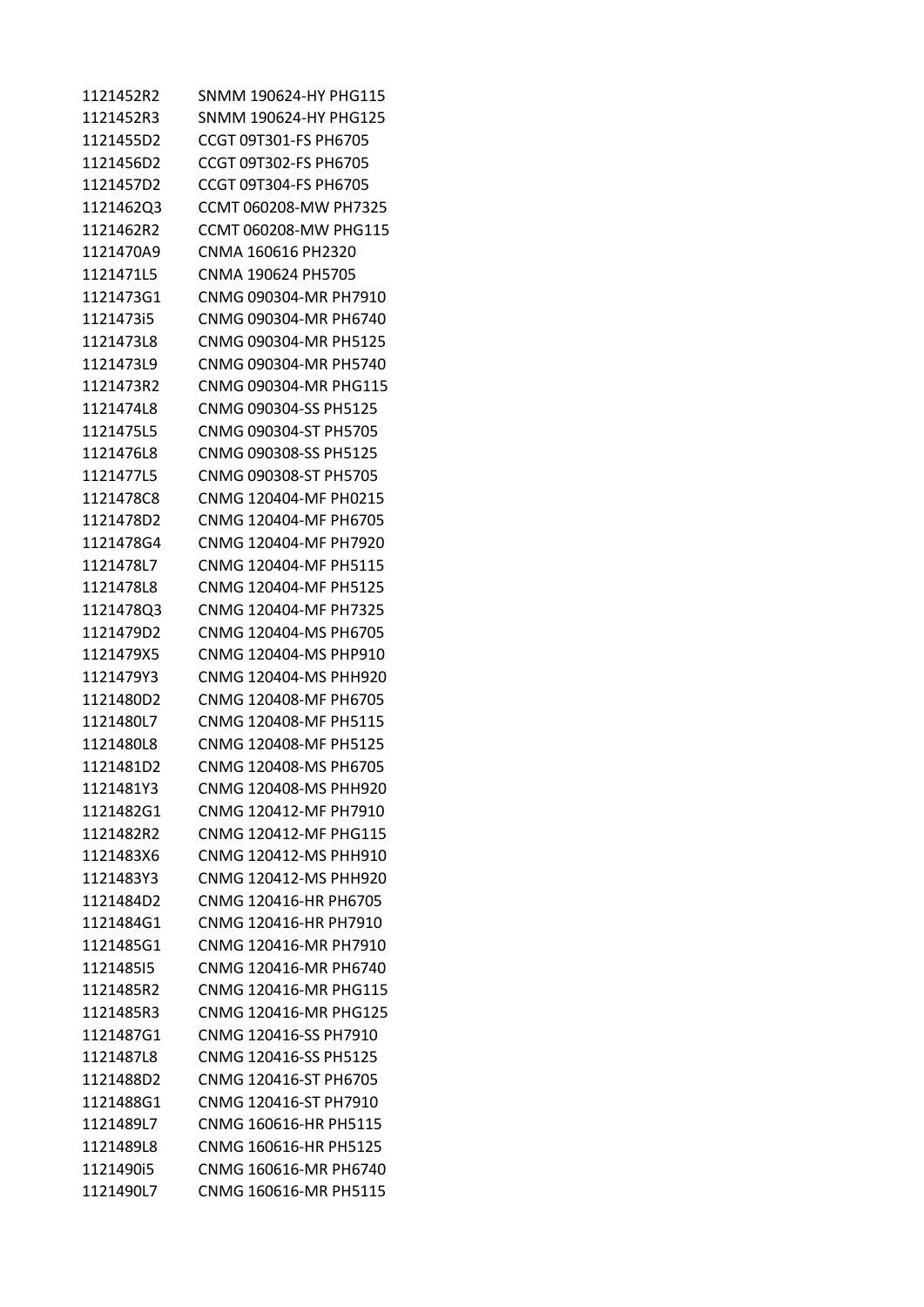| 1121490R3 | CNMG 160616-MR PHG125 |
|-----------|-----------------------|
| 1121496G1 | DNMA 150416 PH7910    |
| 1121497L7 | DNMG 110404-MF PH5115 |
| 1121497Q3 | DNMG 110404-MF PH7325 |
| 1121498L7 | DNMG 110404-MR PH5115 |
| 1121498L8 | DNMG 110404-MR PH5125 |
| 1121498L9 | DNMG 110404-MR PH5740 |
| 1121499L7 | DNMG 110408-MF PH5115 |
| 112149918 | DNMG 110408-MF PH5125 |
| 1121500L7 | DNMG 110408-MR PH5115 |
| 1121500L8 | DNMG 110408-MR PH5125 |
| 1121500L9 | DNMG 110408-MR PH5740 |
| 1121501L7 | DNMG 110408-SS PH5115 |
| 1121501L8 | DNMG 110408-SS PH5125 |
| 112150215 | DNMG 150404-MF PH6740 |
| 1121502L8 | DNMG 150404-MF PH5125 |
| 1121502L9 | DNMG 150404-MF PH5740 |
| 1121503D2 | DNMG 150404-MS PH6705 |
| 112150415 | DNMG 150408-MF PH6740 |
| 1121504L8 | DNMG 150408-MF PH5125 |
| 1121504L9 | DNMG 150408-MF PH5740 |
| 1121505D2 | DNMG 150408-MS PH6705 |
| 1121506G1 | DNMG 150412-HR PH7910 |
| 112150615 | DNMG 150412-HR PH6740 |
| 1121506L8 | DNMG 150412-HR PH5125 |
| 1121507G1 | DNMG 150412-MF PH7910 |
| 1121507L9 | DNMG 150412-MF PH5740 |
| 1121508G1 | DNMG 150412-MR PH7910 |
| 112150815 | DNMG 150412-MR PH6740 |
| 1121508R2 | DNMG 150412-MR PHG115 |
| 1121508R3 | DNMG 150412-MR PHG125 |
| 1121510G1 | DNMG 150412-MW PH7910 |
| 112151015 | DNMG 150412-MW PH6740 |
| 1121510L5 | DNMG 150412-MW PH5705 |
| 1121510R2 | DNMG 150412-MW PHG115 |
| 1121510R3 | DNMG 150412-MW PHG125 |
| 1121511L7 | DNMG 150412-SS PH5115 |
| 1121511L8 | DNMG 150412-SS PH5125 |
| 1121511L9 | DNMG 150412-SS PH5740 |
| 1121512D2 | DNMG 150412-ST PH6705 |
| 1121512G1 | DNMG 150412-ST PH7910 |
| 1121514D2 | DNMG 150416-ST PH6705 |
| 1121515L7 | DNMG 150604-MF PH5115 |
| 1121515L8 | DNMG 150604-MF PH5125 |
| 1121516L6 | DNMG 150608-MF PH5320 |
| 1121516L7 | DNMG 150608-MF PH5115 |
| 1121516L8 | DNMG 150608-MF PH5125 |
| 1121517G1 | DNMG 150612-MF PH7910 |
| 1121518G1 | DNMG 150612-MR PH7910 |
| 1121518L8 | DNMG 150612-MR PH5125 |
|           |                       |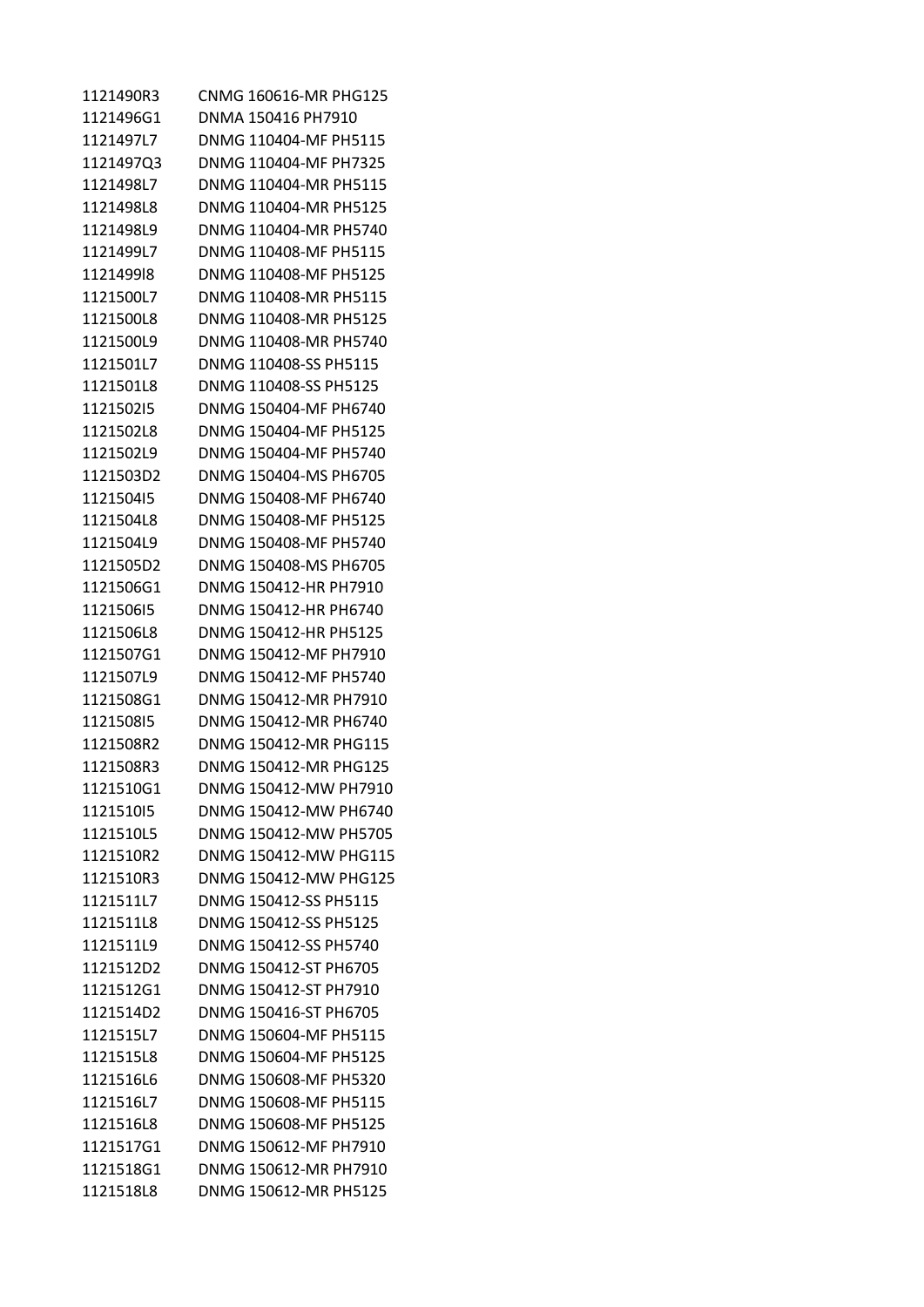| 1121518R2 | DNMG 150612-MR PHG115 |
|-----------|-----------------------|
| 1121519G1 | DNMG 150612-MW PH7910 |
| 1121519L5 | DNMG 150612-MW PH5705 |
| 1121519R3 | DNMG 150612-MW PHG125 |
| 1121520L7 | DNMG 150612-SS PH5115 |
| 1121520L8 | DNMG 150612-SS PH5125 |
| 1121520L9 | DNMG 150612-SS PH5740 |
| 1121521D2 | DNMG 150612-ST PH6705 |
| 1121521G1 | DNMG 150612-ST PH7910 |
| 1121522L7 | DNMG 150616-MR PH5115 |
| 1121522L9 | DNMG 150616-MR PH5740 |
| 1121522R3 | DNMG 150616-MR PHG125 |
| 1121523D2 | DNMG 150616-ST PH6705 |
| 1121523G1 | DNMG 150616-ST PH7910 |
| 112152615 | SNMG 090304-SS PH6740 |
| 1121526L8 | SNMG 090304-SS PH5125 |
| 1121527L8 | SNMG 090308-SS PH5125 |
| 1121528L8 | SNMG 120404-MF PH5125 |
| 1121528L9 | SNMG 120404-MF PH5740 |
| 1121529G1 | SNMG 120404-MR PH7910 |
| 112152915 | SNMG 120404-MR PH6740 |
| 1121529L7 | SNMG 120404-MR PH5115 |
| 1121529L8 | SNMG 120404-MR PH5125 |
| 1121530L8 | SNMG 120408-MF PH5125 |
| 1121530L9 | SNMG 120408-MF PH5740 |
| 1121531G1 | SNMG 120412-MF PH7910 |
| 1121531L9 | SNMG 120412-MF PH5740 |
| 1121532G1 | SNMG 120416-SS PH7910 |
| 1121532G4 | SNMG 120416-SS PH7920 |
| 1121532L8 | SNMG 120416-SS PH5125 |
| 1121533R3 | SNMG 150608-MR PHG125 |
| 1121534G1 | SNMG 150608-SS PH7910 |
| 1121534G4 | SNMG 150608-SS PH7920 |
| 1121534L8 | SNMG 150608-SS PH5125 |
| 1121535L5 | SNMG 150612-HR PH5705 |
| 1121535L6 | SNMG 150612-HR PH5320 |
| 1121535L7 | SNMG 150612-HR PH5115 |
| 1121535L8 | SNMG 150612-HR PH5125 |
| 1121535L9 | SNMG 150612-HR PH5740 |
| 1121536L6 | SNMG 150612-MR PH5320 |
| 1121536L7 | SNMG 150612-MR PH5115 |
| 1121536R3 | SNMG 150612-MR PHG125 |
| 1121537G1 | SNMG 150612-SS PH7910 |
| 1121537G4 | SNMG 150612-SS PH7920 |
| 1121537L8 | SNMG 150612-SS PH5125 |
| 1121538L5 | SNMG 150612-ST PH5705 |
| 1121538L6 | SNMG 150612-ST PH5320 |
| 1121538L8 | SNMG 150612-ST PH5125 |
| 1121539L5 | SNMG 150616-HR PH5705 |
| 1121539L6 | SNMG 150616-HR PH5320 |
|           |                       |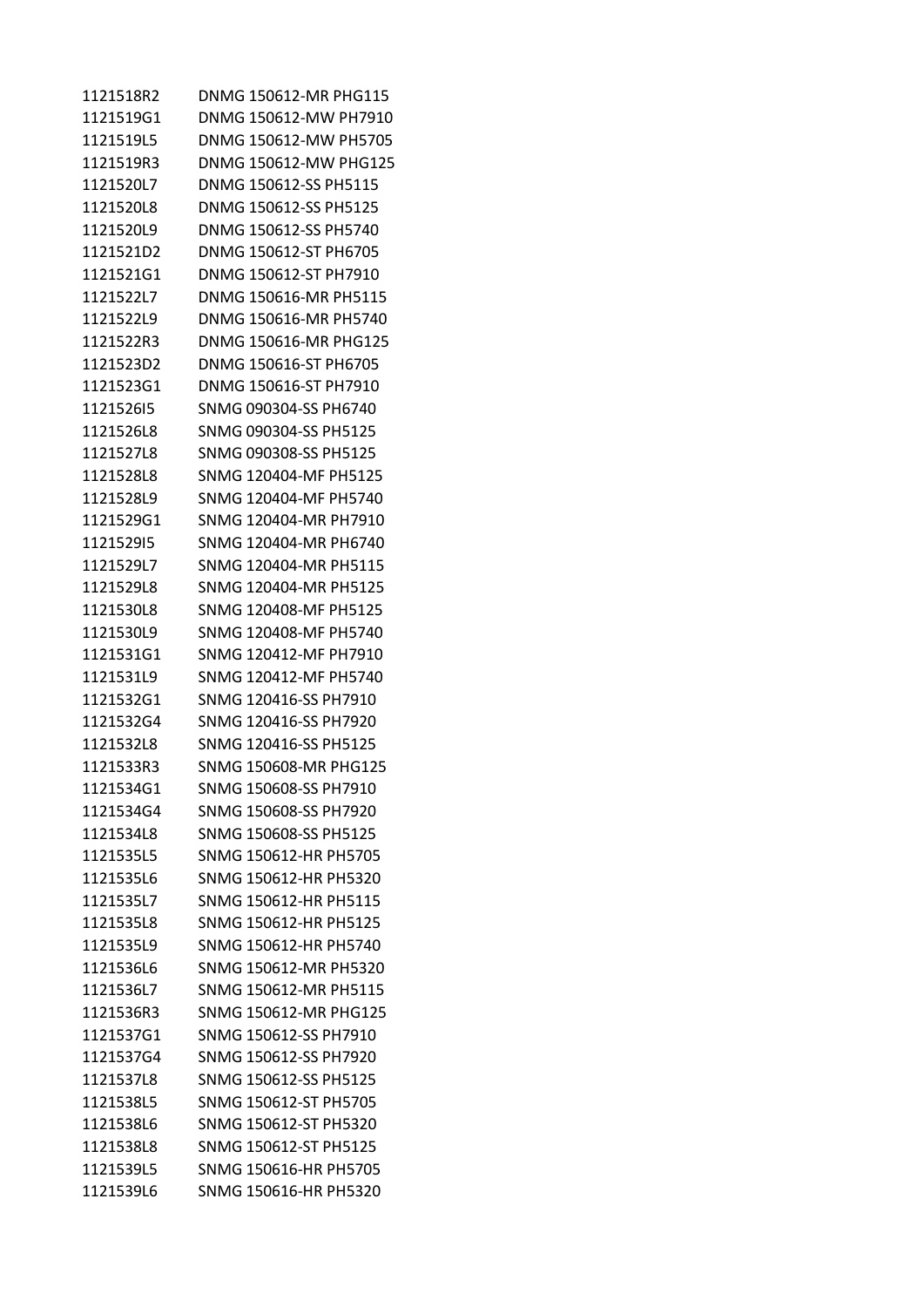| 1121539L7 | SNMG 150616-HR PH5115 |
|-----------|-----------------------|
| 1121540L7 | SNMG 150616-MR PH5115 |
| 1121540L8 | SNMG 150616-MR PH5125 |
| 1121540L9 | SNMG 150616-MR PH5740 |
| 1121541L5 | SNMG 150616-ST PH5705 |
| 1121541L6 | SNMG 150616-ST PH5320 |
| 1121542C8 | SNMG 190612-HR PH0215 |
| 1121542L5 | SNMG 190612-HR PH5705 |
| 1121542L6 | SNMG 190612-HR PH5320 |
| 1121543L8 | SNMG 190612-MR PH5125 |
| 1121543R2 | SNMG 190612-MR PHG115 |
| 1121545L5 | SNMG 190616-HR PH5705 |
| 1121545L6 | SNMG 190616-HR PH5320 |
| 1121545L7 | SNMG 190616-HR PH5115 |
| 1121546l9 | SNMG 190616-MR PH5740 |
| 1121546R2 | SNMG 190616-MR PHG115 |
| 1121546R3 | SNMG 190616-MR PHG125 |
| 1121547G1 | SNMG 190616-SS PH7910 |
| 1121547G4 | SNMG 190616-SS PH7920 |
| 1121547L8 | SNMG 190616-SS PH5125 |
| 1121556L7 | TNMG 160404-MF PH5115 |
| 1121556L8 | TNMG 160404-MF PH5125 |
| 1121556L9 | TNMG 160404-MF PH5740 |
| 1121557C8 | TNMG 160404-MS PH0215 |
| 1121557D2 | TNMG 160404-MS PH6705 |
| 1121557L8 | TNMG 160404-MS PH5125 |
| 1121558D2 | TNMG 160408-MF PH6705 |
| 1121558L8 | TNMG 160408-MF PH5125 |
| 1121558L9 | TNMG 160408-MF PH5740 |
| 1121560G1 | TNMG 160412-MF PH7910 |
| 1121560L8 | TNMG 160412-MF PH5125 |
| 1121560L9 | TNMG 160412-MF PH5740 |
| 1121562G1 | TNMG 160416-MR PH7910 |
| 1121562L7 | TNMG 160416-MR PH5115 |
| 1121562L8 | TNMG 160416-MR PH5125 |
| 1121562L9 | TNMG 160416-MR PH5740 |
| 1121563D2 | TNMG 160416-ST PH6705 |
| 112156415 | TNMG 220416-MR PH6740 |
| 1121564L7 | TNMG 220416-MR PH5115 |
| 1121564R3 | TNMG 220416-MR PHG125 |
| 1121566L6 | TNMG 270608-ST PH5320 |
| 1121567L5 | TNMG 270612-HR PH5705 |
| 1121567L6 | TNMG 270612-HR PH5320 |
| 1121567L8 | TNMG 270612-HR PH5125 |
| 1121567L9 | TNMG 270612-HR PH5740 |
| 1121569L6 | TNMG 270612-ST PH5320 |
| 1121569L8 | TNMG 270612-ST PH5125 |
| 1121570L5 | TNMG 270616-HR PH5705 |
| 1121570L6 | TNMG 270616-HR PH5320 |
| 1121570L8 | TNMG 270616-HR PH5125 |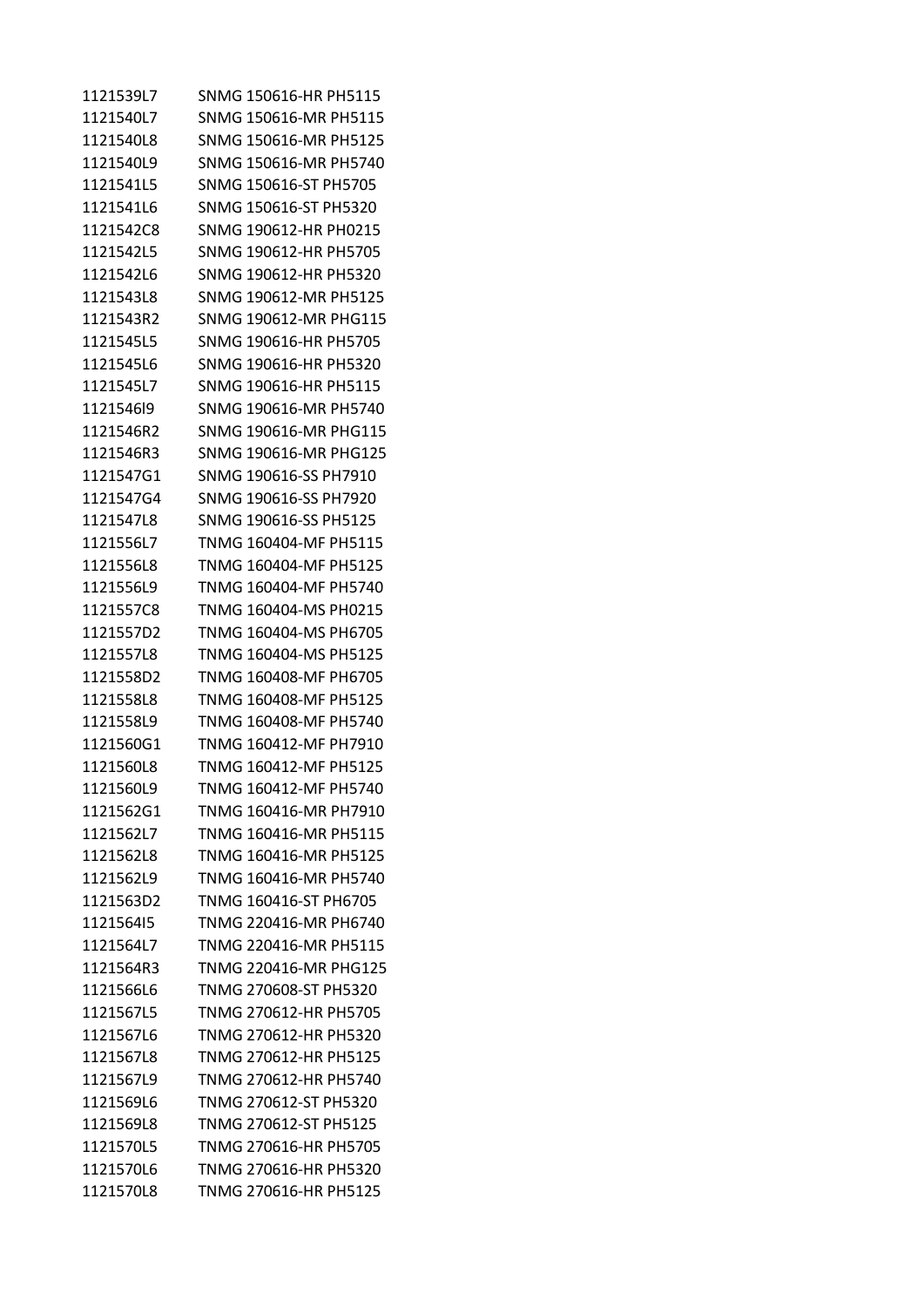| 1121570L9 | TNMG 270616-HR PH5740  |
|-----------|------------------------|
| 1121571L6 | TNMG 270616-ST PH5320  |
| 1121572L6 | TNMG 330924-ST PH5320  |
| 1121572L8 | TNMG 330924-ST PH5125  |
| 1121572L9 | TNMG 330924-ST PH5740  |
| 1121579D2 | VNMG 160404-MS PH6705  |
| 1121579X6 | VNMG 160404-MS PHH910  |
| 1121579Y3 | VNMG 160404-MS PHH920  |
| 1121580Y3 | VNMG 160408-MS PHH920  |
| 1121581C8 | VNMG 220408-MR PH0215  |
| 1121581L7 | VNMG 220408-MR PH5115  |
| 1121581L8 | VNMG 220408-MR PH5125  |
| 1121582G1 | WNMA 080416 PH7910     |
| 1121584A9 | WNMG 060412-MR PH2320  |
| 1121584L9 | WNMG 060412-MR PH5740  |
| 1121585G1 | WNMG 060412-MW PH7910  |
| 112158515 | WNMG 060412-MW PH6740  |
| 1121585L5 | WNMG 060412-MW PH5705  |
| 1121585R2 | WNMG 060412-MW PHG115  |
| 1121585R3 | WNMG 060412-MW PHG125  |
| 1121586R2 | WNMG 06T312-MF PHG115  |
| 1121586R3 | WNMG 06T312-MF PHG125  |
| 1121587A9 | WNMG 06T312-MR PH2320  |
| 1121587L9 | WNMG 06T312-MR PH5740  |
| 1121587R2 | WNMG 06T312-MR PHG115  |
| 1121587R3 | WNMG 06T312-MR PHG125  |
| 1121589G1 | WNMG 080412-MF PH7910  |
| 112159115 | WNMG 080412-SS PH6740  |
| 1121591L7 | WNMG 080412-SS PH5115  |
| 1121591L8 | WNMG 080412-SS PH5125  |
| 1121591L9 | WNMG 080412-SS PH5740  |
| 1121592G1 | WNMG 080416-MR PH7910  |
| 112159215 | WNMG 080416-MR PH6740  |
| 1121592L7 | WNMG 080416-MR PH5115  |
| 1121592R3 | WNMG 080416-MR PHG125  |
| 1121593G1 | WNMG 080416-ST PH7910  |
| 1121593L8 | WNMG 080416-ST PH5125  |
| 1121594L9 | TPUN 330620 PH5740     |
| 1121600L8 | CNMM 190624-HS PH5125  |
| 1121601P3 | CCMT 09T304-BO PH7930  |
| 1121605L7 | SNMM 190612-HZ PH5115  |
| 1121605R3 | SNMM 190612-HZ PHG125  |
| 1121606L7 | SNMM 190612-HY PH5115  |
| 1121606L8 | SNMM 190612-HY PH5125  |
| 1121607L8 | CNMM 190612-HZ PH5125  |
| 1121607R2 | CNMM 190612-HZ PHG115  |
| 1121608L9 | CNMM 190612-HY PH5740  |
| 1121608R2 | CNMM 190612-HY PHG115  |
| 1121608R3 | CNMM 190612-HY PHG125  |
| 1121612L7 | SNMM 190616-HXS PH5115 |
|           |                        |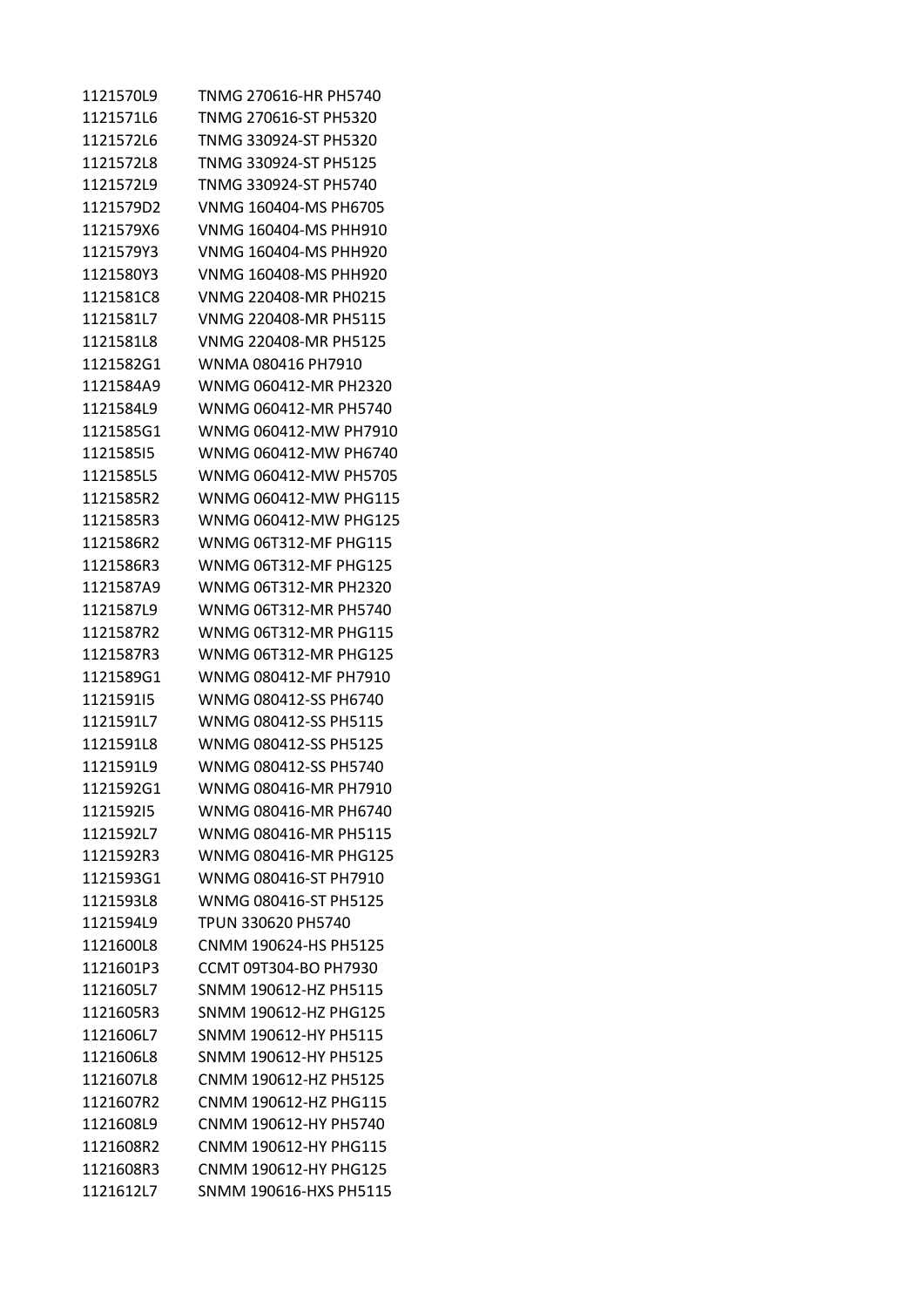| 1121612N2 | SNMM 190616-HXS PH5135       |
|-----------|------------------------------|
| 1121620P3 | CCMT 060202-BO PH7930        |
| 1121621P3 | CCMT 060204-BO PH7930        |
| 1121622P3 | CCMT 09T308-BO PH7930        |
| 1121623P3 | CCMT 120408-BO PH7930        |
| 1121624P3 | CCMT 120404-BO PH7930        |
| 1121625L9 | TNMG 220404-MR PH5740        |
| 1121625R2 | TNMG 220404-MR PHG115        |
| 1121631C8 | TNMG 330924-HR PH0215        |
| 1121631L6 | TNMG 330924-HR PH5320        |
| 1121631L8 | TNMG 330924-HR PH5125        |
| 1121631L9 | TNMG 330924-HR PH5740        |
| 112163615 | CNMG 250924-HR PH6740        |
| 1121636L9 | CNMG 250924-HR PH5740        |
| 1121636R3 | CNMG 250924-HR PHG125        |
| 1121638C8 | SNMG 250924-HR PH0215        |
| 1121638L9 | SNMG 250924-HR PH5740        |
| 112164115 | CNMM 190616-HS PH6740        |
| 1121641L8 | CNMM 190616-HS PH5125        |
| 1121645L8 | CNMM 250924-HS PH5125        |
| 1121647L7 | DCMT 11T304-MM PH5115        |
| 1121648L7 | DCMT 11T304-MP PH5115        |
| 1121648L8 | DCMT 11T304-MP PH5125        |
| 1121651L8 | CCMT 09T308-FM PH5125        |
| 1121652G1 | CCMT 09T308-FP PH7910        |
| 1121652L7 | CCMT 09T308-FP PH5115        |
| 1121652L8 | CCMT 09T308-FP PH5125        |
| 1121654Q3 | CCMT 060202-FM PH7325        |
| 1121655G1 | CCMT 060202-FP PH7910        |
| 1121655L8 | CCMT 060202-FP PH5125        |
| 1121658L7 | CCMT 060204-FP PH5115        |
| 1121658L8 | CCMT 060204-FP PH5125        |
| 1121659D2 | CCMT 060208-MK PH6705        |
| 1121660L7 | CCMT 060208-MM PH5115        |
| 1121660Q3 | CCMT 060208-MM PH7325        |
| 1121661L8 | CCMT 060208-MP PH5125        |
| 1121664Q3 | CCMT 120404-FM PH7325        |
| 1121665G1 | CCMT 120404-FP PH7910        |
| 1121665G4 | CCMT 120404-FP PH7920        |
| 1121666L7 | CCMT 09T304-FP PH5115        |
| 1121666L8 | <b>CCMT 09T304-FP PH5125</b> |
| 112166605 | CCMT 09T304-FP PH0110        |
| 1121668L8 | <b>DCMT 11T302-FP PH5125</b> |
| 1121669R3 | TCMT 110302-FP PHG125        |
| 1121670G4 | VBMT 160408-FP PH7920        |
| 1121670L7 | VBMT 160408-FP PH5115        |
| 1121670L8 | VBMT 160408-FP PH5125        |
| 1121674Q3 | DCMT 070202-FM PH7325        |
| 1121675L8 | DCMT 070202-FP PH5125        |
| 1121677L8 | DCMT 070204-FM PH5125        |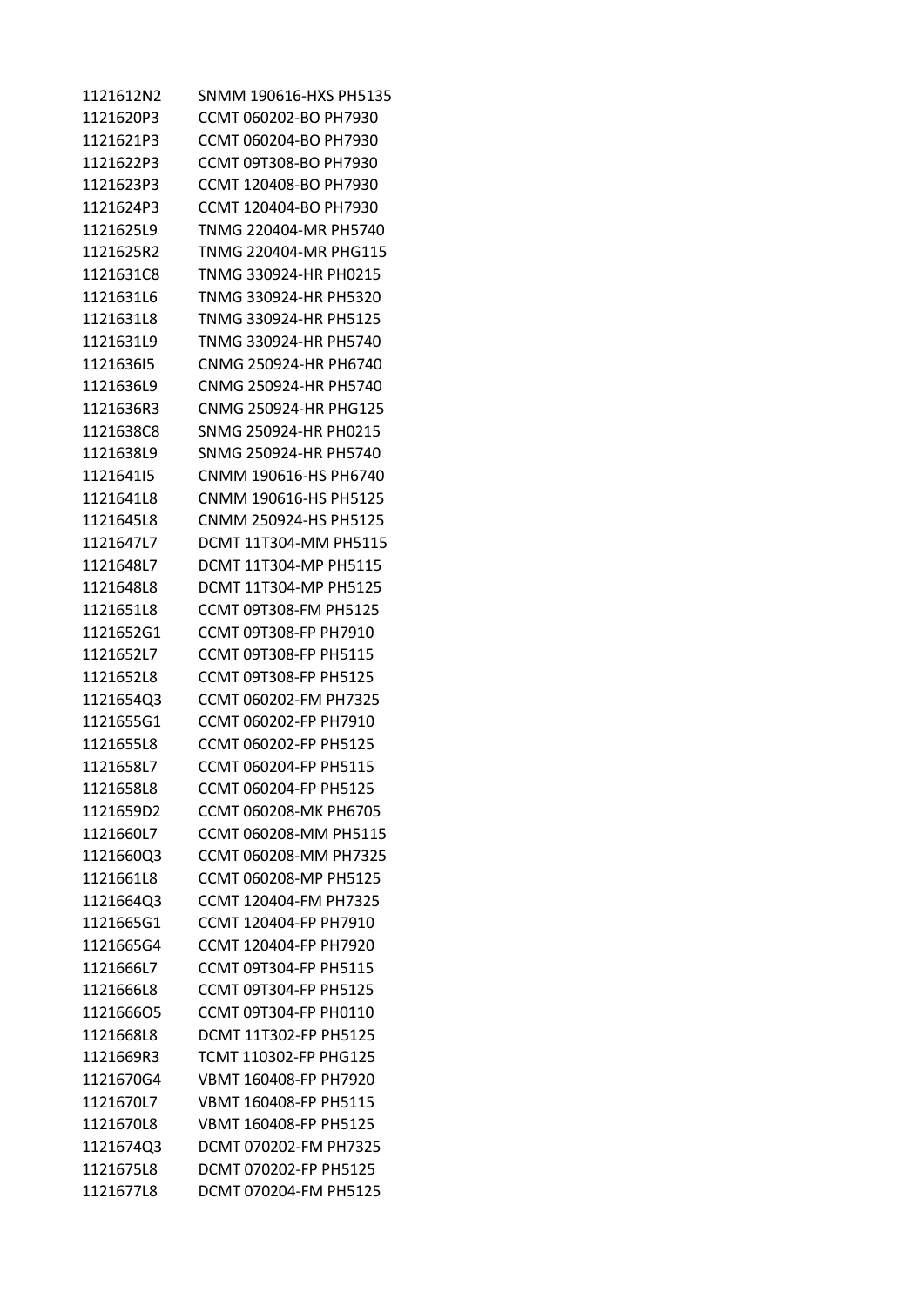| 1121677Q3 | DCMT 070204-FM PH7325        |
|-----------|------------------------------|
| 1121678G4 | DCMT 070204-FP PH7920        |
| 1121678L6 | DCMT 070204-FP PH5320        |
| 1121678L7 | DCMT 070204-FP PH5115        |
| 1121678L8 | DCMT 070204-FP PH5125        |
| 1121679D2 | DCMT 070204-MK PH6705        |
| 1121680L7 | DCMT 070204-MM PH5115        |
| 1121681L8 | DCMT 070204-MP PH5125        |
| 1121683D2 | DCMT 070208-MM PH6705        |
| 1121683Q3 | DCMT 070208-MM PH7325        |
| 1121684G4 | DCMT 070208-MP PH7920        |
| 1121684L7 | DCMT 070208-MP PH5115        |
| 1121685D2 | CCMT 09T308-MK PH6705        |
| 1121686D2 | CCMT 09T308-MM PH6705        |
| 1121686L7 | CCMT 09T308-MM PH5115        |
| 1121687l7 | CCMT 09T308-MP PH5115        |
| 1121687L8 | CCMT 09T308-MP PH5125        |
| 1121687L9 | CCMT 09T308-MP PH5740        |
| 1121689Q3 | CCMT 09T302-FM PH7325        |
| 1121690G1 | CCMT 09T302-FP PH7910        |
| 1121690X5 | CCMT 09T302-FP PHP910        |
| 1121692L8 | CCMT 09T304-FM PH5125        |
| 1121695D2 | CCMT 060204-MK PH6705        |
| 112169615 | CCMT 060204-MM PH6740        |
| 1121696L7 | CCMT 060204-MM PH5115        |
| 1121697L7 | CCMT 060204-MP PH5115        |
| 1121697L8 | CCMT 060204-MP PH5125        |
| 1121698D2 | CCMT 09T304-MK PH6705        |
| 1121699L7 | CCMT 09T304-MM PH5115        |
| 1121699Y3 | CCMT 09T304-MM PHH920        |
| 1121700G1 | CCMT 09T304-MP PH7910        |
| 1121700L7 | CCMT 09T304-MP PH5115        |
| 1121700L8 | CCMT 09T304-MP PH5125        |
| 112170005 | CCMT 09T304-MP PH0110        |
| 1121702L7 | TCMT 090204-MM PH5115        |
| 1121702Q3 | TCMT 090204-MM PH7325        |
| 1121703L7 | TCMT 090204-MP PH5115        |
| 1121703L8 | TCMT 090204-MP PH5125        |
| 1121705L7 | DCMT 11T308-MM PH5115        |
| 112170616 | DCMT 11T308-MP PHC740        |
| 1121706L7 | DCMT 11T308-MP PH5115        |
| 1121706L8 | DCMT 11T308-MP PH5125        |
| 1121707L7 | <b>DCMT 11T312-MM PH5115</b> |
| 1121707Q3 | DCMT 11T312-MM PH7325        |
| 1121710L8 | DCMT 11T304-FM PH5125        |
| 1121710Q3 | DCMT 11T304-FM PH7325        |
| 1121711G1 | DCMT 11T304-FP PH7910        |
| 1121711G4 | DCMT 11T304-FP PH7920        |
| 1121711L8 | <b>DCMT 11T304-FP PH5125</b> |
| 1121712L8 | DCMT 11T308-FM PH5125        |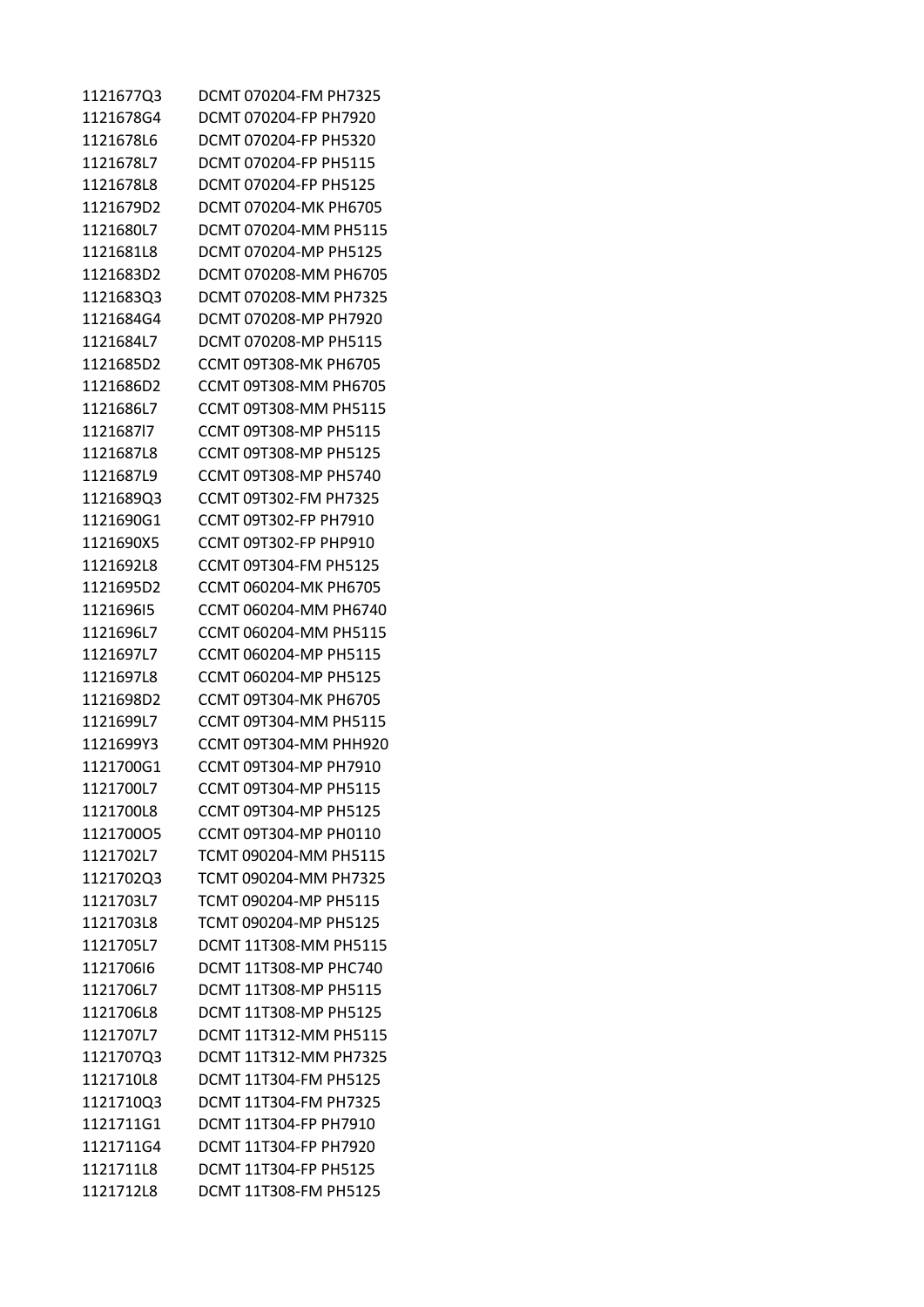| 1121713L7 | DCMT 11T308-FP PH5115        |
|-----------|------------------------------|
| 1121713L8 | <b>DCMT 11T308-FP PH5125</b> |
| 1121718Q3 | CCMT 120404-MM PH7325        |
| 1121721L7 | CCMT 120408-MM PH5115        |
| 1121722G1 | CCMT 120408-MP PH7910        |
| 112172216 | CCMT 120408-MP PHC740        |
| 1121722L7 | CCMT 120408-MP PH5115        |
| 1121722L8 | CCMT 120408-MP PH5125        |
| 1121723Q3 | CCMT 120412-MM PH7325        |
| 1121727D2 | CCGT 060204-FS PH6705        |
| 1121743L5 | CCMT 060208-FW PH5705        |
| 1121743L7 | CCMT 060208-FW PH5115        |
| 1121743Q3 | CCMT 060208-FW PH7325        |
| 1121744Q3 | CCMT 09T308-FW PH7325        |
| 1121744R2 | <b>CCMT 09T308-FW PHG115</b> |
| 1121745D2 | DCMT 11T304-FW PH6705        |
| 1121745L7 | DCMT 11T304-FW PH5115        |
| 1121745Q3 | DCMT 11T304-FW PH7325        |
| 1121746L5 | CCMW 09T302 PH5705           |
| 1121749Q3 | DCMT 070204-FW PH7325        |
| 1121749R2 | DCMT 070204-FW PHG115        |
| 1121750Q3 | DCMT 070208-FW PH7325        |
| 1121750R2 | DCMT 070208-FW PHG115        |
| 1121751L7 | VCMT 110308-MM PH5115        |
| 1121751Q3 | VCMT 110308-MM PH7325        |
| 1121752L7 | VCMT 110308-MP PH5115        |
| 1121752L8 | VCMT 110308-MP PH5125        |
| 1121754L7 | VCMT 110304-MP PH5115        |
| 1121754L8 | VCMT 110304-MP PH5125        |
| 1121755D2 | DCMT 11T308-FW PH6705        |
| 1121755Q3 | DCMT 11T308-FW PH7325        |
| 1121755R2 | <b>DCMT 11T308-FW PHG115</b> |
| 1121756D2 | DCMT 11T308-MW PH6705        |
| 1121756Q3 | DCMT 11T308-MW PH7325        |
| 1121756R2 | <b>DCMT 11T308-MW PHG115</b> |
| 1121757D2 | SCMT 09T304-FK PH6705        |
| 1121758L8 | SCMT 09T304-FM PH5125        |
| 1121758Q3 | SCMT 09T304-FM PH7325        |
| 1121759L7 | SCMT 09T304-FP PH5115        |
| 1121759L8 | SCMT 09T304-FP PH5125        |
| 1121761L7 | SCMT 09T304-MM PH5115        |
| 1121761Q3 | SCMT 09T304-MM PH7325        |
| 1121762L8 | SCMT 09T304-MP PH5125        |
| 1121763D2 | <b>SCMT 09T308-FK PH6705</b> |
| 1121764L8 | SCMT 09T308-FM PH5125        |
| 1121764Q3 | SCMT 09T308-FM PH7325        |
| 1121766L9 | SCMT 09T308-MK PH5740        |
| 1121767L7 | SCMT 09T308-MM PH5115        |
| 1121767Q3 | SCMT 09T308-MM PH7325        |
| 1121768L6 | SCMT 09T308-MP PH5320        |
|           |                              |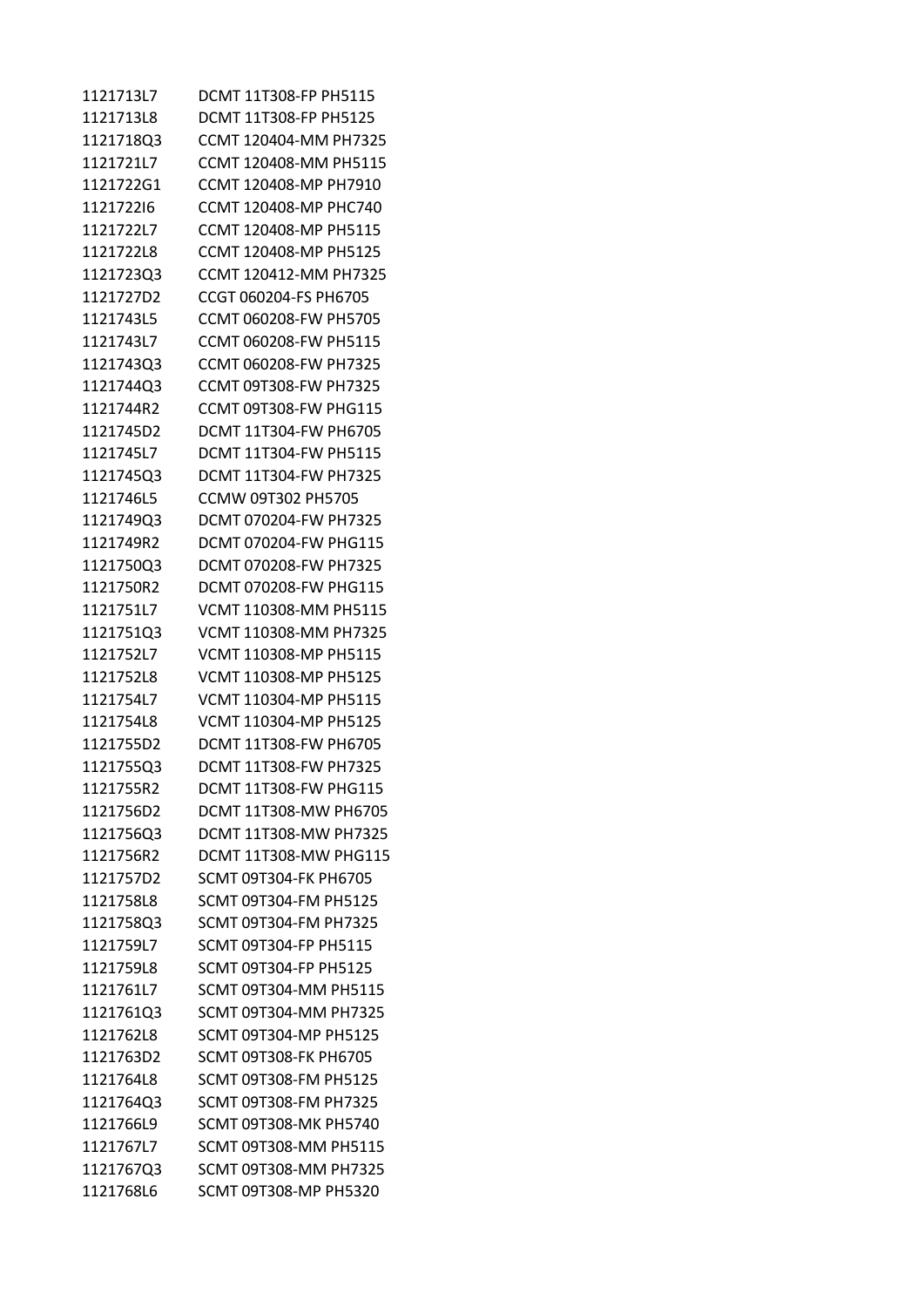| 1121768L7 | SCMT 09T308-MP PH5115 |
|-----------|-----------------------|
| 1121768L8 | SCMT 09T308-MP PH5125 |
| 1121769L7 | SCMT 120404-MM PH5115 |
| 1121769Q3 | SCMT 120404-MM PH7325 |
| 1121770G4 | SCMT 120404-MP PH7920 |
| 1121770L7 | SCMT 120404-MP PH5115 |
| 1121770L8 | SCMT 120404-MP PH5125 |
| 1121771L5 | VBMW 110302 PH5705    |
| 1121772L5 | VBMW 110304 PH5705    |
| 1121773L5 | VBMW 110308 PH5705    |
| 1121774L5 | VBMW 160412 PH5705    |
| 1121775L8 | VCMT 110302-FM PH5125 |
| 1121775Q3 | VCMT 110302-FM PH7325 |
| 1121776L8 | VCMT 110302-FP PH5125 |
| 1121778L8 | VCMT 110304-FM PH5125 |
| 1121778Q3 | VCMT 110304-FM PH7325 |
| 1121779L7 | VCMT 110304-FP PH5115 |
| 1121779L8 | VCMT 110304-FP PH5125 |
| 1121780L7 | VCMT 110304-MM PH5115 |
| 1121780Q3 | VCMT 110304-MM PH7325 |
| 1121781P3 | SCMT 120408-MK PH7930 |
| 112178215 | SCMT 120408-MM PH6740 |
| 1121782L7 | SCMT 120408-MM PH5115 |
| 1121782Q3 | SCMT 120408-MM PH7325 |
| 1121783L7 | SCMT 120408-MP PH5115 |
| 1121783L8 | SCMT 120408-MP PH5125 |
| 1121784L7 | SCMT 120412-MM PH5115 |
| 1121784Q3 | SCMT 120412-MM PH7325 |
| 1121785G4 | SCMT 120412-MP PH7920 |
| 1121787L8 | TCMT 06T102-FM PH5125 |
| 1121787Q3 | TCMT 06T102-FM PH7325 |
| 1121788L8 | TCMT 06T102-FP PH5125 |
| 1121790L7 | VBMT 160408-MM PH5115 |
| 1121791L7 | VBMT 160408-MP PH5115 |
| 1121791L8 | VBMT 160408-MP PH5125 |
| 1121792L8 | VBMT 160412-FM PH5125 |
| 1121792Q3 | VBMT 160412-FM PH7325 |
| 1121793R3 | VBMT 160412-FP PHG125 |
| 1121795L7 | VBMT 160412-MM PH5115 |
| 1121795Q3 | VBMT 160412-MM PH7325 |
| 1121796L7 | VBMT 160412-MP PH5115 |
| 1121796R3 | VBMT 160412-MP PHG125 |
| 1121797L8 | TCMT 06T104-FM PH5125 |
| 1121797Q3 | TCMT 06T104-FM PH7325 |
| 1121798L7 | TCMT 06T104-FP PH5115 |
| 1121803L8 | TCMT 090202-FM PH5125 |
| 1121803Q3 | TCMT 090202-FM PH7325 |
| 1121804N9 | TCMT 090202-FP PH5325 |
| 1121804R3 | TCMT 090202-FP PHG125 |
| 1121806L8 | TCMT 090204-FM PH5125 |
|           |                       |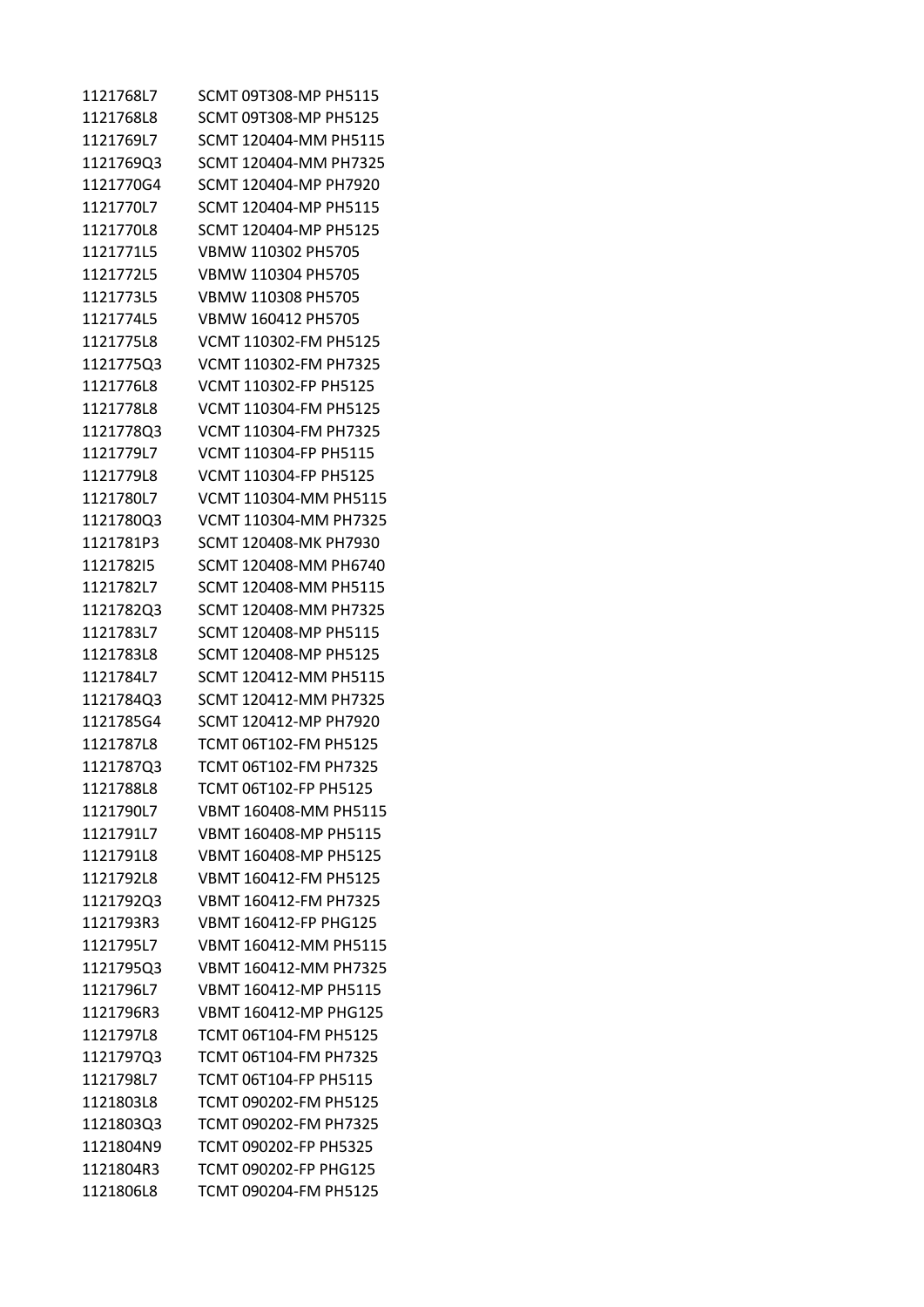| 1121806Q3 | TCMT 090204-FM PH7325 |
|-----------|-----------------------|
| 1121807L8 | TCMT 090204-FP PH5125 |
| 1121807R2 | TCMT 090204-FP PHG115 |
| 1121808D2 | TCMT 090204-FW PH6705 |
| 1121808Q3 | TCMT 090204-FW PH7325 |
| 1121808R2 | TCMT 090204-FW PHG115 |
| 1121809D2 | TCMT 090208-FW PH6705 |
| 1121809Q3 | TCMT 090208-FW PH7325 |
| 1121809R2 | TCMT 090208-FW PHG115 |
| 1121811L7 | TCMT 090208-MM PH5115 |
| 1121811Q3 | TCMT 090208-MM PH7325 |
| 1121812L8 | TCMT 090208-MP PH5125 |
| 1121812R2 | TCMT 090208-MP PHG115 |
| 1121815L8 | TCMT 110304-FM PH5125 |
| 1121815Q3 | TCMT 110304-FM PH7325 |
| 1121816R3 | TCMT 110304-FP PHG125 |
| 1121817D2 | TCMT 110304-FW PH6705 |
| 1121817Q3 | TCMT 110304-FW PH7325 |
| 1121817R2 | TCMT 110304-FW PHG115 |
| 1121818D2 | TCMT 110304-MK PH6705 |
| 1121819L7 | TCMT 110304-MM PH5115 |
| 1121819Q3 | TCMT 110304-MM PH7325 |
| 1121820R2 | TCMT 110304-MP PHG115 |
| 1121820R3 | TCMT 110304-MP PHG125 |
| 1121822L8 | TCMT 110308-FM PH5125 |
| 1121822Q3 | TCMT 110308-FM PH7325 |
| 1121823R2 | TCMT 110308-FP PHG115 |
| 1121823R3 | TCMT 110308-FP PHG125 |
| 1121824D2 | TCMT 110308-FW PH6705 |
| 1121824Q3 | TCMT 110308-FW PH7325 |
| 1121824R2 | TCMT 110308-FW PHG115 |
| 1121825D2 | TCMT 110308-MK PH6705 |
| 1121826L7 | TCMT 110308-MM PH5115 |
| 1121826Q3 | TCMT 110308-MM PH7325 |
| 1121827R3 | TCMT 110308-MP PHG125 |
| 1121828D2 | TCMT 110308-MW PH6705 |
| 1121828L5 | TCMT 110308-MW PH5705 |
| 1121828Q3 | TCMT 110308-MW PH7325 |
| 1121828R2 | TCMT 110308-MW PHG115 |
| 1121829R2 | TCMT 110312-MP PHG115 |
| 1121829R3 | TCMT 110312-MP PHG125 |
| 1121831L8 | TCMT 16T304-FM PH5125 |
| 1121831Q3 | TCMT 16T304-FM PH7325 |
| 1121832L7 | TCMT 16T304-FP PH5115 |
| 1121833D2 | TCMT 16T304-FW PH6705 |
| 1121833L7 | TCMT 16T304-FW PH5115 |
| 1121833Q3 | TCMT 16T304-FW PH7325 |
| 1121834D2 | TCMT 16T304-MK PH6705 |
| 112183515 | TCMT 16T304-MM PH6740 |
| 1121835L7 | TCMT 16T304-MM PH5115 |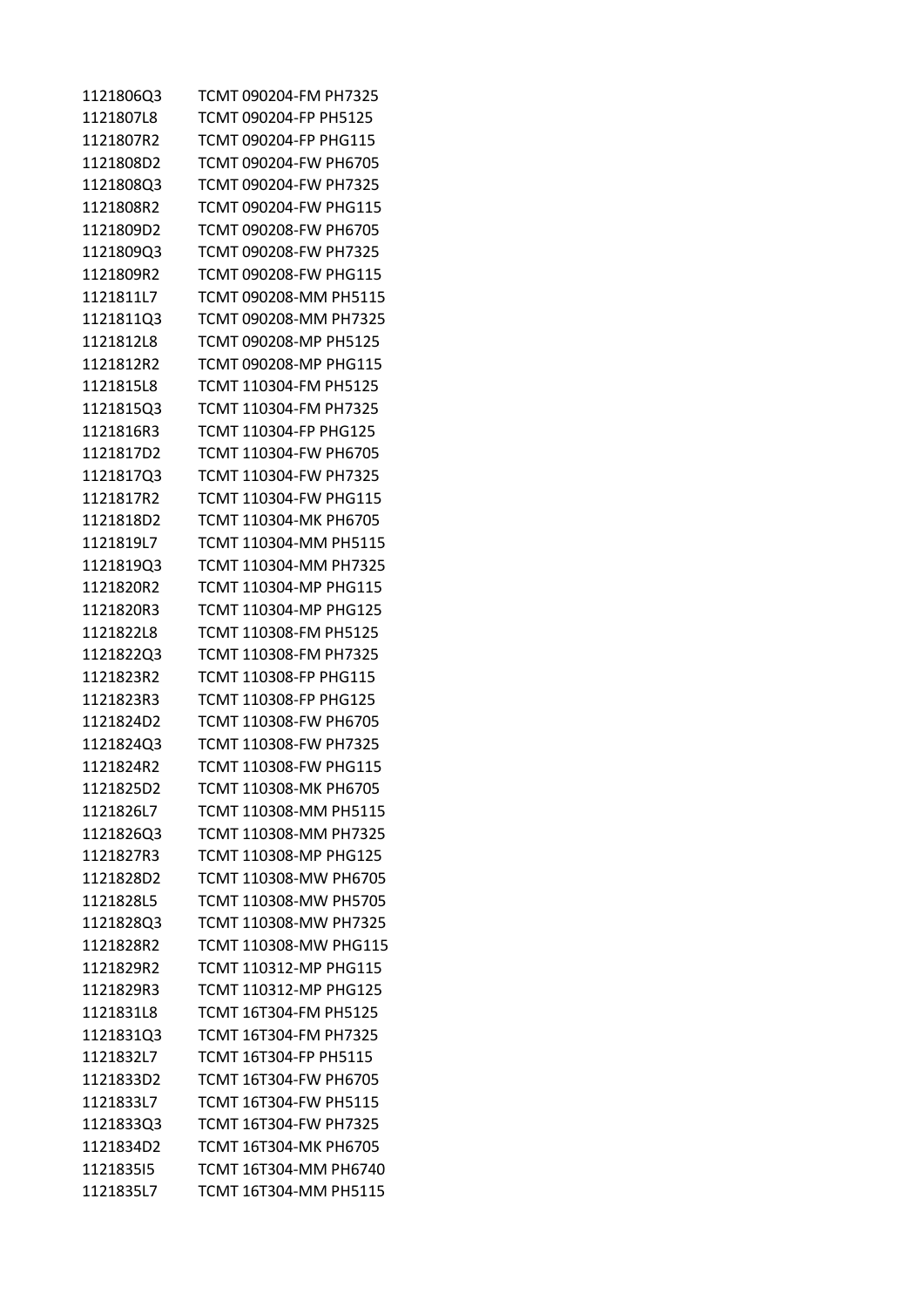| 112183503 | TCMT 16T304-MM PH7325        |
|-----------|------------------------------|
| 1121836G1 | TCMT 16T304-MP PH7910        |
| 1121836L7 | TCMT 16T304-MP PH5115        |
| 1121836L8 | TCMT 16T304-MP PH5125        |
| 1121836L9 | TCMT 16T304-MP PH5740        |
| 1121837L7 | TCMT 16T308-FW PH5115        |
| 1121837Q3 | TCMT 16T308-FW PH7325        |
| 1121838D2 | TCMT 16T308-MK PH6705        |
| 1121839L7 | TCMT 16T308-MM PH5115        |
| 1121840G6 | TCMT 16T308-MP PH7740        |
| 1121840L7 | TCMT 16T308-MP PH5115        |
| 1121840L8 | TCMT 16T308-MP PH5125        |
| 1121840L9 | TCMT 16T308-MP PH5740        |
| 1121841D2 | TCMT 16T308-MW PH6705        |
| 1121841Q3 | TCMT 16T308-MW PH7325        |
| 1121841R2 | TCMT 16T308-MW PHG115        |
| 1121842D2 | TCMT 16T312-MK PH6705        |
| 1121843L7 | TCMT 16T312-MM PH5115        |
| 1121843Q3 | TCMT 16T312-MM PH7325        |
| 1121844G4 | TCMT 16T312-MP PH7920        |
| 1121844L8 | TCMT 16T312-MP PH5125        |
| 1121845L5 | TCMW 06T102 PH5705           |
| 1121846L5 | TCMW 220408 PH5705           |
| 1121848L7 | TCMT 220408-MM PH5115        |
| 1121848Q3 | TCMT 220408-MM PH7325        |
| 1121849L8 | TCMT 220408-MP PH5125        |
| 1121849L9 | TCMT 220408-MP PH5740        |
| 1121849R2 | TCMT 220408-MP PHG115        |
| 1121851L8 | VBMT 110302-FM PH5125        |
| 1121851Q3 | VBMT 110302-FM PH7325        |
| 1121852L8 | VBMT 110302-FP PH5125        |
| 1121854L8 | VBMT 110304-FM PH5125        |
| 1121854Q3 | VBMT 110304-FM PH7325        |
| 1121855L7 | VBMT 110304-FP PH5115        |
| 1121855L8 | VBMT 110304-FP PH5125        |
| 1121857G1 | VBMT 110308-FM PH7910        |
| 1121857L8 | VBMT 110308-FM PH5125        |
| 1121857Q3 | VBMT 110308-FM PH7325        |
| 1121859R2 | VBMT 110312-FP PHG115        |
| 1121859R3 | <b>VBMT 110312-FP PHG125</b> |
| 1121861L8 | VBMT 160402-FM PH5125        |
| 1121861Q3 | VBMT 160402-FM PH7325        |
| 1121862L8 | VBMT 160402-FP PH5125        |
| 1121864L8 | VBMT 160404-FM PH5125        |
| 1121864Q3 | VBMT 160404-FM PH7325        |
| 1121865G4 | VBMT 160404-FP PH7920        |
| 1121865L7 | VBMT 160404-FP PH5115        |
| 1121867L7 | VBMT 160404-MM PH5115        |
| 1121868L8 | VBMT 160404-MP PH5125        |
| 1121869D2 | VBMT 160408-FK PH6705        |
|           |                              |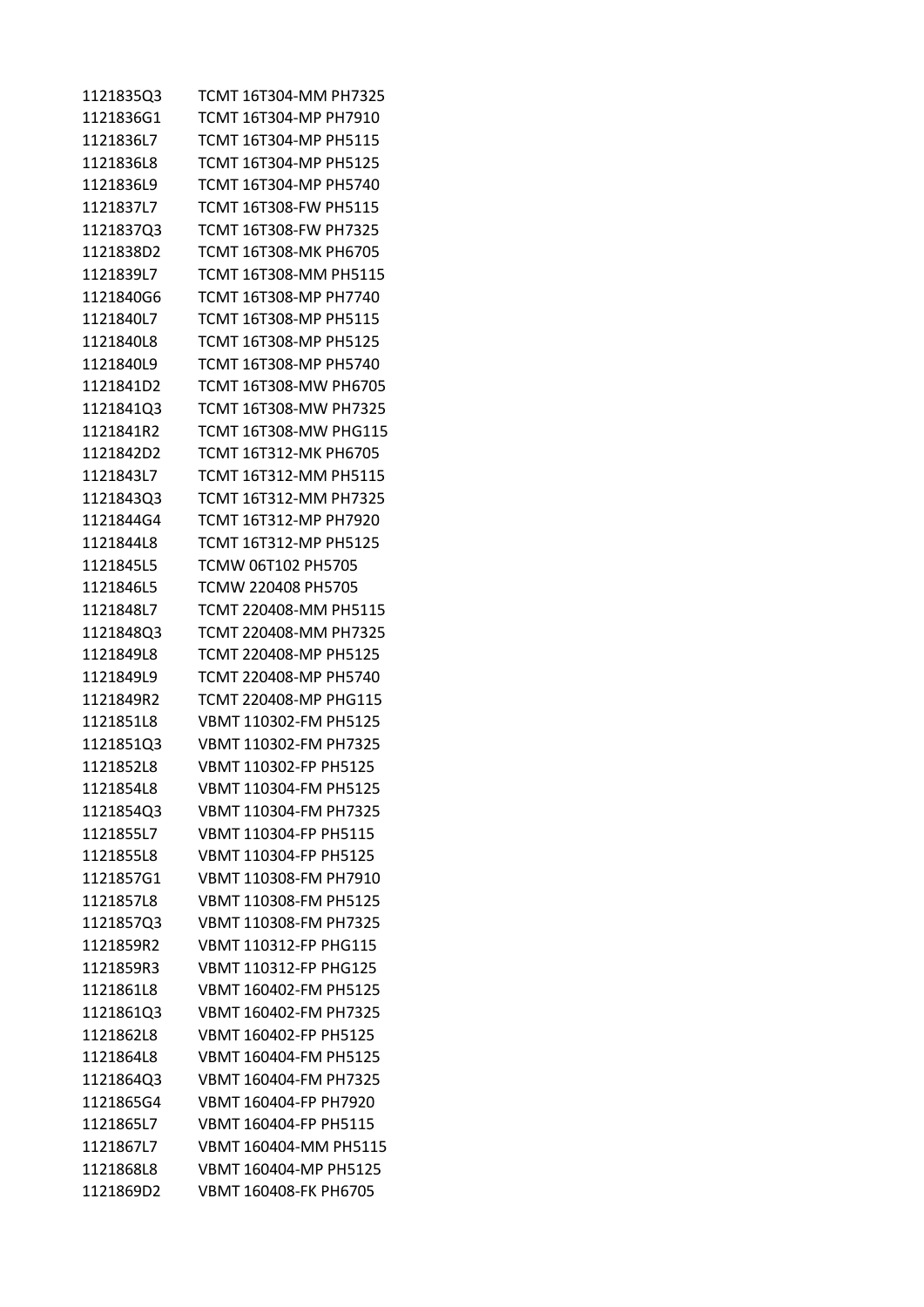1121870L8 VBMT 160408-FM PH5125 1121870Q3 VBMT 160408-FM PH7325 1121873D2 DCGT 11T301-FS PH6705 1121874D2 DCGT 11T302-FS PH6705 1121875D2 DCGT 11T304-FS PH6705 1121877L8 SNMG 250924-HM PH5125 1121877L9 SNMG 250924-HM PH5740 1121881L8 TCMT 110302-FM PH5125 1121889G1 VCGT 110302-LN PH7910 1121890G1 VCGT 110304-LN PH7910 1121895G1 TCGT 110202-LN PH7910 1121897G1 TCGT 16T302-LN PH7910 1121899G1 TCGT 16T308-LN PH7910 1121910D2 WNMG 060404-MS PH6705 1121911D2 WNMG 060408-MS PH6705 1121914l7 CNMM 190624-WR7 PH5115 1121914l8 CNMM 190624-WR7 PH5125 1121927X6 DNMG 150604-MS PHH910 1121927Y3 DNMG 150604-MS PHH920 1121928Y3 DNMG 150608-MS PHH920 1121953I5 LNUX 191940-RMM-T PH6740 1121953M0 LNUX 191940-RMM-T PH5706 1121958L8 TCMT 110204-FM PH5125 1121958Q3 TCMT 110204-FM PH7325 1121959L8 TCMT 110208-FM PH5125 1121959Q3 TCMT 110208-FM PH7325 1121960L8 TCMT 110202-FM PH5125 1121960Q3 TCMT 110202-FM PH7325 1121961L8 TCMT 110202-FP PH5125 1121962L7 TCMT 110204-FP PH5115 1121962L8 TCMT 110204-FP PH5125 1121964D2 TCMT 110204-FW PH6705 1121964Q3 TCMT 110204-FW PH7325 1121964R2 TCMT 110204-FW PHG115 1121965D2 TCMT 110208-FW PH6705 1121965Q3 TCMT 110208-FW PH7325 1121965R2 TCMT 110208-FW PHG115 1121966D2 TCMT 110204-MK PH6705 1121968L7 TCMT 110204-MM PH5115 1121969G1 TCMT 110208-MM PH7910 1121969L7 TCMT 110208-MM PH5115 1121969Q3 TCMT 110208-MM PH7325 1121969R2 TCMT 110208-MM PHG115 1121970G1 TCMT 110204-MP PH7910 1121970L7 TCMT 110204-MP PH5115 1121970L8 TCMT 110204-MP PH5125 1121971G4 TCMT 110208-MP PH7920 1121971L8 TCMT 110208-MP PH5125 1121974D2 TCMT 110208-MW PH6705 1121974Q3 TCMT 110208-MW PH7325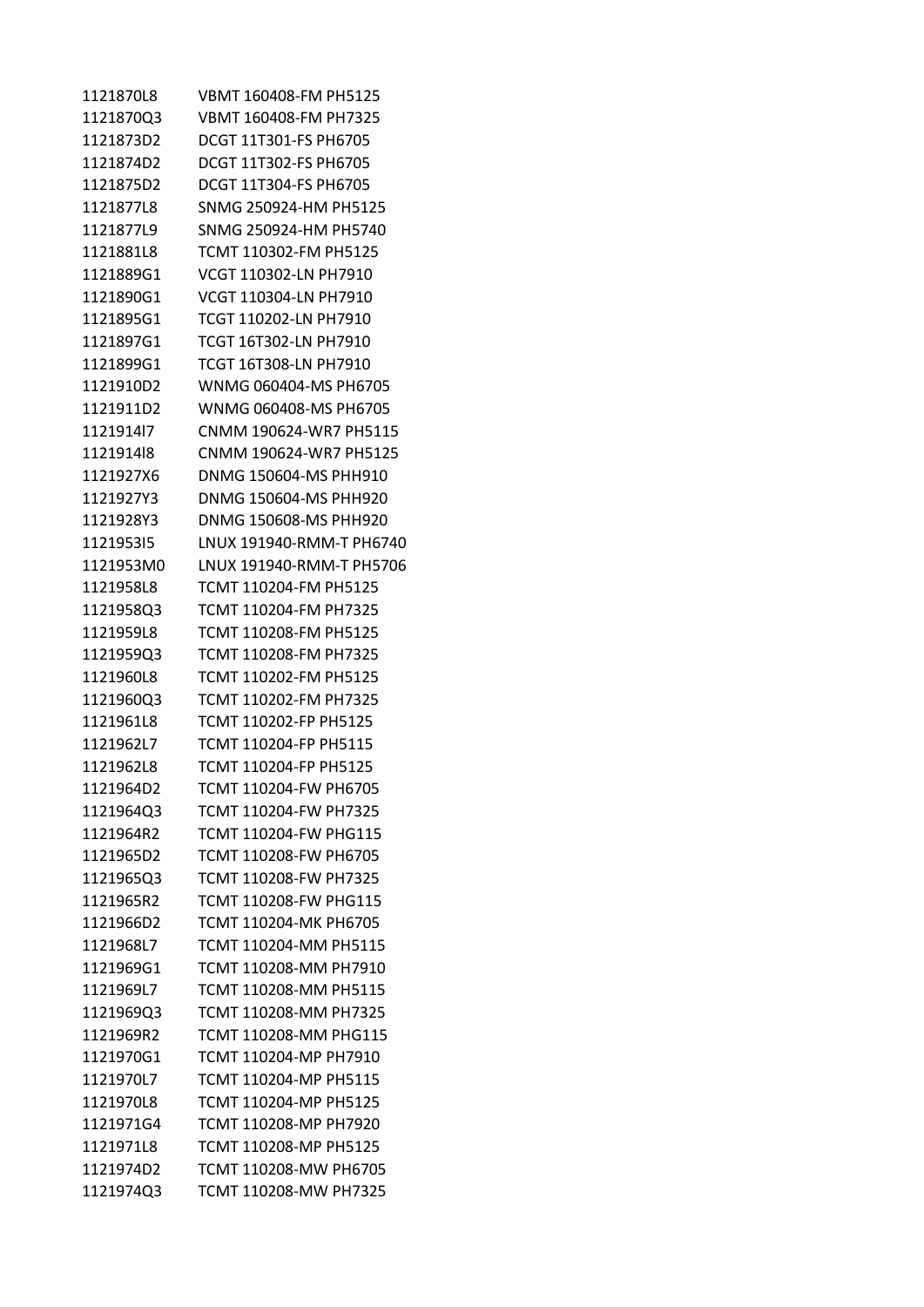| 1121974R2 | TCMT 110208-MW PHG115        |
|-----------|------------------------------|
| 1121977L8 | VCMT 160402-FP PH5125        |
| 1121978L7 | VCMT 160404-FP PH5115        |
| 1121978L8 | VCMT 160404-FP PH5125        |
| 1121980R2 | <b>VCMT 160412-FP PHG115</b> |
| 1121981L8 | VCMT 160402-FM PH5125        |
| 1121981Q3 | VCMT 160402-FM PH7325        |
| 1121982L8 | VCMT 160404-FM PH5125        |
| 1121982Q3 | VCMT 160404-FM PH7325        |
| 1121983L8 | VCMT 160408-FM PH5125        |
| 1121983Q3 | VCMT 160408-FM PH7325        |
| 1121984L8 | VCMT 160412-FM PH5125        |
| 1121984Q3 | VCMT 160412-FM PH7325        |
| 1121988L7 | VCMT 160404-MP PH5115        |
| 1121988L8 | VCMT 160404-MP PH5125        |
| 1121989L7 | VCMT 160408-MP PH5115        |
| 1121989L8 | VCMT 160408-MP PH5125        |
| 1121990L8 | VCMT 160412-MP PH5125        |
| 1121990R2 | VCMT 160412-MP PHG115        |
| 1121991L7 | VCMT 160404-MM PH5115        |
| 1121991Q3 | VCMT 160404-MM PH7325        |
| 1121991R2 | VCMT 160404-MM PHG115        |
| 1121991R3 | VCMT 160404-MM PHG125        |
| 1121992D2 | VCMT 160408-MM PH6705        |
| 1121992L7 | VCMT 160408-MM PH5115        |
| 1121992Q3 | VCMT 160408-MM PH7325        |
| 1121993L7 | VCMT 160412-MM PH5115        |
| 1121993Q3 | VCMT 160412-MM PH7325        |
| 1121995D2 | VCMT 160408-MK PH6705        |
| 1122000R2 | TNMG 160308-MR PHG115        |
| 1122000R3 | TNMG 160308-MR PHG125        |
| 1122005M0 | LNUX 301940-RMM-T PH5706     |
| 1122007L5 | DNMG 150608-LC PH5705        |
| 1122007L6 | DNMG 150608-LC PH5320        |
| 1122008L7 | RCMR 3209M0-RR PH5115        |
| 1122008L8 | RCMR 3209M0-RR PH5125        |
| 1122009L7 | RCMR 2507M0-RR PH5115        |
| 1122009L8 | <b>RCMR 2507M0-RR PH5125</b> |
| 1122012L8 | SNMX 190912-R020 PH5125      |
| 1122013L8 | SNMX 190912-R060 PH5125      |
| 1122021L7 | CNMG 120408-LC PH5115        |
| 1122024L7 | CNMG 120404-LC PH5115        |
| 1122025L8 | TNMG 160408-LC PH5125        |
| 1122030X6 | DNMG 150612-MS PHH910        |
| 1122030Y3 | DNMG 150612-MS PHH920        |
| 1123635L6 | VNMG 160404-MF PH5320        |
| 1123635L7 | VNMG 160404-MF PH5115        |
| 1123635L8 | VNMG 160404-MF PH5125        |
| 1123636L6 | VNMG 160408-MF PH5320        |
| 1123636L7 | VNMG 160408-MF PH5115        |
|           |                              |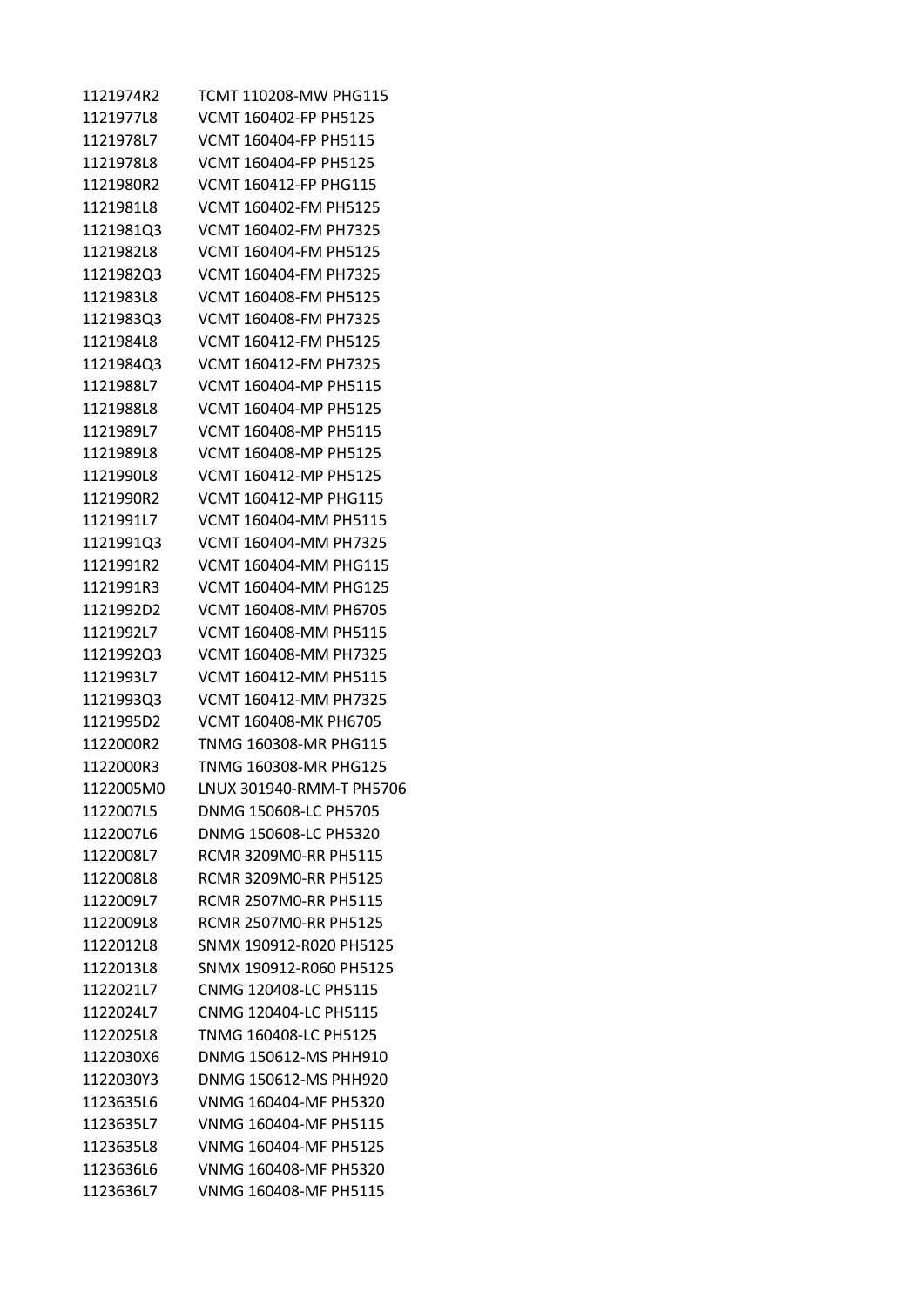| 1123636L8 | VNMG 160408-MF PH5125     |
|-----------|---------------------------|
| 1123637L8 | TCMT 06T108-FM PH5125     |
| 1123637Q3 | TCMT 06T108-FM PH7325     |
| 1123638L7 | TNMG 160404-LC PH5115     |
| 1123638L8 | TNMG 160404-LC PH5125     |
| 1123639L8 | LNUX 321248-RRM PH5125    |
| 1123639L9 | LNUX 321248-RRM PH5740    |
| 1123639M0 | LNUX 321248-RRM PH5706    |
| 1123640L7 | LNUX 321248-RMM PH5115    |
| 1123640L8 | LNUX 321248-RMM PH5125    |
| 1123640M0 | LNUX 321248-RMM PH5706    |
| 1123643L8 | LNUX 321248-RHR PH5125    |
| 1123643M0 | LNUX 321248-RHR PH5706    |
| 1123645L8 | TNMG 160408-MD PH5125     |
| 1123645L9 | TNMG 160408-MD PH5740     |
| 1123656L7 | TNMG 160412-LC PH5115     |
| 1123657R2 | TNMG 220412-LC PHG115     |
| 1123657R3 | TNMG 220412-LC PHG125     |
| 1123658L7 | WNMG 080408-LC PH5115     |
| 1123659L7 | VNMG 160408-LC PH5115     |
| 1123660R2 | TNMG 220408-LC PHG115     |
| 1123660R3 | TNMG 220408-LC PHG125     |
| 1123662L7 | DNMG 150404-LC PH5115     |
| 1123662L8 | DNMG 150404-LC PH5125     |
| 1123663L7 | DNMG 150408-LC PH5115     |
| 1123663L8 | DNMG 150408-LC PH5125     |
| 1123665L6 | RNMA 250900 PH5320        |
| 1123666L6 | RCMX 3209M0-RR PH5320     |
| 1123666L9 | RCMX 3209M0-RR PH5740     |
| 1123667L7 | RCMX 2507M0-RR PH5115     |
| 1123667L8 | RCMX 2507M0-RR PH5125     |
| 1123667L9 | RCMX 2507M0-RR PH5740     |
| 1123676L6 | CNMM 190624-RP PH5320     |
| 1123676L7 | CNMM 190624-RP PH5115     |
| 1123678L6 | RCMX 3209M0-RM PH5320     |
| 1123678L8 | RCMX 3209M0-RM PH5125     |
| 1123678L9 | RCMX 3209M0-RM PH5740     |
| 1123681G1 | CCGT 120404-LN PH7910     |
| 1123682G1 | CCGT 120408-LN PH7910     |
| 1123693L8 | TPEN 110304 PH5125        |
| 1123694L8 | TPEN 110308 PH5125        |
| 1123696L8 | TPEN 160304 PH5125        |
| 1123697L7 | TPEN 160308 PH5115        |
| 1123697L8 | TPEN 160308 PH5125        |
| 1123697L9 | TPEN 160308 PH5740        |
| 1123698L8 | TPEN 160312 PH5125        |
| 1123699L8 | TPEN 160316 PH5125        |
| 1123701L9 | TPEN 220404 PH5740        |
| 1123702L9 | TPEN 220408 PH5740        |
| 1123703L8 | <b>TPEN 220412 PH5125</b> |
|           |                           |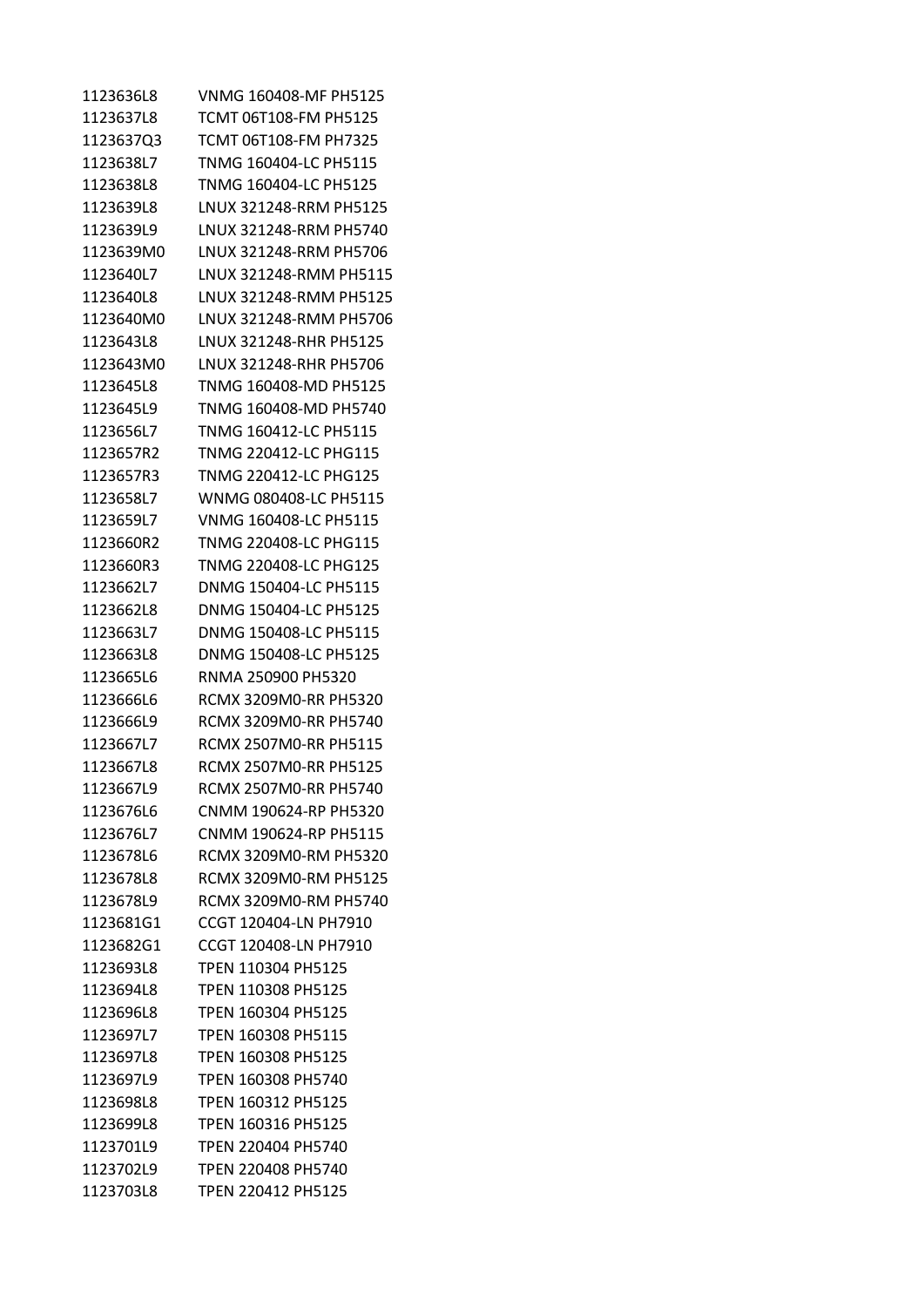1123704L8 TPEN 220416 PH5125 1123717P3 CNMG 120408-SF PH7930 1123731L8 SPEN 090308 PH5125 1123732L8 SPEN 120304 PH5125 1123733L8 SPEN 120308 PH5125 1123734L8 SPEN 120316 PH5125 1123735L8 SPEN 120412 PH5125 1123736L8 SPEN 190408 PH5125 1123737L8 SPEN 190412 PH5125 1123738L8 SPEN 190416 PH5125 1123742L7 RCMX 3209M0-AG PH5115 1123742L8 RCMX 3209M0-AG PH5125 1123756X6 DNMG 150612-SF PHH910 1123756Y3 DNMG 150612-SF PHH920 1123760Y3 VNMG 160404-SF PHH920 1123762X6 VNMG 160412-SF PHH910 1123762Y3 VNMG 160412-SF PHH920 1123767X6 WNMG 080412-SF PHH910 1123775G4 PNUA 110408 PH7920 1123775G6 PNUA 110408 PH7740 1123775T9 PNUA 110408 PHS740 1123777R4 DNMG 150608-PM PHG320 1123786L7 SNMM 250732-HZ PH5115 1123786R2 SNMM 250732-HZ PHG115 1123786R3 SNMM 250732-HZ PHG125 1123795L7 DNMX 150608-R03 PH5115 1123795R3 DNMX 150608-R03 PHG125 1123796R2 DNMX 150608-L03 PHG115 1123796R3 DNMX 150608-L03 PHG125 1123815L8 DNMX 150604-R03 PH5125 1123815R2 DNMX 150604-R03 PHG115 1123819L7 RBMX 3209M0-RP PH5115 1123819L8 RBMX 3209M0-RP PH5125 1123821L7 RBMX 3209M0-RR PH5115 1123821L8 RBMX 3209M0-RR PH5125 1123822L8 TNMX 220404-R01 PH5125 1123823L8 TNMX 220404-L01 PH5125 1123824L8 TNMX 220408-R01 PH5125 1123825L8 TNMX 220408-L01 PH5125 1123826L7 LNGF 201035-MP PH5115 1123827R2 LNGF 201235-MP PHG115 1123828R2 INGR 221240-MP PHG115 1123829L8 UNGF 171240-MP PH5125 1123830R3 JNGF 201220-MP PHG125 1123832P1 RNMX 5018M0-MP PH5228 1123836L9 XNMJ 151380-MH PH5740 1123838L8 TNMJ 201025-MP PH5125 1123843R3 TNMJ 201425-MP PHG125 1123845P3 SCMT 09T308-MS PH7930 1123848L7 RCMT 2507M0-RF PH5115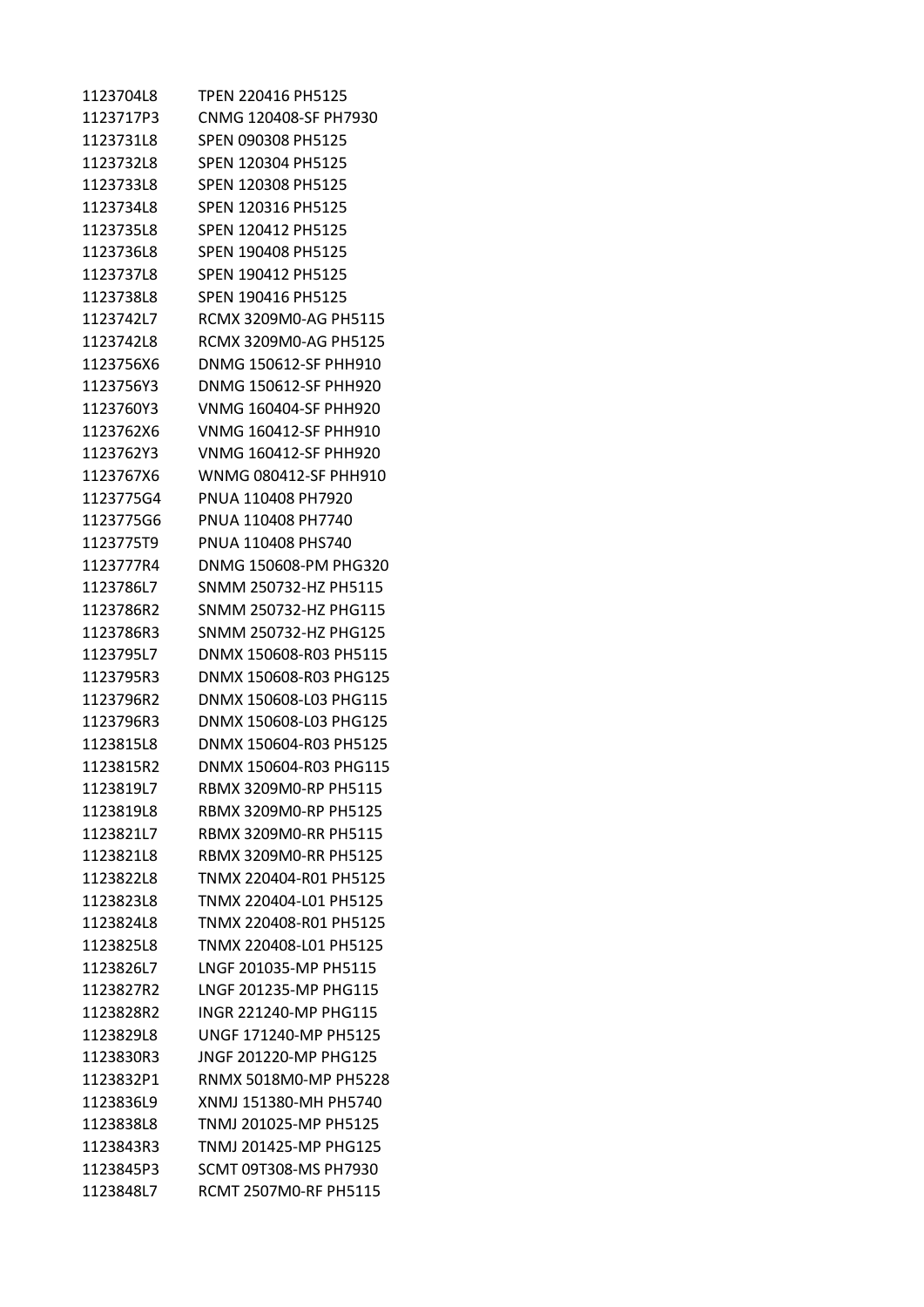| 1123848L8 | RCMT 2507M0-RF PH5125   |
|-----------|-------------------------|
| 1123851R4 | SCMT 120408-MT PHG320   |
| 1123856L6 | RCMT 2006M0-RM PH5320   |
| 1123856L7 | RCMT 2006M0-RM PH5115   |
| 1123856L8 | RCMT 2006M0-RM PH5125   |
| 1123879L8 | SNMX 150708-R000 PH5125 |
| 1123880L8 | SNMX 150708-R007 PH5125 |
| 1123881L8 | SNMX 150708-R009 PH5125 |
| 1123882L8 | SNMX 150708-R011 PH5125 |
| 1123883L8 | SNMX 150708-R013 PH5125 |
| 1123884L8 | SNMX 150708-R015 PH5125 |
| 1123885L8 | SNMX 150708-R018 PH5125 |
| 1123887L8 | SNMX 150708-R022 PH5125 |
| 1123888L8 | SNMX 150708-R025 PH5125 |
| 1123889L8 | SNMX 150708-R027 PH5125 |
| 1123890L8 | SNMX 150708-R030 PH5125 |
| 1123891L8 | SNMX 150708-R035 PH5125 |
| 1123892L8 | SNMX 150708-R040 PH5125 |
| 1123893L8 | SNMX 150708-R045 PH5125 |
| 1123894L8 | SNMX 150708-R050 PH5125 |
| 1123895L8 | SNMX 150708-R060 PH5125 |
| 1123896L8 | SNMX 190912-R000 PH5125 |
| 1123897L8 | SNMX 190912-R030 PH5125 |
| 1123898L8 | SNMX 190912-R040 PH5125 |
| 1123899L8 | SNMX 190912-R050 PH5125 |
| 1123900L8 | SNMX 190912-R070 PH5125 |
| 1123901L8 | SNMX 190912-R080 PH5125 |
| 1123902L8 | SNMX 190912-R090 PH5125 |
| 1123903L8 | SNMX 190912-R100 PH5125 |
| 1123910L7 | RCMX 3009M0-ST PH5115   |
| 1123910L8 | RCMX 3009M0-ST PH5125   |
| 1123910R2 | RCMX 3009M0-ST PHG115   |
| 1123910R3 | RCMX 3009M0-ST PHG125   |
| 1123924L7 | DNMG 150404-PM PH5115   |
| 1123927L8 | SNMA 150612-R020 PH5125 |
| 1123928L8 | SNMA 150612-R022 PH5125 |
| 1123929L8 | SNMA 150612-R025 PH5125 |
| 1123930L8 | SNMA 150612-R027 PH5125 |
| 1123931L8 | SNMA 150612-R030 PH5125 |
| 1123932L8 | SNMA 150612-R035 PH5125 |
| 1123933L8 | SNMA 150612-R040 PH5125 |
| 1123934L8 | SNMA 150612-R050 PH5125 |
| 1123935L8 | SNMA 150612-R060 PH5125 |
| 1123936L8 | SNMA 150612-R070 PH5125 |
| 1123937L8 | SNMA 190612-R030 PH5125 |
| 1123938L8 | SNMA 190612-R040 PH5125 |
| 1123939L8 | SNMA 190612-R050 PH5125 |
| 1123940L8 | SNMA 190612-R060 PH5125 |
| 1123941L8 | SNMA 190612-R070 PH5125 |
| 1123942L8 | SNMA 190612-R080 PH5125 |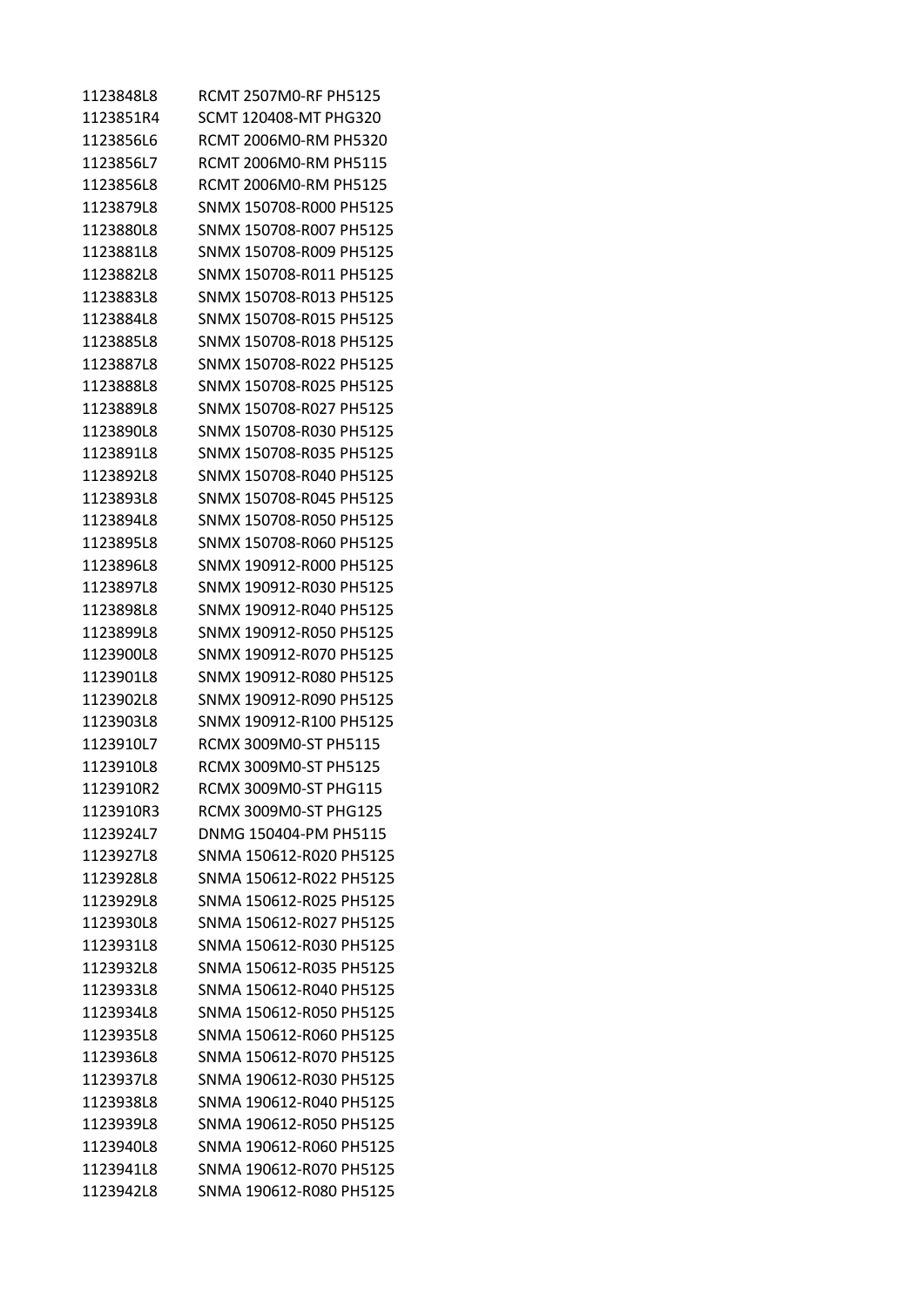| 1123943L8 | SNMA 190612-R090 PH5125      |
|-----------|------------------------------|
| 1123944L8 | SNMA 250924-R000 PH5125      |
| 1123945L8 | SNMA 250924-R060 PH5125      |
| 1123946L8 | SNMA 250924-R070 PH5125      |
| 1123947L8 | SNMA 250924-R080 PH5125      |
| 1123948L8 | SNMA 250924-R100 PH5125      |
| 1123949L8 | SNMA 250924-R150 PH5125      |
| 1123950L8 | SNMA 250924-R200 PH5125      |
| 1123951L7 | SNMG 15M808-R000 PH5115      |
| 1123952L7 | SNMG 15M808-R007 PH5115      |
| 1123953L7 | SNMG 15M808-R009 PH5115      |
| 1123959L7 | SNMG 15M808-R022 PH5115      |
| 1123966L7 | SNMG 15M808-R050 PH5115      |
| 1123968L7 | SNMG 19M808-R000 PH5115      |
| 1123969L7 | SNMG 19M808-R010 PH5115      |
| 1123972L7 | SNMG 19M808-R040 PH5115      |
| 1123973L7 | SNMG 19M808-R050 PH5115      |
| 1123974L7 | SNMG 19M808-R060 PH5115      |
| 1123975L7 | SNMG 19M808-R070 PH5115      |
| 1123976L7 | SNMG 19M808-R080 PH5115      |
| 1123977L7 | SNMG 19M808-R090 PH5115      |
| 1123978L7 | SNMG 19M808-R100 PH5115      |
| 1123983R2 | DNMX 150604-L03 PHG115       |
| 1123983R3 | DNMX 150604-L03 PHG125       |
| 1123989R9 | WNMG 080412-PM PHG705        |
| 1123999L7 | CNMM 190616-RP PH5115        |
| 1123999L8 | CNMM 190616-RP PH5125        |
| 1124000L8 | CNMM 190612-RP PH5125        |
| 1124000R2 | CNMM 190612-RP PHG115        |
| 1124001L7 | SNMM 190612-RP PH5115        |
| 1124001L8 | SNMM 190612-RP PH5125        |
| 1124002L8 | SNMM 190616-RP PH5125        |
| 1124003R2 | SNMM 190624-RP PHG115        |
| 1124015G1 | VCGT 130302-LN PH7910        |
| 1124041T6 | WNGJ 130950-MP PHG105        |
| 1124043L9 | JNGF 271220-MP PH5740        |
| 1124060L9 | LNUX 401224-BBO PH5740       |
| 1124078L5 | RCMX 501200 PH5705           |
| 1124081S4 | TCGW 110208-T2010 Z3 PBH920  |
| 1124097Y4 | TNGA 160408-S2513 Z6 PBY620  |
| 1124098S4 | VNGA 160408-S2513 Z2 PBH920  |
| 1124101G1 | DCGT 11T308-FS PH7910        |
| 1124101X6 | <b>DCGT 11T308-FS PHH910</b> |
| 1124101Y3 | <b>DCGT 11T308-FS PHH920</b> |
| 1124102N2 | TNMM 441116-LH PH5135        |
| 1124115S4 | CCGW 060202-T2513 Z1 PBH920  |
| 1124118S4 | DCGW 150408-T2513 Z1 PBH920  |
| 1124120S4 | TCGW 110204-T2513 Z1 PBH920  |
| 1124121S4 | CCGW 09T308-T2513 Z2 PBH920  |
| 1124133Y4 | DNGA 150608-S2513 Z4 PBY620  |
|           |                              |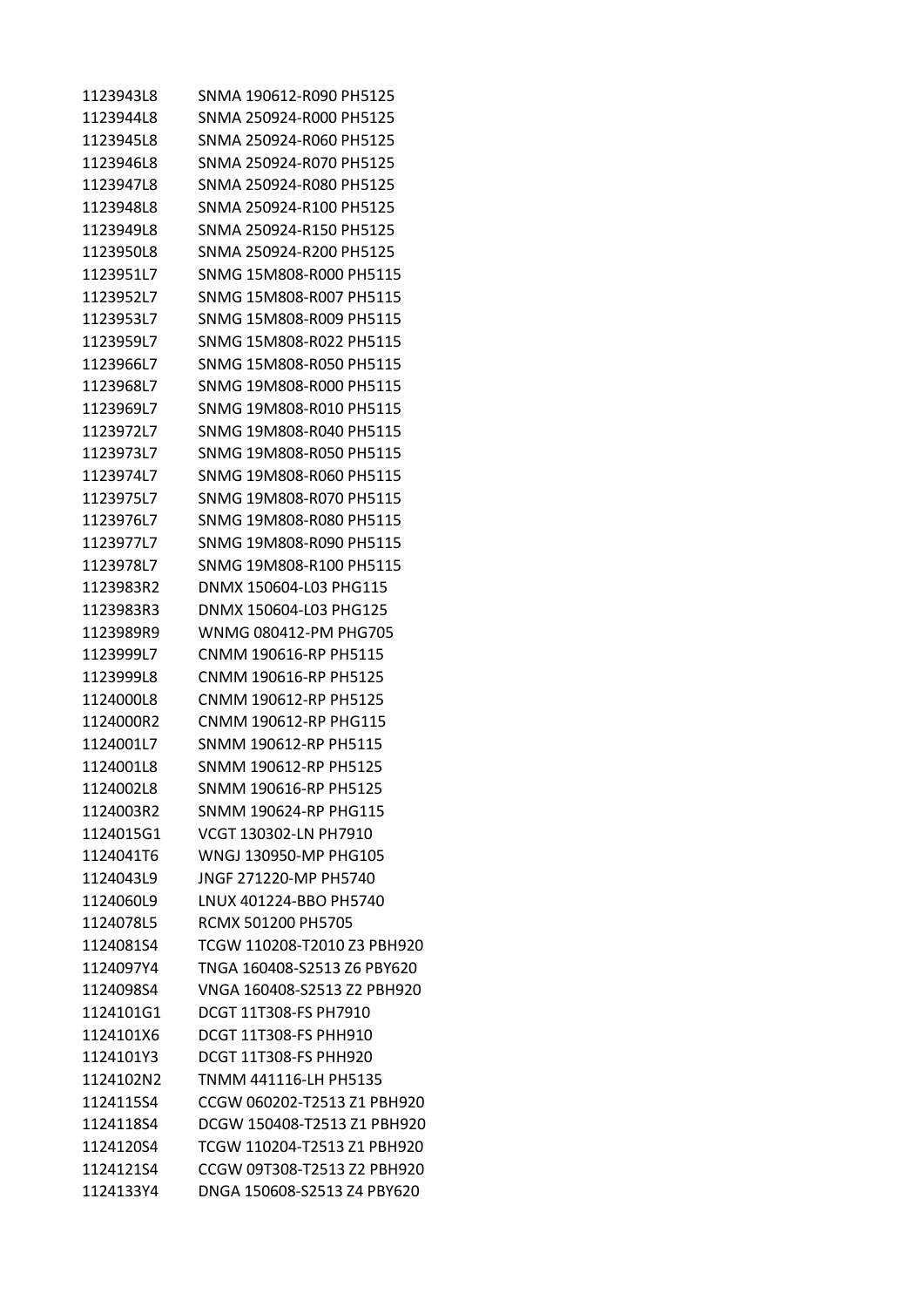1124134Y4 CNGA 120408-S2513 Z4 PBY620 1124141S4 CCGW 09T304-T2513 Z2 PBH920 1124157L7 LNUX 301940-RHH-T PH5115 1124157R3 LNUX 301940-RHH-T PHG125 1124163S4 VNGA 160404-S2513 Z2 PBH920 1124170D6 CCGW 09T304 FR PDP410 1124171D6 CCGW 09T304 FL PDP410 1124174D6 TPGT 16T308 Z1 PDP410 1124178Y5 SNGA 120404-S2513 Z4 PBY603 1124179S4 TNGA 160408-S2513 Z3 PBH920 1124183S4 DCGW 11T308-T2513 Z1 PBH920 1124197S6 CNGA 120408-S2510 Z2 PBL603 1124198S6 CCGW 09T308-S1510 Z2 PBL603 1124198Y5 CCGW 09T308-S1510 Z2 PBY603 1124201R2 DNMM 150608-RP PHG115 1124201R3 DNMM 150608-RP PHG125 1124206R2 DNMM 150616-RP PHG115 1124206R3 DNMM 150616-RP PHG125 1124209D6 CCGT 060204 Z1 PDP410 1124210D6 CCGT 09T308 Z1 PDP410 1124211D6 CCGT 120404 Z1 PDP410 1124212D6 CCGT 09T302 FR PDP410 1124213D6 CCGT 120404 FR PDP410 1124214D6 CCGT 120408 FR PDP410 1124215D6 CCGT 09T302 FL PDP410 1124216D6 CCGT 120404 FL PDP410 1124217D6 CCGT 120408 FL PDP410 1124219D6 CCGW 09T302 Z1 PDP410 1124220D6 CCGW 09T308 Z1 PDP410 1124222D6 CCGW 09T308 FR PDP410 1124223D6 CCGW 120404 FR PDP410 1124224D6 CCGW 120408 FR PDP410 1124225D6 CCGW 09T308 FL PDP410 1124226D6 CCGW 120404 FL PDP410 1124227D6 CCGW 120408 FL PDP410 1124229D6 CNGA 120412 Z1 PDP410 1124230D6 CNGA 120416 Z1 PDP410 1124231D6 DCGT 070204 Z1 PDP410 1124234D6 DCGW 150404 Z1 PDP410 1124235D6 DNGA 150404 Z1 PDP410 1124236D6 DNGA 150408 Z1 PDP410 1124237D6 SCGW 060202 Z1 PDP410 1124238D6 SCGW 060204 Z1 PDP410 1124239D6 SCGW 09T304 Z1 PDP410 1124240D6 SCGW 09T308 Z1 PDP410 1124241D6 SCGW 120404 Z1 PDP410 1124242D6 SCGW 120408 Z1 PDP410 1124243D6 SNGA 090304 Z1 PDP410 1124244D6 SNGA 090308 Z1 PDP410 1124245D6 SNGA 120404 Z1 PDP410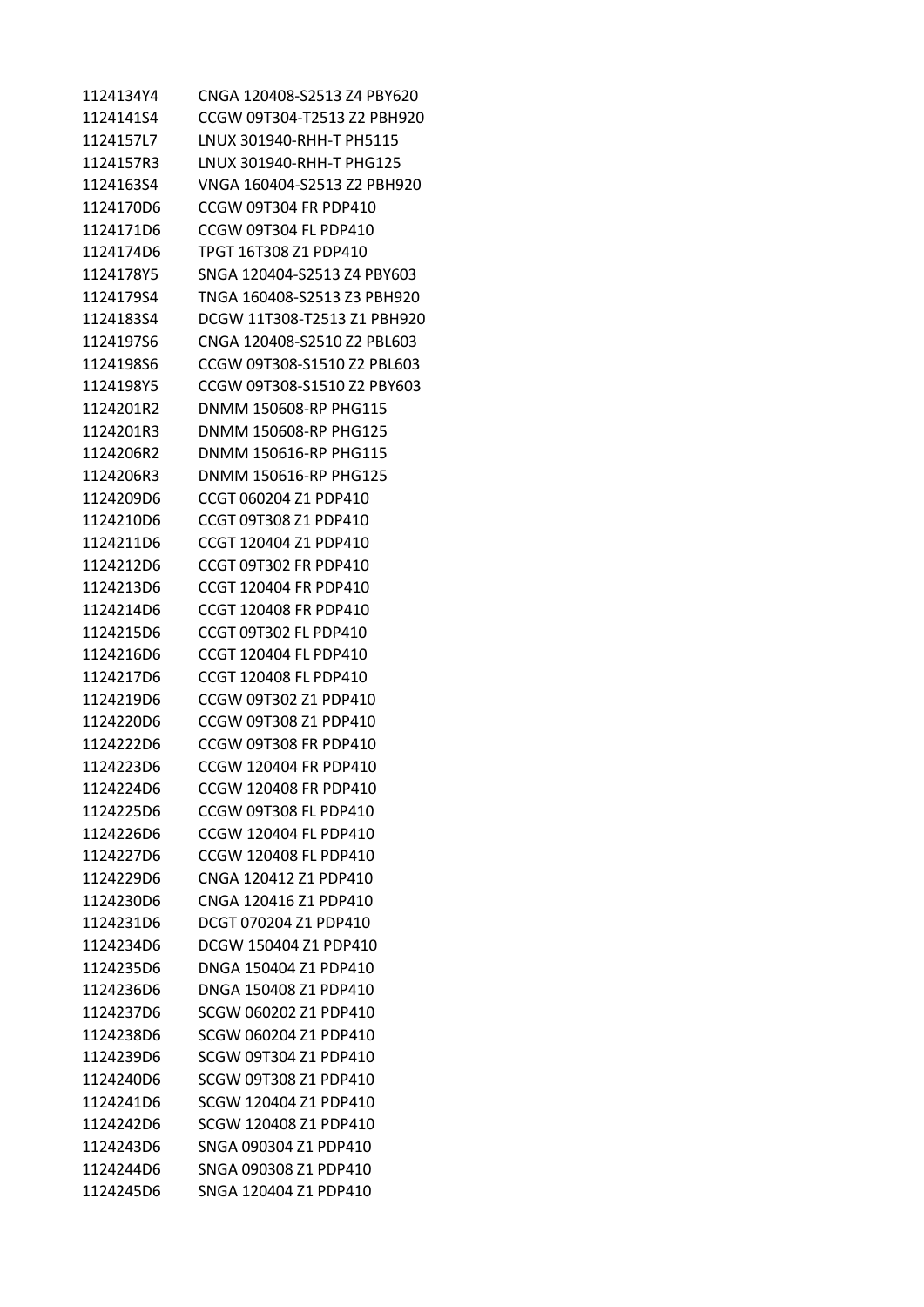| 1124246D6 | SNGA 120408 Z1 PDP410       |
|-----------|-----------------------------|
| 1124247D6 | TCGT 16T304 Z1 PDP410       |
| 1124248D6 | TCGT 110208 FL PDP410       |
| 1124249D6 | TCGT 16T304 FL PDP410       |
| 1124250D6 | TCGT 16T308 FL PDP410       |
| 1124252D6 | TCGW 110202 FL PDP410       |
| 1124255D6 | TCGW 220404 FL PDP410       |
| 1124256D6 | TNGA 110304 Z1 PDP410       |
| 1124257D6 | TNGA 110308 Z1 PDP410       |
| 1124258D6 | TNGA 160404 Z1 PDP410       |
| 1124259D6 | TNGA 160408 Z1 PDP410       |
| 1124260D6 | TPGT 110302 Z1 PDP410       |
| 1124261D6 | TPGT 110304 Z1 PDP410       |
| 1124262D6 | TPGT 110308 Z1 PDP410       |
| 1124263D6 | TPGT 16T304 Z1 PDP410       |
| 1124264D6 | TPGT 160404 Z1 PDP410       |
| 1124265D6 | TPGT 160408 Z1 PDP410       |
| 1124266D6 | TPGW 110202 Z1 PDP410       |
| 1124267D6 | TPGW 110204 Z1 PDP410       |
| 1124268D6 | TPGW 110208 Z1 PDP410       |
| 1124269D6 | TPGW 110302 Z1 PDP410       |
| 1124271D6 | TPGW 16T304 Z1 PDP410       |
| 1124272D6 | TPGW 16T308 Z1 PDP410       |
| 1124273D6 | TPGW 160404 Z1 PDP410       |
| 1124274D6 | TPGW 160408 Z1 PDP410       |
| 1124275D6 | VCGT 070202 Z1 PDP410       |
| 1124276D6 | VCGT 070204 Z1 PDP410       |
| 1124278D6 | VCGT 160404 Z1 PDP410       |
| 1124279D6 | VCGT 160412 Z1 PDP410       |
| 1124280D6 | VCGW 070202 Z1 PDP410       |
| 1124281D6 | VCGW 070204 Z1 PDP410       |
| 1124282D6 | VCGW 110308 Z1 PDP410       |
| 1124284D6 | VCGW 160412 Z1 PDP410       |
| 1124285D6 | VNGA 160404 Z1 PDP410       |
| 1124286D6 | VNGA 160408 Z1 PDP410       |
| 1124287D6 | VNGA 160412 Z1 PDP410       |
| 1124300S4 | CNGA 120404-S2513 Z1 PBH920 |
| 1124301S4 | CNGA 120412-S2513 Z1 PBH920 |
| 1124306S4 | DNGA 150404-S2513 Z1 PBH920 |
| 1124346S4 | DCGW 070204-T2513 Z2 PBH920 |
| 1124350S4 | SCGW 120404-T2513 Z4 PBH920 |
| 1124354S5 | SNGA 120408-S2513 Z4 PBL620 |
| 1124354Y5 | SNGA 120408-S2513 Z4 PBY603 |
| 1124357S4 | TNGA 160404-S2513 Z3 PBH920 |
| 1124362D6 | DNGA 150608 Z1 PDP410       |
| 1124363D6 | DNGA 150612 Z1 PDP410       |
| 1124385D6 | TNGA 160412 Z1 PDP410       |
| 1124386D6 | SCGT 060202 Z1 PDP410       |
| 1124387D6 | SCGT 060204 Z1 PDP410       |
| 1124388D6 | SCGT 09T304 Z1 PDP410       |
|           |                             |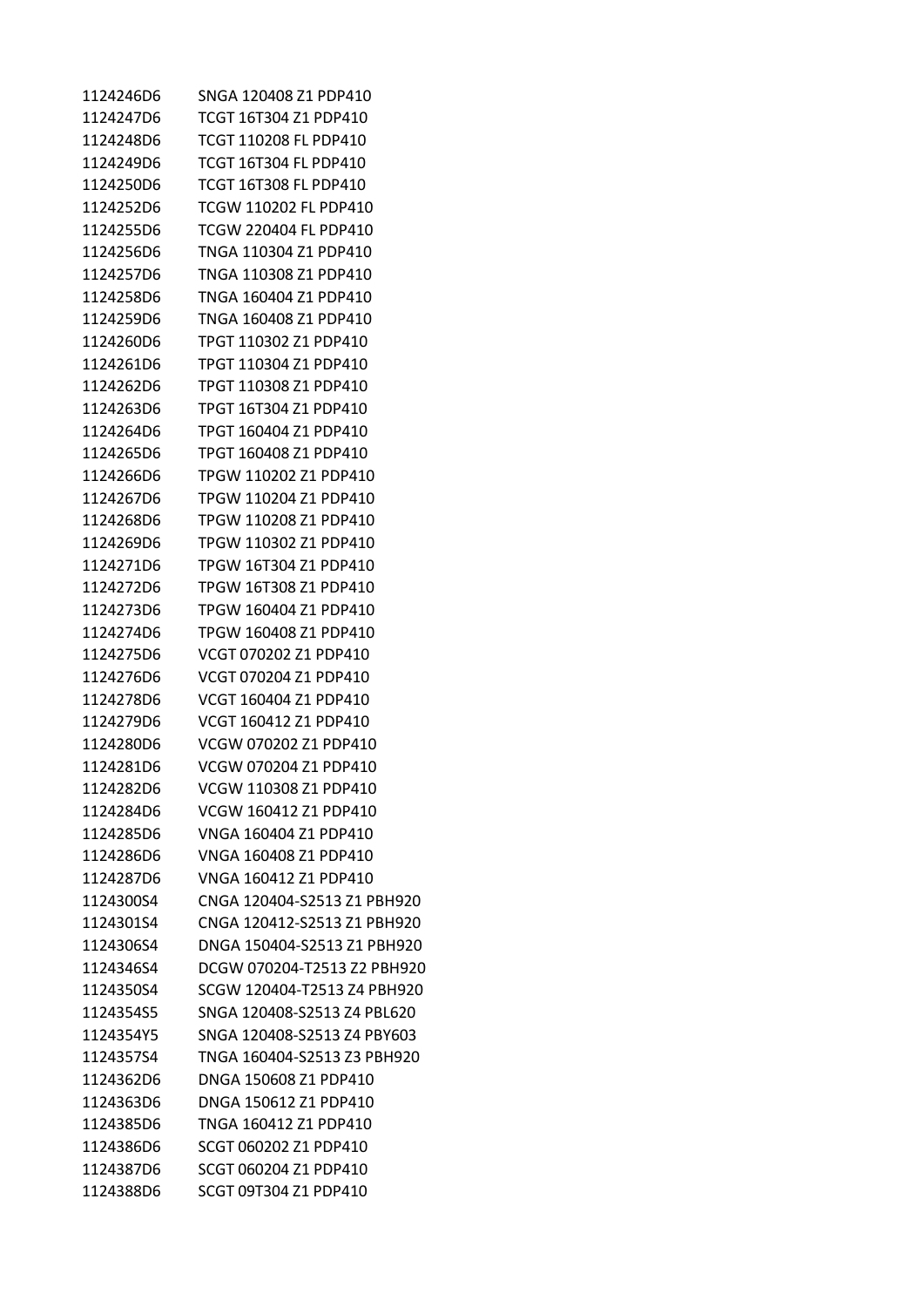1124389D6 SCGT 09T308 Z1 PDP410 1124390D6 SCGT 120404 Z1 PDP410 1124392D6 CPGT 060202 Z1 PDP410 1124393D6 CPGT 060204 Z1 PDP410 1124394D6 CPGT 09T304 Z1 PDP410 1124395D6 CPGT 09T308 Z1 PDP410 1124396D6 CPGT 120404 Z1 PDP410 1124397D6 CPGT 120408 Z1 PDP410 1124398D6 CPGW 060202 Z1 PDP410 1124399D6 CPGW 060204 Z1 PDP410 1124400D6 CPGW 09T302 Z1 PDP410 1124401D6 CPGW 09T304 Z1 PDP410 1124402D6 CPGW 09T308 Z1 PDP410 1124403D6 CPGW 120404 Z1 PDP410 1124404D6 CPGW 120408 Z1 PDP410 1124434S6 TCGW 16T304-S2513 Z3 PBL603 1124434Y4 TCGW 16T304-S2513 Z3 PBY620 1124436S6 DCGW 070204-S2513 Z2 PBL603 1124438S4 SCGW 09T304-T2513 Z1 PBH920 1124439S6 SCGW 09T304-S2513 Z1 PBL603 1124465I3 CCGT 09T304-NF Z1 PDP403 1124469S4 TNGA 160412-S2513 Z3 PBH920 1124470S4 VNGA 160412-S2513 Z2 PBH920 1124471S4 WNGA 080404-S2513 Z3 PBH920 1124472S4 WNGA 080408-S2513 Z3 PBH920 1124473S4 WNGA 080412-S2513 Z3 PBH920 1124474Y4 CNGA 120404-S2513 Z4 PBY620 1124475Y4 CNGA 120412-S2513 Z4 PBY620 1124477Y4 TNGA 160404-S2513 Z6 PBY620 1124478Y4 TNGA 160412-S2513 Z6 PBY620 1124479Y4 DNGA 150604-S2513 Z4 PBY620 1124480Y4 DNGA 150612-S2513 Z4 PBY620 1124493Y3 DOMX 1506L1-GS PHH920 1124517Y4 CNGA 120408-S1513 WG Z4 PBY620 1124518Y5 CNGA 120408-S2513 WG Z4 PBY603 1124534Y4 CNGA 120404-S1513 WG Z4 PBY620 1124534Y5 CNGA 120404-S1513 WG Z4 PBY603 1124535Y4 CNGA 120404-S2513 WG Z4 PBY620 1124535Y5 CNGA 120404-S2513 WG Z4 PBY603 1124536S4 DNGA 150412-S2513 Z1 PBH920 1124537Y4 DNGA 150412-S2513 Z2 PBY620 1124537Y5 DNGA 150412-S2513 Z2 PBY603 1124538S4 SNGA 120404-T2513 Z4 PBH920 1124539Y5 SNGA 120412-S2513 Z4 PBY603 1124540S4 SNGA 120412-T2513 Z4 PBH920 1124558Y3 SNMG 120416-GS PHH920 1124568Y4 CNGA 120408-S3513 Z2 PBY620 1124569Y4 CNGA 120412-S3513 Z2 PBY620 1124570Y4 CNGA 120408-S3513 Z4 PBY620 1124571Y4 CNGA 120412-S3513 Z4 PBY620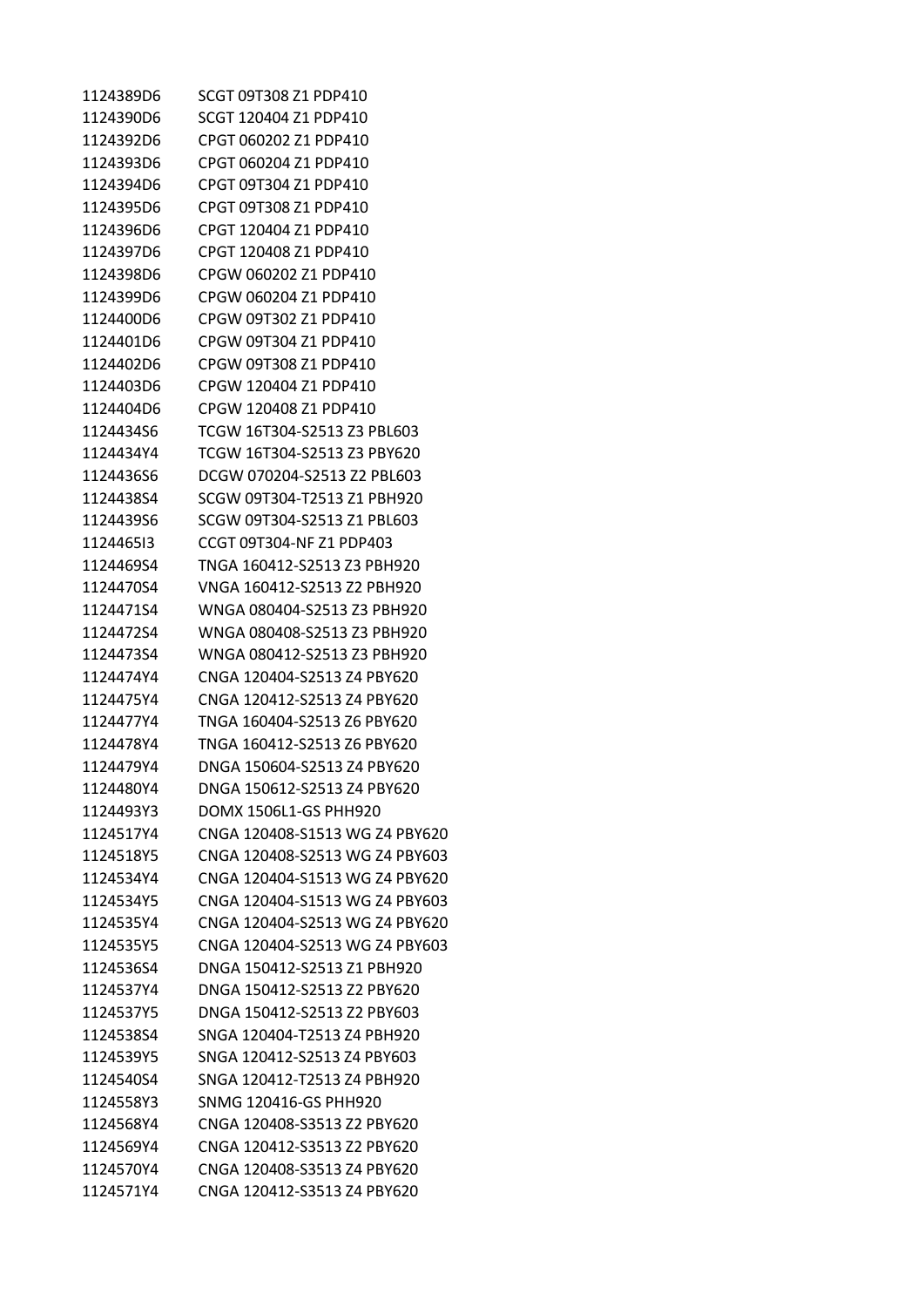| 1124572Y4 | DNGA 150608-S3513 Z2 PBY620    |
|-----------|--------------------------------|
| 1124573Y4 | DNGA 150612-S3513 Z2 PBY620    |
| 1124575Y4 | DNGA 150608-S3513 Z4 PBY620    |
| 1124576Y4 | DNGA 150612-S3513 Z4 PBY620    |
| 1124577Y4 | SNGA 120408-S3513 Z4 PBY620    |
| 1124578Y4 | SNGA 120412-S3513 Z4 PBY620    |
| 1124579Y4 | TNGA 160408-S3513 Z3 PBY620    |
| 1124580Y4 | TNGA 160412-S3513 Z3 PBY620    |
| 1124581Y4 | TNGA 160408-S3513 Z6 PBY620    |
| 1124582Y4 | TNGA 160412-S3513 Z6 PBY620    |
| 1124583Y4 | WNGA 080408-S3513 Z3 PBY620    |
| 1124584Y4 | WNGA 080412-S3513 Z3 PBY620    |
| 1124585Y4 | WNGA 080408-S3513 Z6 PBY620    |
| 1124586Y4 | WNGA 080412-S3513 Z6 PBY620    |
| 1124587Y4 | WNGA 080412-S2513 Z6 PBY620    |
| 1124587Y5 | WNGA 080412-S2513 Z6 PBY603    |
| 1124588Y4 | WNGA 080408-S2513 Z6 PBY620    |
| 1124588Y5 | WNGA 080408-S2513 Z6 PBY603    |
| 1124589Y4 | WNGA 080404-S2513 Z6 PBY620    |
| 1124589Y5 | WNGA 080404-S2513 Z6 PBY603    |
| 1124595Y3 | DOMX 1506R1-GS PHH920          |
| 1124637Y4 | CCGW 09T302-S2513 WG Z2 PBY620 |
| 1124637Y5 | CCGW 09T302-S2513 WG Z2 PBY603 |
| 1124639Y4 | CCGW 09T304-S2513 WG Z2 PBY620 |
| 1124641Y5 | CCGW 09T308-S2513 WG Z2 PBY603 |
| 1124642Y4 | DCGW 070202-S1513 Z2 PBY620    |
| 1124643Y4 | DCGW 070204-S1513 Z2 PBY620    |
| 1124644Y4 | DCGW 070208-S1513 Z2 PBY620    |
| 1124644Y5 | DCGW 070208-S1513 Z2 PBY603    |
| 1124645Y4 | DCGW 11T302-S1513 Z2 PBY620    |
| 1124647Y4 | DCGW 11T304-S1513 Z2 PBY620    |
| 1124649Y4 | DCGW 11T308-S1513 Z2 PBY620    |
| 1124649Y5 | DCGW 11T308-S1513 Z2 PBY603    |
| 1124652Y4 | TPGW 090202-S1513 Z3 PBY620    |
| 1124653Y4 | TPGW 090202-S2513 Z3 PBY620    |
| 1124654Y4 | TPGW 090204-S1513 Z3 PBY620    |
| 1124656Y4 | TPGW 110302-S1513 Z3 PBY620    |
| 1124657Y4 | TPGW 110302-S2513 Z1 PBY620    |
| 1124657Y5 | TPGW 110302-S2513 Z1 PBY603    |
| 1124659Y4 | TPGW 110304-S1513 Z3 PBY620    |
| 1124660Y4 | TPGW 110304-S2513 Z1 PBY620    |
| 1124662Y4 | TPGW 110308-S1513 Z3 PBY620    |
| 1124662Y5 | TPGW 110308-S1513 Z3 PBY603    |
| 1124663Y5 | TPGW 110308-S2513 Z3 PBY603    |
| 1124666Y5 | VBGW 110308-S2513 Z2 PBY603    |
| 1130164L6 | <b>GCMX-2L4 PH5320</b>         |
| 1130164L7 | GCMX-2L 4 PH5115               |
| 1130164N2 | <b>GCMX-2L4 PH5135</b>         |
| 1130166L6 | GCMX-2R 4 PH5320               |
| 1130166L7 | GCMX-2R 4 PH5115               |
|           |                                |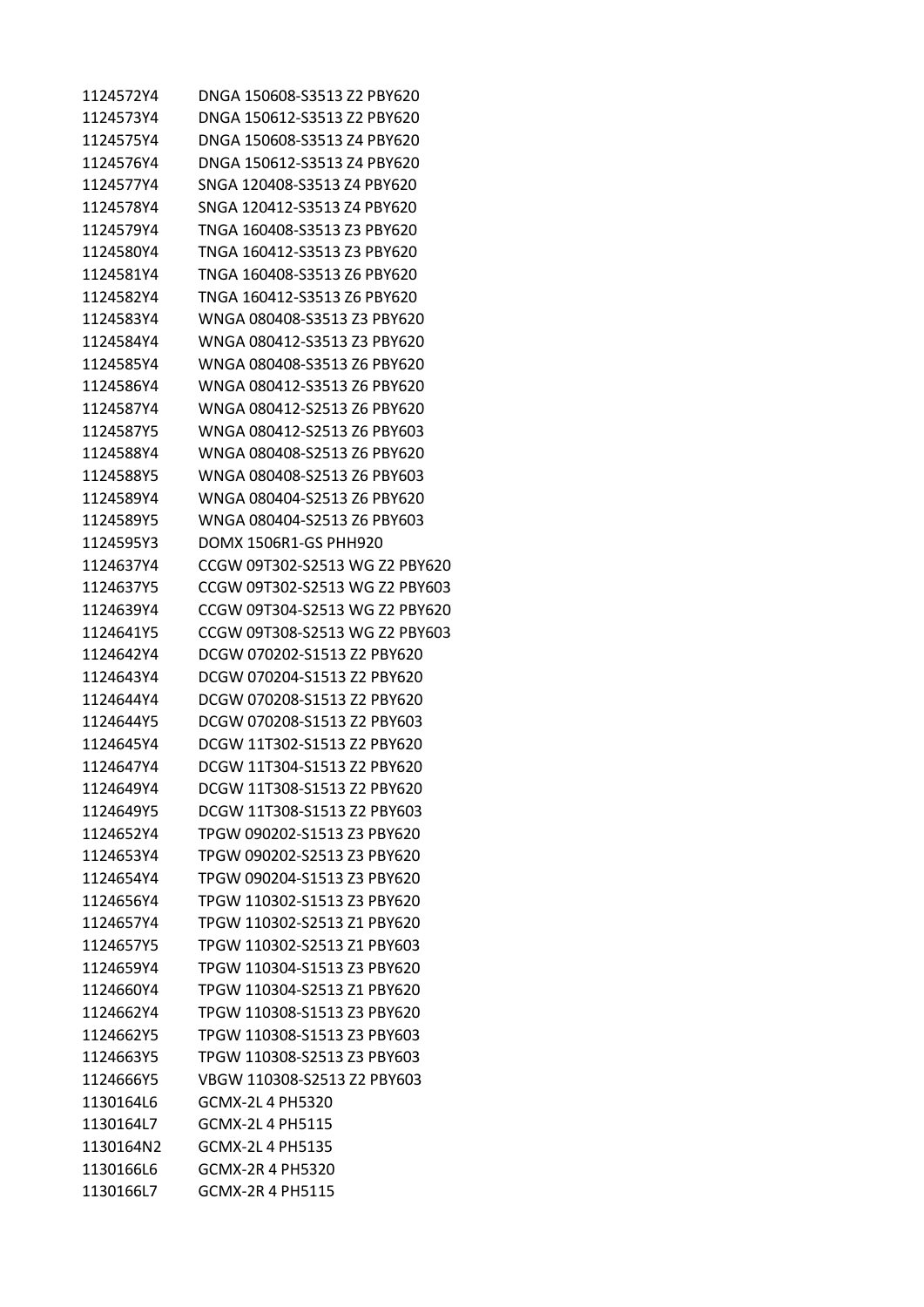| 1130166N2 | GCMX-2R 4 PH5135          |
|-----------|---------------------------|
| 1130167L6 | GCMX-2R 8 PH5320          |
| 1130167L7 | GCMX-2R 8 PH5115          |
| 1130167N2 | GCMX-2R 8 PH5135          |
| 1130168L6 | GCMX-3L 8 PH5320          |
| 1130168L7 | GCMX-3L 8 PH5115          |
| 1130168N2 | GCMX-3L 8 PH5135          |
| 1130170L6 | GCMX-3R 4 PH5320          |
| 1130170L7 | GCMX-3R 4 PH5115          |
| 1130170N2 | GCMX-3R 4 PH5135          |
| 1130171L6 | GCMX-3R 8 PH5320          |
| 1130171L7 | GCMX-3R 8 PH5115          |
| 1130171N2 | GCMX-3R 8 PH5135          |
| 1130173L6 | GCMX-4L 4 PH5320          |
| 1130173L7 | GCMX-4L 4 PH5115          |
| 1130173N2 | GCMX-4L 4 PH5135          |
| 1130175A9 | GCMX-5N PH2320            |
| 1130176A9 | GCMX-6N PH2320            |
| 1130185L6 | SANCAR-3L 5 PH5320        |
| 1130185L7 | <b>SANCAR-3L 5 PH5115</b> |
| 1130185N2 | <b>SANCAR-3L 5 PH5135</b> |
| 1130186i5 | SANCAR-3N PH6740          |
| 113018715 | SANCAR-4N PH6740          |
| 1130188L6 | SANCAR-4R 5 PH5320        |
| 1130188L7 | <b>SANCAR-4R 5 PH5115</b> |
| 1130188N2 | <b>SANCAR-4R 5 PH5135</b> |
| 1130220L6 | GCMX-2L 8 PH5320          |
| 1130220L7 | GCMX-2L 8 PH5115          |
| 1130220N2 | GCMX-2L 8 PH5135          |
| 1130221L6 | GCMX-3L 4 PH5320          |
| 1130221L7 | GCMX-3L 4 PH5115          |
| 1130221N2 | GCMX-3L 4 PH5135          |
| 1130222L6 | GCMX-4R 8 PH5320          |
| 1130222L7 | GCMX-4R 8 PH5115          |
| 1130222N2 | GCMX-4R 8 PH5135          |
| 1130223L6 | GCMX-4L 8 PH5320          |
| 1130223L7 | GCMX-4L 8 PH5115          |
| 1130223N2 | GCMX-4L 8 PH5135          |
| 1130224L6 | <b>GCMX-5R 8 PH5320</b>   |
| 1130224L7 | GCMX-5R 8 PH5115          |
| 1130224N2 | <b>GCMX-5R 8 PH5135</b>   |
| 1130225L6 | <b>GCMX-5L8 PH5320</b>    |
| 1130225L7 | <b>GCMX-5L8 PH5115</b>    |
| 1130225N2 | <b>GCMX-5L8 PH5135</b>    |
| 1130226L6 | GCMX-6L 8 PH5320          |
| 1130226L7 | GCMX-6L 8 PH5115          |
| 1130226N2 | GCMX-6L 8 PH5135          |
| 1130227L6 | GCMX-6R 8 PH5320          |
| 1130227L7 | GCMX-6R 8 PH5115          |
|           |                           |
| 1130227N2 | <b>GCMX-6R 8 PH5135</b>   |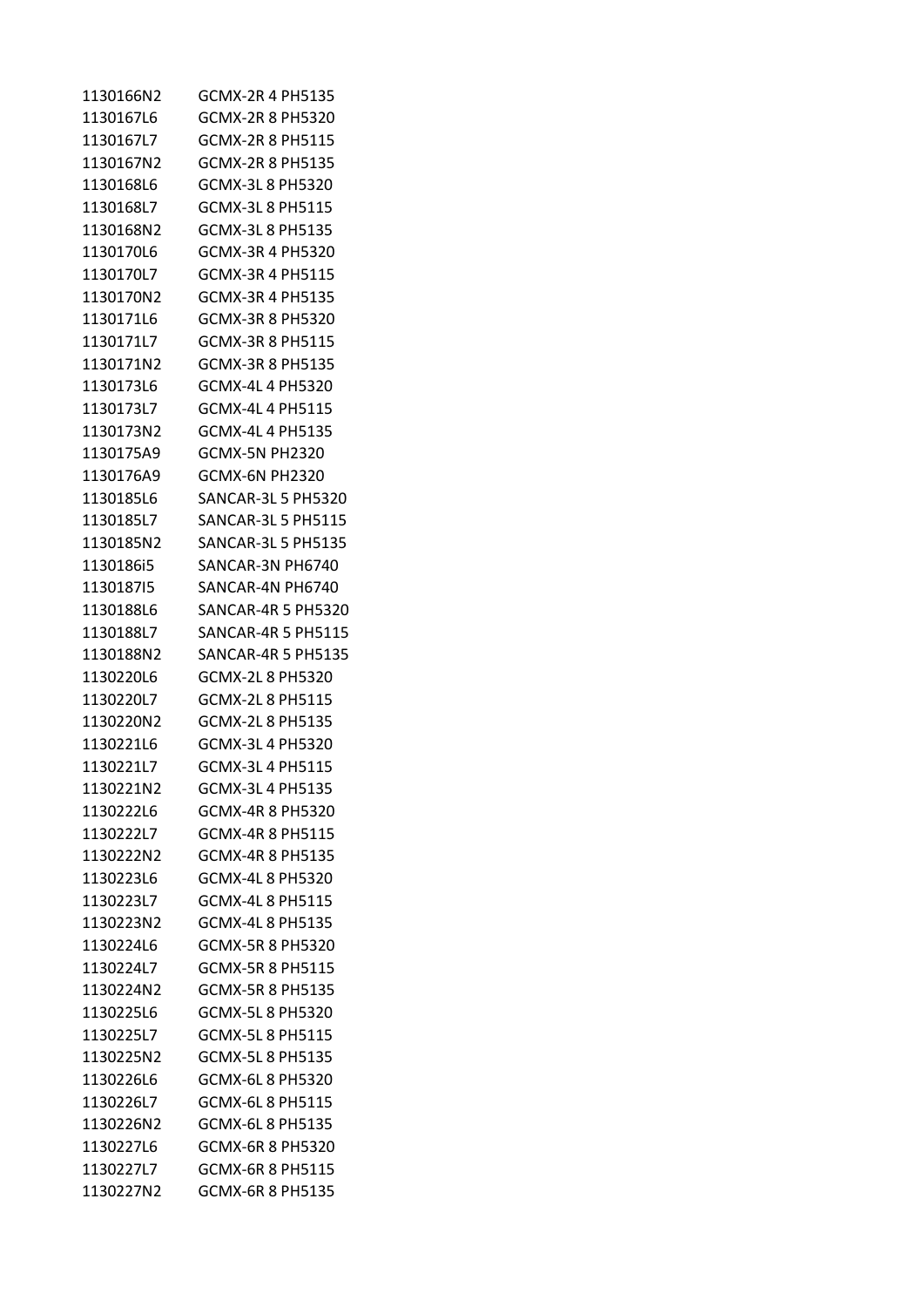| 1130228L6 | GCMX-2.4N PH5320     |
|-----------|----------------------|
| 1130228L7 | GCMX-2.4N PH5115     |
| 1130228N2 | GCMX-2.4N PH5135     |
| 1130229L6 | GCMX-4.8N PH5320     |
| 1130229L7 | GCMX-4.8N PH5115     |
| 1130229N2 | GCMX-4.8N PH5135     |
| 1130230L6 | GCMX-4.8R 8 PH5320   |
| 1130230L7 | GCMX-4.8R 8 PH5115   |
| 1130230N2 | GCMX-4.8R 8 PH5135   |
| 1130231L6 | GCMX-4.8L 8 PH5320   |
| 1130231L7 | GCMX-4.8L 8 PH5115   |
| 1130231N2 | GCMX-4.8L 8 PH5135   |
| 1130232L6 | GCMX-2.4L 8 PH5320   |
| 1130232L7 | GCMX-2.4L 8 PH5115   |
| 1130232N2 | GCMX-2.4L 8 PH5135   |
| 1130233L6 | GCMX-2.4R 8 PH5320   |
| 1130233L7 | GCMX-2.4R  8  PH5115 |
| 1130233N2 | GCMX-2.4R 8 PH5135   |
| 1130253L6 | GCMX-3R 15 PH5320    |
| 1130253L7 | GCMX-3R 15 PH5115    |
| 1130253N2 | GCMX-3R 15 PH5135    |
| 1130254L6 | GCMX-3L 15 PH5320    |
| 1130254L7 | GCMX-3L 15 PH5115    |
| 1130254N2 | GCMX-3L 15 PH5135    |
| 1130255L6 | GCMX-2R 15 PH5320    |
| 1130255L7 | GCMX-2R 15 PH5115    |
| 1130255N2 | GCMX-2R 15 PH5135    |
| 1130256L6 | GCMX-2L 15 PH5320    |
| 1130256L7 | GCMX-2L 15 PH5115    |
| 1130256N2 | GCMX-2L 15 PH5135    |
| 1130257L6 | GCMX-2.4R 4 PH5320   |
| 1130257L7 | GCMX-2.4R 4 PH5115   |
| 1130257N2 | GCMX-2.4R 4 PH5135   |
| 1130258L6 | GCMX-2.4R 15 PH5320  |
| 1130258L7 | GCMX-2.4R 15 PH5115  |
| 1130258N2 | GCMX-2.4R 15 PH5135  |
| 1130259L6 | GCMX-2.4L 4 PH5320   |
| 1130259L7 | GCMX-2.4L 4 PH5115   |
| 1130259N2 | GCMX-2.4L 4 PH5135   |
| 1130260L6 | GCMX-2.4L 15 PH5320  |
| 1130260L7 | GCMX-2.4L 15 PH5115  |
| 1130260N2 | GCMX-2.4L 15 PH5135  |
| 1130261L6 | GCMX-4R 4 PH5320     |
| 1130261L7 | GCMX-4R 4 PH5115     |
| 1130261N2 | GCMX-4R 4 PH5135     |
| 1130262L6 | GCMX-4R 15 PH5320    |
| 1130262L7 | GCMX-4R 15 PH5115    |
| 1130262N2 | GCMX-4R 15 PH5135    |
| 1130263L6 | GCMX-4L 15 PH5320    |
| 1130263L7 | GCMX-4L 15 PH5115    |
|           |                      |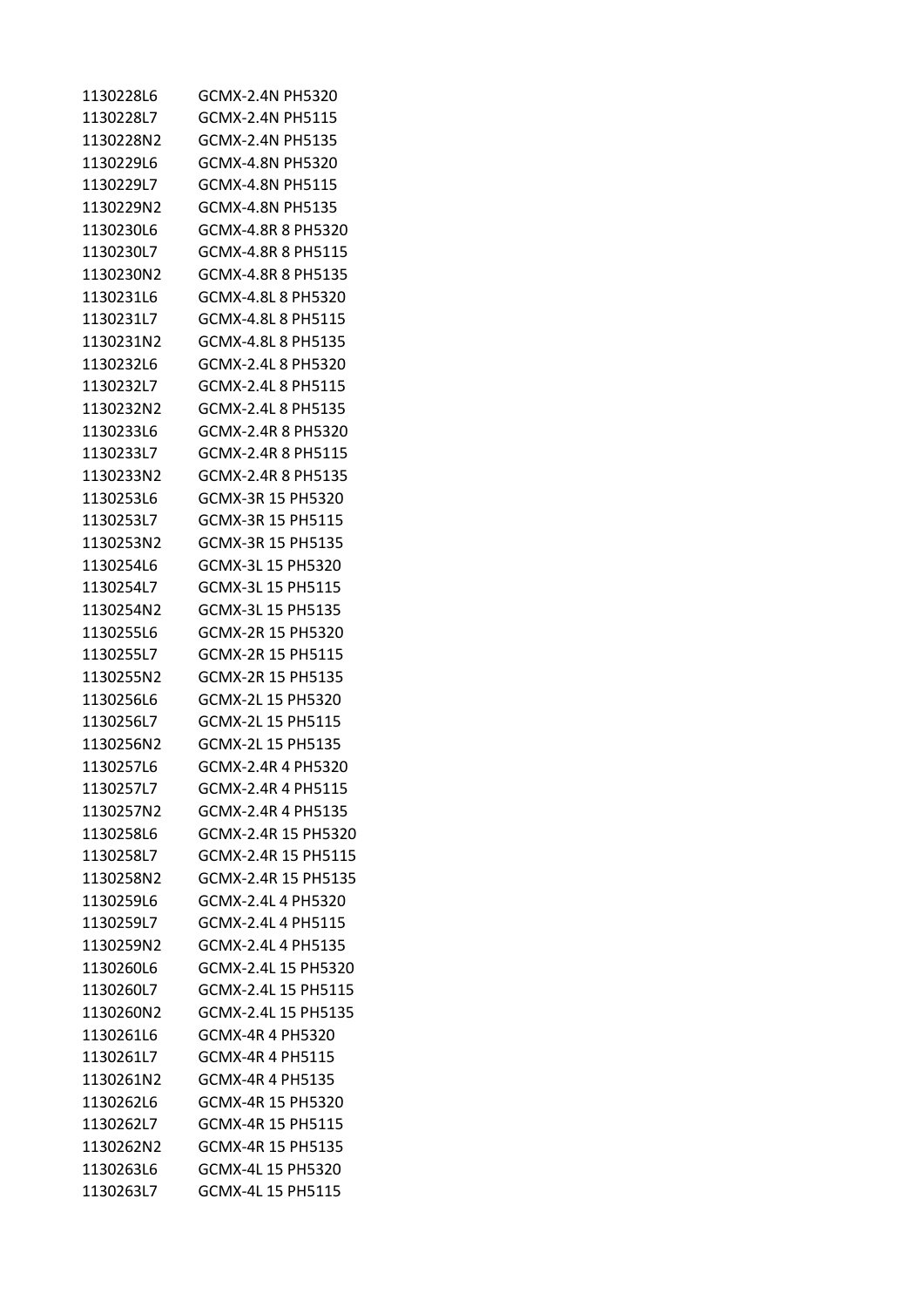| 1130263N2 | GCMX-4L 15 PH5135         |
|-----------|---------------------------|
| 1130264L6 | GCMX-4.8R 4 PH5320        |
| 1130264L7 | GCMX-4.8R 4 PH5115        |
| 1130264N2 | GCMX-4.8R 4 PH5135        |
| 1130265L6 | GCMX-4.8R 15 PH5320       |
| 1130265L7 | GCMX-4.8R 15 PH5115       |
| 1130265N2 | GCMX-4.8R 15 PH5135       |
| 1130266L6 | GCMX-4.8L 4 PH5320        |
| 1130266L7 | GCMX-4.8L 4 PH5115        |
| 1130266N2 | GCMX-4.8L 4 PH5135        |
| 1130267L6 | GCMX-4.8L 15 PH5320       |
| 1130267L7 | GCMX-4.8L 15 PH5115       |
| 1130267N2 | GCMX-4.8L 15 PH5135       |
| 1130268L6 | <b>GCMX-5R 4 PH5320</b>   |
| 1130268L7 | <b>GCMX-5R 4 PH5115</b>   |
| 1130268N2 | <b>GCMX-5R 4 PH5135</b>   |
| 1130269L6 | GCMX-5R 15 PH5320         |
| 1130269L7 | GCMX-5R 15 PH5115         |
| 1130269N2 | GCMX-5R 15 PH5135         |
| 1130270L6 | GCMX-5L 4 PH5320          |
| 1130270L7 | GCMX-5L 4 PH5115          |
| 1130270N2 | GCMX-5L 4 PH5135          |
| 1130271L6 | GCMX-5L 15 PH5320         |
| 1130271L7 | GCMX-5L 15 PH5115         |
| 1130271N2 | GCMX-5L 15 PH5135         |
| 1130272L6 | GCMX-6R 4 PH5320          |
| 1130272L7 | GCMX-6R 4 PH5115          |
| 1130272N2 | GCMX-6R 4 PH5135          |
| 1130274L6 | GCMX-6L 4 PH5320          |
| 1130274L7 | GCMX-6L 4 PH5115          |
| 1130274N2 | GCMX-6L 4 PH5135          |
| 1130275L6 | GCMX-6L 15 PH5320         |
| 1130275L7 | GCMX-6L 15 PH5115         |
| 1130275N2 | GCMX-6L 15 PH5135         |
| 1130276L6 | GCMX-6R 15 PH5320         |
| 1130276L7 | GCMX-6R 15 PH5115         |
| 1130276N2 | GCMX-6R 15 PH5135         |
| 1130288L6 | SANCAR-3R 5 PH5320        |
| 1130288L7 | <b>SANCAR-3R 5 PH5115</b> |
| 1130288N2 | SANCAR-3R 5 PH5135        |
| 1130382C2 | MGMN 3N PHC920            |
| 1130383L5 | GP0200A020-N02-MC PH5705  |
| 1130383L7 | GP0200A020-N02-MC PH5115  |
| 1130383N7 | GP0200A020-N02-MC PH5920  |
| 1130383Q3 | GP0200A020-N02-MC PH7325  |
| 1130384L5 | GP0300B020-N02-MC PH5705  |
| 1130384L7 | GP0300B020-N02-MC PH5115  |
| 1130384L9 | GP0300B020-N02-MC PH5740  |
| 1130384N7 | GP0300B020-N02-MC PH5920  |
| 1130384Q3 | GP0300B020-N02-MC PH7325  |
|           |                           |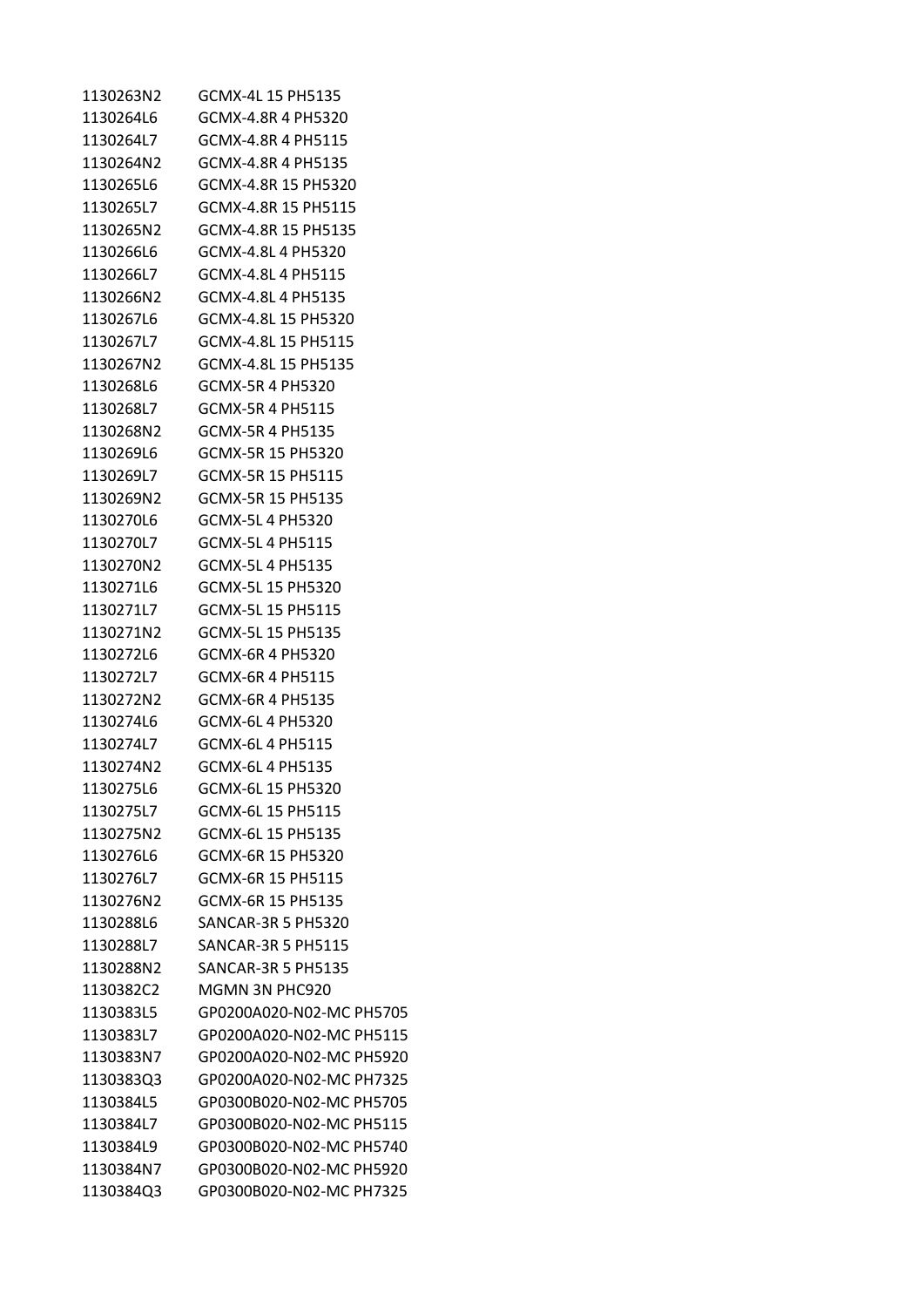| 1130388L6 | SANCAR-5R 5 PH5320          |
|-----------|-----------------------------|
| 1130388L7 | <b>SANCAR-5R 5 PH5115</b>   |
| 1130388N2 | <b>SANCAR-5R 5 PH5135</b>   |
| 1130389L6 | <b>SANCAR-5L 5 PH5320</b>   |
| 1130389L7 | <b>SANCAR-5L 5 PH5115</b>   |
| 1130389N2 | <b>SANCAR-5L 5 PH5135</b>   |
| 1130390L6 | SANCAR-4L 5 PH5320          |
| 1130390L7 | <b>SANCAR-4L 5 PH5115</b>   |
| 1130390N2 | SANCAR-4L 5 PH5135          |
| 1130397L5 | GP0400C020-N02-MC PH5705    |
| 1130397L7 | GP0400C020-N02-MC PH5115    |
| 1130397Q3 | GP0400C020-N02-MC PH7325    |
| 1130398L5 | GP0300B020-N02-MG PH5705    |
| 1130398L7 | GP0300B020-N02-MG PH5115    |
| 1130398L9 | GP0300B020-N02-MG PH5740    |
| 1130399L5 | GP0400C040-N02-MG PH5705    |
| 1130399L7 | GP0400C040-N02-MG PH5115    |
| 1130400L5 | GP0500D040-N02-MG PH5705    |
| 1130400L7 | GP0500D040-N02-MG PH5115    |
| 1130400Q3 | GP0500D020-N02-MG PH7325    |
| 1130401L5 | GP0300B040-N02-MM PH5705    |
| 1130401L7 | GP0300B040-N02-MM PH5115    |
| 1130401Q3 | GP0300B040-N02-MM PH7325    |
| 1130402L5 | GP0400C040-N02-MM PH5705    |
| 1130402L7 | GP0400C040-N02-MM PH5115    |
| 1130402L9 | GP0400C040-N02-MM PH5740    |
| 1130402Q3 | GP0400C040-N02-MM PH7325    |
| 1130403L5 | GP0500D040-N02-MM PH5705    |
| 1130403L7 | GP0500D040-N02-MM PH5115    |
| 1130403Q3 | GP0500D040-N02-MM PH7325    |
| 1130404L5 | GP0600E300-N02-MP PH5705    |
| 1130404L7 | GP0600E300-N02-MP PH5115    |
| 1130404Q3 | GP0600E020-N02-MP PH7325    |
| 1130410L5 | GP0800F080-N02-MM PH5705    |
| 1130410L6 | GP0800F080-N02-MM PH5320    |
| 1130410L7 | GP0800F080-N02-MM PH5115    |
| 1130410L8 | GP0800F080-N02-MM PH5125    |
| 1130410Q3 | GP0800F080-N02-MM PH7325    |
| 1130416L5 | GP0200A020-050R02-MC PH5705 |
| 1130416L6 | GP0200A020-050R02-MC PH5320 |
| 1130416L7 | GP0200A020-050R02-MC PH5115 |
| 1130416Q3 | GP0200A020-050R02-MC PH7325 |
| 1130417L5 | GP0300B020-050R02-MC PH5705 |
| 1130417L6 | GP0300B020-050R02-MC PH5320 |
| 1130417L7 | GP0300B020-050R02-MC PH5115 |
| 1130417Q3 | GP0300B020-050R02-MC PH7325 |
| 1130418L5 | GP0400C020-050R02-MC PH5705 |
| 1130418L6 | GP0400C020-050R02-MC PH5320 |
| 1130418L7 | GP0400C020-050R02-MC PH5115 |
| 1130418N2 | GP0400C020-050R02-MC PH5135 |
|           |                             |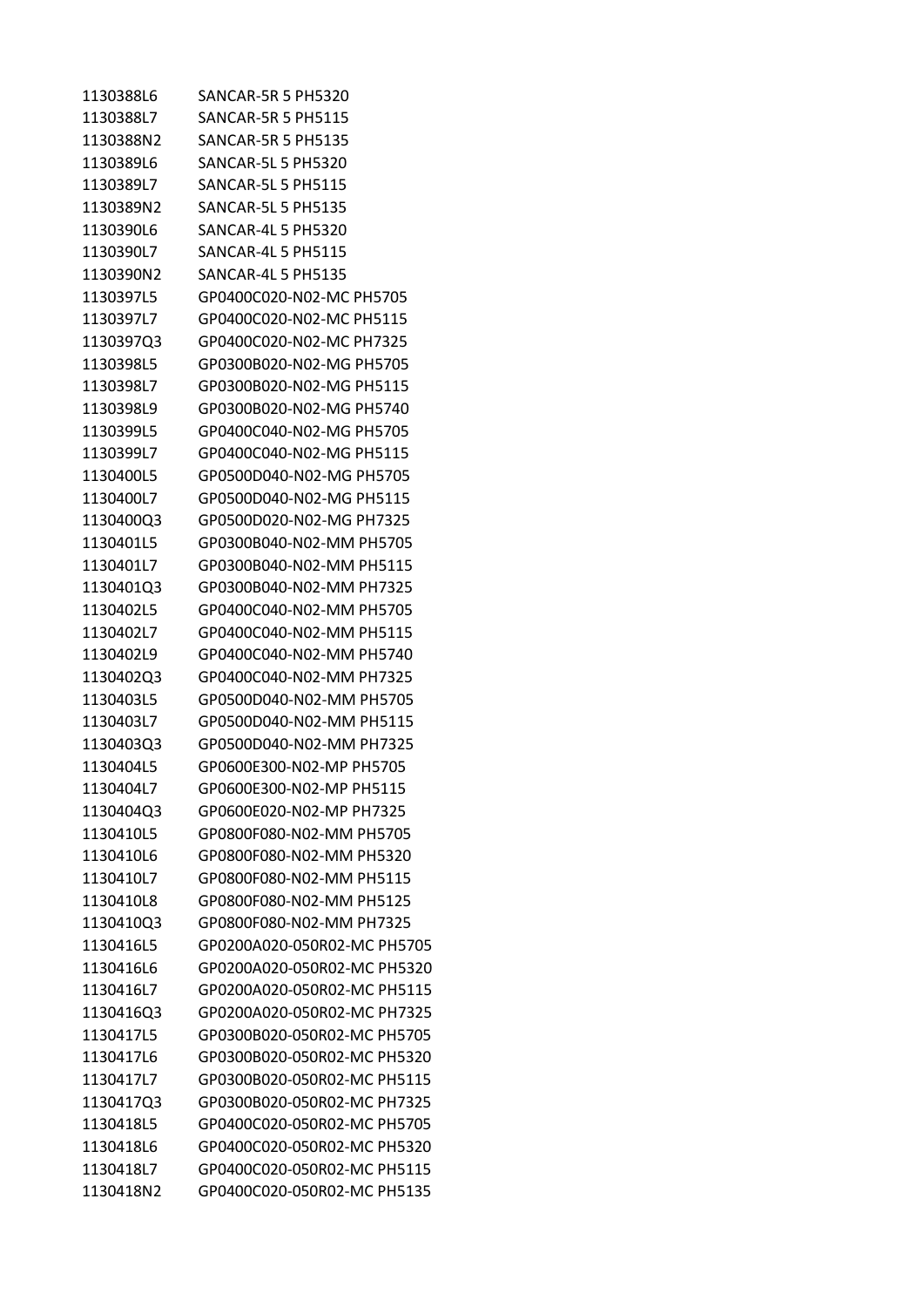| 1130418Q3 | GP0400C020-050R02-MC PH7325 |
|-----------|-----------------------------|
| 1130419L5 | GP0200A020-050L02-MC PH5705 |
| 1130419L6 | GP0200A020-050L02-MC PH5320 |
| 1130419L7 | GP0200A020-050L02-MC PH5115 |
| 1130419Q3 | GP0200A020-050L02-MC PH7325 |
| 1130420L5 | GP0300B020-050L02-MC PH5705 |
| 1130420L6 | GP0300B020-050L02-MC PH5320 |
| 1130420L7 | GP0300B020-050L02-MC PH5115 |
| 1130420Q3 | GP0300B020-050L02-MC PH7325 |
| 1130421G4 | GP0400C020-050L02-MC PH7920 |
| 1130421L5 | GP0400C020-050L02-MC PH5705 |
| 1130421L6 | GP0400C020-050L02-MC PH5320 |
| 1130421L7 | GP0400C020-050L02-MC PH5115 |
| 1130421N2 | GP0400C020-050L02-MC PH5135 |
| 1130421Q3 | GP0400C020-050L02-MC PH7325 |
| 1130422L5 | GP0200A020-N01-MC PH5705    |
| 1130422L7 | GP0200A020-N01-MC PH5115    |
| 1130422Q3 | GP0200A020-N01-MC PH7325    |
| 1130423L5 | GP0300B020-N01-MC PH5705    |
| 1130423L7 | GP0300B020-N01-MC PH5115    |
| 1130423L9 | GP0300B020-N01-MC PH5740    |
| 1130423Q3 | GP0300B020-N01-MC PH7325    |
| 1130424L5 | GP0400C020-N01-MC PH5705    |
| 1130424L7 | GP0400C020-N01-MC PH5115    |
| 1130424Q3 | GP0400C020-N01-MC PH7325    |
| 1130425L5 | GP0200A020-050R01-MC PH5705 |
| 1130425L6 | GP0200A020-050R01-MC PH5320 |
| 1130425L7 | GP0200A020-050R01-MC PH5115 |
| 1130425N2 | GP0200A020-050R01-MC PH5135 |
| 1130425Q3 | GP0200A020-050R01-MC PH7325 |
| 1130426L5 | GP0300B020-050R01-MC PH5705 |
| 1130426L6 | GP0300B020-050R01-MC PH5320 |
| 1130426L7 | GP0300B020-050R01-MC PH5115 |
| 1130426N2 | GP0300B020-050R01-MC PH5135 |
| 1130426Q3 | GP0300B020-050R01-MC PH7325 |
| 1130427L5 | GP0400C020-050R01-MC PH5705 |
| 1130427L6 | GP0400C020-050R01-MC PH5320 |
| 1130427L7 | GP0400C020-050R01-MC PH5115 |
| 1130427N2 | GP0400C020-050R01-MC PH5135 |
| 1130427Q3 | GP0400C020-050R01-MC PH7325 |
| 1130428L5 | GP0200A020-050L01-MC PH5705 |
| 1130428L6 | GP0200A020-050L01-MC PH5320 |
| 1130428L7 | GP0200A020-050L01-MC PH5115 |
| 1130428N2 | GP0200A020-050L01-MC PH5135 |
| 1130428Q3 | GP0200A020-050L01-MC PH7325 |
| 1130429L5 | GP0300B020-050L01-MC PH5705 |
| 1130429L6 | GP0300B020-050L01-MC PH5320 |
| 1130429L7 | GP0300B020-050L01-MC PH5115 |
| 1130429N2 | GP0300B020-050L01-MC PH5135 |
| 1130429Q3 | GP0300B020-050L01-MC PH7325 |
|           |                             |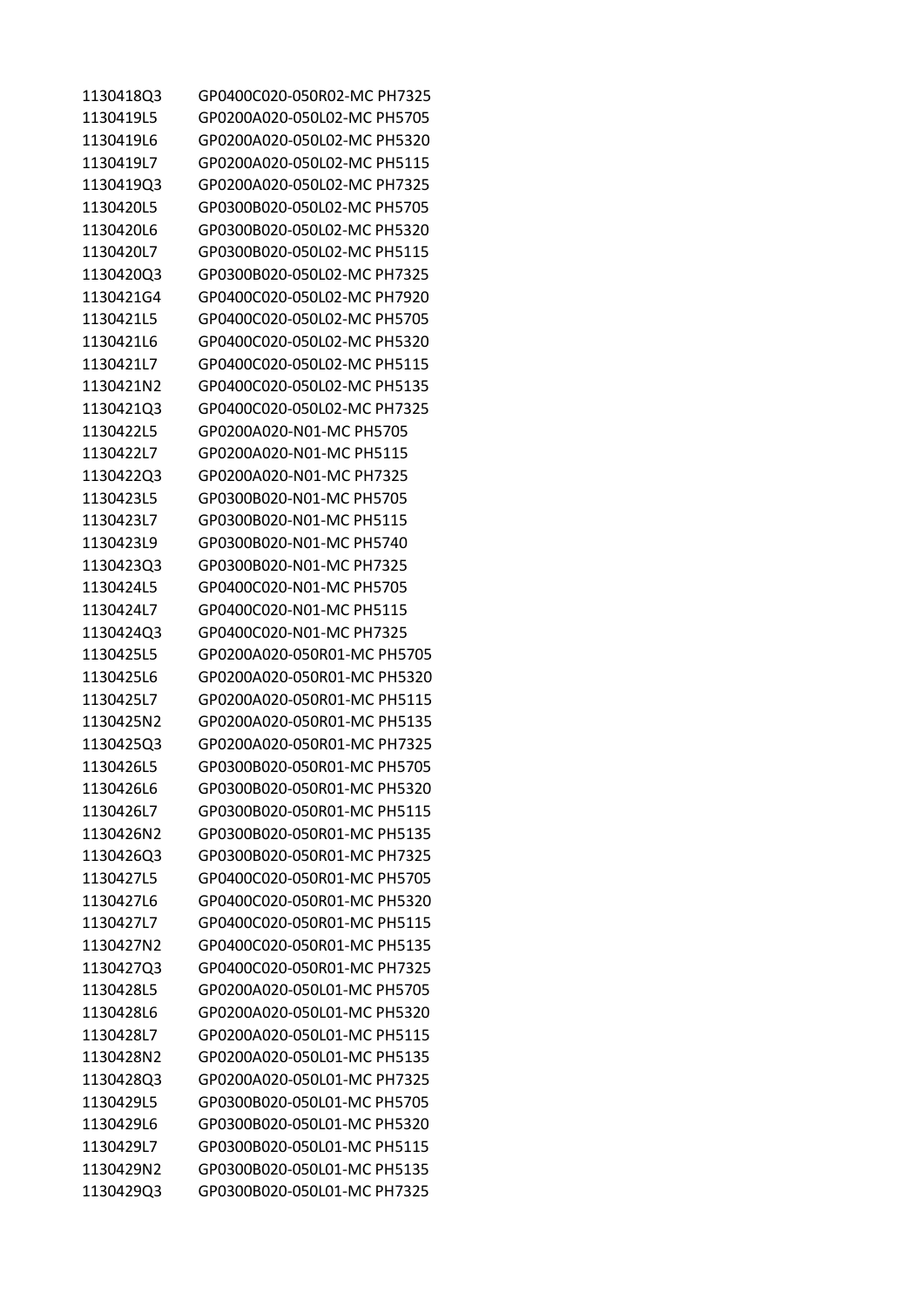| 1130430L5 | GP0400C020-050L01-MC PH5705 |
|-----------|-----------------------------|
| 1130430L6 | GP0400C020-050L01-MC PH5320 |
| 1130430L7 | GP0400C020-050L01-MC PH5115 |
| 1130430N2 | GP0400C020-050L01-MC PH5135 |
| 1130430O3 | GP0400C020-050L01-MC PH7325 |
| 1130449L9 | GCMX-8N PH5740              |
| 1130449P3 | GCMX-8N PH7930              |
| 1130449P8 | GCMX-8N PH7135              |
| 1130498G4 | SAL60C300L PH7920           |
| 1130500G4 | SAL60C300R PH7920           |
| 1150020G4 | TPGT 070203-FL25 PH7920     |
| 1150027G4 | TPGT 070202-FL25 PH7920     |
| 1150032G1 | CPGT 060204-US PH7910       |
| 1150032G4 | CPGT 060204-US PH7920       |
| 1150033G1 | CPGT 060204-FL PH7910       |
| 1150033G4 | CPGT 060204-FL PH7920       |
| 1150034G1 | CPGT 09T308-US PH7910       |
|           |                             |
| 1150034G4 | CPGT 09T308-US PH7920       |
| 1150035G1 | CPGT 09T308-FL PH7910       |
| 1150036G1 | CPMT 060204-LW PH7910       |
| 1150037G1 | CPMT 060204-FL PH7910       |
| 1150037G4 | CPMT 060204-FL PH7920       |
| 1150038G1 | CPMT 060204-FU PH7910       |
| 1150039G1 | CPMT 09T308-FP PH7910       |
| 1150040G1 | CPMT 09T308-FL PH7910       |
| 1150040G4 | CPMT 09T308-FL PH7920       |
| 1150041G1 | DPGT 070204-US PH7910       |
| 1150041G4 | DPGT 070204-US PH7920       |
| 1150042G1 | DPGT 070204-FL PH7910       |
| 1150042G4 | DPGT 070204-FL PH7920       |
| 1150043G1 | DPGT 11T308-US PH7910       |
| 1150044G1 | DPGT 11T308-FL PH7910       |
| 1150045G1 | DPMT 070204-FL PH7910       |
| 1150046G1 | DPMT 070204-FU PH7910       |
| 1150047G1 | DPMT 11T308-FL PH7910       |
| 1150048G1 | TPGT 110204-US PH7910       |
| 1150048G4 | TPGT 110204-US PH7920       |
| 1150049G1 | TPGT 110204-FL PH7910       |
| 1150050G1 | TPMT 110204-FL PH7910       |
| 1150050G4 | TPMT 110204-FL PH7920       |
| 1150051G1 | TPMT 110204-FU PH7910       |
| 1150052G1 | TPMT 16T308-FL PH7910       |
| 1150052G4 | TPMT 16T308-FL PH7920       |
| 1150053G1 | WPMT 040204-FL PH7910       |
| 1150053G4 | WPMT 040204-FL PH7920       |
| 1150054G1 | WPMT 06T308-FL PH7910       |
| 1150054G4 | WPMT 06T308-FL PH7920       |
| 1150055G1 | TPGX 090202-LF PH7910       |
| 1150056G1 | TPGX 090204-LF PH7910       |
| 1150057G1 | TPGX 110302-LF PH7910       |
|           |                             |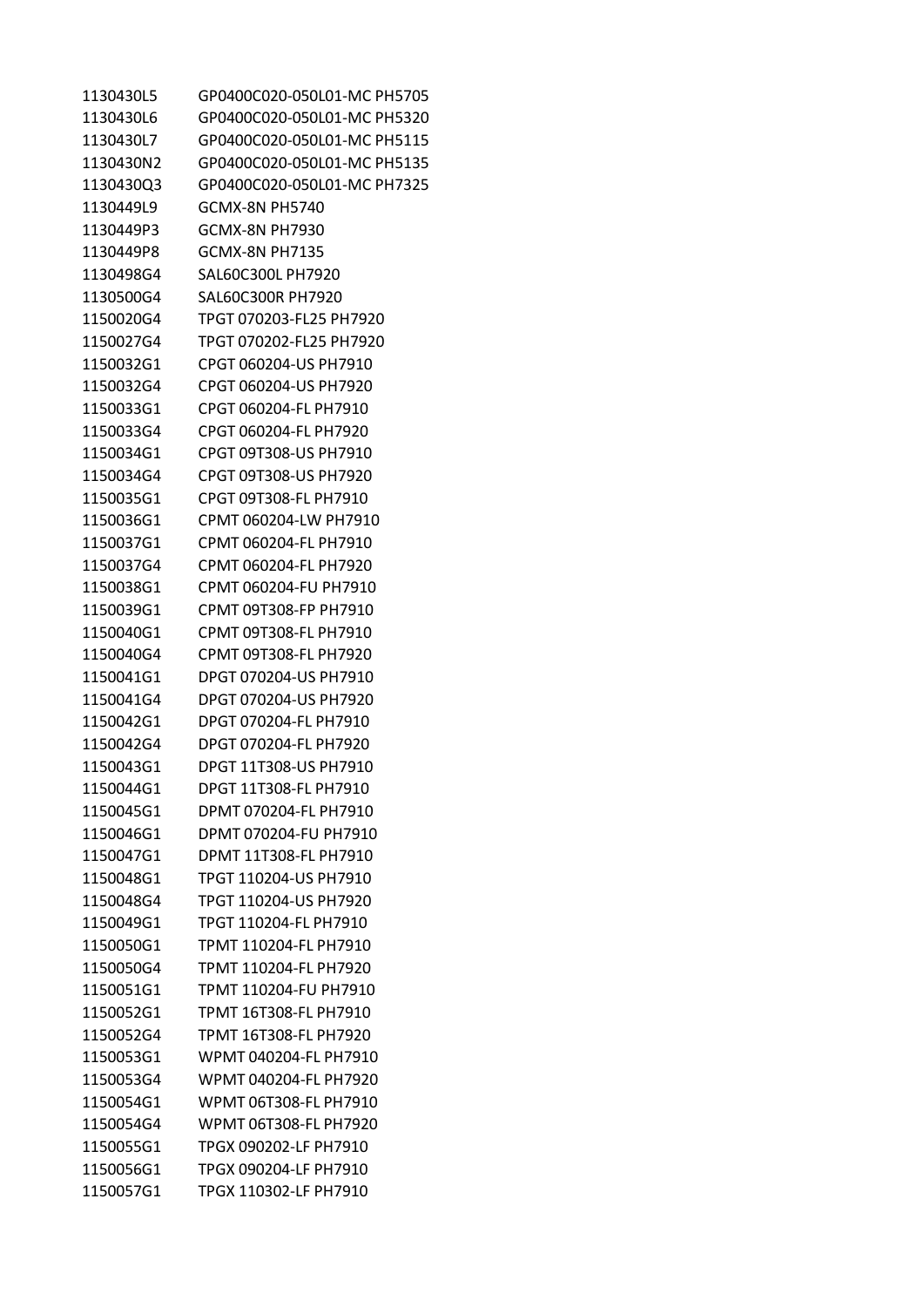| 1150058G1 | TPGX 110304-LF PH7910       |
|-----------|-----------------------------|
| 1160160J5 | CL120800 PH0127             |
| 1170102J6 | AFNOR FIL 3.5 PH0137        |
| 1170103J6 | AFNOR FIL 4 PH0137          |
| 1170105J6 | AFNOR FIL 6 PH0137          |
| 1170109J6 | AFNOR GOR 5 PH0137          |
|           |                             |
| 1170126J6 | ISO A16 PH0137              |
| 1170127J6 | ISO A20 PH0137              |
| 1170128J6 | <b>ISO A25 PH0137</b>       |
| 1170132J5 | ISO AB5 PH0127              |
|           |                             |
| 1170133J5 | ISO AB6 PH0127              |
| 1170133J6 | ISO AB6 PH0137              |
|           | 1170134J5 ISO AB8 PH0127    |
| 1170134J6 | <b>ISO AB8 PH0137</b>       |
|           |                             |
| 1170137J6 | ISO B16 PH0137              |
| 1170138J6 | ISO B20 PH0137              |
| 1170139J6 | <b>ISO B25 PH0137</b>       |
| 1170143J5 | <b>ISO C10 PH0127</b>       |
|           |                             |
| 1170144J6 | ISO C12 PH0137              |
| 1170153J6 | <b>ISO C8 PH0137</b>        |
| 1170156J6 | ISO D3 PH0137               |
| 1170157J6 | <b>ISO D4 PH0137</b>        |
|           | 1170159J5 ISO D6 PH0127     |
| 1170159J6 | <b>ISO D6 PH0137</b>        |
| 1170161J6 | ISO E10 PH0137              |
| 1170162J6 | <b>ISO E12 PH0137</b>       |
| 1170163J6 | <b>ISO E16 PH0137</b>       |
| 1170164J6 | <b>ISO E20 PH0137</b>       |
| 1170169J6 | <b>ISO E6 PH0137</b>        |
| 1170170J6 | <b>ISO E8 PH0137</b>        |
| 1170189J6 | Q30 PH0137                  |
| 1170191J5 | Q40 PH0127                  |
| 1170191J6 | Q40 PH0137                  |
| 1170469J6 | DIN 4966-1940 B16 PH0137    |
| 1180062G1 | HC45FL 6 080 19 PH7910      |
| 1180084D6 | DBNS 2 120 100 600 120      |
| 1180106X5 | HB30GLMin 2 016 07 PHP910   |
| 1180108X5 | HR30GS 4 060 12 050 PHP910  |
| 1180111P7 | HF30HL 4 120 50 PH7603      |
| 1180113P7 | HF30HL 4 080 35 PH7603      |
| 1180223t1 | HF30GS 4 070 19 PHP920      |
| 1180224t1 | HF30GS 4 090 22 PHP920      |
| 1180231t1 | HR30GS 4 030 12 R025 PHP920 |
| 1180232t1 | HR30GS 4 030 12 R050 PHP920 |
| 1180233t1 | HR30GS 4 040 14 R025 PHP920 |
| 1180234t1 | HR30GS 4 040 14 R050 PHP920 |
|           |                             |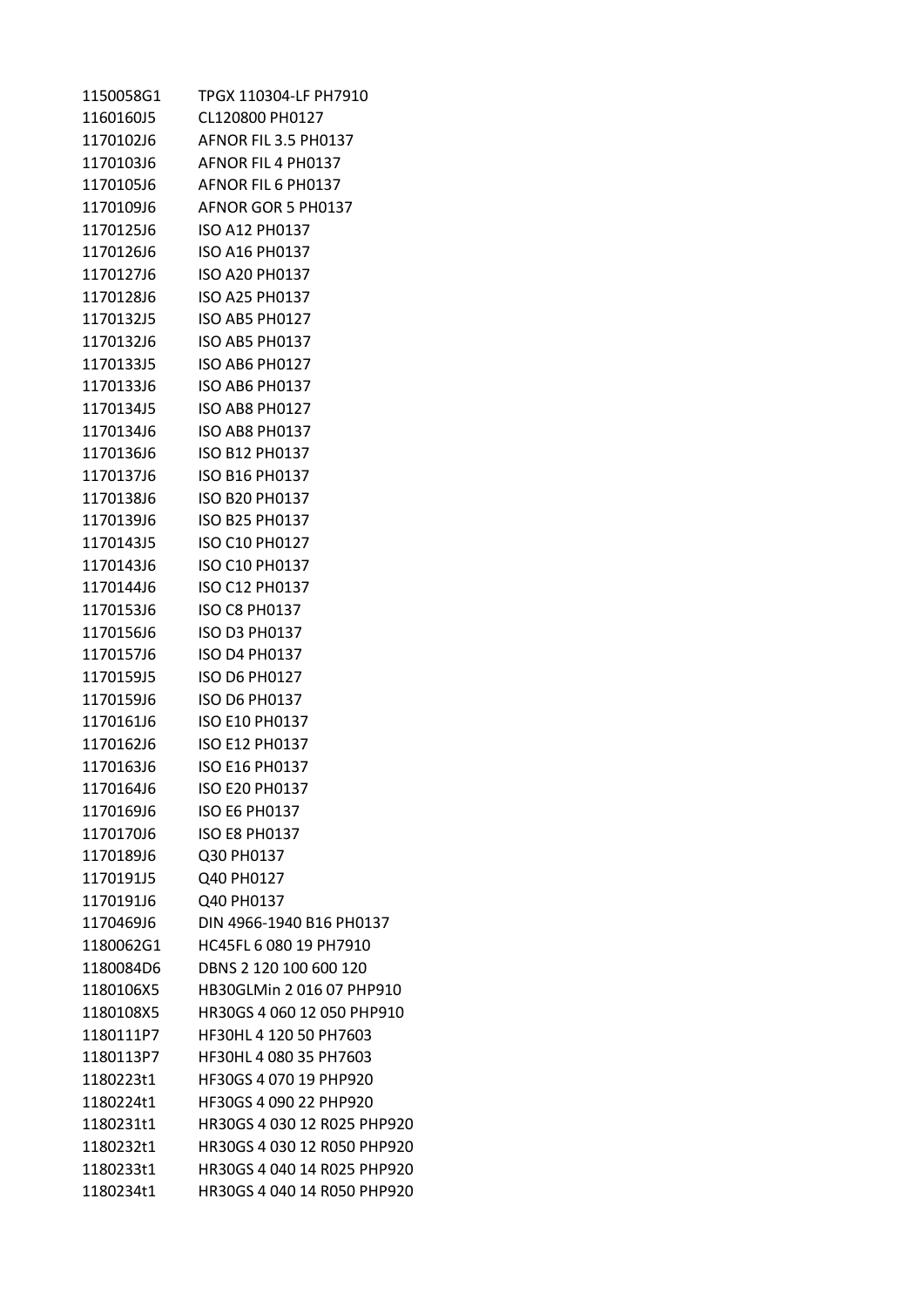| 1180235t1 | HR30GS 4 050 16 R025 PHP920 |
|-----------|-----------------------------|
| 1180236t1 | HR30GS 4 050 16 R050 PHP920 |
| 1180239t1 | HR30GS 4 070 19 R050 PHP920 |
| 1180240t1 | HR30GS 4 070 19 R100 PHP920 |
| 1180243t1 | HR30GS 4 090 22 R050 PHP920 |
| 1180244t1 | HR30GS 4 090 22 R100 PHP920 |
| 1180249t1 | HR30GS 4 140 26 R100 PHP920 |
| 1180250t1 | HR30GS 4 140 26 R200 PHP920 |
| 1180253t1 | HR30GS 4 180 32 R100 PHP920 |
| 1180254t1 | HR30GS 4 180 32 R200 PHP920 |
| 1180257X7 | HF45FL 6 040 14 PHP603      |
| 1180258X7 | HF45FL 6 050 15 PHP603      |
| 1180260X7 | HF45FL 6 160 32 PHP603      |
| 1180261X7 | HF45FL 6 200 38 PHP603      |
| 1180264t1 | HF30GS 4 120 25 PHP920      |
| 1180265t1 | HF30GXL 4 030 12 PHP920     |
| 1180266t1 | HF30GXL 4 040 16 PHP920     |
| 1180267t1 | HF30GXL 4 050 20 PHP920     |
| 1180268t1 | HF30GXL 4 060 20 PHP920     |
| 1180270t1 | HF30GXL 4 100 25 PHP920     |
| 1180275t1 | HB30GL 4 040 11 PHP920      |
| 1180278t1 | HB30GS 2 020 06 PHP920      |
| 1180279t1 | HB30GS 2 030 12 PHP920      |
| 1180280t1 | HB30GS 2 040 14 PHP920      |
| 1180282t1 | HB30GS 2 060 19 PHP920      |
| 1180283t1 | HB30GS 2 080 20 PHP920      |
| 1180284t1 | HB30GS 2 100 22 PHP920      |
| 1180285t1 | HB30GS 2 120 25 PHP920      |
| 1191016A0 | AC-RI-D20-M10-L080-AV       |
| 1191017A0 | AC-RI-D20-M10-L100-AV       |
| 1191018A0 | AC-RI-D20-M10-L120-AV       |
| 1191186i5 | SPXN 1906 PH6740            |
| 1191186L9 | SPXN 1906 PH5740            |
| 1191444A0 | ACI-RI-D16-M08-L060-AV      |
| 1191628L7 | LNUX 191940-RHR-T PH5115    |
| 1191628L8 | LNUX 191940-RHR-T PH5125    |
| 1191628M0 | LNUX 191940-RHR-T PH5706    |
| 1191969L7 | LNUX 301940-RHR-T PH5115    |
| 1191969L8 | LNUX 301940-RHR-T PH5125    |
| 1191969M0 | LNUX 301940-RHR-T PH5706    |
| 1274110P5 | CG1200076B-CH PH0603        |
| 1880015D0 | 16 ER 14.0 W PH8920         |
| 1880022D0 | 16 ER 3.00 ISO PH8920       |
| 1880031D0 | 16 IR 11.0 W PH8920         |
| 1880035D0 | 16 IR 14.0 W PH8920         |
| 1880430D0 | 16 ER A55 PH8920            |
| 1880431D0 | 16 ER G60 PH8920            |
| 1880432D0 | 16 ER G55 PH8920            |
| 1880433D0 | 16 ER AG55 PH8920           |
| 1880434D0 | 16 IR A55 PH8920            |
|           |                             |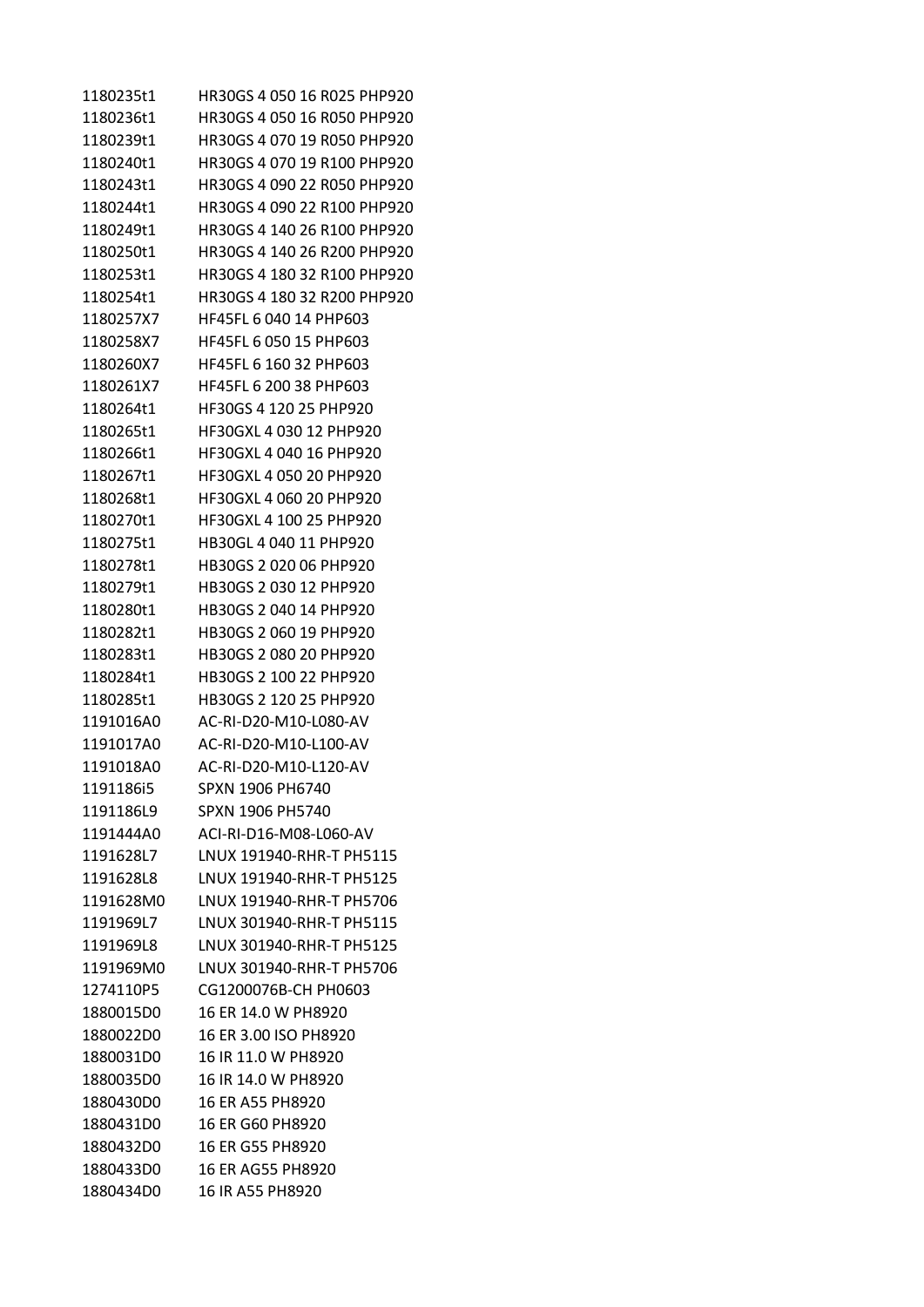| 1880435D0 | 16 IR G60 PH8920          |
|-----------|---------------------------|
| 1880436D0 | 16 IR G55 PH8920          |
| 1880479D0 | 16 ER 1.00 ISO PH8920     |
| 1880613D0 | 16 ER 11.0 W PH8920       |
| 1880654D0 | 11 EL 2.00 ISO PH8920     |
| 1880801D0 | 16 IR 3.00 ISO PH8920     |
| 1880823d0 | 22 ER 3.50 ISO PH8920     |
| 1881005G2 | 16 ER 10.0 ABUT PH7705    |
| 1881138D0 | 16 IR W 1.70 PH8920       |
| 1883712D0 | 16 IR W 1.40 PH8920       |
| 2110530D4 | RDHW 0702MO T02020 PBH910 |
| 2110531D4 | RDHW 1003MO T02020 PBH910 |
| 2110533D4 | XDHW 060210 EN PBH910     |
| 2110536D6 | RDHW 0702MO FN PDP410     |
| 2110537D6 | RDHW 1003MO FN PDP410     |
| 2110562d6 | TNMA 160412 PDP410        |
| 2110615H1 | TNGA 160408 PCM605        |
| 2110626G7 | CNGA 120408 PCN310        |
| 2110665H1 | TNGA 160404 PCM605        |
| 2110853H0 | RNGN 2507T20015 PCN515    |
| 2111115G7 | CNGX 120712 PCN310        |
| 2111207H1 | TNGN 160408 PCM605        |
| 2111266H0 | RCGX 060600 PCN515        |
| 211126801 | RCGX 120700 PCM610        |
| 2111581H1 | DNGA 150412 PCM605        |
| 2111694D4 | TNGA 33ZL 3NU PBH910      |
| 2112049G7 | CNGA 160408 PCN310        |
| 2112080D6 | CCMT 060204 PDP410        |
| 2120744H4 | TCMW 090204T-EW PBH905    |
| 2121290H4 | TCMW 110204 PBH905        |
| 2121311H8 | TNMA 160412 PBL610        |
| 2121386H7 | TNGA 160404-6SC PBL605    |
| 2121387H7 | TNGA 160408-6SC PBL605    |
| 2121388H7 | TNGA 160412-6SC PBL605    |
| 2121390H7 | WNGA 080408-6SC PBL605    |
| 2122477H2 | CNMA 120404 T PBL925      |
| 2122508G7 | WNGA 080408 PCN310        |
| 2123674H0 | <b>RNGN 120400 PCN515</b> |
| 2124012G4 | 40 E 1.50 ISO PH7920      |
| 2124013G4 | 40 E 2.00 ISO PH7920      |
| 2124014G4 | 40 E 3.00 ISO PH7920      |
| 2124015G4 | 40 E 4.00 ISO PH7920      |
| 2124016G4 | 40 E 5.00 ISO PH7920      |
| 2124017G4 | 40 E 6.00 ISO PH7920      |
| 2124018G4 | 40   1.50 ISO PH7920      |
| 2124019G4 | 40   2.00 ISO PH7920      |
| 2124020G4 | 40   3.00 ISO PH7920      |
| 2124021G4 | 40   3.50 ISO PH7920      |
| 2124022G4 | 40   4.00 ISO PH7920      |
| 2124023G4 | 40   4.50 ISO PH7920      |
|           |                           |